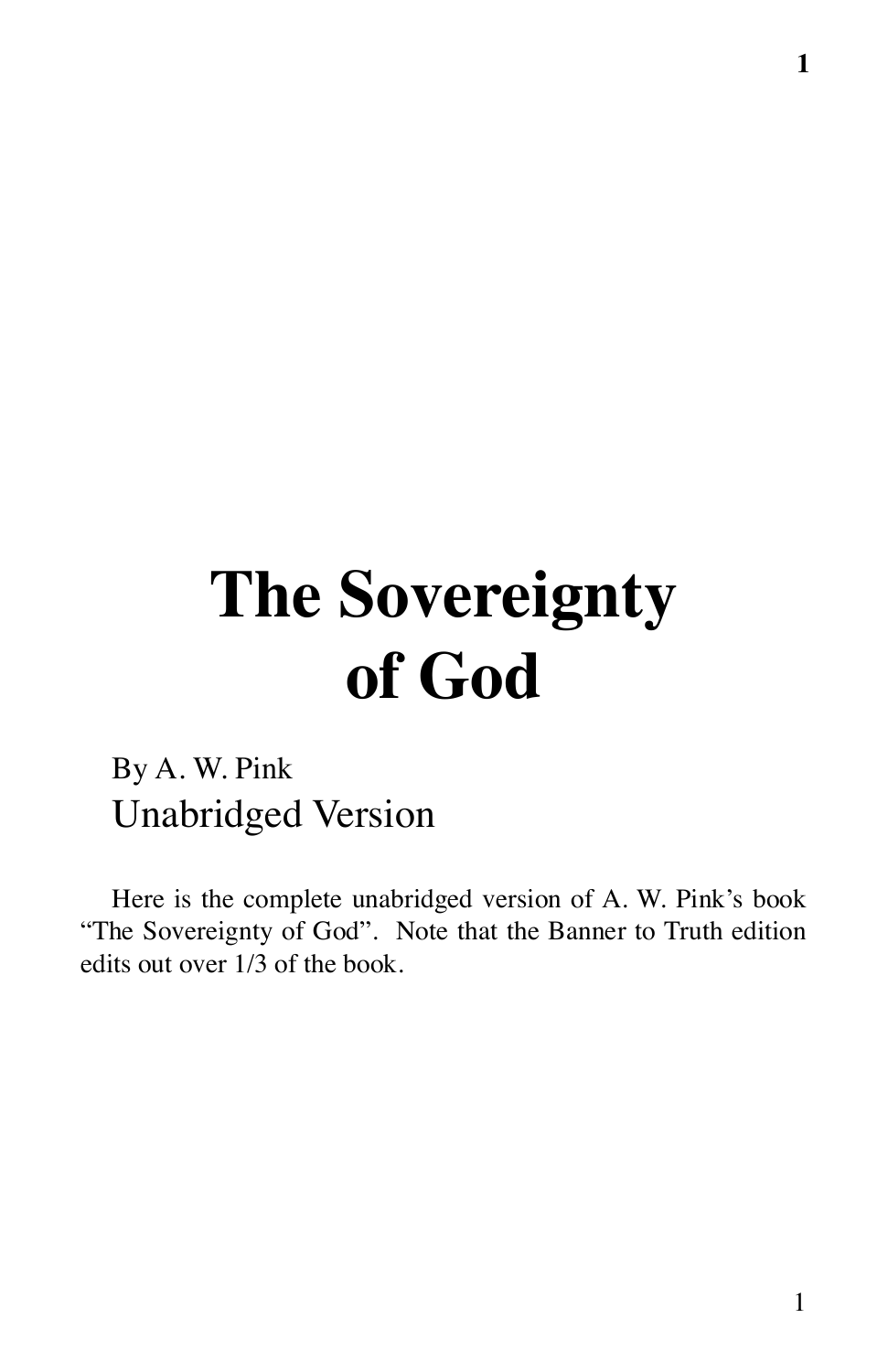### Republished February 2017 Bierton Particular Baptists Pakistan 11 Hayling Close Fareham Hampshire PO143AE

<www.BiertonParticularBaptists.co.uk> Email [SecretaryDolores@yahoo.co.uk](mailto:SecretaryDolores@yahoo.co.uk) Christchurch Bierton Particular Baptists Pakistan Mao-Mubarik Road Younabad Rahim Yar Khan Punjab, Pakistan

### **CONTENTS 3**

| Contents                                                |     |
|---------------------------------------------------------|-----|
| Foreword To The First Edition                           | 6   |
| Foreword To The Second Edition                          | 8   |
| Foreword To The Third Edition                           | 9   |
| Foreword To The Fourth Edition                          | 10  |
| Introduction                                            | 11  |
| Chapter One                                             | 18  |
| God's Sovereignty Defined                               | 18  |
| Chapter Two                                             | 26  |
| The Sovereignty Of God In Creation                      | 26  |
| <b>Chapter Three</b>                                    | 30  |
| Sovereignty Of God In Administration                    | 30  |
| 1. God Governs Inanimate Matter.                        | 33  |
| 2. God Governs Irrational Creatures.                    | 36  |
| 3. God Governs The Children Of Men.                     | 38  |
| 4. God Governs Angels: Both Good And Evil Angels.       | 42  |
| Chapter Four                                            | 44  |
| The Sovereignty Of God In Salvation                     | 44  |
| 1. The Sovereignty Of God The Father In Salvation.      | 46  |
| 2. The Sovereignty Of God The Son In Salvation.         | 54  |
| 3. The Sovereignty Of God The Holy Spirit In Salvation. | 64  |
| Chapter Five                                            | 73  |
| The Sovereignty Of God In Reprobation                   | 73  |
| Chapter Six                                             | 100 |
| The Sovereignty Of God In Operation                     | 100 |
| God's Method Of Dealing With The Righteous:             | 103 |
| 1. God exerts upon His own elect a quickening           |     |
| influence or power.                                     | 103 |
| 2. God exerts upon His own elect an energizing          |     |
| influence or power.                                     | 105 |
| God's Method Of Dealing With The Wicked:                | 107 |
| Chapter Seven                                           | 115 |
| God's Sovereignty And The Human Will                    | 115 |
| 1. The Nature Of The Human Will.                        | 118 |
| 2. The Bondage Of The Human Will.                       | 123 |
| 3. The Impotency Of The Human Will.                     | 124 |
| <b>Chapter Eight</b>                                    | 131 |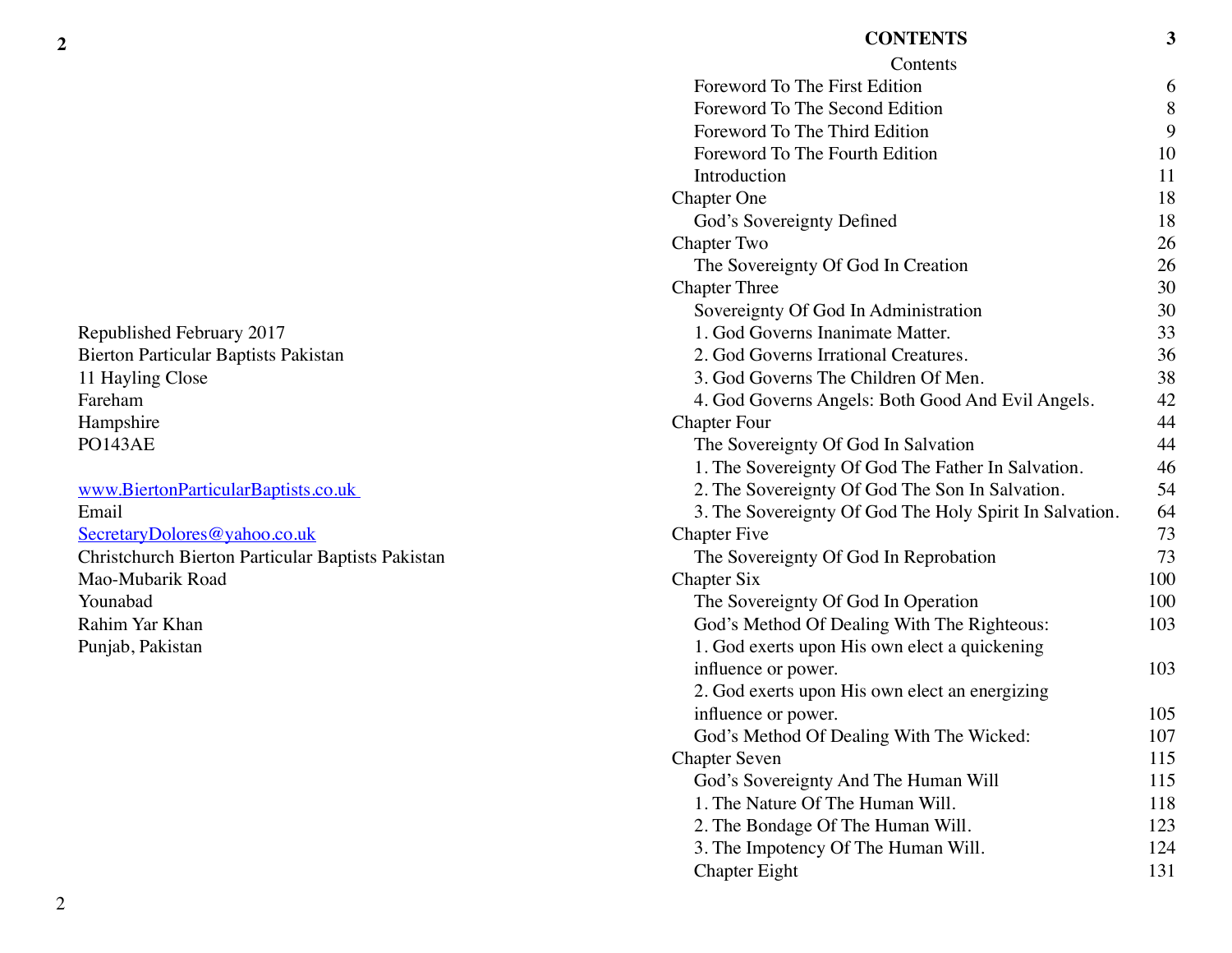### **4 CONTENTS CONTENTS**

| Sovereignty And Human Responsibility                | 131 |
|-----------------------------------------------------|-----|
| <b>Chapter Nine</b>                                 | 150 |
| God's Sovereignty And Prayer                        | 150 |
| Chapter Ten                                         | 162 |
| Our Attitude Toward His Sovereignty                 | 162 |
| 1. One Of Godly Fear.                               | 164 |
| 2. One Of Implicit Obedience.                       | 165 |
| 3. One Of Entire Resignation.                       | 166 |
| 4. One Of Deep Thankfulness And Joy.                | 169 |
| 5. One Of Adoring Worship.                          | 173 |
| <b>Chapter Eleven</b>                               | 174 |
| Difficulties And Objections                         | 174 |
| <b>Chapter Twelve</b>                               | 193 |
| The Value Of This Doctrine                          | 193 |
| 1. It Deepens Our Veneration Of The                 |     |
| Divine Character.                                   | 195 |
| 2. It Is The Solid Foundation Of All True Religion. | 197 |
| 3. It Repudiates The Heresy Of Salvation By Works.  | 198 |
| 4. It Is Deeply Humbling To The Creature.           | 199 |
| 5. It Affords A Sense Of Absolute Security.         | 200 |
| 6. It Supplies Comfort In Sorrow.                   | 201 |
| 7. It Begets A Spirit Of Sweet Resignation.         | 202 |
| 8. It Evokes A Song Of Praise.                      | 203 |
| 9. It Guarantees The Final Triumph Of Good          |     |
| Over Evil.                                          | 204 |
| 10. It Provides A Resting-Place For The Heart.      | 206 |
| Conclusion                                          | 207 |
| 1. God's Sovereignty And The Believer's             |     |
| Growth In Grace.                                    | 213 |
| 2. God's Sovereignty And Christian Service.         | 215 |
| Appendix I                                          | 220 |
| The Will of God from The Sovereignty of God         | 220 |
| Appendix II                                         | 224 |
| The Case of Adam from The Sovereignty of God        | 224 |
| Appendix III                                        | 229 |
| The Meaning of "KOSMOS" In John 3:16                | 229 |
| Appendix IV                                         | 232 |

| <b>CONTENTS</b>                                   |     |
|---------------------------------------------------|-----|
| 1 John 2:2 from The Sovereignty of God            | 232 |
| Endnotes:                                         | 236 |
| Principal Texts Examined:                         | 236 |
| <b>Other Publications</b>                         | 239 |
| <b>Bierton Strict and Particular Baptists</b>     | 239 |
| The Parousia                                      | 241 |
| Difficulties Associated with Articles of Religion | 244 |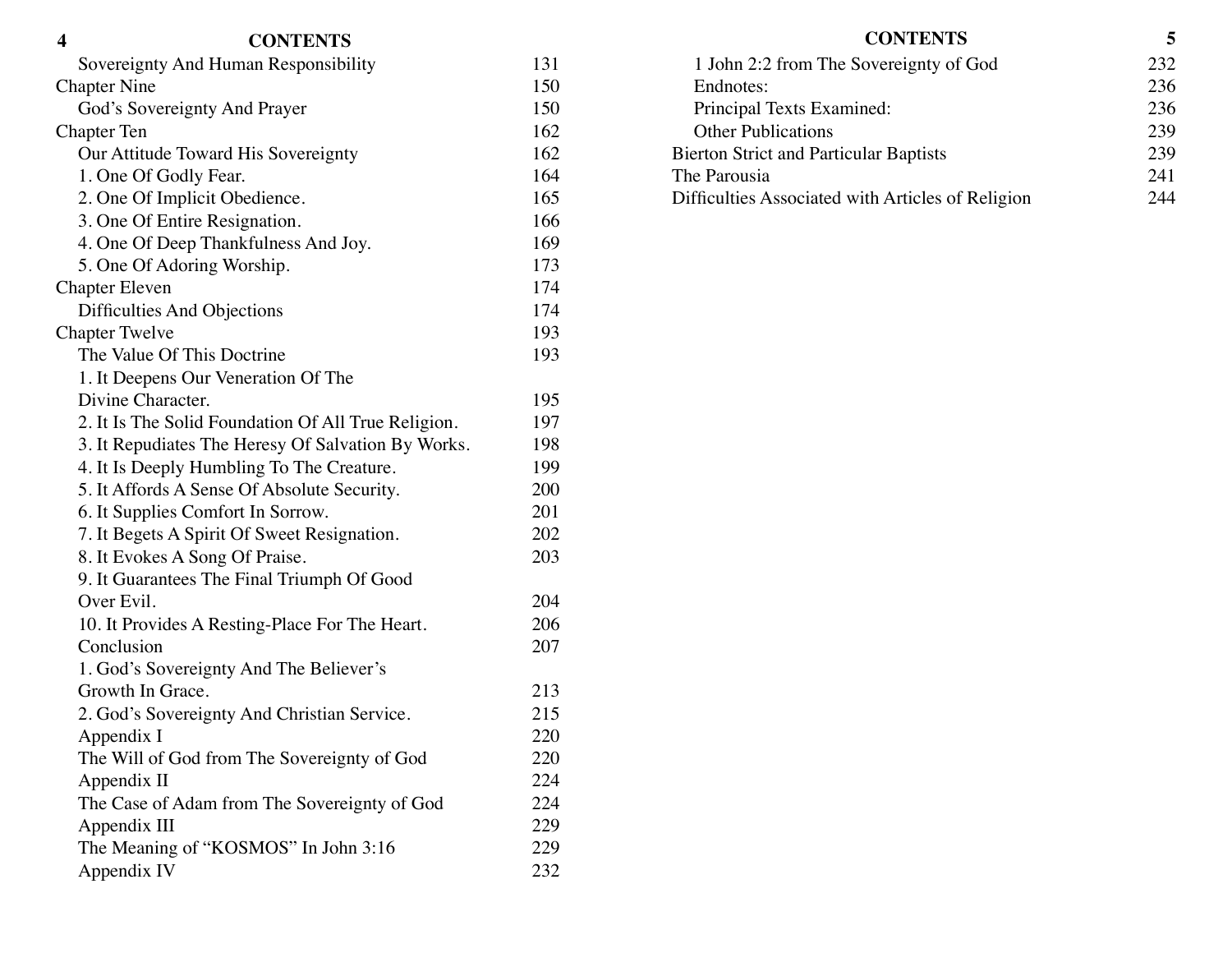## **Foreword To The First Edition** June 1918

In the following pages an attempt has been made to examine anew in the light of God's Word some of the profoundest questions which can engage the human mind. Others have grappled with these mighty problems in days gone by and from their labors we are the gainers. While making no claim for originality the writer, nevertheless, has endeavored to examine and deal with his subject from an entirely independent viewpoint. We have studied diligently the writings of such men as Augustine and Acquinas, Calvin and Melanethon, Jonathan Edwards and Ralph Erskine, Andrew Fuller and Robert Haldane\*. And sad it is to think that these eminent and honoured names are almost entirely unknown to the present generation. Though, of course, we do not endorse all their conclusions, yet we gladly acknowledge our deep indebtedness to their works. We have purposely refrained from quoting freely from these deeply taught theologians, because we desired that the faith of our readers should stand not in the wisdom of men but in the power of God. For this reason we have quoted freely from the Scriptures and have sought to furnish proof-texts for every statement we have advanced.

It would be foolish for us to expect that this work will meet with general approval. The trend of modern theology- if theology it can be called-is ever toward the deification of the creature rather than the glorification of the Creator, and the leaven of present-day Rationalism is rapidly permeating the whole of Christendom. The malevolent effects of Darwinianism are more far reaching than most are aware. Many of those among our religious leaders who are still regarded as orthodox would, we fear, be found to be very heterodox if they were weighed in the balances of the Sanctuary. Even those who are clear intellectually, upon

\*Among those who have dealt most helpfully with the subject of God's Sovereignty in recent years we mention Dr. Rice, J. B. Moody, and George S. Bishop, from whose writings we have also received instruction. Other truths, are rarely sound in doctrine. Few, very few, today, really believe in the complete ruin and total depravity of man. Those who speak of man's "free will," and insist upon his inherent power to either accept or reject the Saviour, do but voice their ignorance of the real condition of Adam's fallen children.

<span id="page-3-0"></span>6 FOREWORD TO THE FIRST EDITION JUNE 1918 FOREWORD TO THE FIRST EDITION JUNE 1918 7 And if there are few who believe that, so far as he is concerned, the condition of the sinner is entirely hopeless, there are fewer still who really believe in the absolute Sovereignty of God.

> In addition to the widespread effects of unscriptural teaching, we also have to reckon with the deplorable superficiality of the present generation. To announce that a certain book is a treatise on doctrine is quite sufficient to prejudice against it the great bulk of churchmembers and most of our preachers as well. The craving today is for something light and spicy, and few have patience, still less desire, to examine carefully that which would make a demand both upon their hearts and their mental powers. We remember, also, how that it is becoming increasingly difficult in these strenuous days for those who are desirous of studying the deeper things of God to find the time which such study requires. Yet, it is still true that "Where there's a will, there's a way," and in spite of the discouraging features referred to, we believe there is even now a godly remnant who will take pleasure in giving this little work a careful consideration, and such will, we trust, find in it "Meat in due season."

> We do not forget the words of one long since passed away, namely, that "Denunciation is the last resort of a defeated opponent." To dismiss this book with the contemptuous epithet--"Hyper-Calvinism!" will not be worthy of notice. For controversy we have no taste, and we shall not accept any challenge to enter the lists against those who might desire to debate the truths discussed in these pages. So far as our personal reputation is concerned, that we leave our Lord to take care of, and unto Him we would now commit this volume and whatever fruit it may bear, praying Him to use it for the enlightening of His own dear people (insofar as it is in accord with His Holy Word) and to pardon the writer for and preserve the reader from the injurious effects of any false teaching that may have crept into it. If the joy and comfort which have come to the author while penning these pages are shared by those who may scan them, then we shall be devoutly thankful to the One whose grace alone enables us to discern spiritual things.

**June 1918 Arthur W. Pink.**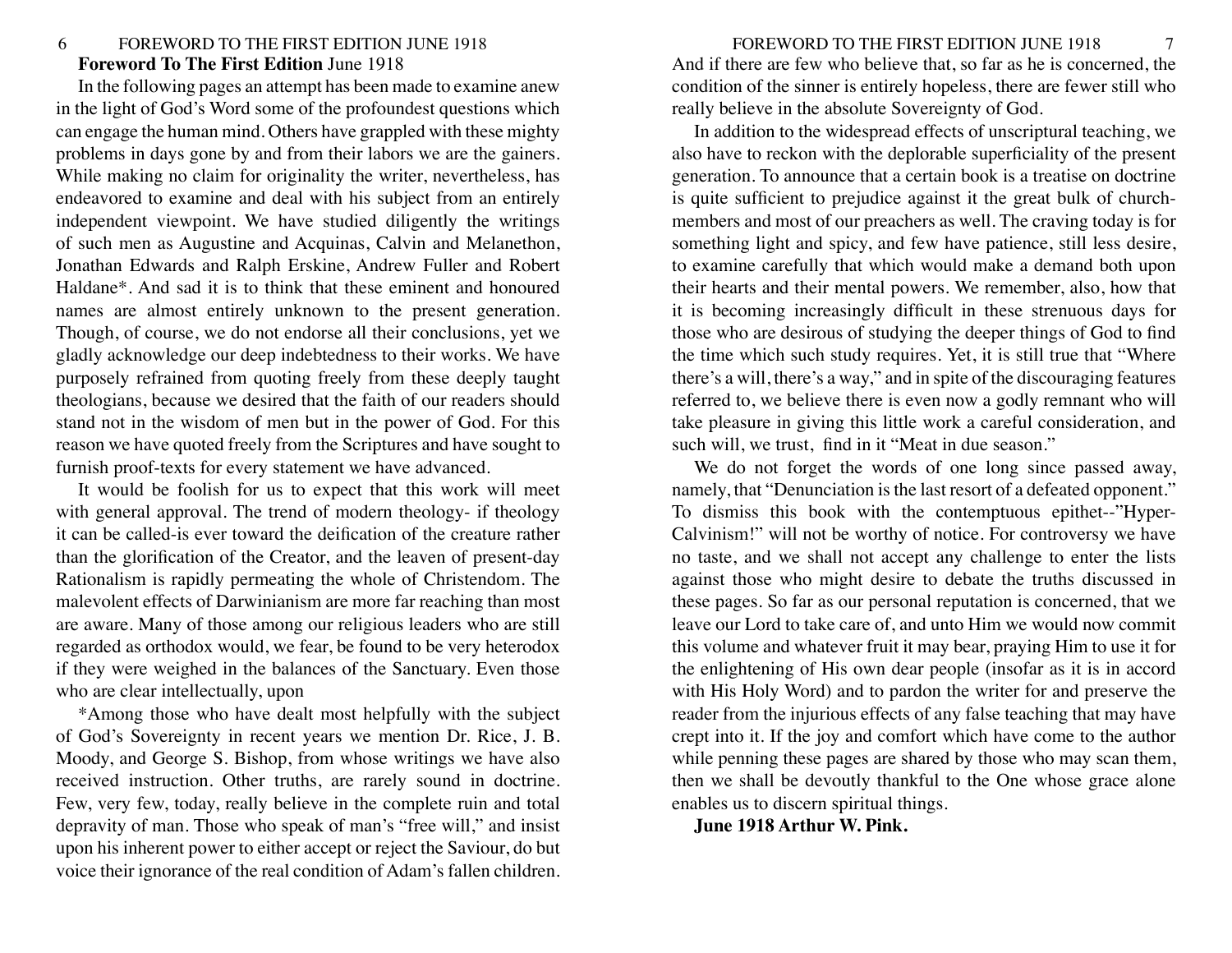### <span id="page-4-0"></span>FOREWORD TO THE THIRD EDITION 9 **8** FOREWORD TO THE SECOND EDITION **Foreword To The Second Edition**

It is now two years since the first edition of this work was presented to the Christian public. Its reception has been far more favourable than the author had expected. Many have notified him of the help and blessing received from a perusal of his attempts to expound what is admittedly a difficult subject. For every word of appreciation we return hearty thanks to Him in Whose light we alone "see light." A few have condemned the book in unqualified terms, and these we commend to God and to the Word of His grace, remembering that it is written, "a man can receive nothing, except it be given him from Heaven" (John 3:27). Others have sent us friendly criticisms and these have been weighed carefully, and we trust that, in consequence, this revised edition will be unto those who are members of the household of faith more pro table than the former one.

One word of explanation seems to be called for. A number of respected brethren in Christ felt that our treatment of the Sovereignty of God was too extreme and one-sided. It has been pointed out that a fundamental requirement in expounding the Word of God is the need of preserving the balance of Truth. With this we are in hearty accord. Two things are beyond dispute: God is Sovereign, and man is a responsible creature. But in this book we are treating of the Sovereignty of God, and while the responsibility of man is readily owned, yet, we do not pause on every page to insist on it; instead, we have sought to stress that side of the Truth which in these days is almost universally neglected. Probably 95 per cent of the religious literature of the day is devoted to a setting forth of the duties and obligations of men. The fact is that those who undertake to expound the Responsibility of man are the very ones who have lost 'the balance of Truth' by ignoring, very largely, the Sovereignty of God. It is perfectly right to insist on the responsibility of man, but what of God?- has He no claims, no rights! A hundred such works as this are needed, ten thousand sermons would have to be preached throughout the land on this subject, if the 'balance of Truth' is to be regained. The 'balance of Truth' has been lost, lost through a disproportionate emphasis being thrown on the human side, to the minimizing, if not the exclusion, of the Divine side. We grant that

this book is one-sided, for it only pretends to deal with one side of the Truth and that is, the neglected side, the Divine side. Furthermore, the question might be raised: Which is the more to be deplored-an over emphasizing of the human side and an insufficient emphasis on the Divine side, or, an over emphasizing of the Divine side and an insufficient emphasis on the human side? Surely, if we err at all it is on the right side. Surely, there is far more danger of making too much of man and too little of God, than there is of making too much of God and too little of man. Yea, the question might well be asked, Can we press God's claims too far? Can we be too extreme in insisting upon the absoluteness and universality of the Sovereignty of God?

It is with profound thankfulness to God that, after a further two years diligent study of Holy Writ, with the earnest desire to discover what almighty God has been pleased to reveal to His children on this subject, we are able to testify that we see no reason for making any retractions from what we wrote before, and while we have rearranged the material of this work, the substance and doctrine of it remains unchanged. May the One Who condescended to bless the first edition of this work be pleased to own even more widely this revision.

### **Arthur W. Pink, 1921 Swengel, Pa. Foreword To The Third Edition**

That a third edition of this work is now called for, is a cause of fervent praise to God. As the darkness deepens and the pretentions of men are taking on an ever-increasing blatancy, the need becomes greater for the claims of God to be emphasized. As the twentieth century Babel of religious tongues is bewildering so many, the duty of God's servants to point to the one sure anchorage for the heart, is the more apparent. Nothing is so tranquilizing and so stabilishing as the assurance that the Lord Himself is on the Throne of the universe, "working all things after the counsel of His own will." The Holy Spirit has told us that there are in the Scriptures some things hard to be understood," but mark it is "hard" not "impossible!" A patient waiting on the Lord, a diligent comparison of Scripture with Scripture, often issues in a fuller apprehension of that which before was obscure to us. During the last ten years it has pleased God to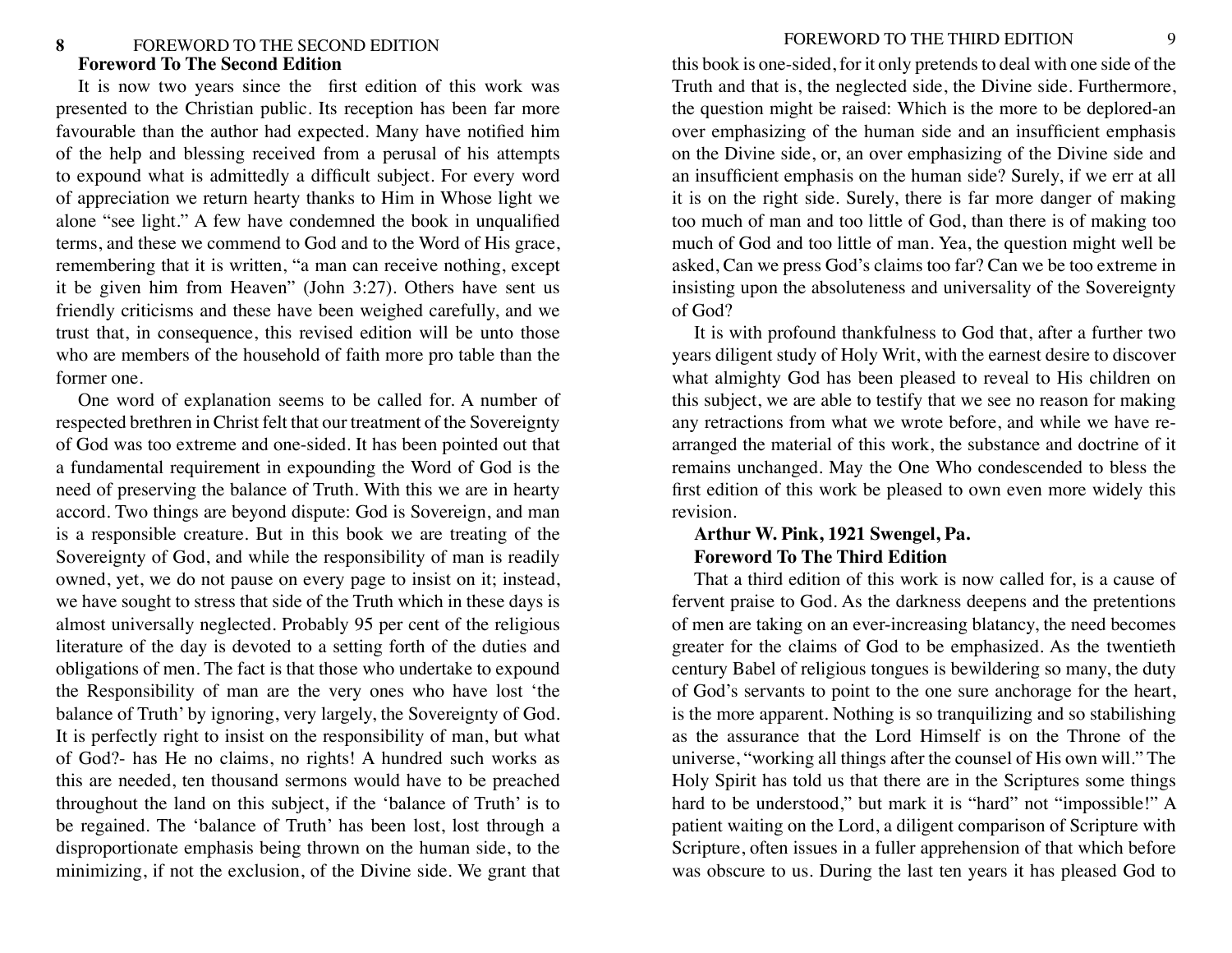<span id="page-5-0"></span>grant us further light on certain parts of His Word, and this we have sought to use in improving our expositions of different passages. But it is with unfeigned thanksgiving that we nd it unnecessary to either change or modify any doctrine contained in the former editions. Yea, as time goes by, we realize (by Divine grace) with ever-increasing force, the truth, the importance, and the value of the Sovereignty of God as it pertains to every branch of our lives.

Our hearts have been made to rejoice again and again by unsolicited letters which have come to hand from every quarter of the earth, telling of help and blessing received from the former editions of this work. One Christian friend was so stirred by reading it and so impressed by its testimony, that a check was sent to be used in sending free copies to missionaries in fifty foreign countries, "that its glorious message may encircle the globe"; numbers of whom have written us to say how much they have been strengthened in their fight with the powers of darkness. To God alone belongs all the glory. May He deign to use this third edition to the honour of His own great Name, and to the feeding of His scattered and starved sheep.

### Morton's Gap, A. W. P. Kentucky 1929

### **Foreword To The Fourth Edition**

It is with profound praise to "God most high" that another edition of this valuable and helpful book is now called for. Though its teaching runs directly counter to that which is being promulgated on every hand today, yet we are happy to be able to say that its circulation is increasing to the strengthening of the faith, comfort and hope of an increasing number of God's elect. We commit this new edition to Him whom we "delight to honour," praying that He may be pleased to bless its circulation to the enlightening of many more of His own, to the "praise of the glory of His grace," and a clearer apprehension of the majesty of God and His Sovereign mercy.

I. C. Herendeen. 1949.

### **INTRODUCTION**

Who is regulating affairs on this earth today-God, or the Devil? That God reigns supreme in Heaven is generally conceded; that He

does so over this world, is almost universally denied-if not directly, then indirectly. More and more are men in their philosophizing and theorizing relegating God to the background. Take the material realm. Not only is it denied that God created everything by personal and direct action, but few believe that He has any immediate concern in regulating the works of His own hands. Everything is supposed to be ordered according to the (impersonal and abstract) "laws of Nature." Thus is the Creator banished from His own creation. Therefore we need not be surprised that men, in their degrading conceptions, exclude Him from the realm of human affairs. Throughout Christendom, with an almost negligible exception, the theory is held that man is "a free agent," and therefore, lord of his fortunes and the determiner of his destiny. That Satan is to be blamed for much of the evil which is in the world is freely affirmed by those who, though having so much to say about "the responsibility of man," often deny their own responsibility, by attributing to the Devil what, in fact, proceeds from their own evil hearts (Mark 7:21-23).

But who is regulating affairs on this earth today-God, or the Devil? Attempt to take a serious and comprehensive view of the world. What a scene of confusion and chaos confronts us on every side! Sin is rampant; lawlessness abounds; evil men and seducers are waxing "worse and worse" (2 Tim. 3:13). Today, everything appears to be out of joint. Thrones are creaking and tottering, ancient dynasties are being overturned, democracies are revolting, civilization is a demonstrated failure; half of Christendom was but recently locked-together in a death grapple; and now that the titanic conflict is over, instead of the world having been made "safe for democracy," we have discovered that democracy is very unsafe for the world. Unrest, discontent, and lawlessness are rife everywhere, and none can say how soon another great war will be set in motion. Statesmen are perplexed and staggered. Men's hearts are "failing them for fear, and for looking after those things which are coming on the earth" (Luke 21:26). Do these things look as though God had full control?

But let us confine our attention to the religious realm. After nineteen centuries of Gospel preaching, Christ is still "despised and rejected of men." Worse still, He (the Christ of Scripture) is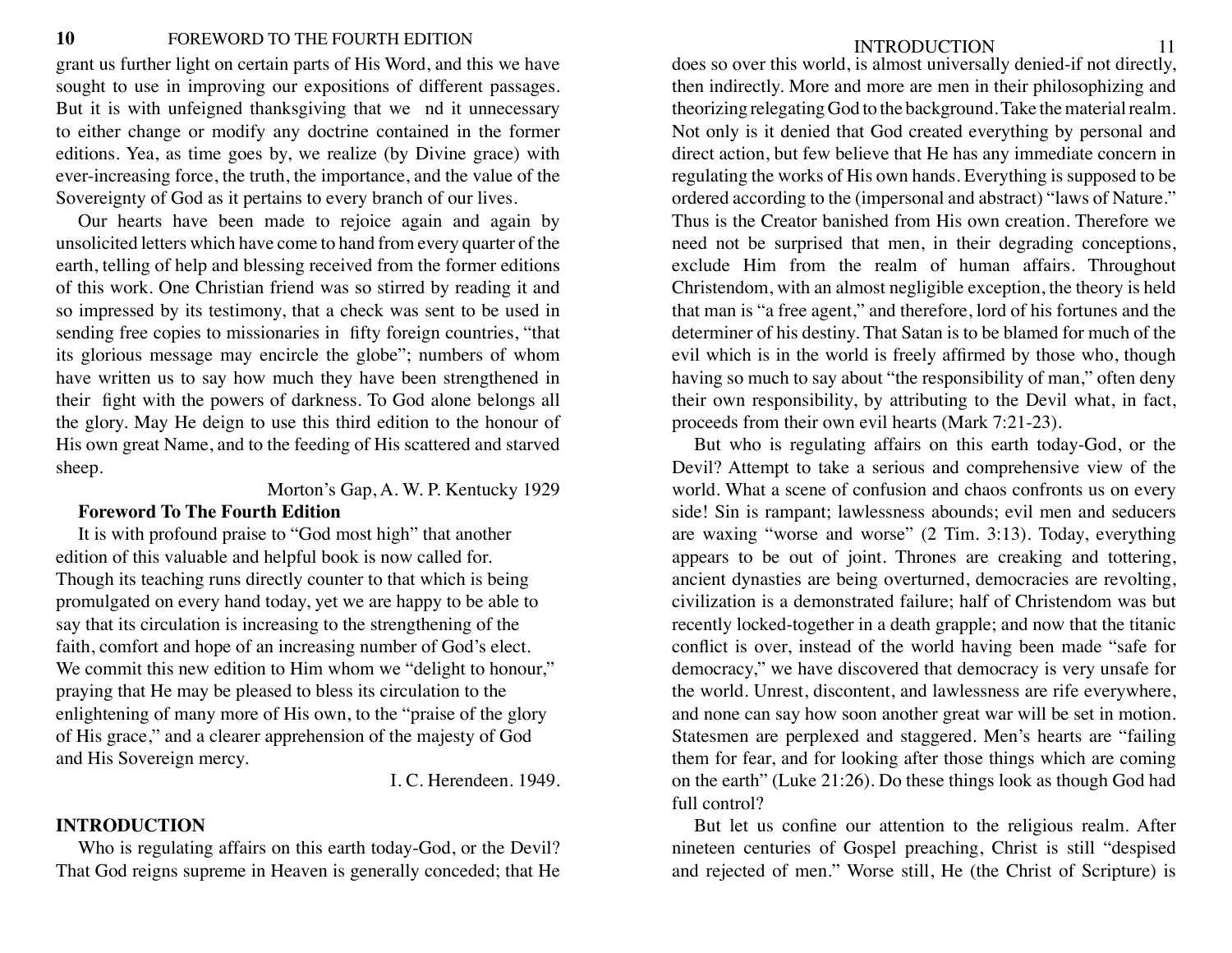### **12** INTRODUCTIONINTRODUCTION 13

proclaimed and magnified by very few. In the majority of modern pulpits He is dishonoured and disowned. Despite frantic efforts to attract the crowds, the majority of the churches are being emptied rather than filled. And what of the great masses of non-church goers? In the light of Scripture we are compelled to believe that the "many" are on the Broad Road that leadeth to destruction, and that only "few" are on the Narrow Way that leadeth unto life. Many are declaring that Christianity is a failure, and despair is settling on many faces. Not a few of the Lord's own people are bewildered, and their faith is being severely tried. And what of God? Does He see and hear? Is He impotent or indifferent? A number of those who are regarded as leaders of Christian-thought told us that God could not help the coming of the late awful War, and that He was unable to bring about its termination. It was said, and said openly, that conditions were beyond God's control. Do these things look as though God were ruling the world?

Who is regulating affairs on this earth today-God, or the Devil? What impression is made upon the minds of those men of the world who, occasionally, attend a Gospel service? What are the conceptions formed by those who hear even those preachers who are counted as "orthodox?" Is it not that a disappointed God is the One whom Christians believe in? From what is heard from the average evangelist today, is not any serious hearer obliged to conclude that he professes to represent a God who is filled with benevolent intentions, yet unable to carry them out; that He is earnestly desirous of blessing men, but that they will not let Him? Then, must not the average hearer draw the inference that the Devil has gained the upper hand, and that God is to be pitied rather than blamed?

But does not everything seem to show that the Devil has far more to do with the affairs of earth than God has? Ah, it all depends upon whether we are walking by faith, or walking by sight. Are your thoughts, my reader, concerning this world and God's relation to it, based upon what you see? Face this question seriously and honestly. And if you are a Christian you will, most probably, have cause to bow your head with shame and sorrow, and to acknowledge that it is so. Alas, in reality, we walk very little "by faith." But what does "walking by faith" signify? It means that our thoughts are formed,

our actions regulated, our lives molded by the Holy Scriptures, for, "faith cometh by hearing, and hearing by the Word of God" (Rom. 10:17). It is from the Word of Truth, and that alone, that we can learn what is God's relation to this world.

Who is regulating affairs on this earth today-God or the Devil? What saith the Scriptures? Ere we consider the direct reply to this query, let it be said that the Scriptures predicted just what we now see and hear. The prophecy of Jude is in course of fulfillment. It would lead us too far astray from our present inquiry to fully amplify this assertion, but what we have particularly in mind is a sentence in verse 8-"Likewise also these filthy dreamers defile the flesh, despise dominion and speak evil of dignities." Yes, they "speak evil" of the Supreme Dignity, the "Only Potentate, the King of kings, and Lord of lords." Ours is peculiarly an age of irreverence, and as the consequence, the spirit of lawlessness, which brooks no restraint and which is desirous of casting off everything which interferes with the free course of self-will, is rapidly engulfing the earth like some giant tidal wave. The members of the rising generation are the most flagrant offenders, and in the decay and disappearing of parental authority we have the certain precursor of the abolition of civic authority. Therefore, in view of the growing disrespect for human law and the refusal to "render honour to whom honour is due," we need not be surprised that the recognition of the majesty, the authority, the Sovereignty of the Almighty law-giver should recede more and more into the background, and the masses have less and less patience with those who insist upon them. And conditions will not improve; instead, the more sure Word of Prophecy makes known to us that they will grow worse and worse. Nor do we expect to be able to stem the tide-it has already risen much too high for that. All we can now hope to do is warn our fellow-saints against the spirit of the age, and thus seek to counteract its baneful influence upon them.

Who is regulating affairs on this earth today-God, or the Devil? What saith the Scriptures? If we believe their plain and positive declarations, no room is left for uncertainty. They affirm, again and again, that God is on the throne of the universe; that the sceptre is in His hands; that He is directing all things "after the counsel of His own will." They affirm, not only that God created all things, but also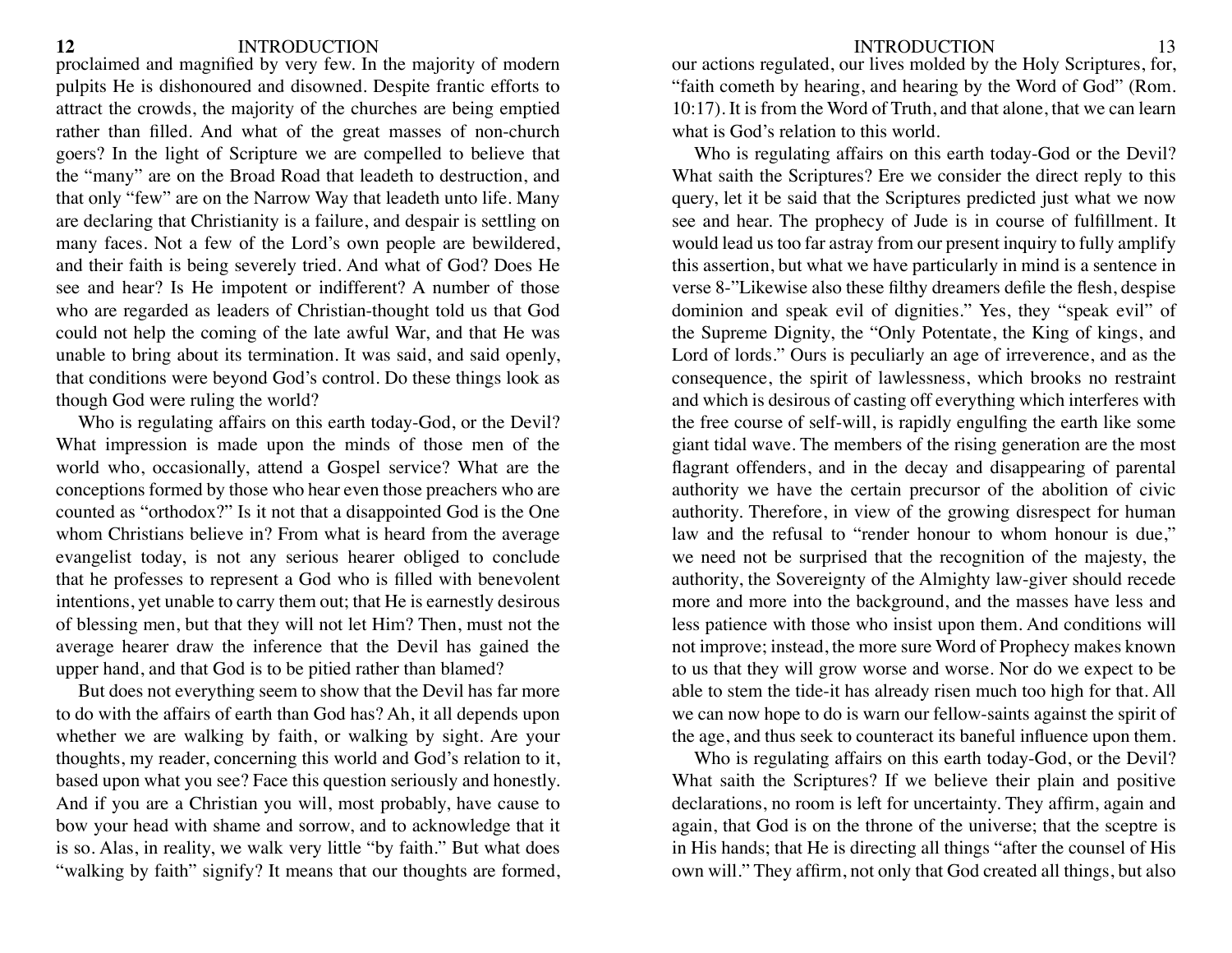### **14** INTRODUCTIONINTRODUCTION 15

that God is ruling and reigning over all the works of His hands. They affirm that God is the "Almighty," that His will is irreversible, that He is absolute Sovereign in every realm of all His vast dominions. And surely it must be so. Only two alternatives are possible: God must either rule, or be ruled; sway, or be swayed; accomplish His own will, or be thwarted by His creatures. Accepting the fact that He is the "Most High," the only Potentate and King of kings, vested with perfect wisdom and illimitable power, and the conclusion is irresistible that He must be God in fact as well as in name.

It is in view of what we have briefly referred to above that we say, Present-day conditions call loudly for a new examination and new presentation of God's omnipotency, God's sufficiency, God's Sovereignty. From every pulpit in the land it needs to be thundered forth that God still lives, that God still observes, that God still reigns. Faith is now in the crucible, it is being tested by fire, and there is no fixed and sufficient resting-place for the heart and mind but in the Throne of God. What is needed now, as never before, is a full, positive, constructive setting forth of the Godhood of God. Drastic diseases call for drastic remedies. People are weary of platitudes and mere generalizations-the call is for something definite and specific. Soothing-syrup may serve for peevish children, but an iron tonic is better suited for adults, and we know of nothing which is more calculated to infuse spiritual vigour into our frames than a scriptural apprehension of the full character of God. It is written, "The people that do know their God shall be strong and do exploits" (Dan. 11:32).

Without a doubt a world-crisis is at hand, and everywhere men are alarmed. But God is not! He is never taken by surprise. It is no unexpected emergency which now confronts Him, for He is the One who "worketh all things after the counsel of His own will" (Eph. 1:11). Hence, though the world is panic-stricken, the word to the believer is, "Fear not!" "All things" are subject to His immediate control: "all things" are moving in accord with His eternal purpose, and therefore "all things" are "working together for good to them that love God, to them who are the called according to His purpose." It must be so, for "of Him, and through Him, and to Him are all things" (Rom. 11:36). Yet how little is this realized today even by the people of God! Many suppose that He is little more than a far-

distant Spectator, taking no immediate hand in the affairs of earth. It is true that man is endowed with power, but God is all-powerful. It is true that, speaking generally, the material world is regulated by law, but behind that law is the law-Giver and law-Administrator. Man is but the creature. God is the Creator, and endless ages before man first saw the light "the mighty God" (Isa. 9:6) existed, and ere the world was founded, made His plans; and being infinite in power and man only finite, His purpose and plan cannot be withstood or thwarted by the creatures of His own hands.

We readily acknowledge that life is a profound problem, and that we are surrounded by mystery on every side; but we are not like the beasts of the field-ignorant of their origin, and unconscious of what is before them. No: "We have also a more sure Word of Prophecy," of which it is said ye do well that ye "take heed, as unto a light that shineth in a dark place, until the day dawn, and the day star arise in your hearts" (2 Peter 1:19). And it is to this Word of Prophecy we indeed do well to "take heed," to that Word which had not its origin in the mind of man but in the Mind of God, for, "the prophecy came not at any time by the will of man: but holy men of God spake moved by the Holy Spirit." We say again, it is to this "Word" we do well to take heed. As we turn to this Word and are instructed thereout, we discover a fundamental principle which must be applied to every problem: Instead of beginning with man and his world and working back to God, we must begin with God and work down to man-"In the beginning God!" Apply this principle to the present situation. Begin with the world as it is today and try and work back to God, and everything will seem to show that God has no connection with the world at all. But begin with God and work down to the world, and light, much light, is cast on the problem. Because God is holy His anger burns against sin; because God is righteous His judgments fall upon those who rebel against Him; because God is faithful the solemn threatenings of His Word are fulfilled; because God is omnipotent none can successfully resist Him, still less overthrow His counsel; and because God is omniscient no problem can master Him and no difficulty baffle His wisdom. It is just because God is who He is and what He is that we are now beholding on earth what we do-the beginning of His outpoured judgments: in view of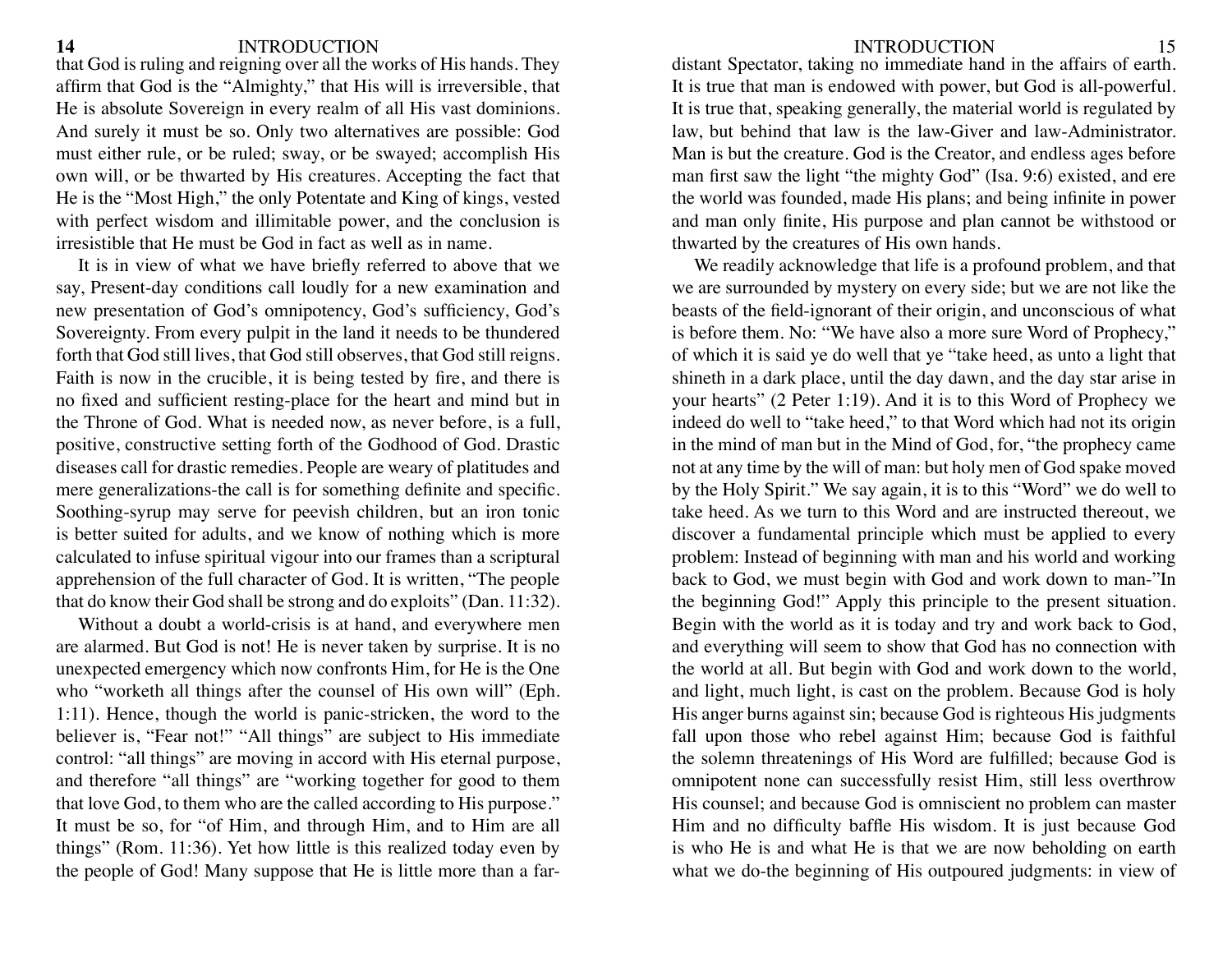His inflexible justice and immaculate holiness we could not expect anything other than what is now spread before our eyes.

But let it be said very emphatically that the heart can only rest upon and enjoy the blessed truth of the absolute Sovereignty of God as faith is in exercise. Faith is ever occupied with God. That is the character of it; that is what differentiates it from intellectual theology. Faith endures "as seeing Him who is invisible" (Heb. 11:27): endures the disappointments, the hardships, and the heartaches of life by recognizing that all comes from the hand of Him who is too wise to err and too loving to be unkind. But so long as we are occupied with any other object than God Himself there will be neither rest for the heart nor peace for the mind. But when we receive all that enters our lives as from His hand, then, no matter what may be our circumstances or surroundings-whether in a hovel, a prison-dungeon, or a martyr's stake-we shall be enabled to say, "The lines are fallen unto me in pleasant places" (Psa. 16:6). But that is the language of faith, not of sight or of sense.

But if instead of bowing to the testimony of Holy Writ, if instead of walking by faith, we follow the evidence of our eyes, and reason therefrom, we shall fall into a quagmire of virtual atheism. Or, if we are regulated by the opinions and views of others, peace will be at an end. Granted that there is much in this world of sin and suffering which appalls and saddens us; granted that there is much in the providential dealings of God which startle and stagger us; that is no reason why we should unite with the unbelieving worldling who says, "If I were God, I would not allow this or tolerate that," etc. Better far, in the presence of bewildering mystery, to say with one of old, "I was dumb, I opened not my mouth: because Thou didst it" (Psa. 39:9). Scripture tells us that God's judgments are "unsearchable," and His ways "past finding out" (Rom. 11:33). It must be so if faith is to be tested, confidence in His wisdom and righteousness strengthened, and submission to His holy will fostered.

Here is the fundamental difference between the man of faith and the man of unbelief. The unbeliever is "of the world," judges everything by worldly standards, views life from the standpoint of time and sense, and weighs everything in the balances of his own carnal making. But the man of faith brings in God, looks at everything

from His standpoint, estimates values by spiritual standards, and views life in the light of eternity. Doing this, he receives whatever comes as from the hand of God. Doing this, his heart is calm in the midst of the storm. Doing this, he "rejoices in hope of the glory of God."

In these opening paragraphs we have indicated the lines of thought followed out in this book. Our first postulate is, that because God is God He does as He pleases, only as He pleases, always as He pleases; that His great concern is the accomplishment of His own pleasure and the promotion of His own glory; that He is the Supreme Being, and therefore Sovereign of the universe. Starting with this postulate we have contemplated the exercise of God's Sovereignty, first in Creation, second in Governmental Administration over the works of His hands, third in the Salvation of His own elect, fourth in the Reprobation of the wicked, and fifth in Operation upon and within men. Next we have viewed the Sovereignty of God as it relates to the human Will in particular and human Responsibility in general, and have sought to show what is the only becoming attitude for the creature to take in view of the majesty of the Creator. A separate chapter has been set apart for a consideration of some of the difficulties which are involved, and to answering the questions which are likely to be raised in the minds of our readers; while one chapter has been devoted to a more careful yet brief examination of God's Sovereignty in relation to prayer. Finally, we have sought to show that the Sovereignty of God is a truth revealed to us in Scripture for the comfort of our hearts, the strengthening of our souls, and the blessing of our lives. A due apprehension of God's Sovereignty promotes the spirit of worship, provides an incentive to practical godliness, and inspires zeal in service. It is deeply humbling to the human heart, but in proportion to the degree that it brings man into the dust before his Maker, to that extent is God glorified.

We are well aware that what we have written is in open opposition to much of the teaching that is current both in religious literature and in the representative pulpits of the land. We freely grant that the postulate of God's Sovereignty with all its corollaries is at direct variance with the opinions and thoughts of the natural man, but the truth is, we are quite unable to think upon these matters: we are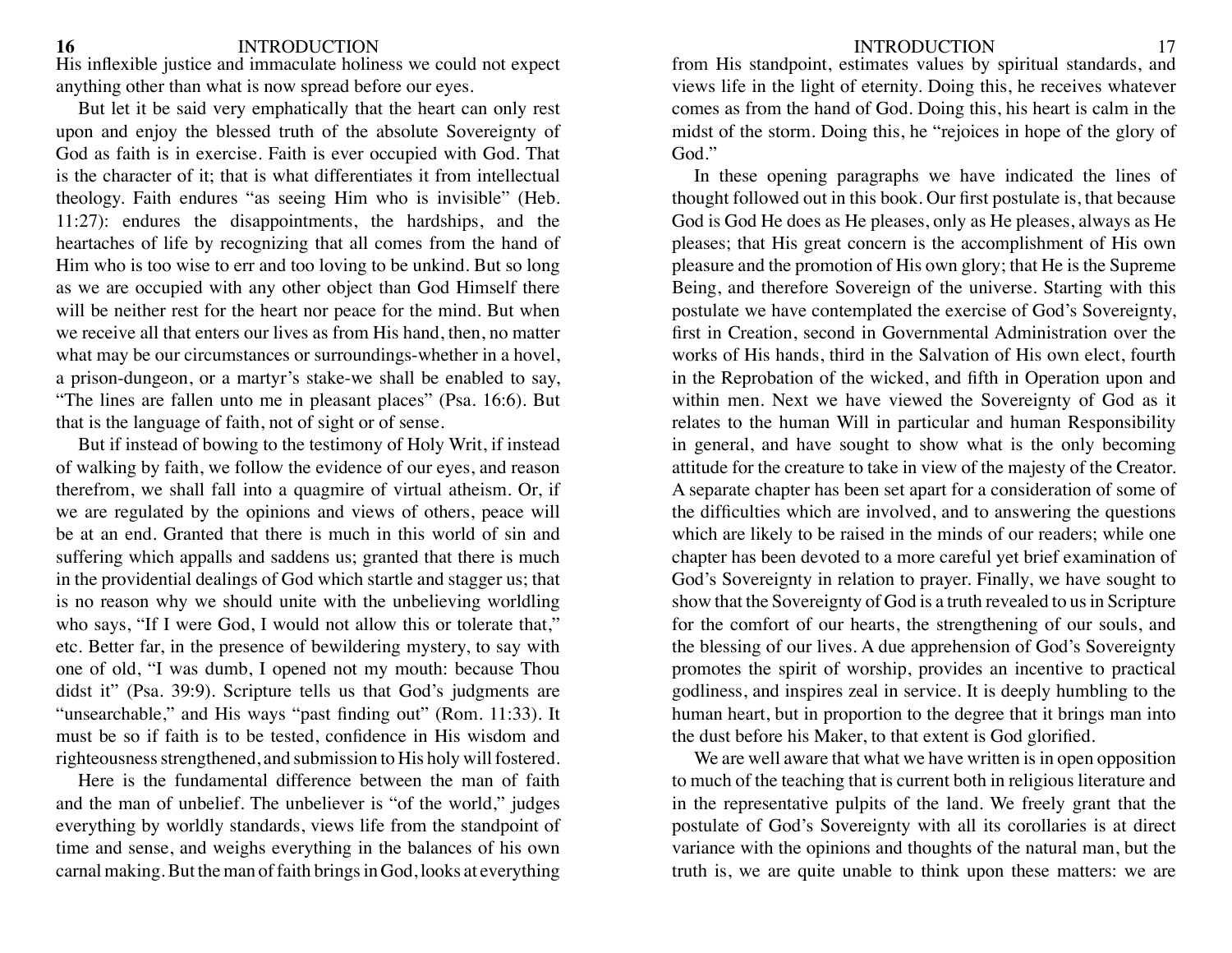<span id="page-9-0"></span>incompetent for forming a proper estimate of God's character and ways, and it is because of this that God has given us a revelation of His mind, and in that revelation He plainly declares, "My thoughts are not your thoughts, neither are your ways My ways, saith the LORD. For as the heavens are higher than the earth, so are My ways higher than your ways, and My thoughts than your thoughts" (Isa. 55:8, 9). In view of this Scripture, it is only to be expected that much of the contents of the Bible conflicts with the sentiments of the carnal mind, which is enmity against God. Our appeal then is not to the popular beliefs of the day, nor to the creeds of the churches, but to the Law and Testimony of Jehovah. All that we ask for is an impartial and attentive examination of what we have written, and that made prayerfully in the light of the Lamp of Truth. May the reader heed the Divine admonition to "prove all things; hold fast that which is good" (1 Thess. 5:21).18

### **Chapter One**

### **God's Sovereignty Defined**

"Thine, O LORD, is the greatness, and the power, and the glory, and the victory, and the majesty: for all that is in the heaven and in the earth is Thine; Thine is the kingdom, O LORD, and Thou art exalted as Head above all" (1 Chron. 29:11).

The Sovereignty of God is an expression that once was generally understood. It was a phrase commonly used in religious literature. It was a theme frequently expounded in the pulpit. It was a truth which brought comfort to many hearts, and gave virility and stability to Christian character. But, today, to make mention of God's Sovereignty is, in many quarters, to speak in an unknown tongue. Were we to announce from the average pulpit that the subject of our discourse would be the Sovereignty of God, it would sound very much as though we had borrowed a phrase from one of the dead languages. Alas! that it should be so. Alas! that the doctrine which is the key to history, the interpreter of Providence, the warp and woof of Scripture, and the foundation of Christian theology should be so sadly neglected and so little understood.

The Sovereignty of God. What do we mean by this expression? We mean the supremacy of God, the kingship of God, the god-

hood of God. To say that God is Sovereign is to declare that God is God. To say that God is Sovereign is to declare that He is the Most High, doing according to His will in the army of Heaven, and among the inhabitants of the earth, so that none can stay His hand or say unto Him what doest Thou? (Dan. 4:35). To say that God is Sovereign is to declare that He is the Almighty, the Possessor of all power in Heaven and earth, so that none can defeat His counsels, thwart His purpose, or resist His will (Psa. 115:3). To say that God is Sovereign is to declare that He is "The Governor among the nations" (Psa. 22:28), setting up kingdoms, overthrowing empires, and determining the course of dynasties as pleaseth Him best. To say that God is Sovereign is to declare that He is the "Only Potentate, the King of kings, and Lord of lords" (1 Tim. 6:15). Such is the God of the Bible.

How different is the God of the Bible from the God of modern Christendom! The conception of Deity which prevails most widely today, even among those who profess to give heed to the Scriptures, is a miserable caricature, a blasphemous travesty of the Truth. The God of the twentieth century is a helpless, effeminate being who commands the respect of no really thoughtful man. The God of the popular mind is the creation of maudlin sentimentality. The God of many a present-day pulpit is an object of pity rather than of aweinspiring reverence. To say that God the Father has purposed the salvation of all mankind, that God the Son died with the express intention of saving the whole human race, and that God the Holy Spirit is now seeking to win the world to Christ; when, as a matter of common observation, it is apparent that the great majority of our fellowmen are dying in sin, and passing into a hopeless eternity; is to say that God the Father is disappointed, that God the Son is dissatisfied, and that God the Holy Spirit is defeated. We have stated the issue baldly, but there is no escaping the conclusion. To argue that God is "trying His best" to save all mankind, but that the majority of men will not let Him save them, is to insist that the will of the Creator is impotent, and that the will of the creature is omnipotent. To throw the blame, as many do, upon the Devil, does not remove the difficulty, for if Satan is defeating the purpose of God, then, Satan is Almighty and God is no longer the Supreme Being.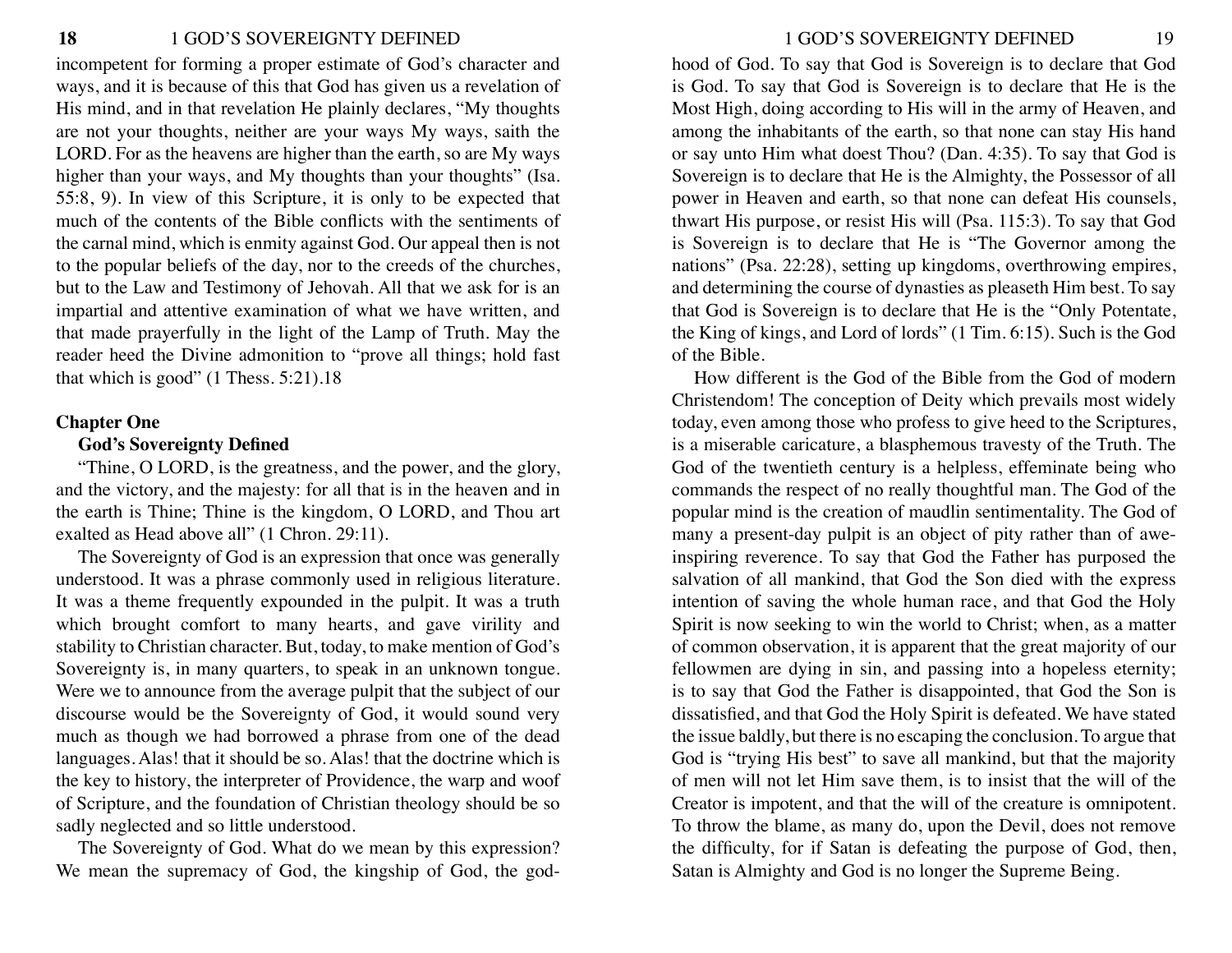To declare that the Creator's original plan has been frustrated by sin, is to dethrone God. To suggest that God was taken by surprise in Eden and that He is now attempting to remedy an unforeseen calamity, is to degrade the Most High to the level of a finite, erring mortal. To argue that man is a free moral agent and the determiner of his own destiny, and that therefore he has the power to checkmate his Maker, is to strip God of the attribute of Omnipotence. To say that the creature has burst the bounds assigned by his Creator, and that God is now practically a helpless Spectator before the sin and suffering entailed by Adam's fall, is to repudiate the express declaration of Holy Writ, namely, "Surely the wrath of man shall praise Thee: the remainder of wrath shalt Thou restrain" (Psa. 76:10). In a word, to deny the Sovereignty of God is to enter upon a path which, if followed to its logical terminus, is to arrive at blank atheism.

The Sovereignty of the God of Scripture is absolute, irresistible, infinite. When we say that God is Sovereign we affirm His right to govern the universe which He has made for His own glory, just as He pleases. We affirm that His right is the right of the Potter over the clay, i. e., that He may mold that clay into whatsoever form He chooses, fashioning out of the same lump one vessel unto honour and another unto dishonour. We affirm that He is under no rule or law outside of His own will and nature, that God is a law unto Himself, and that He is under no obligation to give an account of His matters to any.

Sovereignty characterizes the whole Being of God. He is Sovereign in all His attributes. He is Sovereign in the exercise of His power. His power is exercised as He wills, when He wills, where He wills. This fact is evidenced on every page of Scripture. For a long season that power appears to be dormant, and then it is put forth in irresistible might. Pharaoh dared to hinder Israel from going forth to worship Jehovah in the wilderness-what happened? God exercised His power, His people were delivered and their cruel task-masters slain. But a little later, the Amalekites dared to attack these same Israelites in the wilderness, and what happened? Did God put forth His power on this occasion and display His hand as He did at the Red Sea? Were these enemies of His people promptly overthrown and destroyed? No, on the contrary, the Lord swore that He would

"have war with Amalek from generation to generation" (Exo. 17:16). Again, when Israel entered the land of Canaan, God's power was signally displayed. The city of Jericho barred their progress-what happened? Israel did not draw a bow nor strike a blow: the Lord stretched forth His hand and the walls fell down flat. But the miracle was never repeated! No other city fell after this manner. Every other city had to be captured by the sword!

Many other instances might be adduced illustrating the Sovereign exercise of God's power. Take one other example. God put forth His power and David was delivered from Goliath, the giant; the mouths of the lions were closed and Daniel escaped unhurt; the three Hebrew children were cast into the burning fiery furnace and came forth unharmed and unscorched. But God's power did not always interpose for the deliverance of His people, for we read: "And others had trial of cruel mockings and scourgings, yea, moreover of bonds and imprisonment: they were stoned, they were sawn asunder, were tempted, were slain with the sword; they wandered about in sheepskins and goatskins; being destitute, afflicted, tormented" (Heb. 11:36, 37). But why? Why were not these men of faith delivered like the others? Or, why were not the others suffered to be killed like these? Why should God's power interpose and rescue some and not the others? Why allow Stephen to be stoned to death, and then deliver Peter from prison?

God is Sovereign in the delegation of His power to others. Why did God endow Methuselah with a vitality which enabled him to outlive all his contemporaries? Why did God impart to Samson a physical strength which no other human has ever possessed? Again; it is written, "But thou shalt remember the Lord thy God: for it is He that giveth thee power to get wealth" (Deut. 8:18), but God does not bestow this power on all alike. Why not? Why has He given such power to men like Morgan, Carnegie, Rockefeller? The answer to all of these questions is, Because God is Sovereign, and being Sovereign He does as He pleases.

God is Sovereign in the exercise of His mercy. Necessarily so, for mercy is directed by the will of Him that showeth mercy. Mercy is not a right to which man is entitled. Mercy is that adorable attribute of God by which He pities and relieves the wretched. But under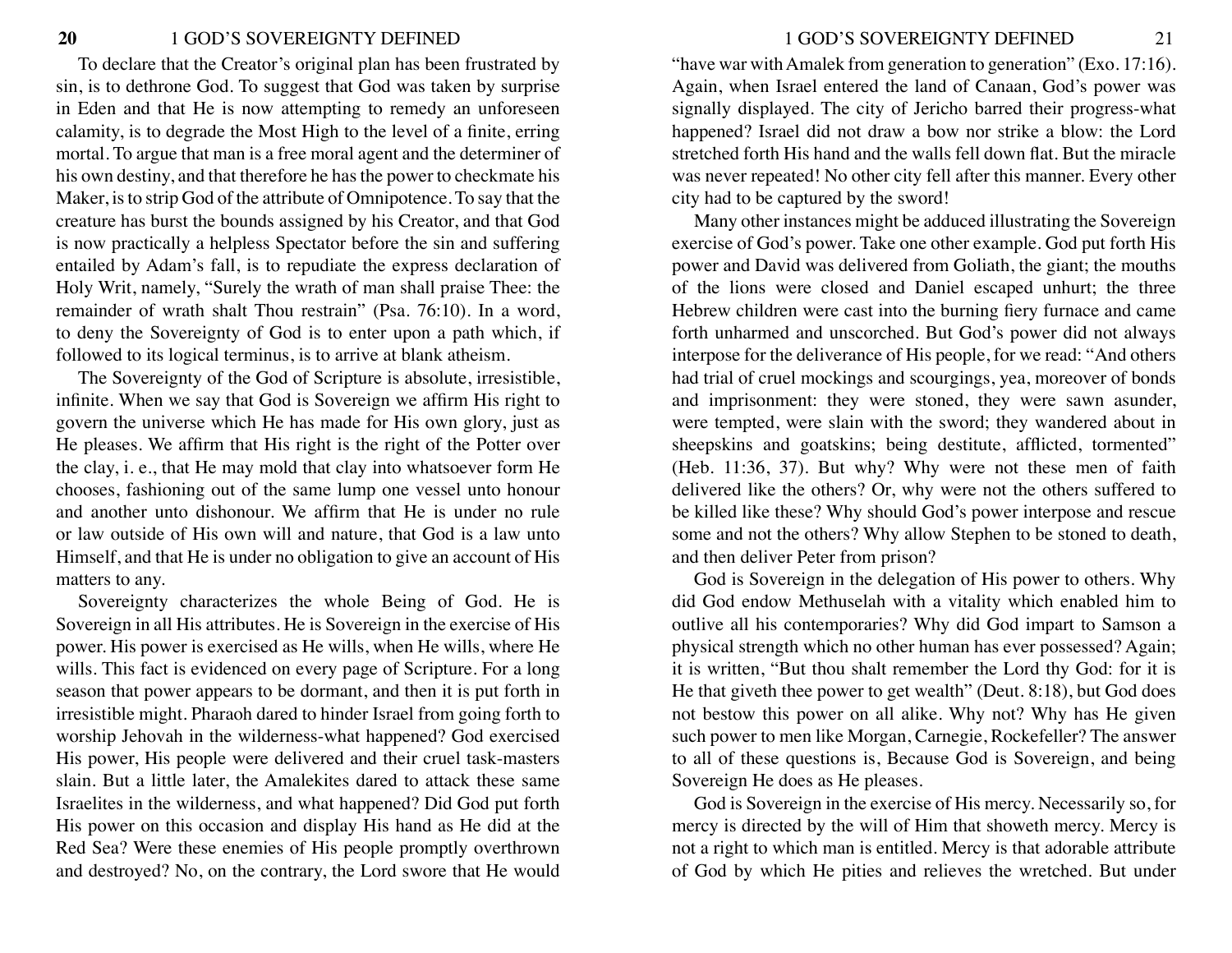the righteous government of God no one is wretched who does not deserve to be so. The objects of mercy, then, are those who are miserable, and all misery is the result of sin, hence the miserable are deserving of punishment not mercy. To speak of deserving mercy is a contradiction of terms.

God bestows His mercies on whom He pleases and withholds them as seemeth good unto Himself. A remarkable illustration of this fact is seen in the manner that God responded to the prayers of two men offered under very similar circumstances. Sentence of death was passed upon Moses for one act of disobedience, and he besought the Lord for a reprieve. But was his desire gratified? No; he told Israel, "The LORD was wroth with me for your sakes, and would not hear me: and the LORD said unto me, Let it suffice thee" (Deut. 3:26). Now mark the second case: "In those days was Hezekiah sick unto death. And the prophet Isaiah the son of Amoz came to him, and said unto him, Thus saith the LORD, Set thine house in order; for thou shalt die, and not live. Then he turned his face to the wall, and prayed unto the LORD, saying, I beseech Thee, O LORD, remember now how I have walked before Thee in truth and with a perfect heart, and have done that which is good in Thy sight. And Hezekiah wept sore. And it came to pass, afore Isaiah was gone out into the middle court, that the word of the LORD came to him, saying, Turn again, and tell Hezekiah the captain of my people, Thus saith the LORD, the God of David thy father, I have heard thy prayer, I have seen thy tears: behold, I will heal thee: on the third day thou shalt go unto the house of the LORD. And I will add unto thy days fifteen years" (2 Kings 20:1-6). Both of these men had the sentence of death in themselves, and both prayed earnestly unto the Lord for a reprieve: the one wrote: "The Lord would not hear me," and died; but to the other it was said, "I have heard thy prayer," and his life was spared. What an illustration and exemplification of the truth expressed in Romans 9:15!-"For He saith to Moses, I will have mercy on whom I will have mercy, and I will have compassion on whom I will have compassion."

The Sovereign exercise of God's mercy-pity shown to the wretched-was displayed when Jehovah became flesh and tabernacled among men. Take one illustration. During one of the Feasts of the

Jews, the Lord Jesus went up to Jerusalem. He came to the Pool of Bethesda where lay "a great multitude of impotent folk, of blind, halt, withered, waiting for the moving of the water." Among this "great multitude" there was "a certain man which had an infirmity thirty and eight years." What happened? "When Jesus saw him He, and knew that he had been now a long time in that case, he saith unto him, Wilt thou be made whole? The impotent man answer Him, Sir, I have no man, when the water is troubled, to put me into the pool: but when I am coming, another steppeth down before me. Jesus saith unto him, Rise, take up thy bed, and walk. And immediately the man was made whole, and took up his bed, and walked" (John 5:3-9). Why was this one man singled out from all the others? We are not told that he cried "Lord, have mercy on me." There is not a word in the narrative which intimates that this man possessed any qualifications which entitled him to receive special favour. Here then was a case of the Sovereign exercise of Divine mercy, for it was just as easy for Christ to heal the whole of that "great multitude" as this one "certain man." But He did not. He put forth His power and relieved the wretchedness of this one particular sufferer, and for some reason known only to Himself, He declined to do the same for the others. Again, we say, what an illustration and exemplification of Romans 9:15!-"I will have mercy on whom I will have mercy, and I will have compassion on whom I will have compassion."

God is Sovereign in the exercise of His love. Ah! that is a hard saying, who then can receive it? It is written, "A man can receive nothing, except it be given him from Heaven" (John 3:27). When we say that God is Sovereign in the exercise of His love, we mean that He loves whom He chooses. God does not love everybody\*; if He did, He would love the Devil. Why does not God love the Devil? Because there is nothing in him to love; because there is nothing in him to attract the heart of God. Nor is there anything to attract God's love in any of the fallen sons of Adam, for all of them are, by nature, "children of wrath" (Eph. 2:3). If then there is nothing in any member of the human race to attract God's love,

\*John 3:16 will be examined later.

and if, notwithstanding, He does love some, then it necessarily follows that the cause of His love must be found in Himself, which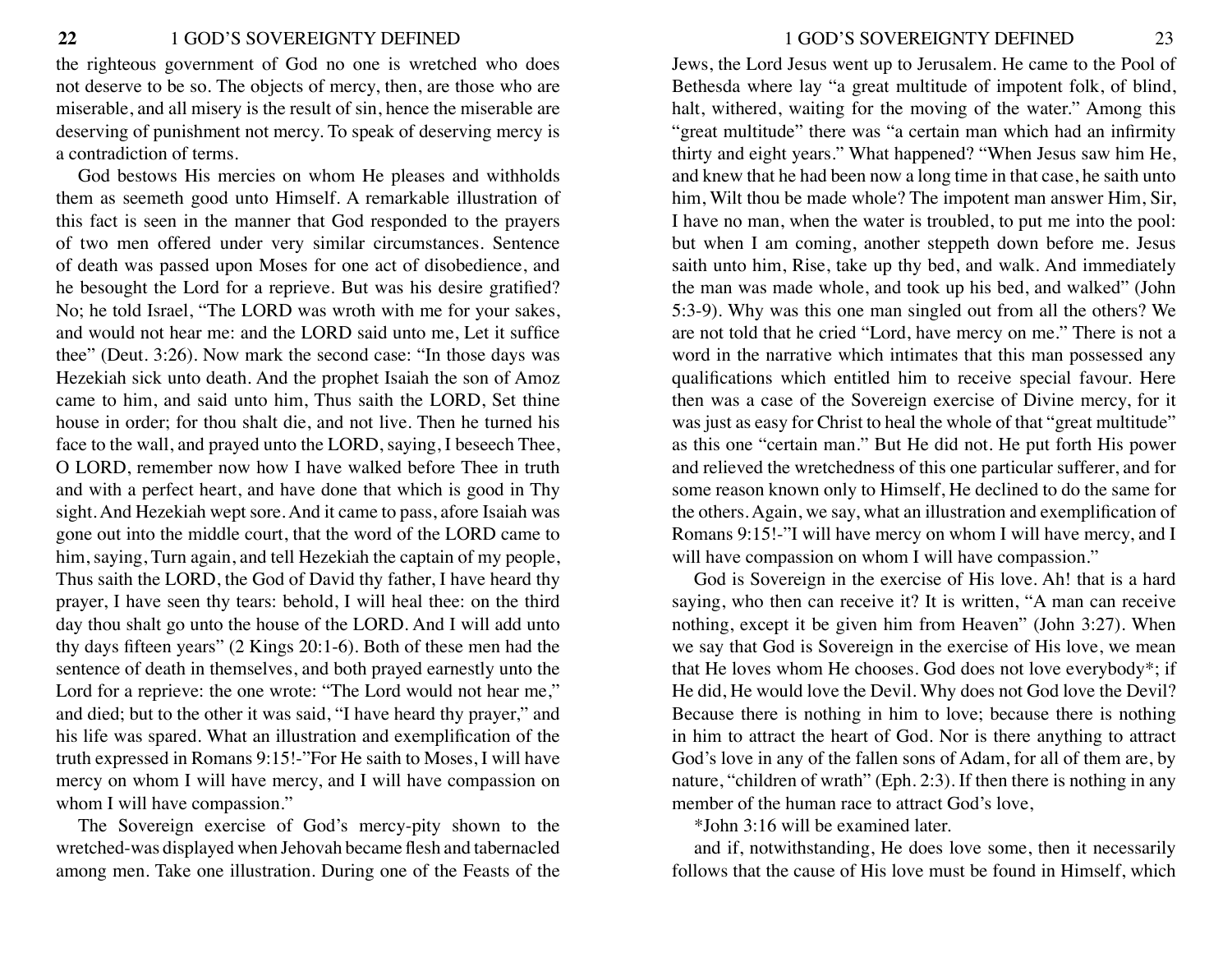### **24** 1 GOD'S SOVEREIGNTY DEFINED1 GOD'S SOVEREIGNTY DEFINED 25

is only another way of saying that the exercise of God's love towards the fallen sons of men is according to His own good pleasure.

In the final analysis, the exercise of God's love must he traced back to His Sovereignty or, otherwise, He would love by rule; and if He loved by rule, then is He under a law of love, and if He is under alaw of love then is He not supreme, but is Himself ruled by law. "But," it may be asked, "Surely you do not deny that God loves the entire human family?" We reply, it is written, "Jacob have I loved, but Esau have I hated" (Rom. 9:13). If then God loved Jacob and hated Esau, and that before they were born or had done either good or evil, then the reason for His love was not in them, but in Himself.

That the exercise of God's love is according to His own Sovereign pleasure is also clear from the language of Ephesians 1:3-5, where we read, "Blessed be the God and Father of our Lord Jesus Christ, who hath blessed us with all spiritual blessings in heavenly places in Christ: According as He hath chosen us in Him before the foundation of the world, that we should be holy and without blame before Him in love. Having predestinated us unto the adoption of children by Jesus Christ to Himself according to the good pleasure of His will." It was "in love" that God the Father predestined His chosen ones unto the adoption of children by Jesus Christ to Himself, "according" according to what? According to some excellency He discovered in them? No. What then? According to what He foresaw they would become? No; mark carefully the inspired answer-"According to the good pleasure of His will."

We are not unmindful of the fact that men have invented the distinction between God's love of complacency and His love of compassion, but this is an invention pure and simple. Scripture terms the latter God's "pity" (see Matt. 18:33), and "He is kind unto the unthankful and the evil" (Luke 6:35)!

God is Sovereign in the exercise of His grace. This of necessity, for grace is favour shown to the undeserving, yea, to the Helldeserving. Grace is the antithesis of justice. Justice demands the impartial enforcement of law. Justice requires that each shall receive his legitimate due, neither more nor less. Justice bestows no favours and is no respecter of persons. Justice, as such, shows no pity and knows no mercy. But after justice has been fully satisfied, grace

flows forth. Divine grace is not exercised at the expense of justice, but "grace reigns through righteousness" (Rom. 5:21), and if grace "reigns," then is grace Sovereign.

Grace has been defined as the unmerited favour of God\*; and if unmerited, then none can claim it as their inalienable right. If grace is unearned and undeserved, then none are entitled to it. If grace is a gift, then none can demand it. Therefore, as salvation is by grace, the free gift of God, then He bestows it on whom He pleases. Because salvation is by grace, the very chief of sinners is not beyond the reach of Divine mercy. Because salvation is by grace, boasting is excluded and God gets all the glory.

The Sovereign exercise of grace is illustrated on nearly every page of Scripture. The Gentiles are left to walk in their own ways while Israel becomes the covenant people of Jehovah. Ishmael the firstborn is cast out comparatively unblest, while Isaac the son of his parents' old age is made the child of promise. Esau the generoushearted and forgiving-spirited is denied the blessing, though he sought it carefully with tears, while the worm Jacob receives the inheritance and is fashioned into a vessel of honour. So in the New Testament. Divine Truth is hidden from the wise and prudent, but is revealed to babes. The Pharisees and Sadducees

\*An esteemed friend who kindly read through this book in its manuscript form, and to whom we are indebted for a number of excellent suggestions, has pointed out that grace is something more than "unmerited favour." To feed a tramp who calls on me is "unmerited favour," but it is scarcely grace. But suppose that after robbing me I should feed this starving tramp-that would be "grace." Grace, then, is favour shown where there is positive de-merit in the one receiving it.

are left to go their own way, while publicans and harlots are drawn by the cords of love.

In a remarkable manner Divine grace was exercised at the time of the Saviour's birth. The incarnation of God's Son was one of the greatest events in the history of the universe, and yet its actual occurrence was not made known to all mankind; instead, it was specially revealed to the Bethlehem shepherds and wise men of the East. And this was prophetic and indicative of the entire course of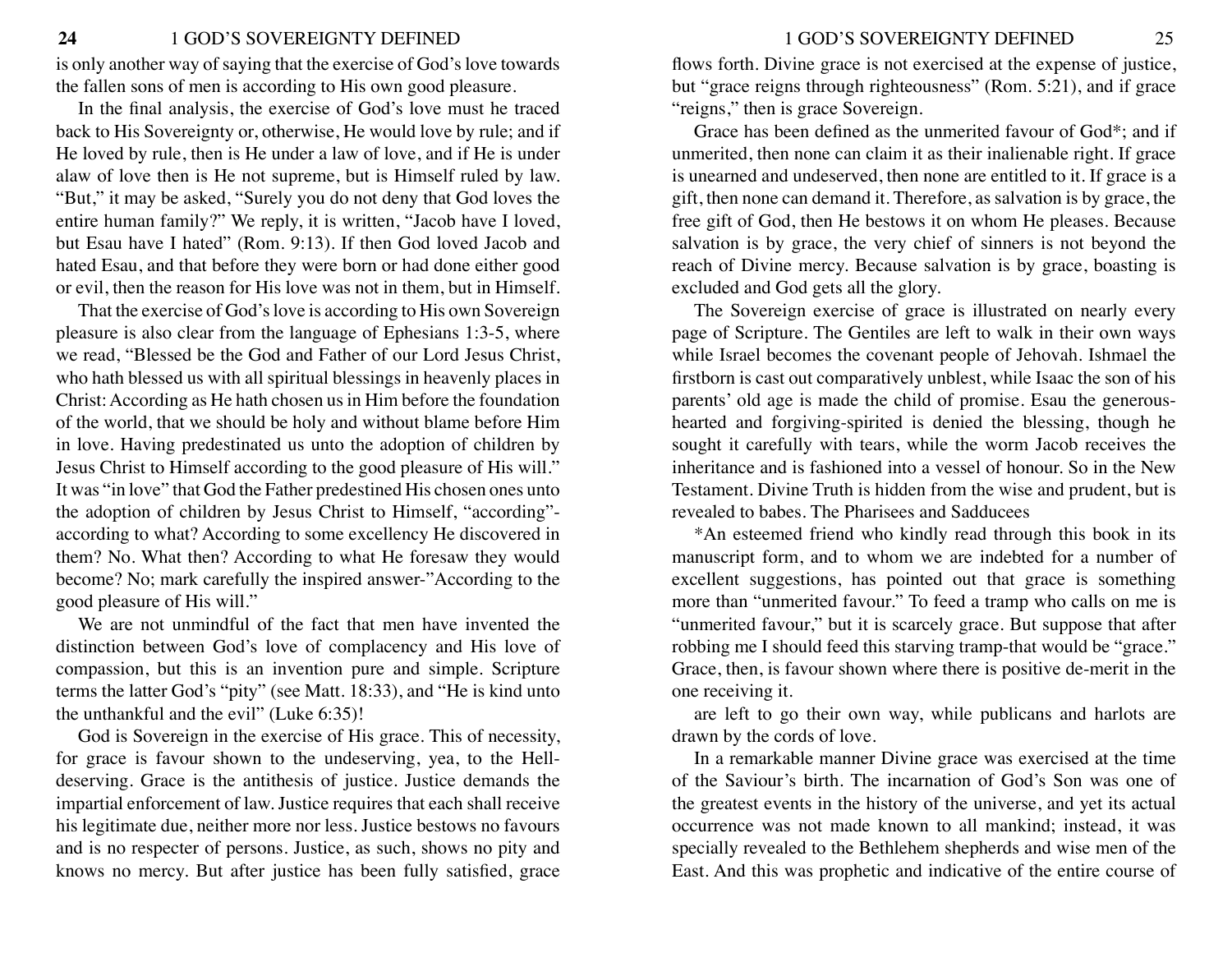### <span id="page-13-0"></span>**26 2** THE SOVEREIGNTY OF GOD IN CREATION **2** THE SOVEREIGNTY OF GOD IN CREATION 27

this dispensation, for even today Christ is not made known to all. It would have been an easy matter for God to have sent a company of angels to every nation and to have announced the birth of His Son. But He did not. God could have readily attracted the attention of all mankind to the "star"; but He did not. Why? Because God is Sovereign and dispenses His favours as He pleases. Note particularly the two classes to whom the birth of the Saviour was made known, namely, the most unlikely classes-illiterate shepherds and heathen from a far country. No angel stood before the Sanhedrin and announced the advent of Israel's Messiah! No "star" appeared unto the scribes and lawyers as they, in their pride and self-righteousness, searched the Scriptures! They searched diligently to find out where He should be born, and yet it was not made known to them when He was actually come. What a display of Divine Sovereignty-the illiterate shepherds singled out for peculiar honour, and the learned and eminent passed by! And why was the birth of the Saviour revealed to these foreigners, and not to those in whose midst He was born? See in this a wonderful foreshadowing of God's dealings with our race throughout the entire Christian dispensation-Sovereign in the exercise of His grace, bestowing His favours on whom He pleases, often on the most unlikely and unworthy. \*

It has been pointed out to us that God's Sovereignty was signally displayed in His choice of the place where His Son was born. Not to Greece or Italy did the Lord of Glory come, but to the insignificant land of Palestine! Not in Jerusalem-the royal city-was Immanuel born, but in Bethlehem, which was "little among the thousands (of towns and villages) in Judah" (Micah 5:2)! And it was in despised Nazareth that He grew up!! Truly, God's ways are not ours.

### **Chapter Two**

### **The Sovereignty Of God In Creation**

"Thou art worthy, O Lord, to receive glory, and honour, and power: for Thou hast created all things, and for Thy pleasure they are and were created" (Rev. 4:11).

Having shown that Sovereignty characterizes the whole Being of God, let us now observe how it marks all His ways and dealings.

In the great expanse of eternity which stretches behind Genesis

1:1, the universe was unborn and creation existed only in the mind of the great Creator. In His Sovereign majesty God dwelt all alone. We refer to that far distant period before the heavens and the earth were created. There were then no angels to hymn God's praises, no creatures to occupy His notice, no rebels to be brought into subjection. The great God was all alone amid the awful Silence of His own vast universe. But even at that time, if time it could be called, God was Sovereign. He might create or not create according to His own good pleasure. He might create this way or that way; He might create one world or one million worlds, and who was there to resist His will? He might call into existence a million different creatures and place them on absolute equality, endowing them with the same faculties and placing them in the same environment; or, He might create a million creatures each differing from the others, and possessing nothing in common save their creaturehood, and who was there to challenge His right? If He so pleased, He might call into existence a world so immense that its dimensions were utterly beyond finite computation; and were He so disposed, He might create an organism so small that nothing but the most powerful microscope could reveal its existence to human eyes. It was His Sovereign right to create, on the one hand, the exalted seraphim to burn around His throne, and on the other hand, the tiny insect which dies the same hour that it is born. If the mighty God chose to have one vast gradation in His universe, from loftiest seraph to creeping reptile, from revolving worlds to floating atoms, from macrocosm to microcosm, instead of making everything uniform, who was there to question His Sovereign pleasure?

Behold then the exercise of Divine Sovereignty long before man ever saw the light. With whom took God counsel in the creation and disposition of His creatures? See the birds as they fly through the air, the beasts as they roam the earth, the fishes as they swim in the sea, and then ask, Who was it that made them to differ? Was it not their Creator who Sovereignly assigned their various locations and adaptations to them!

Turn your eye to the heavens and observe the mysteries of Divine Sovereignty which there confront the thoughtful beholder: "There is one glory of the sun, and another glory of the moon, and another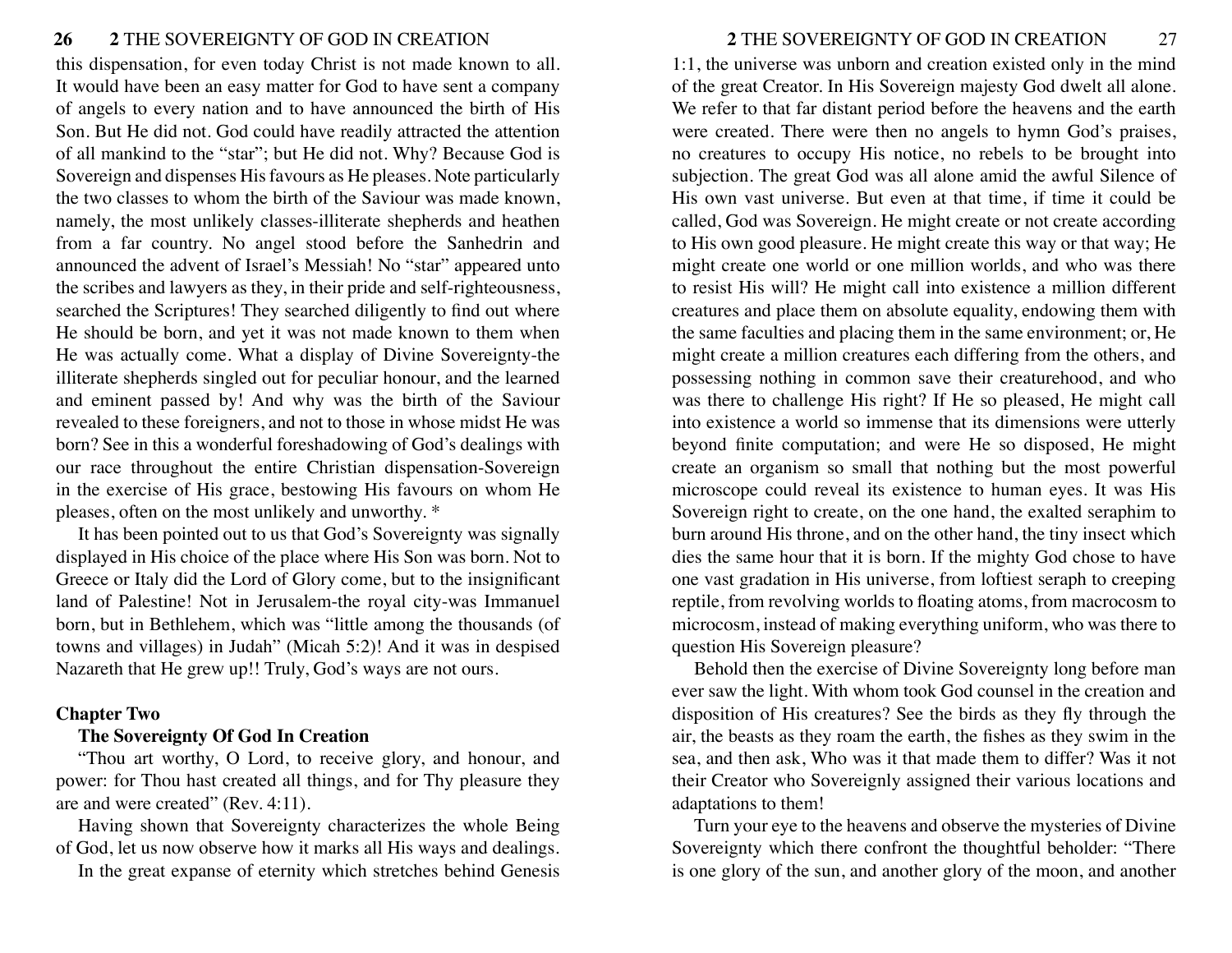glory of the stars: for one star differeth from another star in glory" (1 Cor. 15:41). But why should they? Why should the sun be more glorious than all the other planets? Why should there be stars of the first magnitude and others of the tenth? Why such amazing inequalities? Why should some of the heavenly bodies be more favourably placed than others in their relation to the sun? And why should there be "shooting stars," falling stars, "wandering stars" (Jude 13), in a word, ruined stars? And the only possible answer is, "For Thy pleasure they are and were created" (Rev. 4:11).

Come now to our own planet. Why should two thirds of its surface be covered with water, and why should so much of its remaining third be unfit for human cultivation or habitation? Why should there be vast stretches of marshes, deserts and ice-fields? Why should one country be so inferior, topographically, from another? Why should one be fertile, and another almost barren? Why should one be rich in minerals and another own none? Why should the climate of one be congenial and healthy, and another uncongenial and unhealthy? Why should one abound in rivers and lakes, and another be almost devoid of them? Why should one be constantly troubled with earthquakes, and another be almost entirely free from then? Why? Because thus it pleased the Creator and Upholder of all things.

Look at the animal kingdom and note the wondrous variety. What comparison is possible between the lion and the lamb, the bear and the kid, the elephant and the mouse? Some, like the horse and the dog, are gifted with great intelligence; while others, like sheep and swine, are almost devoid of it. Why? Some are designed to be beasts of burden, while others enjoy a life of freedom. But why should the mule and the donkey be shackled to a life of drudgery while the lion and tiger are allowed to roam the jungle at their pleasure? Some are fit for food, others unfit; some are beautiful, others ugly; some are endowed with great strength, others are quite helpless; some are fleet of foot, others can scarcely crawl-contrast the hare and the tortoise; some are of use to man, others appear to be quite valueless; some live for centuries, others a few months at most; some are tame, others fierce. But why all these variations and differences? What is true of the animals is equally true of the birds and fishes.

But consider now the vegetable kingdom. Why should roses

have thorns, and lilies grow without them? Why should one flower emit a fragrant aroma and another have none? Why should one tree bear fruit which is wholesome and another that which is poisonous? Why should one vegetable be capable of enduring frost and another wither under it? Why should one apple tree be loaded with fruit, and another tree of the same age and in the same orchard be almost barren? Why should one plant flower a dozen times in a year and another bear blossoms but once a century? Truly, "whatsoever the LORD pleased, that did He in Heaven, and in the earth, in the seas,

and all deep places" (Psa. 135:6).

Consider the angelic hosts. Surely we shall find uniformity here. But no; there, as elsewhere, the same Sovereign pleasure of the Creator is displayed. Some are higher in rank than others; some are more powerful than others; some are nearer to God than others. Scripture reveals a definite and well-defined gradation in the angelic orders. From arch-angel, past seraphim and cherubim, we come to "principalities and powers" (Eph. 3:10), and from principalities and powers to "rulers" (Eph. 6:12), and then to the angels themselves, and even among them we read of "the elect angels" (1 Tim. 5:21). Again we ask, Why this inequality, this difference in rank and order? And all we can say is "Our God is in the heavens, He hath done whatsoever He hath pleased" (Psa. 115:3).

If then we see the Sovereignty of God displayed throughout all creation, why should it be thought a strange thing if we behold it operating in the midst of the human family? Why should it be thought strange if to one God is pleased to give five talents and to another only one? Why should it be thought strange if one is born with a robust constitution and another of the same parents is frail and sickly? Why should it be thought strange if Abel is cut off in his prime, while Cain is suffered to live on for many years? Why should it be thought strange that some should be born black and others white; some be born idiots and others with high intellectual endowments; some be born constitutionally lethargic and others full of energy; some be born with a temperament that is selfish, fiery, egotistical, others who are naturally self-sacrificing, submissive and meek? Why should it be thought strange if some are qualified by nature to lead and rule, while others are only fitted to follow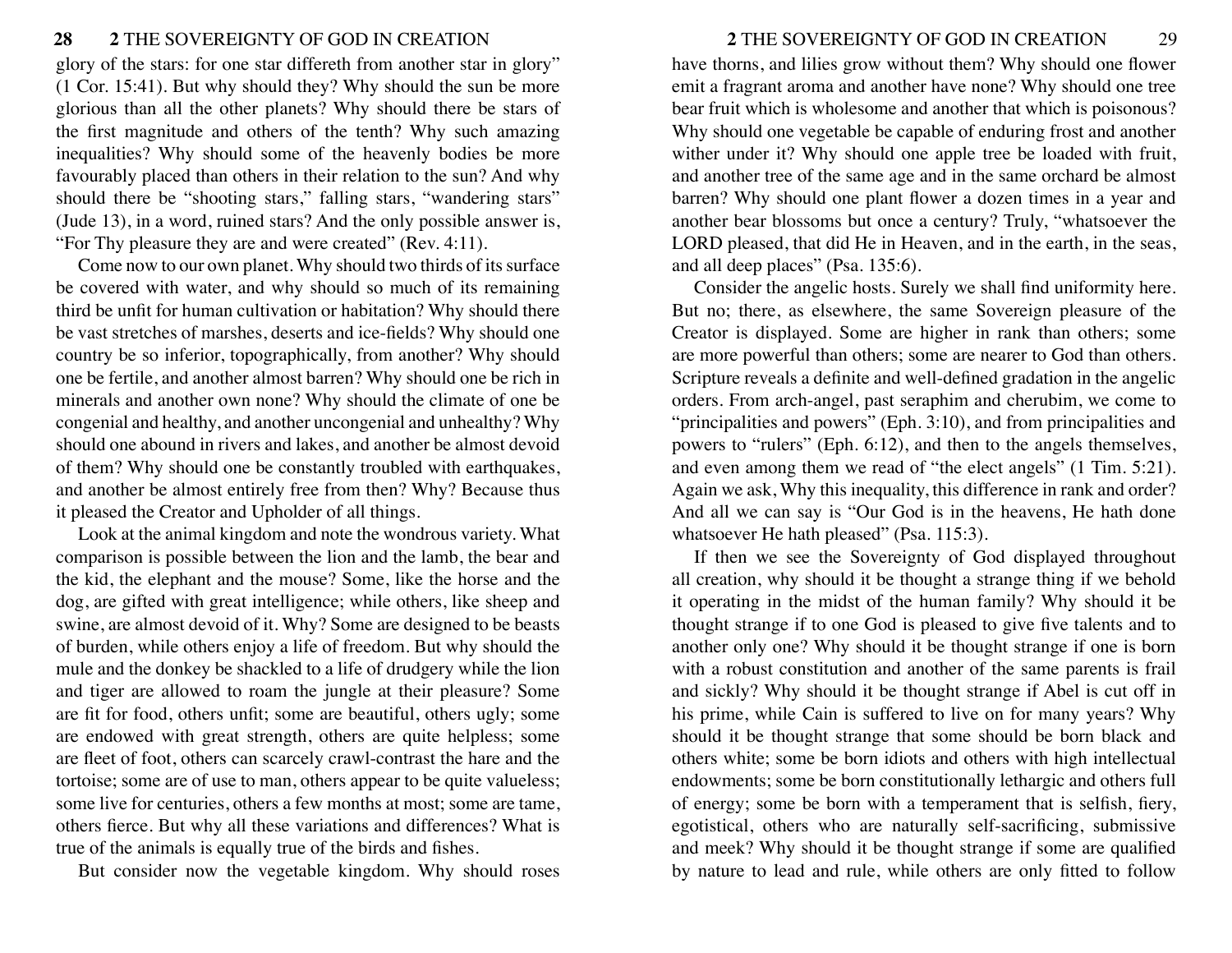<span id="page-15-0"></span>**30** 3 SOVEREIGNTY OF GOD IN ADMINISTRATION 3 SOVEREIGNTY OF GOD IN ADMINISTRATION 31 and serve? Heredity and environment cannot account for all these variations and inequalities. No; it is God who maketh one to differ from another. Why should He? "Even so, Father, for so it seemed good in Thy sight" must be our reply.

Learn then this basic truth, that the Creator is absolute Sovereign, executing His own will, performing His own pleasure, and considering nought but His own glory. "The LORD hath made all things FOR HIMSELF" (Prov. 16:4). And had He not a perfect right to? Since God is God, who dare challenge His prerogative? To murmur against Him is rank rebellion. To question His ways is to impugn His wisdom. To criticize Him is sin of the deepest dye. Have we forgotten who He is? Behold, "All nations before Him as are nothing; and they are counted to Him less than nothing, and vanity. To whom then will ye liken God?" (Isa. 40:17, 18).

### **Chapter Three**

### **Sovereignty Of God In Administration**

"The LORD hath prepared His Throne In the heavens; and His Kingdom ruleth over all" (Psa. 103:19).

First, a word concerning the need for God to govern the material world. Suppose the opposite for a moment. For the sake of argument, let us say that God created the world, designed and fixed certain laws (which men term "the laws of Nature"), and that He then withdrew, leaving the world to its fortune and the out-working of these laws. In such a case, we should have a world over which there was no intelligent, presiding Governor, a world controlled by nothing more than impersonal laws-a concept worthy of gross Materialism and blank Atheism. But, I say, suppose it for a moment; and in the light of such a supposition weigh well the following question: What guaranty have we that some day ere long the world will not be destroyed? A very superficial observation of 'the laws of Nature' reveals the fact that they are not uniform in their working. The proof of this is seen in the fact that no two seasons are alike. If then Nature's laws are irregular in their operations, what guaranty have we against some dreadful catastrophe striking our earth? "The wind bloweth where it listeth" (pleaseth), which means that man can neither harness nor hinder it. Sometimes the wind blows with great fury, and it might be

that it should suddenly gather in volume and velocity until it became a hurricane earth-wide in its range. If there is nothing more than the laws of Nature regulating the wind, then, perhaps tomorrow, there may come a terrific tornado and sweep everything from the surface of the earth! What assurance have we against such a calamity? Again; of late years we have heard and read much about clouds bursting and flooding whole districts, working fearful havoc in the destruction of both property and life. Man is helpless before them, for science can devise no means to prevent clouds bursting. Then how do we know that these bursting clouds will not be multiplied indefinitely and the whole earth be deluged by their downpour? This would be nothing new: why should not the Flood of Noah's day be repeated? And what of earthquakes? Every few years some island or some great city is swept out of existence by one of them-and what can man do? Where is the guaranty that ere long a mammoth earthquake will not destroy the whole world. Science tells us of great subterranean fires burning beneath the comparatively thin crust of our earth. How do we know but what these fires will not suddenly burst forth and consume our entire globe? Surely every reader now sees the point we are seeking to make: Deny that God is governing matter, deny that He is "upholding all things by the word of His power" (Heb. 1:3), and all sense of security is gone!

Let us pursue a similar course of reasoning in connection with the human race. Is God governing this world of ours? Is He shaping the destinies of nations, controlling the course of empires, determining the limits of dynasties? Has He prescribed the limits of evil-doers, saying, Thus far shalt thou go and no further? Let us suppose the opposite for a moment. Let us assume that God has delivered over the helm into the hand of His creatures and see where such a supposition leads us. For the sake of argument we will say that every man enters this world endowed with a will that is absolutely free, and that it is impossible to compel or even coerce him without destroying his freedom. Let us say that every man possesses a knowledge of right and wrong, that he has the power to choose between them, and that he is left entirely free to make his own choice and go his own way. Then what? Then it follows that man is Sovereign, for he does as he pleases and is the architect of his own fortune. But in such a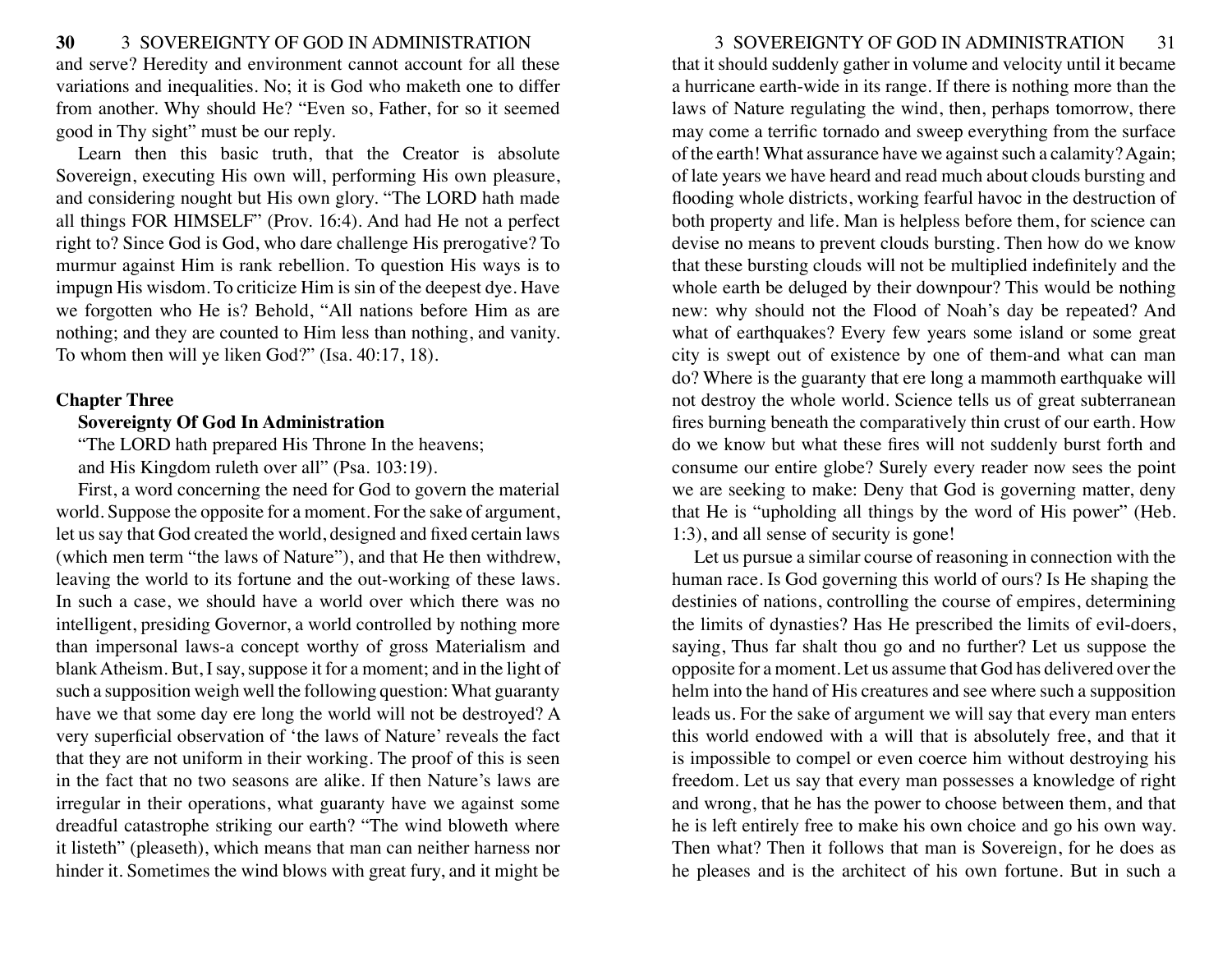case we can have no assurance that ere long every man will reject the good and choose the evil. In such a case we have no guaranty against the entire human race committing moral suicide. Let all Divine restraints be removed and man be left absolutely free, and all ethical distinctions would immediately disappear, the spirit of barbarism would prevail universally, and pandemonium would reign supreme. Why not? If one nation deposes its rulers and repudiates its constitution, what is there to prevent all nations from doing the same?

If little more than a century ago the streets of Paris ran with the blood of rioters, what assurance have we that before the present century closes every city throughout the world will not witness a similar sight? What is there to hinder earth-wide lawlessness and universal anarchy? Thus we have sought to show the need, the imperative need, for God to occupy the Throne, take the government upon His shoulder, and control the activities and destinies of His creatures.

But has the man of faith any difficulty in perceiving the government of God over this world? Does not the anointed eye discern, even amid much seeming confusion and chaos, the hand of the Most High controlling and shaping the affairs of men, even in the common concerns of every day life? Take for example farmers and their crops. Suppose God left them to themselves: what would prevent them, one and all, from grassing their arable lands and devoting themselves exclusively to rearing of cattle and dairying? In such a case there would be a world-famine of wheat and corn! Take the work of the post office. Suppose that everybody decided to write letters on Mondays only, could the authorities cope with the mail on Tuesdays? and how would they occupy their time the balance of the week? So again with storekeepers. What would happen if every housewife did her shopping on Wednesday, and stayed at home the rest of the week? But instead of such things happening, farmers in different countries both raise sufficient cattle and grow enough grain of various kinds to supply the almost incalculable needs of the human race; the mails are almost evenly distributed over the six days of the week; and some women shop on Monday, some on Tuesday, and so on. Do not these things clearly evidence the overruling and

<span id="page-16-0"></span>**32** 3 SOVEREIGNTY OF GOD IN ADMINISTRATION 3 SOVEREIGNTY OF GOD IN ADMINISTRATION 33 controlling hand of God!

Having shown, in brief, the imperative need for God to reign over our world, let us now observe still further the fact that God does rule, actually rule, and that His government extends to and is exercised over all things and all creatures.

### **1. God Governs Inanimate Matter.**

That God governs inanimate matter, that inanimate matter performs His bidding and fulfills His decrees, is clearly shown on the very frontispiece of Divine revelation. God said, "Let there be light," and we read, "There was light." God said, "Let the waters under the heavens be gathered together unto one place, and let the dry land appear," and "it was so." And again, "God said, Let the earth bring forth grass the herb yielding seed, and the fruit tree yielding fruit after his kind, whose seed is in itself, upon the earth: and it was so." And the Psalmist declares, "He spake and it was done; He commanded, and it stood fast."

What is stated in Genesis One is afterwards illustrated all through the Bible. After the creation of Adam, sixteen centuries went by before ever a shower of rain fell upon the earth, for before Noah "there went up a mist from the earth, and watered the whole face of the ground" (Gen. 2:6). But, when the iniquities of the antediluvians had come to the full, then God said, "And, behold, I even I, do bring a flood of waters upon the earth, to destroy all flesh, wherein is the breath of life, from under Heaven; and everything that is in the earth shall die"; and in fulfillment of this we read, "In the six hundredth year of Noah's life, in the second month, the seventeenth day of the month, the same day were all the fountains of the great deep broken up, and the windows of Heaven were opened. And the rain was upon the earth forty days and forty nights" (Gen. 6:17 and 7:11, 12).

Witness God's absolute (and Sovereign) control of inanimate matter in connection with the plagues of Egypt. At His bidding the light was turned into darkness and rivers into blood; hail fell, and death came down upon the godless land of the Nile, until even its haughty monarch was compelled to cry out for deliverance. Note particularly how the inspired record here emphasizes God's absolute control over the elements-"And Moses stretched forth his rod toward Heaven: and the LORD sent thunder and hail, and the fire ran along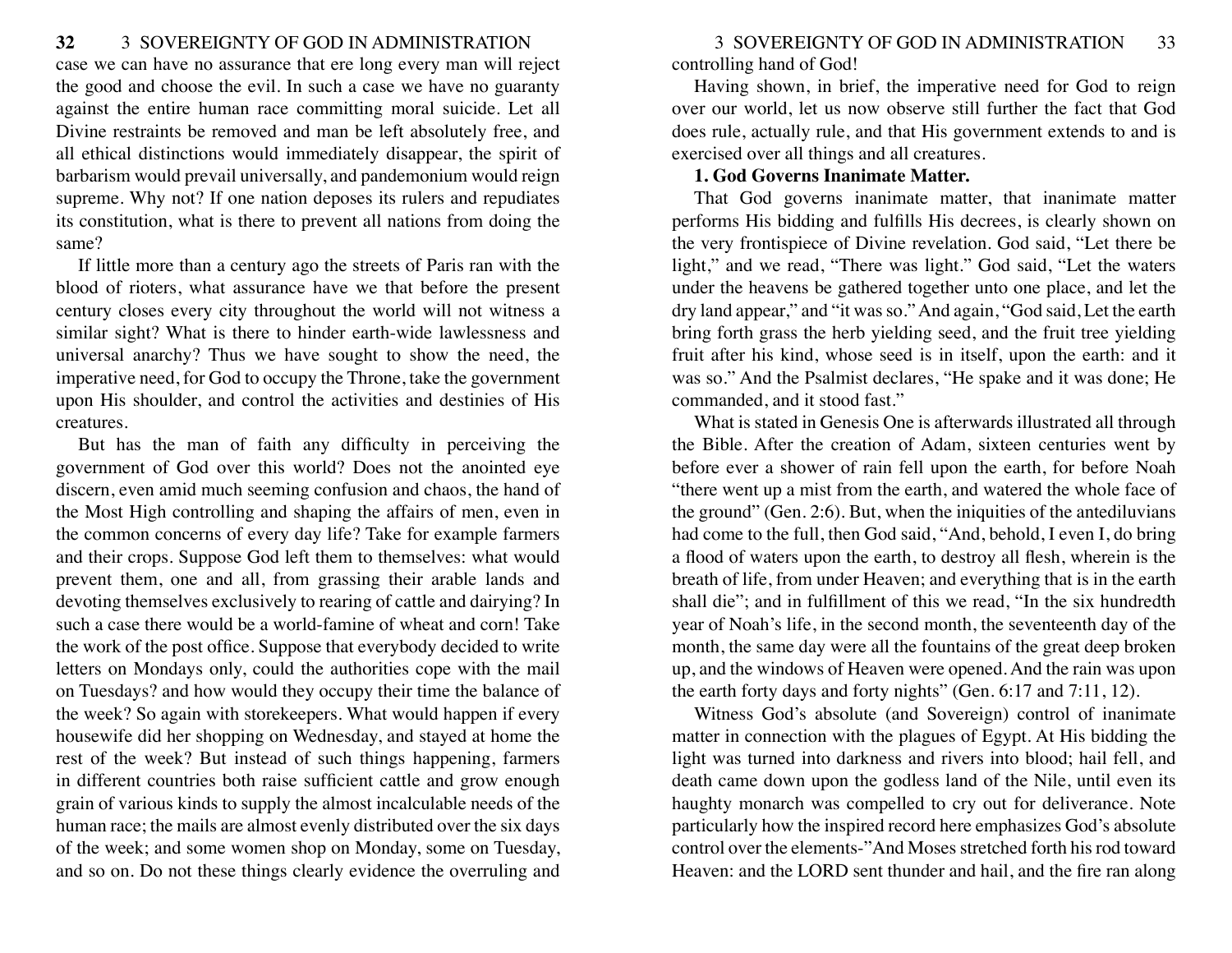upon the ground; and the LORD rained hail upon the land of Egypt. So there was hail, and fire mingled with the hail, very grievous, such as there was none like it in all the land of Egypt since it became a nation. And the hail smote throughout all the land of Egypt all that was in the field, both man and beast; and the hail smote every herb of the field, and brake every tree of the field. Only in the land of Goshen, where the children of Israel were, was there no hail" (Exo. 9:23-26). The same distinction was observed in connection with the ninth plague: "And the LORD said unto Moses, Stretch out thine hand toward Heaven, that there may be darkness over the land of Egypt, even darkness which may be felt. And Moses stretched forth his hand toward Heaven; and there was a thick darkness in all the land of Egypt three days: They saw not one another, neither rose any from his place for three days: but all the children of Israel had light in their dwellings" (Exo. 10:21-23).

The above examples are by no means isolated cases. At God's decree fire and brimstone descended from Heaven and the cities of the Plain were destroyed, and a fertile valley was converted into a loathsome sea of death. At His bidding the waters of the Red Sea parted asunder so that the Israelites passed over dry shod, and at His word they rolled back again and destroyed the Egyptians who were pursuing them. A word from Him, and the earth opened her mouth and Korah and his rebellious company were swallowed up. The furnace of Nebuchadnezzar was heated seven times beyond its normal temperature, and into it three of God's children were cast, but the fire did not so much as scorch their clothes, though it slew the men who cast them into it.

What a demonstration of the Creator's governmental control over the elements was furnished when He became flesh and tabernacled among men! Behold Him asleep in the boat. A storm arises. The winds roar and the waves are lashed into fury. The disciples who are with Him, fearful lest their little craft should founder, awake their Master, saying, "Carest Thou not that we perish?" And then we read, "And He arose, and rebuked the wind, and said unto the sea, Peace, be still. And the wind ceased, and there was a great calm" (Mark 4:39). Mark again, the sea, at the will of its Creator, bore Him up upon its waves. At a word from Him, the fig-tree withered; at His

**34** 3 SOVEREIGNTY OF GOD IN ADMINISTRATION 3 SOVEREIGNTY OF GOD IN ADMINISTRATION 35 touch disease fled instantly.

> The heavenly bodies are also ruled by their Maker and perform His Sovereign pleasure. Take two illustrations. At God's bidding the sun went back ten degrees on the dial of Ahaz to help the weak faith of Hezekiah. In New Testament times, God caused a star to herald the incarnation of His Son-the star which appeared unto the wise men of the East. This star, we are told, "went before them till it came and stood over where the young Child was" (Matt. 2:9).

> What a declaration is this: "He sendeth forth His commandment upon earth: His word runneth very swiftly. He giveth snow like wool: He scattereth the hoar frost like ashes. He casteth forth His ice like morsels: who can stand before His cold? He sendeth out His word, and melteth them: He causeth His wind to blow, and the waters flow" (Psa. 147:15-18). The mutations of the elements are beneath God's Sovereign control. It is God who withholds the rain, and it is God who gives the rain when He wills, where He wills, as He wills, and on whom He wills. Weather Bureaus may attempt to give forecasts of the weather, but how frequently God mocks their calculations! Sun 'spots,' the varying activities of the planets, the appearing and disappearing of comets (to which abnormal weather is sometimes attributed), atmospheric disturbances, are merely secondary causes, for behind them all is God Himself. Let His Word speak once more: "And also I have withholden the rain from you, when there were yet three months to the harvest: and I caused it to rain upon one city, and caused it not to rain upon another city: one piece was rained upon, and the piece whereon it rain not withered. So two or three cities wandered unto one city, to drink water; but they were not satisfied: yet have ye not returned unto Me, saith the LORD. I have smitten you with blasting and mildew: when your gardens and your vineyards and your fig trees and your olive trees increased, the palmerworm devoured them: yet have ye not returned unto Me, saith the LORD. I have sent among you the pestilence after the manner of Egypt: your young men have I slain with the sword, and have taken away your horses; and I have made the stink of your camps to come up into your nostrils: yet have ye not returned unto Me, saith the LORD" (Amos 4:7-10).

Truly, then, God governs inanimate matter. Earth and air, fire and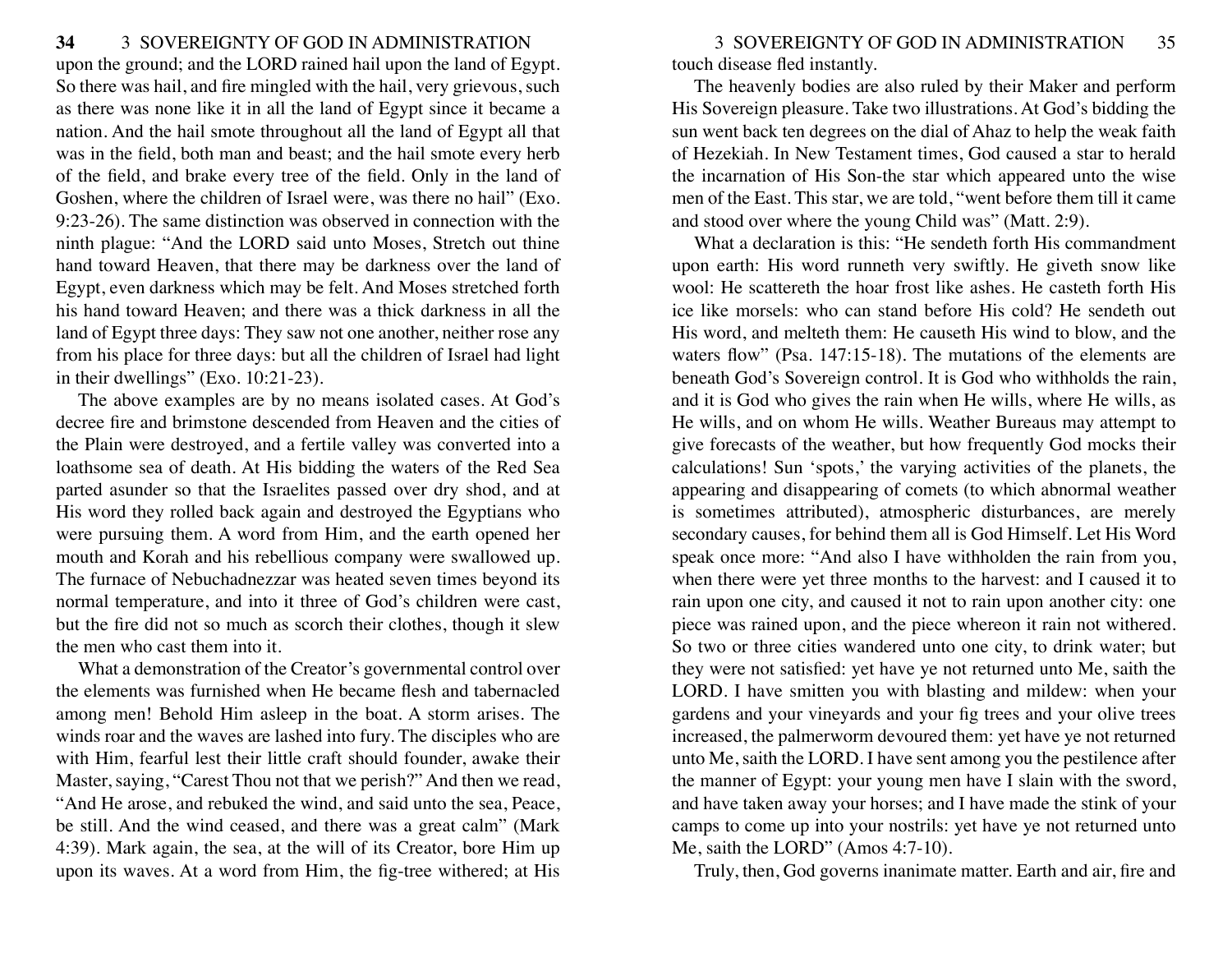### <span id="page-18-0"></span>**2. God Governs Irrational Creatures.**

What a striking illustration of God's government over the animal kingdom is found in Genesis 2:19! "And out of the ground the LORD God formed every beast of the field, and every fowl of the air:and brought them unto Adam to see what he would call them: and whatsoever Adam called every living creature, that was the name thereof." Should it be said that this occurred in Eden, and took place before the fall of Adam and the consequent curse which was inflicted on every creature, then our next reference fully meets the objection: God's control of the beasts was again openly displayed at the Flood. Mark how God caused to "come unto" Noah every specie of living creature "of every living thing of all flesh, two of every sort shalt thou bring into the ark, to keep them alive with thee; they shall be male and female. Of fowls after their kind, of every creeping thing after his kind: two of every sort shall come unto thee" (Gen. 6:19, 20)-all were beneath God's Sovereign control. The lion of the jungle, the elephant of the forest, the bear of the polar regions; the ferocious panther, the untameable wolf, the fierce tiger; the highsoaring eagle and the creeping crocodile-see them all in their native fierceness, and yet, quietly submitting to the will of their Creator, and coming two by two into the ark!

We referred to the plagues sent upon Egypt as illustrating God's control of inanimate matter, let us now turn to them again to see how they demonstrate His perfect rulership over irrational creatures. At His Word the river brought forth frogs abundantly, and these frogs entered the palace of Pharaoh and the houses of his servants and, contrary to their natural instincts, they entered the beds, the ovens and the kneadingtroughs (Exo. 8:13). Swarms of flies invaded the land of Egypt, but there were no flies in the land of Goshen! (Exo. 8:22). Next, the cattle were stricken, and we read, "Behold, the hand of the LORD is upon the asses, upon the camels, upon the oxen, and upon the sheep: there shall be a very grievous murrain. And the LORD shall sever between the cattle of Israel and the cattle of Egypt: and there shall nothing die of all that is the children's of Israel. And the LORD appointed a set time, saying, Tomorrow the LORD shall do this thing in the land. And the LORD did that thing on the morrow, and all the cattle of Egypt died: but of the cattle of the children of Israel died not one" (Exo. 9:3-6). In like manner God sent clouds of locusts to plague Pharaoh and his land, appointing the time of their visitation, determining the course and assigning the limits of their depredations.

Angels are not the only ones who do God's bidding. The brute beasts equally perform His pleasure. The sacred ark, the ark of the covenant, is in the country of the Philistines. How is it to be brought back to its home land? Mark the servants of God's choice, and how completely they were beneath His control: "And the Philistines called for the priests and the diviners saying, What shall we do to the ark of the Lord? tell us wherewith we shall send it to his place. And they said... Now therefore make a new cart, and take two mileb kine, on which there hath come no yoke, and tie the kine to the cart, and bring their calves home from them: And take the ark of the Lord, and lay it upon the cart; and put the jewels of gold, which ye return Him for a trespass offering, in a coffer by the side thereof, and send it away that it may go. And see, if it goeth up by the way of his own coast to Bethshemesh, then He hath done us this great evil: but if not, then we shall know that it is not His hand that smote us; it was a chance that happened to us." And what happened? How striking the sequel! "And the kine took the straight way to the way of Bethshemesh, and went along the highway, lowing as they went, and turned not aside to the right hand or to the left" (1 Sam. 6:12). Equally striking is the case of Elijah: "And the word of the LORD came unto him, saying, Get thee hence, and hide thyself by the brook Cherith, that is before Jordan. And it shall be, that thou shalt drink of the brook; and I have commanded the ravens to feed thee there" (1 Kings 17:2-4). The natural instinct of these birds of prey was held in subjection, and instead of consuming the food themselves, they carried it to Jehovah's servant in his solitary retreat.

Is further proof required? then it is ready at hand. God makes a dumb ass to rebuke the prophet's madness. He sends forth two she-bears from the woods to devour forty and two of Elijah's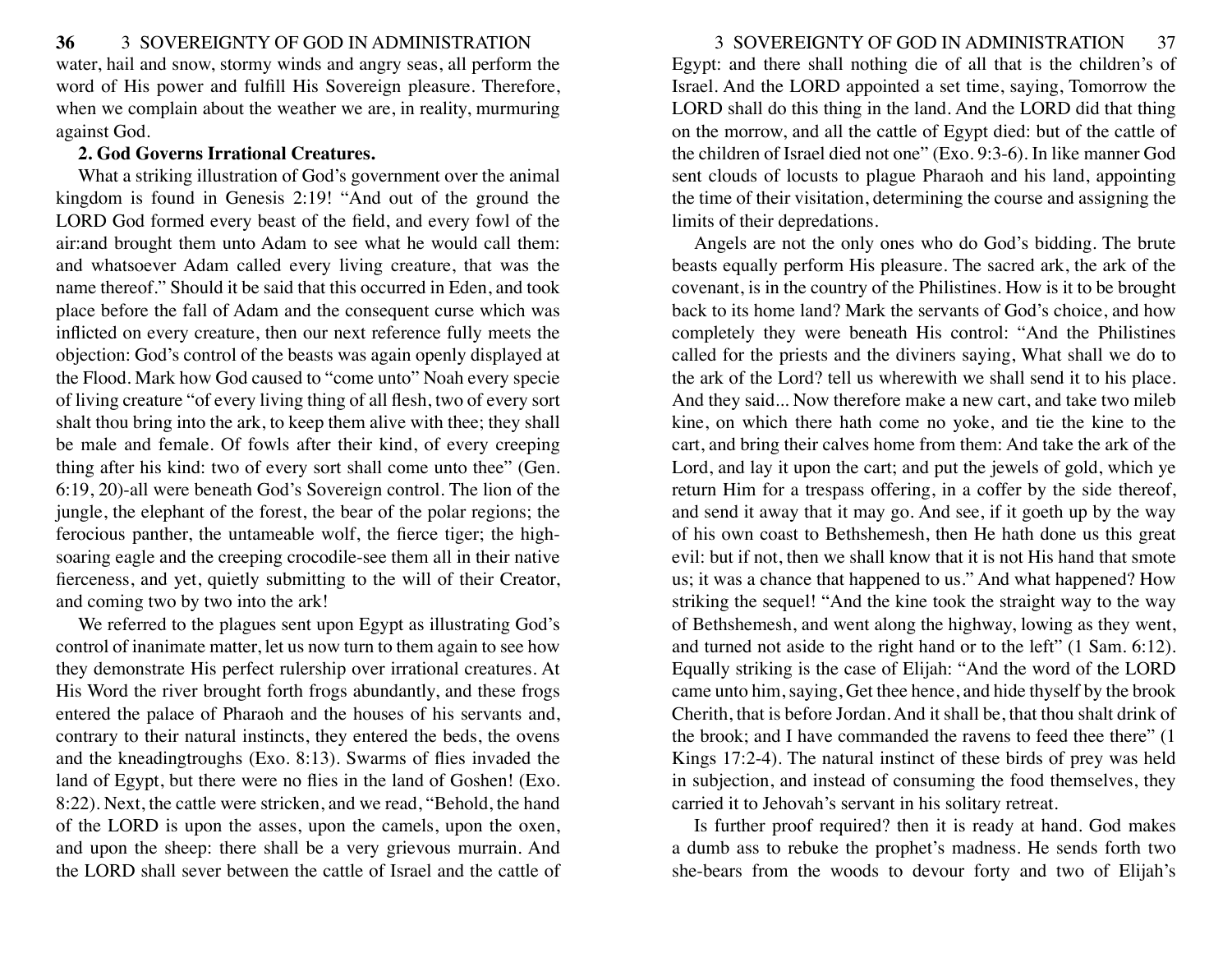### <span id="page-19-0"></span>**38** 3 SOVEREIGNTY OF GOD IN ADMINISTRATION 3 SOVEREIGNTY OF GOD IN ADMINISTRATION 39

tormentors. In fulfillment of His word, He causes the dogs to lick up the blood of the wicked Jezebel. He seals the mouths of Babylon's lions when Daniel is cast into the den, though, later, He causes them to devour the prophet's accusers. He prepares a great fish to swallow the disobedient Jonah and then, when His ordained hour struck, compelled it to vomit him forth on dry land. At His biding a fish carries a coin to Peter for tribute money, and in order to fulfill His word He makes the cock crow twice after Peter's denial. Thus we see that God reigns over irrational creatures: beasts of the field, birds of the air, fishes of the sea, all perform His Sovereign bidding.

### **3. God Governs The Children Of Men.**

We fully appreciate the fact that this is the most difficult part of our subject, and, accordingly, it will be dealt with at greater length in the pages that follow; but at present we consider the fact of God's government over men in general, before we attempt to deal with the problem in detail.

Two alternatives confront us, and between them we are obliged to choose: either God governs, or He is governed; either God rules, or He is ruled; either God has His way, or men have theirs.

And is our choice between these alternatives hard to make? Shall we say that in man we behold a creature so unruly that he is beyond God's control? Shall we say that sin has alienated the sinner so far from the thrice Holy One that he is outside the pale of His jurisdiction? Or, shall we say that man has been endowed with moral responsibility, and therefore God must leave him entirely free, at least during the period of his probation? Does it necessarily follow because the natural man is an outlaw against Heaven, a rebel against the Divine government, that God is unable to fulfill His purpose through him? We mean, not merely that He may overrule the effects of the actions of evil-doers, nor that He will yet bring the wicked to stand before His judgment-bar so that sentence of punishment may be passed upon them-multitudes of non-Christians believe these things-but, we mean, that every action of the most lawless of His subjects is entirely beneath His control, yea that the actor is, though unknown to himself, carrying out the secret decrees of the Most High. Was it not thus with Judas? and is it possible to select a more extreme case? If then the arch-rebel was performing the counsel of God is it any greater tax upon our faith to believe the same of all rebels?

Our present object is no philosophic inquiry nor metaphysical causistry, but to ascertain the teaching of Scripture upon this profound theme. To the Law and the Testimony, for there only can we learn of the Divine government-its character, its design, its modus operandi, its scope. What then has it pleased God to reveal to us in His blessed Word concerning His rule over the works of His hands, and particularly, over the one who originally was made in His own image and likeness?

"In Him we live, and move, and have our being" (Acts 17:28). What a sweeping assertion is this! These words, be it noted, were addressed, not to one of the churches of God, not to a company of saints who had reached an exalted plane of spirituality, but to a heathen audience, to those who worshipped "the unknown God" and who "mocked" when they heard of the resurrection of the dead. And yet, to the Athenian philosophers, to the Epicureans and Stoics, the Apostle Paul did not hesitate to affirm that they lived and moved and had their being in God, which signified not only that they owed their existence and preservation to the One who made the world and all things therein, but also that their very actions were encompassed and therefore controlled by the Lord of Heaven and earth. Compare Daniel 5:23, last clause!

"The disposings (margin) of the heart, and the answer of the tongue is from the LORD" (Prov. 16:1). Mark that the above declaration is of general application-it is of "man," not simply of believers, that this is predicated. "A man's heart deviseth his way: but the LORD directeth his steps" (Prov. 16:9). If the Lord directs the steps of a man, is it not proof that he is being controlled or governed by God? Again: "There are many devices in a man's heart; nevertheless the counsel of the LORD, that shall stand" (Prov. 19:21). Can this mean anything less than, that no matter what man may desire and plan, it is the will of his Maker which is executed? As an illustration take the "Rich Fool." The "devices" of his heart are made known to us-"And he thought within himself, saying, What shall I do, because I have no room where to bestow my fruits? And he said, This will I do: I will pull down my barns, and build greater; and there I will bestow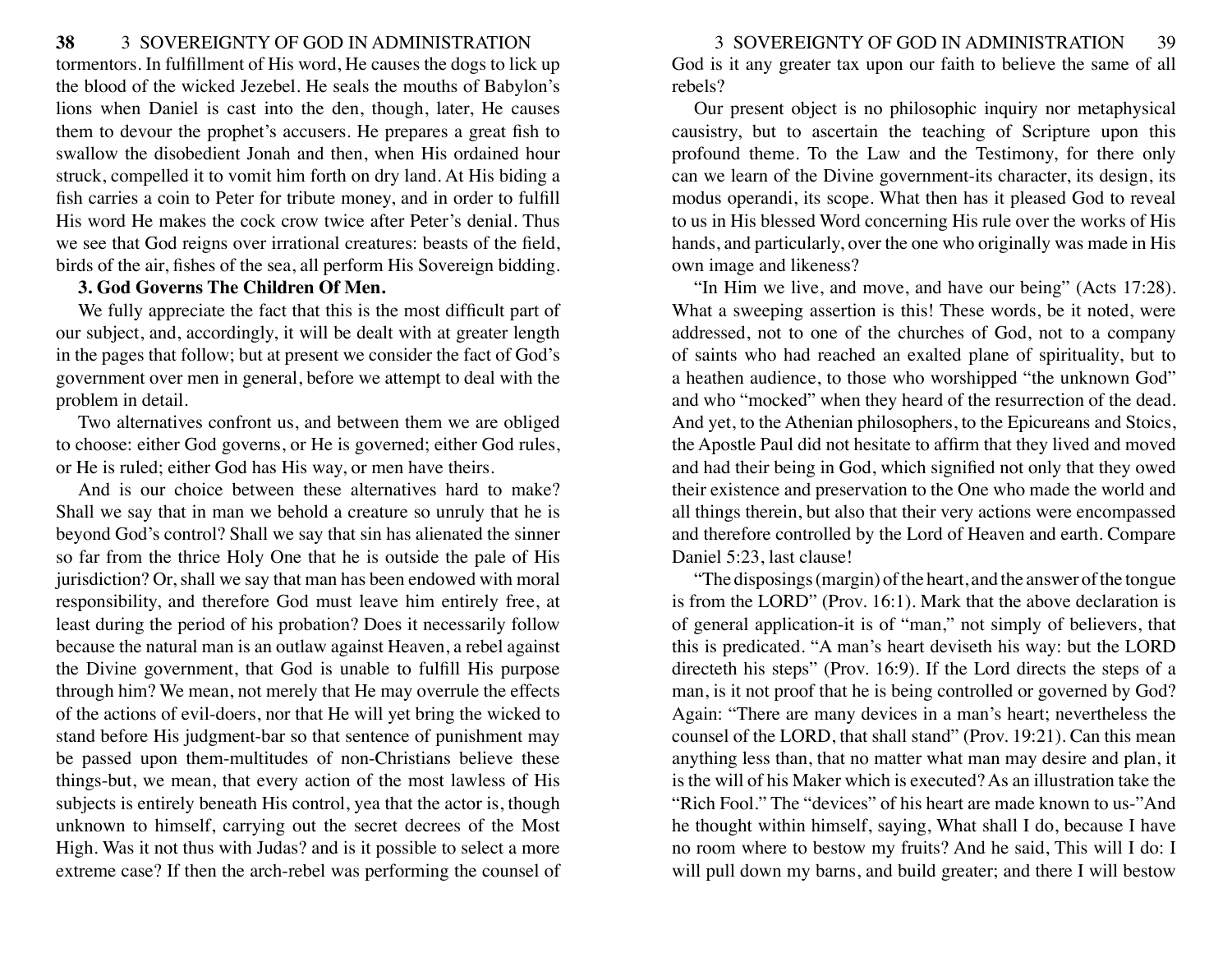all my fruits and my goods. And I will say to my soul, Soul, thou hast much goods laid up for many years; take thine ease, eat, drink, and be merry." Such were the "devices" of his heart, nevertheless it was "the counsel of the Lord" that stood. The "I will's" of the rich man came to nought, for "God said unto him, Thou fool, this night shall thy soul be required of thee" (Luke 12:17-20).

"The king's heart is in the hand of the LORD, as the rivers of water: He turneth it whithersoever He will (Prov. 21:1). What could be more explicit? Out of the heart are "the issues of life" (Prov. 4:23), for as a man "thinketh in his heart, so is he" (Prov. 23:7). If then the heart is in the hand of the Lord, and if "He turneth it whithersoever He will," then is it not clear that men, yea, governors and rulers, and so all men, are completely beneath the governmental control of the Almighty!

No limitations must be placed upon the above declarations. To insist that some men, at least, do thwart God's will and overturn His counsels, is to repudiate other Scriptures equally explicit. Weigh well the following: "But He is one mind, and who can turn Him? and what His soul desireth, even that He doeth" (Job 23:13). "The counsel of the LORD standeth for ever, the thoughts of His heart to all generations" (Psa. 33:11). "There is no wisdom nor understanding nor counsel against the LORD" (Prov. 21:30). "For the LORD of hosts hath purposed, and who shall disannul it? And His hand is stretched out, and who shall turn it back?" (Isa. 14:27). "Remember the former things of old: for I am God, and there is none else! I am God, and there is none like Me, declaring the end from the beginning, and from ancient times the things that are not yet done, saying, My counsel shall stand, and I will do all My pleasure" (Isa. 46:9, 10). There is no ambiguity in these passages. They affirm in the most unequivocal and unqualified terms that it is impossible to bring to naught the purpose of Jehovah.

We read the Scriptures in vain if we fail to discover that the actions of men, evil men as well as good, are governed by the Lord God. Nimrod and his fellows determined to erect the tower of Babel, but ere their task was accomplished God frustrated their plans. God called Abraham "alone" (Isa. 51:2), but his kinsfolk accompanied him as he left Ur of the Chaldees. Was then the will of the Lord

**40** 3 SOVEREIGNTY OF GOD IN ADMINISTRATION 3 SOVEREIGNTY OF GOD IN ADMINISTRATION 41 defeated? Nay, verily. Mark the sequel. Terah died before Canaan was reached (Gen. 11:32), and though Lot accompanied his uncle into the land of promise, he soon separated from him and settled down in Sodom. Jacob was the child to whom the inheritance was promised, and though Isaac sought to reverse Jehovah's decree and bestow the blessing upon Esau, his efforts came to naught. Esau again swore vengeance upon Jacob, but when next they met they wept for joy instead of fighting in hate. The brethren of Joseph determined his destruction but their evil counsels were overthrown. Pharaoh refused to let Israel carry out the instructions of Jehovah and perished in the Red Sea for his pains. Balak hired Balaam to curse the Israelites but God compelled him to bless them. Haman erected a gallows for Mordecai but was hanged upon it himself. Jonah resisted the revealed will of God but what became of his efforts?

> Ah, the heathen may "rage" and the people imagine a "vain thing"; the kings of earth may "set themselves," and the rulers take counsel together against the Lord and against His Christ, saying, "Let us break Their bands asunder, and cast away Their cords from us (Psa. 2:1-3). But is the great God perturbed or disturbed by the rebellion of his puny creatures? No, indeed: "He that sitteth in the heavens shall laugh: the LORD shall have them in derision" (v. 4). He is infinitely exalted above all, and the greatest confederacies or earth's pawns, and their most extensive and vigorous preparations to defeat His purpose are, in His sight, altogether puerile. He looks upon their puny efforts, not only without any alarm, but He "laughs" at their folly; He treats their impotency with "derision." He knows that He can crush them like moths when He pleases, or consume them in a moment with the breath of His mouth. Ah, it is but "a vain thing" for the potsherds of the earth to strive with the glorious Majesty of Heaven. Such is our God; worship ye Him.

> Mark, too, the Sovereignty which God displayed in His dealings with men! Moses who was slow of speech, and not Aaron his elder brother who was not slow of speech, was the one chosen to be His ambassador in demanding from Egypt's monarch the release of His oppressed people. Moses again, though greatly beloved, utters one hasty word and was excluded from Canaan; whereas Elijah, passionately murmurs and suffers but a mild rebuke, and was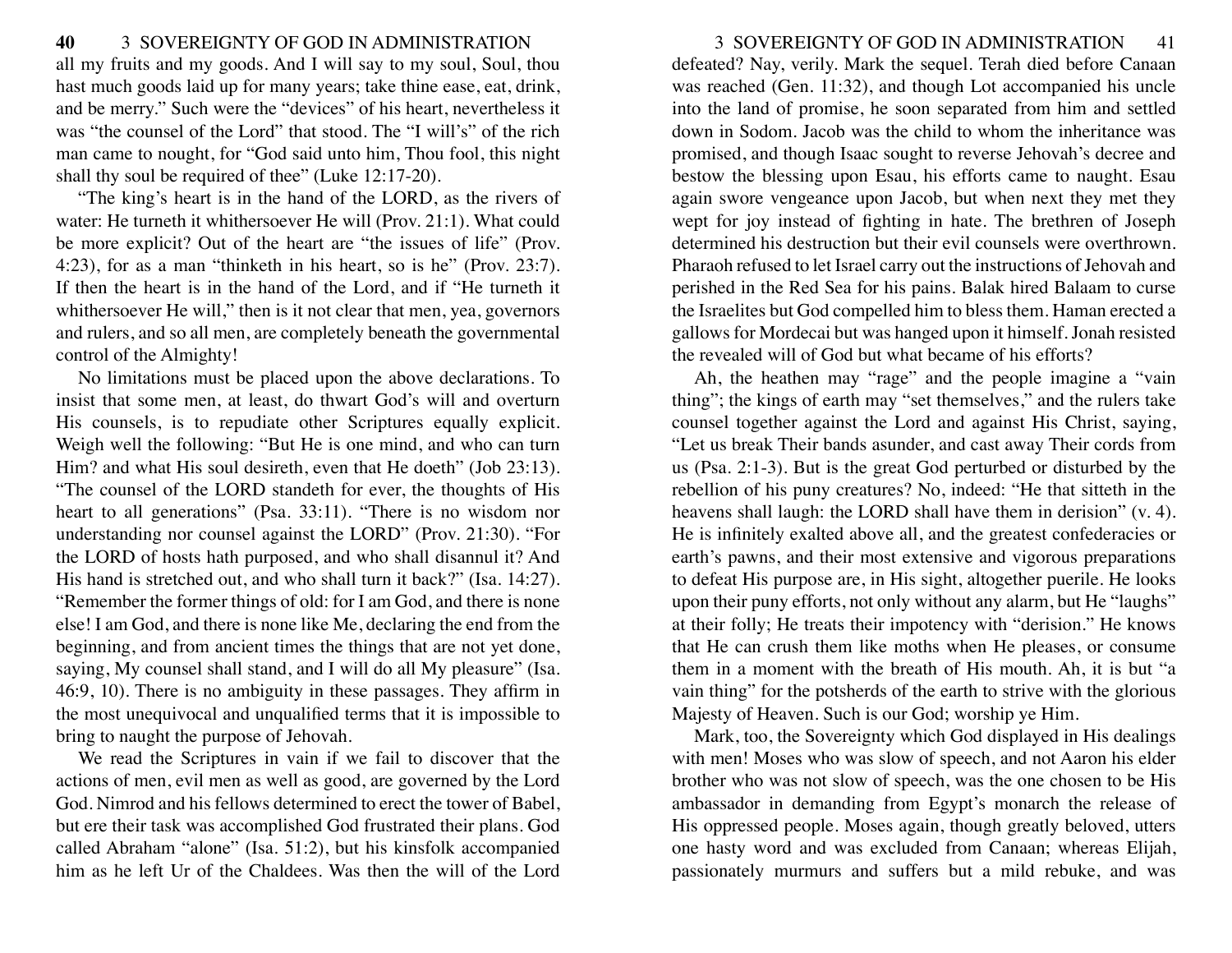afterwards taken to Heaven without seeing death! Uzzah merely touched the ark and was instantly slain, whereas the Philistines carried it off in insulting triumph and suffered no immediate harm. Displays of grace which would have brought a doomed Sodom to repentance failed to move an highly privileged Capernaum. Mighty works which would have subdued Tyre and Sidon left the upbraided cities of Galilee under the curse of a rejected Gospel. If they would have prevailed over the former, why were they not wrought there? If they proved ineffectual to deliver the latter then why perform them? What exhibitions are these of the Sovereign will of the Most High!

### **4. God Governs Angels: Both Good And Evil Angels.**

The angels are God's servants, His messengers, His chariots. They ever hearken to the word of His mouth and do His commands. "And God sent an angel unto Jerusalem to destroy it: and as he was destroying, the LORD beheld, and He repented Him of the evil, and said to the angel that destroyed. It is enough, stay now thine hand... And the LORD commanded the angel; and he put his sword again into the sheath thereof" (1 Chron. 21:15, 27). Many other Scriptures might be cited to show that the angels are in subjection to the will of their Creator and perform His bidding -"And when Peter was come to himself, he said, Now I know of a surety, that the Lord hath sent His angel, and hath delivered me out of the hand of Herod" (Acts 12:11). "And the Lord God of the holy prophets sent His angel to shew unto His servants the things which must shortly be done" (Rev. 22:6). So it will be when our Lord returns: "The Son of Man shall send forth His angels and they shall gather out of His kingdom all things that offend, and them which do iniquity" (Matt. 13:41). Again, we read, "He shall send His angels with a great sound of a trumpet, and they shall gather together His elect from the four winds, from one end of Heaven to the other" (Matt. 24:31).

The same is true of evil spirits: they, too, fulfill God's Sovereign decrees. An evil spirit is sent by God to stir up rebellion in the camp of Abimelech: "Then God sent an evil spirit between Abimelech and the men of Shechem," which aided him in the killing of his brethren (Judges 9:23). Another evil spirit He sent to be a lying spirit in the mouth of Ahab's prophets-"Now therefore, behold, the LORD hath put a lying spirit in the mouth of all these thy prophets, and

<span id="page-21-0"></span>**42** 3 SOVEREIGNTY OF GOD IN ADMINISTRATION 3 SOVEREIGNTY OF GOD IN ADMINISTRATION 43 the LORD hath spoken evil concerning thee" (1 Kings 22:23). And yet another was sent by the Lord to trouble Saul-"But the Spirit of the LORD departed from Saul, and an evil spirit from the LORD troubled him" (1 Sam. 16:14). So, too, in the New Testament: a whole legion of the demons go not out of their victim until the Lord gave them permission to enter the herd of swine.

> It is clear from Scripture, then, that the angels, good and evil, are under God's control, and willingly or unwillingly carry out God's purpose. Yea, SATAN himself is absolutely subject to God's control. When arraigned in Eden, he listened to the awful sentence but answered not a word. He was unable to touch Job until God granted him leave. So, too, he had to gain our Lord's consent before he could "sift" Peter. When Christ commanded him to depart-"Get thee hence, Satan"-we read, "Then the Devil leaveth Him" (Matt. 4:11). And, in the end, he will be cast into the Lake of Fire which has been prepared for him and his angels.

> The Lord God omnipotent reigneth. His government is exercised over inanimate matter, over the brute beasts, over the children of men, over angels good and evil, and over Satan himself. No revolving world, no shining of star, no storm, no creature moves, no actions of men, no errands of angels, no deeds of Devil-nothing in all the vast universe can come to pass otherwise than God has eternally purposed. Here is a foundation of faith. Here is a resting place for the intellect. Here is an anchor for the soul, both sure and steadfast. It is not blind fate, unbridled evil, man or Devil, but the Lord Almighty who is ruling the world, ruling it according to His own good pleasure and for His own eternal glory.

> > "Ten thousand ages ere the skies Were into motion brought; All the long years and worlds to come, Stood present to His thought: There's not a sparrow nor a worm, But's found in His decrees, He raises monarchs to their thrones And sings as He may please."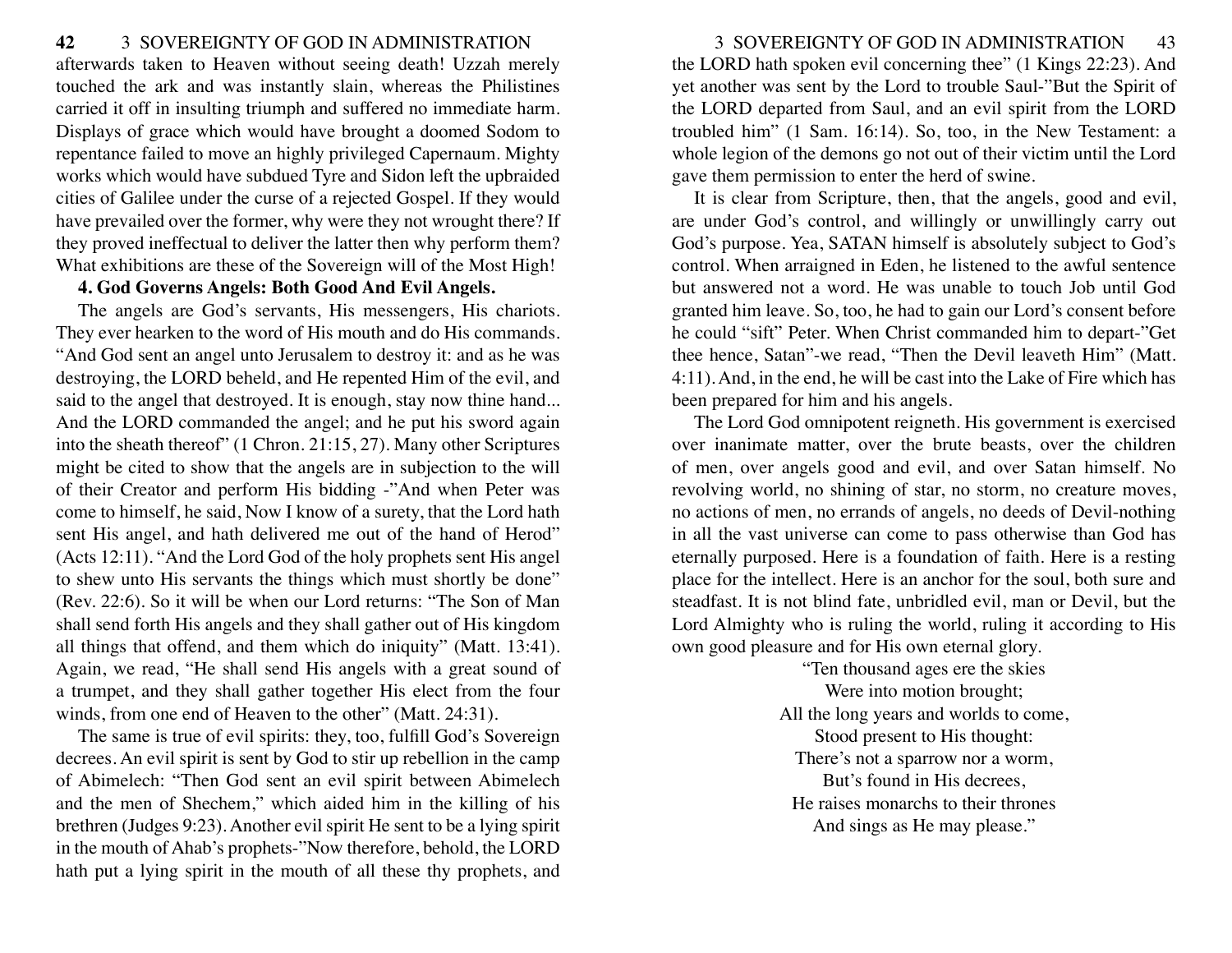## <span id="page-22-0"></span>**Chapter Four**

### **The Sovereignty Of God In Salvation**

"O the depths of the riches both of the wisdom and knowledge of God! how unsearchable are His judgments, and His ways past finding out" (Rom. 11:33).

"Salvation is of the LORD" (Jonah 2:9); but the Lord does not save all. Why not? He does save some; then if He saves some, why not others? Is it because they are too sinful and depraved? No; for the Apostle wrote, "This is a faithful saying, and worthy of all acceptation, that Christ Jesus came into the world to save sinners; of whom I am chief" (1 Tim. 1:15). Therefore, if God saved the "chief" of sinners, none are excluded because of their depravity. Why then does not God save all? Is it because some are too stony-hearted to be won? No; because it is written, that God will "take the stony heart out of their flesh, and will give them a heart of flesh" (Ezek. 11:19). Then is it because some are so stubborn, so intractable, so defiant that God is unable to woo them to Himself? Before we answer this question let us ask another; let us appeal to the experience of the Christian reader.

Friend, was there not a time when you walked in the counsel of the ungodly, stood in the way of sinners, sat in the seat of the scorners, and with them said, "We will not have this Man to reign over us" (Luke 19:14)? Was there not a time when you "would not come to Christ that you might have life" (John 5:40)? Yea, was there not a time when you mingled your voice with those who said unto God, "Depart from us; for we desire not the knowledge of Thy ways. What is the Almighty, that we should serve Him? and what profit should we have, if we pray unto Him?" (Job 21:14, 15)? With shamed face you have to acknowledge there was. But how is it that all is now changed? What was it that brought you from haughty selfsufficiency to a humble suppliant; from one that was at enmity with God to one that is at peace with Him; from lawlessness to subjection; from hate to love? And as one 'born of the Spirit' you will readily reply, "By the grace of God I am what I am" (1 Cor. 15:10). Then do you not see that it is due to no lack of power in God, nor to His refusal to coerce man, that other rebels are not saved too? If God was able to subdue your will and win your heart, and that without

**44 4** THE SOVEREIGNTY OF GOD IN SALVATION **4** THE SOVEREIGNTY OF GOD IN SALVATION 45 interfering with your moral responsibility, then is He not able to do the same for others? Assuredly He is. Then how inconsistent, how illogical, how foolish of you, in seeking to account for the present course of the wicked and their ultimate fate, to argue that God is unable to save them, that they will not let Him. Do you say, "But the time came when I was willing, willing to receive Christ as my Saviour"? True, but it was the Lord who made you willing (Psa. 110:3; Phil. 2:13); why then does He not make all sinners willing? Why, but for the fact that He is Sovereign and does as He pleases! But to return to our opening inquiry.

> Why is it that all are not saved, particularly all who hear the Gospel? Do you still answer, Because the majority refuse to believe? Well, that is true, but it is only a part of the truth. It is the truth from the human side. But there is a Divine side too, and this side of the truth needs to be stressed or God will be robbed of His glory. The unsaved are lost because they refuse to believe; the others are saved because they believe. But why do these others believe? What is it that causes them to put their trust in Christ? Is it because they are more intelligent than their fellows, and quicker to discern their need of salvation? Perish the thought-"Who maketh thee to differ from another? And what hast thou that thou didst not receive? Now if thou didst receive it, why dost thou glory, as if thou hadst not received it?" (1 Cor. 4:7). It is God Himself who maketh the difference between the elect and the non-elect, for of His own it is written, "And we know that the Son of God is come, and hath given us an understanding, that we may know Him that is true" (1 John 5:20).

> Faith is God's gift, and "all men have not faith" (2 Thess. 3:2); therefore, we see that God does not bestow this gift upon all. Upon whom then does He bestow this saving favour? And we answer, upon His own elect-"As many as were ordained to eternal life believed" (Acts 13:48). Hence it is that we read of "the faith of God's elect" (Titus 1:1). But is God partial in the distribution of His favours? Has He not the right to be? Are there still some who murmur against the Goodman of the house'? Then His own words are sufficient reply- "Is it not lawful for Me to do what I will with Mine own?" (Matt. 20:15). God is Sovereign in the bestowment of His gifts, both in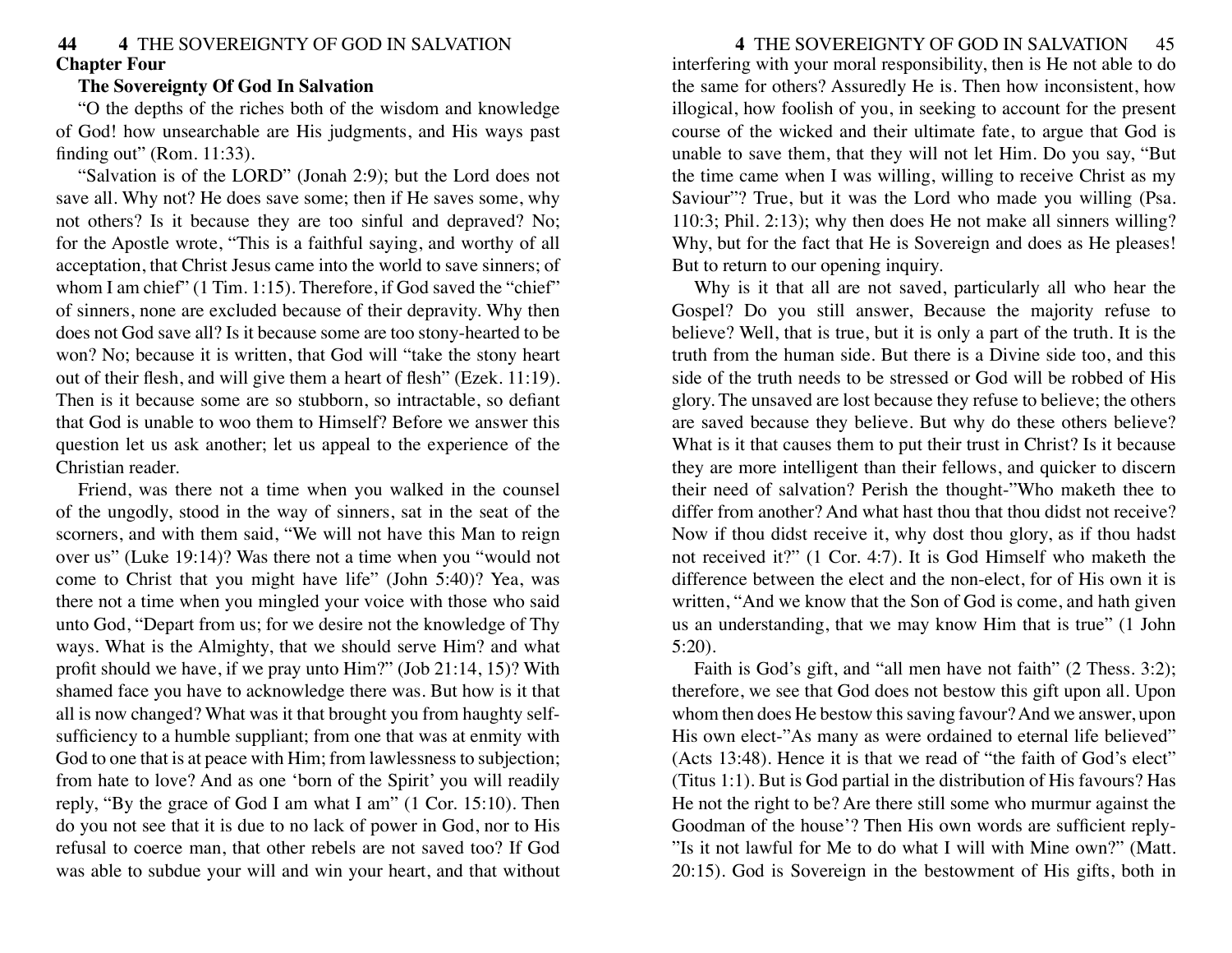the natural and in the spiritual realms. So much then for a general statement, and now to particularize.

### **1. The Sovereignty Of God The Father In Salvation.**

Perhaps the one Scripture which most emphatically of all asserts the absolute Sovereignty of God in connection with His determining the destiny of His creatures, is the Ninth of Romans. We shall not attempt to review here the entire chapter, but will confine ourselves to verses 21-23- "Hath not the potter power over the clay of the same lump, to make one vessel unto honour, and another unto dishonour? What if God, willing to show His wrath, and to make His power known, endured with much longsuffering the vessels of wrath fitted to destruction: And that He might make known the riches of His glory on the vessels of mercy, which He had afore prepared unto glory?" These verses represent fallen mankind as inert and as impotent as a lump of lifeless clay. This Scripture evidences that there is "no difference," in themselves, between the elect and the non-elect; they are clay of "the same lump," which agrees with Ephesians 2:3, where we are told that all are by nature "children of wrath." It teaches us that the ultimate destiny of every individual is decided by the will of God, and blessed it is that such be the case; if it were left to our wills, the ultimate destination of us all would be the Lake of Fire. It declares that God Himself does make a difference in the respective destinations to which He assigns His creatures, for one vessel is made "unto honour and another unto dishonour"; some are "vessels of wrath fitted to destruction," others are "vessels of mercy, which He had afore prepared unto glory."

We readily acknowledge that it is very humbling to the proud heart of the creature to behold all mankind in the hand of God as the clay in the potter's hand, yet this is precisely how the Scriptures of Truth represent the case. In this day of human boasting, intellectual pride, and deification of man, it needs to be insisted upon that the potter forms his vessels for himself. Let man strive with his Maker as he will, the fact remains that he is nothing more than clay in the Heavenly Potter's hands, and while we know that God will deal justly with His creatures, that the Judge of all the earth will do right, nevertheless, He shapes His vessels for His own purpose and according to His own pleasure. God claims the indisputable right to

<span id="page-23-0"></span>**46 4** THE SOVEREIGNTY OF GOD IN SALVATION **4** THE SOVEREIGNTY OF GOD IN SALVATION 47 do as He wills with His own.

> Not only has God the right to do as He wills with the creatures of His own hands, but He exercises this right, and nowhere is that seen more plainly than in His predestinating grace. Before the foundation of the world God made a choice, a selection, an election. Before His omniscient eye stood the whole of Adam's race, and from it He singled out a people and predestinated them "to be conformed to the image of His Son," "ordained" them unto eternal life. Many are the Scriptures which set forth this blessed truth, seven of which will now engage our attention.

> "As many as were ordained to eternal life, believed" (Acts 13:48). Every artifice of human ingenuity has been employed to blunt the sharp edge of this Scripture and to explain away the obvious meaning of these words, but it has been employed in vain, though nothing will ever be able to reconcile this and similar passages to the mind of the natural man. "As many as were ordained to eternal life, believed." Here we learn four things: First, that believing is the consequence and not the cause of God's decree. Second, that a limited number only are "ordained to eternal life," for if all men without exception were thus ordained by God, then the words "as many as" are a meaningless qualification. Third, that this "ordination" of God is not to mere external privileges but to "eternal life," not to service but to salvation itself. Fourth, that all-"as many as," not one less-who are thus ordained by God to eternal life will most certainly believe.

> The comments of the beloved Spurgeon on the above passage are well worthy of our notice. Said he, "Attempts have been made to prove that these words do not teach predestination, but these attempts so clearly do violence to language that I shall not waste time in answering them. I read: 'As many as were ordained to eternal life believed,' and I shall not twist the text but shall glorify the grace of God by ascribing to that grace the faith of every man. Is it not God who gives the disposition to believe? If men are disposed to have eternal life, does not He-in every case-dispose them? Is it wrong for God to give grace? If it be right for Him to give it, is it wrong for Him to purpose to give it? Would you have Him give it by accident? If it is right for Him to purpose to give grace today, it was right for Him to purpose it before today-and, since He changes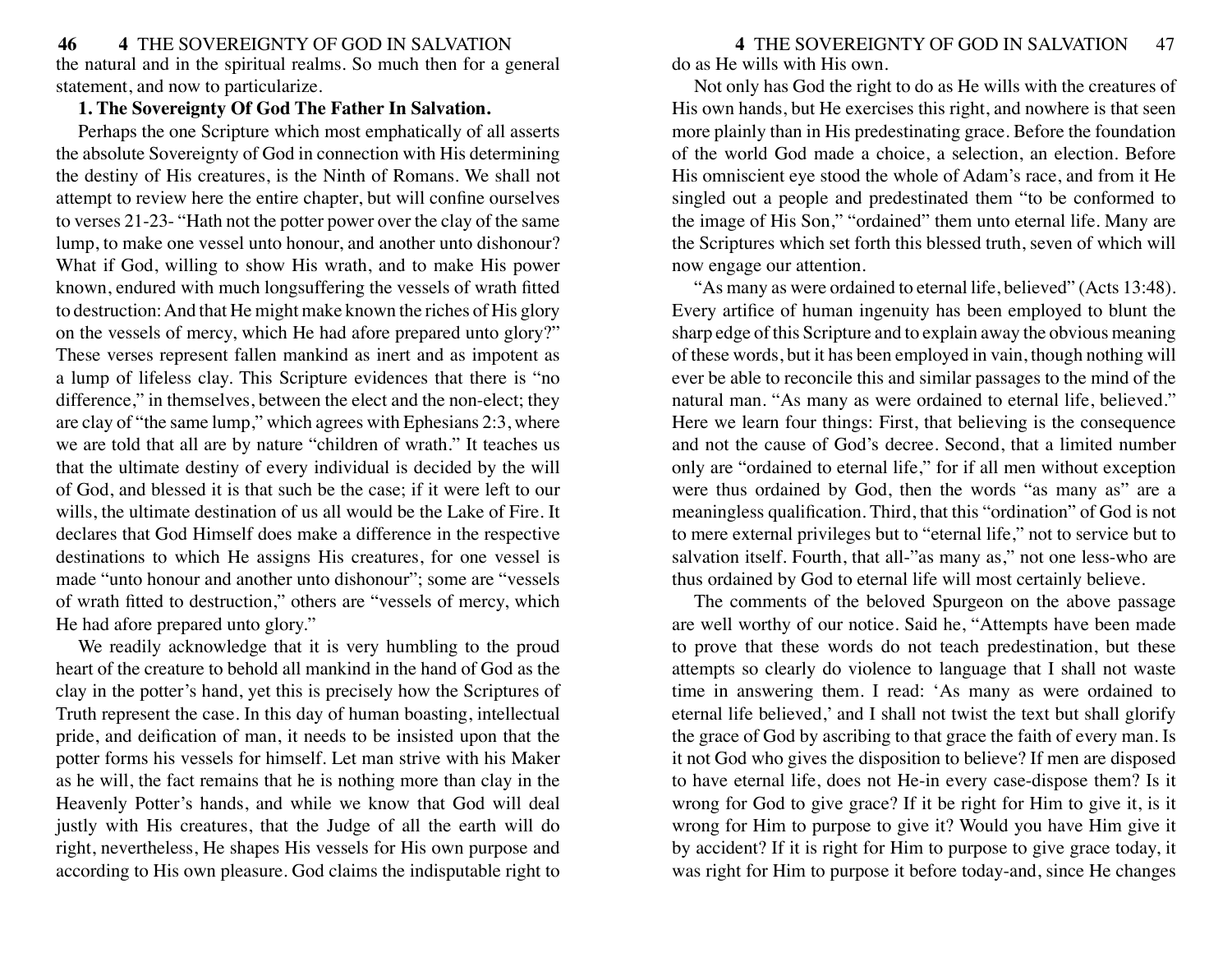## not-from eternity."

"Even so then at this present time also there is a remnant according to the election of grace. And if by grace, then it is no more of works: otherwise grace is no more grace. But if it be of works, then is it no more grace: otherwise work is no more work" (Rom. 11:5, 6). The words "Even so" at the beginning of this quotation refer us to the previous verse where we are told, "I have reserved to Myself seven thousand men who have not bowed the knee to Baal." Note particularly the word "reserved." In the days of Elijah there were seven thousand-a small minority-who were Divinely preserved from idolatry and brought to the knowledge of the true God. This preservation and illumination was not from anything in themselves, but solely by God's special influence and agency. How highly favoured such individuals were to be thus "reserved" by God! Now says the Apostle, Just as there was a "remnant" in Elijah's days "reserved by God," even so there is in this present dispensation.

"A remnant according to the election of grace." Here the cause of election is traced back to its source. The basis upon which God elected this "remnant" was not faith foreseen in them, because a choice founded upon the foresight of good works is just as truly made on the ground of works as any choice can be, and in such a case it would not be "of grace"; for, says the Apostle, "if by grace, then it is no more of works: otherwise grace is no more grace"; which means that grace and works are opposites, they have nothing in common, and will no more mingle than oil and water. Thus the idea of inherent good foreseen in those chosen, or of anything meritorious performed by them, is rigidly excluded. "A remnant according to the election of grace" signifies an unconditional choice resulting from the Sovereign favour of God; in a word, it is absolutely a gratuitous election.

"For ye see your calling, brethren, how that not many wise men after the flesh, not many mighty, not many noble, are called: But God hath chosen the foolish things of the world to confound the wise; and God hath chosen the weak things of the world to confound the things which are mighty: and base things of the world, and things which are despised, hath God chosen, yea, and things which are not, to bring to nought things that are: That no flesh should glory

**48 4** THE SOVEREIGNTY OF GOD IN SALVATION **4** THE SOVEREIGNTY OF GOD IN SALVATION 49 in His presence" (1 Cor. 1:26-29). Three times over in this passage reference is made to God's choice, and choice necessarily supposes a selection, the taking of some and the leaving of others. The Chooser here is God Himself, as said the Lord Jesus to the Apostles, "Ye have not chosen Me, but I have chosen you" (John 15:16). The number chosen is strictly defined-"not many wise men after the flesh, not many noble," etc., which agree with Matthew 20:16, "So the last shall be first, and the first last; for many be called, but few chosen." So much then for the fact of God's choice; now mark the objects of His choice.

> The ones spoken of above as chosen of God are "the weak things of the world, base things of the world, and things which are despised." But why? To demonstrate and magnify His grace. God's ways as well as His thoughts are utterly at variance with man's. The carnal mind would have supposed that a selection had been made from the ranks of the opulent and influential, the amiable and cultured, so that Christianity might have won the approval and applause of the world by its pageantry and fleshly glory. Ah, but "that which is highly esteemed among men is abomination in the sight of God" (Luke 16:15). God chooses the "base things." He did so in Old Testament times. The nation which He singled out to be the depository of His holy oracles and the channel through which the promised Seed should come was not the ancient Egyptians, the imposing Babylonians, nor the highly civilized and cultured Greeks. No; that people upon whom Jehovah set His love and regarded as 'the apple of His eye' were the despised, nomadic Hebrews. So it was when our Lord tabernacled among men. The ones whom He took into favoured intimacy with Himself and commissioned to go forth as His ambassadors were, for the most part, unlettered fishermen. And so it has been ever since. So it is today: at the present rates of increase, it will not be long before it is manifested that the Lord has more in despised China who are really His, than He has in the highly favoured U.S.A.; more among the uncivilized blacks of Africa, than He has in cultured (?) Germany! And the purpose of God's choice, the raison d' etre of the selection He has made is, "that no flesh should glory in His presence"-there being nothing whatever in the objects of His choice which should entitle them to His special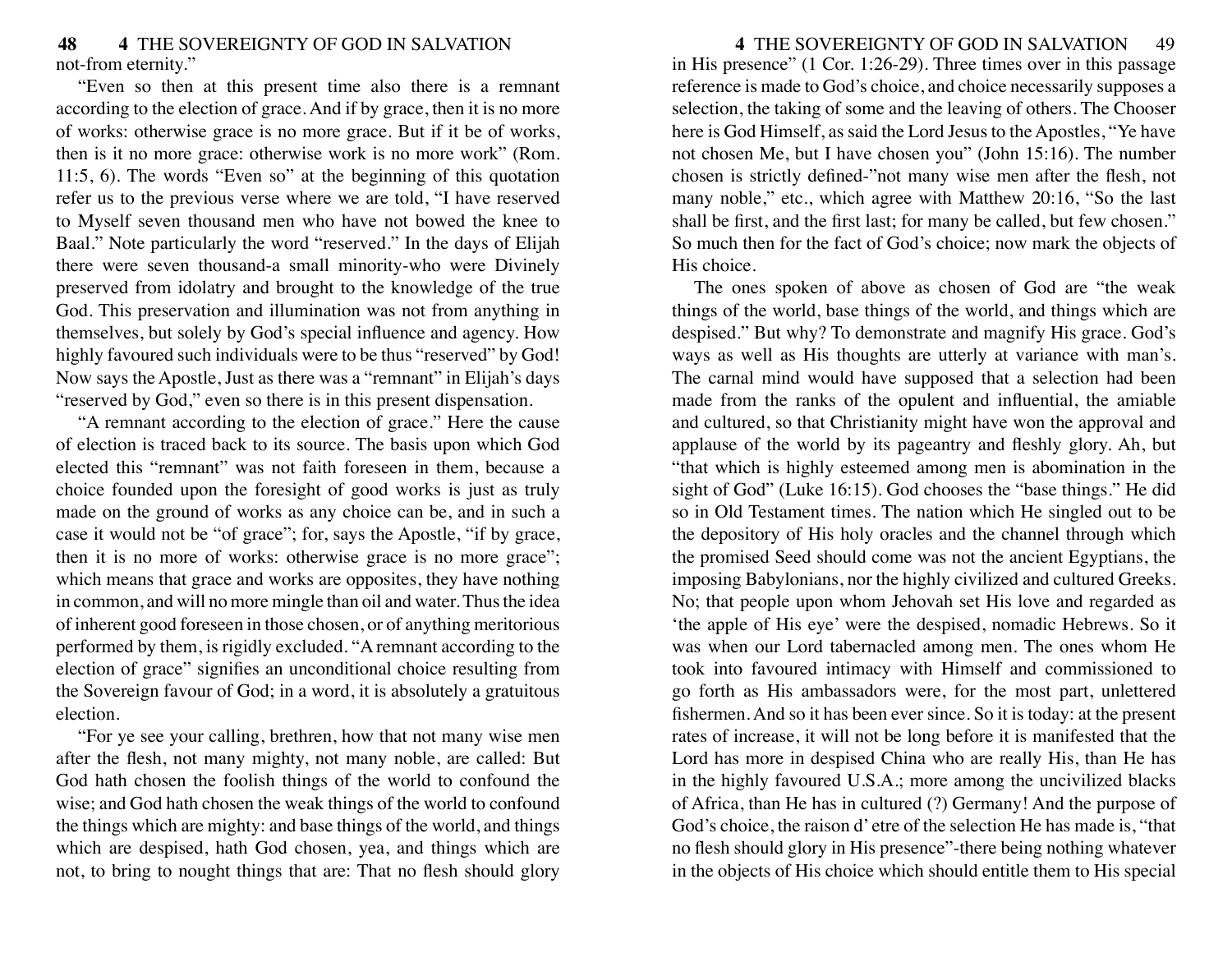favours, then, all the praise will be freely ascribed to the exceeding riches of His manifold grace.

"Blessed be the God and Father of our Lord Jesus Christ, who hath blessed us with all spiritual blessings in heavenly places in Christ: According as He hath chosen us in Him before the foundation of the world, that we should be holy and without blame before Him; having predestinated us unto the adoption of children by Jesus Christ to Himself, according to the good pleasure of His will... In whom also we have obtained an inheritance, being predestinated according to the purpose of Him who worketh all things after the counsel of His own will" (Eph. 1:3-5, 11). Here again we are told at what point in time-if time it could be called-when God made choice of those who were to be His children by Jesus Christ. It was not after Adam had fallen and plunged his race into sin and wretchedness, but long ere Adam saw the light, even before the world itself was founded, that God chose us in Christ. Here also we learn the purpose which God had before Him in connection with His own elect: it was that they "should be holy and without blame before Him"; it was "unto the adoption of children"; it was that they should "obtain an inheritance." Here also we discover the motive which prompted Him. It was "in love that He predestinated us unto the adoption of children by Jesus Christ to Himself"-a statement which refutes the oft made and wicked charge that, for God to decide the eternal destiny of His creatures before they are born, is tyrannical and unjust. Finally, we are informed here, that in this matter He took counsel with none, but that we are "predestinated according to the good pleasure of His will."

"But we are bound to give thanks alway to God for you, brethren beloved of the Lord, because God hath from the beginning chosen you to salvation through sanctification of the Spirit and belief of the truth" (2 Thess. 2:13). There are three things here which deserve special attention. First, the fact that we are expressly told that God's elect are "chosen to salvation." Language could not be more explicit. How summarily do these words dispose of the sophistries and equivocations of all who would make election refer to nothing but external privileges or rank in service! It is to "salvation" itself that God hath chosen us. Second, we are warned here that election unto salvation does not disregard the use of appropriate means:

**50 4** THE SOVEREIGNTY OF GOD IN SALVATION **4** THE SOVEREIGNTY OF GOD IN SALVATION 51 salvation is reached through "sanctification of the Spirit and belief of the truth." It is not true that because God has chosen a certain one to salvation that he will be saved willy-nilly, whether he believes or not: nowhere do the Scriptures so represent it. The same God who predestined the end also appointed the means; the same God who "chose unto salvation" decreed that His purpose should be realized through the work of the Spirit and belief of the truth. Third, that God has chosen us unto salvation is a profound cause for fervent praise. Note how strongly the Apostle expresses this-"we are bound to give thanks always to God for you, brethren beloved of the Lord, because God hath from the beginning chosen you to salvation," etc. Instead of shrinking hack in horror from the doctrine of predestination, the believer, when he sees this blessed truth as it is unfolded in the Word, discovers a ground for gratitude and thanksgiving such as nothing else affords, save the unspeakable gift of the Redeemer Himself.

> "Who hath saved us, and called us with an holy calling, not according to our works, but according to His own purpose and grace, which was given us in Christ Jesus before the world began" (2 Tim. 1:9). How plain and pointed is the language of Holy Writ! It is man who, by his words, darkeneth counsel. It is impossible to state the case more clearly, or strongly, than it is stated here. Our salvation is not "according to our works"; that is to say, it is not due to anything in us, nor the rewarding of anything from us; instead, it is the result of God's own "purpose and grace"; and this grace was given us in Christ Jesus before the world began. It is by grace we are saved, and in the purpose of God this grace was bestowed upon us not only before we saw the light, not only before Adam's fall, but even before that far distant "beginning" of Genesis 1:1. And herein lies the unassailable comfort of God's people. If His choice has been from eternity it will last to eternity! "Nothing can survive to eternity but what came from eternity, and what has so come, will" (George S. Bishop).

> "Elect according to the foreknowledge of God the Father, through sanctification of the Spirit, unto obedience and sprinkling of the blood of Jesus Christ" (1 Peter 1:2). Here again election by the Father precedes the work of the Holy Spirit in, and the obedience of faith by, those who are saved; thus taking it entirely off creature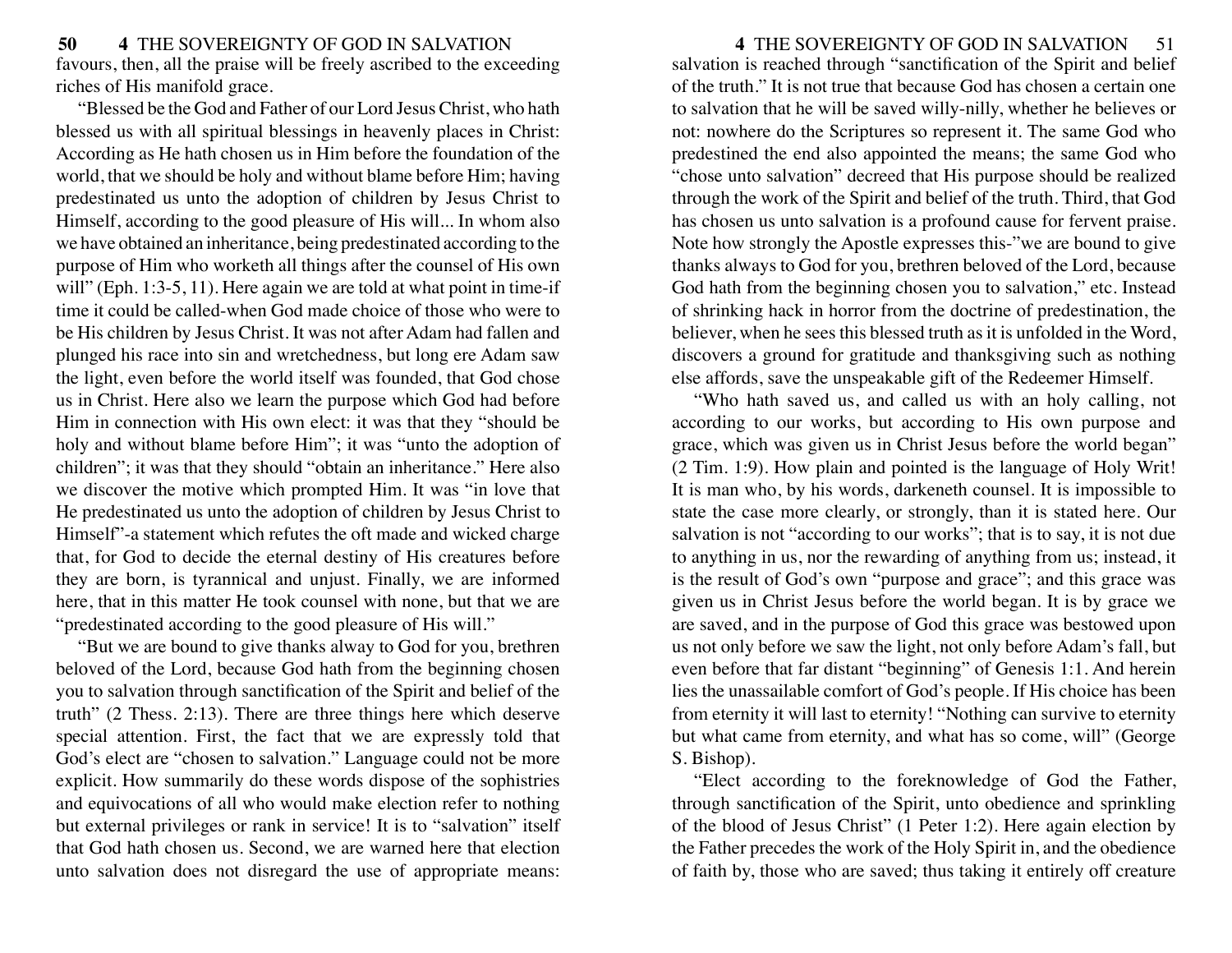ground, and resting it in the Sovereign pleasure of the Almighty. The "foreknowledge of God the Father" does not here refer to His prescience of all things, but signifies that the saints were all eternally present in Christ before the mind of God. God did not "foreknow" that certain ones who heard the Gospel would believe it apart from the fact that He had "ordained" these certain ones to eternal life. What God's prescience saw in all men was, love of sin and hatred of Himself. The "foreknowledge" of God is based upon His own decrees as is clear from Acts 2:23-"Him, being delivered by the determinate counsel and foreknowledge of God, ye have taken, and by wicked hands have crucified and slain"-note the order here: first God's "determinate counsel" (His decree), and second His "foreknowledge." So it is again in Romans 8:28, 29, "For whom He did foreknow, He also did predestinate to be conformed to the image of His Son," but the first word here, "for," looks back to the preceding verse and the last clause of its reads, "to them who are the called according to His purpose"-these are the ones whom He did "foreknow and predestinate." Finally, it needs to be pointed out that when we read in Scripture of God "knowing" certain people the word is used in the sense of knowing with approbation and love: "But if any man love God, the same is known of Him" (1 Cor. 8:3). To the hypocrites Christ will yet say "I never knew you"-He never loved them. "Elect according to the foreknowledge of God the Father" signifies, then, chosen by Him as the special objects of His approbation and love.

Summarizing the teaching of these seven passages we learn that, God has "ordained to eternal life" certain ones, and that in consequence of His ordination they, in due time, "believe"; that God's ordination to salvation of His own elect is not due to any good thing in them nor to anything meritorious from them, but solely of "His grace"; that God has designedly selected the most unlikely objects to be the recipients of His special favours in order that "no flesh should glory in His presence"; that God chose His people in Christ before the foundation of the world, not because they were so, but in order that they "should be holy and without blame before Him"; that having selected certain ones to salvation. He also decreed the means by which His eternal counsel should be made

**52 4** THE SOVEREIGNTY OF GOD IN SALVATION **4** THE SOVEREIGNTY OF GOD IN SALVATION 53 good; that the very "grace" by which we are saved was, in God's purpose, "given us in Christ Jesus before the world began"; that long before they were actually created God's elect stood present before His mind, were "foreknown" by Him, i.e., were the definite objects of His eternal love.

> Before turning to the next division of this chapter, a further word concerning the subjects of God's predestinating grace. We go over this ground again because it is at this point that the doctrine of God's Sovereignty in predestining certain ones to salvation is most frequently assaulted. Perverters of this truth invariably seek to find some cause outside God's own will which moves Him to bestow salvation on sinners; something or other is attributed to the creature which entitles him to receive mercy at the hands of the Creator. We return then to the question, Why did God choose the ones He did?

> What was there in the elect themselves which attracted God's heart to them? Was it because of certain virtues they possessed? because they were generous-hearted, sweet-tempered, truth-speaking? in a word, because they were "good," that God chose them? No; for our Lord said, "There is none good but one, that is God" (Matt. 19:17). Was it because of any good works they had performed? No; for it is written, "There is none that doeth good, no, not one" (Rom. 3:12). Was it because they evidenced an earnestness and zeal in inquiring after God? No; for it is written again, "There is none that seeketh after God" (Rom. 3:11). Was it because God foresaw they would believe? No; for how can those who are "dead in trespasses and sins" believe in Christ? How could God foreknow some men as believers when belief was impossible to them? Scripture declares that we "believe through grace" (Acts 18:27). Faith is God's gift, and apart from this gift none would believe. The cause of His choice then lies within Himself and not in the objects of His choice. He chose the ones He did simply because He chose to choose them.

> > "Sons we are by God's election Who on Jesus Christ believe, By eternal destination, Sovereign grace we now receive, Lord Thy mercy, Doth both grace and glory give!"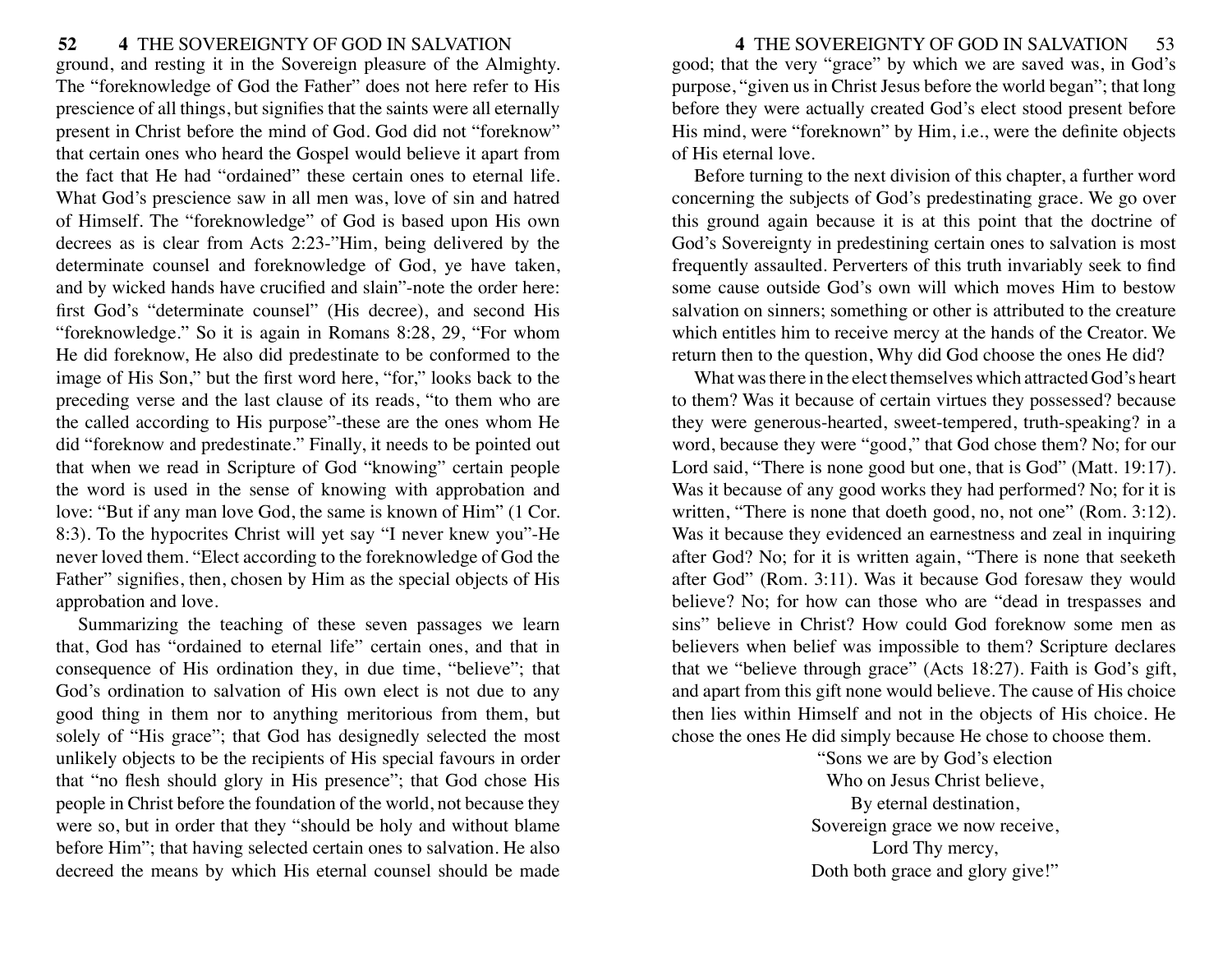## **2. The Sovereignty Of God The Son In Salvation.**

For whom did Christ die? It surely does not need arguing that the Father had an express purpose in giving Him to die, or that God the Son had a definite design before Him in laying down His life-"Known unto God are all His works from the beginning of the world" (Acts 15:18). What then was the purpose of the Father and the design of the Son. We answer, Christ died for "God's elect."

We are not unmindful of the fact that the limited design in the death of Christ has been the subject of much controversy-what great truth revealed in Scripture has not? Nor do we forget that anything which has to do with the Person and work of our blessed Lord requires to be handled with the utmost reverence, and that a "Thus saith the Lord" must be given in support of every assertion we make. Our appeal shall be to the Law and to the Testimony.

For whom did Christ die? Who were the ones He intended to redeem by His blood-shedding? Surely the Lord Jesus had some absolute determination before Him when He went to the Cross. If He had, then it necessarily follows that the extent of that purpose was limited, because an absolute determination of purpose must be effected. If the absolute determination of Christ included all mankind, then all mankind would most certainly be saved. To escape this inevitable conclusion many have affirmed that there was not such absolute determination before Christ, that in His death a merely conditional provision of salvation has been made for all mankind. The refutation of this assertion is found in the promises made by the Father to His Son before He went to the Cross, yea, before He became incarnate. The Old Testament Scriptures represent the Father as promising the Son a certain reward for His sufferings on behalf of sinners. At this stage we shall confine ourselves to one or two statements recorded in the well known Fifty-third of Isaiah. There we find God saying, "When Thou shalt make His soul an offering for sin, He shall see His seed," that "He shall see of the travail of His soul, and shall be satisfied," and that God's righteous Servant "should justify many" (vv. 10 and 11). But here we would pause and ask, How could it be certain that Christ should "see His seed," and "see of the travail of His soul and be satisfied," unless the salvation of certain members of the human race had been Divinely

<span id="page-27-0"></span>**54 4** THE SOVEREIGNTY OF GOD IN SALVATION **4** THE SOVEREIGNTY OF GOD IN SALVATION 55 decreed, and therefore was sure? How could it be certain that Christ should "justify many," if no effectual provision was made that any should receive Him as their Lord and Saviour? On the other hand, to insist that the Lord Jesus did expressly purpose the salvation of all mankind is to charge Him with that which no intelligent being should be guilty of, namely, to design that which by virtue of His omniscience He knew would never come to pass. Hence, the only alternative left us is that, so far as the pre-determined purpose of His death is concerned Christ died for the elect only. Summing up in a sentence, which we trust will be intelligible to every reader, we would say, Christ died not merely to make possible the salvation of all mankind, but to make certain the salvation of all that the Father had given to Him. Christ died not simply to render sins pardonable, but "to put away sin by the sacrifice of Himself" (Heb. 9:26). As to whose "sin" (i.e., guilt, as in 1 John 1:7, etc.) has been "put away," Scripture leaves us in no doubt-it was that of the elect, the "world" (John 1:29) of God's people!

> (1) The limited design in the Atonement follows, necessarily, from the eternal choice of the Father of certain ones unto salvation. The Scriptures inform us that before the Lord became incarnate He said, "Lo, I come, to do Thy will O God" (Heb. 10:7), and after He had become incarnate He declared, "For I came down from Heaven, not to do Mine own will, but the will of Him that sent Me" (John 6:38). If then God had from the beginning chosen certain ones to salvation, then, because the will of Christ was in perfect accord with the will of the Father, He would not seek to enlarge upon His election. What we have just said is not merely a plausible deduction of our own, but is in strict harmony with the express teaching of the Word. Again and again our Lord referred to those whom the Father had "given" Him, and concerning whom He was particularly exercised. Said He, "All that the Father giveth Me shall come to Me; and him that cometh to Me I will in no wise cast out... And this is the Father's will which hath sent Me, that of all which He hath given Me I should lose nothing, but should raise it up again at the last day" (John 6:37, 39). And again, "These words spake Jesus, and lifted up His eyes to Heaven, and said, Father, the hour is come; glorify Thy Son, that Thy Son also may glorify Thee; As Thou hast given Him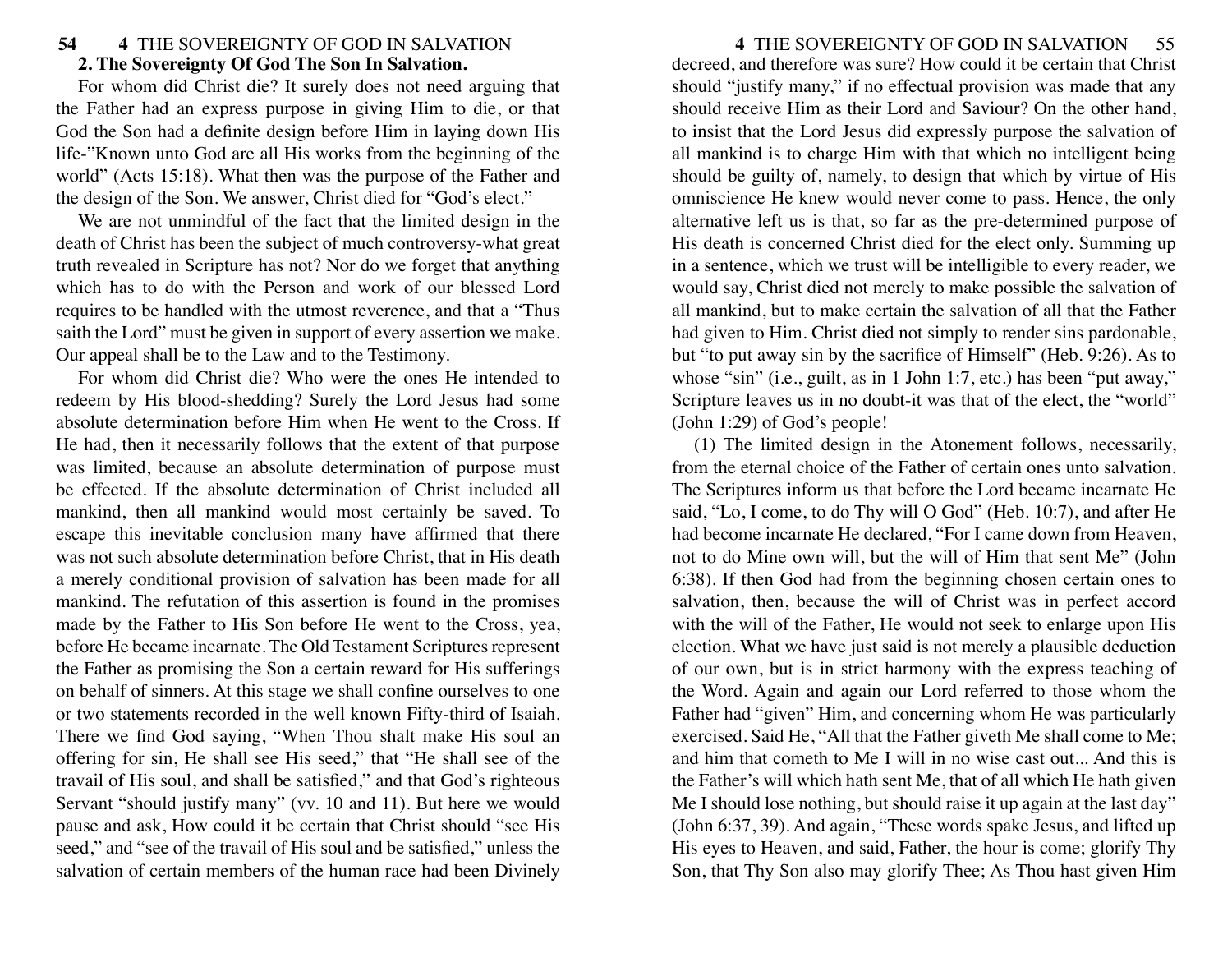### **56 4** THE SOVEREIGNTY OF GOD IN SALVATION **4** THE SOVEREIGNTY OF GOD IN SALVATION 57

power over all flesh, that He should give eternal life to as many as Thou hast given Him...I have manifested Thy name unto the men which Thou gavest Me out of the world: Thine they were, and Thou gavest them Me; and they have kept Thy Word... I pray for them: I pray not for the world, but for them which Thou hast given Me; for they are Thine... Father, I will that they also, whom Thou hast given Me, be with Me where I am; that they may behold My glory, which Thou hast given Me: for Thou lovedst Me before the foundation of the world" (John 17:1, 2, 6, 9, 24). Before the foundation of the world the Father predestinated a people to be conformed to the image of His Son, and the death and resurrection of the Lord Jesus was in order to the carrying out of the Divine purpose.

(2) The very nature of the Atonement evidences that, in its application to sinners, it was limited in the purpose of God. The Atonement of Christ may be considered from two chief viewpoints-Godward and manward. Godward, the Cross-work of Christ was a propitiation, an appeasing of Divine wrath, a satisfaction rendered to Divine justice and holiness; manward, it was a substitution, the Innocent taking the place of the guilty, the Just dying for the unjust. But a strict substitution of a Person for persons, and the infliction upon Him of voluntary sufferings, involve the definite recognition on the part of the Substitute and of the One He is to propitiate of the persons for whom He acts, whose sins He bears, whose legal obligations He discharges. Furthermore, if the Lawgiver accepts the satisfaction which is made by the Substitute, then those for whom the Substitute acts, whose place He takes, must necessarily be acquitted. If I am in debt and unable to discharge it and another comes forward and pays my creditor in full and receives a receipt in acknowledgment, then, in the sight of the law, my creditor no longer has any claim upon me. On the Cross the Lord Jesus gave Himself a ransom, and that it was accepted by God was attested by the open grave three days later; the question we would here raise is, For whom was this ransom offered? If it was offered for all mankind then the debt incurred by every man has been cancelled. If Christ bore in His own body on the tree the sins of all men without exception, then none will perish. If Christ was "made a curse" for all of Adam's race then none are now "under condemnation." "Payment

God cannot twice demand, first at my bleeding Surety's hand and then again at mine." But Christ did not discharge the debts of all men without exception, for some there are who will be '"cast into prison" (cf. 1 Peter 3:19 where the same Greek word for "prison" occurs), and they shall "by no means come out thence, till they have paid the uttermost farthing" (Matt. 5:26), which, of course, will never be. Christ did not bear the sins of all mankind, for some there are who "die in their sins" (John 8:21), and whose "sin remaineth" (John 9:41). Christ was not "made a curse" for all of Adam's race, for some there are to whom He will yet say, "Depart from Me ye cursed" (Matt. 25:41). To say that Christ died for all alike, to say that He became the Substitute and Surety of the whole human race, to say that He suffered on behalf of and in the stead of all mankind, is to say that He "bore the curse for many who are now bearing the curse for themselves; that He suffered punishment for many who are now lifting up their own eyes in Hell, being in torments; that He paid the redemption price for many who shall yet pay in their own eternal anguish the wages of sin, which is death" (George S. Bishop). But, on the other hand, to say as Scripture says, that Christ was stricken for the transgressions of God's people, to say that He gave His life "for the sheep," to say He gave His life a ransom "for many," is to say that He made an atonement which fully atones; it is to say He paid a price which actually ransoms; it is to say He was set forth a propitiation which really propitiates; it is to say He is a Saviour who truly saves.

(3) Closely connected with, and confirmatory of what we have said above, is the teaching of Scripture concerning our Lord's priesthood. It is as the great High Priest that Christ now makes intercession. But for whom does He intercede? for the whole human race, or only for His own people? The answer furnished by the New Testament to this question is clear as a sunbeam. Our Saviour has entered into Heaven itself "now to appear in the presence of God for us" (Heb. 9:24), that is, for those who are "partakers of the heavenly calling" (Heb. 3:1). And again it is written, "Wherefore He is able also to save them to the uttermost that come unto God by Him, seeing He ever liveth to make intercession for them" (Heb. 7:25). This is in strict accord with the Old Testament type. After slaying the sacrificial animal, Aaron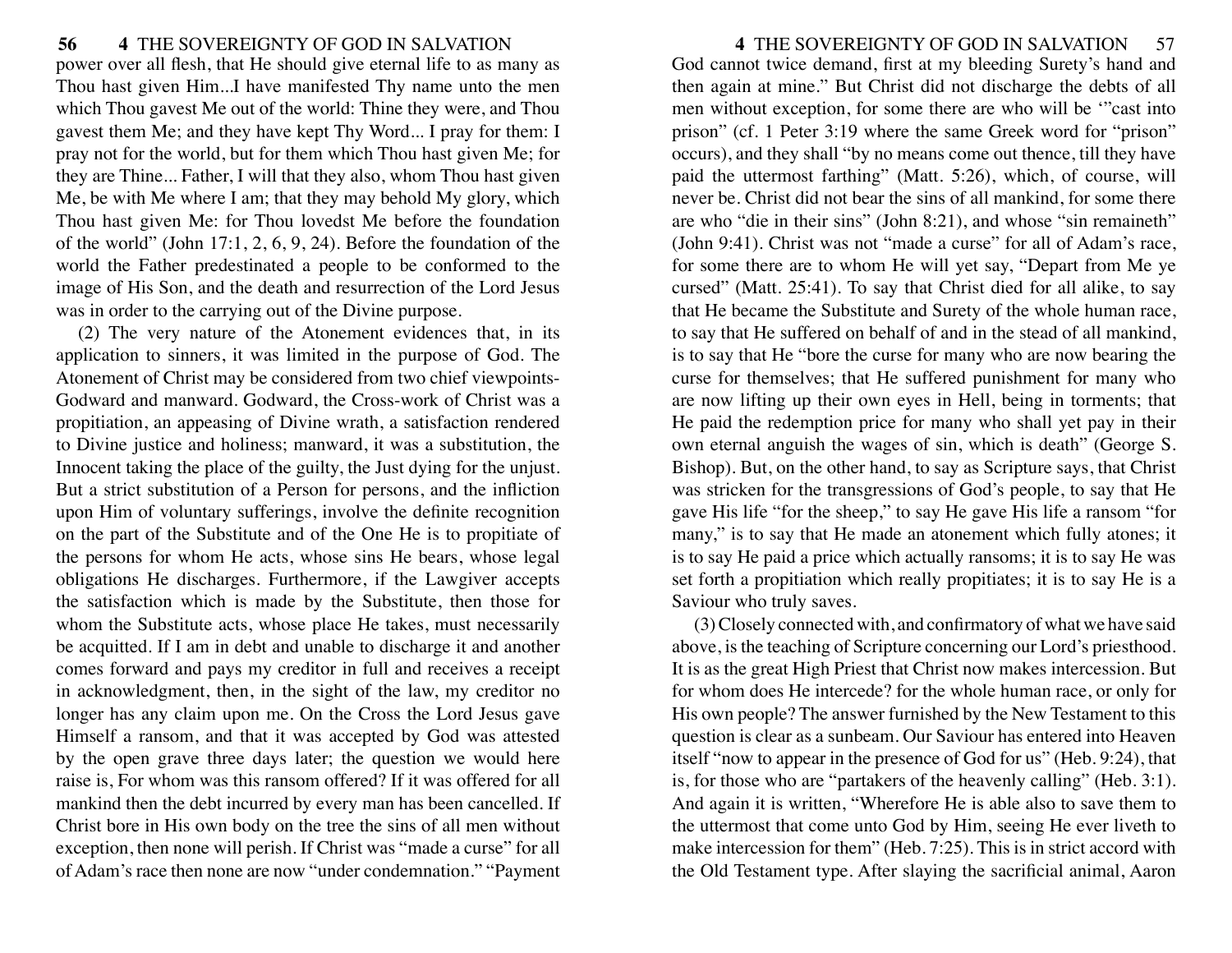went into the holy of holies as the representative and on behalf of the people of God: it was the names of Israel's tribes which were engraven on his breastplate, and it was in their interests he appeared before God. Agreeable to this are our Lord's words in John 17:9-"I pray for them: I pray not for the world, but for them which Thou hast given Me; for they are Thine." Another Scripture which deserves careful attention in this connection is found in Romans 8. In verse 33 the question is asked, "Who shall lay anything to the charge of God's elect?" and then follows the inspired answer-"It is God that justifieth. Who is he that condemneth? It is Christ that died, yea rather, that is risen again, who is even at the right hand of God, who also maketh intercession for us." Note particularly that the death and intercession of Christ have one and the same objects! As it was in the type so it is with the antitype-expiation and supplication are co-extensive. If then Christ intercedes for the elect only, and "not for the world," then He died for them only. And observe further, that the death, resurrection, exaltation and intercession of the Lord Jesus are here assigned as the reason why none can lay any "charge" against God's elect. Let those who would still take issue with what we are advancing weigh carefully the following question-If the death of Christ extends equally to all, how does it become security against a "charge," seeing that all who believe not are "under condemnation"? (John 3:18).

(4) The number of those who share the benefits of Christ's death is determined not only by the nature of the Atonement and the priesthood of Christ but also by His power. Grant that the One who died upon the Cross was God manifest in the flesh and it follows inevitably that what Christ has purposed that will He perform; that what He has purchased that will He possess; that what He has set His heart upon that will He secure. If the Lord Jesus possesses all power in Heaven and earth then none can successfully resist His will. But it may be said, This is true in the abstract, nevertheless, Christ refuses to exercise this power, inasmuch as He will never force anyone to receive Him as their Lord and Saviour. In one sense that is true, but in another sense it is positively untrue. The salvation of any sinner is a matter of Divine power. By nature the sinner is at enmity with God, and naught but Divine power operating within him can

**58 4** THE SOVEREIGNTY OF GOD IN SALVATION **4** THE SOVEREIGNTY OF GOD IN SALVATION 59 overcome this enmity; hence it is written, "No man can come unto Me, except the Father which hath sent Me draw him" (John 6:44). It is the Divine power overcoming the sinner's innate enmity which makes him willing to come to Christ that he might have life. But this "enmity" is not overcome in all-why? Is it because the enmity is too strong to be overcome? Are there some hearts so steeled against Him that Christ is unable to gain entrance? To answer in the affirmative is to deny His omnipotence. In the final analysis it is not a question of the sinner's willingness or unwillingness, for by nature all are unwilling. Willingness to come to Christ is the finished product of Divine power operating in the human heart and will in overcoming man's inherent and chronic "enmity," as it is written, "Thy people shall be willing in the day of Thy power" (Psa. 110:3). To say that Christ is unable to win to Himself those who are unwilling is to deny that all power in Heaven and earth is His. To say that Christ cannot put forth His power without destroying man's responsibility is a begging of the question here raised, for He has put forth His power and made willing those who have come to Him, and if He did this without destroying their responsibility, why "cannot" He do so with others? If He is able to win the heart of one sinner to Himself why not that of another? To say, as is usually said, the others will not let Him is to impeach His sufficiency. It is a question of His will. If the Lord Jesus has decreed, desired, purposed the salvation of all mankind, then the entire human race will be saved, or, otherwise, He lacks the power to make good His intentions; and in such a case it could never be said, "He shall see of the travail of His soul and be satisfied." The issue raised involves the deity of the Saviour, for a defeated Saviour cannot be God.

> Having reviewed some of the general principles which require us to believe that the death of Christ was limited in its design, we turn now to consider some of the explicit statements of Scripture which expressly affirm it. In that wondrous and matchless Fifty-third of Isaiah God tells us concerning His Son, "He was taken from prison and from judgment: and who shall declare His generation? for He was cut off out of the land of the living: for the transgression of My people was He stricken" (v. 8). In perfect harmony with this was the word of the angel to Joseph, "Thou shalt call His name JESUS, for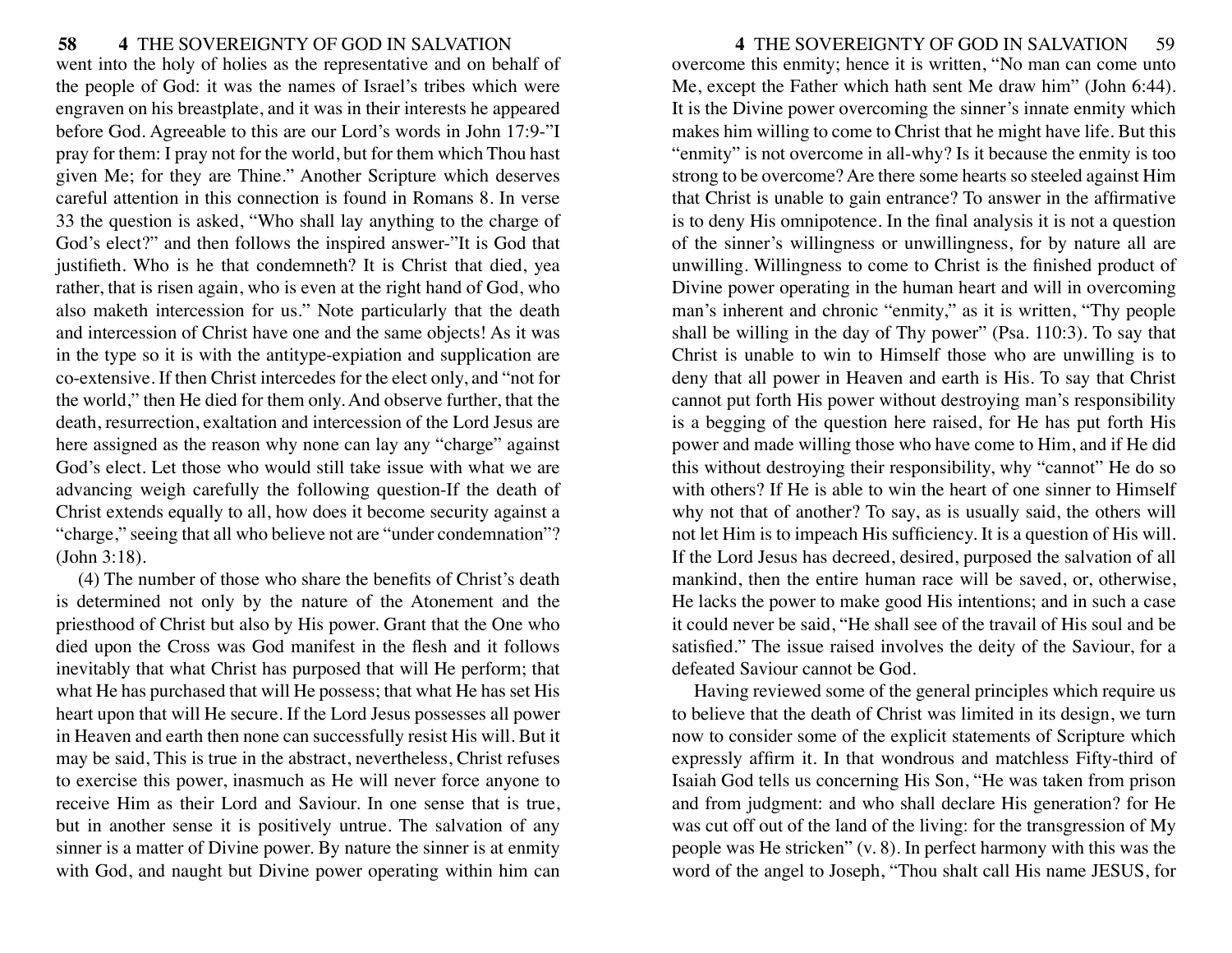He shall save His people from their sins" (Matt. 1:21) i.e., not merely Israel, but all whom the Father had "given" Him. Our Lord Himself declared, "The Son of Man came not to be ministered unto, but to minister, and to give His life a ransom for many" (Matt. 20:28), but why have said "for many" if all without exception were included? It was "His people" whom He "redeemed" (Luke 1:68). It was for "the sheep," and not the "goats," that the Good Shepherd gave His life (John 10:11). It was the "Church of God" which He purchased with His own blood" (Acts 20:28).

If there is one Scripture more than any other upon which we should be willing to rest our case it is John 11:49-52. Here we are told, "And one of them, named Caiaphas, being the high priest that same year, said unto them, Ye know nothing at all, nor consider that it is expedient for us, that one man should die for the people, and that the whole nation perish not. And this spake he not of himself: but being high priest that year, he prophesied that Jesus should die for that nation; And not for that nation only, but that also He should gather together in one the children of God that were scattered abroad." Here we are told that Caiaphas "prophesied not of himself," that is, like those employed by God in Old Testament times (see 2 Peter 1:21), his prophecy originated not with himself, but he spake as he was moved by the Holy Spirit; thus is the value of his utterance carefully guarded, and the Divine source of this revelation expressly vouched for. Here, too, we are definitely informed that Christ died for "that nation," i.e., Israel, and also for the One Body, His Church, for it is into the Church that the children of God-"scattered" among the nations-are now being "gathered together in one." And is it not remarkable that the members of the Church are here called "children of God" even before Christ died, and therefore before He commenced to build His Church! The vast majority of them had not then been born, yet they were regarded as "children of God"; children of God because they had been chosen in Christ before the foundation of the world, and therefore "predestinated unto the adoption of children by Jesus Christ to Himself" (Eph. 1:4, 5). In like manner, Christ said, "Other sheep I have (not "shall have") which are not of this fold" (John 10:16).

If ever the real design of the Cross was uppermost in the heart

**60 4** THE SOVEREIGNTY OF GOD IN SALVATION **4** THE SOVEREIGNTY OF GOD IN SALVATION 61 and speech of our blessed Saviour it was during the last week of His earthly ministry. What then do the Scriptures which treat of this portion of His ministry record in connection with our present inquiry? They say, "When Jesus knew that His hour was come that He should depart out of this world unto the Father, having loved His own which were in the world, He loved them unto the end" (John 13:1). They tell us how He said, "Greater love hath no man than this, that a man lay down His life for His friends" (John 15:13). They record His word, "For their sakes I sanctify Myself, that they also might be sanctified through the truth" (John 17:19); which means, that for the sake of His own, those "given" to Him by the Father, He separated Himself unto the death of the Cross. One may well ask, Why such discrimination of terms if Christ died for all men indiscriminately?

> Ere closing this section of the chapter we shall consider briefly a few of those passages which seem to teach most strongly an unlimited design in the death of Christ. In 2 Corinthians 5:14 we read, "One died for all." But that is not all this Scripture affirms. If the entire verse and passage from which these words are quoted be carefully examined, it will be found that instead of teaching an unlimited atonement, it emphatically argues a limited design in the death of Christ. The whole verse reads, "For the love of Christ constraineth us; because we thus judge, that if One died for all, then were all dead." It should be pointed out that in the Greek there is the definite article before the last "all," and that the verb here is in the aorist tense, and therefore should read, "We thus judge: that if One died for all, then the all died." The Apostle is here drawing a conclusion as is clear from the words "we thus judge, that if... then were." His meaning is, that those for whom the One died are regarded, judicially, as having died too. The next verse goes on to say, "And He died for all, that they which live should not henceforth live unto themselves, but unto Him which died for them, and rose again." The One not only died but "rose again," and so, too, did the "all" for whom He died, for it is here said they "live." Those for whom a substitute acts are legally regarded as having acted themselves. In the sight of the law the substitute and those whom he represents are one. So it is in the sight of God. Christ was identified with His people and His people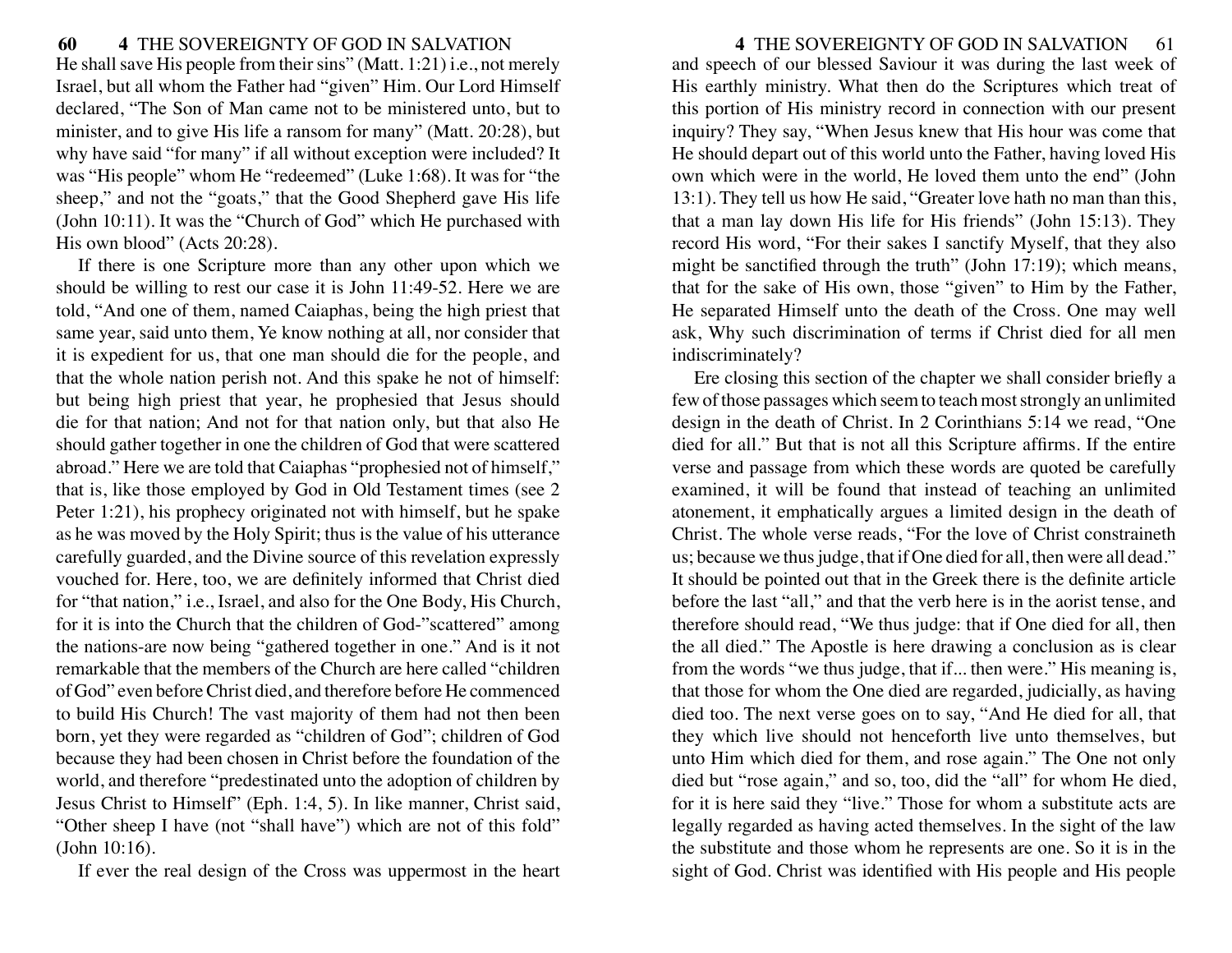were identified with Him, hence when He died they died (judicially) and when He rose they rose also. But further we are told in this passage (v. 17), that if any man be in Christ he is a new creation; he has received a new life in fact as well as in the sight of the law, hence the "all" for whom Christ died are here bidden to live henceforth no more unto themselves, "but unto Him which died for them, and rose again." In other words, those who belonged to this "all" for whom Christ died, are here exhorted to manifest practically in their daily lives what is true of them judicially: they are to "live unto Christ who died for them." Thus the "One died for all" is defined for us. The "all" for which Christ died are they which "live," and which are here bidden to live "unto Him." This passage then teaches three important truths, and the better to show its scope we mention them in their inverse order: certain ones are here bidden to live no more unto themselves but unto Christ; the ones thus admonished are "they which live," that is live spiritually, hence, the children of God, for they alone of mankind possess spiritual life, all others being dead in trespasses and sins; those who do thus live are the ones, the "all," the "them," for whom Christ died and rose again. This passage therefore teaches that Christ died for all His people, the elect, those given to Him by the Father; that as the result of His death (and rising again "for them") they "live"-and the elect are the only ones who do thus "live"; and this life which is theirs through Christ must be lived "unto Him," Christ's love must now "constrain" them.

"For there is one God, and one Mediator, between God and men (not "man," for this would have been a generic term and signified mankind. O the accuracy of Holy Writ!), the Man Christ Jesus; who gave Himself a ransom for all, to be testified in due time" (1 Tim. 2:5, 6). It is upon the words "who gave Himself a ransom for all" we would now comment. In Scripture the word "all" (as applied to humankind) is used in two senses-absolutely and relatively. In some passages it means all without exception; in others it signifies all without distinction. As to which of these meanings it bears in any particular passage, must be determined by the context and decided by a comparison of parallel Scriptures. That the word "all" is used in a relative and restricted sense, and in such case means all without distinction and not all without exception, is clear from a number of

**62 4** THE SOVEREIGNTY OF GOD IN SALVATION **4** THE SOVEREIGNTY OF GOD IN SALVATION 63 Scriptures, from which we select two or three as samples. "And there went out unto him all the land of Judea, and they of Jerusalem, and were all baptized of him in the river of Jordan, confessing their sins" (Mark 1:5). Does this mean that every man, woman and child from "all the land of Judea and they of Jerusalem" were baptized of John in Jordan? Surely not. Luke 7:30 distinctly says, "But the Pharisees and lawyers rejected the counsel of God against themselves, being not baptized of him." Then what does "all baptized of him" mean? We answer it does not mean all without exception, but all without distinction, that is, all classes and conditions of men. The same explanation applies to Luke 3:21. Again we read, "And early in the morning He came again into the Temple, and all the people came unto Him; and He sat down, and taught them" (John 8:2); are we to understand this expression absolutely or relatively? Does "all the people" mean all without exception or all without distinction, that is, all classes and conditions of people? Manifestly the latter; for the Temple was not able to accommodate everybody that was in Jerusalem at this time, namely, the Feast of Tabernacles. Again, we read in Acts 22:15, "For thou (Paul) shalt be His witness unto all men of what thou hast seen and heard." Surely "all men" here does not mean every member of the human race. Now we submit that the words "who gave Himself a ransom for all" in 1 Timothy 2:6 mean all without distinction, and not all without exception. He gave Himself a ransom for men of all nationalities, of all generations, of all classes; in a word, for all the elect, as we read in Revelation 5:9, "For Thou wast slain, and hast redeemed us to God by Thy blood out of every kindred, and tongue, and people, and nation." That this is not an arbitrary definition of the "all" in our passage is clear from Matthew 20:28 where we read, "The Son of Man came not to be ministered unto, but to minister, and to give His life a ransom for many," which limitation would be quite meaningless if He gave Himself a ransom for all without exception. Furthermore, the qualifying words here, "to be testified in due time" must be taken into consideration. If Christ gave Himself a ransom for the whole human race, in what sense will this be "testified in due time"? seeing that multitudes of men will certainly be eternally lost. But if our text means that Christ gave Himself a ransom for God's elect,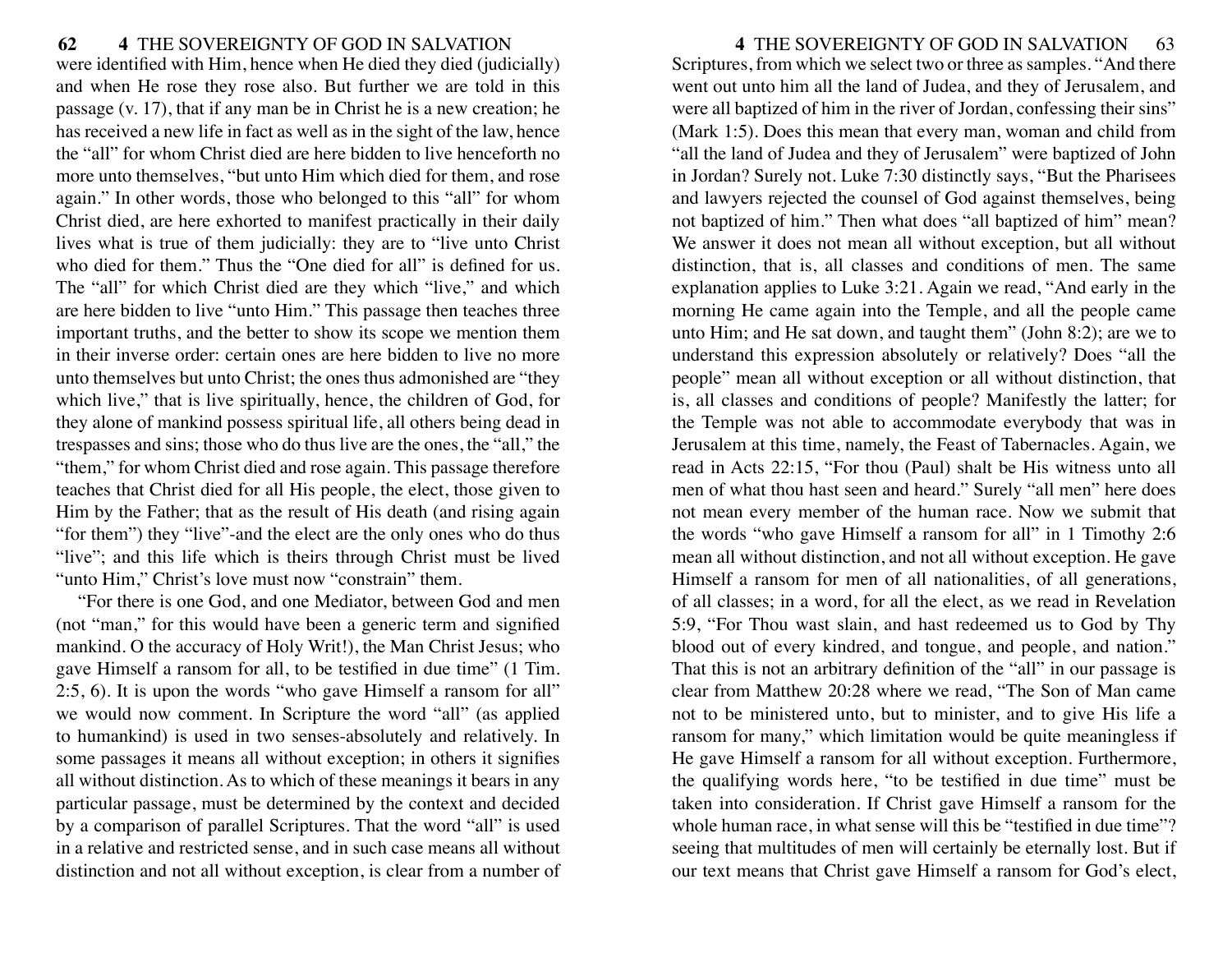for all without distinction, without distinction of nationality, social prestige, moral character, age or sex, then the meaning of these qualifying words is quite intelligible, for in "due time" this will be "testified" in the actual and accomplished salvation of every one of them.

"But we see Jesus, who was made a little lower than the angels for the suffering of death, crowned with glory and honour; that He by the grace of God should taste death for every man" (Heb. 2:9). This passage need not detain us long. A false doctrine has been erected here on a false translation. There is no word whatever in the Greek corresponding to "man" in our English version. In the Greek it is left in the abstract-"He tasted death for every." The Revised Version has correctly omitted "man" from the text, but has wrongly inserted it in italics. Others suppose the word "thing" should be supplied-"He tasted death for every thing"-but this, too, we deem a mistake. It seems to us that the words which immediately follow explain our text: "For it became Him, for whom are all things, and by whom are all things, in bringing many sons unto glory, to make the captain of their salvation perfect through sufferings." It is of "sons" the Apostle is here writing, and we suggest an ellipsis of "son"-thus: "He tasted death for every"-and supply son in italics. Thus instead of teaching the unlimited design of Christ's death, Hebrews 2:9, 10 is in perfect accord with the other Scriptures we have quoted which set for the restricted purpose in the Atonement: it was for the "sons" and not the human race our Lord "tasted death." \*

In closing this section of the chapter let us say that the only limitation in the Atonement we have contended for arises from pure Sovereignty; it is a limitation not of value and virtue, but of design and application. We turn now to consider-

### **3. The Sovereignty Of God The Holy Spirit In Salvation.**

Since the Holy Spirit is one of the three Persons in the blessed Trinity, it necessarily follows that He is in full sympathy with the will and design of the other Persons of the Godhead. The eternal purpose of the Father in election, the limited design in the death of the Son, and the restricted scope of the Holy Spirit's operations are in perfect accord. If the Father chose certain ones before the foundation of the world and gave them to His Son, and if it was

<span id="page-32-0"></span>**64 4** THE SOVEREIGNTY OF GOD IN SALVATION **4** THE SOVEREIGNTY OF GOD IN SALVATION 65 for them that Christ gave Himself a ransom, then the Holy Spirit is not now working to "bring the world to Christ." The mission of the Holy Spirit in the world today is to apply the benefits of Christ's redemptive sacrifice. The question which is now to engage us is not the extent of the Holy Spirit's power-on that point there can he no doubt, it is infinite-but what we shall seek to show is that His power and operations are directed by Divine wisdom and Sovereignty.

> We have just said that the power and operations of the Holy Spirit are directed by Divine wisdom and indisputable Sovereignty. In proof of this assertion we appeal first to our Lord's words to Nicodemus in John 3: 8- "The wind bloweth where it listeth, and

\* 1 John 2:2 will be examined in detail in Appendix 4.

thou hearest the sound thereof, but canst not tell whence it cometh, and whither it goeth; so is every one that is born of the Spirit." A comparison is here drawn between the wind and the Spirit. The comparison is a double one: first, both are Sovereign in their actions, and second, both are mysterious in their operations. The comparison is pointed out in the word "so." The first point of analogy is seen in the words, "where it listeth" or "pleaseth"; the second is found in the words "canst not tell." With the second point of analogy we are not now concerned, but upon the first we would comment further.

"The wind bloweth where it pleaseth... so is every one that is born of the Spirit." The wind is an element which man can neither harness nor hinder. The wind neither consults man's pleasure nor can it be regulated by his devices. So it is with the Spirit. The wind blows when it pleases, where it pleases, as it pleases. So it is with the Spirit. The wind is regulated by Divine wisdom, yet, so far as man is concerned, it is absolutely Sovereign in its operations. So it is with the Spirit. Sometimes the wind blows so softly it scarcely rustles a leaf; at other times it blows so loudly that its roar can be heard for miles. So it is in the matter of the new birth; with some the Holy Spirit deals so gently that His work is imperceptible to human onlookers; with others His action is so powerful, radical, revolutionary, that His operations are patent to many. Sometimes the wind is purely local in its reach, at other times widespread in its scope. So it is with the Spirit: today He acts on one or two souls, tomorrow He may, as at Pentecost, "prick in the heart" a whole multitude. But whether He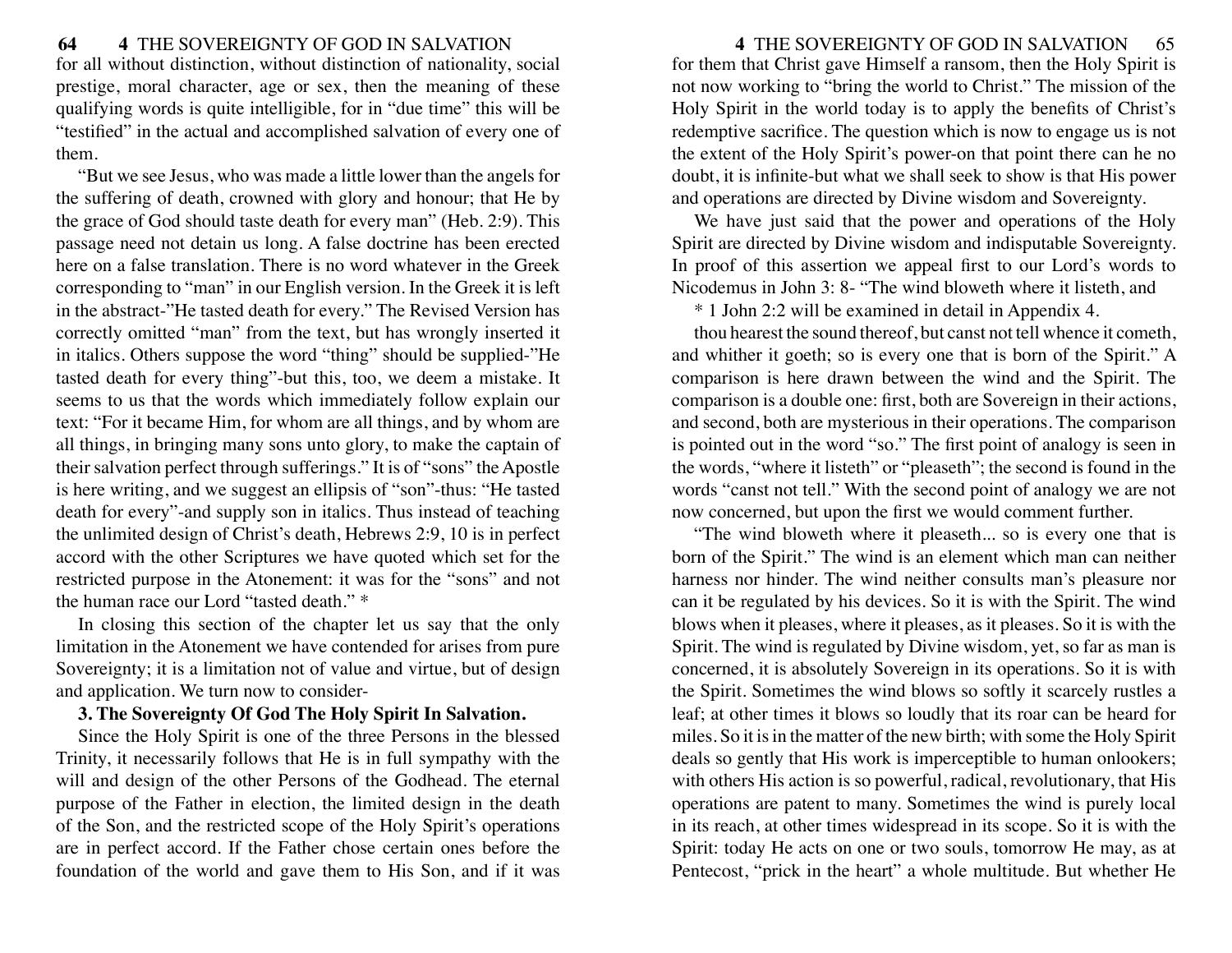**66 4** THE SOVEREIGNTY OF GOD IN SALVATION **4** THE SOVEREIGNTY OF GOD IN SALVATION 67 works on few or many He consults not man. He acts as He pleases. The new birth is due to the Sovereign will of the Spirit

Each of the three Persons in the blessed Trinity is concerned with our salvation: with the Father it is predestination; with the Son propitiation; with the Spirit regeneration. The Father chose us; the Son died for us; the Spirit quickens us. The Father was concerned about us; the Son shed His blood for us, the Spirit performs His work within us. What the One did was eternal, what the Other did was external, what the Spirit does is internal. It is with the work of the Spirit we are now concerned, with His work in the new birth, and particularly His Sovereign operations in the new birth. The Father purposed our new birth; the Son has made possible (by His "travail") the new birth; but it is the Spirit who effects the new birth-"Born of the Spirit" (John 3:6).

The new birth is solely the work of God the Spirit and man has no part or lot in it. This from the very nature of the case. Birth altogether excludes the idea of any effort or work on the part of the one who is born. Personally we have no more to do with our spiritual birth than we had with our natural birth. The new birth is a spiritual resurrection, a "passing from death unto life" (John 5:24) and, clearly, resurrection is altogether outside of man's province. No corpse can re-animate itself. Hence it is written, "It is the Spirit that quickeneth; the flesh profiteth nothing" (John 6:63). But the Spirit does not "quicken" everybody-why? The usual answer returned to this question is, Because everybody does not trust in Christ. It is supposed that the Holy Spirit quickens only those who believe. But this is to put the cart before the horse. Faith is not the cause of the new birth, but the consequence of it. This ought not to need arguing. Faith (in God) is an exotic, something that is not native to the human heart. If faith were a natural product of the human heart, the exercise of a principle common to human nature, it would never have been written, "All men have not faith" (2 Thess. 3:2). Faith is a spiritual grace, the fruit of the spiritual nature, and because the unregenerate are spiritually dead-"dead in trespasses and sins" then it follows that faith from them is impossible, for a dead man cannot believe anything. "So then they that are in the flesh cannot please God" (Rom. 8:8)-but they could if it were possible for the

flesh to believe. Compare with this last-quoted Scripture Hebrews 11:6-"But without faith it is impossible to please Him." Can God be "pleased" or satisfied with any thing which does not have its origin in Himself?

That the work of the Holy Spirit precedes our believing is unequivocally established by 2 Thessalonians 2:13-"God hath from the beginning chosen you to salvation through sanctification of the Spirit and belief of the truth." Note that "sanctification of the Spirit" comes before and makes possible "belief of the truth." What then is the "sanctification of the Spirit?" We answer, the new birth. In Scripture "sanctification" always means "separation," separation for something and unto something or someone. Let us now amplify our assertion that the "sanctification of the Spirit" corresponds to the new birth and points to the positional effect of it.

Here is a servant of God who preaches the Gospel to a congregation in which are an hundred unsaved people. He brings before them the teaching of Scripture concerning their ruined and lost condition: he speaks of God, His character and righteous demands; he tells of Christ meeting God's demands, and dying the Just for the unjust, and declares that through "this Man" is now preached the forgiveness of sins; he closes by urging the lost to believe what God has said in His Word and receive His Son as their Lord and Saviour. The meeting is over; the congregation disperses; ninety-nine of the unsaved have refused to come to Christ that they might have life, and go out into the night having no hope, and without God in the world. But the hundredth heard the Word of life; the Seed sown fell into ground which had been prepared by God; he believed the Good News, and goes home rejoicing that his name is written in Heaven. He has been "born again," and just as a newly-born babe in the natural world begins life by clinging instinctively, in its helplessness, to its mother, so this new-born soul has clung to Christ. Just as we read, "The Lord opened" the heart of Lydia "that she attended unto the things which were spoken of Paul" (Acts 16:14), so in the case supposed above, the Holy Spirit quickened that one before he believed the Gospel message. Here then is the "sanctification of the Spirit": this one soul who has been born again has, by virtue of his new birth, been separated from the other ninety-nine. Those born again are, by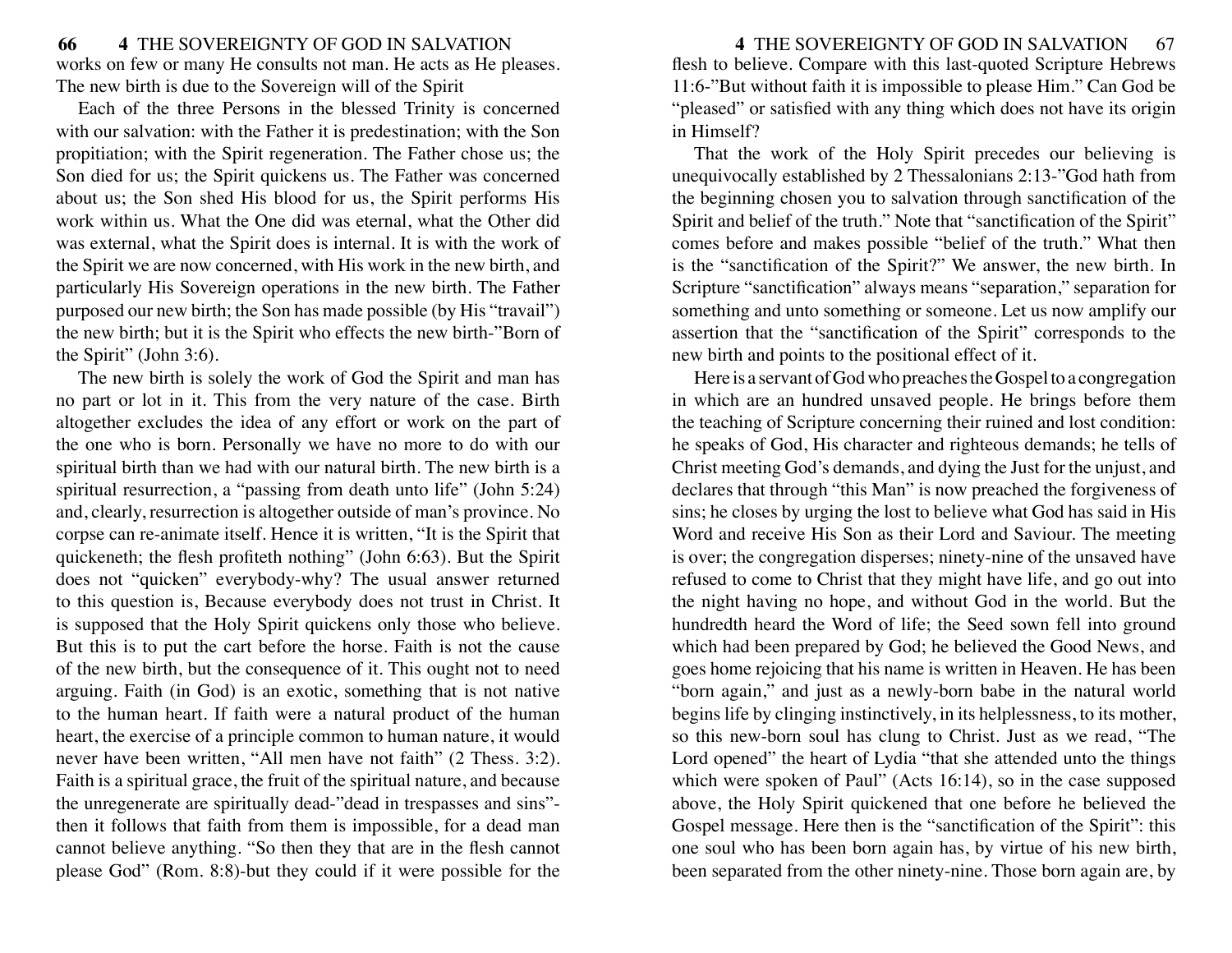the Spirit, set apart from those who are dead in trespasses and sins.

A beautiful type of the operations of the Holy Spirit antecedent to the sinner's "belief of the truth," is found in the first chapter of Genesis. We read in verse 2, "And the earth was without form, and void; and darkness was upon the face of the deep." The original Hebrew here might be literally rendered thus: "And the earth had become a desolate ruin, and darkness was upon the face of the deep." In "the beginning" the earth was not created in the condition described in verse 2. Between the first two verses of Genesis 1 some awful catastrophe had occurred-possibly the fall of Satan--and, as the consequence, the earth had been blasted and blighted, and had become a "desolate ruin," lying beneath a pall of "darkness." Such also is the history of man. Today, man is not in the condition in which he left the hands of his Creator: an awful catastrophe has happened, and now man is a "desolate ruin" and in total "darkness" concerning spiritual things. Next we read in Genesis 1 how God refashioned the ruined earth and created new beings to inhabit it. First we read, "And the Spirit of God moved upon the face of the water." Next we are told, "And God said, Let there be light; and there was light." The order is the same in the new creation: there is the first the action of the Spirit, and then the Word of God giving light. Before the Word found entrance into the scene of desolation and darkness, bringing with it the light, the Spirit of God "moved." So it is in the new creation. "The entrance of Thy word giveth light" (Psa. 119:130), but before it can enter the darkened human heart the Spirit of God must operate upon it.\*

\* The priority contended for above is rather in order of nature than of time, just as the effect must ever be preceded by the cause. A blind man must have his eyes opened before he can see, and yet there is no interval of time between the one and the other. As soon as his eyes are opened, he sees. So a man must be born again before he can "see the kingdom of God" (John 3:3). Seeing the Son is necessary to believing in Him. Unbelief is attributed to spiritual blindness-those who believed not the "report" of the Gospel "saw no beauty" in Christ that they should desire Him. The work of the Spirit in "quickening" the one dead in sins, precedes faith in Christ, just as cause ever precedes effect. But no sooner is the heart turned toward

**68 4** THE SOVEREIGNTY OF GOD IN SALVATION **4** THE SOVEREIGNTY OF GOD IN SALVATION 69 Christ by the Spirit, than the Saviour is embraced by the sinner.

> To return to 2 Thessalonians 2:13: "But we are bound to give thanks always to God for you, brethren beloved of the Lord, because God hath from the beginning chosen you to salvation through sanctification of the Spirit and belief of the truth." The order of thought here is most important and instructive. First, God's eternal choice; second, the sanctification of the Spirit; third, belief of the truth. Precisely the same order is found in 1 Peter 1:2-"Elect according to the foreknowledge of God the Father, through sanctification of the Spirit, unto obedience and sprinkling of the blood of Jesus Christ." We take it that the "obedience" here is the "obedience to the faith" (Rom. 1:5), which appropriates the virtues of the sprinkled blood of the Lord Jesus. So then before the "obedience" (of faith, cf. Heb. 5:9), there is the work of the Spirit setting us apart, and behind that is the election of God the Father. The ones "sanctified of the Spirit" then, are they whom "God hath from the beginning chosen to salvation" (2 Thess. 2:13), those who are "elect according to the foreknowledge of God the Father" (1 Peter 1:2).

> But, it may be said, is not the present mission of the Holy Spirit to "convict the world of sin"? And we answer, it is not. The mission of the Spirit is threefold; to glorify Christ, to vivify the elect, to edify the saints. John 16:8-11 does not describe the "mission" of the Spirit, but sets forth the significance of His presence here in the world. It treats not of His subjective work in sinners, showing them their need of Christ, by searching their consciences and striking terror to their hearts; what we have there is entirely objective. To illustrate. Suppose I saw a man hanging on the gallows, of what would that "convince" me? Why, that he was a murderer. How would I thus be convinced? By reading the record of his trial? by hearing a confession from his own lips? No; but by the fact that he was hanging there. So the fact that the Holy Spirit is here furnishes proof of the world's guilt, of God's righteousness, and of the Devil's judgment.

> The Holy Spirit ought not to be here at all. That is a startling statement, but we make it deliberately. Christ is the One who ought to be here. He was sent here by the Father, but the world did not want Him, would not have Him, hated Him, and cast Him out. And the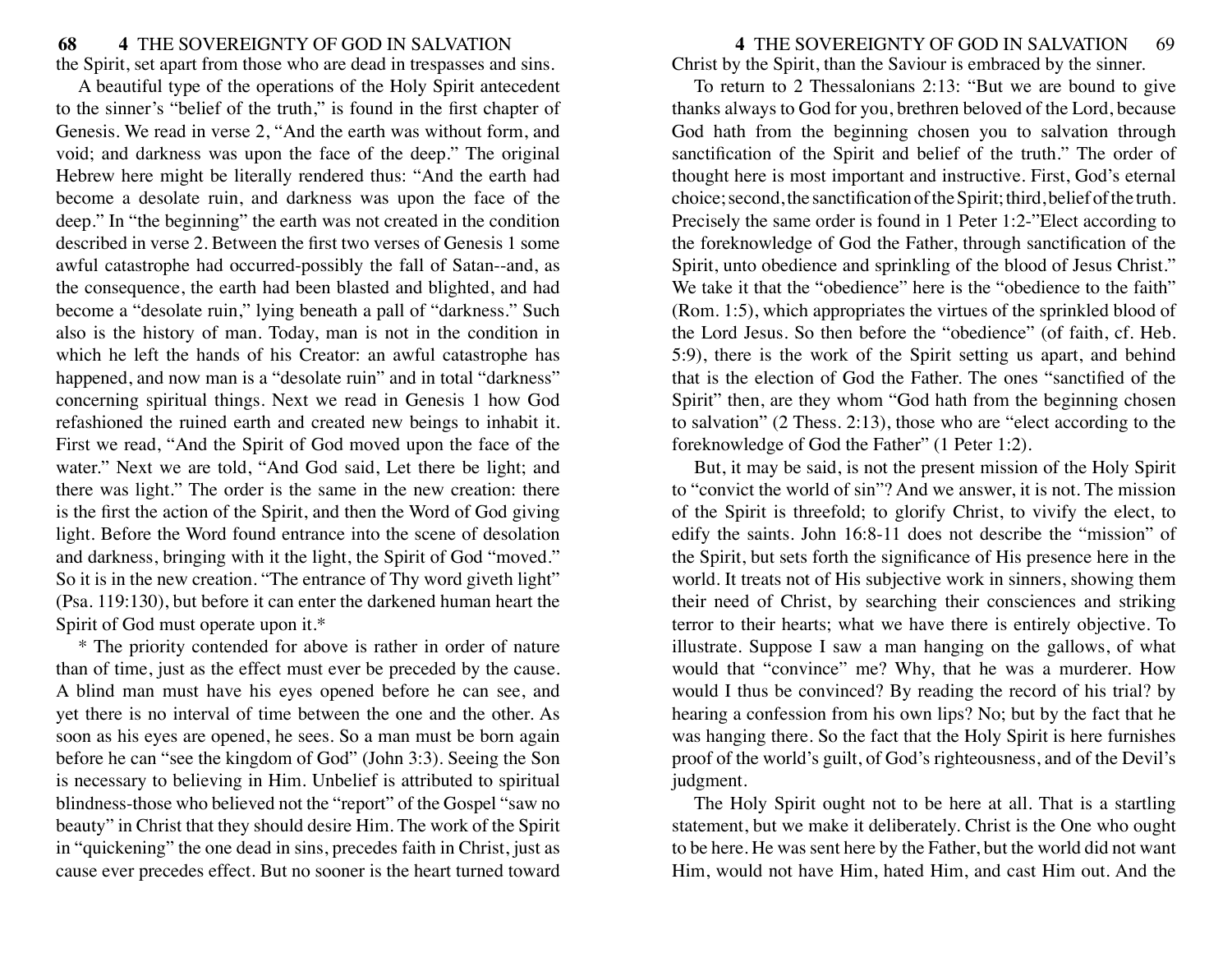presence of the Spirit here instead evidences its guilt. The coming of the Spirit was a proof to demonstration of the resurrection, ascension, and glory of the Lord Jesus. His presence on earth reverses the world's verdict, showing that God has set aside the blasphemous judgment in the palace of Israel's high priest and in the hall of the Roman governor. The "reproof" of the Spirit abides, and abides altogether irrespective of the world's reception or rejection of His testimony.

Had our Lord been referring here to the gracious work which the Spirit would perform in those who should be brought to feel their need of Him, He had said that the Spirit would convict men of their un-righteousness, their lack of righteousness. But this is not the thought here at all. The descent of the Spirit from Heaven establishes God's righteousness, Christ's righteousness. The proof of that is, Christ has gone to the Father. Had Christ been an Impostor, as the religious world insisted when they cast Him out, the Father had not received Him. The fact that the Father did exalt Him to His own right hand, demonstrates that He was innocent of the charges laid against Him; and the proof that the Father has received Him, is the presence now of the Holy Spirit on earth, for Christ has sent Him from the Father (John 16:7)! The world was unrighteous in casting Him out, the Father righteous in glorifying Him; and this is what the Spirit's presence here establishes.

"Of judgment, because the Prince of this world is judged" (v. 11). This is the logical and inevitable climax. The world is brought in guilty for their rejection of, for their refusal to receive, Christ. Its condemnation is exhibited by the Father's exaltation of the spurned One. Therefore nothing awaits the world, and its Prince, but judgment. The "judgment" of Satan is already established by the Spirit's presence here, for Christ, through death, set at nought him who had the power of death, that is, the Devil (Heb. 2:14). When God's time comes for the Spirit to depart from the earth then His sentence will be executed, both on the world and its Prince. In the light of this unspeakably solemn passage we need not be surprised to find Christ saying, "The Spirit of truth, whom the world cannot receive, because it seeth Him not, neither knoweth Him." No, the world wants Him not; He condemns the world.

### **70 4** THE SOVEREIGNTY OF GOD IN SALVATION **4** THE SOVEREIGNTY OF GOD IN SALVATION 71

"And when He is come, He will reprove (or, better, "convict"-bring in guilty) the world of sin, and of righteousness, and of judgment: Of sin, because they believe not on Me; of righteousness, because I go to My Father, and ye see Me no more; Of judgment, because the prince of this world is judged" (John 16:8-11). Three things, then, the presence of the Holy Spirit on earth demonstrates to the world: first, its sin, because the world refused to believe on Christ; second, God's righteousness in exalting to His own right hand the One cast out, and now no more seen by the world; third, judgment, because Satan the world's prince is already judged, though execution of his judgment is yet future. Thus the Holy Spirit's presence here displays things as they really are. We repeat, John 16:8-11 makes no reference to the mission of the Spirit of God in the world, for during this dispensation, the Spirit has no mission and ministry worldward.

The Holy Spirit is Sovereign in His operations and His mission is confined to God's elect: they are the ones He "comforts," "seals," guides into all truth, shows things to come, etc. The work of the Spirit is necessary in order to the complete accomplishment of the Father's eternal purpose. Speaking hypothetically, but reverently, be it said, that if God had done nothing more than given Christ to die for sinners, not a single sinner would ever have been saved. In order for any sinner to see his need of a Saviour and be willing to receive the Saviour he needs the work of the Holy Spirit upon and within him as imperatively required. Had God done nothing more than given Christ to die for sinners and then sent forth His servants to proclaim salvation through Jesus Christ, thus leaving sinners entirely to themselves to accept or reject as they pleased, then every sinner would have rejected, because at heart every man hates God and is at enmity with Him. Therefore the work of the Holy Spirit was needed to bring the sinner to Christ, to overcome his innate opposition, and compel him to accept the provision God has made. We say "compel" the sinner, for this is precisely what the Holy Spirit does, has to do, and this leads us to consider at some length, though as briefly as possible, the parable of the "Marriage Supper."

In Luke 14:16 we read, "A certain man made a great supper, and bade many." By comparing carefully what follows here with Matthew 22:2-10 several important distinctions will be observed.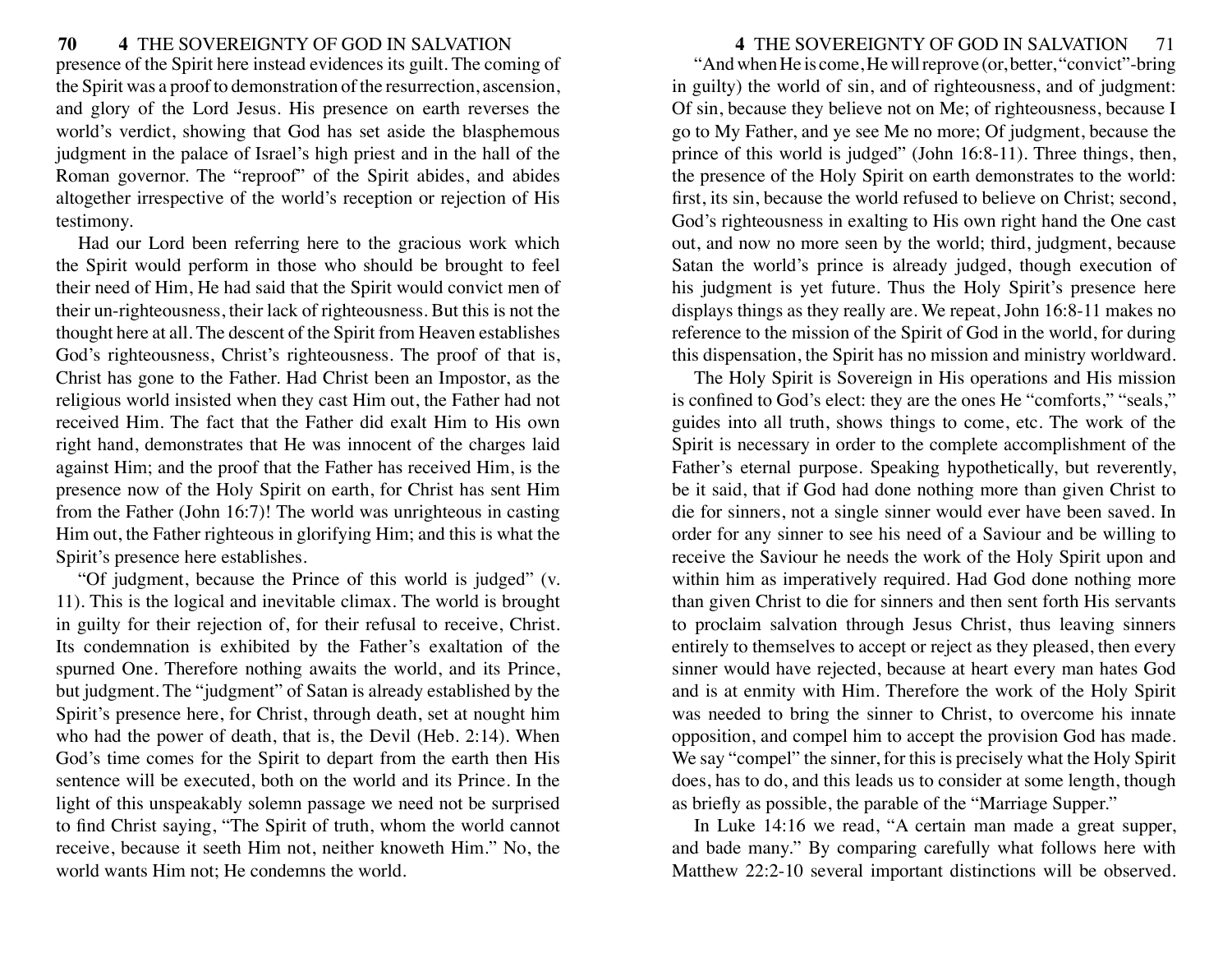We take it that these passages are two independent accounts of the same parable, differing in detail according to the distinctive purpose and design of the Holy Spirit in each Gospel. Matthew's accountin harmony with the Spirit's presentation there of Christ as the King says, "A certain king made a marriage for his son." Luke's account-where the Spirit presents Christ as the Son of Man-says "A certain man made a great supper and bade many." Matthew 22:3 says, "And sent forth His servants"; Luke 14:17 says, "And sent His servant." Now what we wish particularly to call attention to is, that all through Matthew's account it is "servants," whereas in Luke it is always "servant." The class of readers for whom we are writing are those that believe, unreservedly, in the verbal inspiration of the Scriptures, and such will readily acknowledge there must be some reason for this change from the plural number in Matthew to the singular number in Luke. We believe the reason is a weighty one and that attention to this variation reveals an important truth. We believe that the "servants" in Matthew, speaking generally, are all who go forth preaching the Gospel, but that the "Servant" in Luke 14 is the Holy Spirit, for God the Son, in the days of His earthly ministry, was the Servant of Jehovah (Isa. 42:1). It will be observed that in Matthew 22 the "servants" are sent forth to do three things: first, to "call" to the wedding (v. 3); second, to "tell those which are bidden.. all things are ready: come unto the marriage" (v. 4); third, to "bid to the marriage"  $(v, 9)$ ; and these three are the things which those who minister the Gospel today are now doing. In Luke 14 the Servant is also sent forth to do three things: first, He is to say to them that were bidden, Come: for all things are now ready" (v. 17); second, He is to "bring in the poor, and the maimed, and the halt, and the blind"  $(v. 21)$ ; third, He is to "compel them to come in"  $(v. 23)$ , and the last two of these the Holy Spirit alone can do!

In the above Scripture we see that "the Servant," the Holy Spirit, compels certain ones to come in to the "supper" and herein is seen His Sovereignty, His omnipotency, His Divine sufficiency. The clear implication from this word "compel" is, that those whom the Holy Spirit does "bring in" are not willing of themselves to come. This is exactly what we have sought to show in previous paragraphs. By nature, God's elect are children of wrath even as others (Eph. 2:3),

**72 4** THE SOVEREIGNTY OF GOD IN SALVATION **5** THE SOVEREIGNTY OF GOD IN REPROBATION 73 and as such their hearts are at enmity with God. But this "enmity" of theirs is overcome by the Spirit and He "compels" them to come in. Is it not clear then that the reason why others are left outside, is not only because they are unwilling to go in, but also because the Holy Spirit does not "compel" them to come in? Is it not manifest that the Holy Spirit is\ Sovereign in the exercise of His power, that as the wind "bloweth where it pleaseth" so the Holy Spirit operates where He pleases?

> And now to sum up. We have sought to show the perfect consistency of God's ways: that each Person in the Godhead acts in sympathy and harmony with the Others. God the Father elected certain ones to salvation, God the Son died for the elect, and God the Spirit quickens the elect. Well may we sing,

> > Praise God from whom all blessings flow, Praise Him all creatures here below, Praise Him above ye heavenly host, Praise Father, Son, and Holy Ghost.

## **Chapter Five**

# **The Sovereignty Of God In Reprobation**

"Behold therefore the goodness and severity of God" (Rom. 11:22).

In the last chapter when treating of the Sovereignty of God the Father in Salvation, we examined seven passages which represent Him as making a choice from among the children of men, and predestinating certain ones to be conformed to the image of His Son. The thoughtful reader will naturally ask, And what of those who were not "ordained to eternal life?" The answer which is usually returned to this question, even by those who profess to believe what the Scriptures teach concerning God's Sovereignty, is, that God passes by the non-elect, leaves them alone to go their own way, and in the end casts them into the Lake of Fire because they refused His way, and rejected the Saviour of His providing. But this is only a part of the truth; the other part-that which is most offensive to the carnal mind-is either ignored or denied.

In view of the awful solemnity of the subject here before us, in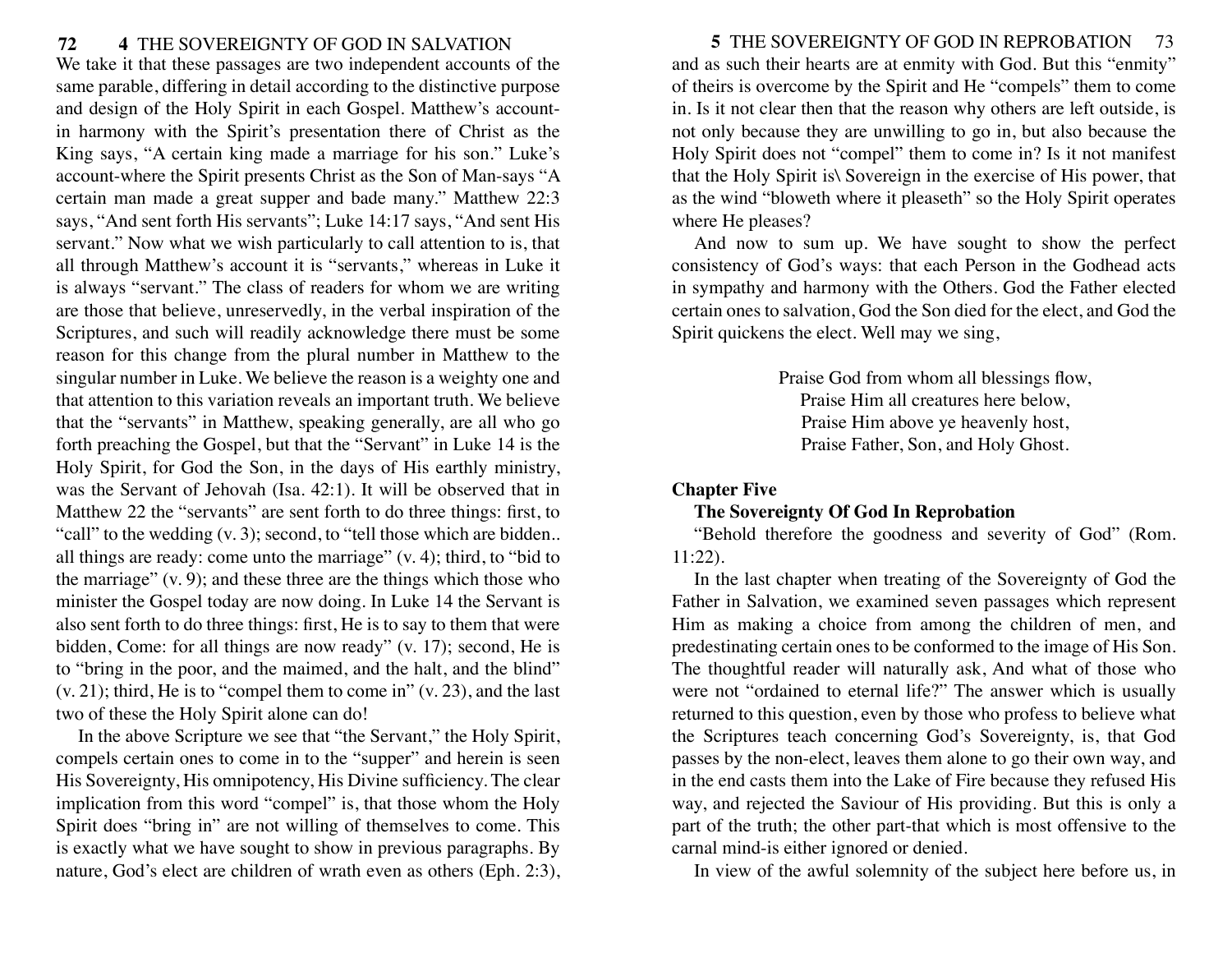# **74 5** THE SOVEREIGNTY OF GOD IN REPROBATION **5** THE SOVEREIGNTY OF GOD IN REPROBATION 75

view of the fact that today almost all-even those who profess to be Calvinists-reject and repudiate this doctrine, and in view of the fact that this is one of the points in our book which is likely to raise the most controversy, we feel that an extended inquiry into this aspect of God's Truth is demanded. That this branch of the subject of God's Sovereignty is profoundly mysterious we freely allow, yet, that is no reason why we should reject it. The trouble is that, nowadays, there are so many who receive the testimony of God only so far as they can satisfactorily account for all the reasons and grounds of His conduct, which means they will accept nothing but that which can be measured in the petty scales of their own limited capacities.

Stating it in its baldest form the point now to be considered is, Has God foreordained certain ones to damnation? That many will be eternally damned is clear from Scripture, that each one will be judged according to his works and reap as he has sown, and that in consequence his "damnation is just" (Rom. 3:8), is equally sure, and that God decreed that the non-elect should choose the course they follow we now undertake to prove.

From what has been before us in the previous chapter concerning the election of some to salvation, it would unavoidably follow, even if Scripture had been silent upon it, that there must be a rejection of others. Every choice evidently and necessarily implies a refusal, for where there is no leaving out there can be no choice. If there be some whom God has elected unto salvation (2 Thess. 2:13), there must be others who are not elected unto salvation. If there are some that the Father gave to Christ (John 6:37), there must be others whom He did not give unto Christ. If there be some whose names are written in the Lamb's Book of Life (Rev. 21:27), there must be others whose names are not written there. That this is the case we shall fully prove below.

Now all will acknowledge that from the foundation of the world God certainly foreknew and foresaw who would and who would not receive Christ as their Saviour, therefore in giving being and birth to those He knew would reject Christ, He necessarily created them unto damnation. All that can be said in reply to this is, No, while God did foreknow these would reject Christ, yet He did not decree that they should. But this is a begging of the real question at issue. God had a definite reason why He created men, a specific purpose why He created this and that individual, and in view of the eternal destination of His creatures, He purposed either that this one should spend eternity in Heaven or that this one should spend eternity in the Lake of Fire. If then He foresaw that in creating a certain person that that person would despise and reject the Saviour, yet knowing this beforehand He, nevertheless, brought that person into existence, then it is clear He designed and ordained that that person should be eternally lost. Again; faith is God's gift, and the purpose to give it only to some, involves the purpose not to give it to others. Without faith there is no salvation--"He that believeth not shall be damned"-hence if there were some of Adam's descendants to whom He purposed not to give faith, it must be because He ordained that they should be damned.

Not only is there no escape from these conclusions, but history confirms them. Before the Divine Incarnation, for almost two thousand years, the vast majority of mankind were left destitute of even the external means of grace, being favoured with no preaching of God's Word and with no written revelation of His will. For many long centuries Israel was the only nation to whom the Deity vouchsafed any special discovery of Himself- "Who in times past suffered all nations to walk in their own ways" (Acts 14:16)-- "You only (Israel) have I known of all the families of the earth" (Amos 3:2). Consequently, as all other nations were deprived of the preaching of God's Word, they were strangers to the faith that cometh thereby (Rom. 10:17). These nations were not only ignorant of God Himself, but of the way to please Him, of the true manner of acceptance with Him, and the means of arriving at the everlasting enjoyment of Himself.

Now if God had willed their salvation, would He not have vouchsafed them the means of salvation? Would He not have given them all things necessary to that end? But it is an undeniable matter of fact that He did not. If, then, Deity can, consistently, with His justice, mercy, and benevolence, deny to some the means of grace, and shut them up in gross darkness and unbelief (because of the sins of their forefathers, generations before), why should it be deemed incompatible with His perfections to exclude some persons, many,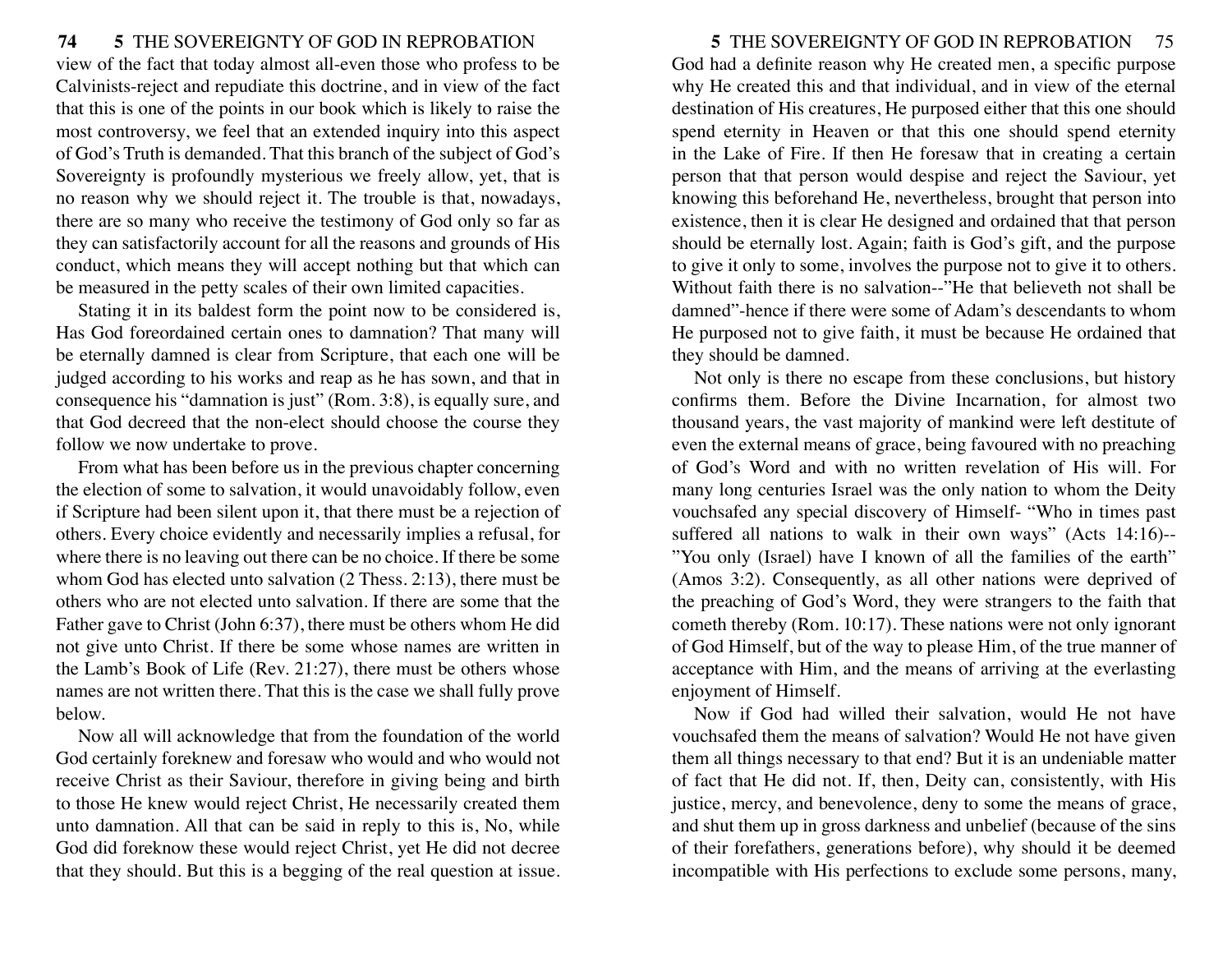from grace itself, and from that eternal life which is connected with it? seeing that He is Lord and Sovereign Disposer both of the end to which the means lead, and the means which lead to that end?

Coming down to our own day, and to those in our own countryleaving out the almost unnumerable crowds of unevangelized heathen-is it not evident that there are many living in lands where the Gospel is preached, lands which are full of churches, who die strangers to God and His holiness? True, the means of grace were close to their hand, but many of them knew it not. Thousands are born into homes where they are taught from infancy to regard all Christians as hypocrites and preachers as arch-humbugs. Others, are instructed from the cradle in Roman Catholicism, and are trained to regard Evangelical Christianity as deadly heresy, and the Bible as a book highly dangerous for them to read. Others, reared in "Christian Science" families, know no more of the true Gospel of Christ than do the unevangelized heathen. The great majority of these die in utter ignorance of the Way of Peace. Now are we not obliged to conclude that it was not God's will to communicate grace to them? Had His will been otherwise, would He not have actually communicated His grace to them? If, then, it was the will of God, in time, to refuse to them his grace, it must have been His will from all eternity, since His will is, as Himself, the same yesterday, and today and forever. Let it not be forgotten that God's providences are but the manifestations of His decrees: what God does in time is only what He purposed in eternity-His own will being the alone cause of all His acts and works. Therefore from His actually leaving some men in final impenitency and unbelief we assuredly gather it was His everlasting determination so to do; and consequently that He reprobated some from before the foundation of the world.

In the Westminster Confession it is said, "God from all eternity did by the most wise and holy counsel of His own will, freely and unchangeably foreordain whatsoever comes to pass." The late Mr. F. W. Grant-a most careful and cautious student and writer-commenting on these words said: "It is perfectly, divinely true, that God hath ordained for His own glory whatsoever comes to pass." Now if these statements are true, is not the doctrine of Reprobation established by them? What, in human history, is the one thing which does come to

**76 5** THE SOVEREIGNTY OF GOD IN REPROBATION **5** THE SOVEREIGNTY OF GOD IN REPROBATION 77 pass every day? What, but that men and women die, pass out of this world into a hopeless eternity, an eternity of suffering and woe. If then God has foreordained whatsoever comes to pass then He must have decreed that vast numbers of human beings should pass out of this world unsaved to suffer eternally in the Lake of Fire. Admitting the general premise, is not the specific conclusion inevitable?

> In reply to the preceding paragraphs the reader may say, All this is simply reasoning, logical no doubt, but yet mere inferences. Very well, we will now point out that in addition to the above conclusions there are many passages in Holy Writ which are most clear and definite in their teaching on this solemn subject; passages which are too plain to be misunderstood and too strong to be evaded. The marvel is that so many good men have denied their undeniable affirmations.

> "Joshua made war a long time with all those kings. There was not a city that made peace with the children of Israel, save the Hivites the inhabitants of Gibeon: all other they took in battle. For it was of the LORD to harden their hearts, that they should come against Israel in battle, that He might destroy them utterly, and that they might have no favour, but that He might destroy them as the LORD commanded Moses" (Josh. 11:18-20). What could be plainer than this? Here was a large number of Canaanites whose hearts the Lord hardened, whom He had purposed to utterly destroy, to whom He showed "no favour." Granted that they were wicked, immoral, idolatrous; were they any worse than the immoral, idolatrous cannibals of the South Sea Islands (and many other places), to whom God gave the Gospel through John G. Paton! Assuredly not. Then why did not Jehovah command Israel to teach the Canaanites His laws and instruct them concerning sacrifices to the true God? Plainly, because He had marked them out for destruction, and if so, that from all eternity.

> "The LORD hath made all things for Himself: yea, even the wicked for the day of evil" (Prov. 16:4). That the Lord made all, perhaps every reader of this book will allow: that He made all for Himself is not so widely believed. That God made us, not for our own sakes, but for Himself; not for our own happiness, but for His glory, is, nevertheless, repeatedly affirmed in Scripture-Revelation 4:11. But Proverbs 16:4 goes even farther: it expressly declares that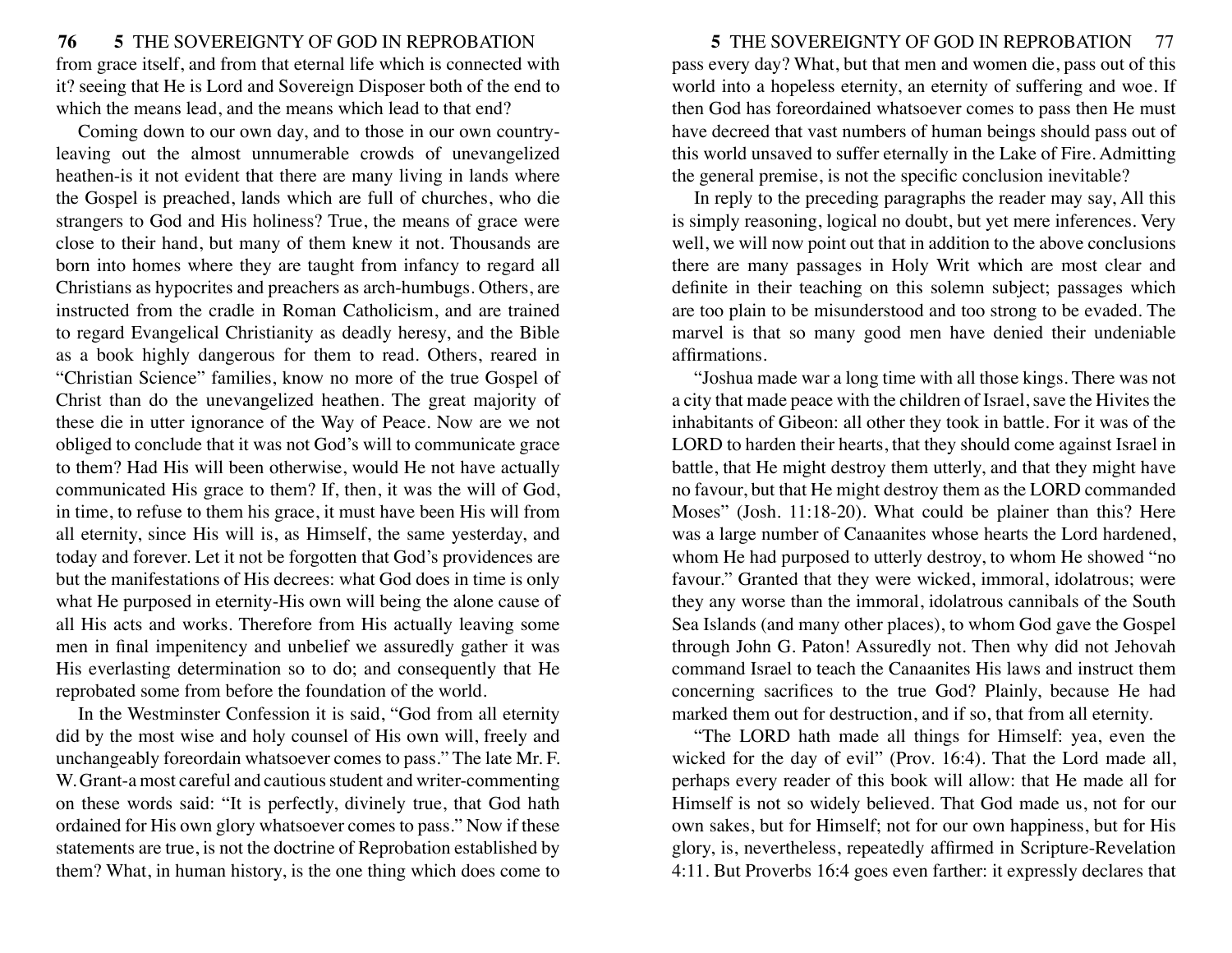the Lord made the wicked for the Day of Evil: that was His design in giving them being. But why? Does not Romans 9:17 tell us, "For the Scripture saith unto Pharaoh, Even for this same purpose have I raised thee up, that I might shew My power in thee, and that My name might be declared throughout all the earth"! God has made the wicked that, at the end, He may demonstrate His power"-demonstrate it by showing what an easy matter it is for Him to subdue the stoutest rebel and to overthrow His mightiest enemy.

"And then will I profess unto them, I never knew you: depart from Me, ye that work iniquity" (Matt. 7:23). In the previous chapter it has been shown that the words "know" and "foreknowledge" when applied to God in the Scriptures, have reference not simply to His prescience (i.e., His bare knowledge beforehand), but to His knowledge of approbation. When God said to Israel, "You only have I known of all the families of the earth" (Amos 3:2), it is evident that He meant, "You only had I any favourable regard to." When we read in Romans 11:2 "God hath not cast away His people (Israel) which He foreknew," it is obvious that what was signified is, "God has not finally rejected that people whom He has chosen as the objects of His love"-cf. Deuteronomy 7:8. In the same way (and it is the only possible way) are we to understand Matthew 7:23. In the Day of Judgment the Lord will say unto many, "I never knew you." Note, it is more than simply "I know you not." His solemn declaration will be, "I never knew you"-you were never the objects of My approbation. Contrast this with "I know (love) My sheep, and am known (loved) of Mine" (John 10:14). The "sheep," His elect, the "few" He does "know"; but the reprobate, the non-elect, the "many" He knows not-no, not even before the foundation of the world did He know them-He "NEVER" knew them!

In Romans 9 the doctrine of God's Sovereignty in its application to both the elect and the reprobate is treated of at length. A detailed exposition of this important chapter would be beyond our present scope; all that we can essay is to dwell upon the part of it which most clearly bears upon the aspect of the subject which we are now considering.

Verse 17. "For the Scripture saith unto Pharaoh, Even for this same purpose have I raised thee up, that I might show My power in

**78 5** THE SOVEREIGNTY OF GOD IN REPROBATION **5** THE SOVEREIGNTY OF GOD IN REPROBATION 79 thee, and that My name might be declared throughout all the earth." These words refer us back to verses 13 and 14. In verse 13 God's love to Jacob and His hatred to Esau are declared. In verse 14 it is asked "Is there unrighteousness with God?" and here in verse 17 the Apostle continues his reply to the objection. We cannot do better now than quote from Calvin's comments upon this verse. "There are here two things to be considered-the predestination of Pharaoh to ruin, which is to be referred to the past and yet the hidden counsel of God-and then, the design of this, which was to make known the name of God. As many interpreters, striving to modify this passage, pervert it, we must observe, that for the word 'I have raised thee up,' or stirred up, in the Hebrew is, 'I have appointed,' by which it appears, that God, designing to show that the contumacy of Pharaoh would not prevent Him to deliver His people, not only affirms that his fury had been foreseen by Him, and that He had prepared means for restraining it, but that He had also thus designedly ordained it and indeed for this end,-that He might exhibit a more illustrious evidence of His own power." It will be observed that Calvin gives as the force of the Hebrew word which Paul renders "For this cause have I raised thee up,"-"I have appointed." As this is the word on which the doctrine and argument of the verse turns we would further point out that in making this quotation from Exodus 9:16 the Apostle significantly departs from the Septuagint-the version then in common use, and from which he most frequently quotesand substitutes a clause for the first that is given by the Septuagint: instead of "On this account thou hast been preserved," he gives "For this very end have I raised thee up!"

> But we must now consider in more detail the case of Pharaoh which sums up in concrete example the great controversy between man and his Maker. "For now I will stretch out My hand, that I may smite thee and thy people with pestilence; and thou shalt be cut off from the earth. And in every deed for this cause have I raised thee up, for to show in thee My power; and that My name may be declared throughout all the earth" (Exo. 9:15, 16). Upon these words we offer the following comments:

> First, we know from Exodus 14 and 15 that Pharaoh was "cut off," that he was cut off by God, that he was cut off in the very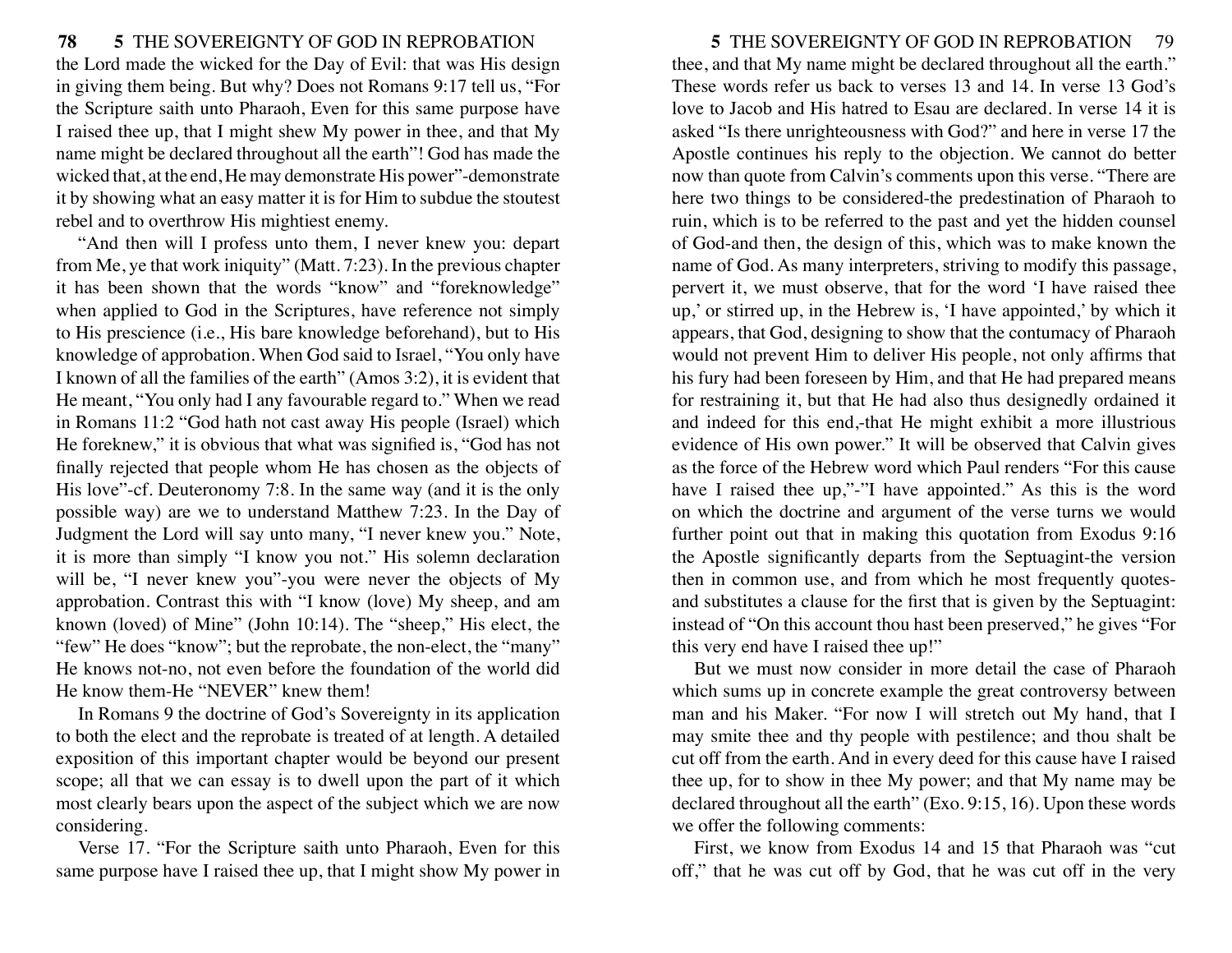midst of his wickedness, that he was cut off not by sickness nor by the infirmities which are incident to old age, nor by what men term an accident, but cut off by the immediate hand of God in judgment.

Second, it is clear that God raised up Pharaoh for this very end-to "cut him off," which in the language of the New Testament means "destroyed." God never does anything without a previous design. In giving him being, in preserving him through infancy and childhood, in raising him to the throne of Egypt, God had one end in view. That such was God's purpose is clear from His words to Moses before he went down to Egypt to demand of Pharaoh that Jehovah's people should be allowed to go a three days' journey into the wilderness to worship Him-"And the Lord said unto Moses, When thou goest to return into Egypt, see that thou do all these wonders before Pharaoh, which I have put in thine hand: but I will harden his heart, that he shall not let the people go" (Exo. 4:21). But not only so, God's design and purpose was declared long before this. Four hundred years previously God had said to Abraham, "Know of a surety that thy seed shall be a stranger in a land that is not theirs, and shall serve them: and they shall afflict them four hundred years; and also that nation, whom they shall serve, will I judge" (Gen. 15:13, 14). From these words it is evident (a nation and its king being looked at as one in the Old Testament) that God's purpose was formed long before He gave Pharaoh being.

Third, an examination of God's dealings with Pharaoh makes it clear that Egypt's king was indeed a "vessel of wrath fitted to destruction." Placed on Egypt's throne, with the reins of government in his hands, he sat as head of the nation which occupied the first rank among the peoples of the world. There was no other monarch on earth able to control or dictate to Pharaoh. To such a dizzy height did God raise this reprobate, and such a course was a natural and necessary step to prepare him for his final fate, for it is a Divine axiom that "pride goeth before destruction and a haughty spirit before a fall." Further-and this is deeply important to note and highly significant-God removed from Pharaoh the one outward restraint which was calculated to act as a check upon him. The bestowing upon Pharoah of the unlimited powers of a king was setting him above all legal influence and control. But besides this, God removed

**80 5** THE SOVEREIGNTY OF GOD IN REPROBATION **5** THE SOVEREIGNTY OF GOD IN REPROBATION 81 Moses from his presence and kingdom. Had Moses, who not only was skilled in all the wisdom of the Egyptians but also had been reared in Pharaoh's household, been suffered to remain in close proximity to the throne, there can be no doubt but that his example and influence had been a powerful check upon the king's wickedness and tyranny. This, though not the only cause, was plainly one reason why God sent Moses into Midian, for it was during his absence that Egypt's inhuman king framed his most cruel edicts. God designed, by removing this restraint, to give Pharaoh full opportunity to fill up the full measure of his sins, and ripen himself for his fully-deserved but predestined ruin.

> Fourth, God "hardened" his heart as He declared He would (Exo. 4:21). This is in full accord with the declarations of Holy Scripture- "The preparations of the heart in man, and the answer of the tongue, is from the LORD" (Prov. 16:1); "The king's heart is in the hand of the LORD, as the rivers of water, He turneth it withersoever He will" (Prov. 21:1). Like all other kings, Pharaoh's heart was in the hand of the Lord; and God had both the right and the power to turn it whithersoever He pleased. And it pleased Him to turn it against all good. God determined to hinder Pharaoh from granting his request through Moses to let Israel go until He had fully prepared him for his final overthrow, and because nothing short of this would fully fit him, God hardened his heart.

> Finally, it is worthy of careful consideration to note how the vindication of God in His dealings with Pharaoh has been fully attested. Most remarkable it is to discover that we have Pharaoh's own testimony in favour of God and against himself! In Exodus 9:15 and 16 we learn how God had told Pharaoh for what purpose He had raised him up, and in verse 27 of the same chapter we are told that Pharaoh said, "I have sinned this time: the LORD is righteous, and I and my people are wicked." Mark that this was said by Pharaoh after he knew that God had raised him up in order to "cut him off," after his severe judgments had been sent upon him, after he had hardened his own heart. By this time Pharaoh was fairly ripened for judgment, and fully prepared to decide whether God had injured him, or whether he had sought to injure God; and he fully acknowledged that he had "sinned" and that God was "righteous."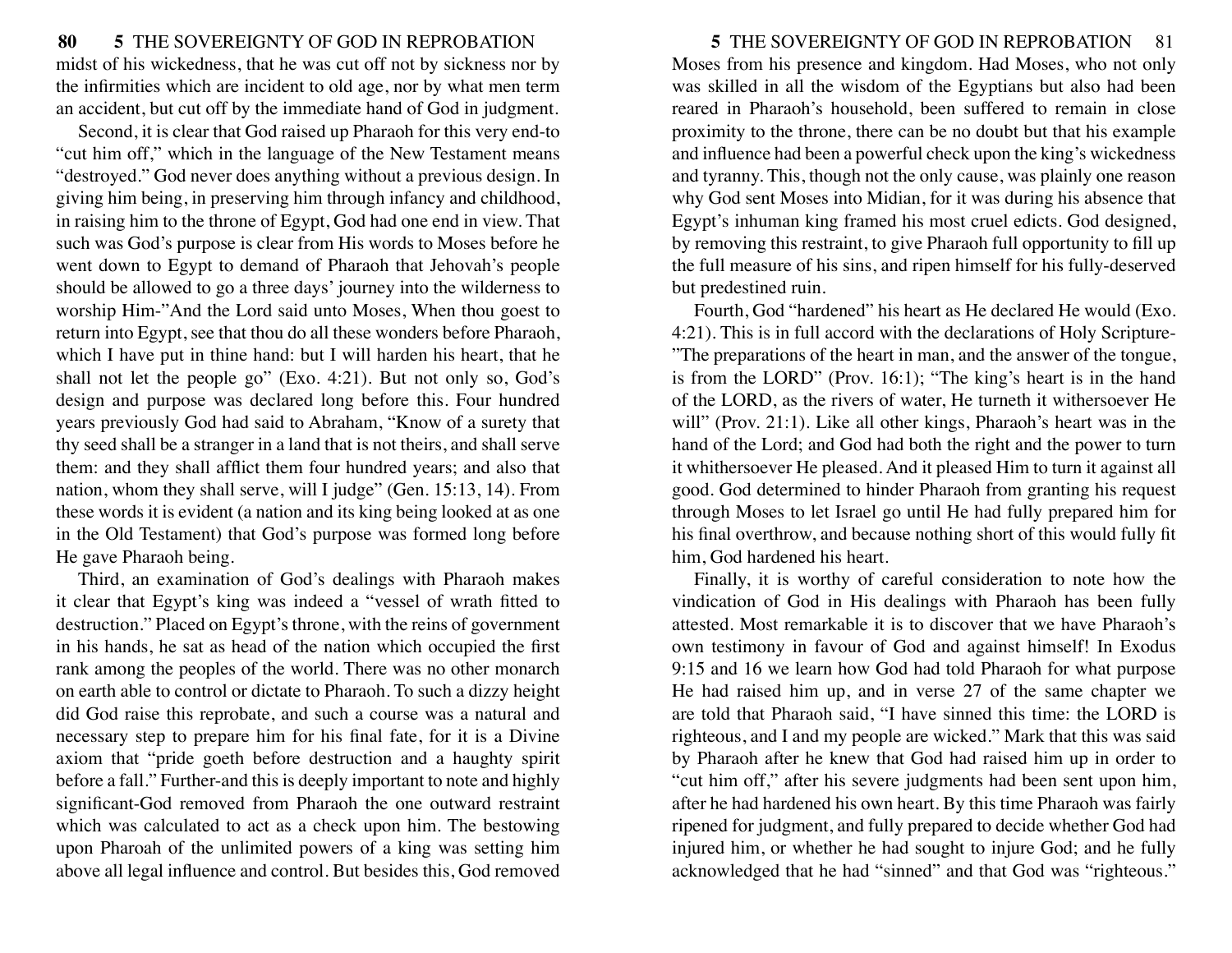### **82**

Again; we have the witness of Moses who was fully acquainted with God's conduct toward Pharaoh. He had heard at the beginning what was God's design in connection with Pharaoh; he had witnessed God's dealings with him; he had observed his "long-sufferance" toward this vessel of wrath fitted to destruction; and at last he had beheld him cut off in Divine judgment at the Red Sea. How then was Moses impressed? Does he raise the cry of injustice? Does he dare to charge God with unrighteousness? Far from it. Instead, he says, "Who is like unto Thee, O LORD, among the gods? Who is like Thee, glorious in holiness, fearful in praises, doing wonders!" (Exo. 15: 11).

Was Moses moved by a vindictive spirit as he saw Israel's archenemy "cut off" by the waters of the Red Sea? Surely not. But to remove forever all doubt upon this score it remains to be pointed out how that saints in Heaven, after they have witnessed the sore judgments of God, join in singing "the song of Moses the servant of God, and the song of the Lamb, saying, Great and marvelous are Thy works, Lord God Almighty; just and true are Thy ways, Thou King of saints" (Rev. 15:3). Here then is the climax, and the full and final vindication of God's dealings with Pharaoh. Saints in Heaven join in singing the Song of Moses, in which the servant of God celebrated Jehovah's praise in overthrowing Pharaoh and his hosts, declaring that in so acting God was not unrighteous but just and true. We must believe, therefore, that the Judge of all the earth did right in creating and destroying this vessel of wrath, Pharaoh.

The case of Pharaoh establishes the principle and illustrates the doctrine of Reprobation. If God actually reprobated Pharaoh, we may justly conclude that He reprobates all others whom He did not predestinate to be conformed to the image of His Son. This inference the Apostle Paul manifestly draws from the fate of Pharaoh, for in Romans 9, after referring to God's purpose in raising up Pharaoh, he continues, "therefore." The case of Pharaoh is introduced to prove the doctrine of Reprobation as the counterpart of the doctrine of Election.

In conclusion, we would say that in forming Pharaoh God displayed neither justice nor injustice, but only His bare Sovereignty. As the potter is Sovereign in forming vessels, so God is Sovereign in

 **5** THE SOVEREIGNTY OF GOD IN REPROBATION 83 forming moral agents.

Verse 18. "Therefore hath He mercy on whom He will have mercy, and whom He will He hardeneth." The "therefore" announces the general conclusion which the Apostle draws from all he had said in the three preceding verses in denying that God was unrighteous in loving Jacob and hating Esau, and specifically it applies the principle exemplified in God's dealings with Pharaoh. It traces everything back to the Sovereign will of the Creator. He loves one and hates another. He exercises mercy toward some and hardens others, without reference to anything save His own Sovereign will.

That which is most repulsive to the carnal mind in the above verse is the reference to hardening-"Whom He will He hardeneth" and it is just here that so many commentators and expositors have adulterated the truth. The most common view is that the Apostle is speaking of nothing more than judicial hardening, i.e., a forsaking by God because these subjects of His displeasure had first rejected His truth and forsaken Him. Those who contend for this interpretation appeal to such Scriptures as Romans 1: 19-26-"God gave them up," that is (see context) those who "knew God" yet glorified Him not as God (v. 21). Appeal is also made to 2 Thessalonians 2:10-12. But it is to be noted that the word "harden" does not occur in either of these passages. But further. We submit that Romans 9:18 has no reference whatever to judicial "hardening." The Apostle is not there speaking of those who had already turned their back on God's truth, but instead, he is dealing with God's Sovereignty, God's Sovereignty as seen not only in showing mercy to whom He wills, but also in hardening whom He pleases. The exact words are "Whom He will" not, "all who have rejected His truth"-"He hardeneth," and this, coming immediately after the mention of Pharaoh, clearly fixes their meaning. The case of Pharaoh is plain enough, though man by his glosses has done his best to hide the truth.

Verse 18. "Therefore hath He mercy on whom He will have mercy, and whom He will He hardeneth." This affirmation of God's Sovereign "hardening" of sinners' hearts-in contradistinction from judicial hardening-is not alone. Mark the language of John 12:37- 40, "But though He had done so many miracles before them, yet they believed not on Him: that the saying of Esaias (Isaiah) the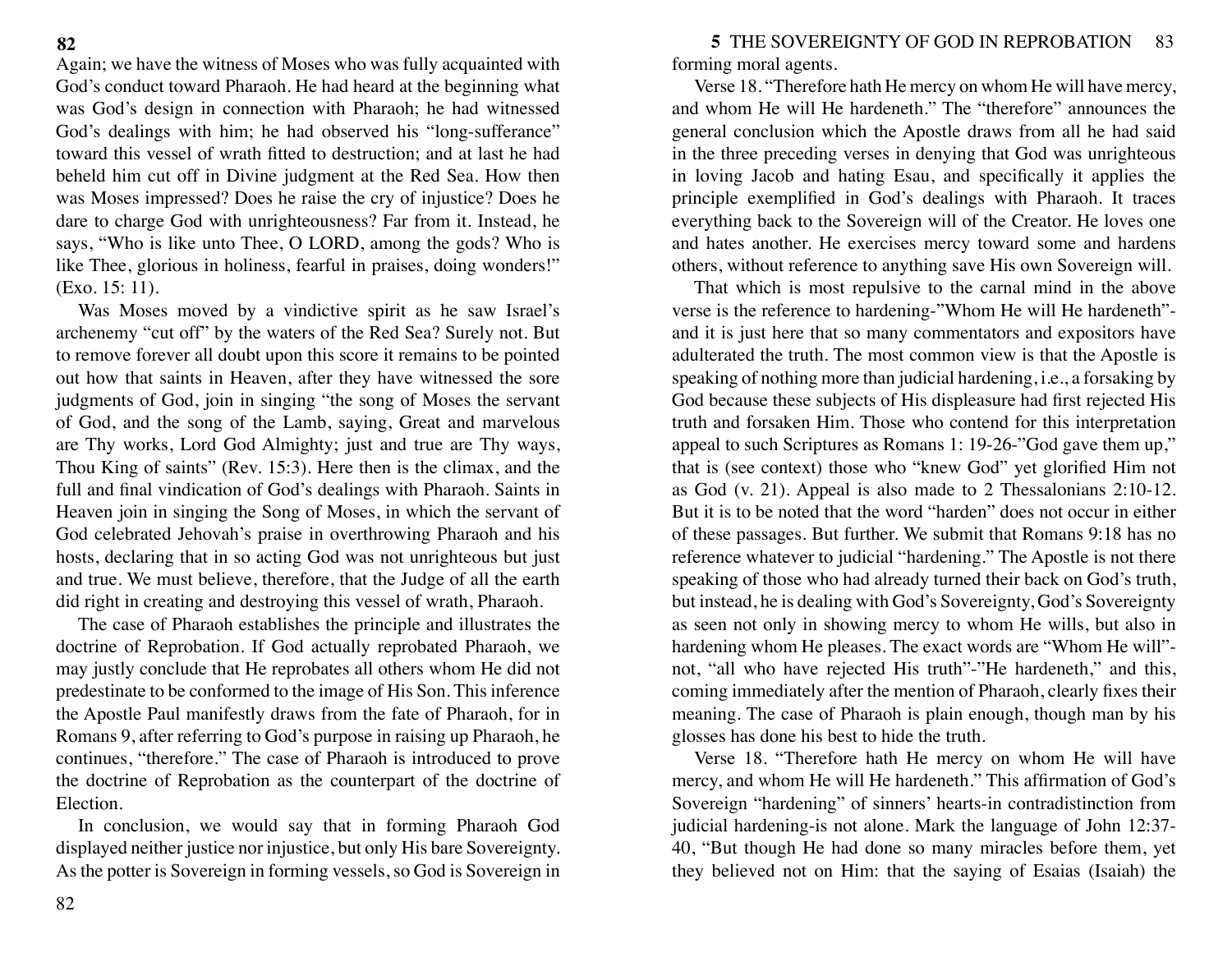# 84 5 THE SOVEREIGNTY OF GOD IN REPROBATION 5 THE SOVEREIGNTY OF GOD IN REPROBATION 85

prophet might be fulfilled, which he spake, Lord, who hath believed our report? and to whom hath the arm of the Lord been revealed? Therefore they could not believe (why?), because that Esaias said again, He hath blinded their eyes, and hardened their hearts (why? Because they had refused to believe on Christ? This is the popular belief, but mark the answer of Scripture) that they should not see with their eyes, nor understand with their heart, and be converted, and I should heal them." Now, reader, it is just a question as to whether or not you will believe what God has revealed in His Word. It is not a matter of prolonged searching or profound study, but a childlike spirit which is needed in order to understand this doctrine.

Verse 19. "Thou wilt say then unto me, Why doth He yet find fault? For who hath resisted His will?" Is not this the very objection which is urged today? The force of the Apostle's questions here seem to be this: Since everything is dependent on God's will, which is irreversible, and since this will of God, according to which He can do everything as Sovereign-since He can have mercy on whom He wills to have mercy, and can refuse mercy and inflict punishment on whom He chooses to do so-why does He not will to have mercy on all, so as to make them obedient, and thus put finding of fault out of court? Now it should be particularly noted that the Apostle does not repudiate the ground on which the objection rests. He does not say God does not find fault. Nor does he say, Men may resist His will. Furthermore; he does not explain away the objection by saying: You have altogether misapprehended my meaning when I said 'Whom He will He treats kindly, and whom He wills He treats severely.' But he says, "first, this is an objection you have no right to make; and then, This is an objection you have no reason to make" (vide Dr. Brown). The objection was utterly inadmissible, for it was a replying against God. It was to complain about, argue against, what God had done!

Verse 19. "Thou wilt say then unto me, Why doth He yet find fault? For who hath resisted His will?" The language which the Apostle here puts into the mouth of the objector is so plain and pointed, that misunderstanding ought to be impossible. Why doth He yet find fault? Now, reader, what can these words mean? Formulate your own reply before considering ours. Can the force of the Apostle's question be any other than this: If it is true that God has "mercy" on whom He wills, and also "hardens" whom He wills, then what becomes of human responsibility? In such a case men are nothing better than puppets, and if this be true then it would be unjust for God to "find fault" with His helpless creatures. Mark the word "then"-Thou wilt say then unto me-he states the (false) inference or conclusion which the objector draws from what the Apostle had been saying. And mark, my reader, the Apostle readily saw the doctrine he had formulated would raise this very objection, and unless what we have written throughout this book provokes, in some at least, (all whose carnal minds are not subdued by Divine grace) the same objection, then it must be either because we have not presented the doctrine which is set forth in Romans 9, or else because human nature has changed since the Apostle's day. Consider now the remainder of the verse (19). The Apostle repeats the same objection in a slightly different form-repeats it so that this meaning may not be misunderstood-namely, "For who hath resisted His will?" It is clear then that the subject under immediate discussion relates to God's "will," i.e., His Sovereign ways, which confirms what we have said above upon verses 17 and 18 where we contended that it is not judicial hardening which is in view (that is, hardening because of previous rejection of the truth), but Sovereign "hardening," that is, the "hardening" of a fallen and sinful creature for no other reason than that which inheres in the Sovereign will of God. And hence the question, "Who hath resisted His will?" What then does the Apostle say in reply to these objections?

Verse 20. "Nay but, O man, who art thou that repliest against God? Shall the thing formed say to him that formed it, Why hast thou made me thus?" The Apostle, then, did not say the objection was pointless and groundless, instead, he rebukes the objector for his impiety. He reminds him that he is merely a "man," a creature, and that as such it is most unseemly and impertinent for him to "reply (argue, or reason) against God." Furthermore, he reminds him that he is nothing more than a "thing formed" and, therefore, it is madness and blasphemy to rise up against the Former Himself. Ere leaving this verse it should be pointed out that its closing words, "Why hast thou made me thus," help us to determine, unmistakably,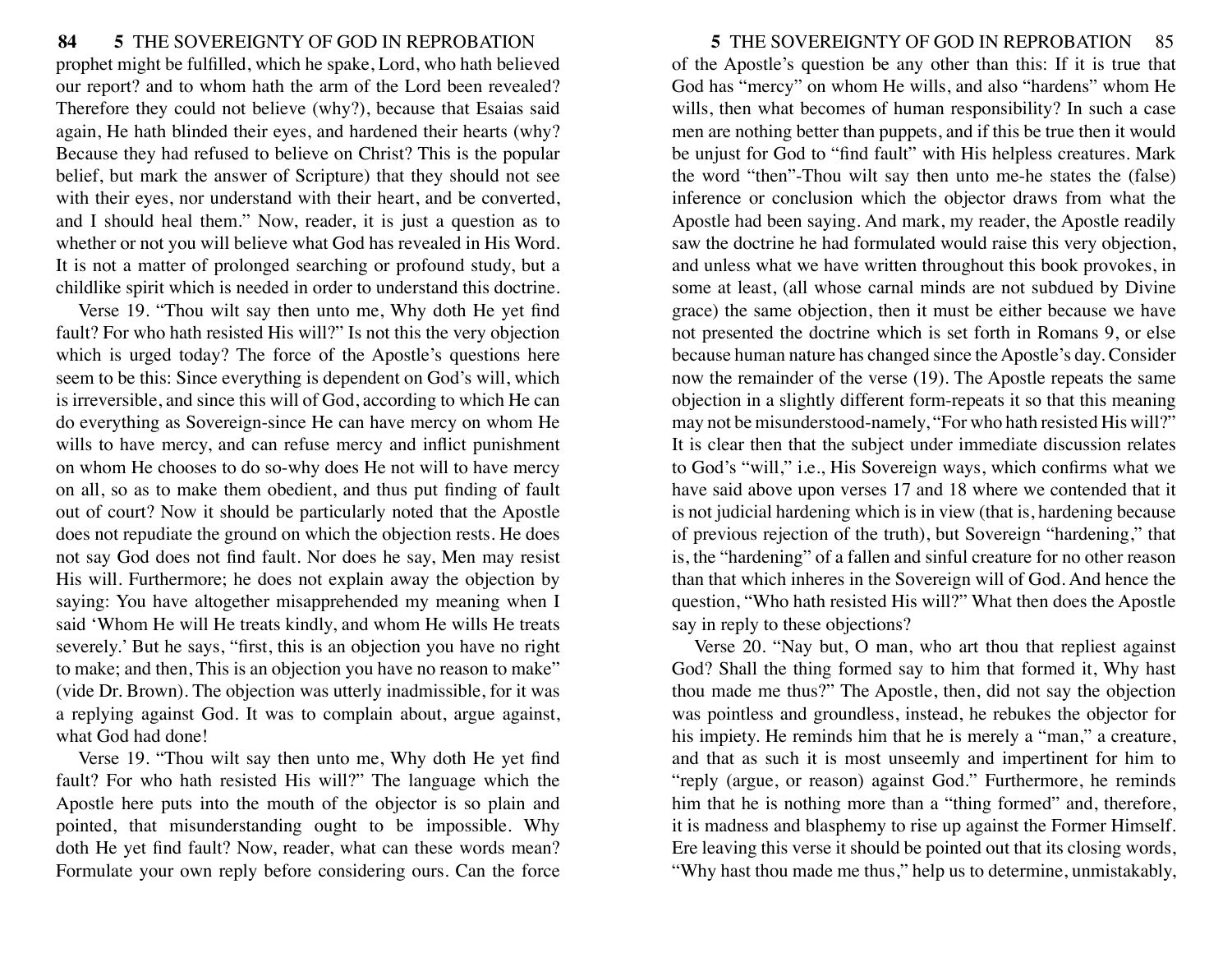the precise subject under discussion. In the light of the immediate context what can be the force of the "thus"? What, but as in the case of Esau, why hast thou made me an object of "hatred"? What, but as in the case of Pharaoh, Why hast thou made me simply to "harden" me? What other meaning can, fairly, be assigned to it?

It is highly important to keep clearly before us that the Apostle's object throughout this passage is to treat of God's Sovereignty in dealing with, on the one hand, those whom He loves-vessels unto honour and vessels of mercy; and also, on the other hand, with those whom He "hates" and "hardens"-vessels unto dishonour and vessels of wrath.

Verses 21-23. "Hath not the potter power over the clay, of the same lump, to make one vessel unto honour, and another unto dishonour? What if God, willing to shew His wrath, and to make His power known, endured with much longsuffering the vessels of wrath fitted to destruction: And that He might make known the riches of His glory on the vessels of mercy, which He had afore prepared unto glory." In these verses the Apostle furnishes a full and final reply to the objections raised in verse 19. First, he asks, "Hath not the potter power over the clay?" etc. It is to be noted the word here translated "power" is a different one in the Greek from the one rendered "power" in verse 22 where it can only signify His might; but here in verse 21, the "power" spoken of must refer to the Creator's rights or Sovereign prerogatives; that this is so, appears from the fact that the same Greek word is employed in John 1: 12- "As many as received Him, to them gave He power to become the sons of God"-which, as is well known, means the right or privilege to become the sons of God. The R. V. employs "right" both in John 1:12 and Romans 9:21.

Verse 21. "Hath not the potter power over the clay of the same lump, to make one vessel unto honour, and another unto dishonour?" That the "potter" here is God Himself is certain from the previous verse, where the Apostle asks, "Who art thou that repliest against God?" and then, speaking in the terms of the figure he was about to use, continues, "Shall the thing formed say to Him that formed it," etc. Some there are who would rob these words of their force by arguing that while the human potter makes certain vessels to be

**86 5** THE SOVEREIGNTY OF GOD IN REPROBATION **5** THE SOVEREIGNTY OF GOD IN REPROBATION 87 used for less honourable purposes than others, nevertheless, they are designed to fill some useful place. But the Apostle does not here say, Hath not the Potter power over the clay of the same lump, to make one vessel unto an honourable use and another to a less honourable use, but he speaks of some "vessels" being made unto "dishonour." It is true, of course, that God's wisdom will yet be fully vindicated, inasmuch as the destruction of the reprobate will promote His gloryin what way the next verse tells us.

> Ere passing to the next verse let us summarize the teaching of this and the two previous ones. In verse 19 two questions are asked, "Thou wilt say then unto me, Why doth He yet find fault? For who hath resisted His will?" To those questions a threefold answer is returned. First, in verse 20 the Apostle denies the creature the right to sit in judgment upon the ways of the Creator-"Nay but, O man who art thou that repliest against God? Shall the thing formed say to Him that formed it, Why hast Thou made me thus?" The Apostle insists that the rectitude of God's will must not be questioned. Whatever He does must be right. Second, in verse 21 the Apostle declares that the Creator has the right to dispose of His creatures as He sees fit-"Hath not the Potter power over the clay, of the same lump, to make one vessel unto honour, and another unto dishonour?" It should be carefully noted that the word for "power" here is exousiaan entirely different word from the one translated "power" in the following verse ("to make known His power"), where it is duaton. In the words "Hath not the Potter power over the clay?" it must be God's power justly exercised which is in view-the exercise of God's rights consistently with His justice-because the mere assertion of His omnipotency would be no such answer as God would return to the questions asked in verse 19. Third, in verses 22, 23 the Apostle gives the reasons why God proceeds differently with one of His creatures from another: on the one hand, it is to "shew His wrath" and to "make His power known"; on the other hand, it is to "make known the riches of His glory."

> "Hath not the Potter power over the clay of the same lump, to make one vessel unto honour, and another unto dishonour?" Certainly God has the right to do this because He is the Creator. Does He exercise this right? Yes, as verses 13 and 17 clearly show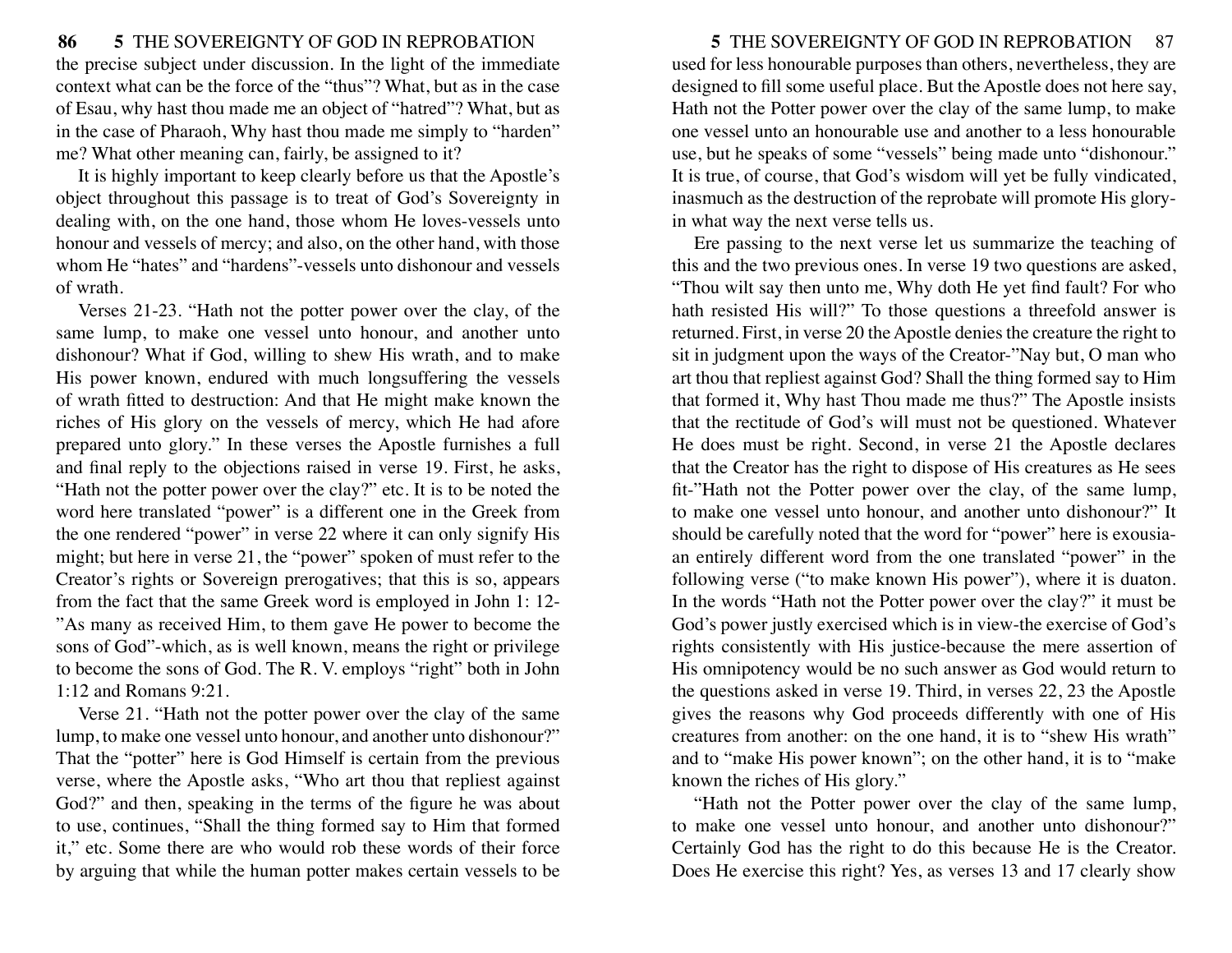us-"For this same purpose have I raised thee (Pharaoh) up."

Verse 22. "What if God, willing to shew His wrath, and to make His power known, endured with much longsuffering the vessels of wrath fitted to destruction." Here the Apostle tells us in the second place why God acts thus, i.e., differently with different ones-having mercy on some and hardening others, making one vessel "unto honour" and another "unto dishonour." Observe that here in verse 22 the Apostle first mentions "vessels of wrath" before he refers in verse 23 to the "vessels of mercy." Why is this? The answer to this question is of first importance: we reply, Because it is the "vessels of wrath" who are the subjects in view before the objector in verse 19. Two reasons are given why God makes some "vessels unto dishonour"; first, to "shew His wrath," and secondly "to make His power known"-both of which were exemplified in the case of Pharaoh.

One point in the above verse requires separate consideration- "Vessels of wrath fitted to destruction." The usual explanation which is given of these words is that the vessels of wrath fit themselves to destruction, that is, fit themselves by virtue of their wickedness; and it is argued that there is no need for God to "fit them to destruction," because they are already fitted by their own depravity, and that this must be the real meaning of this expression. Now if by "destruction" we understand punishment, it is perfectly true that the non-elect do "fit themselves," for every one will be judged "according to his works"; and further, we freely grant that subjectively the non-elect do fit themselves for destruction. But the point to be decided is, Is this what the Apostle is here referring to? And, without hesitation, we reply it is not. Go back to verses 11-13: did Esau fit himself to be an object of God's hatred, or was he not such before he was born? Again; did Pharaoh fit himself for destruction, or did not God harden his heart before the plagues were sent upon Egypt?-see Exodus 4:21!

Romans 9:22 is clearly a continuation in thought of verse 21, and verse 21 is part of the Apostle's reply to the question raised in verse 20: therefore, to fairly follow out the figure, it must be God Himself who "fits" unto destruction the vessels of wrath. Should it be asked how God does this, the answer, necessarily, is, objectively,-He fits the non-elect unto destruction by His fore-ordinating decrees. Should

**88 5** THE SOVEREIGNTY OF GOD IN REPROBATION **5** THE SOVEREIGNTY OF GOD IN REPROBATION 89 it be asked why God does this, the answer must be, To promote His own glory, i.e., the glory of His justice, power and wrath. "The sum of the Apostle's answer here is, that the grand object of God, both in the election and the reprobation of men, is that which is paramount to all things else in the creation of men, namely, His own glory" (Robert Haldane).

> Verse 23. "And that He might make known the riches of His glory on the vessels of mercy, which He had afore prepared unto glory." The only point in this verse which demands attention is the fact that the "vessels of mercy" are here said to be "afore prepared unto glory." Many have pointed out that the previous verse does not say the vessels of wrath were afore prepared unto destruction, and from this omission they have concluded that we must understand the reference there to the non-elect fitting themselves in time, rather than God ordaining them for destruction from all eternity. But this conclusion by no means follows. We need to look back to verse 21 and note the figure which is there employed. "Clay" is inanimate matter, corrupt, decomposed, and therefore a fit substance to represent fallen humanity. As then the Apostle is contemplating God's Sovereign dealings with humanity in view of the Fall, He does not say the vessels of wrath were "afore" prepared unto destruction, for the obvious and sufficient reason that it was not until after the Fall that they became (in themselves) what is here symbolized by the "clay." All that is necessary to refute the erroneous conclusion referred to above is to point out that what is said of the vessels of wrath is not that they are fit for destruction (which is the word that would have been used if the reference had been to them fitting themselves by their own wickedness), but fitted to destruction; which, in the light of the whole context, must mean a Sovereign ordination to destruction by the Creator. We quote here the pointed words of Calvin on this passage: "There are vessels prepared for destruction, that is, given up and appointed to destruction; they are also vessels of wrath, that is, made and formed for this end, that they may be examples of God's vengeance and displeasure. Though in the second clause the Apostle asserts more expressly, that it is God who prepared the elect for glory, as he had simply said before that the reprobate are vessels prepared for destruction, there is yet no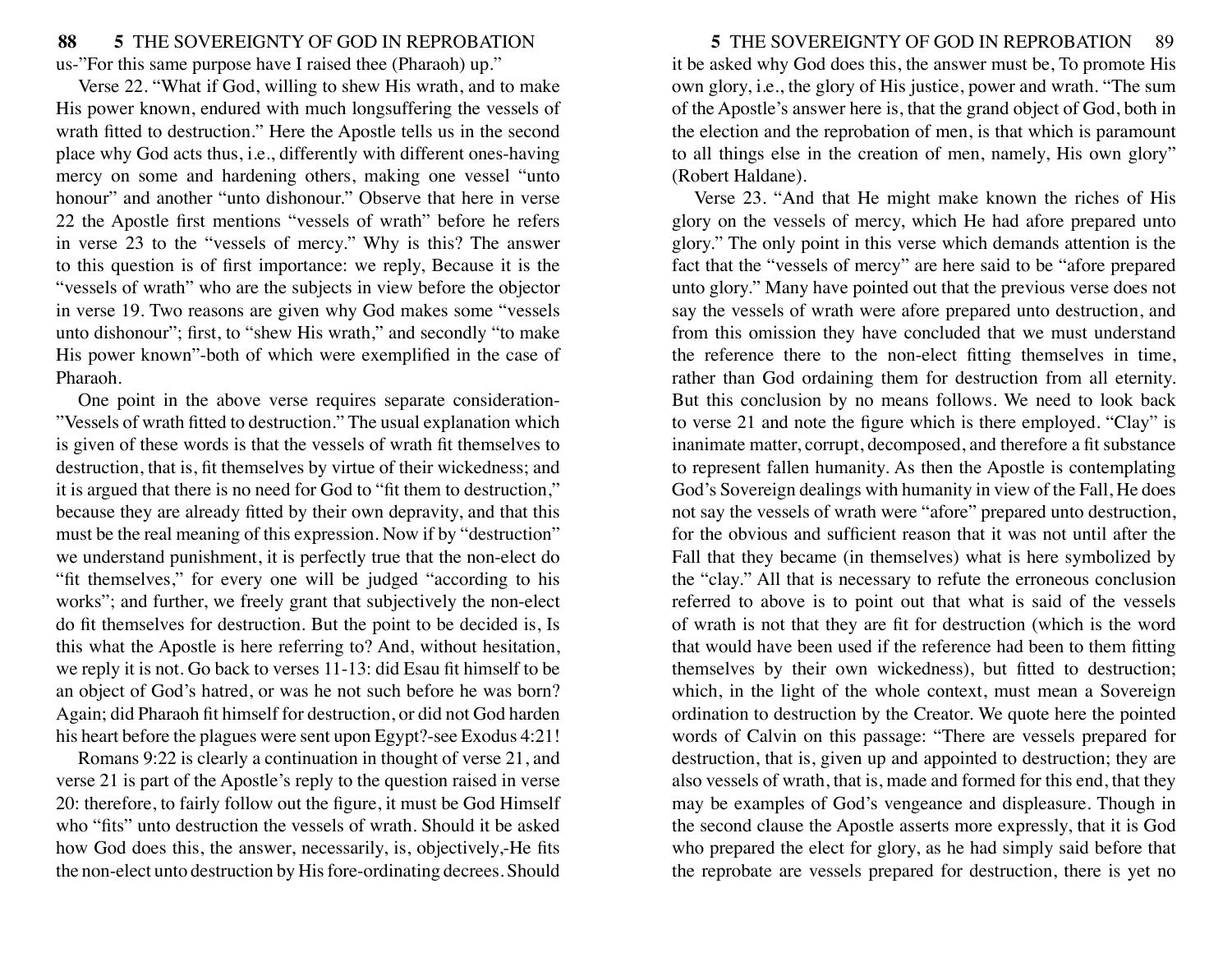## **90 5** THE SOVEREIGNTY OF GOD IN REPROBATION **5** THE SOVEREIGNTY OF GOD IN REPROBATION 91

doubt but that the preparation of both is connected with the secret counsel of God. Paul might have otherwise said, that the reprobate gave up or cast themselves into destruction, but he intimates here, that before they are born they are destined to their lot." With this we are in hearty accord. Romans 9:22 does not say the vessels of wrath fitted themselves, nor does it say they are fit for destruction, instead, it declares they are "fitted to destruction," and the context shows plainly it is God who thus "fits" them-objectively by His eternal decrees.

Though Romans 9 contains the fullest setting forth of the doctrine of Reprobation, there are still other passages which refer to it, one or two more of which we will now briefly notice:

"What then? That which Israel seeketh for, that he obtained not, but the election obtained it, and the rest were hardened" (Rom. 11:7 R. V.). Here we have two distinct and clearly defined classes which are set in sharp antithesis: the "election" and "the rest"; the one "obtained," the other is "hardened." On this verse we quote from the comments of John Bunyan of immortal memory: "These are solemn words: they sever between men and men-the election and the rest, the chosen and the left, the embraced and the refused. By 'rest' here must needs be understood those not elect, because set the one in opposition to the other, and if not elect, whom then but reprobate?"

Writing to the saints at Thessalonica the Apostle declared, "For God hath not appointed us to wrath, but to obtain salvation by our Lord Jesus Christ" (1 Thess. 5:9). Now surely it is patent to any impartial mind that this statement is quite pointless if God has not "appointed" any to wrath. To say that God "hath not appointed us to wrath" clearly implies that there are some whom He has "appointed to wrath," and were it not that the minds of so many professing Christians are so blinded by prejudice, they could not fail to clearly see this.

"A Stone of stumbling, and a Rock of offence, even to them who stumble at the Word, being disobedient: whereunto also they were appointed" (1 Peter 2:8). The "whereunto" manifestly points back to the stumbling at the Word, and their disobedience. Here, then, God expressly affirms that there are some who have been "appointed" (it is the same Greek word as in 1 Thess. 5:9) unto disobedience. Our

business is not to reason about it, but to bow to Holy Scripture. Our first duty is not to understand, but to believe what God has said.

"But these, as natural brute beasts, made to be taken and destroyed, speak evil of the things that they understand not; and shall utterly perish in their own corruption" (2 Peter 2:12). Here again every effort is made to escape the plain teaching of this solemn passage. We are told that it is the "brute beasts" who are "made to be taken and destroyed," and not the persons here likened to them. All that is needed to refute such sophistry is to inquire wherein lies the point of analogy between the "these" (men) and the "brute beasts"? What is the force of the "as"-but "these as brute beasts'? Clearly, it is that "these" men as brute beasts, are the ones who, like animals, are "made to be taken and destroyed": the closing words confirming this by reiterating the same sentiment-"and shall utterly perish in their own corruption."

"For there are certain men crept in unawares, who were before of old ordained to this condemnation, ungodly men, turning the grace of our God into lasciviousness, and denying the only Lord God, and our Lord Jesus Christ" (Jude 4). Attempts have been made to escape the obvious force of this verse by substituting a different translation. The R. V. gives: "But there are certain men crept in privily, even they who were of old written of beforehand unto this condemnation." But this altered rendering by no means gets rid of that which is so distasteful to our sensibilities. The question arises, Where were these "of old written of beforehand"? Certainly not in the Old Testament, for nowhere is there any reference there to wicked men creeping into Christian assemblies. If "written of" be the best translation of "prographo," the reference can only be to the book of the Divine decrees. So whichever alternative be selected there can be no evading the fact that certain men are "before of old" marked out by God "unto condemnation."

"And all that dwell on the earth shall worship him, every one whose name hath not been written from the foundation of the world in the Book of Life of the Lamb that hath been slain" (Rev. 13:8, R. V. compare Rev. 17:8). Here, then, is a positive statement affirming that there are those whose names were not written in the Book of Life.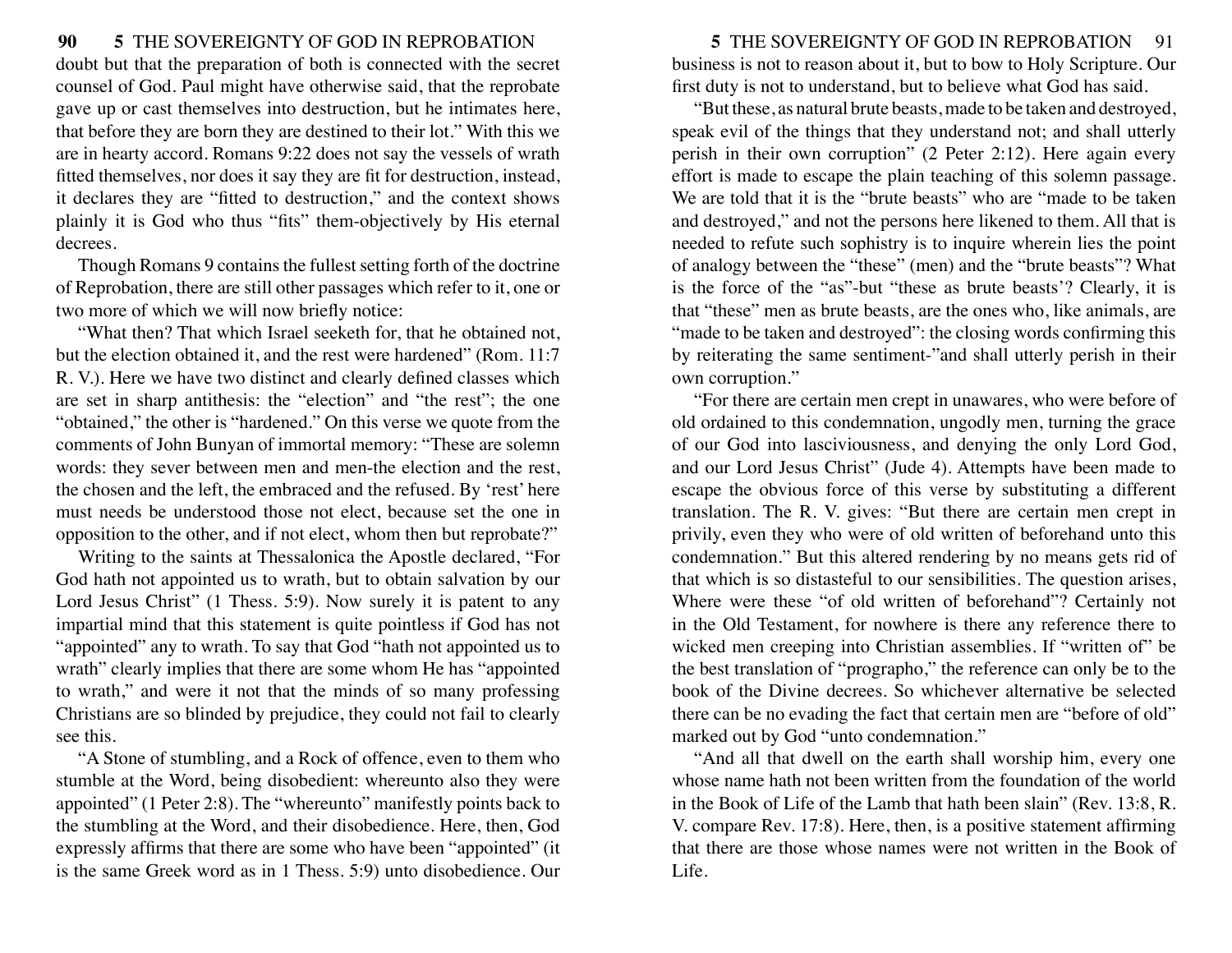Here, then, are no less than ten passages which most plainly imply or expressly teach the fact of reprobation. They affirm that the wicked are made for the Day of Evil; that God fashions some vessels unto dishonour; and by His eternal decree (objectively) fits them unto destruction; that they are like brute beasts, made to be taken and destroyed, being of old ordained unto this condemnation. Therefore in the face of these Scriptures we unhesitatingly affirm (after nearly twenty years careful and prayerful study of the subject) that the Word of God unquestionably teaches both Predestination and Reprobation, or to use the words of Calvin, "Eternal Election is God's predestination of some to salvation, and others to destruction."

Having thus stated the doctrine of Reprobation, as it is presented in Holy Writ, let us now mention one or two important considerations to guard it against abuse and prevent the reader from making any unwarranted deductions:

First, the doctrine of Reprobation does not mean that God purposed to take innocent creatures, make them wicked, and then damn them. Scripture says, "God hath made man upright: but they have sought out many inventions" (Eccl. 7:29). God has not created sinful creatures in order to destroy them, for God is not to be charged with the sin of His creatures. The responsibility and criminality is man's.

God's decree of Reprobation contemplated Adam's race as fallen, sinful, corrupt, guilty. From it God purposed to save a few as the monuments of His Sovereign grace; the others He determined to destroy as the exemplification of His justice and severity. In determining to destroy these others, God did them no wrong. They had already fallen in Adam, their legal representative; they are therefore born with a sinful nature, and in their sins He leaves them. Nor can they complain. This is as they wish; they have no desire for holiness; they love darkness rather than light. Where, then, is there any injustice if God "gives them up to their own heart's lusts" (Psa. 81:12).

Second, the doctrine of Reprobation does not mean that God refuses to save those who earnestly seek salvation. The fact is that the reprobate have no longing for the Saviour: they see in Him no beauty that they should desire Him. They will not come to Christ-

**92 5** THE SOVEREIGNTY OF GOD IN REPROBATION **5** THE SOVEREIGNTY OF GOD IN REPROBATION 93 why then should God force them to? He turns away none who do come-where then is the injustice of God foredetermining their just doom? None will be punished but for their iniquities; where then is the supposed tyrannical cruelty of the Divine procedure? Remember that God is the Creator of the wicked, not of their wickedness; He is the Author of their being, but not the Infuser of their sin.

> God does not (as we have been slanderously reported to affirm) compel the wicked to sin, as the rider spurs on an unwilling horse. God only says in effect that awful word, "Let them alone" (Matt. 15:14). He needs only to slacken the reins of providential restraint, and withhold the influence of saving grace, and apostate man will only too soon and too surely, of his own accord, fall by his iniquities. Thus the decree of reprobation neither interferes with the bent of man's own fallen nature, nor serves to render him the less inexcusable.

> Third, the decree of Reprobation in nowise conflicts with God's goodness. Though the non-elect are not the objects of His goodness in the same way or to the same extent as the elect are, yet are they not wholly excluded from a participation of it. They enjoy the good things of Providence (temporal blessings) in common with God's own children, and very often to a higher degree. But how do they improve them? Does the (temporal) goodness of God lead them to repent? Nay, verily, they do but despise "His goodness, and forbearance, and longsuffering," and "after thy hardness and impenitent heart treasurest up unto thyself wrath against the day of wrath" (Rom. 2:4, 5). On what righteous ground, then, can they murmur against not being the objects of His benevolence in the endless ages yet to come? Moreover, if it did not clash with God's mercy and kindness to leave the entire body of the fallen angels (2 Peter 2:4) under the guilt of their apostasy still less can it clash with the Divine perfections to leave some of fallen mankind in their sins and punish them for them.

> Finally, let us interpose this necessary caution: It is utterly impossible for any of us, during the present life, to ascertain who are among the reprobate. We must not now so judge any man, no matter how wicked he may be. The vilest sinner, may, for all we know, be included in the election of grace and be one day quickened by the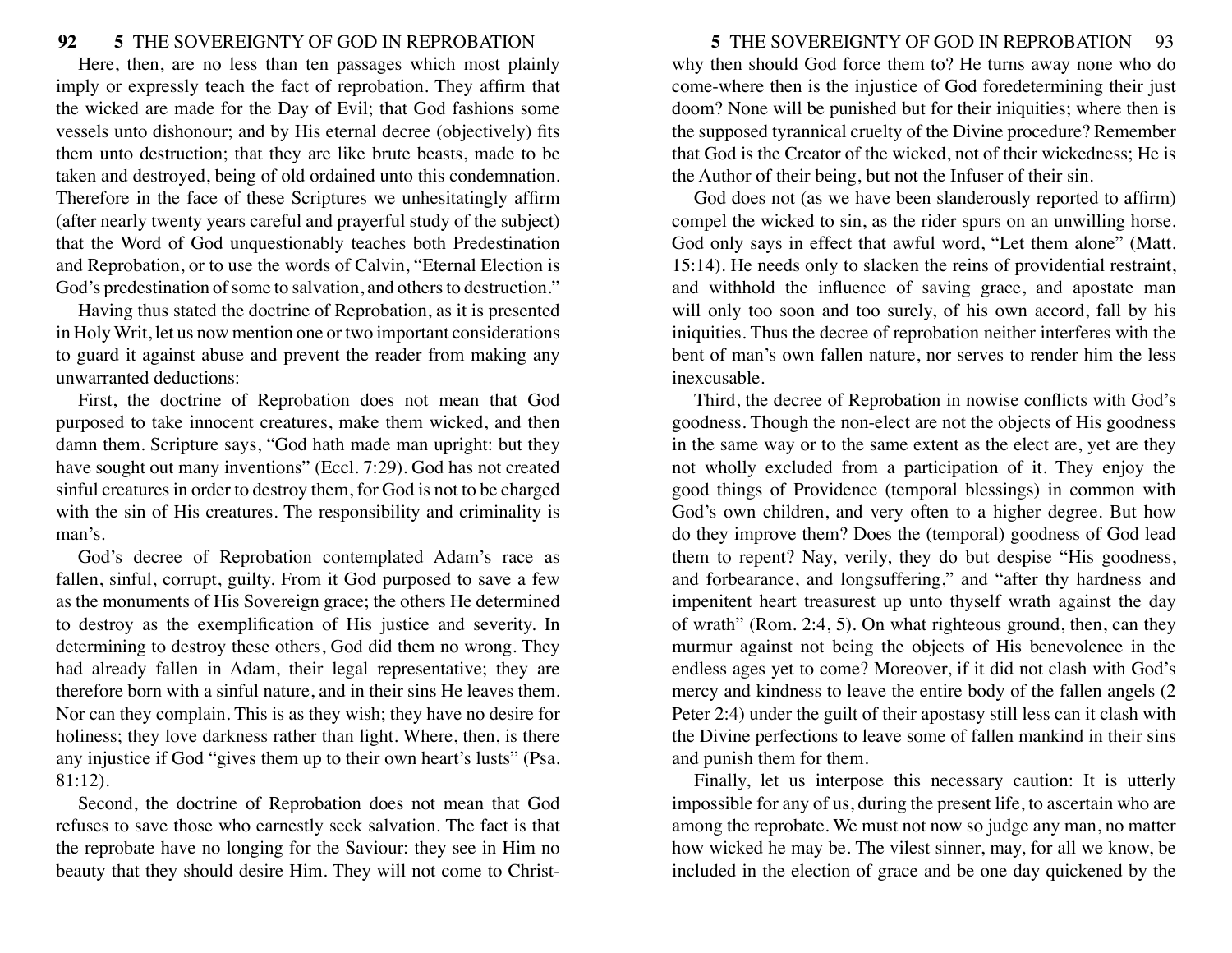Spirit of grace. Our marching orders are plain, and woe unto us if we disregard them-"Preach the Gospel to every creature." When we have done so our skirts are clear. If men refuse to heed, their blood is on their own heads; nevertheless "we are unto God a sweet savour of Christ, in them that are saved, and in them that perish. To the one we are a savor of death unto death; and to the other we are a savor of life unto life" (2 Cor. 2:15, 16).

We must now consider a number of passages which are often quoted with the purpose of showing that God has not fitted certain vessels to destruction or ordained certain ones to condemnation. First, we cite Ezekiel 18:31-"Why will ye die, O house of Israel?" On this passage we cannot do better than quote from the comments of Augustus Toplady:-"This is a passage very frequently, but very idly, insisted upon by Arminians, as if it were a hammer which would at one stroke crush the whole fabric to powder. But it so happens that the 'death' here alluded to is neither spiritual nor eternal death: as is abundantly evident from the whole tenor of the chapter. The death intended by the prophet is a political death; a death of national prosperity, tranquillity, and security. The sense of the question is precisely this: What is it that makes you in love with captivity, banishment, and civil ruin. Abstinence from the worship of images might, as a people, exempt you from these calamities, and once more render you a respectable nation. Are the miseries of public devastation so alluring as to attract your determined pursuit? Why will ye die? die as the house of Israel, and considered as a political body? Thus did the prophet argue the case, at the same time adding-'For I have no pleasure in the death of him that dieth saith the Lord God, wherefore, turn yourselves, and live ye.' This imports: First, the national captivity of the Jews added nothing to the happiness of God. Second, if the Jews turned from idolatry, and flung away their images, they should not die in a foreign, hostile country, but live peaceably in their own land and enjoy their liberties as an independent people." To the above we may add: political death must be what is in view in Ezekiel 18:31, 32 for the simple but sufficient reason that they were already spiritually dead!

Matthew 25:41 is often quoted to show that God has not fitted certain vessels to destruction- "Depart from Me, ye cursed, into

**94 5** THE SOVEREIGNTY OF GOD IN REPROBATION **5** THE SOVEREIGNTY OF GOD IN REPROBATION 95 everlasting fire, prepared for the Devil and his angels." This is, in fact, one of the principal verses relied upon to disprove the doctrine of Reprobation. But we submit that the emphatic word here is not "for" but "Devil." This verse (see context) sets forth the severity of the judgment which awaits the lost. In other words, the above Scripture expresses the awfulness of the everlasting fire rather than the subjects of it-if the fire be "prepared for the Devil and his angels" then how intolerable it will be! If the place of eternal torment into which the damned shall be cast is the same as that in which God's arch-enemy will suffer, how dreadful must that place be!

> Again: if God has chosen only certain ones to salvation, why are we told that God "now commandeth all men everywhere to repent" (Acts 17:30)? That God commandeth "all men" to repent is but the enforcing of His righteous claims as the moral Governor of the world. How could He do less, seeing that all men everywhere have sinned against Him? Furthermore, that God commandeth all men everywhere to repent argues the universality of creature responsibility. But this Scripture does not declare that it is God's pleasure to "give repentance" (Acts 5:31) everywhere. That the Apostle Paul did not believe God gave repentance to every soul is clear from his words in 2 Timothy 2:25--"In meekness instructing those that oppose themselves; if God peradventure will give them repentance to the acknowledging of the truth."

> Again, we are asked, if God has "ordained" only certain ones unto eternal life then why do we read that He "will have all men to be saved, and come to the knowledge of the truth" (1 Tim. 2:4)? The reply is, that the words "all" and "all men," like the term "world," are often used in a general and relative sense. Let the reader carefully examine the following passages: Mark 1:5; John 6:45; 8:2;Acts 21:28; 22:15; 2 Corinthians 3:2, etc., and he will find full proof of our assertion. 1 Timothy 2:4 cannot teach that God wills the salvation of all mankind or otherwise all mankind would be saved- "What His soul desireth even that He doeth" (Job 23:13)!

> Again; we are asked, Does not Scripture declare, again and again, that God is no "respecter of persons"? We answer, it certainly does, and God's electing grace proves it. The seven sons of Jesse, though older and physically superior to David, are passed by, while the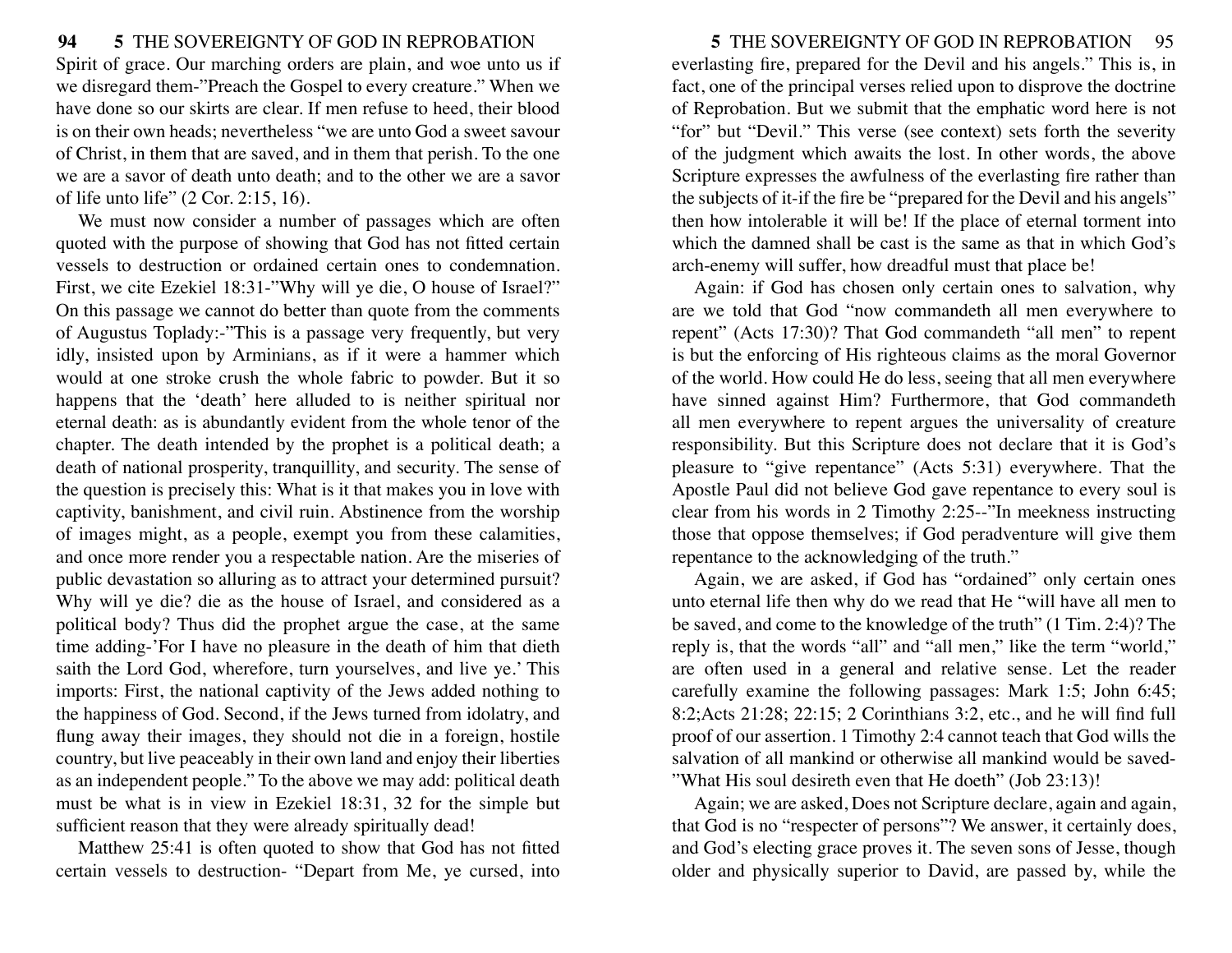young shepherd-boy is exalted to Israel's throne. The scribes and lawyers pass unnoticed, and ignorant fishermen are chosen to be the Apostles of the Lamb. Divine truth is hidden from the wise and prudent and is revealed to babes instead. The great majority of the wise and noble are ignored, while the weak, the base, the despised, are called and saved. Harlots and publicans are sweetly compelled to come in to the Gospel feast while self-righteous Pharisees are suffered to perish in their immaculate morality. Truly, God is "no respecter" of persons or He would not have saved me.

That the Doctrine of Reprobation is a "hard saying" to the carnal mind is readily acknowledged-yet, is it any "harder" than that of eternal punishment? That it is clearly taught in Scripture we have sought to demonstrate, and it is not for us to pick and choose from the truths revealed in God's Word. Let those who are inclined to receive those doctrines which commend themselves to their judgment, and who reject those which they cannot fully understand, remember those scathing words of our Lord's, "O fools, and slow of heart to believe all that the prophets have spoken" (Luke 24:25): fools because slow of heart; slow of heart, not dull of head!

Once more we would avail ourselves of the language of Calvin:

"But, as I have hitherto only recited such things as are delivered without any obscurity or ambiguity in the Scriptures, let persons who hesitate not to brand with ignominy those Oracles of Heaven, beware of what kind of opposition they make. For, if they pretend ignorance, with a desire to be commended for their modesty, what greater instance of pride can be conceived, than to oppose one little word to the authority of God! as, 'It appears otherwise to me,' or 'I would rather not meddle with this subject.' But if they openly censure, what will they gain by their puny attempts against Heaven? Their petulance, indeed, is no novelty; for in all ages there have been impious and profane men, who have virulently opposed this doctrine. But they shall feel the truth of what the Spirit long ago declared by the mouth of David, that God 'is clear when He judgest' (Psa. 51:4). David obliquely hints at the madness of men who display such excessive presumption amidst their insignificance, as not only to dispute against God, but to arrogate to themselves the power of condemning Him. In the meantime, he briefly suggests,

**96 5** THE SOVEREIGNTY OF GOD IN REPROBATION **5** THE SOVEREIGNTY OF GOD IN REPROBATION 97 that God is unaffected by all the blasphemies which they discharge against Heaven, but that He dissipates the mists of calumny, and illustriously displays His righteousness; our faith, also, being founded on the Divine Word, and therefore, superior to all the world, from its exaltation looks down with contempt upon those mists" (John Calvin).

> In closing this chapter we propose to quote from the writings of some of the standard theologians since the days of the Reformation, not that we would buttress our own statements by an appeal to human authority, however venerable or ancient, but in order to show that what we have advanced in these pages is no novelty of the twentieth century, no heresy of the "latter days" but, instead, a doctrine which has been definitely formulated and commonly taught by many of the most pious and scholarly students of Holy Writ.

> "Predestination we call the decree of God, by which He has determined in Himself, what He would have to become of every individual of mankind. For they are not all created with a similar destiny: but eternal life is foreordained for some, and eternal damnation for others. Every man, therefore, being created for one or the other of these ends, we say, he is predestinated either to life or to death"-from John Calvin's "Institutes" (1536 A. D.) Book III, Chapter XXI entitled "Eternal Election, or God's Predestination of Some to Salvation and of Others to Destruction."

> We ask our readers to mark well the above language. A perusal of it should show that what the present writer has advanced in this chapter is not "hyper-Calvinism" but real Calvinism, pure and simple. Our purpose in making this remark is to show that those who, not acquainted with Calvin's writings, in their ignorance condemn as ultra-Calvinism that which is simply a reiteration of what Calvin himself taught-a reiteration because that prince of theologians as well as his humble debtor have both found this doctrine in the Word of God itself.

> Martin Luther in his most excellent work "De Servo Arbitrio" (Free Will a Slave), wrote: "All things whatsoever arise from, and depend upon, the Divine appointments, whereby it was preordained who should receive the Word of Life, and who should disbelieve it, who should be delivered from their sins, and who should be hardened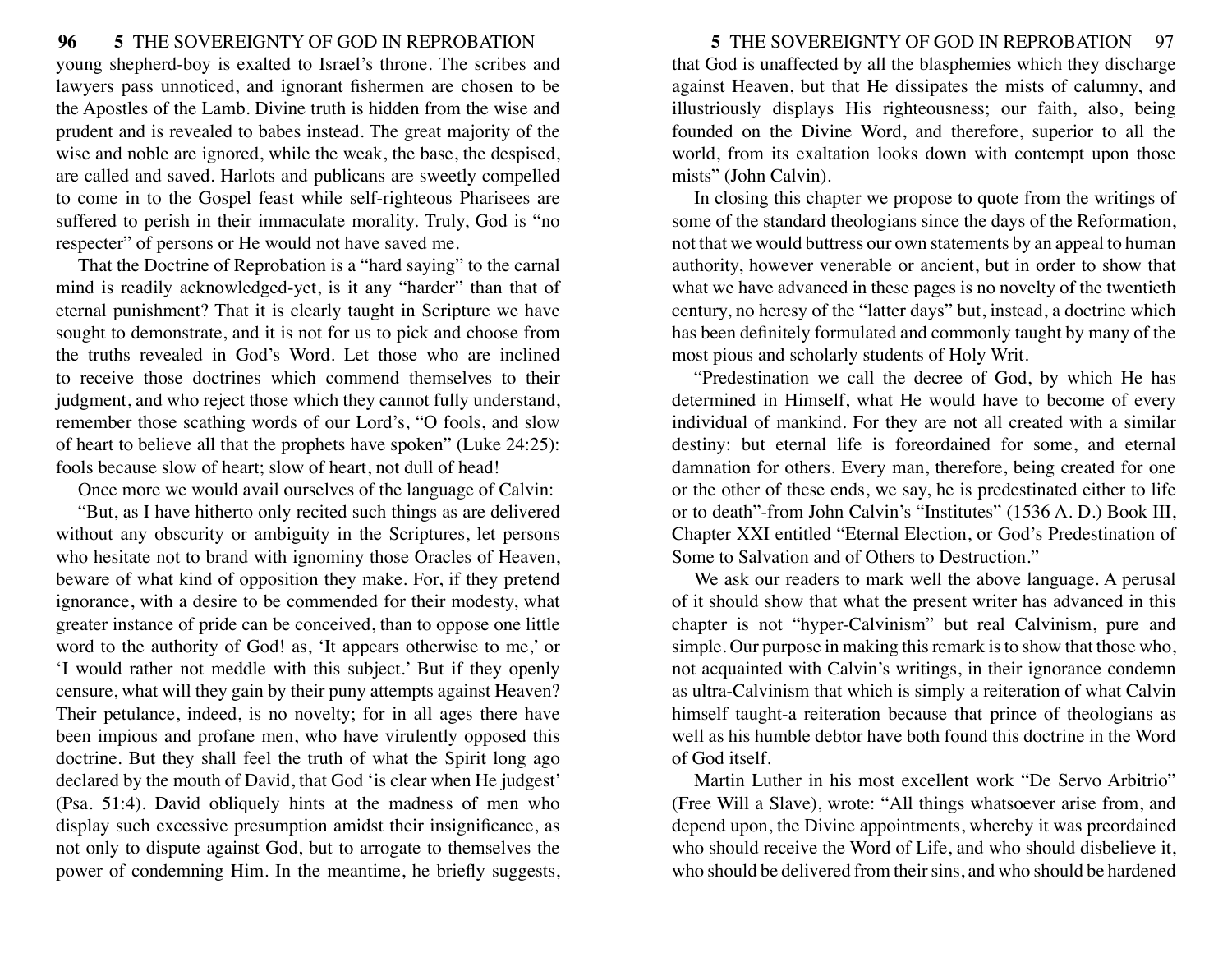# **98 5** THE SOVEREIGNTY OF GOD IN REPROBATION **5** THE SOVEREIGNTY OF GOD IN REPROBATION 99

in them, who should be justified and who should be condemned. This is the very truth which razes the doctrine of freewill from its foundations, to wit, that God's eternal love of some men and hatred of others is immutable and cannot be reversed."

John Fox, whose Book of Martyrs was once the best known work in the English language (alas that is not so today, when Roman Catholicism is sweeping upon us like a great destructive tidal wave!), wrote: "Predestination is the eternal decreement of God, purposed before in Himself, what should befall all men, either to salvation, or damnation."

The "Larger Westminster Catechism" (1688)-adopted by the General Assembly of the Presbyterian Church-declares, "God, by an eternal and immutable decree, out of His mere love, for the praise of His glorious grace, to be manifested in due time, hath elected some angels to glory, and in Christ hath chosen some men to eternal life, and the means thereof; and also, according to His own will (whereby He extendeth or withholdeth favour as He pleases), hath passed by, and foredained the rest to dishonour and wrath, to be for their sin inflicted, to the praise of the glory of His justice."

John Bunyan, author of "The Pilgrim's Progress," wrote a whole volume on "Reprobation." From it we make one brief extract:

"Reprobation is before the person cometh into the world, or hath done good or evil. This is evidenced by Romans 9:11. Here you find twain in their mother's womb, and both receiving their destiny, not only before they had-done good or evil, but before they were in a capacity to do it, they being yet unborn-their destiny, I say, the one unto, the other not unto the blessing of eternal life; the one elect, the other reprobate; the one chosen, the other refused." In his "Sighs from Hell," John Bunyan also wrote: "They that do continue to reject and slight the Word of God are such, for the most part, as are ordained to be damned."

Commenting upon Romans 9:22, "What is God willing to shew His wrath, and to make His power known, endured with much longsuffering the vessels of wrath fitted to destruction," Jonathan Edwards (Vol. 4, p. 306 - 1743 A.D.) says, "How awful doth the majesty of God appear in the dreadfulness of His anger! This we may learn to be one end of the damnation of the wicked."

Augustus Toplady, author of "Rock of Ages" and other sublime hymns, wrote: "God, from all eternity decreed to leave some of Adam's fallen posterity in their sins, and to exclude them from the participation of Christ and His benefits." And again, "We, with the Scriptures, assert: That there is a predestination of some particular persons to life, for the praise of the glory of Divine grace; and also a predestination of other particular persons to death for the glory of Divine justice-which death of punishment they shall inevitably undergo, and that justly, on account of their sins."

George Whitefield, that stalwart of the eighteenth century, used by God in blessing to so many, wrote: "'Without doubt, the doctrine of election and reprobation must stand or fall together... I frankly acknowledge I believe the doctrine of Reprobation, that God intends to give saving grace, through Jesus Christ, only to a certain number; and that the rest of mankind, after the fall of Adam, being justly left to God to continue in sin, will at last suffer that eternal death which is its proper wages."

"Fitted to destruction" (Rom. 9:22). After declaring this phrase admits of two interpretations, Dr. Hodge-perhaps the best known and most widely read commentator on Romans-says, "The other interpretation assumes that the reference is to God and that the Greek word for 'fitted' has its full participle force; prepared (by God) for destruction." This, says Dr. Hodge, "Is adopted not only by the majority of Augustinians, but also by many Lutherans."

Were it necessary we are prepared to give quotations from the writings of Wycliffe, Huss, Ridley, Hooper, Cranmer, Ussher, John Trapp, Thomas Goodwin, Thomas Manton (Chaplain to Cromwell), John Owen, Witsius, John Gill (predecessor of Spurgeon), and a host of others. We mention this simply to show that many of the most eminent saints in bye-gone days, the men most widely used of God, held and taught this doctrine which is so bitterly hated in these last days, when men will no longer "endure sound doctrine"; hated by men of lofty pretentions, but who, notwithstanding their boasted orthodoxy and much advertised piety, are not worthy to unfasten the shoes of the faithful and fearless servants of God of other days.

"O the depth of the riches both of wisdom and knowledge of God! how unsearchable are His judgments and His ways past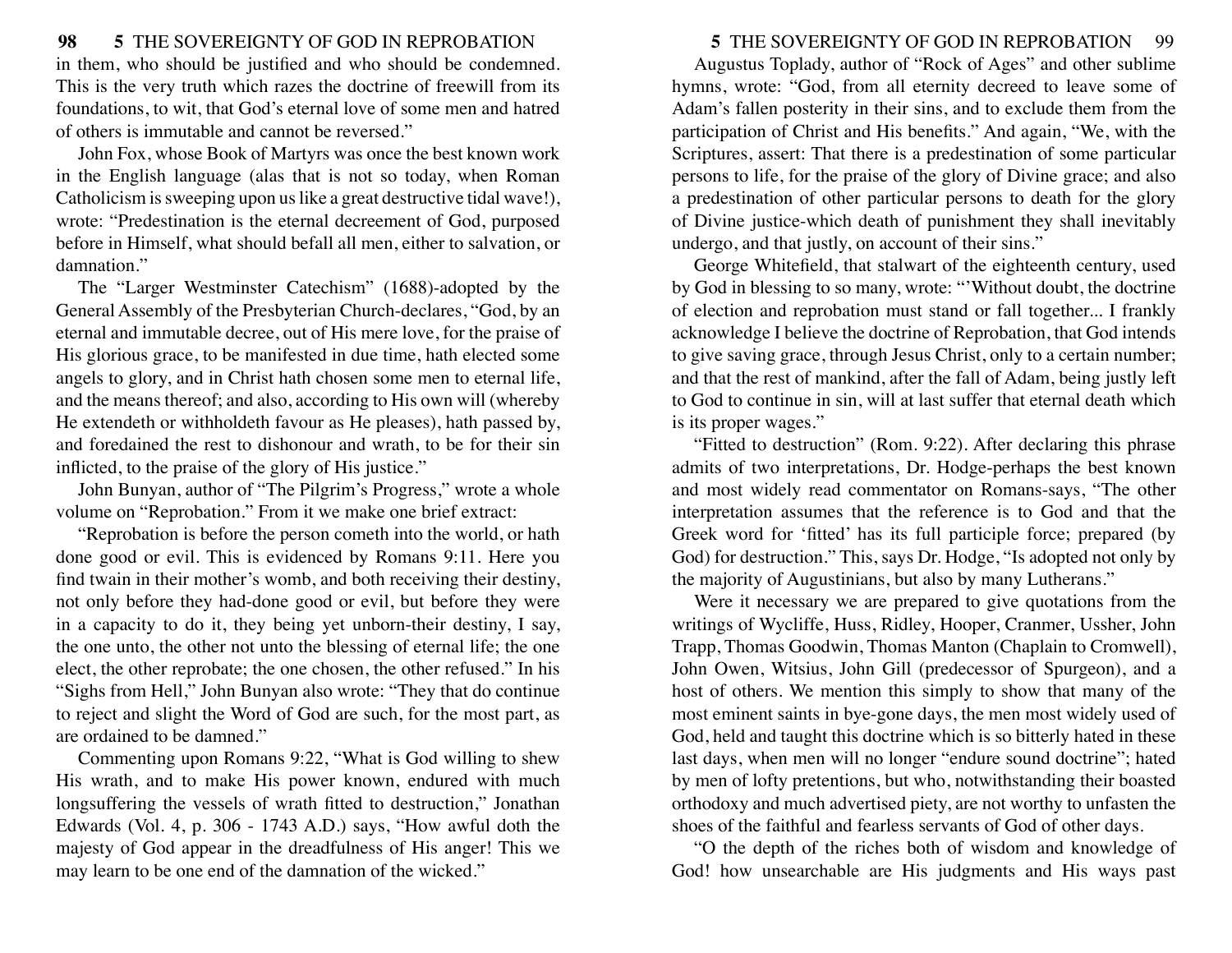# 100 6 THE SOVEREIGNTY OF GOD IN OPERATION 6 THE SOVEREIGNTY OF GOD IN OPERATION 101

finding out! For what hath known the mind of the Lord? or who hath been His counsellor? or who hath first given to Him, and it shall be recompensed unto him again? For of Him, and through Him, and to Him, are all things: to whom be glory forever, Amen" (Rom. 11:33- 36).\*

\* "Of Him"-His will is the origin of all existence; "through" or "by Him"-He is the Creator and Controller of all; "to Him"-all things promote His glory in their final end.

### **Chapter Six**

### **The Sovereignty Of God In Operation**

"For of Him, and through Him, and to Him, are all things: to whom be the glory for ever. Amen" (Romans 11:36).

Has God foredained everything that comes to pass? Has He decreed that what is, was to have been? In the final analysis this is only another way of asking, Is God now governing the world and everyone and everything in it? If God is governing the world then is He governing it according to a definite purpose, or aimlessly and at random? If He is governing it according to some purpose, then when was that purpose made? Is God continually changing His purpose and making a new one every day, or was His purpose formed from the beginning? Are God's actions, like ours, regulated by the change of circumstances, or are they the outcome of His eternal purpose? If God formed a purpose before man was created then is that purpose going to be executed according to His original designs and is He now working toward that end? What saith the Scriptures? They declare God is One "who worketh all things after the counsel of His own will" (Eph. 1:11).

Few who read this book are likely to call into question the statement that God knows and foreknows all things, but perhaps many would hesitate to go further than this. Yet is it not self-evident that if God foreknows all things, He has also foredained all things? Is it not clear that God foreknows what will be because He has decreed what shall be? God's foreknowledge is not the cause of events, rather are events the effects of His eternal purpose. when God has decreed a thing shall be He knows it will! be. In the nature of things there cannot be anything known as what shall be unless it is certain to be,

and there is nothing certain to be unless God has ordained it shall be. Take the Crucifixion as an illustration. On this point the teaching of Scripture is as clear as a sunbeam. Christ as the Lamb whose blood was to be shed was "foreordained before the foundation of the world" (1 Peter 1:20). Having then "ordained" the slaying of the Lamb, God knew He would be "led to the slaughter," and therefore made it known accordingly through Isaiah the prophet. The Lord Jesus was not "delivered" up by God foreknowing it before it took place, but by His fixed counsel and fore-ordination (Acts 2:23). Foreknowledge of future events then is founded upon God's decrees, hence if God foreknows everything that is to be, it is because He has determined in Himself from all eternity everything which will be-"Known unto God are all His works from the beginning of the world" (Acts 15:18), which shows that God has a plan, that God did not begin His work at random or without a knowledge of how His plan would succeed.

God created all things. This truth no one, who bows to the testimony of Holy Writ, will question; nor would any such be prepared to argue that the work of creation was an accidental work. God first formed the purpose to create, and then put forth the creative act in fulfillment of that purpose. All real Christians will readily adopt the words of the Psalmist and say, "O Lord, how manifold are Thy works! in wisdom hast Thou made them all." Will any who endorse what we have just said, deny that God purposed to govern the world which He created? Surely the creation of the world was not the end of God's purpose concerning it. Surely He did not determine simply to create the world and place man in it, and then leave both to their fortunes. It must be apparent that God has some great end or ends in view worthy of His infinite perfections, and that He is now governing the world so as to accomplish these ends-"The counsel of the LORD standeth for ever, the thoughts of His heart to all generations" (Psa. 33:11).

"Remember the former things of old: for I am God, and there is none else; I am God, and there is none like Me, declaring the end from the beginning, and from ancient times the things that are not yet done, saying, My counsel shall stand, and I will do all My pleasure" (Isa. 46:9, 10). Many other passages might be adduced to show that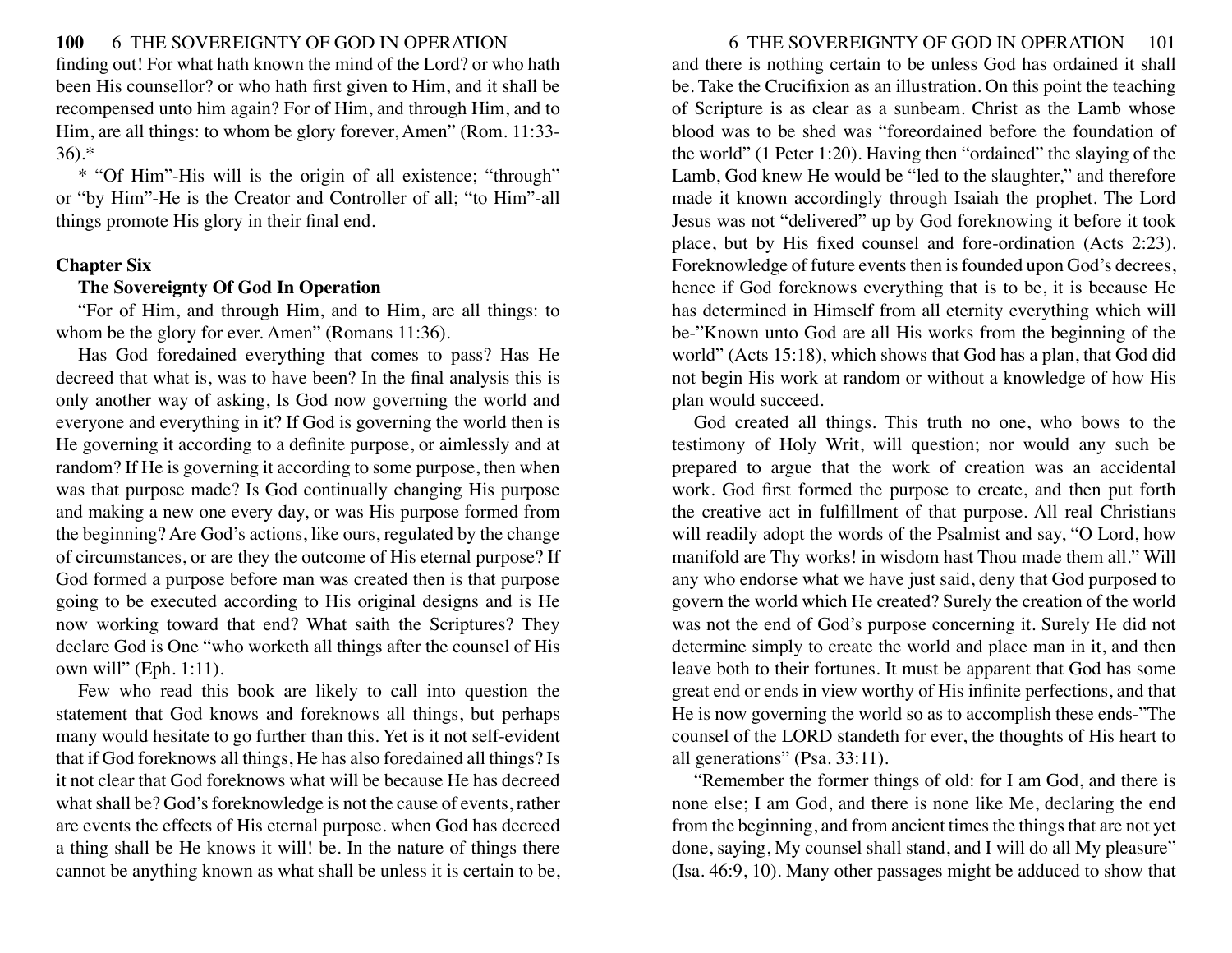God has many counsels concerning this world and concerning man, and that all these counsels will most surely be realized. It is only when they are thus regarded that we can intelligently appreciate the prophecies of Scripture. In prophecy the mighty God has condescended to take us into the secret chamber of His eternal counsels and make known to us what He has purposed to do in the future. The hundreds of prophecies which are found in the Old and New Testaments are not so much predictions of what will come to pass, as they are revelations to us of what God has purposed SHALL come to pass.

What then was the great purpose for which this world and the human race were created? The answer of Scripture is, "The LORD hath made all things for Himself" (Prov. 16:4). And again, "Thou hast created all things, and for Thy pleasure they are and were created" (Rev. 4:11). The great end of creation was the manifestation of God's glory. "The heavens declare the glory of God and the firmament sheweth His handiwork" (Psa. 19:1); but it was by man, originally made in His own image and likeness, that God designed chiefly to manifest His glory. But how was the great Creator to be glorified by man? Before his creation, God foresaw the fall of Adam and the consequent ruin of his race, therefore He could not have designed that man should glorify Him by continuing in a state of innocency. Accordingly we are taught that Christ was "foreordained before the foundation of the world" to be the Saviour of fallen men. The redemption of sinners by Christ was no mere after-thought of God: it was no expediency to meet an un-looked-for calamity. No; it was a Divine provision, and therefore when man fell he found mercy walking hand in hand with justice.

From all eternity God designed that our world should be the stage on which He would display His manifold grace and wisdom in the redemption of lost sinners: "To the intent that now unto the principalities and powers in heavenly places might be known by the Church the manifold wisdom of God, according to the eternal purpose which He purposed in Christ Jesus our Lord" (Eph. 3:10-11.) For the accomplishment of this glorious design God has governed the world from the beginning, and will continue it to the end. It has been well said, "We can never understand the providence of God

102 6 THE SOVEREIGNTY OF GOD IN OPERATION 6 THE SOVEREIGNTY OF GOD IN OPERATION 103 over our world, unless we regard it as a complicated machine having ten thousand parts, directed in all its operations to one glorious endthe display of the manifold wisdom of God in the salvation of the Church," i.e., the "called out" ones. Everything else down here is subordinated to this central purpose. It was the apprehension of this basic truth that the Apostle, moved by the Holy Spirit, was led to write, "Therefore I endure all things for the elect's sake, that they may also obtain the salvation which is in Christ Jesus with eternal glory" (2 Tim. 2:10). What we would now contemplate is the operation of God's Sovereignty in the government of this world.

> In regard to the operation of God's government over the material world little needs now be said. In previous chapters we have shown that inanimate matter and all irrational creatures are absolutely subject to their Creator's pleasure. While we freely admit that the material world appears to be governed by laws that are stable and more or less uniform in their operations, yet Scripture, history, and observation, compel us to recognize the fact that God suspends these laws and acts apart from them whenever it pleaseth Him to do so. In sending His blessings or judgments upon His creatures He may cause the sun itself to stand still, and the stars in their courses to fight for His people (Judges 5:20); He may send or withhold "the early and the latter rains" according to the dictates of His own infinite wisdom; He may smite with plague or bless with health; in short, being God, being absolute Sovereign, He is bound and tied by no laws of Nature, but governs the material world as seemeth Him best.

> But what of God's government of the human family? What does Scripture reveal in regard to the modus operandi of the operations of His governmental administration over mankind? To what extent and by what influence does God control the sons of men? We shall divide our answer to this question into two parts and consider first God's method of dealing with the righteous, His elect; and then His method of dealing with the wicked.

### **God's Method Of Dealing With The Righteous:**

**1. God exerts upon His own elect a quickening influence or power.**

By nature they are spiritually dead, dead in trespasses and sins, and their first need is spiritual life, for "Except a man be born again,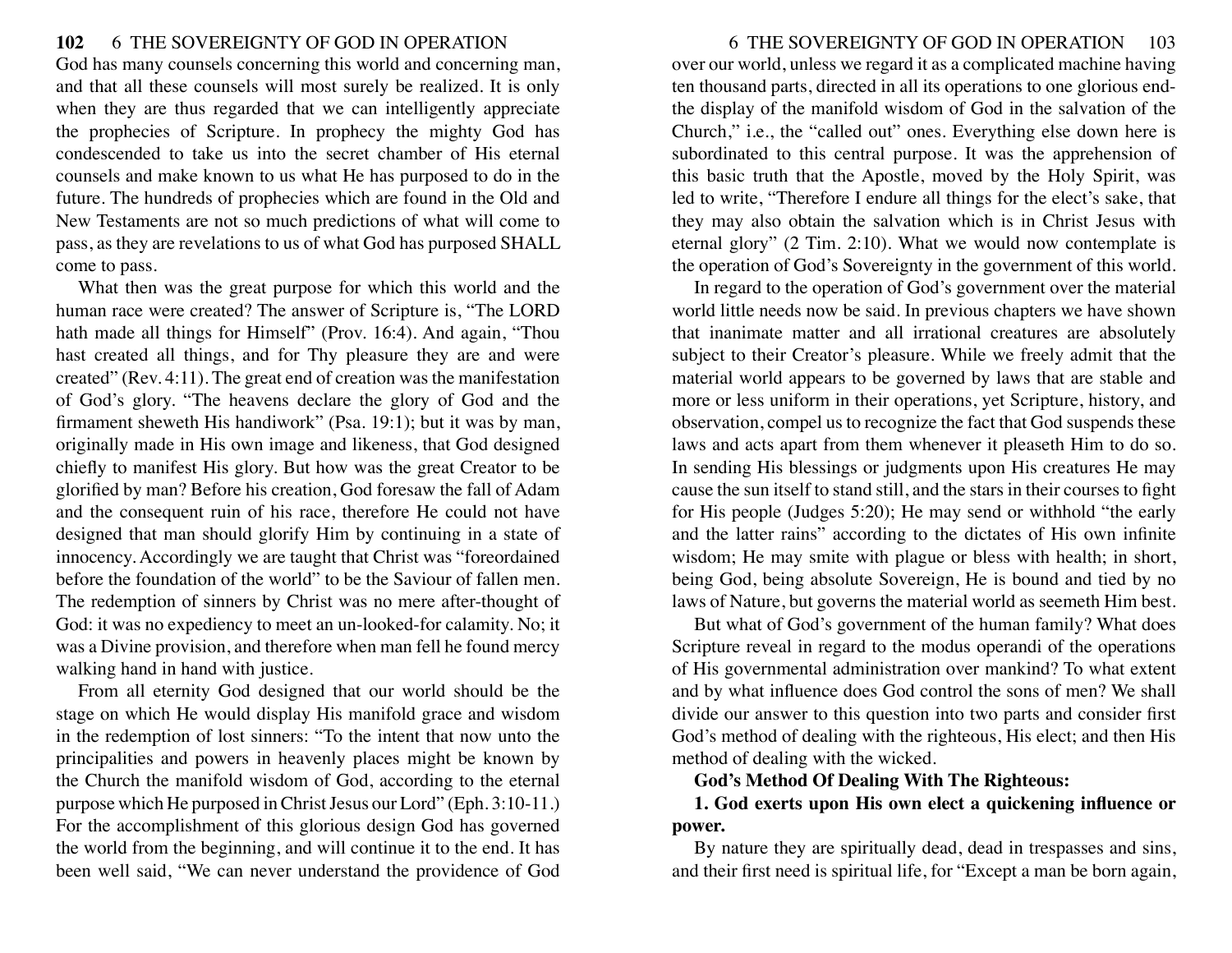he cannot see the kingdom of God" (John 3:3). In the new birth God brings us from death unto life (John 5:24). He imparts to us His own nature (2 Peter 1:4). He delivers us from the power of darkness and translates us into the kingdom of His dear Son (Col. 1:13). Now, manifestly, we could not do this ourselves for we were "without strength" (Rom. 5:6), hence it is written, "we are His workmanship created in Christ Jesus" (Eph. 2:10).

In the new birth we are made partakers of the Divine nature: a principle, a "seed," a life, is communicated to us which is "'born of the Spirit," and therefore "is spirit"; is born of the Holy Spirit and therefore is holy. Apart from this Divine and holy nature which is imparted to us at the new birth it is utterly impossible for any man to generate a spiritual impulse, form a spiritual concept, think a spiritual thought, understand spiritual things, still less engage in spiritual works. "Without holiness no man shall see the Lord," but the natural man has no desire for holiness, and the provision that God has made he does not want. Will then a man pray for, seek for, strive after, that which he dislikes? Surely not. If then a man does "follow after" that which by nature he cordially dislikes, if he does now love the One he once hated, it is because a miraculous change has taken place within him; a power outside of himself has operated upon him, a nature entirely different from his old one has been imparted to him, and hence it is written, "Therefore if any man be in Christ, he is a new creation: old things are passed away; behold all things are become new" (2 Cor. 5:17). Such an one as we have just described has passed from death unto life, has been turned from darkness to light, and from the power of Satan unto God (Acts 26:18). In no other way can the great change be accounted for.

The new birth is very, very much more than simply shedding a few tears due to a temporary remorse over sin. It is far more than changing our course of life, the leaving off of bad habits and the substituting of good ones. It is something different from the mere cherishing and practising of noble ideals. It goes infinitely deeper than coming forward to take some popular evangelist by the hand, signing a pledge-card, or "joining the church." The new birth is no mere turning over a new leaf but is the inception and reception of a new life. It is no mere reformation but a complete transformation.

104 6 THE SOVEREIGNTY OF GOD IN OPERATION 6 THE SOVEREIGNTY OF GOD IN OPERATION 105 In short, the new birth is a miracle, the result of the supernatural operation of God. It is radical, revolutionary, lasting.

> Here then is the first thing, in time, which God does in His own elect. He lays hold of those who are spiritually dead and quickens them into newness of life. He takes up one who was shapen in iniquity and conceived in sin, and conforms him to the image of His Son. He seizes a captive of the Devil and makes him a member of the household of faith. He picks up a beggar and makes him jointheir with Christ. He comes to one who is full of enmity against Him and gives him a new heart that is full of love for Him. He stoops to one who by nature is a rebel and works in him both to will and to do of His own good pleasure. By His irresistible power He transforms a sinner into a saint, an enemy into a friend, a slave of the Devil into a child of God. Surely then we are moved to say,

> > "When all Thy mercies O my God My wondering soul surveys, Transported with the view I'm lost In wonder, love and praise."

# **2. God exerts upon His own elect an energizing influence or power.**

The Apostle prayed to God for the Ephesian saints that the eyes of their understanding might be enlightened in order that, among other things, they might know "what is the exceeding greatness of His power to us-ward who believe" (Eph. 1:19), and that they might be "strengthened with might by His Spirit in the inner man" (3:16). It is thus that the children of God are enabled to fight the good fight of faith and battle with the adverse forces which constantly war against them. In themselves they have no strength: they are but "sheep," and sheep are one of the most defenseless animals there is; but the promise is sure-"He giveth power to the faint; and to them that have no might He increaseth strength" (Isa. 40:29).

It is this energizing power that God exerts upon and within the righteous which enables them to serve Him acceptably. Said the prophet of old, "But truly I am full of power by the Spirit of the Lord" (Micah 3:8). And said our Lord to His Apostles, "Ye shall receive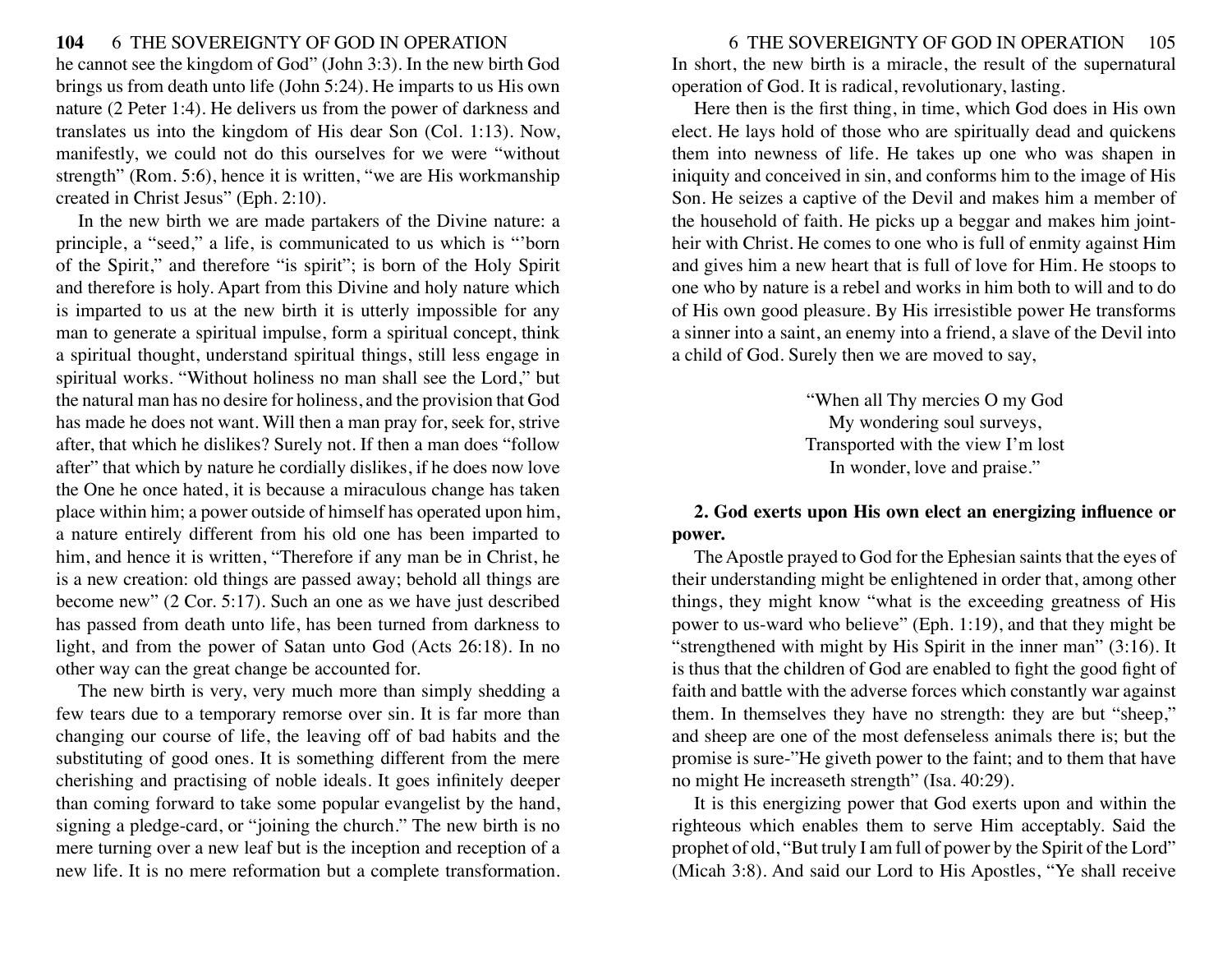power, after that the Holy Spirit is come upon you" (Acts 1:8), and thus it proved, for of these same men we read subsequently, "And with great power gave the Apostles witness of the resurrection of the Lord Jesus: and great grace was upon them all" (Acts 4:33). So it was, too, with the Apostle Paul, "and my speech and my preaching was not with enticing word of man's wisdom, but in demonstration of the Spirit and of power" (1 Cor. 2:4). But the scope of this power is not confined to service, for we read in 2 Peter 1:3, "According as His Divine power hath given unto us all things that pertain unto life and godliness, through the knowledge of Him that hath called us to glory and virtue." Hence it is that the various graces of the Christian character, "love, joy, peace, long-suffering, gentleness, goodness, faith, meekness, temperance," are ascribed directly to God Himself, being denominated "the fruit of the Spirit"(Gal. 5:22-23). Compare Ephesians 5:9.

3. God exerts upon His own elect a directing influence or power.

Of old He led His people across the wilderness, directing their steps by a pillar of cloud by day and a pillar of fire by night; and today He still directs His saints, though now from within rather from without. "For this God is our God for ever and ever: He will be our Guide even unto death" (Psa. 48:14), but He "guides" us by working in us both to will and to do His good pleasure. That He does so guide us is clear from the words of the Apostle in Ephesians 2: 10-"For we are His workmanship, created in Christ Jesus unto good works, which God hath before ordained that we should walk in them." Thus all ground for boasting is removed and God gets all the glory, for with the prophet we have to say, "LORD, Thou wilt ordain peace for us: for Thou also hast wrought all our works in us"(Isa. 26:12). How true then that "A man's heart deviseth his way: but the LORD directeth his steps" (Prov. 16:29)! Compare Psalm 65:4; Ezekiel 36:27.

4. God exerts upon His own elect a preserving influence or power.

Many are the Scriptures which set forth this blessed truth. "He preserveth the souls of His saints; He delivereth them out of the hand of the wicked" (Psa. 97:10). "For the LORD loveth judgment, and forsaketh not His saints; they are preserved for ever: but the seed of the wicked shall be cut off" (Psa. 37:28). "The LORD preserveth

**106** 6 THE SOVEREIGNTY OF GOD IN OPERATION 6 THE SOVEREIGNTY OF GOD IN OPERATION 107 all them that love Him: but all the wicked will He destroy" (Psa. 145:20). It is needless to multiply texts or to raise an argument at this point respecting the believer's responsibility and faithfulnesswe can no more "persevere" without God preserving us than we can breathe when God ceases to give us breath; we are "kept by the power of God through faith unto salvation ready to be revealed in the last time" (1 Peter 1:5). Compare 1 Chronicles 18:6. It remains for us now to consider,

# **God's Method Of Dealing With The Wicked:**

In contemplating God's governmental dealings with the non-elect we find that He exerts upon them a fourfold influence or power. We adopt the clear-cut divisions suggested by Dr. Rice:

1. God exerts upon the wicked a restraining influence by which they are prevented from doing what they are naturally inclined to do.

A striking example of this is seen in Abimelech, king of Gerar. Abraham came down to Gerar and fearful lest he might be slain on account of his wife he instructed her to pose as his sister. Regarding her as an unmarried woman, Abimelech sent and took Sarah unto himself; and then we learn how God put forth His power to protect her honour-"And God said unto him in a dream, Yea, I know that thou didst this in the integrity of thy heart; for I also withheld thee from sinning against Me: therefore suffered I thee not to touch her" (Gen. 20:6). Had not God interposed, Abimelech would have grievously wronged Sarah, but the Lord restrained him and allowed him not to carry out the intentions of his heart.

A similar instance is found in connection with Joseph and his brethren's treatment of him. Owing to Jacob's partiality for Joseph his brethren "hated him," and when they thought they had him in their power "they conspired against him to slay him" (Gen. 37:18). But God did not allow them to carry out their evil designs. First He moved Reuben to deliver him out of their hands, and next he caused Judah to suggest that Joseph should be sold to the passing Ishmaelites, who carried him down into Egypt. That it was God who thus restrained them is clear; he made known himself to his brethren; said he, "So now it was not you that sent me hither, but God" (Gen. 45:8)!

The restraining influence which God exerts upon the wicked was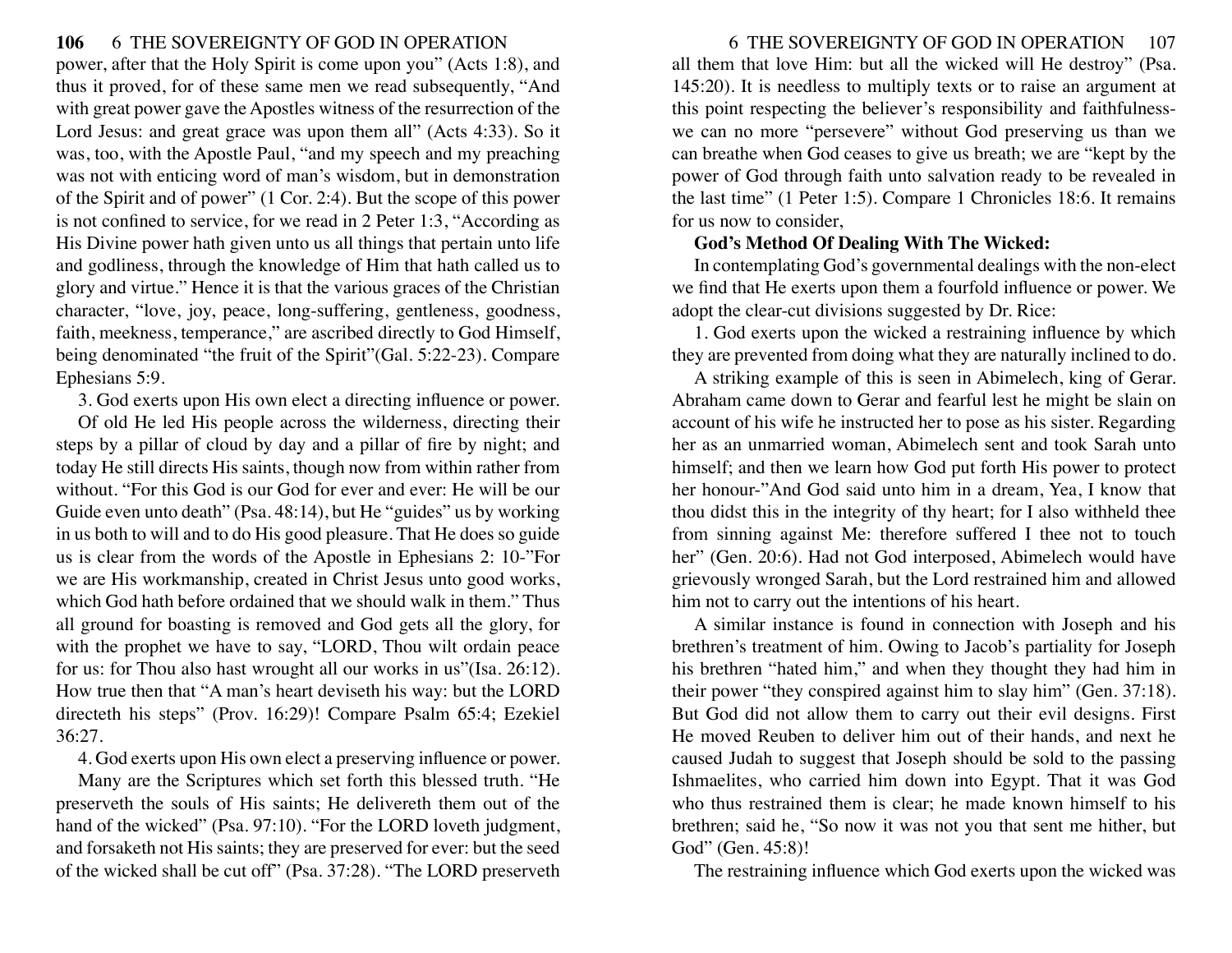strikingly exemplified in the person of Balaam, the prophet hired by Balak to curse the Israelites. One cannot read the inspired narrative without discovering that, left to himself, Balaam had readily and certainly accepted the offer of Balak. How evidently God restrained the impulses of his heart is seen from his own acknowledgment- "How shall I curse, whom God hath not cursed? or how shall I defy, whom the LORD hath not defied? Behold I have received commandment to bless: and He hath blessed; and I cannot reverse it" (Num. 23:8, 20).

Not only does God exert a restraining influence upon wicked individuals but He does so upon whole peoples as well. A remarkable illustration of this is found in Exodus 34:24-"For I will cast out the nations before thee, and enlarge thy borders: neither shall any man desire thy land, when thou shalt go up to appear before the LORD thy God thrice in the year." Three times every male Israelite, at the command of God, left his home and inheritance and journeyed to Jerusalem to keep the Feasts of the Lord; and in the above Scriptures we learn He promised them that while they were at Jerusalem He would guard their unprotected homes by restraining the covetous designs and desires of their heathen neighbors.

2. God exerts upon the wicked a softening influence disposing them contrary to their natural inclinations to do that which will promote His cause.

Above, we referred to Joseph's history as an illustration of God exerting a restraining influence upon the wicked, let us note now his experiences in Egypt as exemplifying our assertion that God also exerts a softening influence upon the unrighteous. We are told that while he was in the house of Potiphar "The LORD was with Joseph, and his master saw the LORD was with him," and in consequence, "Joseph found favour in his sight and he made him overseer over his house" (Gen. 39:2, 3, 4). Later, when Joseph was unjustly cast into prison, we are told "But the LORD was with Joseph, and shewed him mercy, and gave him favour in the sight of the keeper of the prison" (Gen. 39:21), and in consequence the prison-keeper showed him much kindness and honour. Finally, after his release from prison, we learn from Acts 7:10 that the Lord "gave him favour and wisdom in the sight of Pharaoh king of Egypt; and he made him governor over

108 6 THE SOVEREIGNTY OF GOD IN OPERATION 6 THE SOVEREIGNTY OF GOD IN OPERATION 109 Egypt and all his house."

> An equally striking evidence of God's power to melt the hearts of his enemies, was seen in Pharaoh's daughter's treatment of the infant Moses. The incident is well known. Pharaoh had issued an edict commanding the destruction of every male child of the Israelites. A certain Levite had a son born to him who for three months was kept hidden by his mother. No longer able to conceal the infant Moses she placed him in an ark of bulrushes and laid him by the river's brink. The ark was discovered by none less than the king's daughter who had come down to the river to bathe, but instead of heeding her father's wicked decree and casting the child into the river we are told that "she had compassion on him" (Exo. 2:6)! Accordingly, the young life was spared and later Moses became the adopted son of this princess!

> God has access to the hearts of all men and He softens or hardens them according to His Sovereign purpose. The profane Esau swore vengeance upon his brother for the deception which he had practiced upon his father, yet when next he met Jacob, instead of slaying him we are told that Esau "fell on his neck and kissed him" (Gen. 33:4)! Ahab, the weak and wicked consort of Jezebel, was highly enraged against Elijah the prophet, at whose word the heavens had been shut up for three years and a half: so angry was he against the one whom he regarded as his enemy that we are told he searched for him in every nation and kingdom and when he could not be found "he took an oath" (1 Kings 18:10). Yet, when they met, instead of killing the prophet, Ahab meekly obeyed Elijah's behest and "sent unto all the children of Israel and gathered the prophets together unto Mount Carmel" (v. 20). Again; Esther the poor Jewess is about to enter the presence-chamber of the august Medo-Persian monarch which, said she, "is not according to the law" (Esth. 4:16). She went in expecting to "perish," but we are told "She obtained favour in his sight, and the king held out to Esther the golden sceptre" (5:2). Yet again; the boy Daniel is a captive in a foreign court. The king "appointed" a daily provision of meat and drink for Daniel and his fellows. But Daniel purposed in his heart that he would not defile himself with the allotted portion, and accordingly made known his purpose to his master, the prince of the eunuchs. What happened? His master was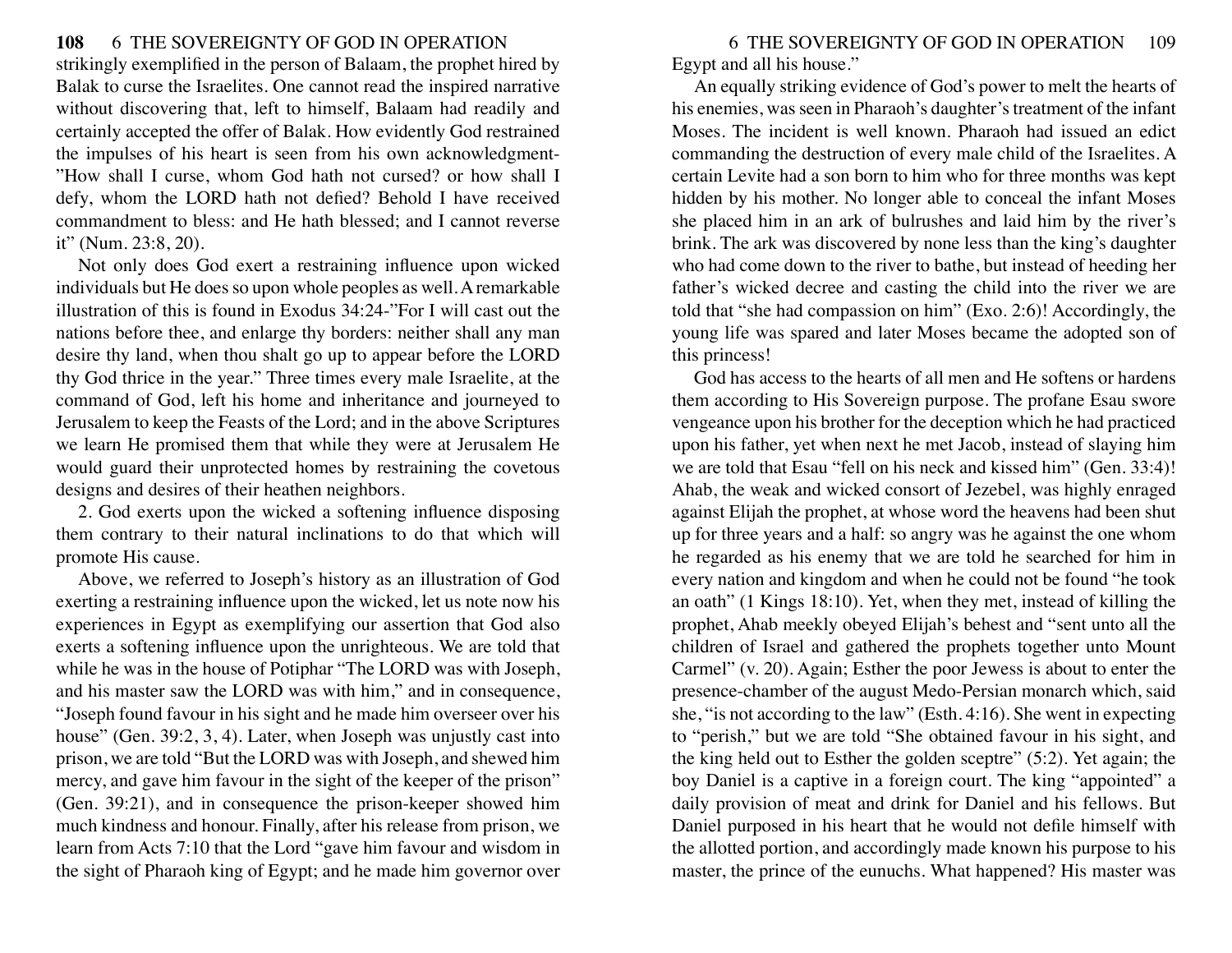# 110 6 THE SOVEREIGNTY OF GOD IN OPERATION 6 THE SOVEREIGNTY OF GOD IN OPERATION 111

a heathen and "feared" the king. Did he turn then upon Daniel and angrily demand that his orders be promptly carried out? No; for we read, "Now God had brought Daniel into favour and tender love with the prince of the eunuchs" (Dan. 1:9)!

"The king's heart is in the hand of the LORD, as the rivers of water: He turneth it whithersoever He will" (Prov. 21:1). A remarkable illustration of this is seen in Cyrus, the heathen king of Persia. God's people were in captivity, but the predicted end of their captivity was almost reached. Meanwhile the Temple at Jerusalem lay in ruins, and, as we have said, the Jews were in bondage in a distant land. What hope was there then that the Lord's house would be re-built? Mark now what God did, "Now in the first year of Cyrus king of Persia, that the word of the LORD by the mouth of Jeremiah might be fulfilled, the LORD stirred up the spirit of Cyrus king of Persia, that he made a proclamation throughout all his kingdom, and put it in writing, saying, Thus saith Cyrus king of Persia, The LORD God of Heaven hath given me all the kingdoms of the earth; and He hath charged me to build Him a house at Jerusalem, which is in Judah" (Ezra 1:1, 2). Cyrus, be it remembered, was a pagan, and as secular history bears witness, a very wicked man, yet the Lord moved him to issue this edict that His Word through Jeremiah seventy years before might be fulfilled. A similar and further illustration is found in Ezra 7:27, where we find Ezra returning thanks for what God had caused King Artaxerxes to do in completing and beautifying the house which Cyrus had commanded to be erected-"Blessed be the LORD God of our fathers which hath put such a thing as this in the king's heart, to beautify the house of the Lord which is in Jerusalem" (Ezra 7:27).

3. God exerts upon the wicked a directing influence so that good is made to result from their intended evil.

Once more we revert to the history of Joseph as a case in point. In selling Joseph to the Ishmaelites his brethren were actuated by cruel and heartless motives. Their object was to make away with him, and the passing of these traveling traders furnished an easy way out for them. To them the act was nothing more than the enslaving of a noble youth for the sake of gain. But now observe how God was secretly working and over-ruling their wicked actions. Providence so ordered

it that these Ishmaelites passed by just in time to prevent Joseph being murdered, for his brethren had already taken counsel together to put him to death. Further; these Ishmaelites were journeying to Egypt, which was the very country to which God had purposed to send Joseph, and He ordained they should purchase Joseph just when they did. That the hand of God was in this incident, that it was something more than a fortunate coincidence, is clear from the words of Joseph to his brethren at a later date, "God sent me before you to preserve you a posterity in the earth, and to save your lives by a great deliverance" (Gen. 45:7).

Another equally striking illustration of God directing the wicked is found in Isaiah 10:5-7: "O Assyrian, the rod of Mine anger, and the staff in their hand is Mine indignation. I will send him against an hypocritical nation, and against the people of My wrath will I give him a charge, to take the spoil, and to take the prey, and to tread them down like the mire of the streets. Howbeit he meaneth not so, neither doth his heart think so; but it is in his heart to destroy and cut off nations not a few." Assyria's king had determined to be a world-conqueror, to "cut off nations not a few." But God directed and controlled his military lust and ambition, and caused him to confine his attention to the conquering of the insignificant nation of Israel. Such a task was not in the proud king's heart-"he meant it not so"-but God gave him this charge and he could do nothing but fulfill it. Compare also Judges 7:22.

The supreme example of the controlling, directing influence which God exerts upon the wicked, is the Cross of Christ with all its attending circumstances. If ever the superintending providence of God was witnessed it was there. From all eternity God had predestined every detail of that event of all events. Nothing was left to chance or the caprice of man. God had decreed when and where and how His blessed Son was to die. Much of what He had purposed concerning the Crucifixion had been made known through the Old Testament prophets, and in the accurate and literal fulfillment of these prophecies we have clear proof, full demonstration, of the controlling and directing influence which God exerts upon the wicked. Not a thing occurred except as God had ordained, and all that He had ordained took place exactly as He purposed. Had it been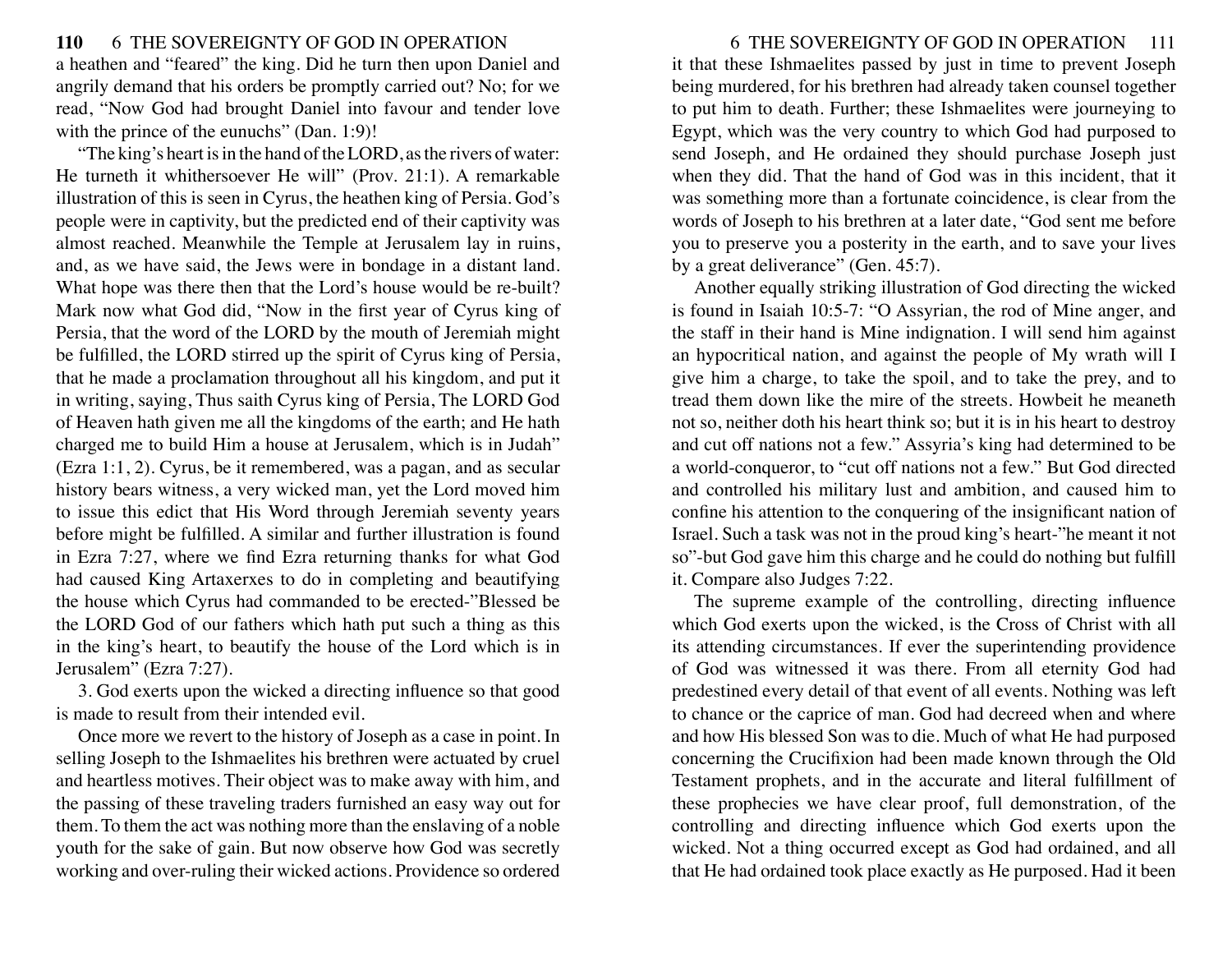decreed (and made known in Scripture) that the Saviour should be betrayed by one of His own disciples-by His "familiar friend"-see Psalm 41:9and compare Matthew 26:50-then the Apostle Judas is the one who sold Him. Had it been decreed that the betrayer should receive for his awful perfidy thirty pieces of silver, then are the chief priests moved to offer him this very sum. Had it been decreed that this betrayal sum should be put to a particular use, namely, purchase of the potter's field, then the hand of God directs Judas to return the money to the chief priests and so guided their "counsel" (Matt. 27:7) that they did this very thing. Had it been decreed that there should be those who bore "false witness" against our Lord (Psa. 35:11), then accordingly such were raised up. Had it been decreed that the Lord of Glory should be spat upon and "scourged" (Isa. 50:6), then there were not found wanting those who were vile enough to do so. Had it been decreed that the Saviour should be "numbered with the transgressors," then unknown to himself, Pilate, directed by God, gave orders for His crucifixion along with two thieves. Had it been decreed that vinegar and gall should be given Him to drink while He hung upon the Cross, then this decree of God was executed to the very letter. Had it been decreed that the heartless should gamble for His garments, then sure enough they did this very thing. Had it been decreed that not a bone of Him should be broken (Psa. 34:20), then the controlling hand of God which suffered the Roman soldier to break the legs of the thieves, prevented him from doing the same with our Lord. Ah! there were not enough soldiers in all the Roman legions, there were not sufficient demons in all the hierarchies of Satan, to break one bone in the body of Christ. And why? Because the Almighty Sovereign had decreed that not a bone should be broken. Do we need to extend this paragraph any farther? Does not the accurate and literal fulfillment of all that Scripture had predicted in connection with the Crucifixion, demonstrate beyond all controversy that an Almighty power was directing and superintending everything that was done on that Day of days?

4. God also hardens the hearts of wicked men and blinds their minds.

"God hardens men's hearts! God blinds men's minds!" Yes, so Scripture represents Him. In developing this theme of the Sovereignty

112 6 THE SOVEREIGNTY OF GOD IN OPERATION 6 THE SOVEREIGNTY OF GOD IN OPERATION 113 of God in Operation we recognize that we have now reached its most solemn aspect of all, and that here especially, we need to keep very close indeed to the words of Holy Writ. God forbid that we should go one fraction further than His Word goes; but may He give us grace to go as far as His Word goes. It is true that secret things belong unto the Lord, but it is also true that those things which are revealed in Scripture belong unto us and to our children.

> "He turned their heart to hate His people, to deal subtly with His servants" (Psa. 105:25). The reference here is to the sojourn of the descendants of Jacob in the land of Egypt when, after the death of the Pharaoh who had welcomed the old patriarch and his family, there "arose up a new king who knew not Joseph"; and in his days the children of Israel had "increased greatly" so that they outnumbered the Egyptians; then it was that God "turned their heart to hate His people."

> The consequence of the Egyptians' "hatred" is well known: they brought them into cruel bondage and placed them under merciless taskmasters until their lot became unendurable. Helpless and wretched the Israelites cried unto Jehovah, and in response He appointed Moses to be their deliverer. God revealed Himself unto His chosen servant, gave him a number of miraculous signs which he was to exhibit at the Egyptian court, and then bade him to go to Pharaoh and demand that the Israelites should be allowed to go to a three days' journey into the wilderness, that they might worship the Lord. But before Moses started out on his journey God warned him concerning Pharaoh, "I will harden his heart that he shall not let the people go" (Exo. 4:21). If it be asked, Why did God harden Pharaoh's heart? the answer furnished by Scripture itself is, In order that God might show forth His power in him (Rom. 9:17); in other words, it was so that the Lord might demonstrate that it was just as easy for Him to overthrow this haughty and powerful monarch as it was for Him to crush a worm. If it should be pressed further, Why did God select such a method of displaying His power? then the answer must be that being Sovereign God reserves to Himself the right to act as He pleases.

> Not only are we told that God hardened the heart of Pharaoh so that he would not let the Israelites go, but after God had plagued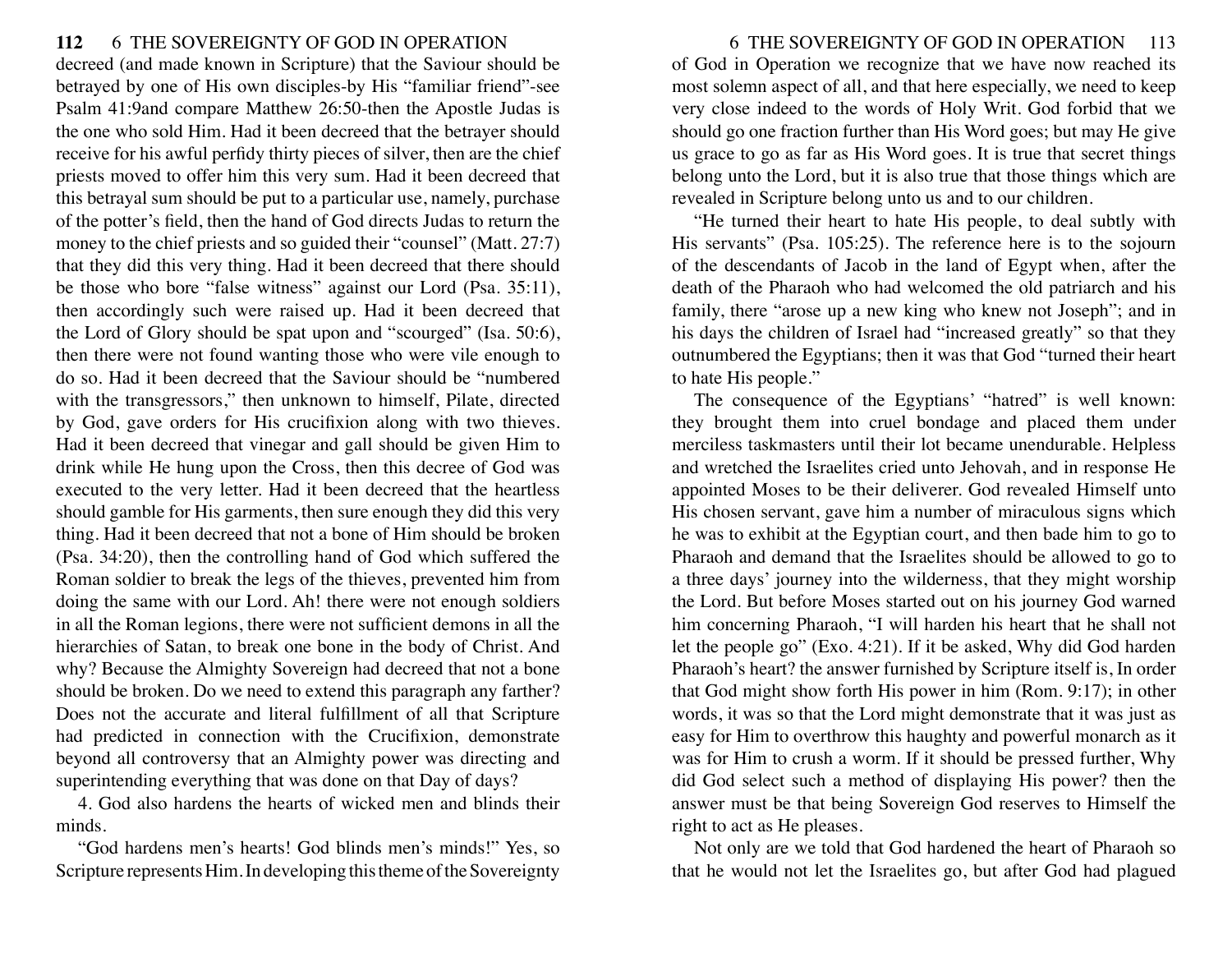his land so severely that he reluctantly gave a qualified permission, and after that the first-born of all the Egyptians had been slain, and Israel had actually left the land of bondage, God told Moses, "And I, behold, I will harden the hearts of the Egyptians, and they shall follow them: and I will get Me honour upon Pharaoh, and upon all his host, upon his chariots, and upon his horsemen. And the Egyptians shall know that I am the LORD, when I have gotten Me honour upon Pharaoh, upon his chariots, and upon his horsemen" (Exo. 14:17, 18).

The same thing happened subsequently in connection with Sihon, king of Heshbon, through whose territory Israel had to pass on their way to the promised land. When reviewing their history Moses told the people, "But Sihon king of Heshbon would not let us pass by him: for the LORD thy God hardened his spirit, and made his heart obstinate, that He might deliver him into thy hand" (Deut. 2:30)!

So it was also after that Israel had entered Canaan. We read, "There was not a city that made peace with the children of Israel, save the Hivites the inhabitants of Gibeon: all other they took in battle. For it was of the LORD to harden their hearts, that they should come against Israel in battle, that He might destroy them, as the Lord commanded Moses" (Josh. 11:19, 20). From other Scriptures we learn why God purposed to "destroy utterly" the Canaanites-it was because of their awful wickedness and corruption.

Nor is the revelation of this solemn truth confined to the Old Testament. In John 12:37-40 we read, "But though He had done so many miracles before them, yet they believed not on Him: that (in order that) the saying of Esaias (Isaiah) the prophet might be fulfilled, which he spake, Lord, who hath believed our report? and to whom hath the arm of the Lord been revealed? Therefore they could not believe, because that Esaias said again, HE hath blinded their eyes, and hardened their heart; that they should not see with their eyes, nor understand with their heart, and be converted, and I should heal them." It needs to be carefully noted here that these whose eyes God "blinded" and whose heart He "hardened" were men who had deliberately scorned the Light and rejected the testimony of God's own Son.

Similarly we read in 2 Thessalonians 2:11, 12, "And for this cause

# 114 **6 THE SOVEREIGNTY OF GOD IN OPERATION** 7 GOD'S SOVEREIGNTY AND THE HUMAN WILL 115 God shall send them strong delusion, that they should believe a lie: that they all might be damned who believed not the truth, but had pleasure in unrighteousness." What God did unto the Jews of old He

is yet going to do unto Christendom. Just as the Jews of Christ's day despised His testimony, and in consequence were "blinded," so a guilty Christendom which has rejected the Truth shall yet have sent them from God a "strong delusion" that they may believe a lie.

Is God really governing the world? Is He exercising rule over the human family? What is the modus operandi of His governmental administration over mankind? To what extent and by what means does He control the sons of men? How does God exercise an influence upon the wicked, seeing their hearts are at enmity against Him? These are some of the questions we have sought to answer from Scripture in the previous sections of this chapter. Upon His own elect God exerts a quickening, an energizing, a directing, and a preserving power. Upon the wicked God exerts a restraining, softening, directing, and hardening and blinding power, according to the dictates of His own infinite wisdom and unto the outworking of His own eternal purpose. God's decrees are being executed. What He has ordained is being accomplished. Man's wickedness is bounded. The limits of evil-doing and of evildoers has been Divinely defined and cannot be exceeded. Though many are in ignorance of it, all men, good and bad, are under the jurisdiction of and are absolutely subject to the administration of the Supreme Sovereign-"Alleluia: for the Lord God omnipotent reigneth" (Rev. 19:6)-reigneth over all.

### **Chapter Seven**

## **God's Sovereignty And The Human Will**

"It is God which worketh in you both to will and to do of His good pleasure" (Phil. 2: 13).

Concerning the nature and the power of fallen man's will, the greatest confusion prevails today, and the most erroneous views are held, even by many of God's children. The popular idea now prevailing, and which is taught from the great majority of pulpits, is that man has a "free will," and that salvation comes to the sinner through his will co-operating with the Holy Spirit. To deny the "free will" of man, i.e., his power to choose that which is good, his native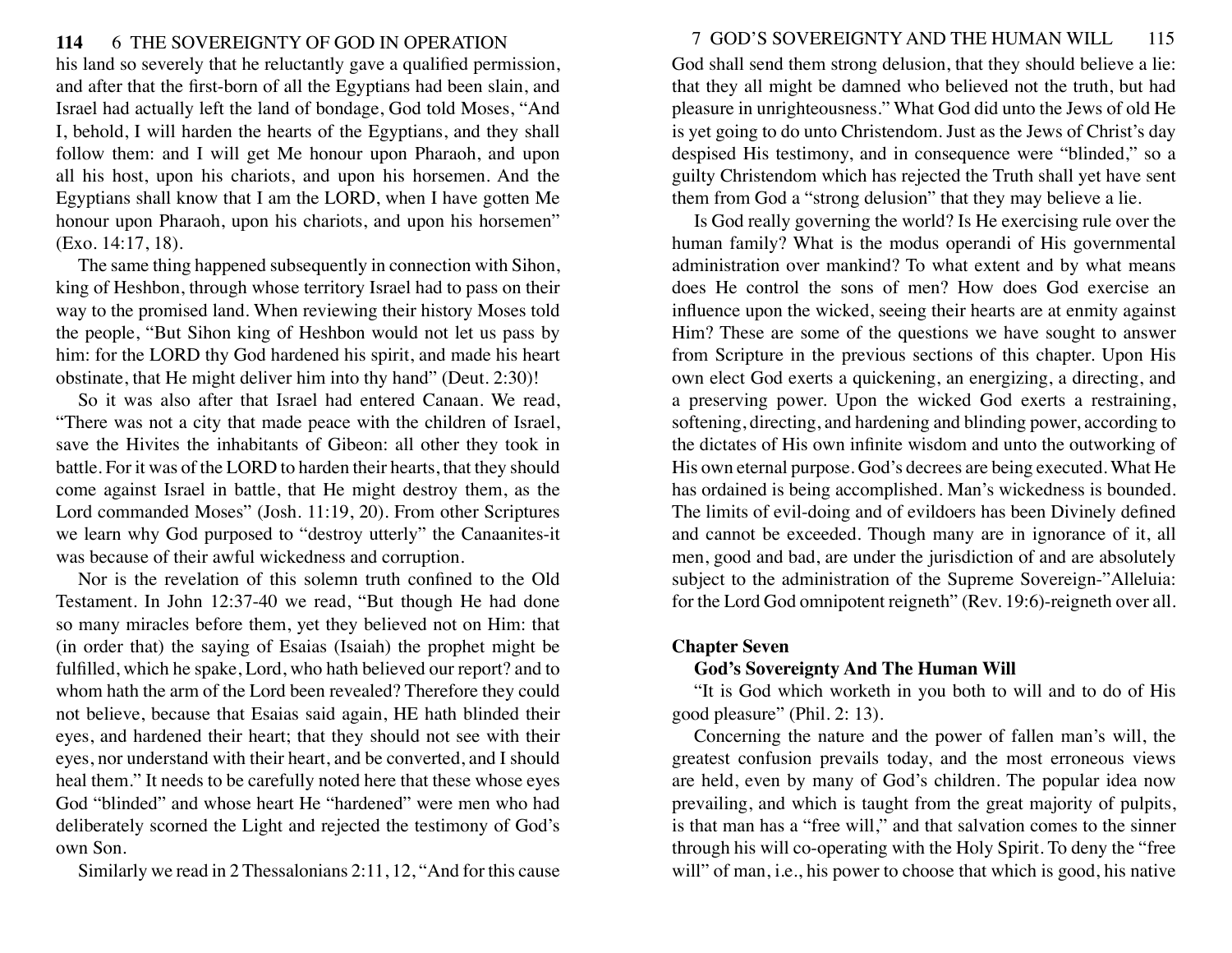### 116 7 GOD'S SOVEREIGNTY AND THE HUMAN WILL <sup>7</sup> GOD'S SOVEREIGNTY AND THE HUMAN WILL 117

ability to accept Christ, is to bring one into disfavour at once, even before most of those who profess to be orthodox. And yet Scripture emphatically says, "It is not of him that willeth, nor of him that runneth, but of God that showeth mercy" (Rom. 9:16). Which shall we believe: God, or the preachers?

But some one may reply, Did not Joshua say to Israel, "Choose you this day whom ye will serve"? Yes, he did; but why not complete his sentence-"whether the gods which your fathers served which were on the other side of the flood, or the gods of the Amorites, in whose land ye dwell" (Josh. 24:15)! But why attempt to pit Scripture against Scripture? The Word of God never contradicts itself, and the Word expressly declares, "There is none that seeketh after God" (Rom. 3:11). Did not Christ say to the men of His day "Ye will not come to Me, that ye might have life" (John 5:40)? Yes, but some did "come" to Him, some did receive Him. True and who were they? John 1:12, 13 tells us: "But as many as received Him, to them gave He power to become the sons of God, to them that believe on His name: which were born, not of blood, nor of the will of the flesh, nor of the will of man, but of God"!

But does not Scripture say, "Whosoever will may come"? It does, but does this signify that everybody has the will to come? What of those who won't come? "Whosoever will may come" no more implies that fallen man has the power (in himself) to come, than "Stretch forth thine hand" implied that the man with the withered arm had ability (in himself) to comply. In and of himself the natural man has power to reject Christ; but in and of himself he has not the power to receive Christ. And why? Because he has a mind that is "enmity against" Him (Rom. 8:7); because he has a heart that hates Him (John 15:18). Man chooses that which is according to his nature, and therefore before he will ever choose or prefer that which is Divine and spiritual a new nature must be imparted to him; in other words, he must be born again.

Should it be asked, But does not the Holy Spirit overcome a man's enmity and hatred when He convicts the sinner of his sins and his need of Christ; and does not the Spirit of God produce such conviction in many that perish? Such language betrays confusion of thought: were such a man's enmity really "overcome," then he

would readily turn to Christ; that he does not come to the Saviour demonstrates that his enmity is not overcome. But that many are, through the preaching of the Word, convicted by the Holy Spirit, who nevertheless die in unbelief, is solemnly true. Yet, it is a fact which must not be lost sight of that the Holy Spirit does something more in each of God's elect than He does in the non-elect: He works in them "both to will and to do of His good pleasure" (Phil. 2:13). In reply to what we have said above, Arminians would answer, No; the Spirit's work of conviction is the same both in the converted and in unconverted, that which distinguishes the one class from the other is that the former yielded to His strivings whereas the latter resist them. But if this were the case then the Christian would have ground for boasting and self-glorying over his cooperation with the Spirit; but this would flatly contradict Ephesians 2:8, "For by grace are ye saved through faith; and that not of yourselves: it is the gift of God."

Let us appeal to the actual experience of the Christian reader. Was there not a time (may the remembrance of it bow each of us into the dust) when you were unwilling to come to Christ? There was. Since then you have come to Him. Are you now prepared to give Him all the glory for that (Psa. 115:1)? Do you not acknowledge you came to Christ because the Holy Spirit brought you from unwillingness to willingness? You do. Then is it not also a patent fact that the Holy Spirit has not done in many others what He has in you! Granting that many others have heard the Gospel, been shown their need of Christ, yet, they are still unwilling to come to Him. Thus He has wrought more in you than in them. Do you answer, Yet I remember well the time when the Great Issue was presented to me, and my consciousness testifies that my will acted and that I yielded to the claims of Christ upon me. Quite true. But before you "yielded" the Holy Spirit overcame the native enmity of your mind against God, and this "enmity" He does not overcome in all. Should it be said, That is because they are unwilling for their enmity to be overcome. Ah! none are thus "'willing" till He has put forth His all-mighty power and wrought a miracle of grace in the heart.

But let us now inquire, What is the human Will? Is it a selfdetermining agent, or is it, in turn, determined by something else? Is it Sovereign or servant? Is the will superior to every other faculty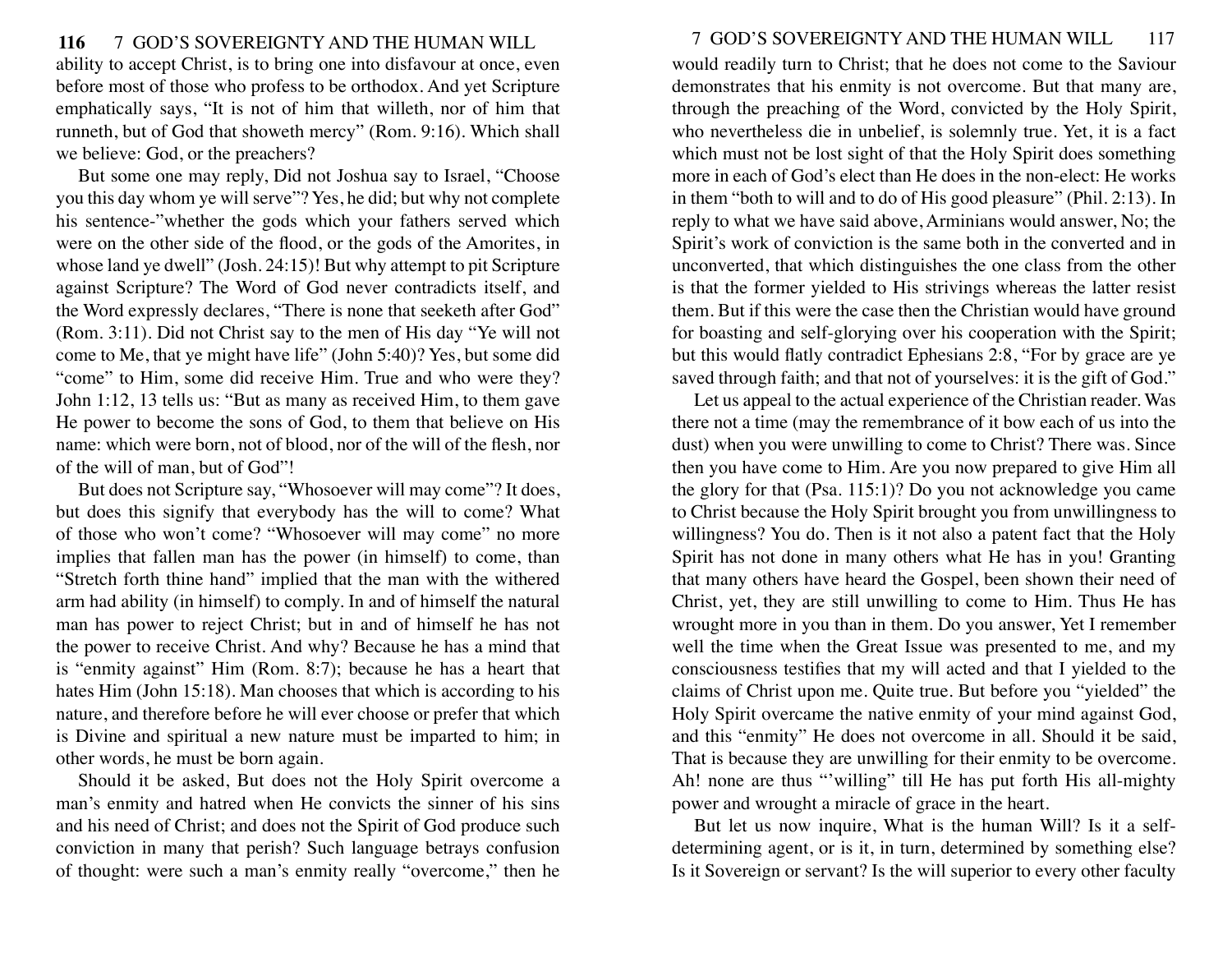of our being so that it governs them, or is it moved by their impulses and subject to their pleasure? Does the will rule the mind, or does the mind control the will? Is the will free to do as it pleases, or is it under the necessity of rendering obedience to something outside of itself? "Does the will stand apart from the other great faculties or powers of the soul, a man within a man, who can reverse the man and fly against the man and split him into segments, as a glass snake breaks in pieces? Or, is the will connected with the other faculties, as the tail of the serpent is with his body, and that again with his head, so that where the head goes, the whole creature goes, and, as a man thinketh in his heart, so is he? First thought, then heart (desire or aversion), and then act. Is it this way, the dog wags the tail? Or, is it the will, the tail, wags the dog? Is the will the first and chief thing in man, or is it the last thing-to be kept subordinate, and in its place beneath the other faculties? and, is the true philosophy of moral action and its process that of Genesis 3:6: 'And when the woman saw that the tree was good for food' (sense-perception, intelligence), 'and a tree to be desired' (affections), 'she took and ate thereof' (the will)." (George S. Bishop). These are questions of more than academical interest. They are of practical importance. We believe that we do not go too far when we affirm that the answer returned to these questions is a fundamental test of doctrinal soundness. \*

### **1. The Nature Of The Human Will.**

What is the Will? We answer, the will is the faculty of choice, the immediate cause of all action. Choice necessarily implies the refusal of one thing and the acceptance of another. The positive and the negative must both be present to the mind before there can be any choice. In every act of the will there is a preference-the desiring one thing rather than another. Where there is no preference, but complete indifference, there is no volition. To will is to choose, and to choose is to decide between two or more alternatives. But there is something which influences the choice; something which determines the decision. Hence the will cannot be Sovereign because it is the servant of that something. The will cannot be both Sovereign and servant. It cannot be both cause and effect. The will is not causative, because, as we have said, something causes it to choose, therefore that something must be the causative agent. Choice itself is affected by

# 118 7 GOD'S SOVEREIGNTY AND THE HUMAN WILL 7 GOD'S SOVEREIGNTY AND THE HUMAN WILL 119 certain considerations, is determined by various influences brought to bear upon the individual himself, hence, volition is the effect of these considerations and influences, and if the effect, it must be their servant; and if the will is their servant then it is not Sovereign, and if the will is not Sovereign, we certainly cannot predicate absolute "freedom" of it. Acts of the will cannot come to pass of themselves-

\*Since writing the above we have read an article by the late J. N. Darby entitled, "Man's So-Called Freewill," that opens with these words: "This re-appearance of the doctrine of freewill serves to support that of the pretensions of the natural man to be not irremediably fallen, for this is what such doctrine tends to. All who have never been deeply convicted of sin, all persons in whom this conviction is based on gross external sins, believe more or less in freewill." to say they can, is to postulate an uncaused effect. Ex nihilo nihil fit-nothing cannot produce something.

In all ages, however, there have been those who contended for the absolute freedom or Sovereignty of the human will. Men will argue that the will possesses a self-determining power. They say, for example, I can turn my eyes up or down, the mind is quite indifferent which I do, the will must decide. But this is a contradiction in terms. This case supposes that I choose one thing in preference to another while I am in a state of complete indifference. Manifestly, both cannot be true. But it may be replied, The mind was quite indifferent until it came to have a preference. Exactly; and at that time the will was quiescent too! But the moment indifference vanished, choice was made, and the fact that indifference gave place to preference, overthrows the argument that the will is capable of choosing between two equal things. As we have said, choice implies the acceptance of one alternative and the rejection of the other or others.

That which determines the will is that which causes it to choose. If the will is determined then there must be a determiner. What is it that determines the will? We reply, The strongest motive power which is brought to bear upon it. What this motive power is varies in different cases. With one it may be the logic of reason, with another the voice of conscience, with another the impulse of the emotions, with another the whisper of the Tempter, with another the power of the Holy Spirit; whichever of these presents the strongest motive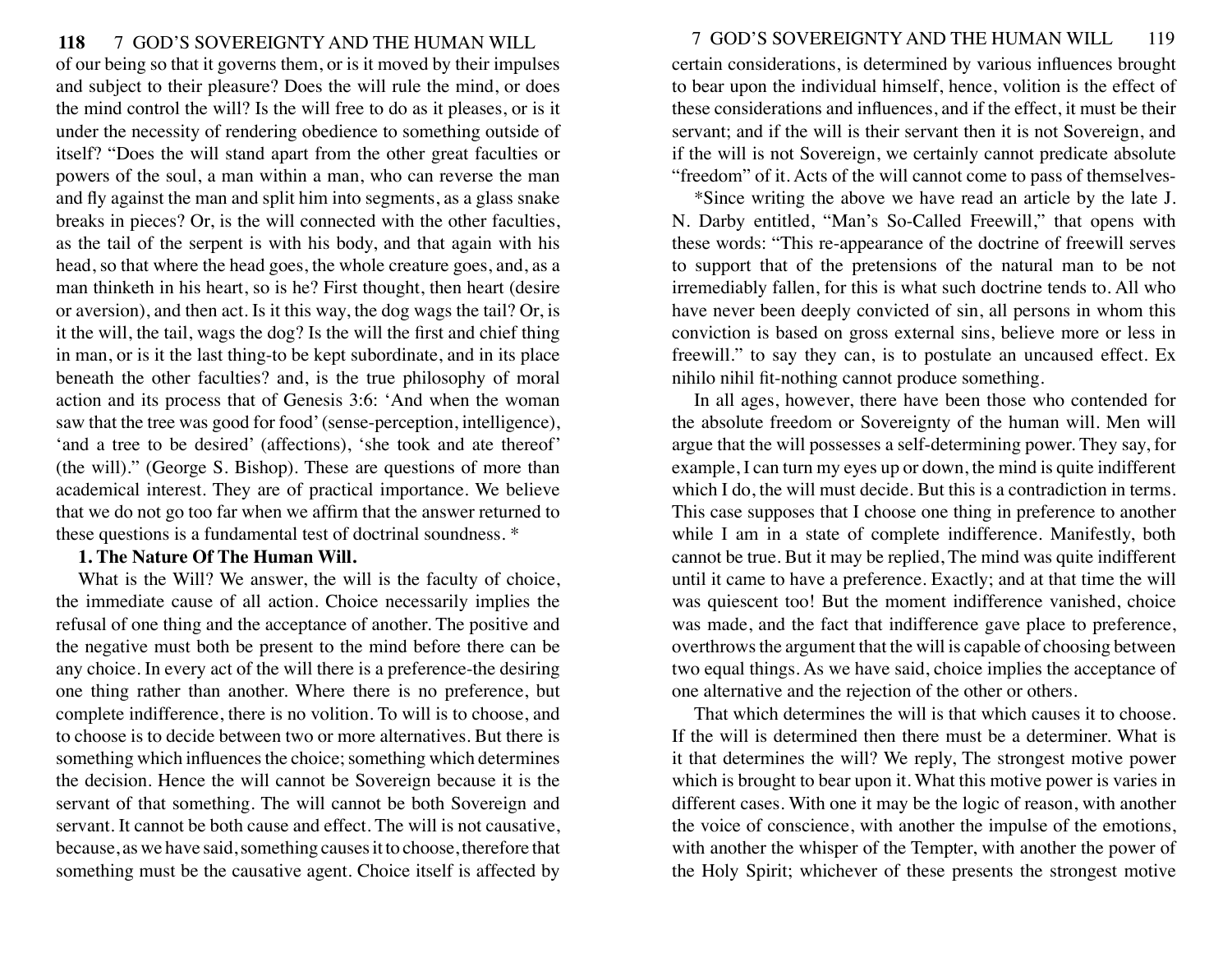# power and exerts the greatest influence upon the individual himself is that which impels the will to act. In other words, the action of the will is determined by that condition of mind (which in turn is influenced by the world, the flesh, and the Devil, as well as by God) which has the greatest degree of tendency to excite volition. To illustrate what we have just said let us analyze a simple example-On a certain Lord's day afternoon a friend of ours was suffering from a severe headache. He was anxious to visit the sick but feared that if he did so his own condition would grow worse, and as a consequence, be unable to attend the preaching of the Gospel that evening. Two alternatives confronted him: to visit the sick that afternoon and risk being sick himself, or, to take a rest that afternoon (and visit the sick the next day) and probably arise refreshed and fit for the evening service. Now what was it that decided our friend in choosing between these two alternatives? The will? Not at all. True, that in the end, the will made a choice, but the will itself was moved to make the choice. In the above case certain considerations presented strong motives for selecting either alternative; these motives were balanced the one against the other by the individual himself, i.e., his heart and mind, and the one alternative being supported by stronger motives than the other, decision was formed accordingly, and then the will acted. On the one side, our friend felt impelled by a sense of duty to visit the sick; he was moved with compassion to do so, and thus a strong motive was presented to his mind. On the other hand, his judgment reminded him that he was feeling far from well himself, that he badly needed a rest, that if he visited the sick his own condition would probably be made worse, and in such case he would be prevented from attending the preaching of the Gospel that night; furthermore, he knew that on the morrow, the Lord willing, he could visit the sick, and this being so, he concluded he ought to rest that afternoon. Here then were two sets of alternatives presented to our Christian brother: on the one side was a sense of duty plus his own sympathy, on the other side was a sense of his own need plus a real concern for God's glory, for he felt that he ought to attend the preaching of the Gospel that night. The latter prevailed. Spiritual considerations outweighed his sense of duty. Having formed his decision the will acted accordingly and he retired to rest. An

120 7 GOD'S SOVEREIGNTY AND THE HUMAN WILL 7 GOD'S SOVEREIGNTY AND THE HUMAN WILL 121 analysis of the above case shows that the mind or reasoning faculty was directed by spiritual considerations, and the mind regulated and controlled the will. Hence we say that, if the will is controlled, it is neither Sovereign nor free, but is the servant of the mind.

> It is only as we see the real nature of freedom and mark that the will is subject to the motives brought to bear upon it that we are able to discern there is no conflict between two statements of Holy Writ which concern our blessed Lord. In Matthew 4:1 we read, "Then was Jesus led up of the Spirit into the wilderness to be tempted of the Devil"; but in Mark 1:12, 13 we are told, "And immediately the Spirit drift Him into the wilderness. And He was there in the wilderness forty days, tempted of Satan." It is utterly impossible to harmonize these two statements by the Armenian conception of the will. But really there is no difficulty. That Christ was "driven" implies it was by a forcible motive or powerful impulse, such as was not to be resisted or refused; that He was "led" denotes His freedom in going. Putting the two together we learn that He was driven, with a voluntary condescension thereto. So, there is the liberty of man's will and the victorious efficacy of God's grace united together: a sinner may be "drawn" and yet "come" to Christ-the "drawing" presenting to him the irresistible motive, the "coming" signifying the response of his will-as Christ was "driven" and "led" by the Spirit into the wilderness.

> Human philosophy insists that it is the will which governs the man, but the Word of God teaches that it is the heart which is the dominating center of our being. Many Scriptures might be quoted in substantiation of this. "Keep thy heart with all diligence; for out of it are the issues of life" (Prov. 4:23). "For from within, out of the heart of men, proceed evil thoughts, adulteries, fornications, murders," etc. (Mark 7:21). Here our Lord traces these sinful acts back to their source and declares that their fountain is the "heart" and not the will! Again: "This people draweth nigh unto Me with their mouth, but their heart is far from Me" (Matt. 15:8). If further proof were required we might call attention to the fact that the word "heart" is found in the Bible more than three times oftener than is the word "will," even though nearly half of the references to the latter refer to God's will!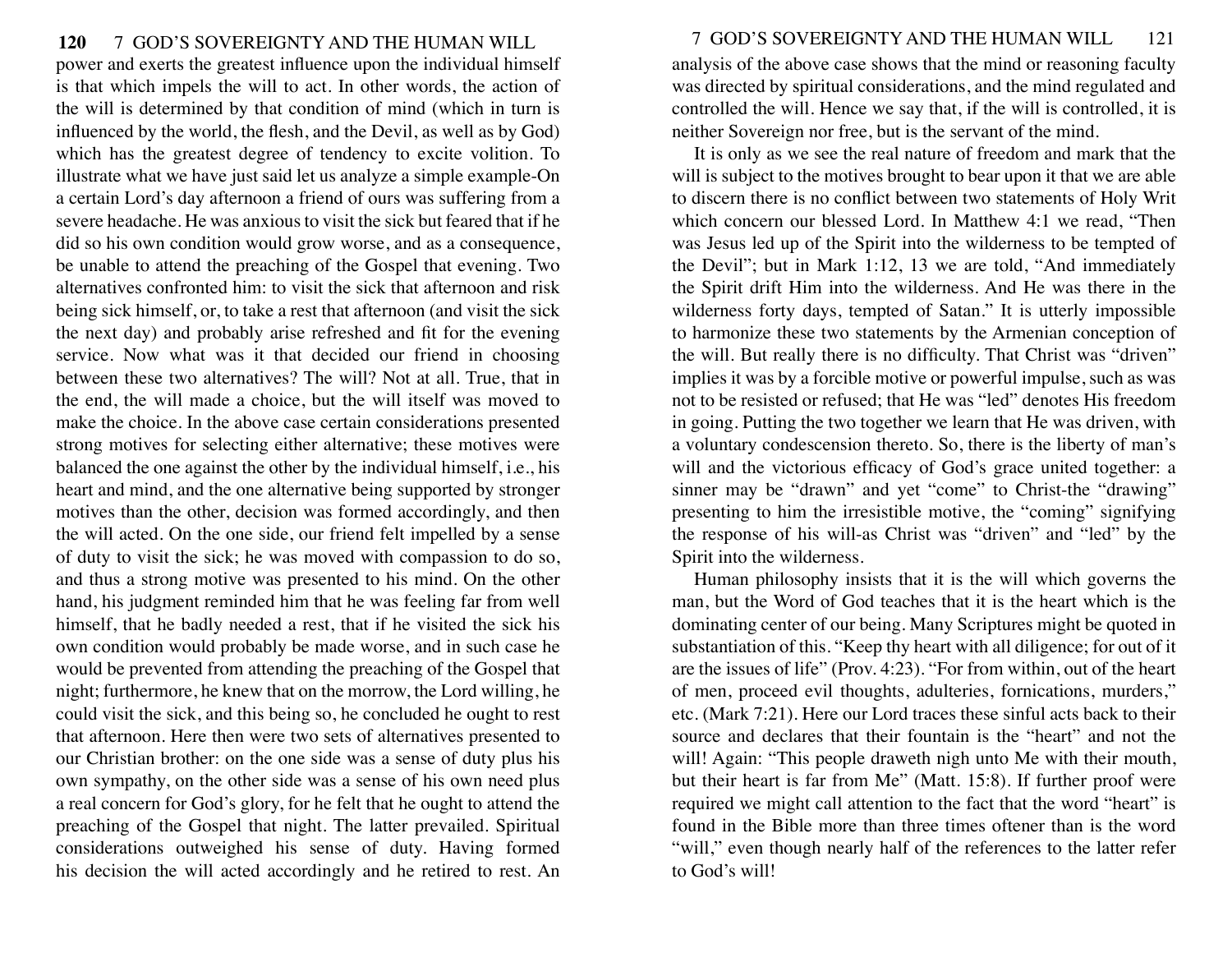When we affirm that it is the heart and not the will which governs the man, we are not merely striving about words, but insisting on a distinction that is of vital importance. Here is an individual before whom two alternatives are placed; which will he choose? We answer, the one which is most agreeable to himself, i.e., his "heart"-the innermost core of his being? Before the sinner is set a life of virtue and piety, and a life of sinful indulgence; which will he follow? The latter. Why? Because that is his choice. But does that prove the will is Sovereign? Not at all. Go back from effect to cause. Why does the sinner choose a life of sinful indulgence? Because he prefers it-and he does prefer it, all arguments to the contrary notwithstanding, though of course he does not enjoy the effects of such a course. And why does he prefer it? Because his heart is sinful. The same alternatives, in like manner, confront the Christian, and he chooses and strives after a life of piety and virtue. Why? Because God has given him a new heart or nature. Hence we say it is not the will which makes the sinner impervious to all appeals to "forsake his way," but his corrupt and evil heart. He will not come to Christ because he does not want to, and he does not want to because his heart hates Him and loves sin: see Jeremiah 17:9!

In defining the will we have said above, that "the will is the faculty of choice, the immediate cause of all action." We say the immediate cause, for the will is not "the primary cause of any action." We say the immediate cause, for the will is not the primary cause of any action any more than the hand is. Just as the hand is controlled by the muscles and nerves of the arm, and the arm by the brain; so the will is the servant of the mind, and the mind, in turn, is affected by various influences and motives which are brought to bear upon it. But, it may be asked, Does not Scripture make its appeal to man's will? Is it not written, "And whosoever will, let him take the water of life freely" (Rev. 22:17)? And did not our Lord say, "ye will not come to Me that ye might have life" (John 5:40)? We answer; the appeal of Scripture is not always made to man's "will"; other of his faculties are also addressed. For example: "He that hath ears to hear, let him hear." "Hear and your soul shall live." "Look unto Me and be ye saved." "Believe on the Lord Jesus Christ and thou shalt be saved." "Come now and let us reason together," "with the heart man

122 7 GOD'S SOVEREIGNTY AND THE HUMAN WILL 7 GOD'S SOVEREIGNTY AND THE HUMAN WILL 123 believeth unto righteousness," etc., etc.

### **2. The Bondage Of The Human Will.**

In any treatise that proposes to deal with the human will, its nature and functions, respect should be had to the will in three different men, namely, unfallen Adam, the sinner, and the Lord Jesus Christ. In unfallen Adam the will was free, free in both directions, free toward good and free toward evil. Adam was created in a state of innocency but not in a state of holiness, as is so often assumed and asserted. Adam's will was therefore in a condition of moral equipoise: that is to say, in Adam there was no constraining bias in him toward good or evil, and as such Adam differed radically from all his descendants, as well as from "the Man Christ Jesus." But with the sinner it is far otherwise. The sinner is born with a will that is not in a condition of moral equipoise, because in him there is a heart that is "deceitful above all things and desperately wicked," and this gives him a bias toward evil. So, too, with the Lord Jesus it was far otherwise: He also differed radically from unfallen Adam. The Lord Jesus Christ could not sin because He was the "Holy One of God." Before He was born into this world it was said to Mary, "The Holy Spirit shall come upon thee, and the power of the Highest shall overshadow thee: therefore also that Holy Thing which shall be born of thee shall be called the Son of God" (Luke 1:35). Speaking reverently then we say, that the will of the Son of Man was not in a condition of moral equipoise, that is, capable of turning toward either good or evil. The will of the Lord Jesus was biased toward that which is good because, side by side with His sinless, holy, perfect humanity, was His eternal Deity. Now in contradistinction from the will of the Lord Jesus which was biased toward good, and Adam's will which, before his fall, was in a condition of moral equipoise-capable of turning toward either good or evil-the sinner's will is biased toward evil, and therefore is free in one direction only, namely, in the direction of evil. The sinner's will is enslaved because it is in bondage to and is the servant of a depraved heart.

In what does the sinner's freedom consist? This question is naturally suggested by what we have just said above. The sinner is "free" in the sense of being unforced from without. God never forces the sinner to sin. But the sinner is not free to do either good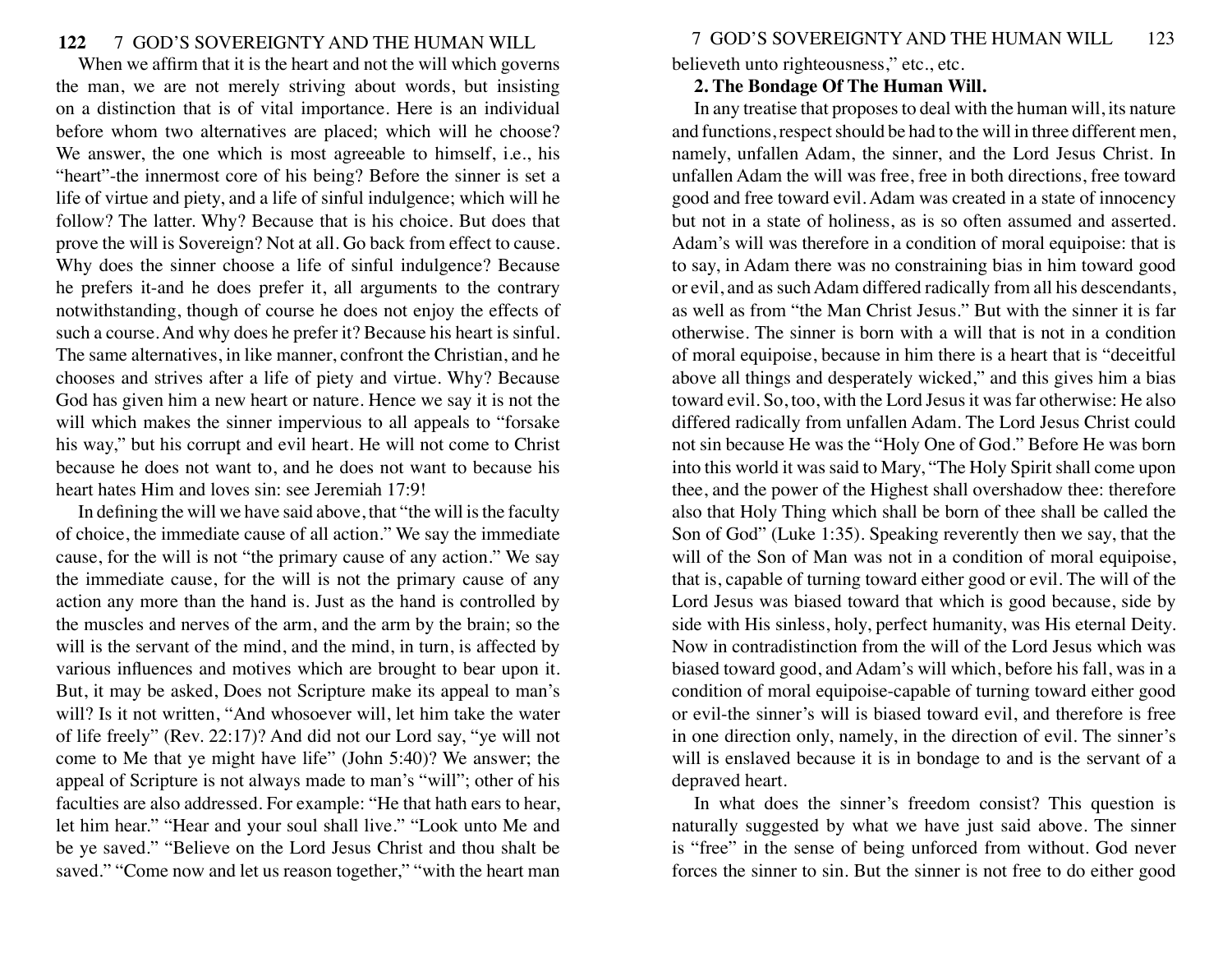or evil because an evil heart within is ever inclining him toward sin. Let us illustrate what we have in mind. I hold in my hand a book. I release it; what happens? It falls. In which direction? Downwards; always downwards. Why? Because, answering the law of gravity, its own weight sinks it. Suppose I desire that book to occupy a position three feet higher; then what? I must lift it; a power outside of that book must raise it. Such is the relationship which fallen man sustains toward God. Whilst Divine power up-holds him he is preserved from plunging still deeper into sin; let that power be withdrawn and he falls-his own weight (of sin) drags him down. God does not push him down anymore than I did that book. Let all Divine restraint be removed and every man is capable of becoming, would become, a Cain, a Pharaoh, a Judas. How then is the sinner to move heavenward? By an act of his own will? Not so. A power outside of himself must grasp hold of him and lift him every inch of the way. The sinner is free, but free in one direction only-free to fall, free to sin. As the Word expresses it: "For when ye were the servants of sin, ye were free from righteousness" (Rom. 6:20). The sinner is free to do as he pleases, always as he pleases (except as he is restrained by God), but his pleasure is to sin.

In the opening paragraph of this chapter we insisted that a proper conception of the nature and function of the will is of practical importance, nay, that it constitutes a fundamental test of theological orthodoxy or doctrinal soundness. We wish to amplify this statement and attempt to demonstrate its accuracy. The freedom or bondage of the will was the dividing line between Augustinianism and Pelagianism, and in more recent times between Calvinism and Arminianism. Reduced to simple terms this means that the difference involved was the affirmation or denial of the total depravity of man. In taking the affirmative we shall now consider,

### **3. The Impotency Of The Human Will.**

Does it lie within the province of man's will to accept or reject the Lord Jesus Christ as Saviour? Granted that the Gospel is preached to the sinner, that the Holy Spirit convicts him of his lost condition, does it, in the final analysis, He within the power of his own will to resist or to yield himself up to God? The answer to this question defines our conception of human depravity. That man is a

### 124 7 GOD'S SOVEREIGNTY AND THE HUMAN WILL 7 GOD'S SOVEREIGNTY AND THE HUMAN WILL 125

fallen creature all professing Christians will allow, but what many of them mean by "fallen" is often difficult to determine. The general impression seems to be that man is now mortal, that he is no longer in the condition in which he left the hands of his Creator, that he is liable to disease, that he inherits evil tendencies; but, that if he employs his powers to the best of his ability somehow he will be happy at last. O, how far short of the sad truth! Infirmities, sickness, even corporeal death, are but trifles in comparison with the moral and spiritual effects of the Fall! It is only by consulting the Holy Scriptures that we are able to obtain some conception of the extent of that terrible calamity.

When we say that man is totally depraved we mean that the entrance of sin into the human constitution has affected every part and faculty of man's being. Total depravity means that man is, in spirit and soul and body, the slave of sin and the captive of the Devil-walking "according to the prince of the power of the air, the spirit that now worketh in the children of disobedience" (Eph. 2:2). This statement ought not to need arguing: it is a common fact of human experience. Man is unable to realize his own aspirations and materialize his own ideals. He cannot do the things that he would. There is a moral inability which paralyzes him. This is proof positive that he is no free man, but instead, the slave of sin and Satan. "Ye are of your father the Devil, and the lusts (desires) of your father ye will do" (John 8:44). Sin is more than an act or a series of acts; it is a state or condition. It is that which lies behind and produces the acts. Sin has penetrated and permeated the whole of man's make-up. It has blinded the understanding, corrupted the heart, and alienated the mind from God. And the will has not escaped. The will is under the dominion of sin and Satan. Therefore, the will is not free. In short, the affections love as they do and the will chooses as it does because of the state of the heart, and because the heart is deceitful above all things and desperately wicked "There is none that seeketh after God" (Rom. 3:11).

We repeat our question: Does it lie within the power of the sinner's will to yield himself up to God? Let us attempt an answer by asking several others: Can water (of itself) rise above its own level? Can a clean thing come out of an unclean? Can the will reverse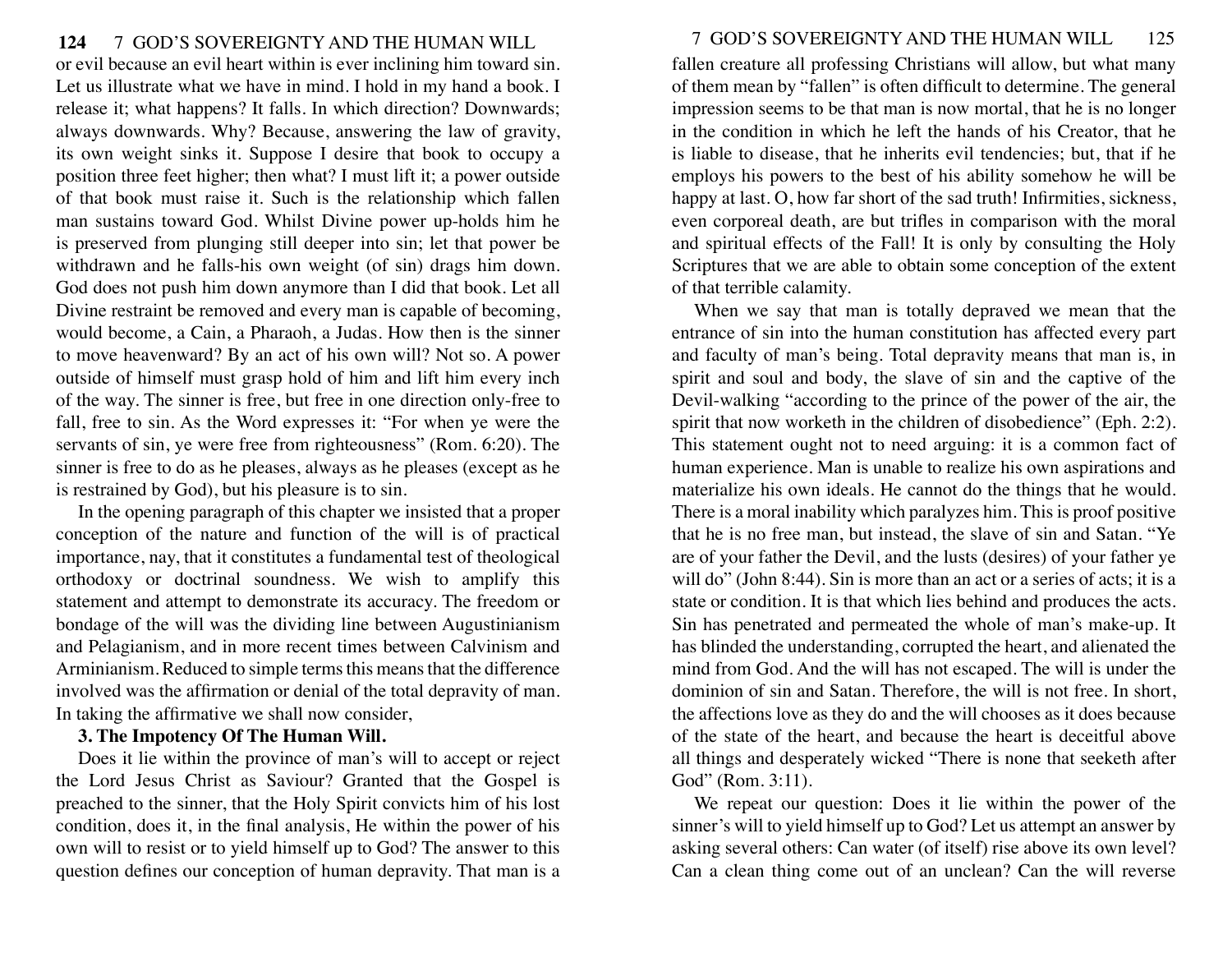the whole tendency and strain of human nature? Can that which is under the dominion of sin originate that which is pure and holy? Manifestly not. If ever the will of a fallen and depraved creature is to move Godward a Divine power must be brought to bear upon it which will overcome the influences of sin that pull in a counter direction. This is only another way of saying, "No man can come to Me, except the Father which hath sent Me, draw him (John 6:44). In other words, God's people must be made willing in the day of His power (Psa. 110:3). As said Mr. Darby, "If Christ came to save that which is lost, free will has no place. Not that God prevents men from receiving Christ-far from it. But even when God uses all possible inducements, all that is capable of exerting influence in the heart of man, it only serves to show that man will have none of it, that so corrupt is his heart, and so decided his will not to submit to God (however much it may be the devil who encourages him to sin) that nothing can induce him to receive the Lord, and to give up sin. If by the words, 'freedom of man,' they mean that no one forces him to reject the Lord, this liberty fully exists. But if it is said that, on account of the dominion of sin, of which he is the slave, and that voluntarily, he cannot escape from his condition, and make choice of the good-even while acknowledging it to be good, and approving of it-then he has no liberty whatever (italics ours). He is not subject to the law, neither indeed can be; hence, they that are in the flesh cannot please God."

The will is not Sovereign; it is a servant because influenced and controlled by the other faculties of man's being. The sinner is not a free agent because he is a slave of sin-this was clearly implied in our Lord's words, "If the Son shall therefore make you free, ye shall be free indeed" (John 8:36). Man is a rational being and as such responsible and accountable to God, but to affirm that he is a free moral agent is to deny that he is totally depraved-i.e., depraved in will as in everything else. Because man's will is governed by his mind and heart, and because these have been vitiated and corrupted by sin, then it follows that if ever man is to turn or move in a Godward direction God Himself must work in him "both to will and to do of His good pleasure" (Phil. 2:13). Man's boasted freedom is in truth "the bondage of corruption"; he "serves divers lusts and pleasures."

### 126 7 GOD'S SOVEREIGNTY AND THE HUMAN WILL 7 GOD'S SOVEREIGNTY AND THE HUMAN WILL 127

Said a deeply taught servant of God, "Man is impotent as to his will. He has no will favourable to God. I believe in free will; but then it is a will only free to act according to nature (italics ours). A dove has no will to eat carrion; a raven no will to eat the clean food of the dove. Put the nature of the dove into the raven and it will eat the food of the dove. Satan could have no will for holiness. We speak it with reverence, God could have no will for evil. The sinner in his sinful nature could never have a will according to God. For this he must be born again" (J. Denham Smith). This is just what we have contended for throughout this chapter-the will is regulated by the nature.

Among the "decrees" of the Council of Trent (1563), which is the avowed standard of Popery, we find the following:

"If any one shall affirm, that man's free-will, moved and excited by God, does not, by consenting, cooperate with God, the mover and exciter, so as to prepare and dispose itself for the attainment of justification; if moreover, anyone shall say that the human will cannot refuse complying, if it pleases; but that it is unactive, and merely passive; let such an one be accursed"!

"If any one shall affirm, that since the fall of Adam, man's freewill is lost and extinguished; or, that it is a thing titular, yea a name, without a thing, and a fiction introduced by Satan into the Church; let such an one be accursed"!

Thus, those who today insist on the free-will of the natural man believe precisely what Rome teaches on the subject! That Roman Catholics and Arminians walk hand in hand may be seen from others of the decrees issued by the Council of Trent: "If any one shall affirm that a regenerate and justified man is bound to believe that he is certainly in the number of the elect (which 1 Thess. 1:4, 5plainly teaches.--A.W.P.) let such an one be accursed"! "If any one shall affirm with positive and absolute certainty, that he shall surely have the gift of perseverance to the end (which John 10:28-30assuredly guarantees, A. W. P.); let him be accursed"!

In order for any sinner to be saved three things were indispensable: God the Father had to purpose his salvation, God the Son had to purchase it, God the Spirit has to apply it. God does more than "propose" to us: were He only to "invite," every last one of us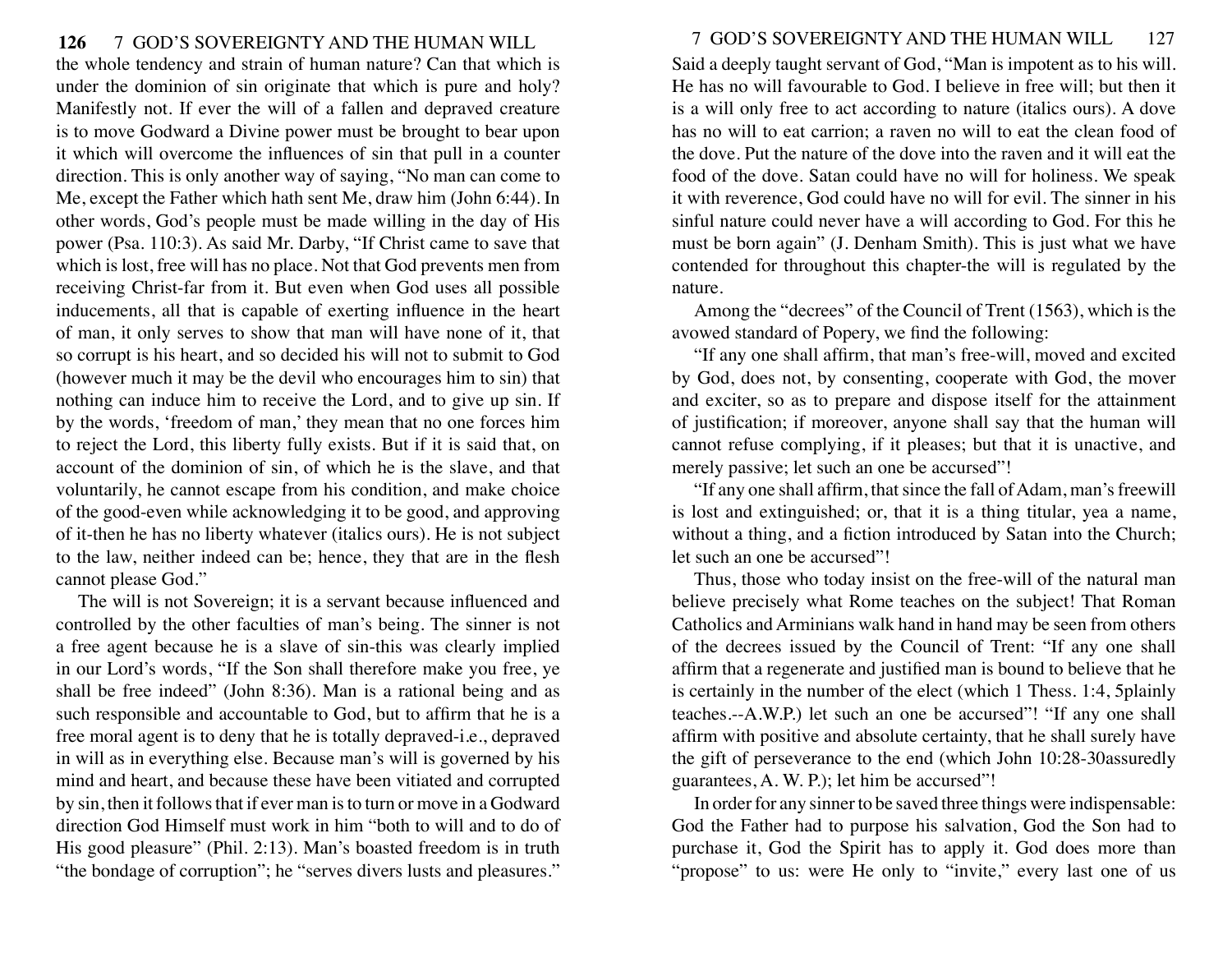# would be lost. This is strikingly illustrated in the Old Testament. In Ezra 1:1-3 we read, "Now in the first year of Cyrus king of Persia, that the word of the LORD by the mouth of Jeremiah might be fulfilled, the LORD stirred up the spirit of Cyrus king of Persia, that he made a proclamation throughout all his kingdom, and put it also in writing saying, Thus saith Cyrus king of Persia, the LORD God of Heaven hath given me all the kingdoms of the earth, and He hath charged me to build Him an house at Jerusalem, which is in Judah. Who is there among you of all His people? his God be with him, and let him go up to Jerusalem which is in Judah, and build the house of the LORD God of Israel." Here was an "offer" made, made to a people in captivity, affording them opportunity to leave and return to Jerusalem-God's dwelling-place. Did all Israel eagerly respond to this offer? No indeed. The vast majority were content to remain in the enemy's land. Only an insignificant "remnant" availed themselves of this overture of mercy! And why did they? Hear the answer of Scripture: "Then rose up the chief of the fathers of Judah and Benjamin, and the priests, and the Levites, with all whose spirit God had stirred up, to go up to build the house of the LORD which is in Jerusalem" (Ezra 1:5)! In like manner, God "stirs up" the spirits of His elect when the effectual call comes to them, and not till then do they have any willingness to respond to the Divine proclamation.

The superficial work of many of the professional evangelists of the last fifty years is largely responsible for the erroneous views now current upon the bondage of the natural man, encouraged by the laziness of those in the pew in their failure to "prove all things" (1 Thess. 5:21). The average evangelical pulpit conveys the impression that it lies wholly in the power of the sinner whether or not he shall be saved. It is said that "God has done His part, now man must do his." Alas, what can a lifeless man do, and man by nature is "dead" in trespasses and sins" (Eph. 2:1)! If this were really believed there would be more dependence upon the Holy Spirit to come in with His miracle-working power and less confidence in our attempts to "win men for Christ."

When addressing the unsaved, preachers often draw an analogy between God's sending of the Gospel to the sinner, and a sick man in bed with some healing medicine on a table by his side: all he

# 128 7 GOD'S SOVEREIGNTY AND THE HUMAN WILL 7 GOD'S SOVEREIGNTY AND THE HUMAN WILL 129

needs to do is reach forth his hand and take it. But in order for this illustration to be in any wise true to the picture which Scripture gives us of the fallen and depraved sinner, the sick man in bed must be described as one who is blind (Eph. 4:18) so that he cannot see the medicine, his hand paralyzed (Rom. 5:6) so that he is unable to reach forth for it, and his heart not only devoid of all confidence in the medicine but filled with hatred against the physician himself (John 15:18). O what superficial views of man's desperate plight are now entertained! Christ came here not to help those who were willing to help themselves, but to do for His people what they were incapable of doing for themselves: "To open the blind eyes, to bring out the prisoners from the prison, and them that sit in darkness out of the prison house" (Isa. 42:7).

Now in conclusion let us anticipate and dispose of the usual and inevitable objection-Why preach the Gospel if man is powerless to respond? why did the sinner come to Christ if sin has so enslaved him that he has no power in himself to come? Reply: We do not preach the Gospel because we believe that men are free moral agents and therefore capable of receiving Christ, but we preach it because we are commanded to do so (Mark 16:15); and though to them that perish it is foolishness yet, "unto us which are saved it is the power of God" (1 Cor. 1:18). "The foolishness of God is wiser than men; and the weakness of God is stronger than men" (1 Cor. 1:25). The sinner is dead in trespasses and sins (Eph. 2:1), and a dead man is utterly incapable of willing anything, hence it is that "they that are in the flesh (the unregenerate) cannot please God" (Rom. 8:8).

To fleshly wisdom it appears the height of folly to preach the Gospel to those that are dead, and therefore beyond the reach of doing anything themselves. Yes, but God's ways are different from ours. It pleases God "by the foolishness of preaching to save them that believe" (1 Cor. 1:21). Man may deem it folly to prophesy to "dead bones" and to say unto them, "O ye dry bones, hear the Word of the Lord" (Ezek. 37:4). Ah! but then it is the Word of the Lord, and the words He speaks "they are spirit, and they are life" (John 6:63). Wise men standing by the grave of Lazarus might pronounce it an evidence of insanity when the Lord addressed a dead man with the words, "Lazarus, Come forth." Ah! but He who thus spake was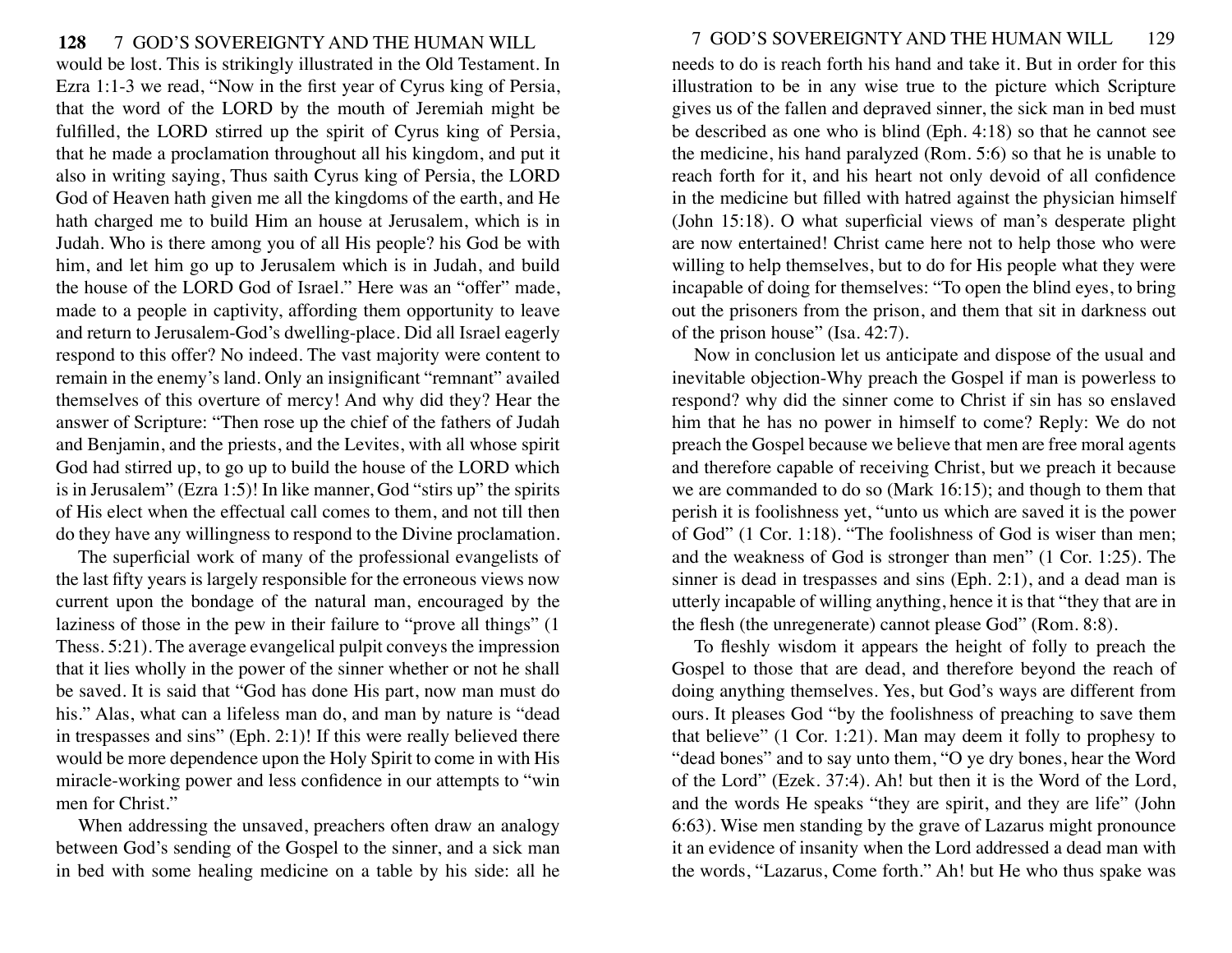**130** 8 SOVEREIGNTY AND HUMAN RESPONSIBILITY 8 SOVEREIGNTY AND HUMAN RESPONSIBILITY 131 and is Himself the Resurrection and the Life, and at His word even the dead live! We go forth to preach the Gospel, then, not because we believe that sinners have within themselves the power to receive the Saviour it proclaims but because the Gospel itself is the power of God unto salvation to everyone that believeth, and because we know that "as many as were ordained to eternal life" (Acts 13:48) shall believe (John 6:37; 10:16-note the "shall's"!) in God's appointed time, for it is written "Thy people shall be willing in the day of Thy power" (Psa. 110:3)!

What we have set forth in this chapter is not a product of "modern thought"; no indeed, it is at direct variance with it. It is those of the past few generations who have departed so far from the teachings of their scripturally-instructed fathers. In the thirty-nine Articles of the Church of England we read, "The condition of man after the fall of Adam is such, that he cannot turn and prepare himself by his own natural strength and good works to faith, and calling upon God: Wherefore we have no power to do good works, pleasant and acceptable to God, without the grace of God by Christ preventing us (being before-hand with us), that we may have a good will, and working with us, when we have that good will" (Article 10). In the Westminster Catechism of Faith (adopted by the Presbyterians) we read, "The sinfulness of that state whereinto man fell, consisteth in the guilt of Adam's first sin, the wont of that righteousness wherein he was created, and the corruption of his nature, whereby he is utterly indisposed, disabled, and made opposite unto all that is spiritually good, and wholly inclined to all evil, and that continually" (Answer to question 25). So in the Baptists' Philadelphian Confession of Faith, 1742, we read, "Man, by his fall into a state of sin, hath wholly lost all ability of will to any spiritual good accompanying salvation; so as a natural man, being altogether averse from good, and dead in sin, is not able by his own strength to convert himself, or to prepare himself thereunto" (Chapter 9).

### **Chapter Eight**

### **Sovereignty And Human Responsibility**

"So then every one of us shall give account of himself to God" (Rom. 14:12).

In our last chapter we considered at some length the much

debated and difficult question of the human will. We have shown that the will of the natural man is neither Sovereign nor free but, instead, a servant and slave. We have argued that a right conception of the sinner's will-its servitude-is essential to a just estimate of his depravity and ruin. The utter corruption and degradation of human nature is something which man hates to acknowledge, and which he will hotly and insistently deny until he is "taught of God." Much, very much, of the unsound doctrine which we now hear on every hand is the direct and logical outcome of man's repudiation of God's expressed estimate of human depravity. Men are claiming that they are "increased with goods, and have need of nothing," and know not that they are "wretched and miserable, and poor, and blind, and naked" (Rev. 3:17). They prate about the 'Ascent of Man,' and deny his Fall. They put darkness for light and light for darkness. They boast of the 'free moral agency' of man when, in fact, he is in bondage to sin and enslaved by Satan-"taken captive by him at his will" (2 Tim. 2:26). But if the natural man is not a 'free moral agent,' does it also follow that he is not accountable?

'Free moral agency' is an expression of human invention and, as we have said before, to talk of the freedom of the natural man is flatly to repudiate his spiritual ruin. Nowhere does Scripture speak of the freedom or moral ability of the sinner, on the contrary, it insists on his moral and spiritual inability.

This is, admittedly, the most difficult branch of our subject. Those who have ever devoted much study to this theme have uniformly recognized that the harmonizing of God's Sovereignty with Man's Responsibility is the gordian knot of theology.

The main difficulty encountered is to define the relationship between God's Sovereignty and man's responsibility. Many have summarily disposed of the difficulty by denying its existence. A certain class of theologians, in their anxiety to maintain man's responsibility, have magnified it beyond all due proportions until God's Sovereignty has been lost sight of, and in not a few instances flatly denied. Others have acknowledged that the Scriptures present both the Sovereignty of God and the responsibility of man but affirm that in our present finite condition and with our limited knowledge it is impossible to reconcile the two truths, though it is the bounden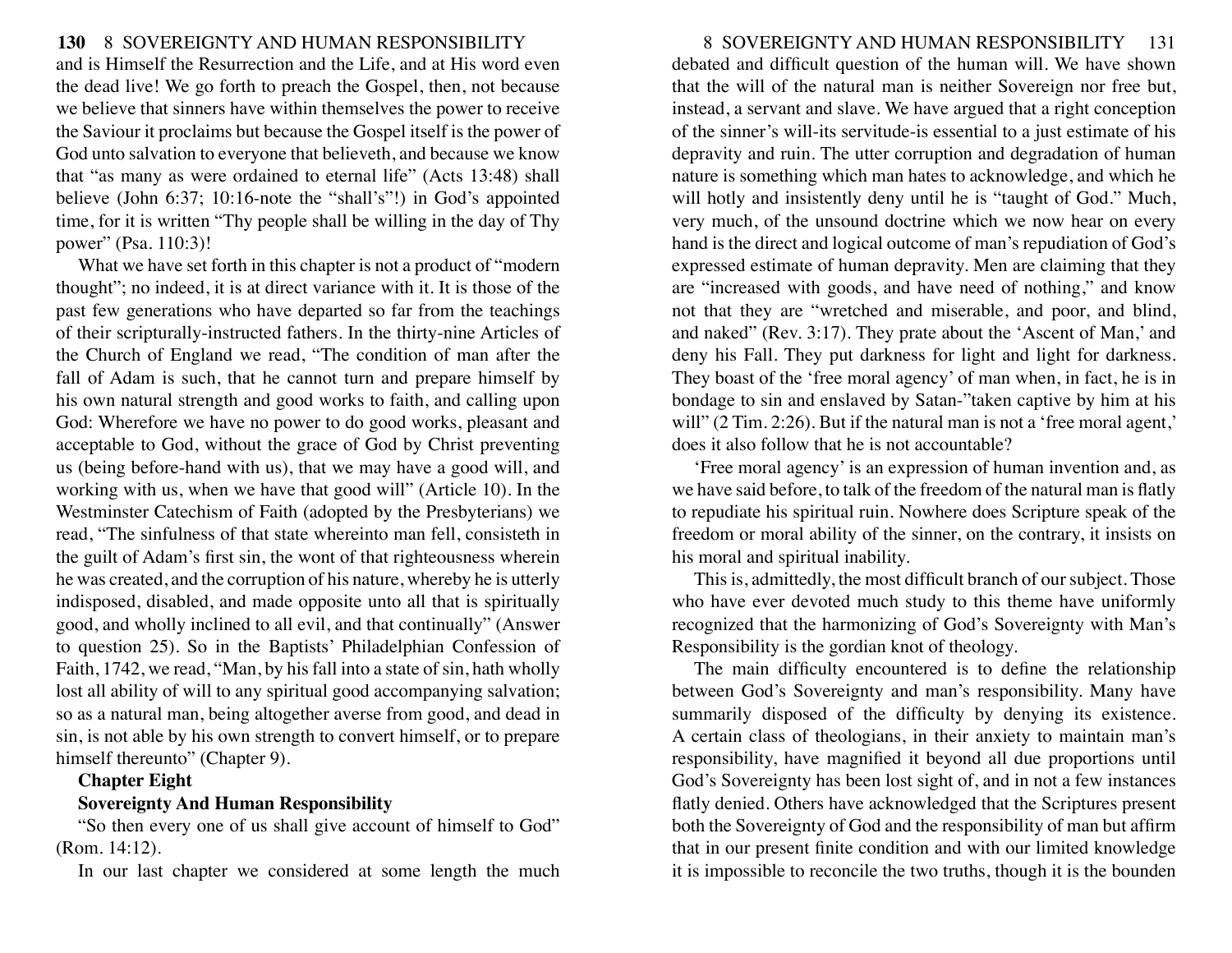duty of the believer to receive both. The present writer believes that it has been too readily assumed that the Scriptures themselves do not reveal the several points which show the conciliation of God's Sovereignty and man's responsibility. While perhaps the Word of God does not clear up all the mystery (and this is said with reserve), it does throw much light upon the problem, and it seems to us more honouring to God and His Word to prayerfully search the Scriptures for the completer solution of the difficulty, and even though others have thus far searched in vain that ought only to drive us more and more to our knees. God has been pleased to reveal many things out of His Word during the last century which were hidden from earlier students. Who then dare affirm that there is not much to be learned yet respecting our inquiry!

As we have said above, our chief difficulty is to determine the meeting-point of God's Sovereignty and man's responsibility. To many it has seemed that for God to assert His Sovereignty, for Him to put forth His power and exert a direct influence upon man, for Him to do anything more than warn or invite, would be to interfere with man's freedom, destroy his responsibility, and reduce him to a machine. It is sad indeed to find one like the late Dr. Piersonwhose writings are generally so scriptural and helpful-saying, "It is a tremendous thought that even God Himself cannot control my moral frame, or constrain my moral choice. He cannot prevent me defying and denying Him, and would not exercise His power in such directions if He could, and could not if He would" ("A Spiritual Clinique"). It is sadder still to discover that many other respected and loved brethren are giving expression to the same sentiments. Sad, because directly at variance with the Holy Scriptures.

It is our desire to face honestly the difficulties involved, and to examine them carefully in what light God has been pleased to grant us. The chief difficulties might be expressed thus: first, How is it possible for God to so bring His power to bear upon men that they are prevented from doing what they desire to do, and impelled to do other things they do not desire to do, and yet to preserve their responsibility? Second, How can the sinner be held responsible for the doing of what he is unable to do? And how can he be justly condemned for not doing what he could not do? Third, How is it

**132** 8 SOVEREIGNTY AND HUMAN RESPONSIBILITY 8 SOVEREIGNTY AND HUMAN RESPONSIBILITY 133 possible for God to decree that men shall commit certain sins, hold them responsible in the committal of them, and adjudge them guilty because they committed them? Fourth, How can the sinner be held responsible to receive Christ, and be damned for rejecting Him, when God had foreordained him to condemnation? We shall now deal with these several problems in the above order. May the Holy Spirit Himself be our Teacher so that in His light we may see light.

> 1. How is it possible for God to so bring His power to bear upon men that they are PREVENTED from doing what they desire to do, and IMPELLED to do other things they do not desire to do, and yet to preserve their responsibility?

> It would seem that if God put forth His power and exerted a direct influence upon men their freedom would be interfered with. It would appear that if God did anything more than warn and invite men their responsibility would be infringed upon. We are told that God must not coerce man, still less compel him, or otherwise he would be reduced to a machine. This sounds very plausible; it appears to be good philosophy and based upon sound reasoning; it has been almost universally accepted as an axiom in ethics; nevertheless, it is refuted by Scripture!

> Let us turn first to Genesis 20:6: "And God said unto him in a dream, Yea, I know that thou didst this in the integrity of thy heart; for I also withheld thee from sinning against Me: therefore suffered I thee not to touch her." It is argued, almost universally, that God must not interfere with man's liberty, that he must not coerce or compel him, lest he be reduced to a machine. But the above Scripture proves, unmistakably proves, that it is not impossible for God to exert His power upon man without destroying his responsibility. Here is a case where God did exert His power, restrict man's freedom, and prevent him from doing that which he otherwise would have done.

> Ere turning from this Scripture let us note how it throws light upon the case of the first man. Would-be philosophers who sought to be wise above that which was written have argued that God could not have prevented Adam's fall without reducing him to a mere automaton. They tell us, constantly, that God must not coerce or compel His creatures otherwise He would destroy their accountability. But the answer to all such philosophizing's is, that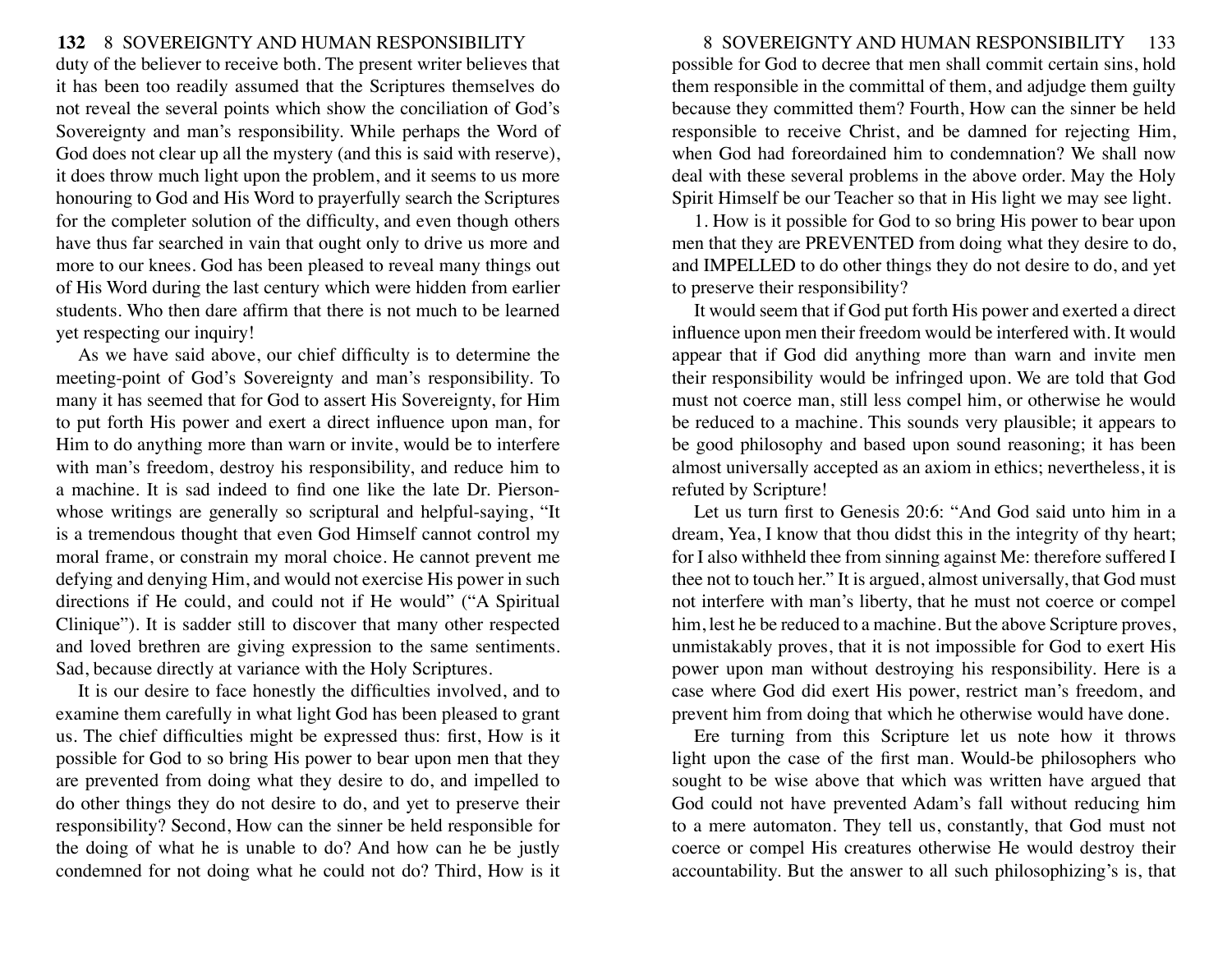# **134** 8 SOVEREIGNTY AND HUMAN RESPONSIBILITY 8 SOVEREIGNTY AND HUMAN RESPONSIBILITY 135

Scripture records a number of instances where we are expressly told God did prevent certain of His creatures from sinning both against Himself and against His people, in view of which all men's reasonings are utterly worthless. If God could "withhold" Abimelech from sinning against Him then why was He unable to do the same with Adam? Should someone ask, Then why did not God do so? we might return the question by asking, Why did not God "withhold" Satan from falling? or, Why did not God "withhold" the Kaiser from starting the War? The usual reply is, as we have said, God could not without interfering with man's "freedom" and reducing him to a machine. But the case of Abimelech proves conclusively that such a reply is untenable and erroneous-we might add wicked and blasphemous, for who are we to limit the Most High! How dare any finite creature take it upon him to say what the Almighty can and cannot do? Should we be pressed further as to why God refused to exercise His power and prevent Adam's fall, we should say, Because Adam's fall better served His own wise and blessed purpose-among other things, it provided an opportunity to demonstrate that where sin had abounded grace could much more abound. But we might ask further: Why did God place in the garden the tree of the knowledge of good and evil when He foresaw that man would disobey His prohibition and eat of it; for mark, it was God and not Satan who made that tree. Should someone respond, Then is God the Author of Sin? We would have to ask, in turn, What is meant by "Author"? Plainly it was God's will that sin should enter this world otherwise it would not have entered, for nothing happens save as God has eternally decreed. Moreover, there was more than a bare permission for God only permits that which He has purposed. But we leave now the origin of sin, insisting once more, however, that God could have "withheld" Adam from sinning without destroying his responsibility.

The case of Abimelech does not stand alone. Another illustration of the same principle is seen in the history of Balaam, already noticed in the last chapter, but concerning which a further word is in place. Balak the Moabite sent for this heathen prophet to "curse" Israel. A handsome reward was offered for his services, and a careful reading of Numbers 22-24 will show that Balaam was willing, yea, anxious, to accept Balak's offer and thus sin against

God and His people. But Divine power "withheld" him. Mark his own admission, "And Balaam said unto Balak, Lo, I am come unto thee: have I now any power at all to say anything? the word that God putteth in my mouth, that shall I speak" (Num. 22:38). Again, after Balak had remonstrated with Balaam, we read "He answered and said, Must I not take heed to speak that which the LORD hath put in my mouth?...Behold, I have received commandment to bless: and He hath blessed; and I cannot reverse it" (23:12, 20). Surely these verses show us God's power, and Balaam's powerlessness: man's will frustrated and God's will performed. But was Balaam's "freedom" or responsibility destroyed? Certainly not, as we shall yet seek to show.

One more illustration: "And the fear of the LORD fell upon all the kingdoms of the lands that were round about Judah, so that they made no war against Jehoshaphat" (2 Chron. 17:10). The implication here is clear. Had not the "fear of the LORD" fallen upon these kingdoms they would have made war upon Judah. God's restraining power alone prevented them. Had their own will been allowed to act "war" would have been the consequence. Thus we see, that Scripture teaches that God "withholds" nations as well as individuals, and that when it pleaseth Him to do so He interposes and prevents war. Compare further Genesis 35:5.

The question which now demands our consideration is, How is it possible for God to "withhold" men from sinning and yet not to interfere with their liberty and responsibility-a question which so many say is incapable of solution in our present finite condition. This question causes us to ask, In what does moral "freedom," real moral freedom, consist? We answer, it is the being delivered from the BONDAGE of sin. The more any soul is emancipated from the thralldom of sin the more does he enter into a state of freedom-"If the Son therefore shall make you free, ye shall be free indeed" (John 8:36). In the above instances God "withheld" Abimelech, Balaam, and the heathen kingdoms from sinning, and therefore we affirm that He did not in any wise interfere with their real freedom. The nearer a soul approximates to sinlessness the nearer does he approach to God's holiness. Scripture tells us that God "cannot lie," and that He "cannot be tempted," but is He any the less free because He cannot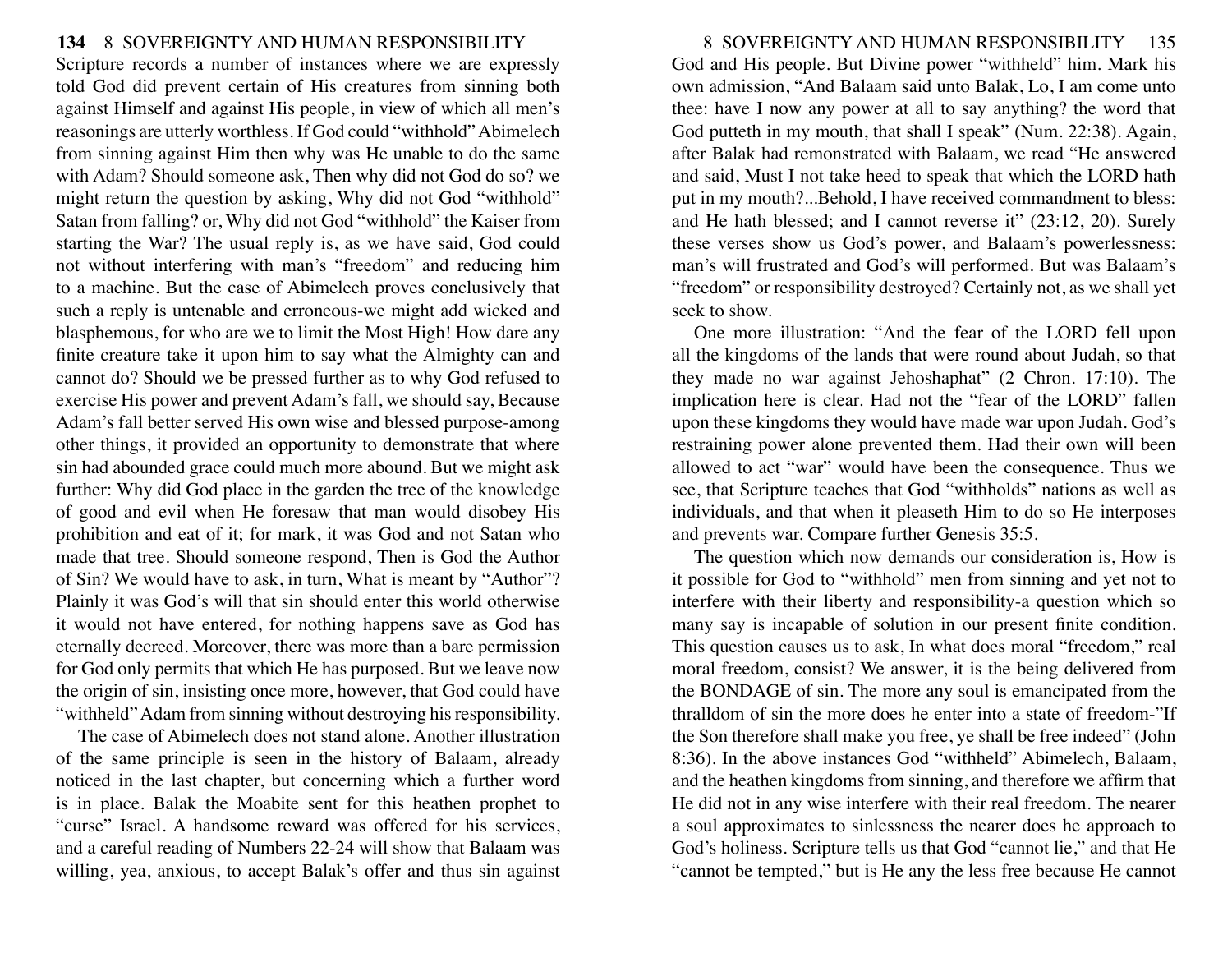**136** 8 SOVEREIGNTY AND HUMAN RESPONSIBILITY 8 SOVEREIGNTY AND HUMAN RESPONSIBILITY 137 do that which is evil? Surely not. Then is it not evident that the more man is raised up to God, and the more he be "withheld" from sinning, the greater is his real freedom!

A pertinent example setting forth the meeting-place of God's Sovereignty and man's responsibility, as it relates to the question of moral freedom, is found in connection with the giving to us of the Holy Scriptures. In the communication of His Word God was pleased to employ human instruments, and in the using of them He did not reduce them to mere mechanical amanuenses: "Knowing this first, that no prophecy of the Scripture is of any private interpretation (Greek: of its own origination). For the prophecy came not at any time by the will of man: but holy men of God spake as they were moved by the Holy Spirit" (2 Peter 1:20, 21). Here we have man's responsibility and God's Sovereignty placed in juxtaposition. These holy men were "moved" (Greek: "borne along") by the Holy Spirit, yet was not their moral responsibility disturbed nor their "freedom" impaired. God enlightened their minds, enkindled their hearts, revealed to them His truth, and so controlled them that error on their part was, by Him, made impossible, as they communicated His mind and will to men. But what was it that might have, would have, caused error, had not God controlled as He did the instruments which He employed? The answer is SIN, the sin which was in them. But as we have seen, the holding in check of sin, the preventing of the exercise of the carnal mind in these "holy men" was not a destroying of their "freedom," rather was it the inducting of them into real freedom.

A final word should be added here concerning the nature of true liberty. There are three chief things concerning which men in general greatly err: misery and happiness, folly and wisdom, bondage and liberty. The world counts none miserable but the afflicted, and none happy but the prosperous, because they judge by the present ease of the flesh. Again; the world is pleased with a false show of wisdom (which is "foolishness" with God), neglecting that which makes wise unto salvation. As to liberty, men would be at their own disposal and live as they please. They suppose the only true liberty is to be at the command and under the control of none above themselves, and live according to their heart's desire. But this is a thralldom and bondage of the worst kind. True liberty is not the power to live as we please, but to live as we ought! Hence, the only One Who has ever trod this earth since Adam's fall that has enjoyed perfect freedom was the Man Christ Jesus, the Holy Servant of God, Whose meat it ever was to do the will of the Father.

We now turn to consider the question.

2. How can the sinner be held responsible FOR the doing of what he is UNABLE to do? And how can he be justly condemned for NOT DOING what he COULD NOT do?

As a creature the natural man is responsible to love, obey, and serve God; as a sinner he is responsible to repent and believe the Gospel. But at the outset we are confronted with the fact that natural man is unable to love and serve God, and that the sinner, of himself, cannot repent and believe. First, let us prove what we have just said. We begin by quoting and considering John 6:44, "No man can come to Me, except the Father which hath sent Me draw him." The heart of the natural man (every man) is so "desperately wicked" that if he is left to himself he will never 'come to Christ.' This statement would not be questioned if the full force of the words "coming to Christ" were properly apprehended. We shall therefore digress a little at this point to define and consider what is implied and involved in the words "No man can come to Me"-cf. John 5:40, "Ye will not come to Me, that ye might have life."

For the sinner to come to Christ that he might have life is for him to realize the awful danger of his situation; is for him to see that the sword of Divine justice is suspended over his head; is to awaken to the fact that there is but a step betwixt him and death, and that after death is the "judgment"; and in consequence of this discovery, is for him to be in real earnest to escape, and in such earnestness that he shall flee from the wrath to come, cry unto God for mercy, and agonize to enter in at the "strait gate."

To come to Christ for life, is for the sinner to feel and acknowledge that he is utterly destitute of any claim upon God's favour; is to see himself as "without strength," lost and undone; is to admit that he is deserving of nothing but eternal death, thus taking side with God against himself; it is for him to cast himself into the dust before God, and humbly sue for Divine mercy.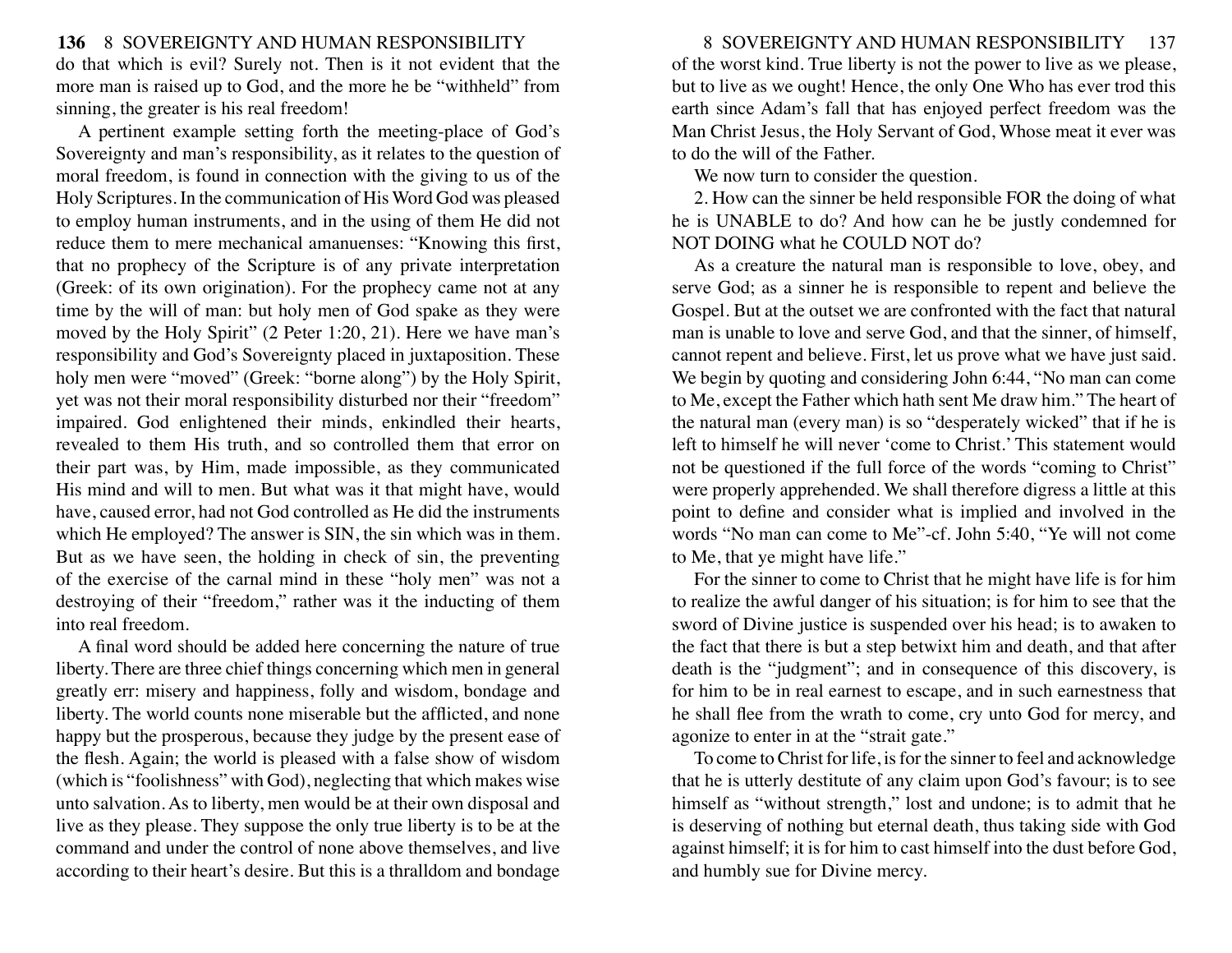### **138** 8 SOVEREIGNTY AND HUMAN RESPONSIBILITY 8 SOVEREIGNTY AND HUMAN RESPONSIBILITY 139

To come to Christ for life is for the sinner to abandon his own righteousness and be ready to be made the righteousness of God in Christ; it is to disown his own wisdom and be guided by His; it is to repudiate his own will and be ruled by His; it is to unreservedly receive the Lord Jesus as his Lord and Saviour, as his All in all.

Such, in part and in brief, is what is implied and involved in "coming to Christ." But is the sinner willing to take such an attitude before God? No; for in the first place he does not realize the danger of his situation, and in consequence is not in real earnest after his escape; instead, men are for the most part at ease, and apart from the operations of the Holy Spirit whenever they are disturbed by the alarms of conscience or the dispensations of providence they flee to any other refuge but Christ. In the second place, they will not acknowledge that all their righteousnesses are as filthy rags but, like the Pharisee, will thank God they are not as the Publican. And in the third place, they are not ready to receive Christ as their Lord and Saviour for they are unwilling to part with their idols; they had rather hazard their soul's eternal welfare than give them up. Hence we say that, left to himself, the natural man is so depraved at heart that he cannot come to Christ.

The words of our Lord quoted above by no means stand alone. Quite a number of Scriptures set forth the moral and spiritual inability of the natural man. In Joshua 24:19 we read, "And Joshua said unto the people, Ye cannot serve the Lord: for He is an holy God." To the Pharisees Christ said, "Why do ye not understand My speech? even because ye cannot hear My word" (John 8:43). And again: "The carnal mind is enmity against God: for it is not subject to the law of God, neither indeed can be. So then they that are in the flesh cannot please God" (Rom. 8:7, 8).

But now the question returns, How can God hold the sinner responsible for failing to do what he is unable to do? This necessitates a careful definition of terms. Just what is meant by "unable" and "cannot"?

Now let it be clearly understood that when we speak of the sinner's inability, we do not mean that if men desired to come to Christ they lack the necessary power to carry out their desire. No; the fact is that the sinner's inability or absence of power is itself due to lack of willingness to come to Christ, and this lack of willingness is the fruit of a depraved heart. It is of first importance that we distinguish between natural inability and moral and spiritual inability. For example, we read, "But Ahijah could not see; for his eyes were set by reason of his age" (1 Kings 14:4); and again, "The men rowed hard to bring it to the land; but they could not: for the sea wrought, and was tempestuous against them" (Jonah 1:13). In both of these passages the words "could not" refer to natural inability. But when we read, "And when his brethren saw that their father loved him (Joseph) more than all his brethren, they hated him, and could not speak peaceably unto him" (Gen. 37:4), it is clearly moral inability that is in view. They did not lack the natural ability to "speak peaceably unto him" for they were not dumb. Why then was it that they "could not speak peaceably unto him"? The answer is given in the same verse: it was because "they hated him." Again; in 2 Peter 2:14 we read of a certain class of wicked men "having eyes full of adultery, and that cannot cease from sin." Here again it is moral inability that is in view. Why is it that these men "cannot cease from sin"? The answer is, Because their eyes were full of adultery. So of Romans 8:8-"They that are in the flesh cannot please God": here is spiritual inability. Why is it that the natural man "cannot please God"? Because he is "alienated from the life of God" (Eph. 4:18). No man can choose that from which his heart is averse-"O generation of vipers, how can ye, being evil, speak good things?" (Matt. 12:34). "No man can come to Me, except the Father which hath sent Me draw him" (John 6:44). Here again it is moral and spiritual inability which is before us. Why is it the sinner cannot come to Christ unless he is "drawn"? The answer is, Because his wicked heart loves sin and hates Christ.

We trust we have made it clear that the Scriptures distinguish sharply between natural ability and moral and spiritual inability. Surely all can see the difference between the blindness of Bartimaeus, who was ardently desirous of receiving his sight, and the Pharisees, whose eyes were closed "lest at any time they should see with their eyes, and hear with their ears, and should understand with their heart, and should be converted" (Matt. 13:15). But should it be said, "The natural man could come to Christ if he wished to do so," we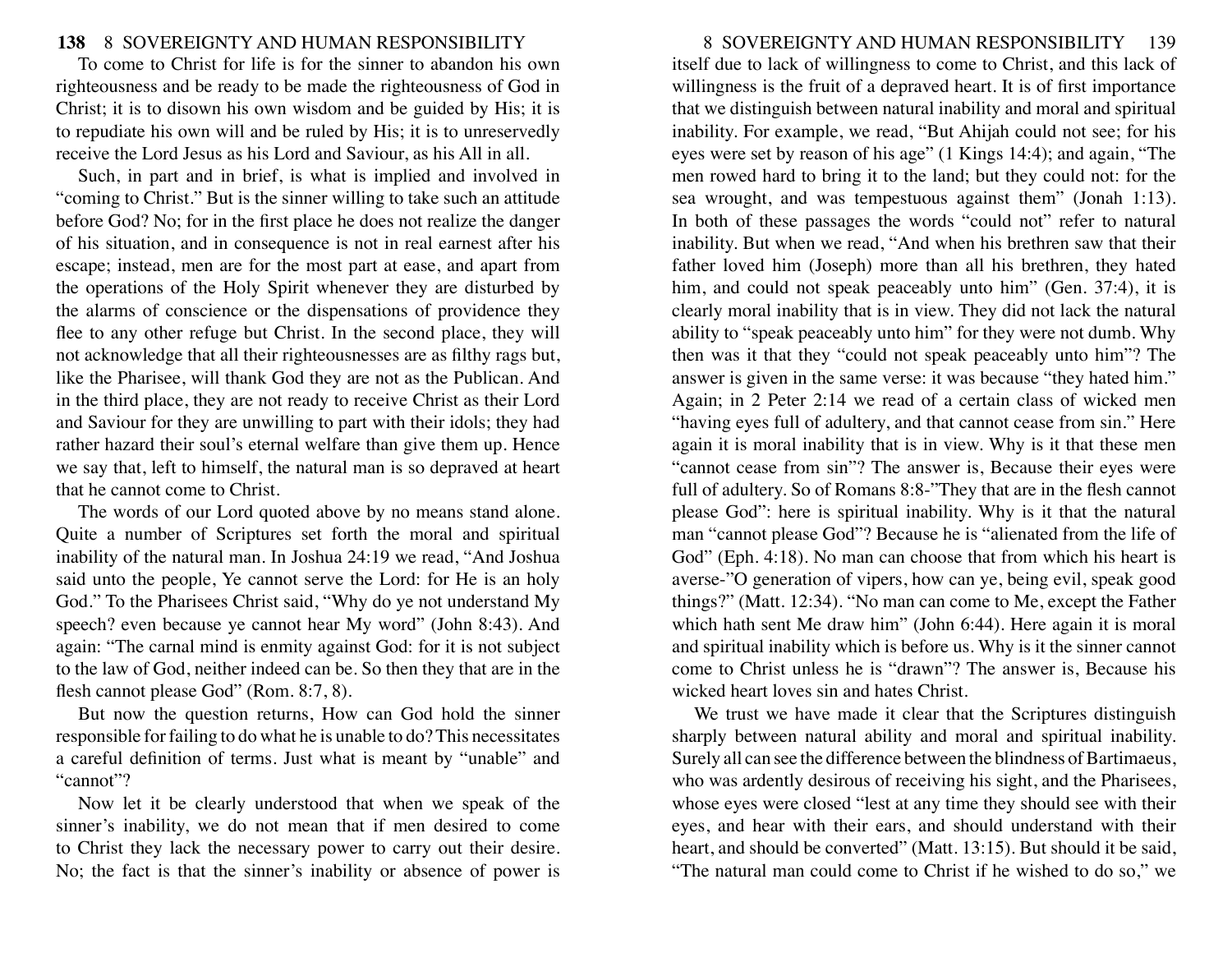**140** 8 SOVEREIGNTY AND HUMAN RESPONSIBILITY 8 SOVEREIGNTY AND HUMAN RESPONSIBILITY 141 answer, Ah! but in that IF lies the hinge of the whole matter. The inability of the sinner consists of the want of moral power to wish and will so as to actually perform.

What we have contended for above is of first importance. Upon the distinction between the sinner's natural Ability, and his moral and spiritual Inability rests his Responsibility. The depravity of the human heart does not destroy man's accountability to God; so far from this being the case the very moral inability of the sinner only serves to increase his guilt. This is easily proven by a reference to the Scriptures cited above. We read that Joseph's brethren "could not speak peaceably unto him," and why? It was because they "hated" him. But was this moral inability of theirs any excuse? Surely not: in this very moral inability consisted the greatness of their sin. So of those concerning whom it is said, "They cannot cease from sin" (2 Peter 2:14), and why? Because "their eyes were full of adultery," but that only made their case worse. It was a real fact that they could not cease from sin, yet this did not excuse them-it only made their sin the greater.

Should some sinner here object, I cannot help being born into this world with a depraved heart and therefore I am not responsible for my moral and spiritual inability which accrue from it, the reply would be, Responsibility and Culpability He in the indulgence of the depraved propensities, the free indulgence, for God does not force any to sin. Men might pity me but they certainly would not excuse me if I gave vent to a fiery temper and then sought to extenuate myself on the ground of having inherited that temper from my parents. Their own common sense is sufficient to guide their judgment in such a case as this. They would argue I was responsible to restrain my temper. Why then cavil against this same principle in the case supposed above? "Out of thine own mouth will I judge thee thou wicked servant" surely applies here! What would the reader say to a man who had robbed him and who later argued in defense, "I cannot help being a thief, that is my nature"? Surely the reply would be, Then the penitentiary is the proper place for that man. What then shall be said to the one who argues that he cannot help following the bent of his sinful heart? Surely, that the Lake of Fire is where such an one must go. Did ever a murderer plead that he hated his victim so much that he could not go near him without slaying him. Would not that only magnify the enormity of his crime! Then what of the one who loves sin so much that he is at "enmity against God"!

The fact of man's responsibility is almost universally acknowledged. It is inherent in man's moral nature. It is not only taught in Scripture but witnessed to by the natural conscience. The basis or ground of human responsibility is human ability. What is implied by this general term "ability" must now be defined. Perhaps a concrete example will be more easily grasped by the average reader than an abstract argument.

Suppose a man owed me \$100 and could find plenty of money for his own pleasures but none for me, yet pleaded that he was unable to pay me. What would I say? I would say that the only ability that was lacking was an honest heart. But would it not be an unfair construction of my words if a friend of my dishonest debtor should say I had stated that an honest heart was that which constituted the ability to pay the debt? No; I would reply: the ability of my debtor lies in the power of his hand to write me a check, and this he has, but what is lacking is an honest principle. It is his power to write me a check which makes him responsible to do so, and the fact that he lacks an honest heart does not destroy his accountability.\*

Now, in like manner, the sinner while altogether lacking in moral and spiritual ability does, nevertheless, possess natural ability, and this it is which renders him accountable unto God. Men have the same natural faculties to love God with as they have to hate Him with, the same hearts to believe with as to disbelieve, and it is their failure to love and believe which constitutes their guilt. An idiot or an infant is not personally responsible to God, because lacking in natural ability. But the normal man who is endowed with rationality, who is gifted with a conscience

\*The terms of this example are suggested by an illustration used by the late Andrew Fuller.

that is capable of distinguishing between right and wrong, who is able to weigh eternal issues IS a responsible being, and it is because he does possess these very faculties that he will yet have to "give an account of himself to God" (Rom. 14:12).

We say again that the above distinction between the natural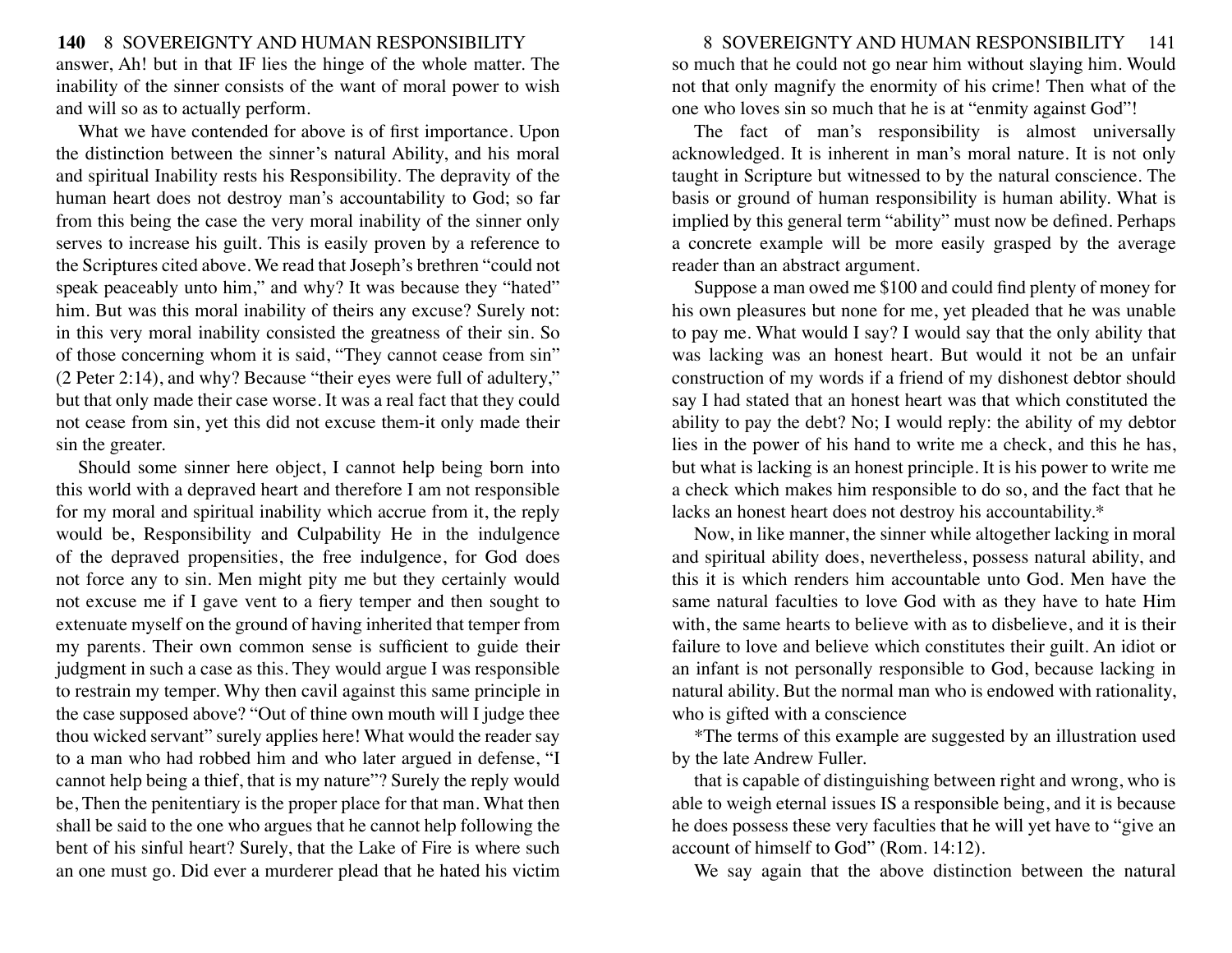# **142** 8 SOVEREIGNTY AND HUMAN RESPONSIBILITY 8 SOVEREIGNTY AND HUMAN RESPONSIBILITY 143

ability and the moral and spiritual inability of the sinner is of prime importance. By nature he possesses natural ability but lacks moral and spiritual ability. The fact that he does not possess the latter does not destroy his responsibility, because his responsibility rests upon the fact that he does possess the former. Let me illustrate again. Here are two men guilty of theft: the first is an idiot, the second perfectly sane but the offspring of criminal parents. No just judge would sentence the former; but every right-minded judge would the latter. Even though the second of these thieves possessed a vitiated moral nature inherited from criminal parents that would not excuse him, providing he was a normal rational being. Here then is the ground of human accountability-the possession of rationality plus the gift of conscience. It is because the sinner is endowed with these natural faculties that he is a responsible creature; because he does not use his natural powers for God's glory, constitutes his guilt.

How can it remain consistent with His mercy that God should require the debt of obedience from him that is not able to pay? In addition to what has been said above it should be pointed out that God has not lost His right, even though man has lost his power. The creature's impotence does not cancel his obligation. A drunken servant is a servant still, and it is contrary to all sound reasoning to argue that his master loses his rights through his servant's default. Moreover, it is of first importance that we should ever bear in mind that God contracted with us in Adam, who was our federal head and representative, and in him God gave us a power which we lost through our first parent's fall; but though our power is gone, nevertheless, God may justly demand His due of obedience and of service.

We turn now to ponder,

3. How is it possible for God to DECREE that men SHOULD commit certain sins, hold them RESPONSIBLE in the committal of them, and adjudge them GUILTY because they committed them?

Let us now consider the extreme case of Judas. We hold that it is clear from Scripture that God decreed from all eternity that Judas should betray the Lord Jesus. If anyone should challenge this statement we refer him to the prophecy of Zechariah through whom God declared that His Son should be sold for "thirty pieces of silver"

(Zech. 11:12). As we have said in earlier pages, in prophecy God makes known what will be, and in making known what will be He is but revealing to us what He has ordained shall be. That Judas was the one through whom the prophecy of Zechariah was fulfilled needs not to be argued. But now the question we have to face is, Was Judas a responsible agent in fulfilling this decree of God? We reply that he was. Responsibility attaches mainly to the motive and intention of the one committing the act. This is recognized on every hand. Human law distinguishes between a blow inflicted by accident (without evil design) and a blow delivered with 'malice aforethought.' Apply then this same principle to the case of Judas. What was the design of his heart when he bargained with the priests? Manifestly he had no conscious desire to fulfill any decree of God, though unknown to himself he was actually doing so. On the contrary, his intention was evil only, and therefore, though God had decreed and directed his act, nevertheless his own evil intention rendered him justly guilty as he afterwards acknowledged himself-"I have betrayed innocent blood." It was the same with the Crucifixion of Christ. Scripture plainly declares that He was "delivered by the determinate counsel and foreknowledge of God" (Acts 2:23), and that though "the kings of the earth stood up, and the rulers were gathered together against the Lord, and against His Christ" yet, notwithstanding it was but "for to do whatsoever Thy hand and Thy counsel determined before to be done" (Acts 4:26, 28); which verses teach very much more than a bare permission by God, declaring, as they do, that the Crucifixion and all its details had been decreed by God. Yet, nevertheless, it was by "wicked hands," not merely "human hands" that our Lord was "crucified and slain" (Acts 2:23). "Wicked" because the intention of His crucifiers was only evil.

But it might be objected that if God decreed that Judas should betray Christ, and that the Jews and Gentiles should crucify Him they could not do otherwise, and therefore, they were not responsible for their intentions. The answer is, God had decreed that they should perform the acts they did, but in the actual perpetration of these deeds they were justly guilty because their own purposes in the doing of them was evil only. Let it be emphatically said that God does not produce the sinful dispositions of any of His creatures, though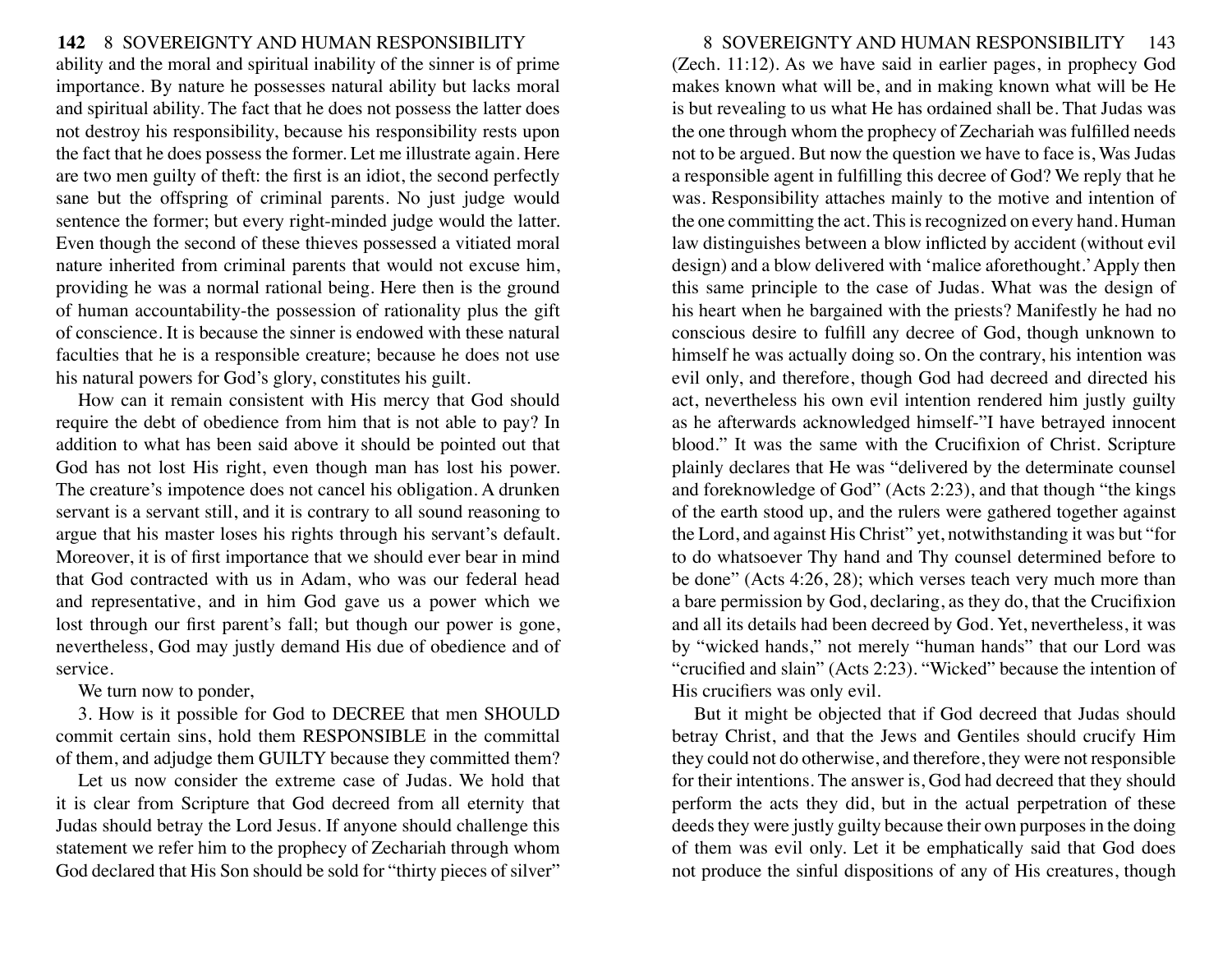He does restrain and direct them to the accomplishing of His own purposes. Hence He is neither the Author nor the Approver of sin. This distinction was expressed thus by Augustine: "That men sin proceeds from themselves; that in sinning they perform this or that action, is from the power of God who divideth the darkness according to His pleasure." Thus it is written, "A man's heart deviseth his way: but the Lord directeth his steps" (Prov. 16:9). What we would here insist upon is, that God's decrees are not the necessitating cause of the sins of men but the fore-determined and prescribed boundings and directings of men's sinful acts. In connection with the betrayal of Christ God did not decree that He should be sold by one of His creatures and then take up a good man, instill an evil desire into his heart and thus force him to perform the terrible deed in order to execute His decree. No; not so do the Scriptures represent it. Instead, God decreed the act and selected the one who was to perform the act, but He did not make him evil in order that he should perform the deed; on the contrary, the betrayer was a "devil" at the time the Lord Jesus chose him as one of the twelve (John 6:70), and in the exercise and manifestation of his own deviltry God simply directed his actions, actions which were perfectly agreeable to his own vile heart, and performed with the most wicked intentions. Thus it was with the Crucifixion.

4. How can the sinner be held responsible to receive Christ, and be damned for rejecting Him, when God FOREORDAINED him TO condemnation?

Really, this question has been covered in what has been said under the other queries, but for the benefit of those who are exercised upon this point we give it a separate, though brief, examination. In considering the above difficulty the following points should be carefully weighed:

In the first place, no sinner, while he is in this world, knows for certain, nor can he know, that he is a "vessel of wrath fitted to destruction." This belongs to the hidden counsels of God to which he has not access. God's secret will is no business of his; God's revealed will (in the Word) is the standard of human responsibility. \* And God's revealed will is plain. Each sinner is among those whom God now "commandeth to repent" (Acts 17:30). Each sinner who

**144** 8 SOVEREIGNTY AND HUMAN RESPONSIBILITY 8 SOVEREIGNTY AND HUMAN RESPONSIBILITY 145 hears the Gospel is "commanded" to believe (1 John 3:23). And all who do truly repent and believe are saved. Therefore, is every sinner responsible to repent and believe.

> In the second place, it is the duty of every sinner to search the Scriptures which "are able to make thee wise unto salvation" (2 Tim. 3:15). It is the sinner's "duty" because the Son of God has commanded him to search the Scriptures (John 5:39). If he searches them with a heart that is seeking after God then does he put himself in the way where God is accustomed to meet with sinners. Upon this point the Puritan Manton has written very helpfully.

> "I cannot say to every one that ploweth, infallibly, that he shall have a good crop; but this I can say to him, It is God's use to bless the diligent and provident. I cannot say to every one that desireth posterity, Marry, and you shall have children; I cannot say infallibly to him that goeth forth to battle for his country's good that he shall have victory and success; but I can say, as Joab (1 Chron. 19:13) 'Be of good courage, and let us behave ourselves valiantly for our people and the cities of our God: and let the LORD do that which is good in His sight.' I cannot say infallibly you shall have grace; but I can say to every one, Let him use the means, and leave the success of his labor and his own salvation to the will and good pleasure of God. I cannot say this infallibly, for there is no obligation upon God. And still this work is made the fruit of God's will and mere arbitrary dispensation-'Of His own will begat He us by the Word of Truth' (James 1:18). Let us do what God hath commanded, and let God do what He will. And I need not say so; for the whole world in all their actings are and should be guided by this principle. Let us do our duty, and refer the success to God, Whose ordinary practice is to meet with the creature that seeketh after Him; yea, He is with us already; this earnest importunity in the use of means proceeding from the earnest impression of His grace. And therefore, since He is beforehand with us, and hath not showed any backwardness to our good, we have no reason to despair of His goodness and mercy, but rather to hope for the best" (Vol. XXI, page 312).

> God has been pleased to give to men the Holy Scriptures which "testify" of the Saviour, and make known the way of salvation. Every sinner has the same natural faculties for the reading of the Bible as he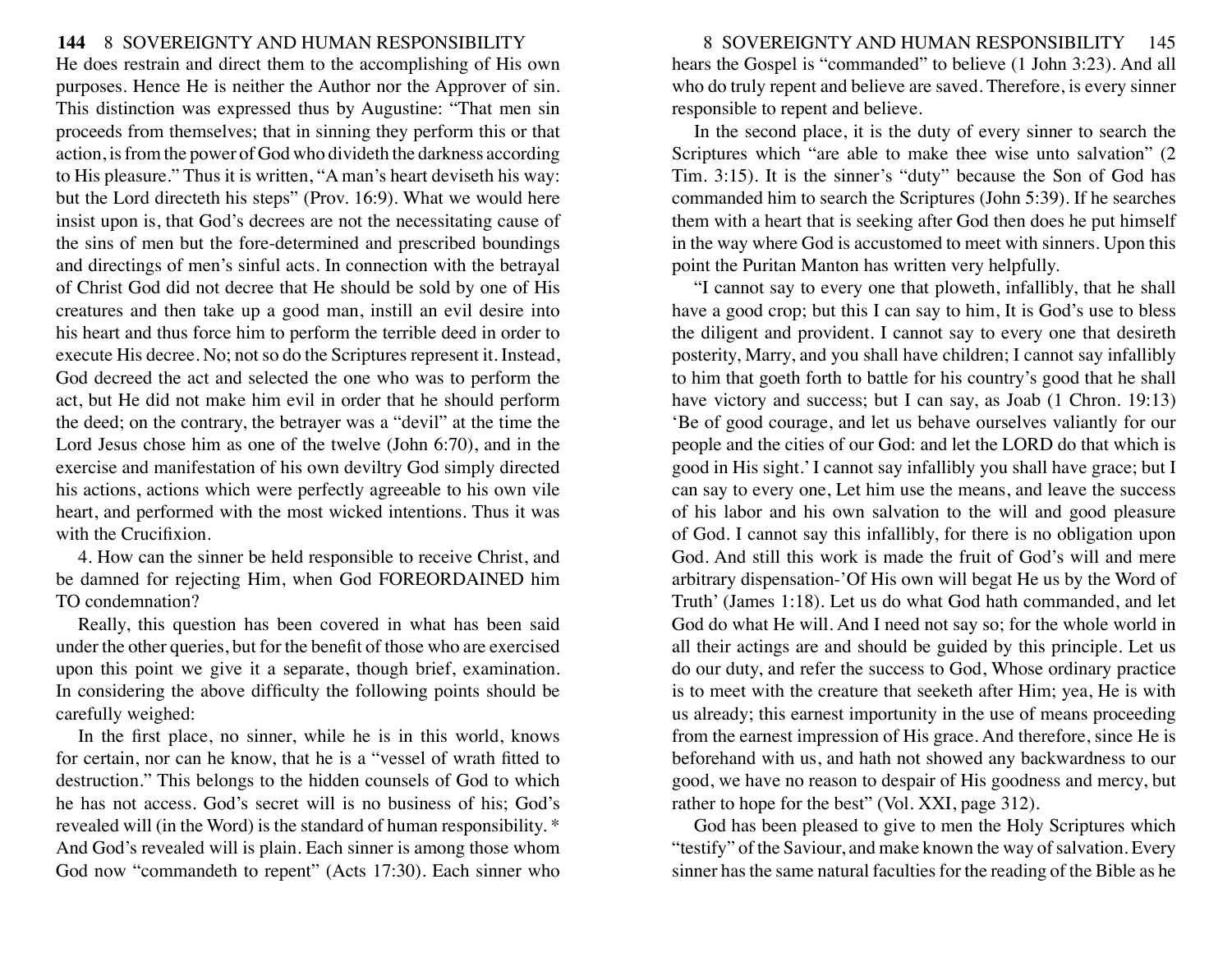has for the reading of the newspaper; and if he is illiterate or blind so that he is unable to read he has the same mouth with which to ask a friend to read the Bible to him, as he has to enquire concerning other matters. If, then, God has given to men His Word, and in that Word has made known the way of salvation, and if men are commanded to search those Scriptures which are able to make them wise unto salvation, and they refuse to do so, then it is plain that they are justly censureable, that their blood lies on their own heads, and that God can righteously cast them into the Lake of Fire.

In the third place, should it be objected, Admitting all you have said above, Is it not still a fact that each of the non-elect is unable to repent and believe? The reply is, Yes. Of every sinner it is a fact that, of himself, he cannot come to Christ. And from God's side the "cannot" is absolute. But we are now dealing with the responsibility of the sinner (the sinner foreordained to condemnation, though he knows it not), and from the human side the inability of the sinner is a moral one, as previously pointed out. Moreover, it needs to be borne in mind that in addition to the moral inability of the sinner there is a voluntary inability, too. The sinner must be regarded not only as impotent to do good but as delighting in evil. From the human side, then, the "cannot" is a will not; it is a voluntary impotence. Man's impotence lies in his obstinacy. Hence, is everyone left "without excuse," and hence, is God "clear" when He judgeth (Psa. 51:4), and righteous in damning all who "love darkness rather than light."

That God does require what is beyond our own power to render is clear from many Scriptures. God gave the Law to Israel at Sinai and demanded a full compliance with it, and solemnly pointed out what would be the consequences of their disobedience (see Deut. 28). But will any readers be so foolish as to affirm that Israel were capable of fully obeying the Law! If they do, we would refer them to Romans 8:3 where we are expressly told, "For what the law could not do, in that it was weak through the flesh, God sending His own Son in the likeness of sinful flesh, and for sin, condemned sin in the flesh."

Come now to the New Testament. Take such passages as Matthew 5:48, "Be ye therefore perfect, even as your Father which is in Heaven is perfect." 1 Corinthians 15:34. "Awake to righteousness, and sin not." 1 John 2:1, "My little children, these things write I unto

**146** 8 SOVEREIGNTY AND HUMAN RESPONSIBILITY 8 SOVEREIGNTY AND HUMAN RESPONSIBILITY 147 you, that ye sin not." Will any reader say he is capable in himself of complying with these demands of God? If so, it is useless for us to argue with him.

> But now the question arises, Why has God demanded of man that which he is incapable of performing? The first answer is, Because God refuses to lower His standard to the level of our sinful infirmities. Being perfect, God must set a perfect standard before us. Still we must ask, If man is incapable of measuring up to God's standard, wherein lies his responsibility? Difficult as it seems the problem is nevertheless capable of simple and satisfactory solution.

> Man is responsible to (first) acknowledge before God his inability, and (second) to cry unto Him for enabling grace. Surely this will be admitted by every Christian reader. It is my bounden duty to own before God my ignorance, my weakness, my sinfulness, my impotence to comply with His holy and just requirements. It is also my bounden duty, as well as blessed privilege, to earnestly beseech God to give me the wisdom, strength, grace, which will enable me to do that which is pleasing in His sight; to ask Him to work in me "both to will and to do of His good pleasure" (Phil. 2:13).

> In like manner, the sinner, every sinner, is responsible to call upon the Lord. Of himself he can neither repent nor believe. He can neither come to Christ nor turn from his sins. God tells him so; and his first duty is to "set to his seal that God is true." His second duty is to cry unto God for His enabling power; to ask God in mercy to overcome his enmity and "draw" him to Christ; to bestow upon him the gifts of repentance and faith. If he will do so, sincerely from the heart, then most surely God will respond to his appeal, for it is written, "For whosoever shall call upon the name of the Lord shall be saved" (Rom. 10:13).

> Suppose I had slipped on the icy pavement late at night, and had broken my hip. I am unable to arise; if I remain on the ground I must freeze to death. What, then, ought I to do? If I am determined to perish I shall He there silent; but I shall be to blame for such a course. If I am anxious to be rescued I shall lift up my voice and cry for help. So the sinner, though unable of himself to rise and take the first step toward Christ, is responsible to cry to God, and if he does (from the heart) there is a Deliverer to hand. God is "not far from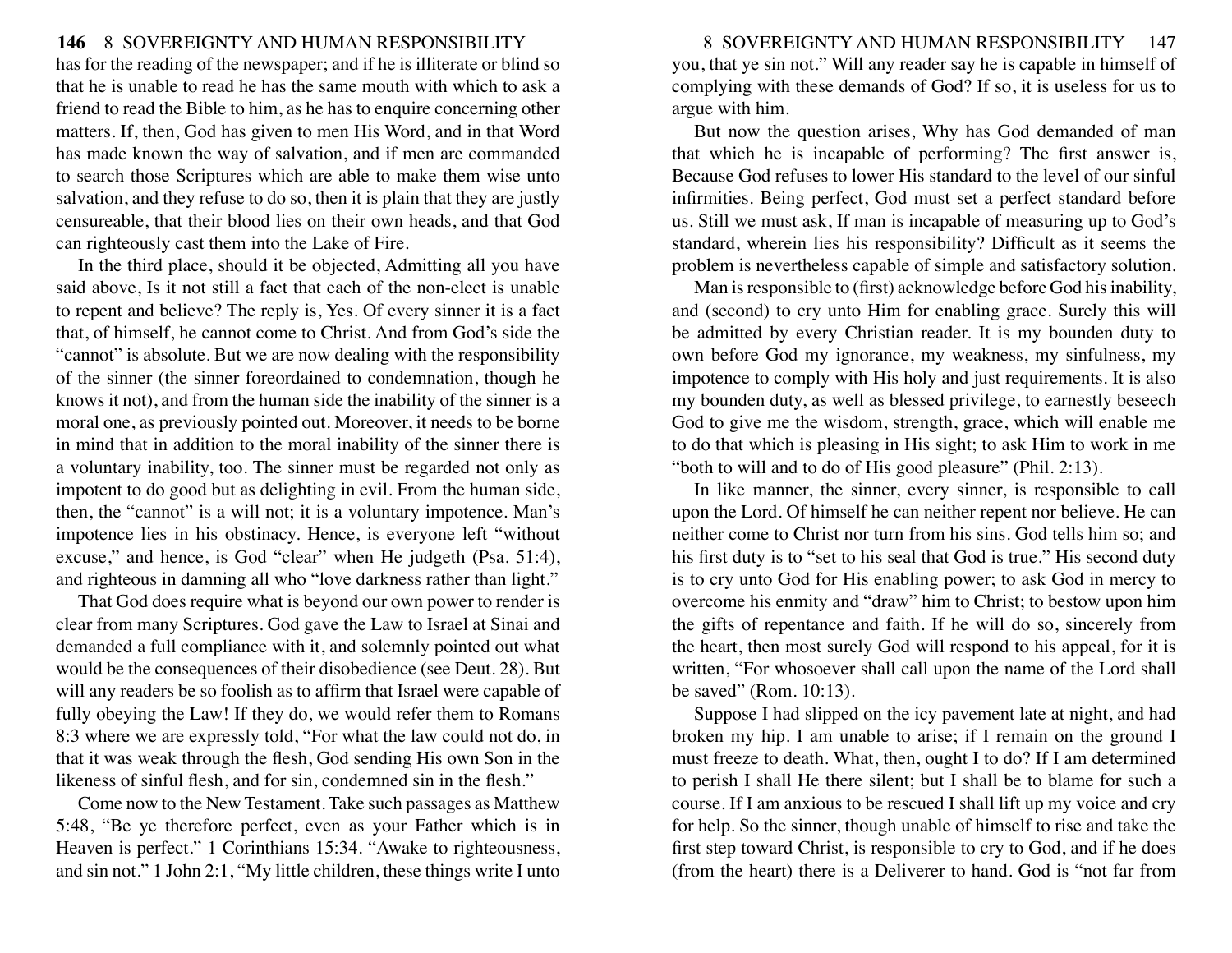**148** 8 SOVEREIGNTY AND HUMAN RESPONSIBILITY 8 SOVEREIGNTY AND HUMAN RESPONSIBILITY 149 every one of us" (Acts 17:27); yea, He is "a very present help in trouble" (Psa. 46:1). But if the sinner refuses to cry unto the Lord, if he is determined to perish, then his blood is on his own head, and his "damnation is just" (Rom. 3:8).

A brief word now concerning the extent of human responsibility.

It is obvious that the measure of human responsibility varies in different cases, and is greater or less with particular individuals. The standard of measurement was given in the Saviour's words, "For unto whomsoever much is given, of him shall much be required" (Luke 12:48). Surely God did not require as much from those living in Old Testament times as He does from those who have been born during the Christian dispensation. Surely God will not require as much from those who lived during the 'dark ages,' when the Scriptures were accessible to but a few, as He will from those of this generation when practically every family in the land owns a copy of His Word for themselves. In the same way, God will not demand from the heathen what He will from those in Christendom. The heathen will not perish because they have not believed in Christ, but because they failed to live up to the light which they did have-the testimony of God in nature and conscience.

To sum up. The fact of man's responsibility rests upon his natural ability, is witnessed to by conscience, and is insisted on throughout the Scriptures. The ground of man's responsibility is that he is a rational creature capable of weighing eternal issues, and that he possesses a written Revelation from God in which his relationship with and duty toward his Creator is plainly defined. The measure of responsibility varies in different individuals, being determined by the degree of light each has enjoyed from God. The problem of human responsibility receives at least a partial solution in the Holy Scriptures, and it is our solemn obligation as well as privilege to search them prayerfully and carefully for further light, looking to the Holy Spirit to guide us "into all truth." It is written, "The meek will He guide in judgment: and the meek will He teach His way" (Psa. 25:9).

In conclusion it remains to point out that it is the responsibility of every man to use the means which God has placed to his hand. An attitude of fatalistic inertia, because I know that God has irrevocably

decreed whatsoever comes to pass, is to make a sinful and hurtful use of what God has revealed for the comfort of my heart. The same God who has decreed that a certain end shall be accomplished has also decreed that that end shall be attained through and as the result of His own appointed means. God does not disdain the use of means, nor must I. For example: God has decreed that "while the earth remaineth, seedtime and harvest... shall not cease" (Gen. 8:22); but that does not mean man's ploughing of the ground and sowing of the seed are needless. No; God moves men to do those very things, blesses their labours, and so fulfills His own ordination. In like manner, God has, from the beginning, chosen a people unto salvation; but that does not mean there is no need for evangelists to preach the Gospel, or for sinners to believe it; it is by such means that His eternal counsels are effectuated.

To argue that because God has irrevocably determined the eternal destiny of every man, relieves us of all responsibility for any concern about our souls, or any diligent use of the means to salvation, would be on a par with refusing to perform my temporal duties because God has fixed my earthly lot. And that He has is clear from Acts 17:26; Job 7:1; 14:15, etc. If then the foreordination of God may consist with the respective activities of man in present concerns, why not in the future? What God has joined together we must not cut asunder. Whether we can or cannot see the link which unites the one to the other our duty is plain: "The secret things belong unto the LORD our God: but those things which are revealed belong unto us and to our children forever, that we may do all the words of this law" (Deut. 29:29).

In Acts 27:22 God made known that He had ordained the temporal preservation of all who accompanied Paul in the ship; yet the Apostle did not hesitate to say, "Except these abide in the ship, ye cannot be saved" (v. 31). God appointed that means for the execution of what He had decreed. From 2 Kings 20 we learn that God was absolutely resolved to add fifteen years to Hezekiah's life, yet he must take a lump of figs and lay it on his boil! Paul knew that he was eternally secure in the hand of Christ (John 10:28), yet he "kept under his body" (1 Cor. 9:27). The Apostle John assured those to whom he wrote, "Ye shall abide in Him," yet in the very next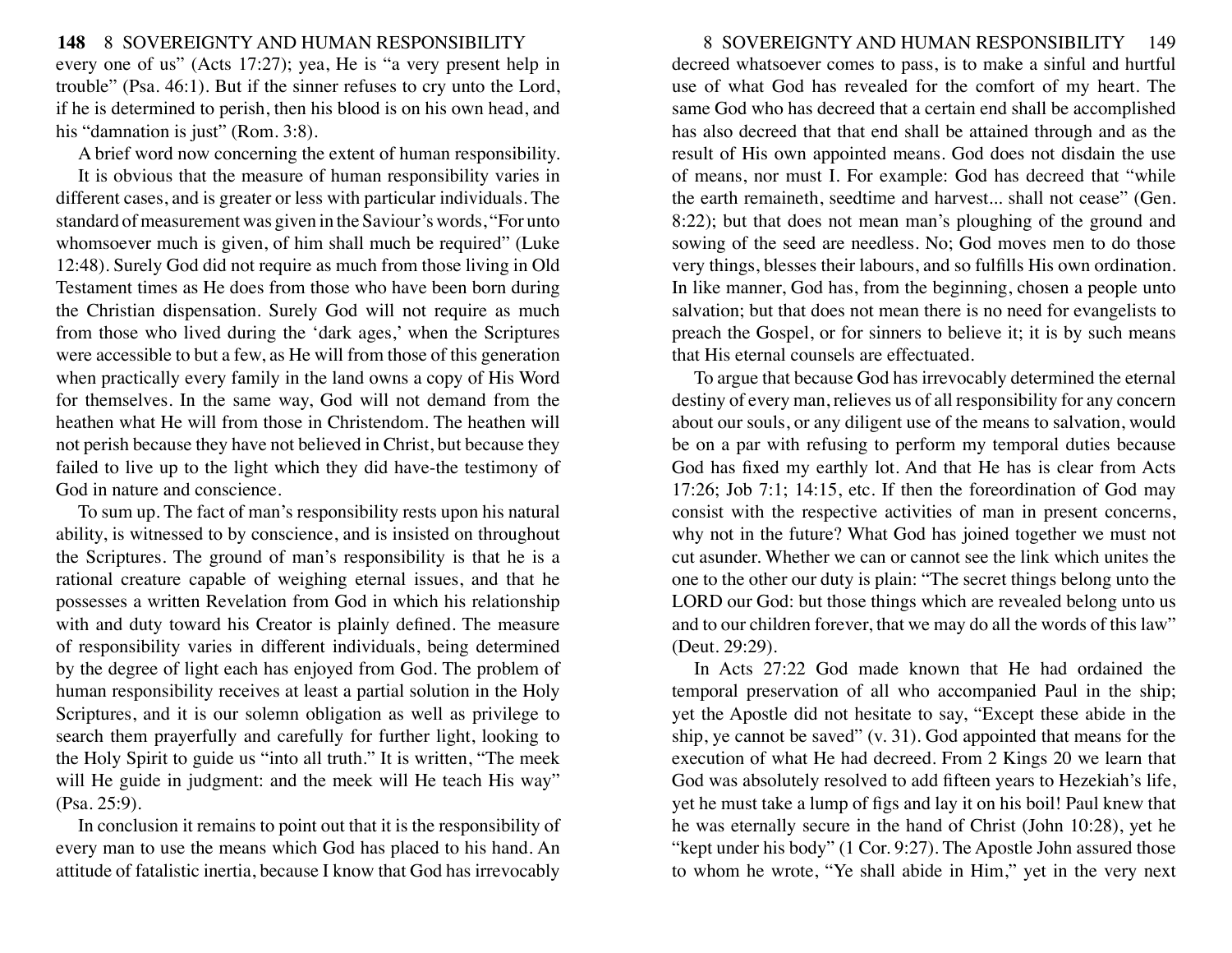verse he exhorted them, "And now, little children, abide in Him" (1 John 2:27, 28). It is only by taking heed to this vital principle, that we are responsible to use the means of God's appointing, that we shall be enabled to preserve the balance of Truth and be saved from a paralyzing fatalism.

#### **Chapter Nine**

## **God's Sovereignty And Prayer**

"If we ask anything according to His will, He heareth us" (1 John 5:14).

Throughout this book it has been our chief aim to exalt the Creator and abase the creature. The well-nigh universal tendency now, is to magnify man and dishonour and degrade God. On every hand it will be found that, when spiritual things are under discussion, the human side and element is pressed and stressed, and the Divine side, if not altogether ignored, is relegated to the background. This holds true of very much of the modern teaching about prayer. In the great majority of the books written and in the sermons preached upon prayer the human element fills the scene almost entirely: it is the conditions which we must meet, the promises we must "claim," the things we must do in order to get our requests granted; and God's claims, God's rights, God's glory are disregarded.

As a fair example of what is being given out today we subjoin a brief editorial which appeared recently in one of the leading religious weeklies entitled "Prayer, or Fate?"

"God in His Sovereignty has ordained that human destinies may be changed and molded by the will of man. This is at the heart of the truth that prayer changes things, meaning that God changes things when men pray. Someone has strikingly expressed it this way: 'There are certain things that will happen in a man's life whether he prays or not. There are other things that will happen if he prays; and will not happen if he does not pray.' A Christian worker was impressed by these sentences as he entered a business office and he prayed that the Lord would open the way to speak to some one about Christ, reflecting that things would be changed because he prayed. Then his mind turned to other things and the prayer was forgotten. The opportunity came to speak to the business man upon whom he

was calling, but he did not grasp it, and was on his way out when he remembered his prayer of a half hour before, and God's answer. He promptly returned and had a talk with the business man, who, though a church-member, had never in his life been asked whether he was saved. Let us give ourselves to prayer, and open the way for God to change things. Let us beware lest we become virtual fatalists by failing to exercise our God-given wills in praying."

The above illustrates what is being taught on the subject of prayer, and the deplorable thing is that scarcely a voice is lifted in protest. To say that "human destinies may be changed and molded by the will of man" is rank infidelity-that is the only proper term for it. Should any one challenge this classification, we would ask them whether they can find an infidel anywhere who would dissent from such a statement, and we are confident that such an one could not be found. To say that "God has ordained that human destinies may be changed and molded by the will of man" is absolutely untrue. "Human destiny" is settled not by the will of man, but by the will of God. That which determines human destiny is whether or not a man has been born again, for it is written, "Except a man be born again he cannot see the kingdom of God." And as to whose will, whether God's or man's, is responsible for the new birth is settled, unequivocally, by John 1:13-"Which were born, not of blood, nor of the will of the flesh, nor of the will of man, but OF GOD." To say that "human destiny" may be changed by the will of man is to make the creature's will supreme, and that is, virtually, to dethrone God. But what saith the Scriptures? Let the Book answer: "The LORD killeth, and maketh alive: He bringeth down to the grave, and bringeth up. The Lord maketh poor, and maketh rich: He bringeth low, and lifteth up. He raiseth up the poor out of the dust, and lifteth up the beggar from the dunghill, to set them among princes, and to make them inherit the throne of glory" (1 Sam. 2:6-8).

Turning back to the Editorial here under review, we are next told, "This is at the heart of the truth that prayer changes things, meaning that God changes things when men pray." Almost everywhere we go today one comes across a motto-card bearing the inscription "Prayer Changes Things." As to what these words are designed to signify is evident from the current literature on prayer-we are to persuade God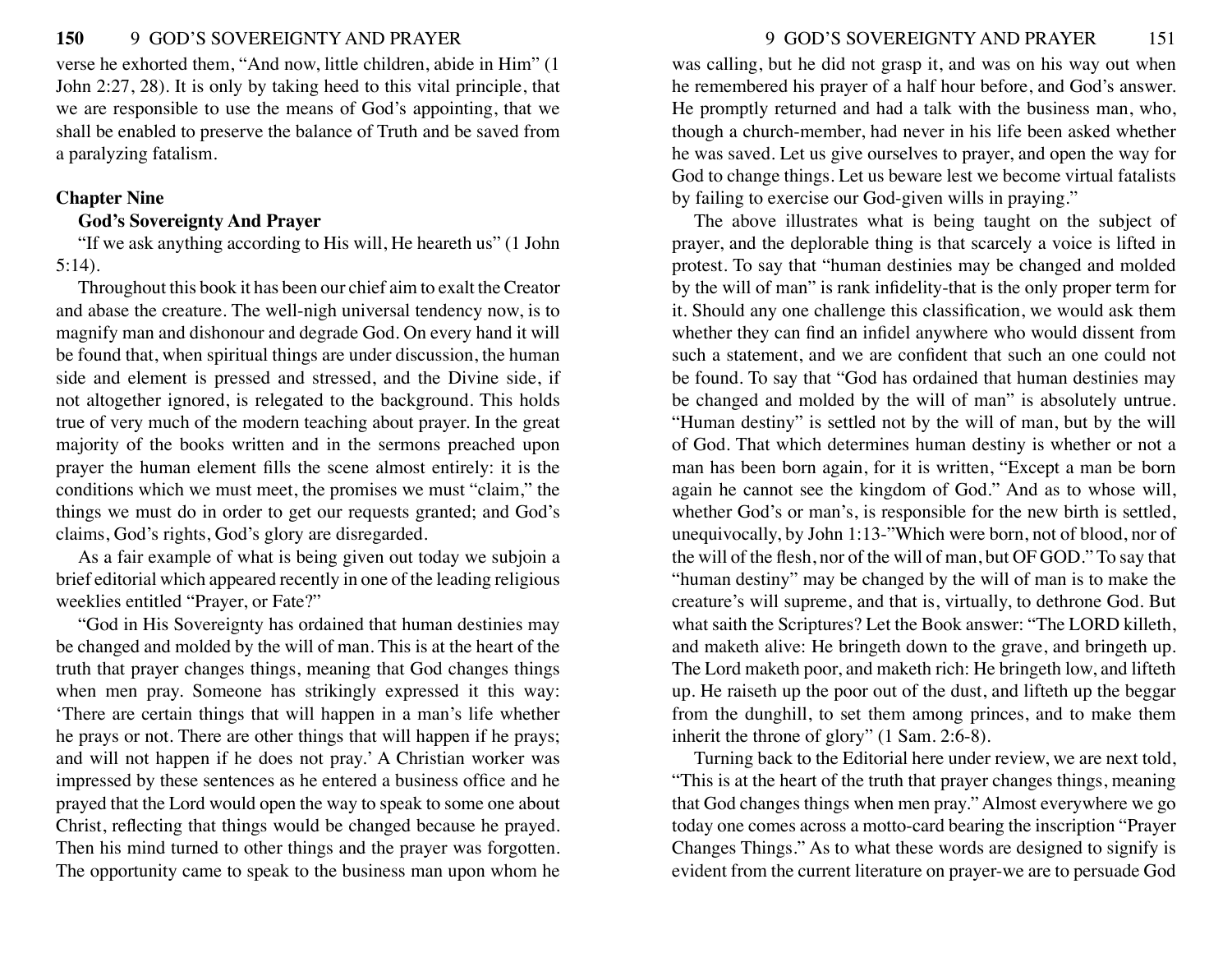to change His purpose. Concerning this we shall have more to say below.

Again, the Editor tells us, "Some one has strikingly expressed it this way: 'There are certain things that will happen in a man's life whether he prays or not. There are other things that will happen if he prays, and will not happen if he does not pray.'" That things happen whether a man prays or not is exemplified daily in the lives of the unregenerate, most of whom never pray at all. That 'other things will happen if he prays' is in need of qualification. If a believer prays in faith and asks for those things which are according to God's will he will most certainly obtain that for which he has asked. Again, that other things will happen if he prays is also true in respect to the subjective benefits derived from prayer: God will become more real to him and His promises more precious. That other things 'will not happen if he does not pray' is true so far as his own life is concerned-a prayerless life means a life lived out of communion with God and all that is involved by this. But to affirm that God will not and cannot bring to pass His eternal purpose unless we pray is utterly erroneous, for the same God who has decreed the end has also decreed that His end shall be reached through His appointed means, and One of these is prayer. The God who has determined to grant a blessing also gives a spirit of supplication which first seeks the blessing.

The example cited in the above Editorial of the Christian worker and the business man is a very unhappy one to say the least, for according to the terms of the illustration the Christian worker's prayer was not answered by God at all, inasmuch as, apparently, the way was not opened to speak to the business man about his soul. But on leaving the office and recalling his prayer the Christian worker (perhaps in the energy of the flesh) determined to answer the prayer for himself, and instead of leaving the Lord to "open the way" for him, took matters into his own hand.

We quote next from one of the latest books issued on Prayer. In it the author says, "The possibilities and necessity of prayer, its power and results, are manifested in arresting and changing the purposes of God and in relieving the stroke of His power." Such an assertion as this is a horrible reflection upon the character of the Most High God, who "doeth according to His will in the army of Heaven, and

among the inhabitants of the earth: and none can stay His hand, or say unto Him, What doest Thou?" (Dan. 4: 35). There is no need whatever for God to change His designs or alter His purpose for the all-sufficient reason that these were framed under the influence of perfect goodness and unerring wisdom. Men may have occasion to alter their purposes, for in their short-sightedness they are frequently unable to anticipate what may arise after their plans are formed. But not so with God, for He knows the end from the beginning. To affirm God changes His purpose is either to impugn His goodness or to deny His eternal wisdom.

In the same book we are told, "The prayers of God's saints are the capital stock in Heaven by which Christ carries on His great work upon earth. The great throes and mighty convulsions on earth are the results of these prayers. Earth is changed, revolutionized, angels move on more powerful, more rapid wing, and God's policy is shaped as the prayers are more numerous, more efficient." If possible, this is even worse, and we have no hesitation in denominating it as blasphemy. In the first place, it flatly denies Ephesians 3:11 which speaks of God's having an "eternal purpose." If God's purpose is an eternal one then His "policy" is not being "shaped" today. In the second place, it contradicts Ephesians 1:11 which expressly declares that God "worketh all things after the counsel of His own will," therefore it follows that, "God's policy" is not being "shaped" by man's prayers. In the third place, such a statement as the above makes the will of the creature supreme, for if our prayers shape God's policy then is the Most High subordinate to worms of the earth. Well might the Holy Spirit ask through the Apostle, "For who hath known the mind of the Lord? or who hath been His counsellor?" (Rom. 11:34).

Such thoughts on prayer as we have been citing are due to low and inadequate conceptions of God Himself. It ought to be apparent that there could be little or no comfort in praying to a God that was like the chameleon, which changes its color every day. What encouragement is there to lift up our hearts to One who is in one mind yesterday and another today? What would be the use of petitioning an earthly monarch if we knew he was so mutable as to grant a petition one day and deny it another? Is it not the very unchangeableness of God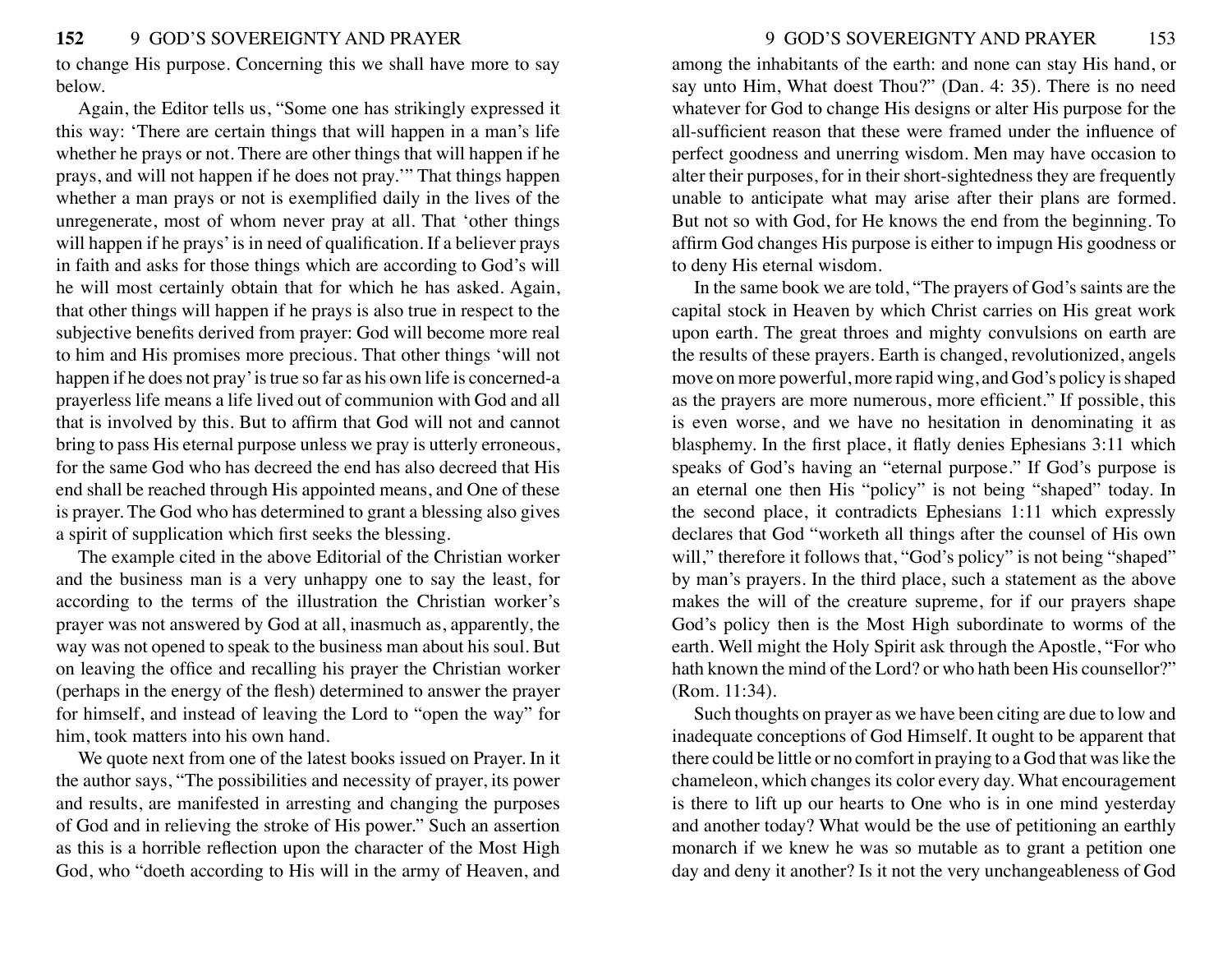### 154 9 GOD'S SOVEREIGNTY AND PRAYER 9 GOD'S SOVEREIGNTY AND PRAYER 155

which is our greatest encouragement to pray? It is because He is "without variableness or shadow of turning" we are assured that if we ask anything according to His will we are most certain of being heard. Well did Luther remark, "Prayer is not overcoming God's reluctance, but laying hold of His willingness."

And this leads us to offer a few remarks concerning the design of prayer. Why has God appointed that we should pray? The vast majority of people would reply, In order that we may obtain from God the things which we need. While this is one of the purposes of prayer it is by no means the chief one. Moreover, it considers prayer only from the human side, and prayer sadly needs to be viewed from the Divine side. Let us look, then, at some of the reasons why God has bidden us to pray.

First and foremost, prayer has been appointed that the Lord God Himself should be honoured. God requires we should recognize that He is, indeed, "the high and lofty One that inhabiteth eternity" (Isa. 57:15). God requires that we shall own His universal dominion: in petitioning God for rain Elijah did but confess His control over the elements; in praying to God to deliver a poor sinner from the wrath to come we acknowledge that "salvation is of the LORD" (Jonah 2:9); in supplicating His blessing on the Gospel unto the uttermost parts of the earth we declare His rulership over the whole world.

Again; God requires that we shall worship Him, and prayer, real prayer, is an act of worship. Prayer is an act of worship inasmuch as it is the prostrating of the soul before Him; inasmuch as it is a calling upon His great and holy name; inasmuch as it is the owning of His goodness, His power, His immutability, His grace, and inasmuch as it is the recognition of His Sovereignty, owned by a submission to His will. It is highly significant to notice in this connection that the Temple wasn't termed by Christ the House of Sacrifice, but instead, the House of Prayer.

Again; prayer redounds to God's glory, for in prayer we do but acknowledge dependency upon Him. When we humbly supplicate the Divine Being we cast ourselves upon His power and mercy. In seeking blessings from God we own that He is the Author and Fountain of every good and perfect gift. That prayer brings glory to God is further seen from the fact that prayer calls faith into exercise,

and nothing from us is so honouring and pleasing to Him as the confidence of our hearts.

In the second place, prayer is appointed by God for our spiritual blessing, as a means for our growth in grace. When seeking to learn the design of prayer, this should ever occupy us before we regard prayer as a means for obtaining the supply of our need. Prayer is designed by God for our humbling. Prayer, real prayer, is a coming into the Presence of God, and a sense of His awful majesty produces a realization of our nothingness and unworthiness. Again; prayer is designed by God for the exercise of our faith. Faith is begotten in the Word (Rom. 10:8), but it is exercised in prayer; hence, we read of "the prayer of faith." Again; prayer calls love into action. Concerning the hypocrite the question is asked, "Will he delight himself in the Almighty? Will he always call upon God?" (Job 27:10). But they that love the Lord cannot be long away from Him, for they delight in unburdening themselves to Him. Not only does prayer call love into action but through the direct answers vouchsafed to our prayers our love to God is increased-"I love the LORD, because He hath heard my voice and my supplications" (Psa. 116:1). Again; prayer is designed by God to teach us the value of the blessings we have sought from Him, and it causes us to rejoice the more when He has bestowed upon us that for which we supplicate Him.

Third, prayer is appointed by God for our seeking from Him the things which we are in need of. But here a difficulty may present itself to those who have read carefully the previous chapters of this book. If God has foreordained, before the foundation of the world, everything which happens in time, what is the use of prayer? If it is true that "of Him and through Him and to Him are all things"(Rom. 11:30), then why pray? Ere replying directly to these queries it should be pointed out how that there is just as much reason to ask, What is the use of me coming to God and telling Him what He already knows? Wherein is the use of me spreading before Him my need, seeing He is already acquainted with it? as there is to object, What is the use of praying for anything when everything has been ordained beforehand by God? Prayer is not for the purpose of informing God, as if He were ignorant (the Saviour expressly declared "for your Father knoweth what things ye have need of, before ye ask Him"-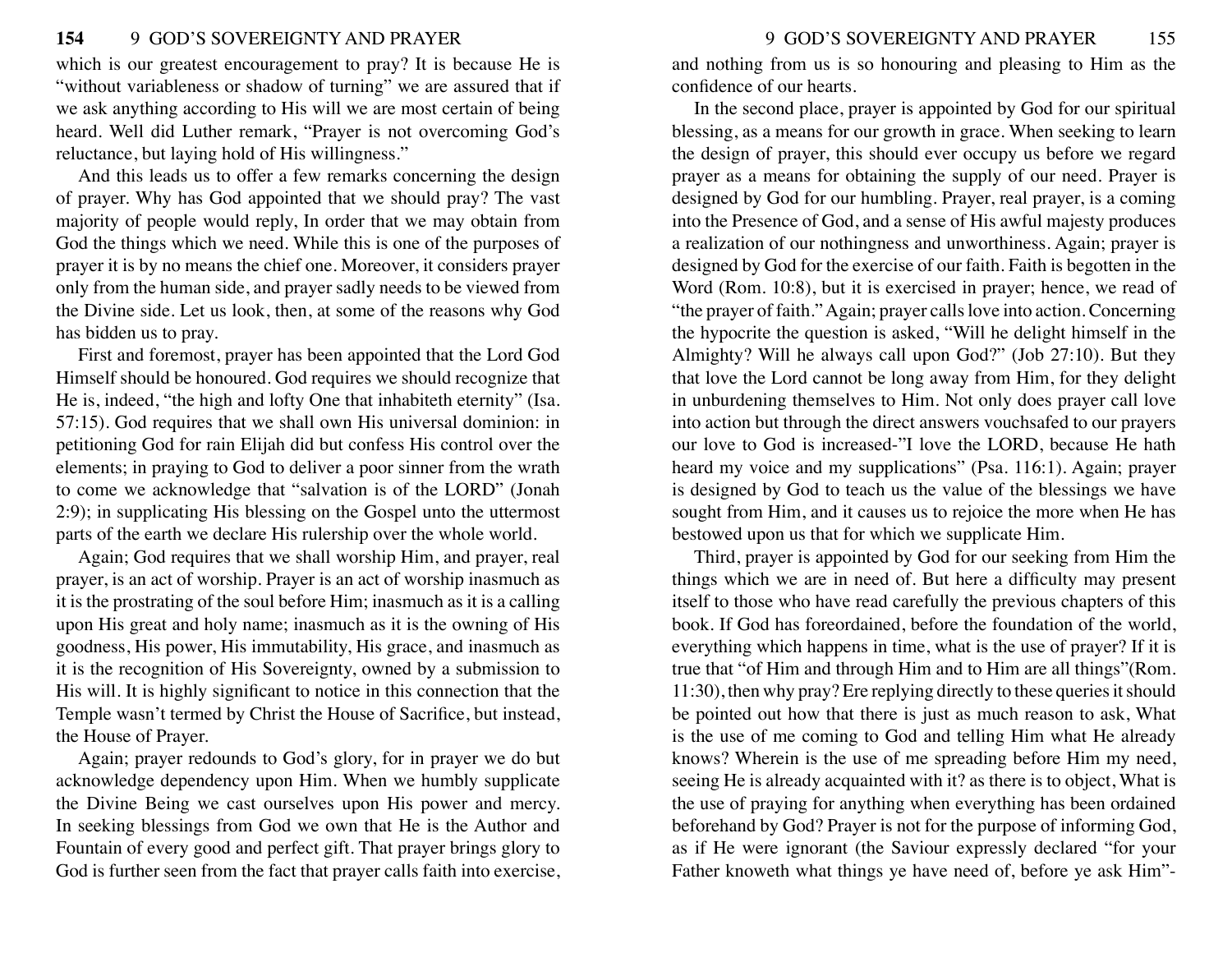Matt. 6:8), but it is to acknowledge He does know what we are in need of. Prayer is not appointed for the furnishing of God with the knowledge of what we need, but is designed as a confession to Him of our sense of need. In this, as in everything, God's thoughts are not as ours. God requires that His gifts should be sought for. He designs to be honoured by our asking, just as He is to be thanked by us after He has bestowed His blessing.

However, the question still returns on us, If God be the Predestinator of everything that comes to pass, and the Regulator of all events, then is not prayer a profitless exercise? A sufficient answer to these questions is that God bids us to pray, "Pray without ceasing" (1 Thess. 5:17). And again, "men ought always to pray" (Luke 18:1). And further: Scripture declares that "the prayer of faith shall save the sick," and "the effectual fervent prayer of a righteous man availeth much" (James 5:15, 16); while the Lord Jesus Christ, our perfect Example in all things, was preeminently a Man of Prayer. Thus, it is evident, that prayer is neither meaningless nor valueless. But still this does not remove the difficulty nor answer the question with which we started out. What then is the relationship between God's Sovereignty and Christian prayer?

First of all, we would say with emphasis, that prayer is not intended to change God's purpose, nor is it to move Him to form fresh purposes. God has decreed that certain events shall come to pass through the means He has appointed for their accomplishment. God has elected certain ones to be saved, but He has also decreed that these shall be saved through the preaching the Gospel. The Gospel, then, is one of the appointed means for the working out of the eternal counsel of the Lord; and prayer is another. God has decreed the means as well as the end, and among the means is prayer. Even the prayers of His people are included in His eternal decrees. Therefore, instead of prayers being in vain they are among the means through which God exercises His decrees. "If indeed all things happen by a blind chance, or a fatal necessity prayers in that case could be of no moral efficacy, and of no use; but since they are regulated by the direction of Divine wisdom, prayers have a place in the order of events" (Haldane).

That prayers for the execution of the very things decreed by

God are not meaningless is clearly taught in the Scriptures. Elijah knew that God was about to give rain, but that did not prevent him from at once betaking himself to prayer (James 5:17, 18). Daniel "understood" by the writings of the prophets that the captivity was to last but seventy years, yet when these seventy years were almost ended we are told that he set his face "unto the Lord God, to seek by prayer and supplications, with fasting, and sackcloth, and ashes" (Dan. 9:2, 3). God told the prophet Jeremiah "For I know the thoughts that I think toward you, saith the LORD, thoughts of peace, and not of evil, to give you an expected end"; but instead of adding, there is, therefore, no need for you to supplicate Me for these things, He said, "Then shall ye call upon Me, and ye shall go and pray unto Me, and I will hearken unto you" (Jer. 29:11, 12).

Here then is the design of prayer: not that God's will may be altered, but that it may be accomplished in His own good time and way. It is because God has promised certain things that we can ask for them with the full assurance of faith. It is God's purpose that His will shall be brought about by His own appointed means, and that He may do His people good upon His own terms, and that is, by the 'means' and 'terms' of entreaty and supplication. Did not the Son of God know for certain that after His death and resurrection He would be exalted by the Father. Assuredly He did. Yet we find Him asking for this very thing: "O Father, glorify Thou Me with Thine Own Self with the glory which I had with Thee before the world was" (John 17:5)! Did not He know that none of His people could perish? yet He besought the Father to "keep" them (John 17:11)!

Finally, it should be said that God's will is immutable, and cannot be altered by our cryings. When the mind of God is not toward a people to do them good, it cannot be turned to them by the most fervent and importunate prayer of those who have the greatest interest in Him: "Then said the LORD unto me, Though Moses and Samuel stood before Me, yet My mind could not be toward this people: cast them out of My sight, and let them go forth" (Jer. 15:1). The prayers of Moses to enter the promised land is a parallel case.

Our views respecting prayer need to be revised and brought into harmony with the teaching of Scripture on the subject. The prevailing idea seems to be that I come to God and ask Him for something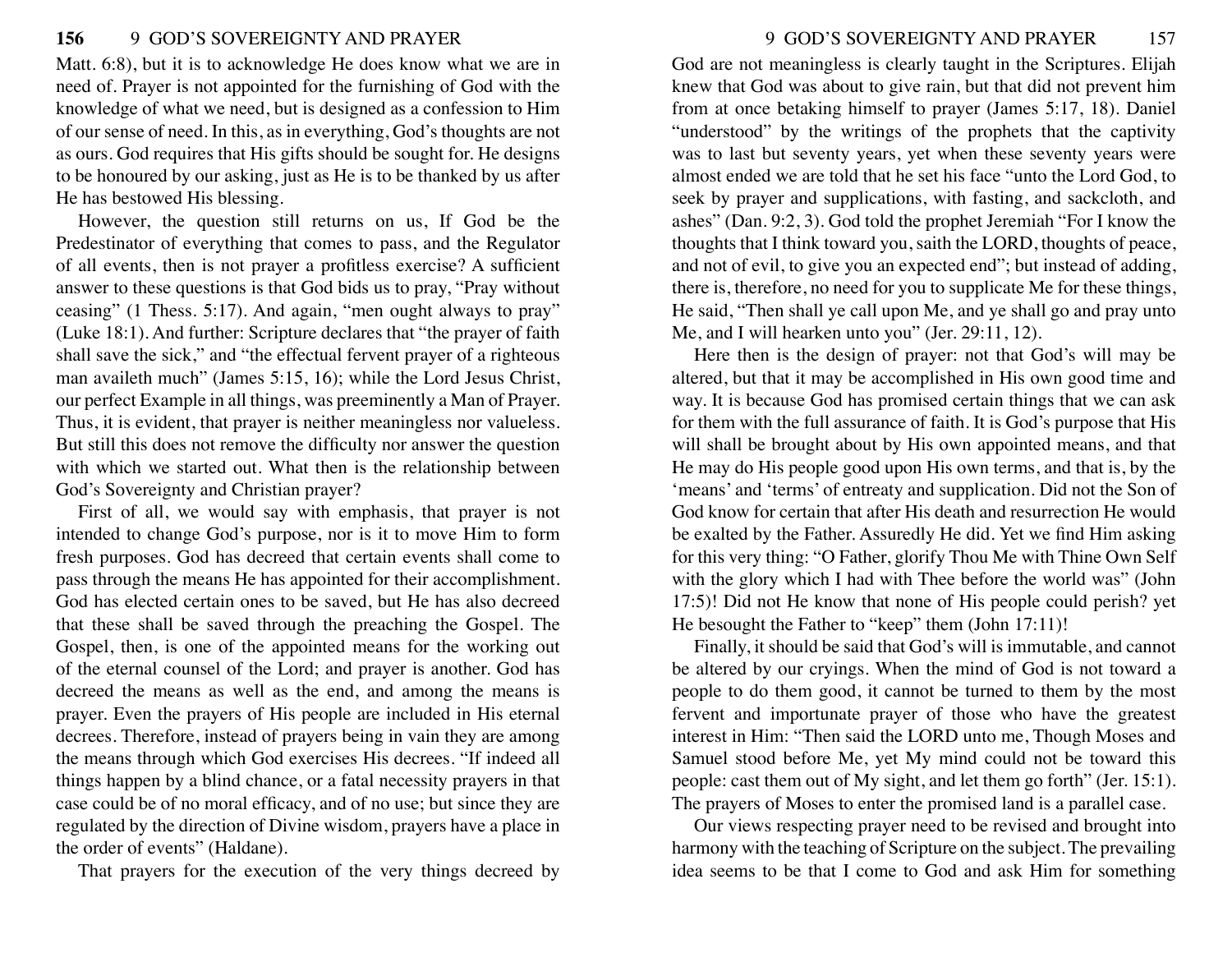that I want, and that I expect Him to give me that which I have asked. But this is a most dishonouring and degrading conception. The popular belief reduces God to a servant, our servant: doing our bidding, performing our pleasure, granting our desires. No; prayer is a coming to God, telling Him my need, committing my way unto the Lord, and leaving Him to deal with it as seemeth Him best. This makes my will subject to His, instead of, as in the former case, seeking to bring His will into subjection to mine. No prayer is pleasing to God unless the spirit actuating it is "not my will, but Thine be done." "When God bestows blessings on a praying people, it is not for the sake of their prayers, as if He was inclined and turned by them; but it is for His own sake, and of His own Sovereign will and pleasure. Should it be said, to what purpose then is prayer? it is answered, This is the way and means God has appointed for the communication of the blessing of His goodness to His people. For though He has purposed, provided, and promised them, yet He will be sought unto, to give them, and it is a duty and privilege to ask. When they are blessed with a spirit of prayer it forebodes well, and looks as if God intended to bestow the good things asked, which should be asked always with submission to the will of God, saying, Not my will but Thine be done" (John Gill).

The distinction just noted above is of great practical importance for our peace of heart. Perhaps the one thing that exercises Christians as much as anything else is that of unanswered prayers. They have asked God for something: so far as they are able to judge they have asked in faith believing they would receive that for which they had supplicated the Lord: and they have asked earnestly and repeatedly, but the answer has not come. The result is that, in many cases, faith in the efficacy of prayer becomes weakened, until hope gives way to despair and the closet is altogether neglected. Is it not so?

Now will it surprise our readers when we say that every real prayer of faith that has ever been offered to God has been answered? Yet we unhesitatingly affirm it. But in saying this we must refer back to our definition of prayer. Let us repeat it. Prayer is a coming to God, telling Him my need (or the need of others), committing my way unto the Lord, and then leaving Him to deal with the case as seemeth Him best. This leaves God to answer the prayer in whatever

**158 159** way He sees fit, and often, His answer may be the very opposite of what would be most acceptable to the flesh; yet, if we have really LEFT our need in His hands it will be His answer, nevertheless. Let us look at two examples.

> In John 11 we read of the sickness of Lazarus. The Lord "loved" him, but He was absent from Bethany. The sisters sent a messenger unto the Lord acquainting Him of their brother's condition. And note particularly how their appeal was worded-"Lord, behold, he whom Thou lovest is sick." That was all. They did not ask Him to heal Lazarus. They did not request Him to hasten at once to Bethany. They simply spread their need before Him, committed the case into His hands, and left Him to act as He deemed best! And what was our Lord's reply? Did He respond to their appeal and answer their mute request? Certainly He did, though not, perhaps, in the way they had hoped. He answered by abiding "two days still in the same place where He was" (John 11:6), and allowing Lazarus to die! But in this instance that was not all. Later, He journeyed to Bethany and raised Lazarus from the dead. Our purpose in referring here to this case is to illustrate the proper attitude for the believer to take before God in the hour of need. The next example will emphasize rather, God's method of responding to His needy child.

> Turn to 2 Corinthians 12. The Apostle Paul had been accorded an unheard-of privilege. He had been transported into Paradise. His ears had listened to and his eyes had gazed upon that which no other mortal had heard or seen this side of death. The wondrous revelation was more than the Apostle could endure. He was in danger of becoming "puffed up" by his extraordinary experience. Therefore, a thorn in the flesh, the messenger of Satan, was sent to buffet him lest he be exalted above measure. And the Apostle spreads his need before the Lord; he thrice beseeches Him that this thorn in the flesh should be removed. Was his prayer answered? Assuredly, though not in the manner he had desired. The "thorn" was not removed but grace was given to bear it. The burden was not lifted but strength was vouchsafed to carry it.

> Does someone object that it is our privilege to do more than spread our need before God? Are we reminded that God has, as it were, given us a blank check and invited us to fill it in? Is it said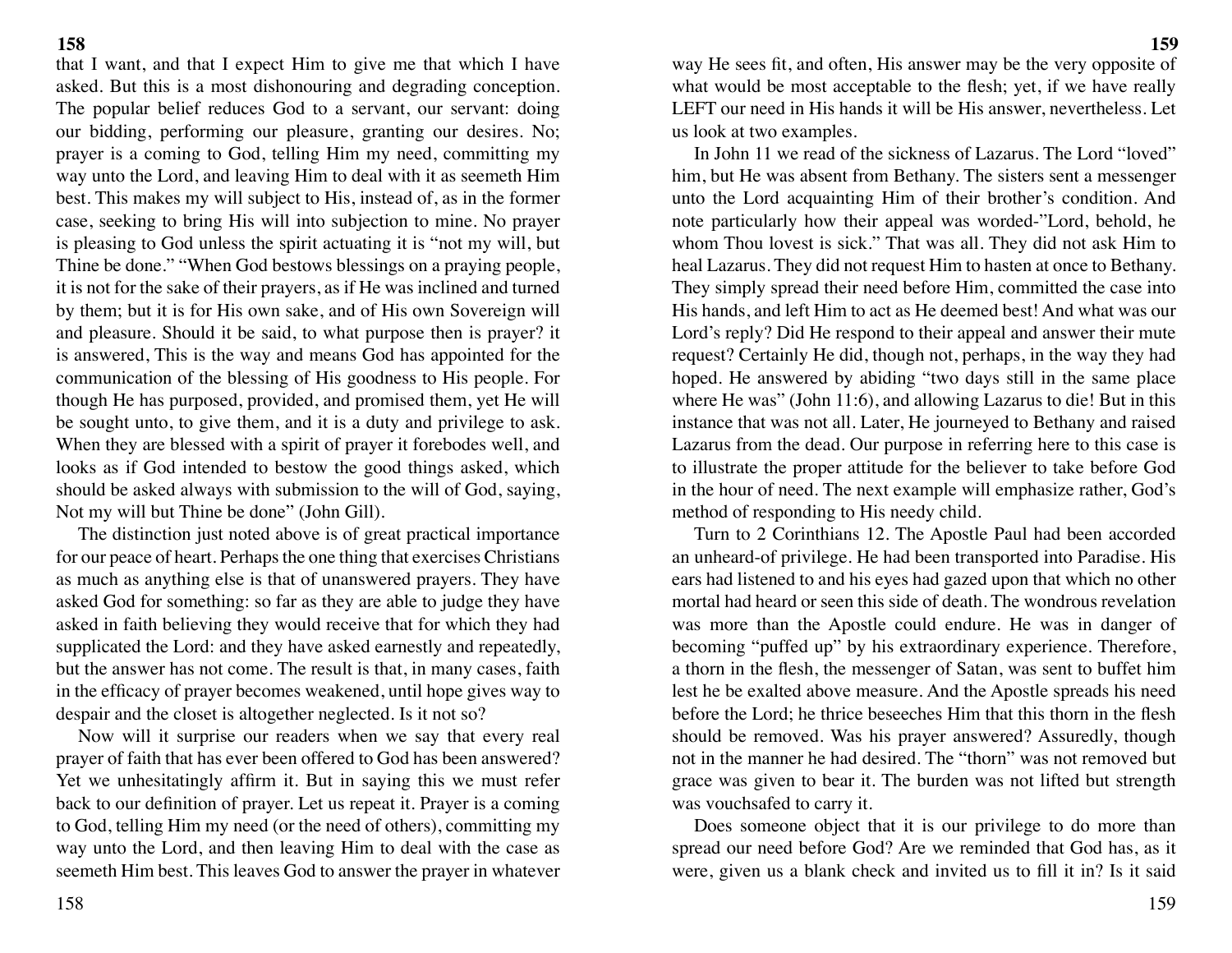that the promises of God are all-inclusive, and that we may ask God for what we will? If so, we must call attention to the fact that it is necessary to compare Scripture with Scripture if we are to learn the full mind of God on any subject, and that as this is done we discover God has qualified the promises given to praying souls by saying "If" ye ask anything according to His will He heareth us" (1 John 5:14). Real prayer is communion with God so that there will be common thoughts between His mind and ours. What is needed is for Him to fill our hearts with His thoughts and then His desires will become our desires flowing back to Him. Here then is the meeting-place between God's Sovereignty and Christian prayer: If we ask anything according to His will He heareth us, and if we do not so ask He does not hear us; as saith the Apostle James, "Ye ask, and receive not, because ye ask amiss, that ye may consume it upon your lusts" or desires  $(4:3)$ .

But did not the Lord Jesus tell His disciples, "Verily, verily, I say unto you, Whatsoever ye shall ask the Father in My name, He will give it you" (John 16:23)? He did; but this promise does not give praying souls carte blanche. These words of our Lord are in perfect accord with those of the Apostle John: "If ye ask anything according to His will He heareth us." What is it to ask "in the name of Christ"? Surely it is very much more than a prayer formula, the mere concluding of our supplications with the words "in the name of Christ." To apply to God for anything in the name of Christ, it must needs be in keeping with what Christ is! To ask God in the name of Christ is as though Christ Himself were the suppliant. We can only ask God for what Christ would ask. To ask in the name of Christ is therefore to set aside our own wills, accepting God's!

Let us now amplify our definition of prayer. What is prayer? Prayer is not so much an act as it is an attitude-an attitude of dependency, dependency upon God. Prayer is a confession of creature weakness, yea, of helplessness. Prayer is the acknowledgment of our need and the spreading of it before God. We do not say that this is all there is in prayer, it is not: but it is the essential, the primary element in prayer. We freely admit that we are quite unable to give a complete definition of prayer within the compass of a brief sentence, or in any number of words. Prayer is both an attitude and an act, an

**160 161** human act, and yet there is the Divine element in it too, and it is this which makes an exhaustive analysis impossible as well as impious to attempt. But admitting this, we do insist again that prayer is fundamentally an attitude of dependency upon God. Therefore, prayer is the very opposite of dictating to God. Because prayer is an attitude of dependency, the one who really prays is submissive, submissive to the Divine will; and submission to the Divine will means that we are content for the Lord to supply our need according to the dictates of His own Sovereign pleasure. And hence it is that we say every prayer that is offered to God in this spirit is sure of meeting with an answer or response from Him.

> Here then is the reply to our opening question, and the scriptural solution to the seeming difficulty. Prayer is not the requesting of God to alter His purpose or for Him to form a new one. Prayer is the taking of an attitude of dependency upon God, the spreading of our need before Him, the asking for those things which are in accordance with His will, and therefore there is nothing whatever inconsistent between Divine Sovereignty and Christian prayer.

> In closing this chapter we would utter a word of caution to safeguard the reader against drawing a false conclusion from what has been said. We have not here sought to epitomize the whole teaching of Scripture on the subject of prayer, nor have we even attempted to discuss in general the problem of prayer; instead, we have confined ourselves, more or less, to a consideration of the relationship between God's Sovereignty and Christian prayer. What we have written is intended chiefly as a protest against much of the modern teaching, which so stresses the human element in prayer that the Divine side is almost entirely lost sight of.

> In Jeremiah 10:23 we are told "It is not in man that walketh to direct his steps" (cf. Prov. 16:9); and yet in many of his prayers man impulse presumes to direct the Lord as to His way, and as to what He ought to do: even implying that if only he had the direction of the affairs of the world and of the church he would soon have things very different from what they are. This cannot be denied: for anyone with any spiritual discernment at all could not fail to detect this spirit in many of our modern prayer-meetings where the flesh holds sway. How slow we all are to learn the lesson that the haughty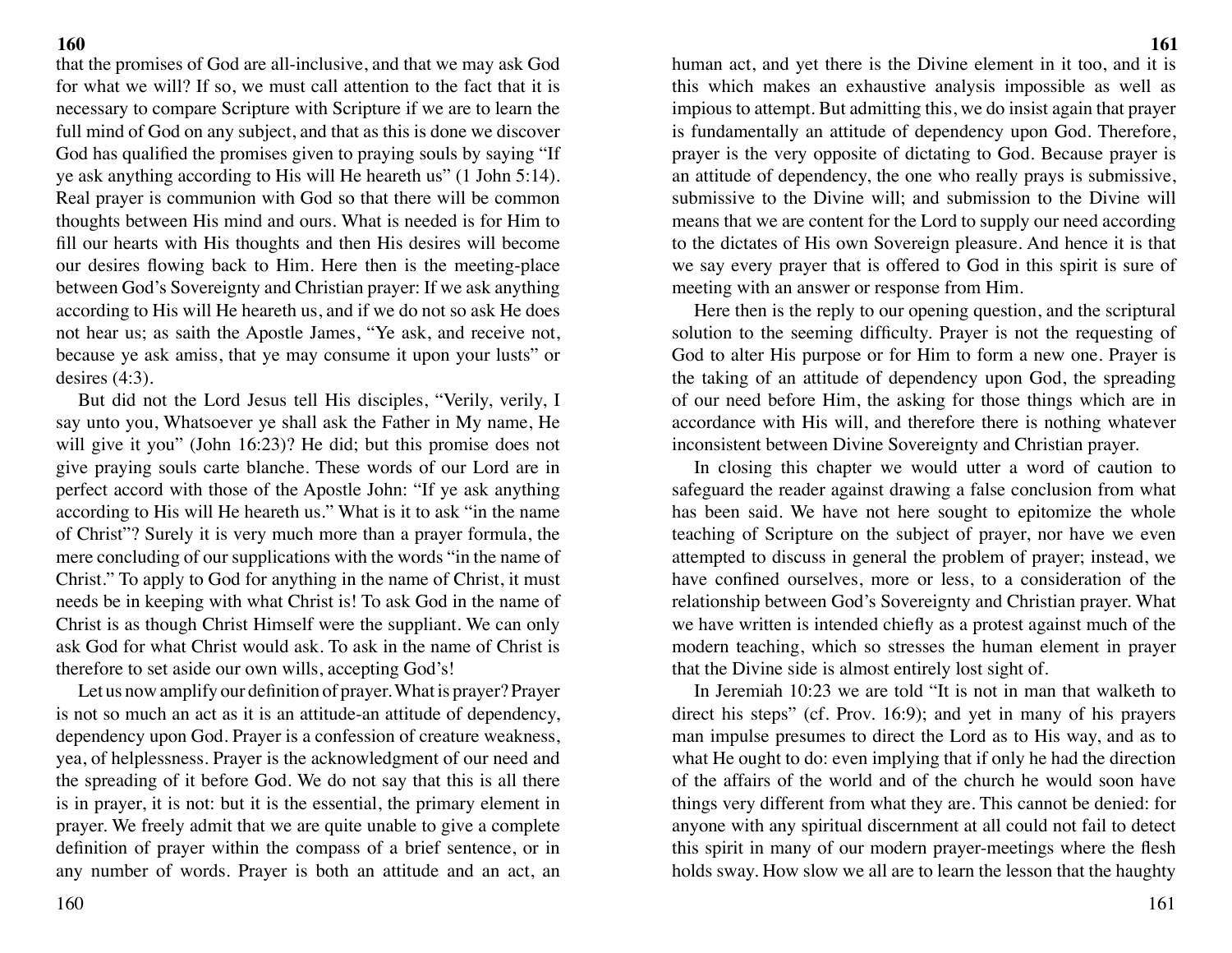creature needs to be brought down to his knees and humbled into the dust. And this is where the very act of prayer is intended to put us. But man (in his usual perversity) turns the footstool into a throne from whence he would fain direct the Almighty as to what He ought to do! giving the onlooker the impression that if God had half the compassion that those who pray (?) have, all would quickly be right! Such is the arrogance of the old nature even in a child of God.

Our main purpose in this chapter has been to emphasize the need for submitting, in prayer, our wills to God's. But it must also be added that prayer is much more than a pious exercise, and far otherwise than a mechanical performance. Prayer is, indeed, a Divinely appointed means whereby we may obtain from God the things we ask, providing we ask for those things which are in accord with His will. These pages will have been penned in vain unless they lead both writer and reader to cry with a deeper earnestness than heretofore, "Lord, teach us to pray" (Luke 11:1).

# **Chapter Ten**

### **Our Attitude Toward His Sovereignty**

"Even so, Father: for so it seemed good in Thy sight" (Matt. 11:26).

In the present chapter we shall consider, somewhat briefly, the practical application to ourselves of the great truth which we have pondered in its various ramifications in earlier pages. In chapter twelve we shall deal more in detail with the value of this doctrine but here we would confine ourselves to a definition of what ought to be our attitude toward the Sovereignty of God.

Every truth that is revealed to us in God's Word is there not only for our information but also for our inspiration. The Bible has been given to us not to gratify an idle curiosity but to edify the souls of its readers. The Sovereignty of God is something more than an abstract principle which explains the rationale of the Divine government: it is designed as a motive for godly fear, it is made known to us for the promotion of righteous living, it is revealed in order to bring into subjection our rebellious hearts. A true recognition of God's Sovereignty humbles as nothing else does or can humble, and brings the heart into lowly submission before God, causing us to relinquish our own self-will and making us delight in the perception and performance of the Divine will.

When we speak of the Sovereignty of God we mean very much more than the exercise of God's governmental power, though, of course, that is included in the expression. As we have remarked in an earlier chapter, the Sovereignty of God means the Godhood of God. In its fullest and deepest meaning the title of this book signifies the Character and Being of the One whose pleasure is performed and whose will is executed. To truly recognize the Sovereignty of God is, therefore, to gaze upon the Sovereign Himself. It is to come into the presence of the august "Majesty on high." It is to have a sight of the thrice holy God in His excellent glory. The effects of such a sight may be learned from those Scriptures which describe the experience of different ones who obtained a view of the Lord God.

Mark the experience of Job-the one of whom the Lord Himself said "There is none like him in the earth, a perfect and an upright man, one that feareth God, and escheweth evil" (Job 1:8). At the close of the book which bears his name we are shown Job in the Divine presence, and how does he carry himself when brought face to face with Jehovah? Hear what he says: "I have heard of Thee by the hearing of the ear; but now mine eye seeth Thee: Wherefore I abhor myself, and repent in dust and ashes" (Job 42:5, 6). Thus, a sight of God, God revealed in awesome majesty, caused Job to abhor himself, and not only so, but to abase himself before the Almighty.

Take note of Isaiah. In the sixth chapter of his prophecy a scene is brought before us which has few equals even in Scripture. The prophet beholds the Lord upon the Throne, a Throne "high and lifted up." Above this Throne stood the seraphims with veiled faces, crying, "Holy, holy, holy, is the Lord of hosts." What is the effect of this sight upon the prophet? We read "Then said I, Woe is me! for I am undone; because I am a man of unclean lips:... for mine eyes have seen the King, the LORD of hosts" (Isa. 6:5). A sight of the Divine King humbled Isaiah into the dust, bringing him, as it did, to a realization of his own nothingness.

One more. Look at the prophet Daniel. Toward the close of his life this man of God beheld the Lord in theophanic manifestation. He appeared to His servant in human form "clothed in linen" and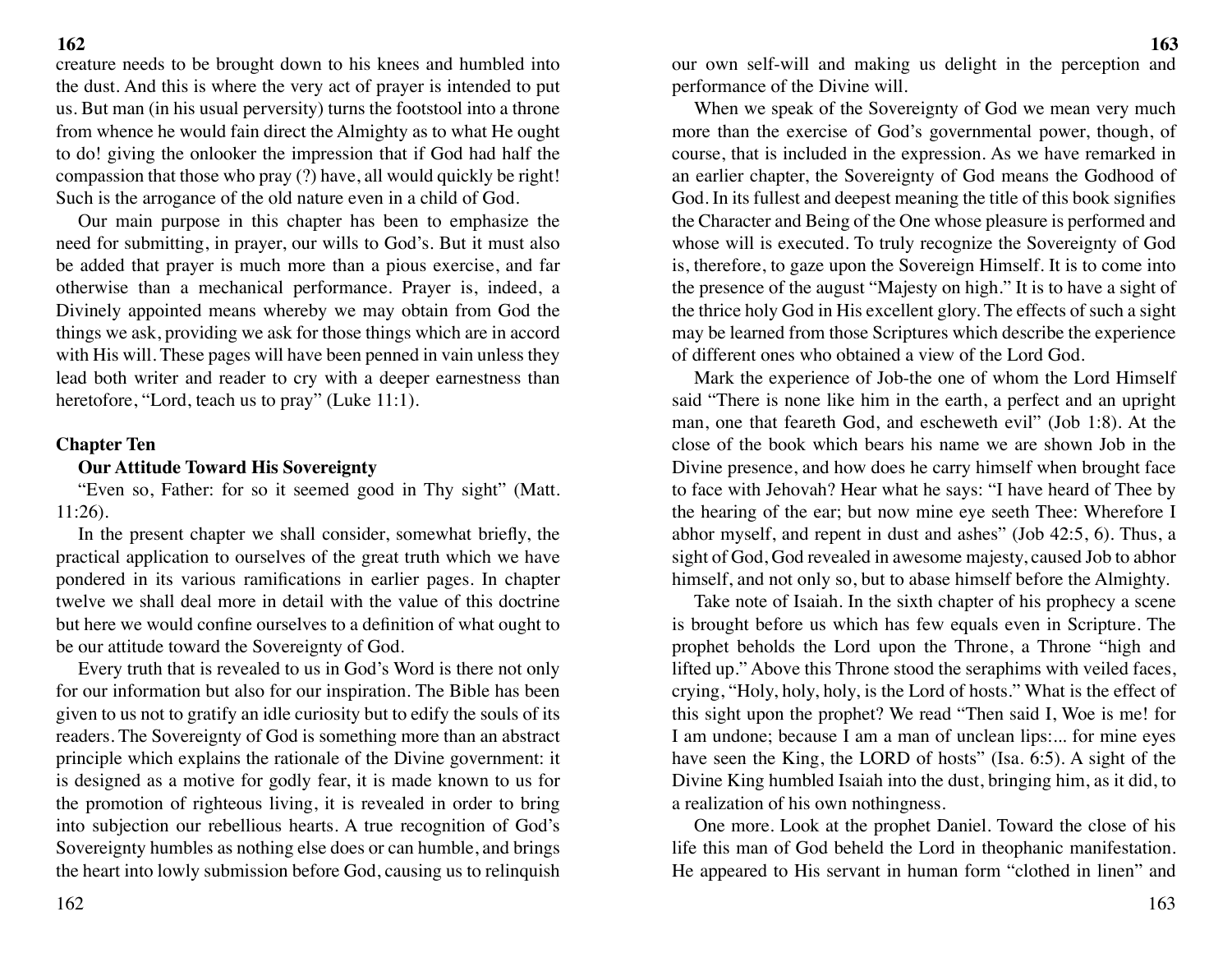with loins "girded with fine gold," symbolic of holiness and Divine glory. We read that "His body also was like the beryl, and His face as the appearance of lightning, and His eyes as lamps of fire, and His arms and His feet like in color to polished brass, and the voice of His words like the voice of a multitude." Daniel then tells the effect this vision had upon him and those who were with him: "And I Daniel alone saw the vision: for the men that were with me saw not the vision; but a great quaking fell upon them, so that they fled to hide themselves. Therefore I was left alone, and saw this great vision, and there remained no strength in me: for my comeliness was turned in me into corruption, and I retained no strength. Yet heard I the voice of His words: and when I heard the voice of His words, then was I in a deep sleep on my face, and my face toward the ground" (Dan. 10:6-9). Once more, then, we are shown that to obtain a sight of the Sovereign God is for creature strength to wither up, and results in man being humbled into the dust before his Maker. What then ought to be our attitude toward the Supreme Sovereign? We reply,

# **1. One Of Godly Fear.**

Why is it that, today, the masses are so utterly unconcerned about spiritual and eternal things, and that they are lovers of pleasure more than lovers of God? Why is it that even on the battlefields multitudes were so indifferent to their soul's welfare? Why is it that defiance of Heaven is becoming more open, more blatant, more daring? The answer is, Because "There is no fear of God before their eyes" (Rom. 3:18). Again; why is it that the authority of the Scriptures has been lowered so sadly of late? Why is it that even among those who profess to be the Lord's people there is so little real subjection to His Word, and that its precepts are so lightly esteemed and so readily set aside? Ah! what needs to be stressed today is that God is a God to be feared.

"The fear of the LORD is the beginning of knowledge" (Prov. 1:7). Happy the soul that has been awed by a view of God's majesty, that has had a vision of God's awful greatness, His ineffable holiness, His perfect righteousness, His irresistible power, His Sovereign grace. Does someone say, "But it is only the unsaved, those outside of Christ, who need to fear God"? Then the sufficient answer is that the saved, those who are in Christ, are admonished to work out their

**164 165** own salvation with "fear and trembling." Time was when it was the general custom to speak of a believer as a "God-fearing man"-that such an appellation has become nearly extinct only serves to show whither we have drifted. Nevertheless, it still stands written "Like as a father pitieth his children, so the LORD pitieth them that fear Him" (Psa. 103:13)!

> When we speak of godly fear, of course, we do not mean a servile fear, such as prevails among the heathen in connection with their gods. No; we mean that spirit which Jehovah is pledged to bless, that spirit to which the prophet referred when he said "To this man will I (the Lord) look, even to him that is poor and of a contrite spirit, and trembleth at My Word" (Isa. 66:2). It was this the Apostle had in view when he wrote, "Honour all men. Love the brotherhood. Fear God. Honour the king" (1 Peter 2:17). And nothing will foster this godly fear like a recognition of the Sovereign Majesty of God.

> What ought to be our attitude toward the Sovereignty of God? We answer again,

### **2. One Of Implicit Obedience.**

A sight of God leads to a realization of our littleness and nothingness and issues in a sense of dependency and of casting ourselves upon God. Or, again; a view of the Divine Majesty promotes the spirit of godly fear and this, in turn, begets an obedient walk. Here then is the Divine antidote for the native evil of our hearts. Naturally, man is filled with a sense of his own importance, with his greatness and self-sufficiency; in a word, with pride and rebellion. But, as we remarked, the great corrective is to behold the Mighty God, for this alone will really humble him. Man will glory either in himself or in God. Man will live either to serve and please himself, or he will seek to serve and please the Lord. None can serve two masters.

Irreverence begets disobedience. Said the haughty monarch of Egypt "Who is the LORD that I should obey His voice to let Israel go? I know not the LORD; neither will I let Israel go" (Exo. 5:2). To Pharaoh, the God of the Hebrews was merely a god, one among many, a powerless entity who needed not to be feared or served. How sadly mistaken he was, and how bitterly he had to pay for his mistake he soon discovered; but what we are here seeking to emphasize is that Pharaoh's defiant spirit was the fruit of irreverence, and this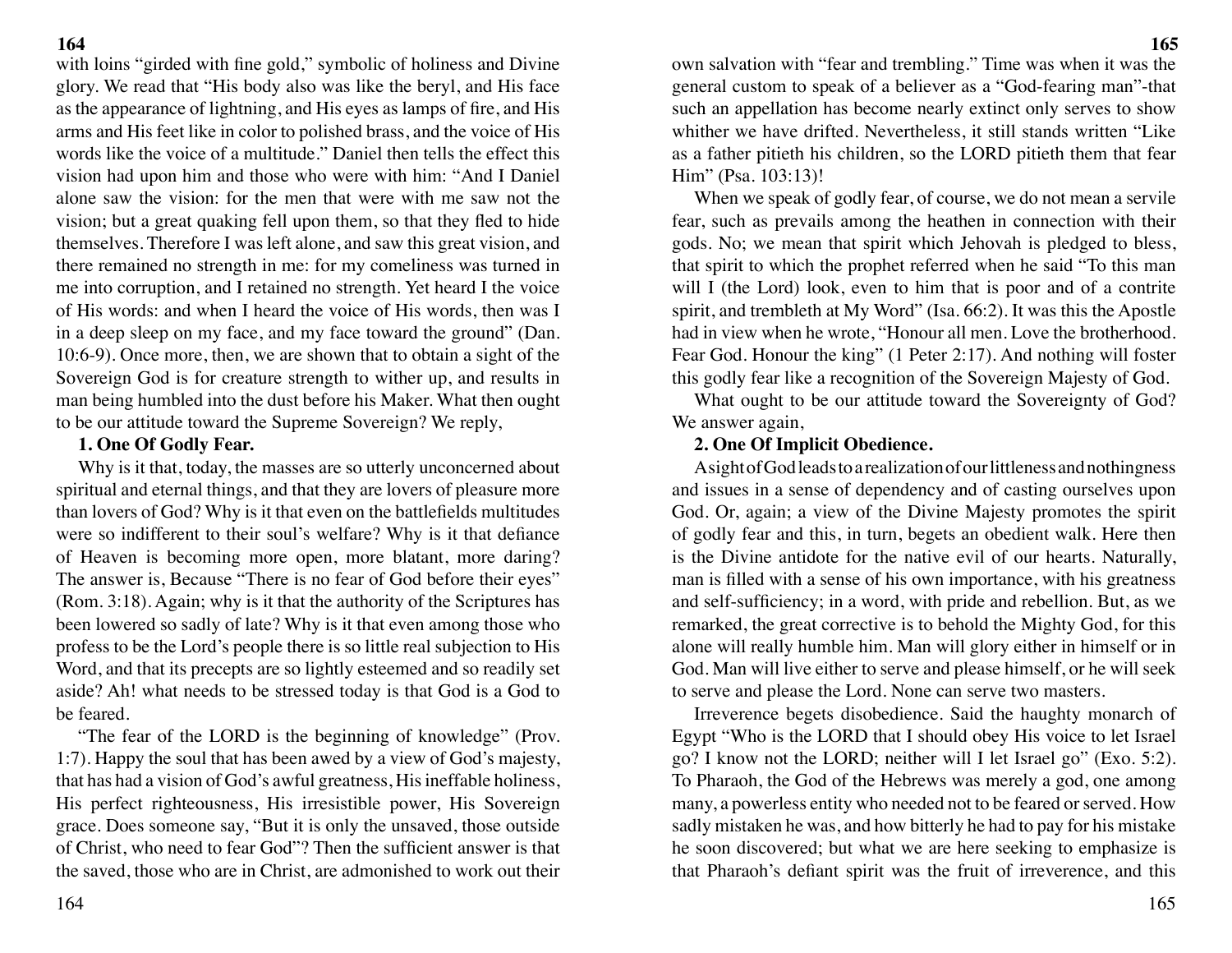irreverence was the consequence of his ignorance of the majesty and authority of the Divine Being.

Now if irreverence begets disobedience, true reverence will produce and promote obedience. To realize that the Holy Scriptures are a revelation from the Most High, communicating to us His mind and defining for us His will, is the first step toward practical godliness. To recognize that the Bible is God's Word, and that its precepts are the precepts of the Almighty, will lead us to see what an awful thing it is to despise and ignore them. To receive the Bible as addressed to our own souls, given to us by the Creator Himself, will cause us to cry with the Psalmist, "Incline my heart unto Thy testimonies...Order my steps in Thy Word" (Psa. 119: 36, 133). Once the Sovereignty of the Author of the Word is apprehended it will not longer be a matter of picking and choosing from the precepts and statutes of that Word, selecting those which meet with our approval; but it will be seen that nothing less than an unqualified and wholehearted submission becomes the creature.

What ought to be our attitude toward the Sovereignty of God?

# **3. One Of Entire Resignation.**

A true recognition of God's Sovereignty will exclude all murmuring. This is self-evident, yet the thought deserves to be dwelt upon. It is natural to murmur against afflictions and losses. It is natural to complain when we are deprived of those thing upon which we had set our hearts. We are apt to regard our possessions as ours unconditionally. We feel that when we have prosecuted our plans with prudence and diligence that we are entitled to success; that when by dint of hard work we have accumulated a 'competence' we deserve to keep and enjoy it; that when we are surrounded by a happy family no power may lawfully enter the charmed circle and strike down a loved one; and if in any of these cases disappointment, bankruptcy, death, actually comes, the perverted instinct of the human heart is to cry out against God. But in the one who, by grace, has recognized God's Sovereignty, such murmuring is silenced, and instead, there is a bowing to the Divine will and an acknowledgment that He has not afflicted us as sorely as we deserve.

A true recognition of God's Sovereignty will avow God's perfect right to do with us as He wills. The one who bows to the pleasure of

**166 167** the Almighty will acknowledge His absolute right to do with us as seemeth Him good. If He chooses to send poverty, sickness, domestic bereavements, even while the heart is bleeding at every pore, it will say, Shall not the Judge of all the earth do right! Often there will be a struggle, for the carnal mind remains in the believer to the end of his earthly pilgrimage. But though there may be a conflict within his breast, nevertheless, to the one who has really yielded himself to this blessed truth there will presently be heard that Voice saying, as of old it said to the turbulent Gennesareth, "Peace be still"; and the tempestuous flood within will be quieted and the subdued soul will lift a tearful but confident eye to Heaven and say, "Thy will be done."

> A striking illustration of a soul bowing to the Sovereign will of God is furnished by the history of Eli the high priest of Israel. In 1 Samuel 3 we learn how God revealed to the young child Samuel that He was about to slay Eli's two sons for their wickedness, and on the morrow Samuel communicates this message to the aged priest. It is difficult to conceive of more appalling intelligence for the heart of a pious parent. The announcement that his child is going to be stricken down by sudden death is, under any circumstances, a great trial to any father, but to learn that his two sons-in the prime of their manhood, and utterly unprepared to die-were to be cut off by a Divine judgment must have been overwhelming. Yet, what was the effect upon Eli when he learned from Samuel the tragic tidings? What reply did he make when he heard the awful news? "And he said, It is the LORD: let Him do what seemeth Him good" (1 Sam. 3:18). And not another word escaped him. Wonderful submission! Sublime resignation! Lovely exemplification of the power of Divine grace to control the strongest affections of the human heart and subdue the rebellious will, bringing it into unrepining acquiescence to the Sovereign pleasure of Jehovah.

> Another example, equally striking, is seen in the life of Job. As is well known, Job was one that feared God and eschewed evil. If ever there was one who might reasonably expect Divine providence to smile upon him-we speak as a man-it was Job. Yet, how fared it with him? For a time the lines fell unto him in pleasant places. The Lord filled his quiver by giving him seven sons and three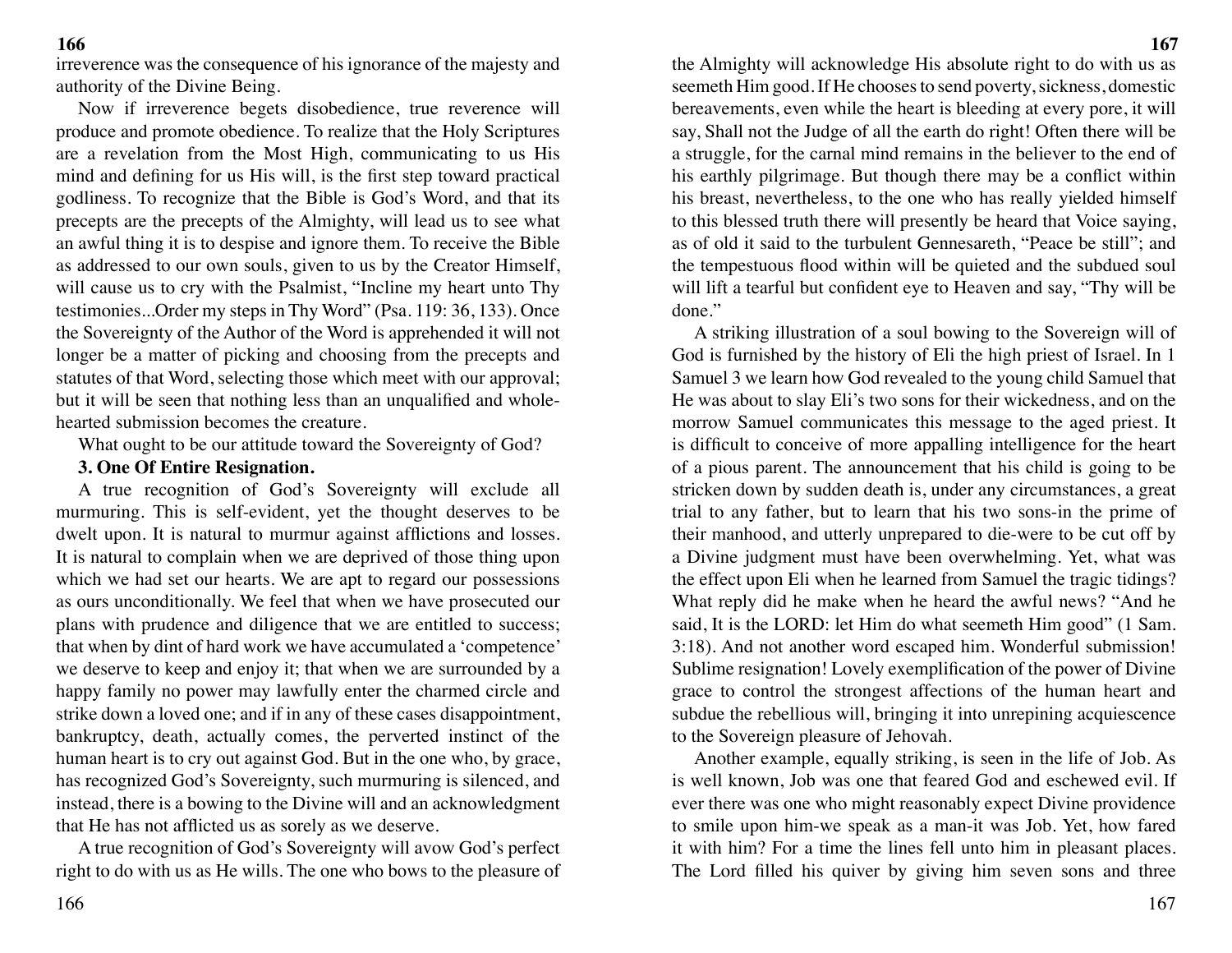daughters. He prospered him in his temporal affairs until he owned great possessions. But of a sudden the sun of life was hidden behind dark clouds. In a single day Job lost not only his flocks and herds but his sons and daughters as well. News arrived that his cattle had been carried off by robbers, and his children slain by a cyclone. And how did he receive this intelligence? Hearken to his sublime words: "The LORD gave, and the LORD hath taken away." He bowed to the Sovereign will of Jehovah. He traced his afflictions back to their First Cause. He looked behind the Sabeans who had stolen his cattle, and beyond the winds that had destroyed his children, and saw the hand of God. But not only did Job recognize God's Sovereignty, he rejoiced in it, too. To the words, "The LORD gave, and the LORD hath taken away," he added, "blessed be the name of the LORD" (Job 1:21). Again we say, Sweet submission! Sublime resignation!

A true recognition of God's Sovereignty causes us to hold our every plan in abeyance to God's will. The writer well recalls an incident which occurred in England over twenty years ago. Queen Victoria was dead, and the date for the coronation of her eldest son, Edward, had been set for April 1902. In all the announcements which were sent out, two little letters were omitted, D. V.-Deo Volente: God willing. Plans were made and all arrangements completed for the most imposing celebrations that England had ever witnessed. Kings and emperors from all parts of the earth had received invitations to attend the royal ceremony. The Prince's proclamations were printed and displayed, but, so far as the writer is aware, the letters D. V. were not found on a single one of them. A most imposing program had been arranged, and the late Queen's eldest son was to be crowned Edward the Seventh at Westminster Abbey at a certain hour on a fixed day. And then God intervened and all man's plans were frustrated. A still small voice was heard to say, "You have reckoned without Me," and Prince Edward was stricken down with appendicitis, and his coronation postponed for months!

As remarked, a true recognition of God's Sovereignty causes us to hold our plan in abeyance to God's will. It makes us recognize that the Divine Potter has absolute power over the clay and molds it according to his own imperial pleasure. It causes us to heed that admonition-now, alas! so generally disregarded-"Go to now, ye that

**168 169** say, Today or tomorrow we will go into such a city, and continue there a year, and buy and sell, and get gain: Whereas ye know not what shall be on the morrow. For what is your life? It is even a vapor, that appeareth for a little time, and then vanisheth away. For that ye ought to say, If the Lord will, we shall live, and do this, or that" (James 4:13-15). Yes, it is to the Lord's will we must bow. It is for Him to say where I shall live, whether in America or Africa. It is for Him to determine under what circumstances I shall live, whether amid wealth or poverty, whether in health or sickness. It is for Him to say how long I shall live, whether I shall be cut down in youth like the flower of the field, or whether I shall continue for three score and ten years. To really learn this lesson is, by grace, to attain unto a high form in the school of God, and even when we think we have learned it we discover, again and again, that we have to relearn it.

What ought to be our attitude toward the Sovereignty of God?

### **4. One Of Deep Thankfulness And Joy.**

The heart's apprehension of this most blessed truth of the Sovereignty of God produces something far different than a sullen bowing to the inevitable. The philosophy of this perishing world knows nothing better than to "make the best of a bad job." But with the Christian it should be far otherwise. Not only should the recognition of God's supremacy beget within us godly fear, implicit obedience, and entire resignation, but it should cause us to say with the Psalmist, "Bless the Lord, O my soul: and all that is within me, bless His holy name." Does not the Apostle say, "Giving thanks always for all things unto God and the Father in the name of our Lord Jesus Christ" (Eph. 5:20)? Ah! it is at this point the state of our souls is so often put to the test. Alas, there is so much self-will in each of us. When things go as we wish them we appear to be very grateful to God; but what of those occasions when things go contrary to our plans and desires?

We take it for granted when the real Christian takes a train-journey that, upon reaching his destination, he devoutly returns thanks unto God-which, of course, argues that He controls everything; otherwise, we ought to thank the engine-driver, the stoker, the signalmen, etc. Or, if in business, at the close of a good week, gratitude is expressed unto the Giver of every good (temporal) and every perfect (spiritual)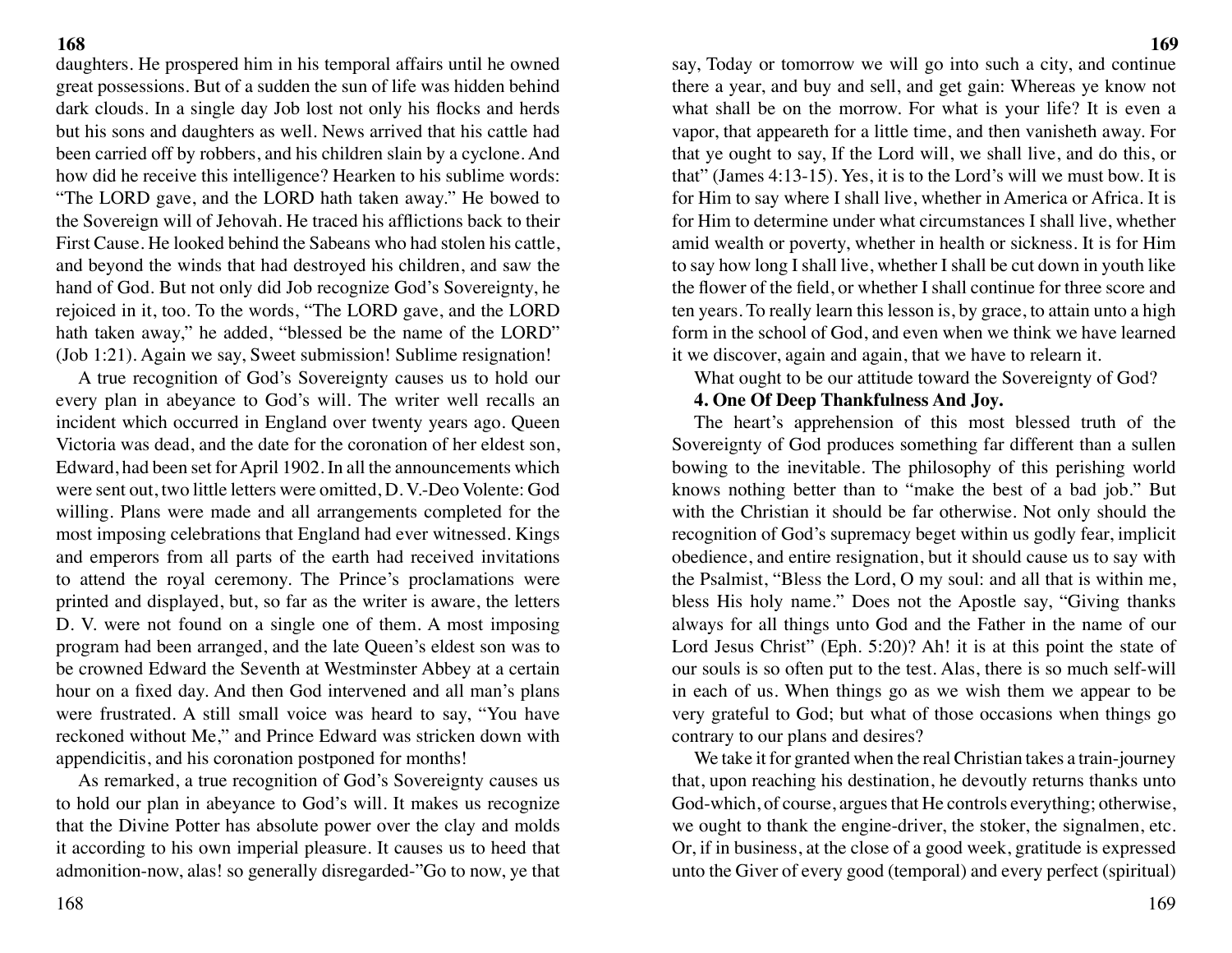gift-which again, argues that He directs all customers to your shop. So far, so good. Such examples occasion no difficulty. But imagine the opposites. Suppose my train was delayed for hours, did I fret and fume; suppose another train ran into it and I am injured! Or, suppose I have had a poor week in business, or that lightning struck my shop and set it on fire, or that burglars broke in and rifled it, then what: do I see the hand of God in these things?

Take the case of Job once more. When loss after loss came his way what did he do? Bemoan his "bad luck"? Curse the robbers? Murmur against God? No; he bowed before Him in worship. Ah! dear reader, there is no real rest for your poor heart until you learn to see the hand of God in everything. But for that, faith must be in constant exercise. And what is faith? A blind credulity? A fatalistic acquiescence? No, far from it. Faith is a resting on the sure Word of the living God, and therefore says "We know that all things work together for good to them that love God, to them who are the called according to His purpose" (Rom. 8:28); and therefore faith will give thanks "always for all things." Operative faith will "Rejoice in the Lord alway" (Phil. 4:4).

We turn now to mark how this recognition of God's Sovereignty which is expressed in godly fear, implicit obedience, entire resignation, and deep thankfulness and joy was supremely and perfectly exemplified by the Lord Jesus Christ.

In all things the Lord Jesus has left us an example that we should follow His steps. But is this true in connection with the first point made above? Are the words "godly fear" ever linked with His peerless name? Remembering that "godly fear" signifies not a servile terror, but rather a filial subjection and reverence, and remembering too that "the fear of the Lord is the beginning of wisdom," would it not rather be strange if no mention at all were made of "godly fear" in connection with the One who was wisdom incarnate! What a wonderful and precious word is that of Hebrews 5:7-"Who in the days of His flesh, having offered up prayers and supplications with strong crying and tears unto Him that was able to save Him from death, and having been heard for His godly fear" (R. V.). What was it but "godly fear" which caused the Lord Jesus to be "subject" unto Mary and Joseph in the days of His childhood?

**170 171** Was it "godly fear"-a filial subjection to and reverence for God-that we see displayed when we read "And He came to Nazareth where He had been brought up: and, as His custom was, He went into the synagogue on the Sabbath day" (Luke 4:16)? Was it not "godly fear" which caused the incarnate Son to say, when tempted by Satan to fall down and worship him, "It is written, Thou shalt worship the Lord thy God, and Him only shalt thou serve"? Was it not "godly fear" which moved Him to say to the cleansed leper, "Go thy way, show thyself to the priest, and offer the gift that Moses commanded" (Matt. 8:4)? But why multiply illustrations?

> How perfect was the obedience that the Lord Jesus offered to God the Father! And in reflecting upon this let us not lose sight of that wondrous grace which caused Him, who was in the very form of God, to stoop so low as to take upon Him the form of a Servant and thus be brought into the place where obedience was becoming. As the perfect Servant He yielded complete obedience to His Father. How absolute and entire that obedience was we may learn from the words He "became obedient unto death, even the

> \*Note how Old Testament prophecy also declared that "the Spirit of the Lord" should "rest upon Him, the spirit of wisdom and understanding, the spirit of counsel and might, the spirit of knowledge and of the fear of the Lord" (Isa. 11:2).

> death of the Cross" (Phil. 2:8). That this was a conscious and intelligent obedience is clear from His own language: "Therefore doth My Father love Me, because I lay down My life, that I might take it again. No man taketh if from Me, but I lay it down of Myself. I have power to lay it down and I have power to take it again. This commandment have I received from My Father" (John 10:17, 18).

> And what shall we say of the absolute resignation of the Son to the Father's will? what, but, between Them there was entire oneness of accord. Said He, "For I came down from Heaven, not to do Mine own will, but the will of Him that sent Me" (John 6:38), and how fully He substantiated that claim all know who have attentively followed His path as marked out in the Scriptures. Behold Him in Gethsemane! The bitter 'cup,' held in the Father's hand, is presented to His view. Mark well His attitude. Learn of Him who was meek and lowly in heart. Remember that there in the Garden we see the Word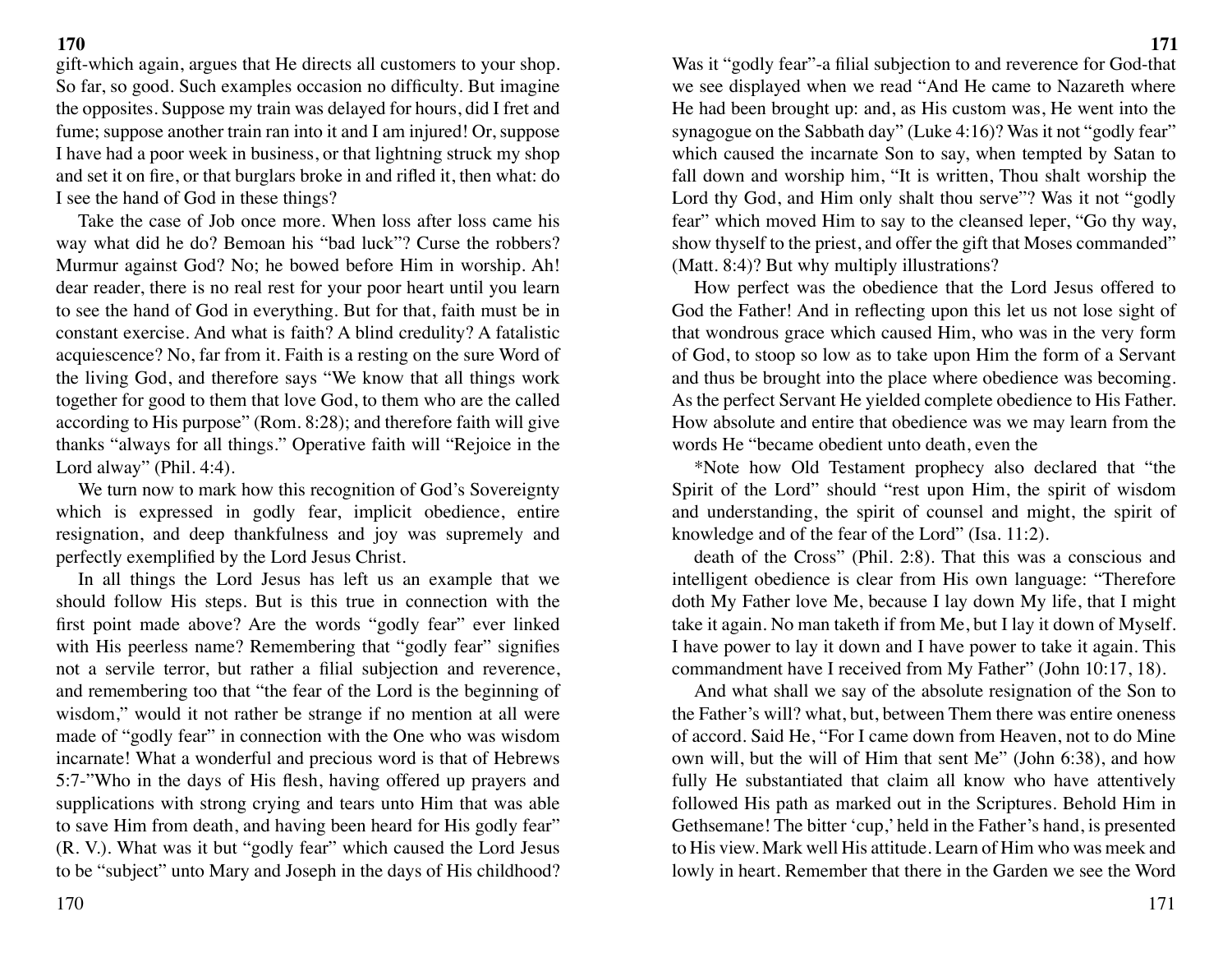# **172 173**

become flesh, a perfect Man. His body is quivering at every nerve in contemplation of the physical sufferings which await Him; His holy and sensitive nature is shrinking from the horrible indignities which shall be heaped upon Him; His heart is breaking at the awful "reproach" which is before Him; His spirit is greatly troubled as He foresees the terrible conflict with the Power of Darkness; and above all, and supremely, His soul is filled with horror at the thought of being separated from God Himself-thus and there He pours out His soul to the Father, and with strong crying and tears He sheds, as it were, great drops of blood. And now observe and listen. Still the beating of thy heart and hearken to the words which fall from His blessed lips-"Father, if Thou be willing, remove this cup from Me: nevertheless, not My will, but Thine be done" (Luke 22:42). Here is submission personified. Here is resignation to the pleasure of a Sovereign God superlatively exemplified. And He has left us an example that we should follow His steps. He who was God became man, and was tempted in all points like as we are, sin apart, to show us how to wear our creature nature!

Above we asked, What shall we say of Christ's absolute resignation to the Father's will? We answer further, This, that here, as everywhere, He was unique, peerless. In all things He has the preeminence. In the Lord Jesus there was no rebellious will to be broken. In His heart there was nothing to be subdued. Was not this one reason why, in the language of prophecy, He said, "I am a worm, and no man" (Psa. 22:6)-a worm has no power of resistance! It was because in Him there was no resistance that He could say, "My meat is to do the will of Him that sent Me" (John 4:34). Yea, it was because He was in perfect accord with the Father in all things that He said, "I delight to do Thy will, O God; yea, Thy law is within My heart" (Psa. 40:8). Note the last clause here and behold His matchless excellency. God has to put His laws into our minds, and write them in our hearts (see Heb. 8:10), but His law was already in Christ's heart!

What a beautiful and striking illustration of Christ's thankfulness and joy is found in Matthew 11. There we behold, first, the failure of the faith of His forerunner (vv. 22, 23). Next, we learn of the discontent of the people: satisfied neither with Christ's joyous

message, nor with John's solemn one (vv. 16-20). Third, we have the non-repentance of those favoured cities in which our Lord's mightiest works were done (vv. 21-24). And then we read, "At that time Jesus answered and said, I thank Thee, O Father, Lord of Heaven and earth, because Thou hast hid these things from the wise and prudent, and hast revealed them unto babes" (v. 25)! Note the parallel passage in Luke 10:21 opens by saying, "In that hour Jesus rejoiced in spirit, and said, I thank Thee," etc. Ah! here was submission in its purest form. Here was One by whom the worlds were made, yet, in the days of His humiliation and in the face of His rejection, thankfully and joyously bowing to the will of the "Lord of Heaven and earth."

What ought to be our attitude toward God's Sovereignty? Finally,

# **5. One Of Adoring Worship.**

It has been well said that "true worship is based upon recognized GREATNESS, and greatness is superlatively seen in Sovereignty, and at no other footstool will men really worship" (J. B. Moody). In the presence of the Divine King upon His throne even the seraphims 'veil their faces.'

Divine Sovereignty is not the Sovereignty of a tyrannical Despot, but the exercised pleasure of One who is infinitely wise and good! Because God is infinitely wise He cannot err, and because He is infinitely righteous He will not do wrong. Here then is the preciousness of this truth. The mere fact itself that God's will is irresistible and irreversible fills me with fear, but once I realize that God wills only that which is good my heart is made to rejoice.

Here then is the final answer to the question of this chapter, What ought to be our attitude toward the Sovereignty of God? The becoming attitude for us to take is that of godly fear, implicit obedience, and unreserved resignation and submission. But not only so: the recognition of the Sovereignty of God, and the realization that the Sovereign Himself is my Father, ought to overwhelm the heart and cause me to bow before Him in adoring worship. At all times I must say "Even so, Father, for so it seemeth good in Thy sight." We conclude with an example which well illustrates our meaning.

Some two hundred years ago the saintly Madam Cuyon, after ten years spent in a dungeon lying far below the surface of the ground,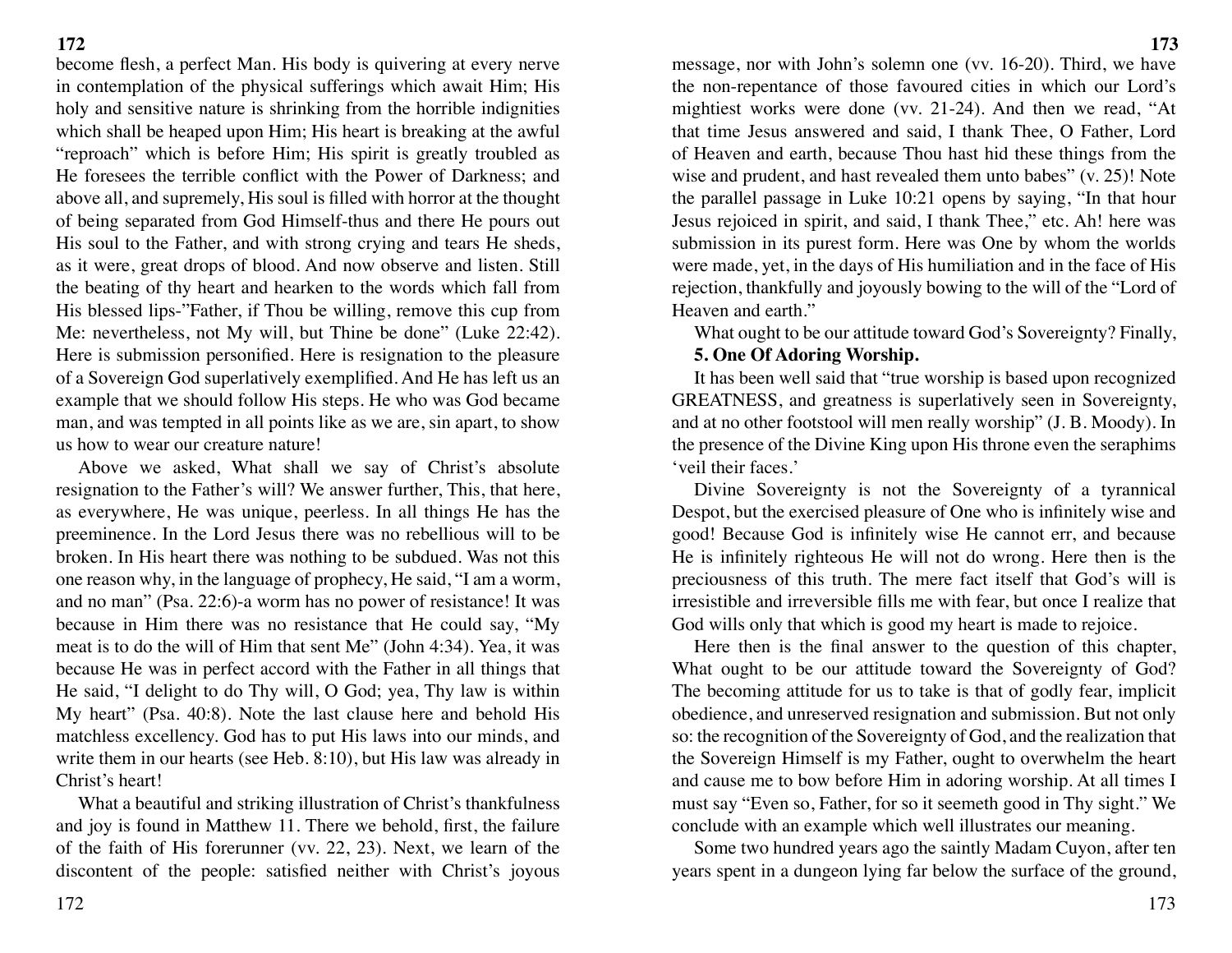lit only by a candle at meal-times, wrote these words: "A little bird I am, Shut from the fields of air; Yet in my cage I sit and sing To Him who placed me there; Well pleased a prisoner to be, Because, my God, it pleases Thee. Nought have I else to do I sing the whole day long; And He whom most I love to please, Doth listen to my song; He caught and bound my wandering wing But still He bends to hear me sing. My cage confines me round; Abroad I cannot fly; But though my wing is closely bound, My heart's at liberty, My prison walls cannot control The flight, the freedom of the soul. Ah! it is good to soar These bolts and bar above, To Him whose purpose I adore, Whose Providence I love; And in Thy mighty will to find The joy, the freedom of the mind."

# **Chapter Eleven Difficulties And Objections**

"Yet ye say, The way of the Lord is not equal. Hear now, O house of Israel; Is not My way equal? are not your ways unequal?" (Ezek. 18:25).

A convenient point has been reached when we may now examine, more definitely, some of the difficulties encountered and the objections which might be advanced against what we have written in previous pages. The author deemed it better to reserve these for a separate consideration rather than deal with them as he

**174 175** went along, requiring as that would have done the breaking of the course of thought and destroying the strict unity of each chapter, or else cumbering our pages with numerous and lengthy footnotes.

That there are difficulties involved in an attempt to set forth the truth of God's Sovereignty is readily acknowledged. The hardest thing of all, perhaps, is to maintain the balance of truth. It is largely a matter of perspective. That God is Sovereign is explicitly declared in Scripture: that man is a responsible creature is also expressly affirmed in Holy Writ. To define the relationship of these two truths, to fix the dividing line betwixt them, to show exactly where they meet, to exhibit the perfect consistency of the one with the other, is the weightiest task of all. Many have openly declared that it is impossible for the finite mind to harmonize them. Others tell us it is not necessary or even wise to attempt it. But, as we have remarked in an earlier chapter, it seems to us more honouring to God to seek in His Word the solution to every problem. What is impossible to man is possible with God, and while we grant that the finite mind is limited in its reach, yet, we remember that the Scriptures are given to us that the man of God may be "thoroughly furnished," and if we approach their study in the spirit of humility and of expectancy, then, according unto our faith will it be unto us.

As remarked above, the hardest task in this connection is to preserve the balance of truth while insisting on both the Sovereignty of God and the responsibility of the creature. To some of our readers it may appear that in pressing the Sovereignty of God to the lengths we have man is reduced to a mere puppet. Hence, to guard against this, they would modify their definitions and statements relating to God's Sovereignty, and thus seek to blunt the keen edge of what is so offensive to the carnal mind. Others, while refusing to weigh the evidence that we have adduced in support of our assertions, may raise objections which to their minds are sufficient to dispose of the whole subject. We would not waste time in the effort to refute objections made in a carping and contentious spirit but we are desirous of meeting fairly the difficulties experienced by those who are anxious to obtain a fuller knowledge of the truth. Not that we deem ourselves able to give a satisfactory and final answer to every question that might be asked. Like the reader, the writer knows but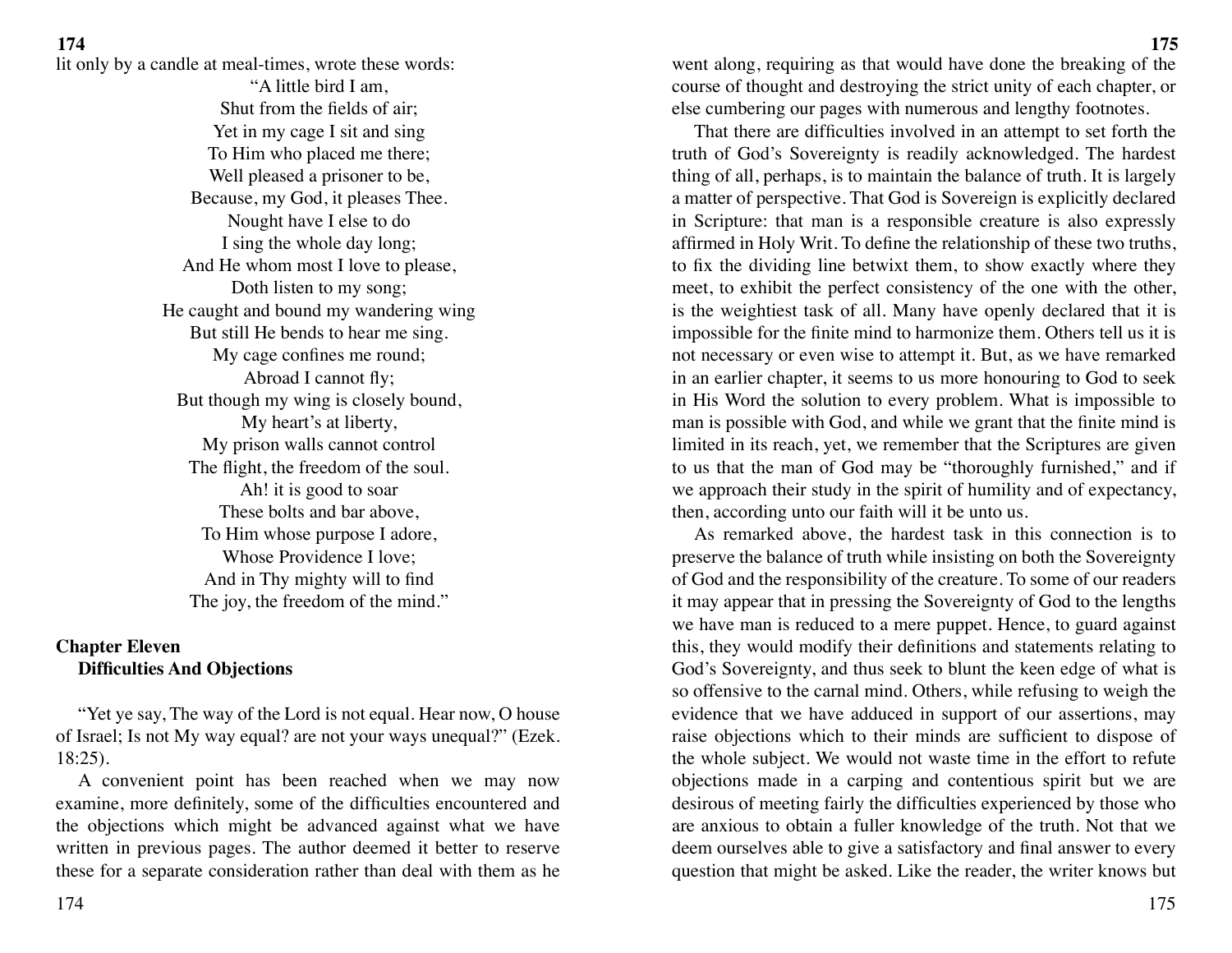in part and sees through a glass "darkly." All that we can do is to examine these difficulties in the light we now have, in dependence upon the Spirit of God that we may follow on to know the Lord better.

We propose now to retrace our steps and pursue the same order of thought as that followed up to this point. As a part of our "definition" of God's Sovereignty we affirmed: "To say that God is Sovereign is to declare that He is the Almighty, the Possessor of all power in Heaven and earth, so that none can defeat His counsels, thwart His purpose, or resist His will... The Sovereignty of the God of Scripture is absolute, irresistible, infinite." To put it now in its strongest form, we insist that God does as He pleases, only as He pleases, always as He pleases; that whatever takes place in time is but the outworking of that which He decreed in eternity. In proof of this assertion we appeal to the following Scripture: "But our God is in the heavens: He hath done whatsoever He hath pleased" (Psa. 115:3). "For the LORD of hosts hath purposed, and who shall disannul it? and His hand is stretched out, and who shall turn it back?" (Isa. 14:27). "And all the inhabitants of the earth are reputed as nothing: and He doeth according to His will in the army of Heaven, and among the inhabitants of the earth: and none can stay His hand or say unto Him, What doest thou?" (Dan. 4:35). "For of Him, and through Him, and to Him, are all things: to whom be glory for ever. Amen" (Rom. 11:36).

The above declarations are so plain and positive that any comments of ours upon them would simply be darkening counsel by words without knowledge. Such express statements as those just quoted are so sweeping and so dogmatic that all controversy concerning the subject of which they treat ought for ever to be at an end. Yet, rather than receive them at their face value, every device of carnal ingenuity is resorted to so as to neutralize their force. For example, it has been asked, If what we see in the world today is but the outworking of God's eternal purpose, if God's counsel is NOW being accomplished, then why did our Lord teach His disciples to pray, "Thy will be done on earth as it is in Heaven"? Is it not a clear implication from these words that God's will is not now being done on earth? The answer is very simple. The emphatic word in the

**176 177** above clause is "as." God's will is being done on earth today, if it is not, then our earth is not subject to God's rule, and if it is not subject to His rule then He is not, as Scripture proclaims Him to be, "The Lord of all the earth" (Josh. 3:13). But God's will is not being done on earth as it is in Heaven. How is God's will "done in Heaven"? consciously and joyfully. How is it "done on earth"? for the most part, unconsciously and sullenly. In Heaven the angels perform the bidding of their Creator intelligently and gladly, but on earth the

unsaved among men accomplish His will blindly and in ignorance. As we have said in earlier pages, when Judas betrayed the Lord Jesus and when Pilate sentenced Him to be crucified they had no conscious intentions of fulfilling God's decrees yet, nevertheless, unknown to themselves they did do so!

But again. It has been objected: If everything that happens on earth is the fulfilling of the Almighty's pleasure, if God has foreordainedbefore the foundation of the world-everything which comes to pass in human history, then why do we read in Genesis 6:6 "It repented the LORD that He had made man on the earth, and it grieved Him at His heart"? Does not this language intimate that the antediluvians had followed a course which their Maker had not marked out for them, and that in view of the fact they had "corrupted" their way upon the earth the Lord regretted that He had ever brought such a creature into existence? Ere drawing such a conclusion let us note what is involved in such an inference. If the words "It repented the Lord that He had made man" are regarded in an absolute sense, then God's omniscience would be denied, for in such a case the course followed by man must have been un-foreseen by God in the day that He created him. Therefore it must be evident to every reverent soul that this language bears some other meaning. We submit that the words "It repented the Lord" is an accommodation to our finite intelligence, and in saying this we are not seeking to escape a difficulty or cut a knot, but are advancing an interpretation which we shall seek to show is in perfect accord with the general trend of Scripture.

The Word of God is addressed to men, and therefore it speaks the language of men. Because we cannot rise to God's level He, in grace, comes down to ours and converses with us in our own speech.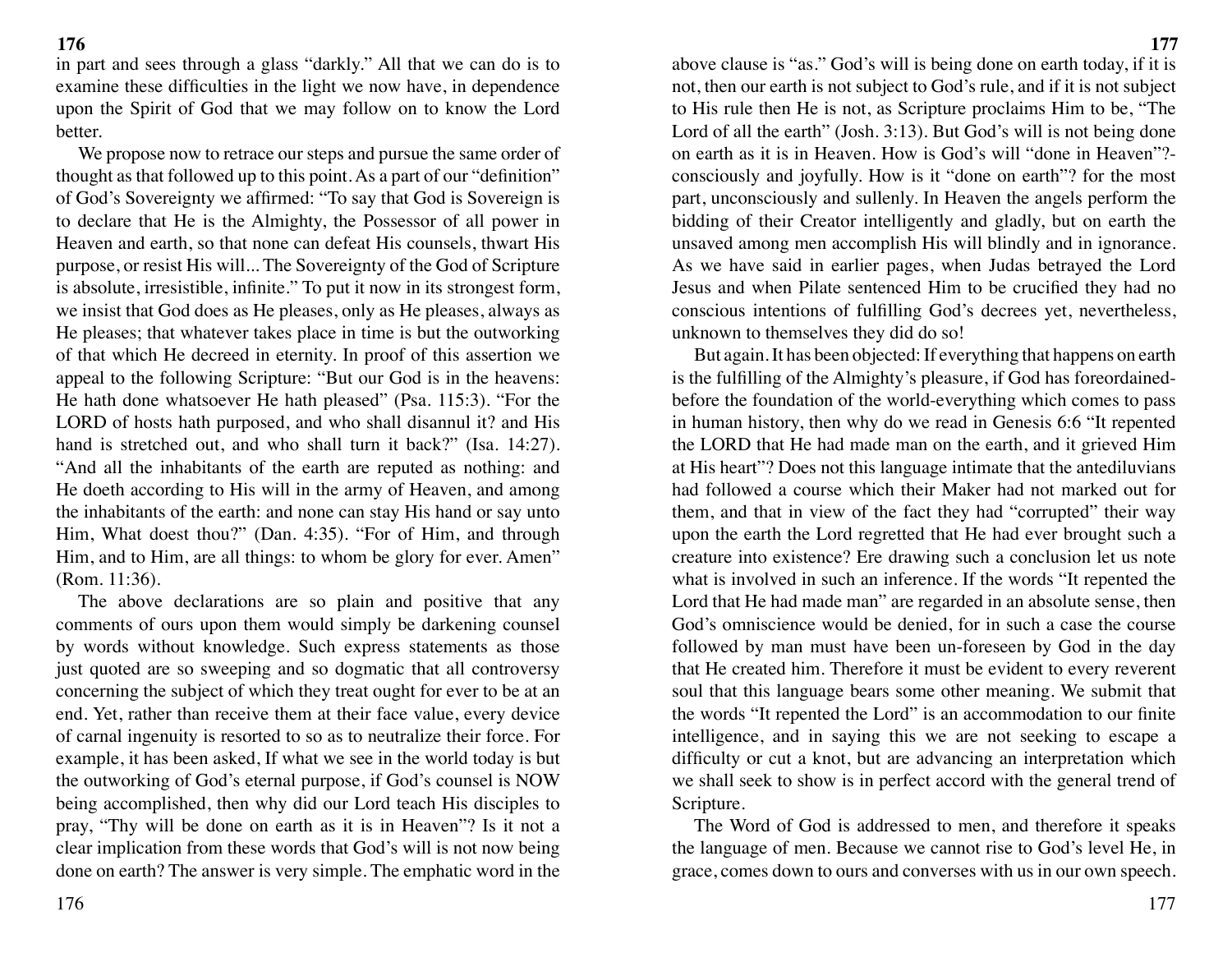## **178 179**

The Apostle Paul tells us of how he was "caught up into Paradise and heard unspeakable words which it is not possible (margin) to utter" (2 Cor. 12:4). Those on earth could not understand the vernacular of Heaven. The finite cannot comprehend the Infinite, hence the Almighty deigns to couch His revelation in terms we may understand. It is for this reason the Bible contains many anthropomorphisms-i.e, representations of God in the form of man. God is Spirit, yet the Scriptures speak of Him as having eyes, ears, nostrils, breath, hands, etc., which is surely an accommodation of terms brought down to the level of human comprehension.

Again; we read in Genesis 18:20, 21 "And the LORD said, Because the cry of Sodom and Gomorrah is great, and because their sin is very grievous, I will go down now, and see whether they have done altogether according to the cry of it, which is come up unto Me; and if not, I will know." Now, manifestly, this is an anthropologism-God speaking in human language. God knew the conditions which prevailed in Sodom, and His eyes had witnessed its fearful sins, yet He is pleased to use terms here that are taken from our own vocabulary.

Again; in Genesis 22:12 we read "And He (God) said, Lay not thine hand upon the lad, neither do thou anything unto him: for now I know that thou fearest God, seeing thou hast not withheld thy son, thine only son, from Me." Here again, God is speaking in the language of men for He "knew" before He tested Abram exactly how the patriarch would act. So too the expression of God so often in Jeremiah (7:13 etc.) of Him "rising up early" is manifestly an accommodation of terms.

Once more: in the parable of the vineyard Christ Himself represents its Owner as saying, "Then said the Lord of the vineyard, What shall I do? I will send My beloved Son: it may be they will reverence Him when they see Him" (Luke 20:13); and yet, it is certain that God knew perfectly well that the "husbandman" of the vineyard (the Jews) would not "reverence His Son" but, instead, would "despise and reject" Him as His own Word had declared!

In the same way we understand the words of Genesis 6:6-"It repented the LORD that He had made man on the earth"-as an accommodation of terms to human comprehension. This verse does not teach that God was confronted with an unforeseen contingency and therefore regretted that He had made man, but it expresses the abhorrence of a holy God at the awful wickedness and corruption into which man had fallen. Should there be any doubt remaining in the minds of our readers as to the legitimacy and soundness of our interpretation, a direct appeal to Scripture should instantly and entirely remove it-"The Strength of Israel (a Divine title) will not He nor repent: for He is not a man, that He should repent" (1 Sam. 15:29)! "Every good and perfect gift is from above, and cometh down from the Father of lights, with Whom is no variableness, neither shadow of turning" (James 1:17)!

Careful attention to what we have said above will throw light on numerous other passages which, if we ignore their figurative character and fail to note that God applies to Himself human modes of expression, will be obscure and perplexing. Having commented at such length upon Genesis 6:6 there will be no need to give such a detailed exposition of other passages which belong to the same class, yet, for the benefit of those of our readers who may be anxious for us to examine several other Scriptures, we turn to one or two more.

One Scripture which we often find cited in order to overthrow the teaching advanced in this book is our Lord's lament over Jerusalem: "O Jerusalem, Jerusalem, thou that killest the prophets, and stonest them which are sent unto thee, how often would I have gathered thy children together, even as a hen gathereth her chickens under her wings, and ye would not!" (Matt. 23:37). The question is asked, Do not these words show that the Saviour acknowledged the defeat of His mission, that as a people the Jews resisted all His gracious overtures toward them? In replying to this question, it should first be pointed out that our Lord is here referring not so much to His own mission as He is upbraiding the Jews for having in all ages rejected His grace-this is clear from His reference to the "prophets." The Old Testament bears full witness of how graciously and patiently Jehovah dealt with His people, and with what extreme obstinancy, from first to last, they refused to be "gathered" unto Him, and how in the end He abandoned them to follow their own devices, yet, as the same Scriptures declare, the counsel of God was not frustrated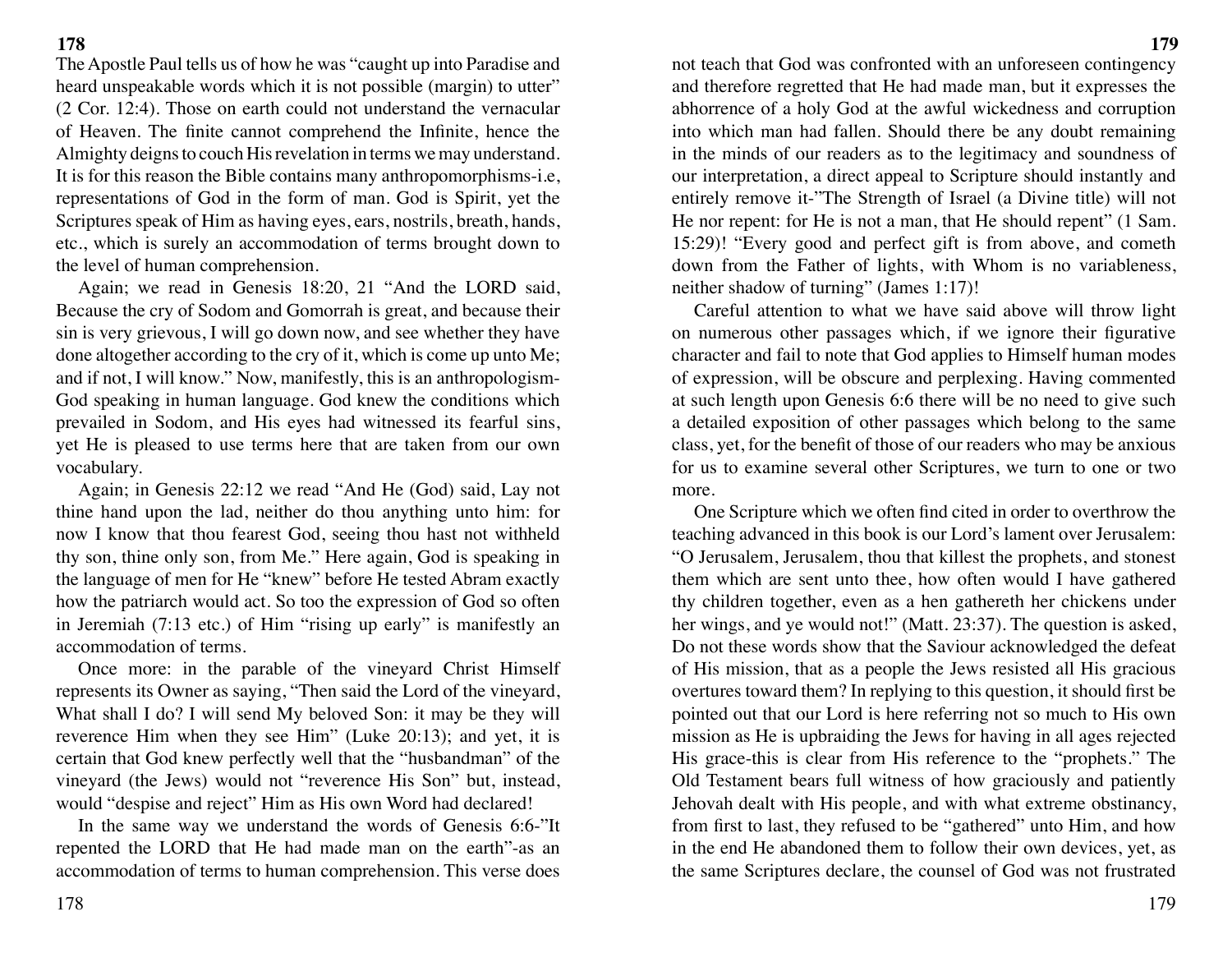by their wickedness, for it had been foretold (and therefore, decreed) by Him: see, for example, 1 Kings 8:33.

Matthew 23:37 may well be compared with Isaiah 65:2 where the Lord says, "I have spread out My hands all the day unto a rebellious people, which walketh in a way that was not good, after their own thoughts." But, it may be asked, Did God seek to do that which was in opposition to His own eternal purpose? In words borrowed from Calvin we reply, "Though to our apprehension the will of God is manifold and various, yet He does not in Himself will things at variance with each other, but astonishes our faculties with His various and 'manifold' wisdom, according to the expression of Paul, till we shall be enabled to understand that He mysteriously wills what now seems contrary to His will." As a further illustration of the same principle we would refer the reader to Isaiah 5:1-4: "Now will I sing to my wellBeloved a song of my Beloved touching His vineyard. My wellBeloved hath a vineyard in a very fruitful hill: And He fenced it, and gathered out the stones thereof, and planted it with the choicest vine and built a tower in the midst of it, and also made a winepress therein: and He looked that it should bring forth grapes, and it brought forth wild grapes. And now, O inhabitants of Jerusalem, and men of Judah, judge, I pray you, betwixt Me and My vineyard. What could have been done more to My vineyard, that I have not done in it? wherefore, when I looked that it should bring forth grapes, it brought forth wild grapes?" Is it not plain from this language that God reckoned Himself to have done enough for Israel to warrant an expectation-speaking after the manner of men-of better returns? Yet, is it not equally evident when Jehovah says here "He looked that it should bring forth grapes" that He is accommodating Himself to a form of finite expression? And, so also when He says "What could have been done more to My vineyard, that I have not done in it?" we need to take note that in the previous enumeration of what He had done-the "fencing" etc.-He refers only to external privileges, means, and opportunities, which had been bestowed upon Israel, for, of course, He could even then have taken away from them their stony heart and given them a new heart, even a heart of flesh, had He so pleased.

Perhaps we should link up with Christ's lament over Jerusalem in

**180 181** Matthew 23:37, His tears over the City, recorded in Luke 19:41: "He beheld the city, and wept over it." In the verses which immediately follow we learn what it was that occasioned His tears: "Saying, if thou hadst known, even thou, at least in this thy day, the things which belong unto thy peace! but now they are hid from thine eyes. For the days shall come upon thee, that thine enemies shall cast a trench about thee, and compass thee round, and keep thee in on every side." It was the prospect of the fearful judgment which Christ knew was impending. But did those tears make manifest a disappointed God? Nay, verily. Instead, they displayed a perfect Man. The Man Christ Jesus was no emotionless stoic, but One "filled with compassion." Those tears expressed the sinless sympathies of His real and pure humanity. Had He not "wept" He had been less than human. Those "tears" were one of many proofs that "in all things it behooved Him to be made like unto His brethren" (Heb. 2:17).

> In Chapter One we have affirmed that God is Sovereign in the exercise of His love, and in saying this we are fully aware that many will strongly resent the statement and that, furthermore, what we have now to say will probably meet with more criticism than anything else advanced in this book. Nevertheless, we must be true to our convictions of what we believe to be the teaching of Holy Scripture, and we can only ask our readers to examine diligently in the light of God's Word what we here submit to their attention.

> One of the most popular beliefs of the day is that God loves everybody, and the very fact that it is so popular with all classes ought to be enough to arouse the suspicions of those who are subject to the Word of Truth. God's Love toward all His creatures is the fundamental and favourite tenet of Universalists, Unitarians, Theosophists, Christian Scientists, Spiritualists, Russellites, etc. No matter how a man may live-in open defiance of Heaven, with no concern whatever for his soul's eternal interests, still less for God's glory, dying, perhaps with an oath on his lips-notwithstanding, God loves him, we are told. So widely has this dogma been proclaimed, and so comforting is it to the heart which is at enmity with God we have little hope of convincing many of their error. That God loves everybody, is, we may say, quite a modern belief. The writings of the church fathers, the Reformers or the Puritans will (we believe)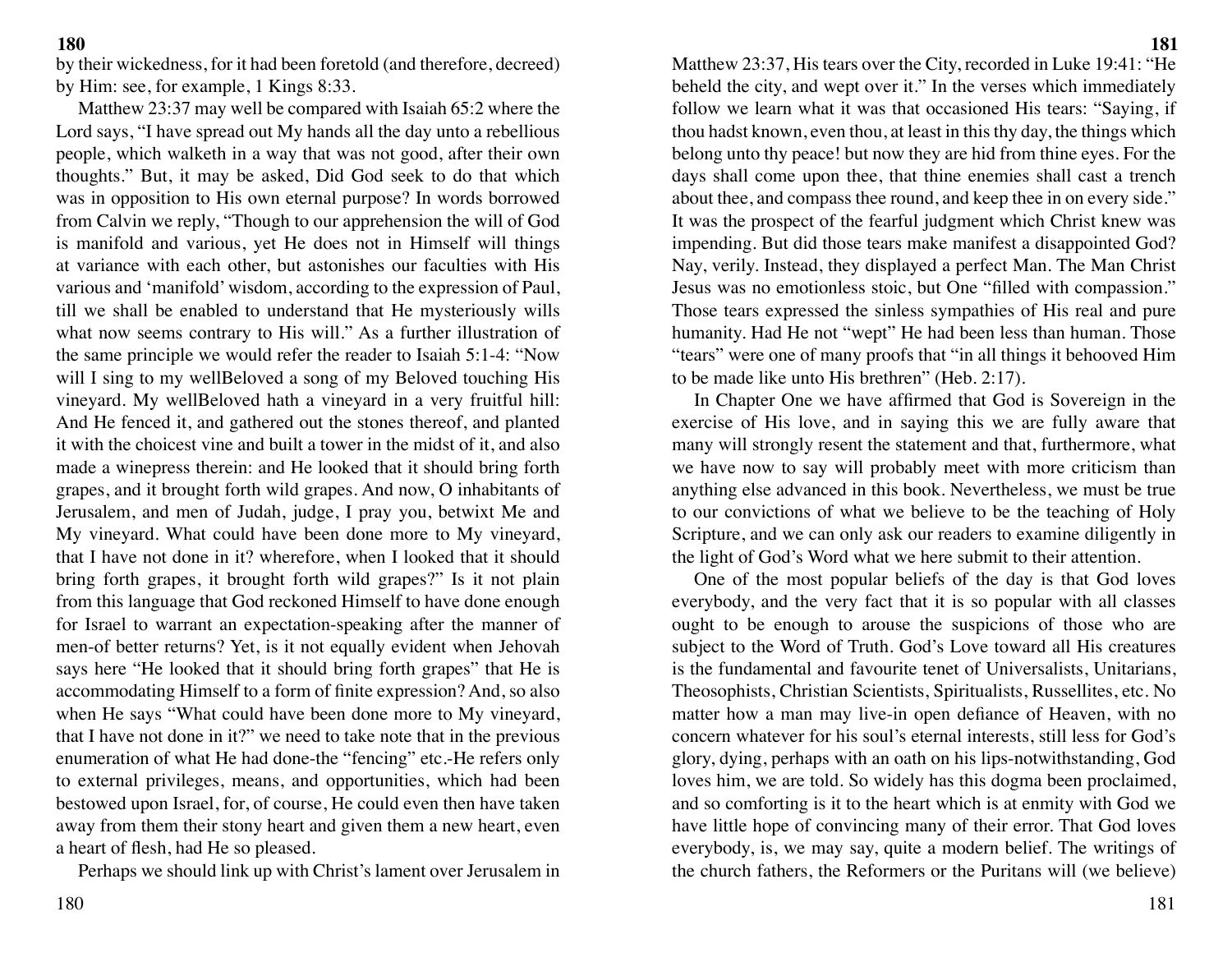be searched in vain for any such concept. Perhaps the late D. L. Moody-captivated by Drummond's "The Greatest Thing in the World"-did more than anyone else in the last century to popularize this concept.

It has been customary to say God loves the sinner though He hates his sin.\* But that is a meaningless distinction. What is there in a sinner but sin? Is it not true that his "whole head is sick" and his "whole heart faint," and that "from the sole of the foot even unto the head there is no soundness" in him? (Isa. 1:5, 6). Is it true that God loves the one who is despising and rejecting His blessed Son? God is Light as well as Love, and therefore His love must be a holy love. To tell the Christ-rejecter that God loves him is to cauterize his conscience as well as to afford him a sense of security in his sins. The fact is, the love of God is a truth for the saints only, and to present it to the enemies of God is to take the children's bread and cast it to the dogs. With the exception of John 3:16, not once in the four Gospels do we read of the Lord Jesus, the perfect Teacher, telling sinners that God loved them! In the book of Acts, which records the evangelistic labors and messages of the Apostles, God's love is never referred to at all! But when we come to the Epistles, which are addressed to the saints, we have a full presentation of this precious truth-God's love for His own. Let us seek to rightly divide the Word of God and then we shall not be found taking truths which are addressed to believers and mis-applying them to unbelievers. That which sinners need to have brought before them is the ineffable holiness, the exacting righteousness, the inflexible justice and the terrible wrath of God. Risking the danger of being misunderstood let us say-and we wish we could say it to every evangelist and preacher in the country-there is far too much presenting of Christ to sinners today (by those sound in the faith), and far too little showing sinners their need of Christ, i.e., their absolutely ruined and lost condition, their imminent and awful danger of suffering the wrath to come, the fearful guilt resting upon them in the sight of God: to present Christ to those who have never been shown their need of Him, seems to us to be guilty of casting pearls before swine.\*

\*Romans 5:8 is addressed to saints, and the "we" are the same ones as those spoken of in 8:29, 30.

\*Concerning the rich young ruler of whom it is said Christ "loved him" (Mark 10:21), we fully believe that he was one of God's elect, and was "saved" sometime after his interview with our Lord. Should it be said this is an arbitrary assumption and assertion which lacks anything in the Gospel record to substantiate it, we reply, It is written, "Him that cometh to Me I will in no wise cast out," and this man certainly did "come" to Him. Compare the case of Nicodemus. He, too, came to Christ, yet there is nothing in John 3 which intimates he was a saved man when the interview closed; nevertheless, we know from his later life that he was not "cast out."

If it be true that God loves every member of the human family then why did our Lord tell His disciples "He that hath My commandments, and keepeth them, he it is that loveth Me: and he that loveth Me shall be loved of My Father... If a man love Me, he will keep My words: and My Father will love him" (John 14:21, 23)? Why say "he that loveth Me shall be loved of My Father" if the Father loves everybody? The same limitation is found in Proverbs 8:17: "I love them that love Me." Again; we read, "Thou hatest all workers of iniquity"-not merely the works of iniquity. Here then is a flat repudiation of present teaching that, God hates sin but loves the sinner; Scripture says, "Thou hatest all workers of iniquity" (Psa. 5:5)! "God is angry with the wicked every day" (Psa. 7:11). "He that believeth not on the Son shall not see life, but the wrath of God abideth on him"-not "shall abide," but even now-"abideth on him" (John 3:36). Can God "love" the one on whom His "wrath" abides? Again; is it not evident that the words "The love of God which is in Christ Jesus" (Rom. 8:39) marks a limitation, both in the sphere and objects of His love? Again; is it not plain from the words "Jacob have I loved, but Esau have I hated" (Rom. 9:13) that God does not love everybody? Again; it is written, "For whom the Lord loveth He chasteneth, and scourgeth every son whom He receiveth" (Heb. 12:6). Does not this verse teach that God's love is restricted to the members of His own family? If He loves all men without exception then the distinction and limitation here mentioned is quite meaningless. Finally, we would ask, Is it conceivable that God will love the damned in the Lake of Fire? Yet, if He loves them now He will do so then, seeing that His love knows no change-He is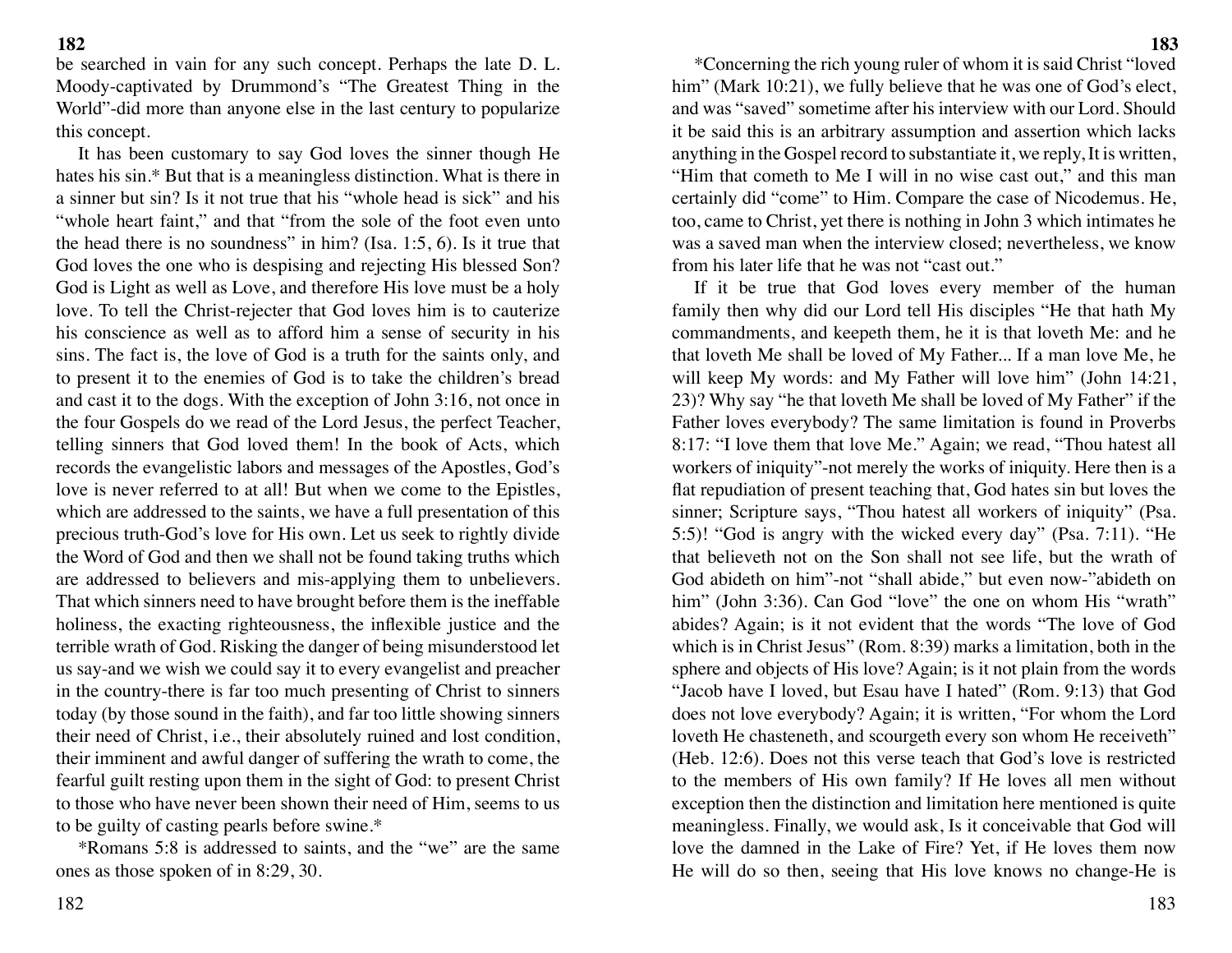"without variableness or shadow of turning"!

Turning now to John 3:16, it should be evident from the passages just quoted that this verse will not bear the construction usually put upon it. "God so loved the world." Many suppose that this means, The entire human race. But "the entire human race" includes all mankind from Adam till the close of earth's history: it reaches backward as well as forward! Consider, then, the history of mankind before Christ was born. Unnumbered millions lived and died before the Saviour came to the earth, lived here "having no hope and without God in the world," and therefore passed out into an eternity of woe. If God "loved" them, where is the slightest proof thereof? Scripture declares "Who (God) in times past (from the tower of Babel till after Pentecost) suffered all nations to walk in their own ways" (Acts 14:16). Scripture declares that "And even as they did not like to retain God in their knowledge, God gave them over to a reprobate mind, to do those things which are not convenient" (Rom. 1:28). To Israel God said, "You only have I known of all the families of the earth" (Amos 3:2). In view of these plain passages who will be so foolish as to insist that God in the past loved all mankind! The same applies with equal force to the future. Read through the book of Revelation, noting especially chapters 8 to 19, where we have described the judgments which will be poured out from Heaven on this earth. Read of the fearful woes, the frightful plagues, the vials of God's wrath, which shall be emptied on the wicked. Finally, read the twentieth chapter of the Revelation, the great white throne judgment, and see if you can discover there the slightest trace of love.

But the objector comes back to John 3:16 and says, "World means world." True, but we have shown that "the world" does not mean the whole human family. The fact is that "the world" is used in a general way. When the brethren of Christ said "Show Thyself to the world" (John 7:4), did they mean "shew Thyself to all mankind"? When the Pharisees said "Behold, the world is gone after Him" (John 12:19) did they mean that "all the human family" were flocking after Him? When the Apostle wrote "Your faith is spoken of throughout the whole world" (Rom. 1:8), did he mean that the faith of the saints at Rome was the subject of conversation by every man, woman, and child on earth? When Revelation 13:3 informs us that "all the world

**184 185** wondered after the beast," are we to understand that there will be no exceptions? These, and other passages which might be quoted, show that the term "the world" often has a relative rather than an absolute force.

> Now the first thing to note in connection with John 3:16 is that our Lord was there speaking to Nicodemus, a man who believed that God's mercies were confined to his own nation. Christ there announced that God's love in giving His Son had a larger object in view, that it flowed beyond the boundary of Palestine, reaching out to "regions beyond." In other words, this was Christ's announcement that God had a purpose of grace toward Gentiles as well as Jews. "God so loved the world," then, signifies, God's love is international in its scope. But does this mean that God loves every individual among the Gentiles? Not necessarily, for as we have seen, the term "world" is general rather than specific, relative rather than absolute. The term "world" in itself is not conclusive. To ascertain who are the objects of God's love other passages where His love is mentioned must be consulted.

> In 2 Peter 2:5 we read of "the world of the ungodly." If then, there is a world of the ungodly there must also be a world of the godly. It is the latter who are in view in the passages we shall now briefly consider. "For the bread of God is He which cometh down from Heaven, and giveth life unto the world" (John 6:33). Now mark it well, Christ did not say, "offereth life unto the world," but "giveth." What is the difference between the two terms? This: a thing which is "offered" may be refused, but a thing "given," necessarily implies its acceptance. If it is not accepted it is not "given," it is simply proffered. Here, then, is a Scripture that positively states Christ giveth life (spiritual, eternal life) "unto the world." Now He does not give eternal life to the "world of the ungodly" for they will not have it, they do not want it. Hence, we are obliged to understand the reference in John 6:33 as being to "the world of the godly," i.e., God's own people.

> One more: in 2 Corinthians 5:19 we read "To wit that God was in Christ, reconciling the world unto Himself." What is meant by this is clearly defined in the words immediately following, "not imputing their trespasses unto them." Here again "the world" cannot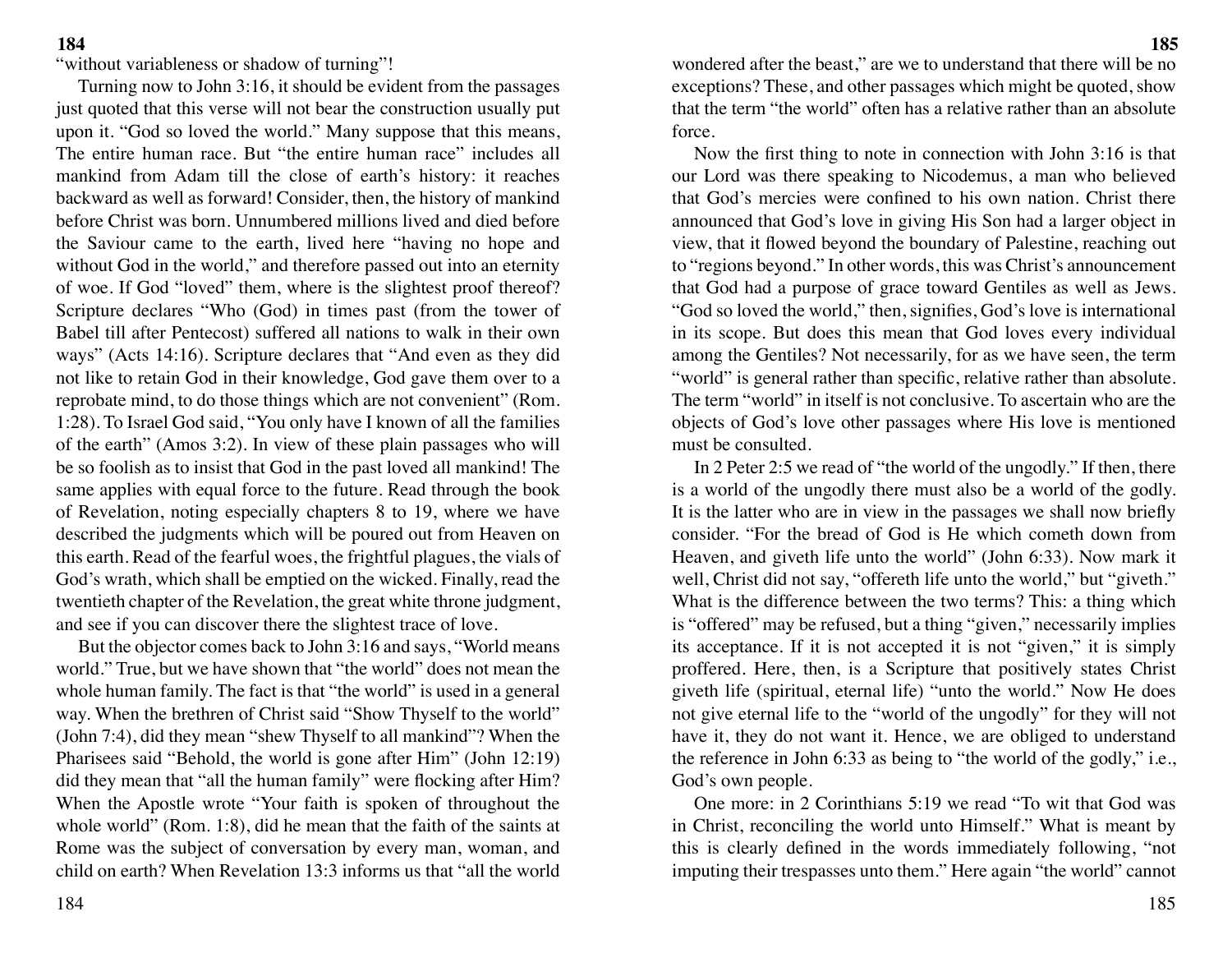mean "the world of the ungodly," for their "trespasses are imputed" to them, as the judgment of the Great White Throne will yet show. But 2 Corinthians 5:19 plainly teaches there is a "world" which are "reconciled," reconciled unto God because their trespasses are not reckoned to their account, having been borne by their Substitute. Who then are they? Only one answer is fairly possible-the world of God's people!

In like manner, the "world" in John 3:16 must, in the final analysis, refer to the world of God's people. Must we say, for there is no other alternative solution. It cannot mean the whole human race, for one half of the race was already in hell when Christ came to earth. It is unfair to insist that it means every human being now living, for every other passage in the New Testament where God's love is mentioned limits it to His own people-search and see! The objects of God's love in John 3:16 are precisely the same as the objects of Christ's love in John 13:1: "Now before the Feast of the Passover, when Jesus knew that His hour was come, that He should depart out of this world unto the Father, having loved His own which were in the world, He loved them unto the end." We may admit that our interpretation of John 3:16 is no novel one invented by us, but one almost uniformly given by the Reformers and Puritans, and many others since then.

Coming now to Chapter Three, The Sovereignty of God in Salvation, innumerable are the questions which might be raised here. It is strange, yet it is true, that many who acknowledge the Sovereign rule of God over material things will cavil and quibble when we insist that God is also Sovereign in the spiritual realm. But their quarrel is with God and not with us. We have given Scripture in support of everything advanced in these pages, and if that will not satisfy our readers it is idle for us to seek to convince them. What we write now is designed for those who do bow to the authority of Holy Writ, and for their benefit we propose to examine several other Scriptures which have purposely been held for this chapter.

Perhaps the one passage which has presented the greatest difficulty to those who have seen that passage after passage in Holy Writ plainly teaches the election of a limited number unto salvation is 2 Peter 3:9: "not willing that any should perish, but that all should

come to repentance."

The first thing to be said upon the above passage is that, like all other Scripture, it must be understood and interpreted in the light of its context. What we have quoted in the preceding paragraph is only part of the verse, and the last part if it at that! Surely it must be allowed by all that the first half of the verse needs to be taken into consideration. In order to establish what these words are supposed by many to mean, viz., that the words "any" and "all" are to be received without any qualification, it must be shown that the context is referring to the whole human race! If this cannot be shown, if there is no premise to justify this, then the conclusion also must be unwarranted. Let us then ponder the first part of the verse.

"The Lord is not slack concerning His promise." Note "promise" in the singular number, not "promises." What promise is in view? The promise of salvation? Where, in all Scripture, has God ever promised to save the whole human race! Where indeed? No, the "promise" here referred to is not about salvation. What then is it? The context tells us.

"Knowing this first, that there shall come in the last days scoffers, walking after their own lusts, and saying, Where is the promise of His coming?" (vv. 3, 4). The context then refers to God's promise to send back His beloved Son. But many long centuries have passed and this promise has not yet been fulfilled. True, but long as the delay may seem to us, the interval is short in the reckoning of God. As the proof of this we are reminded "But, beloved, be not ignorant of this one thing, that one day is with the Lord as a thousand years, and a thousand years as one day" (v. 8). In God's reckoning of time less than two days have yet passed since He promised to send back Christ.

But more, the delay in the Father sending back His beloved Son is not only due to no "slackness" on His part, but it is also occasioned by His "longsuffering." His longsuffering to whom? The verse we are now considering tells us: "but His longsuffering to us-ward." And whom are the "us-ward"?-the human race, or God's own people? In the light of the context this is not an open question upon which each of us is free to form an opinion. The Holy Spirit has defined it. The opening verse of the chapter says, "This second Epistle, beloved, I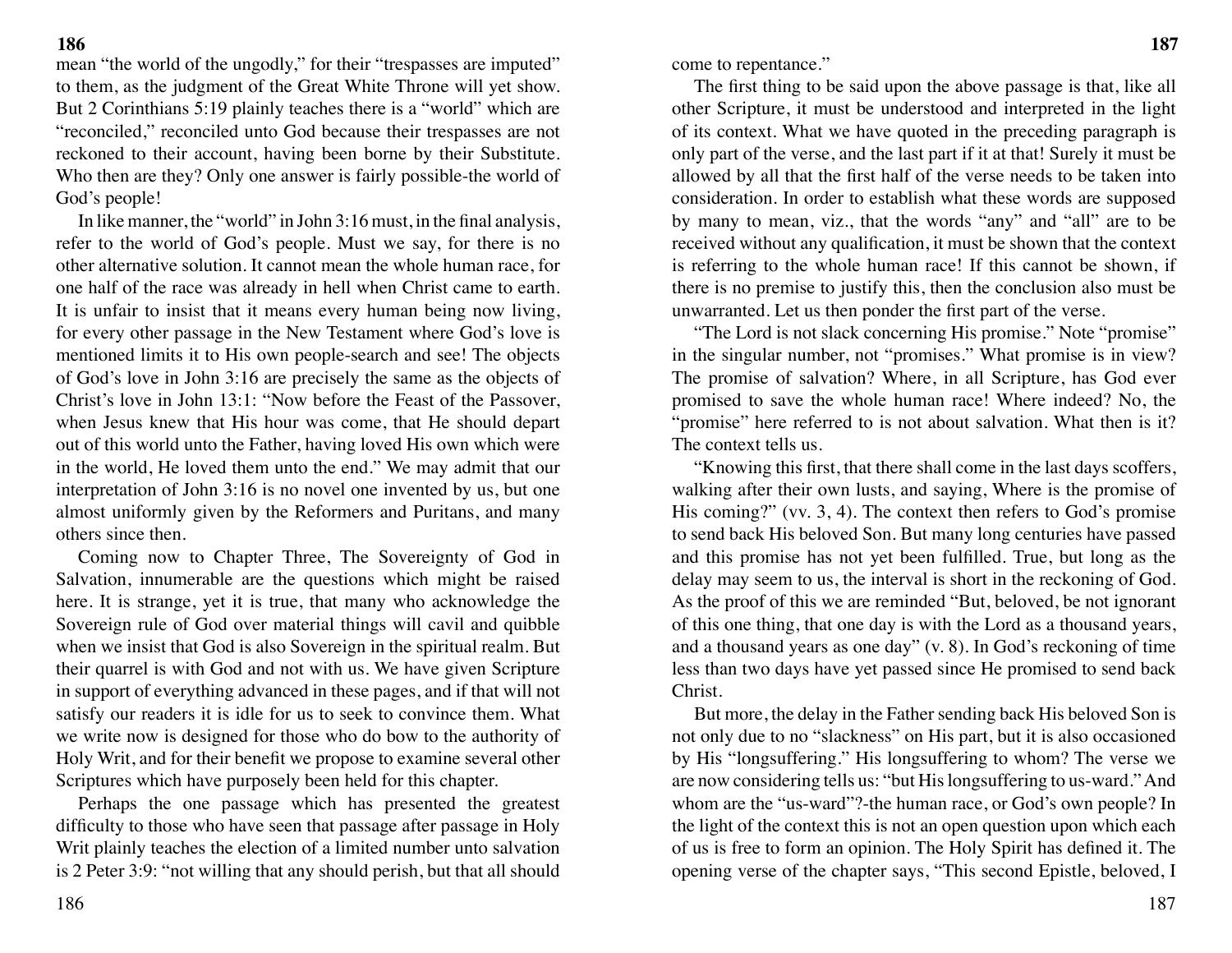### **188 189**

now write unto you." And again, the verse immediately preceding declares, "But, beloved, be not ignorant of this one thing etc.," (v. 8). The "us-ward" then are the "beloved" of God. They to whom this Epistle is addressed are "them that have obtained (not "exercised," but "obtained" as God's Sovereign gift) like precious faith with us through the righteousness of God and our Saviour Jesus Christ" (2 Peter 1:1). Therefore we say there is no room for a doubt, a quibble or an argument-the "us-ward" are the elect of God.

Let us now quote the verse as a whole: "The Lord is not slack concerning His promise, as some men count slackness; but is longsuffering to us-ward, not willing that any should perish, but that all should come to repentance." Could anything be clearer? The "any" that God is not willing should perish are the "us-ward" to whom God is "longsuffering," the "beloved" of the previous verses. 2 Peter 3:9 means, then, that God will not send back His Son until "the fullness of the Gentiles be come in" (Rom. 11:25). God will not send hack Christ till that "people" whom He is now "taking out of the Gentiles" (Acts 15:14) are gathered in. God will not send back His Son till the Body of Christ is complete, and that will not be till the ones whom He has elected to be saved in this dispensation shall have been brought to Him. Thank God for His "longsuffering to us-ward." Had Christ come back twenty years ago the writer had been left behind to perish in His sins. But that could not be so God graciously delayed the Second Coming. For the same reason He is still delaying His Advent. His decreed purpose is that all His elect will come to repentance, and repent they shall. The present interval of grace will not end until the last of the "other sheep" of John 10:16 are safely folded-then will Christ return.

In expounding the Sovereignty of God the Spirit in Salvation we have shown that His power is irresistible, that, by His gracious operations upon and within them He "compels" God's elect to come to Christ. The Sovereignty of the Holy Spirit is set forth not only in John 3:8 where we are told "The wind bloweth where it pleaseth... so is every one that is born of the Spirit," but is affirmed in other passages as well. In 1 Corinthians 12:11 we read "But all these worketh that one and the selfsame Spirit, dividing to every man severally as He will." And again; we read in Acts 16:6, 7 "Now

when they had gone throughout Phrygia and the region of Galatia, and were forbidden of the Holy Spirit to preach the Word in Asia. After they were come to Mysia, they assayed to go into Bithynia: but the Spirit suffered them not." Thus we see how the Holy Spirit interposed His imperial will in opposition to the determination of the Apostles.

But, it is objected against the assertion that the will and power of the Holy Spirit are irresistible that here are two passages, one in the Old Testament and the other in the New, which appear to militate against such a conclusion. God said of old "My Spirit shall not always strive with man" (Gen. 6:3), and to the Jews Stephen declared "Ye stiffnecked and uncircumcised in heart and ears, ye do always resist the Holy Spirit: as your fathers did, so do ye. Which of the prophets have not your fathers persecuted?" (Acts 7:51, 52). If then the Jews "resisted" the Holy Spirit how can we say His power is irresistible? The answer is found in Nehemiah 9:30 "Many years didst Thou forbear them, and testifiedest against them by Thy Spirit in Thy prophets: yet would they not give ear." It was the external operations of the Spirit which Israel "resisted." It was the Spirit speaking by and through the prophets to which they "would not give ear." It was not anything which the Holy Spirit wrough tin them that they "resisted" but the motives presented to them by the inspired messages of the prophets. Perhaps it will help the reader to catch our thought better if we compare Matthew 11:20-24"Then began He to upbraid the cities wherein most of His mighty works were done, because they repented not. Woe unto thee Chorazin," etc. Our Lord here pronounces woe upon these cities for their failure to repent because of the "mighty works" (miracles) which He had done in their sight, and not because of any internal operations of His grace! The same is true of Genesis 6:3. By comparing 1 Peter 3:18- 20 it will be seen that it was by and through Noah that God's Spirit "strove" with the antediluvians. The distinction noted above was ably summarized by Andrew Fuller (another writer long deceased from whom our moderns might learn much) thus: "There are two kinds of influences by which God works on the minds of men. First, That which is common, and which is effected by the ordinary use of motives presented to the mind for consideration: Secondly,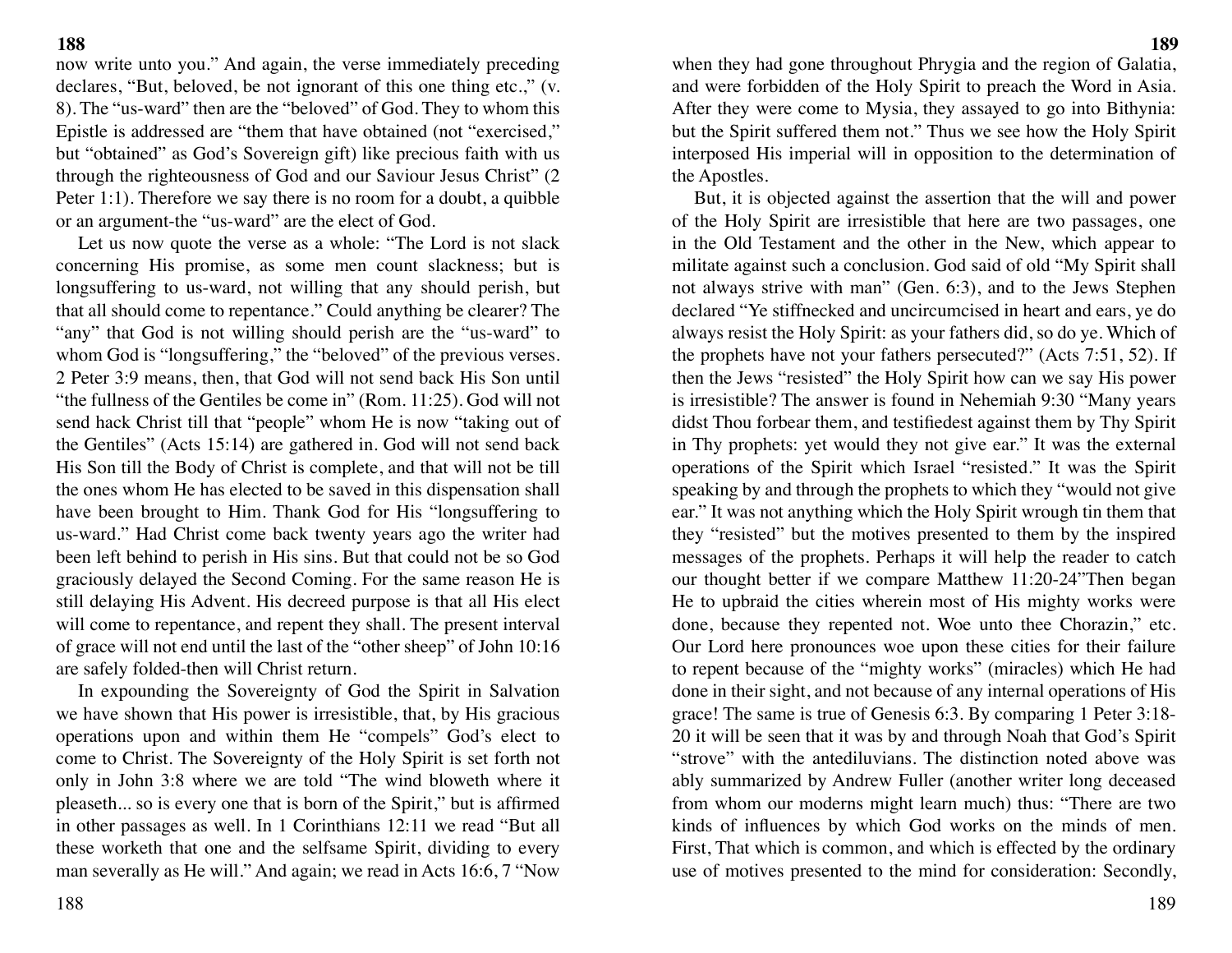## **190 191**

That which is special and supernatural. The one contains nothing mysterious, anymore than the influence of our words and actions on each other; the other is such a mystery that we know nothing of it but by its effects-The former ought to be effectual; the latter is so." The work of the Holy Spirit upon or towards men is always "resisted" by them; His work within is always successful. What saith the Scriptures? This: "He which hath begun a good work IN you," will finish it (Phil. 1:6).

The next question to be considered is: Why preach the Gospel to every creature? If God the Father has predestined only a limited number to be saved, if God the Son died to effect the salvation of only those given to Him by the Father, and if God the Spirit is seeking to quicken none save God's elect, then what is the use of giving the Gospel to the world at large, and where is the propriety of telling sinners that "Whosoever believeth in Christ shall not perish but have everlasting life"?

First; it is of great importance that we should be clear upon the nature of the Gospel itself. The Gospel is God's good news concerning Christ and not concerning sinners: "Paul a servant of Jesus Christ, called to be an Apostle, separated unto the Gospel of God... concerning His Son, Jesus Christ our Lord" (Rom. 1:1, 3).

God would have proclaimed far and wide the amazing fact that His own blessed Son "became obedient unto death, even the death of the cross" (Phil. 2:8). A universal testimony must be borne to the matchless worth of the Person and work of Christ. Note the word witness in Matthew 24:14. The Gospel is God's "witness" unto the perfections of His Son. Mark the words of the Apostle: "For we are unto God a sweet savor of Christ, in them that are saved, and in them that perish" (2 Cor. 2:15)!

Concerning the character and contents of the Gospel the utmost confusion prevails today. The Gospel is not an "offer" to be bandied around by evangelical peddlers. The Gospel is no mere invitation but a proclamation, a proclamation concerning Christ; true whether men believe it or not. No man is asked to believe that Christ died for him in particular. The Gospel, in brief, is this: Christ died for sinners, you are a sinner, believe in Christ, and you shall be saved. In the Gospel God simply announces the terms upon which men may

be saved (namely, repentance and faith) and, indiscriminately, all are commanded to fulfill them.

Second, repentance and remission of sins are to be preached in the name of the Lord Jesus "among all the nations" (Luke 24:47), because God's elect are "scattered abroad" (John 11:52) among all nations, and it is by the preaching and hearing of the Gospel that they are called out of the world. The Gospel is the means which God uses in the saving of His own chosen ones. By nature God's elect are children of wrath "even as others"; they are lost sinners needing a Saviour, and apart from Christ there is no salvation for them. Hence, the Gospel must be believed by them before they can rejoice in the knowledge of sins forgiven. The Gospel is God's winnowing fan: it separates the chaff from the wheat, and gathers the latter into His garner.

Third; it is to be noted that God has other purposes in the preaching of the Gospel than the salvation of His own elect. The world exists for the elect's sake yet others have the benefit of it. So the Word is preached for the elect's sake yet others have the benefit of an external call. The sun shines though blind men see it not. The rain falls upon rocky mountains and waste deserts as well as on the fruitful valleys; so also, God suffers the Gospel to fall on the ears of the non-elect. The power of the Gospel is one of God's agencies for holding in check the wickedness of the world. Many who are never saved by it are reformed, their lusts are bridled, and they are restrained from becoming worse. Moreover, the preaching of the Gospel to the non-elect is made an admirable test of their characters. It exhibits the inveteracy of their sin: it demonstrates that their hearts are at enmity against God: it justifies the declaration of Christ that "men loved darkness rather than light, because their deeds were evil" (John 3:19).

Finally; it is sufficient for us to know that we are bidden to preach the Gospel to every creature. It is not for us to reason about the consistency between this and the fact that "few are chosen." It is for us to obey. It is a simple matter to ask questions relating to the ways of God which no finite mind can fully fathom. We, too, might turn and remind the objector that our Lord declared "Verily I say unto you, All sins shall be forgiven unto the sons of men, and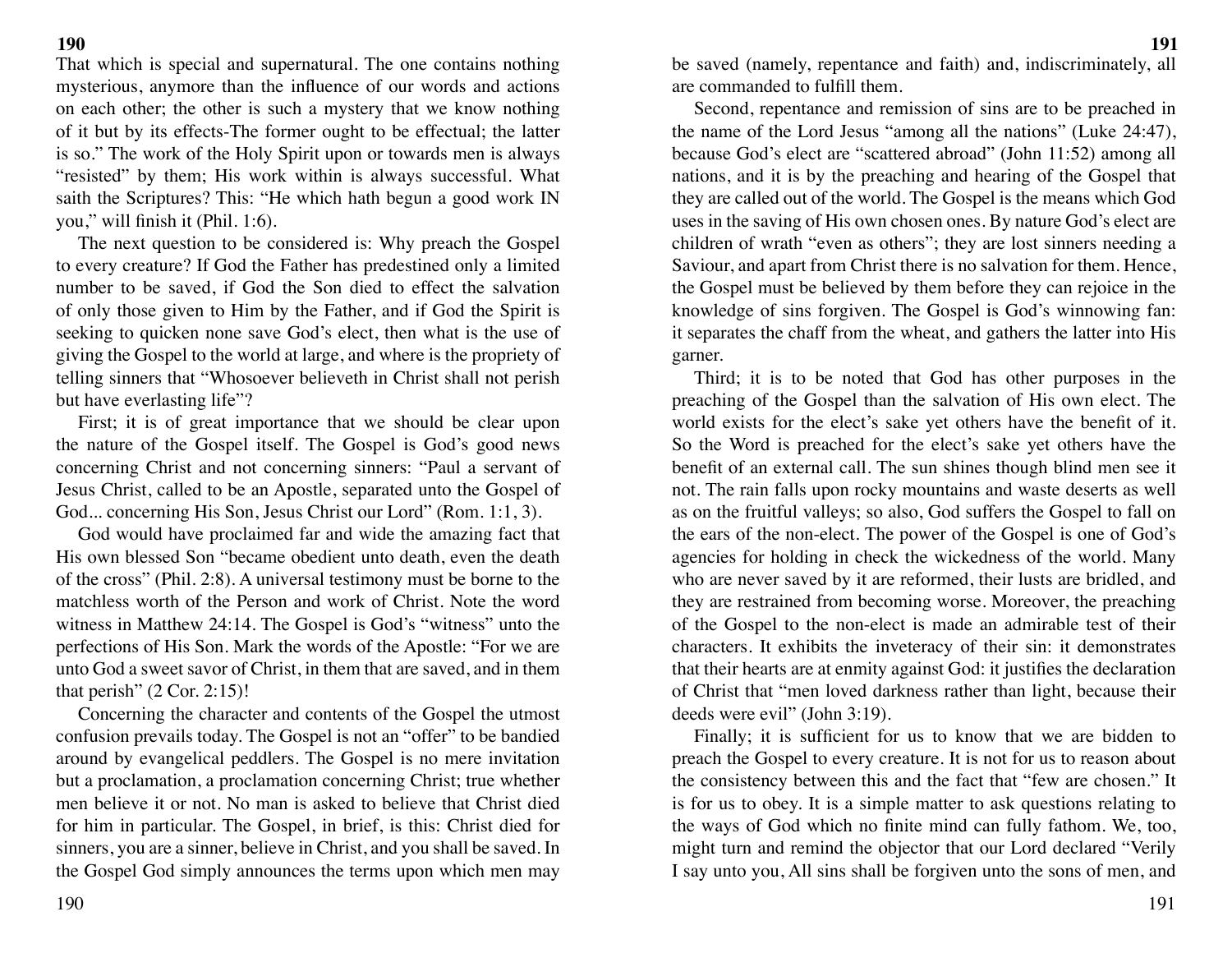blasphemies wherewith soever they shall blaspheme. But he that shall blaspheme against the Holy Spirit hath never forgiveness" (Mark 3:28, 29), and there can be no doubt whatever but that certain of the Jews were guilty of this very sin (see Matt. 12:24, etc.) and hence their destruction was inevitable. Yet, notwithstanding, scarcely two months later, He commanded His disciples to preach the Gospel to every creature. When the objector can show us the consistency of these two things-the fact that certain of the Jews had committed the sin for which there is never forgiveness, and the fact that to them the Gospel was to be preached-we will undertake to furnish a more satisfactory solution than the one given above to the harmony between an universal proclamation of the Gospel and a limitation of its saving power to those only that God has predestined to be conformed to the image of His Son.

Once more, we say, it is not for us to reason about the Gospel; it is our business to preach it. When God ordered Abraham to offer up his son as a burnt-offering he might have objected that this command was inconsistent with His promise "In Isaac shall thy seed be called." But instead of arguing he obeyed, and left God to harmonize His promise and His precept. Jeremiah might have argued that God had bade him to do that which was altogether unreasonable when He said "Therefore thou shalt speak all these words unto them; but they will not hearken to thee; thou shalt also call unto them; but they will not answer thee" (Jer. 7:27), but instead, the prophet obeyed. Ezekiel, too, might have complained that the Lord was asking of him a hard thing when He said "Son of man, go, get thee unto the house of Israel, and speak with My words unto them. For thou art not sent to a people of a strange speech and of an hard language, but to the house of Israel; Not to many people of a strange speech and of a hard language, whose words thou canst not understand. Surely, had I sent thee to them, they would have hearkened unto thee. But the house of Israel will not hearken unto thee; for they will not hearken unto Me; for all the house of Israel are impudent and hard hearted" (Ezek. 3:4-7).

> "But, O my soul, if truth so bright Should dazzle and confound thy sight,

Yet still His written Word obey, And wait the great decisive day."-Watts.

It has been well said, "The Gospel has lost none of its ancient power. It is, as much today as when it was first preached, 'the power of God unto salvation.' It needs no pity, no help, and no handmaid. It can overcome all obstacles, and break down all barriers. No human device need be tried to prepare the sinner to receive it, for if God has sent it no power can hinder it; and if He has not sent it, no power can make it effectual" (Dr. Bullinger).

This chapter might be extended indefinitely, but it is already too long so a word or two more must suffice. A number of other questions will be dealt with in the pages yet to follow, and those that we fail to touch upon the reader must take to the Lord Himself who has said "If any of you lack wisdom, let him ask of God, that giveth to all liberally, and upbraideth not" (James 1:5).

# **Chapter Twelve**

### **The Value Of This Doctrine**

"All Scripture is given by inspiration of God,

And is profitable for doctrine, For reproof, for correction, for instruction in righteousness: That the man of God may be perfect, Thoroughly furnished unto all good works" (2 Tim. 3:16, 17).

"All Scripture is given by inspiration of God, and is profitable for doctrine, for reproof, for correction, for instruction in righteousness: that the man of God may be perfect, thoroughly furnished unto all good works" (2 Tim. 3:16, 17). "Doctrine" means "teaching," and it is by doctrine or teaching that the great realities of God and of our relation to Him-of Christ, the Spirit, salvation, grace, glory-are made known to us. It is by doctrine (through the power of the Spirit) that believers are nourished and edified, and where doctrine is neglected growth in grace and effective witnessing for Christ necessarily cease. How sad then that doctrine is now decried as "unpractical" when, in fact, doctrine is the very base of the practical life. There is an inseparable connection between belief and practice: "As he thinketh in his heart, so is he" (Prov. 23:7). The relation between Divine truth and Christian character is that of cause to effect: "And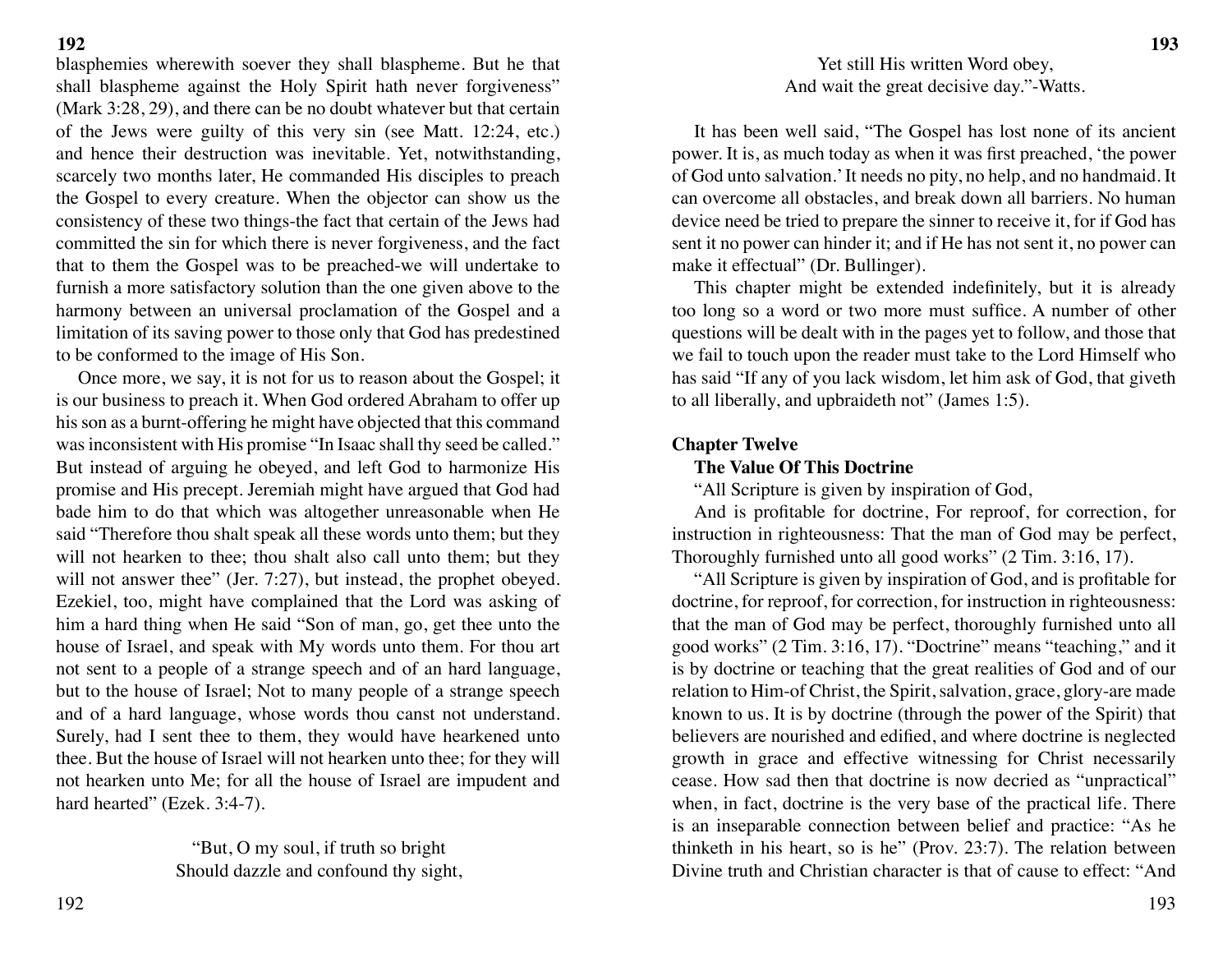### **194 195**

ye shall know the truth, and the truth shall make you free" (John 8:32)-free from ignorance, free from prejudice, free from error, free from the wiles of Satan, free from the power of evil; and if the truth is not "known" then such freedom will not be enjoyed. Observe the order of mention in the passage with which we have opened. All Scripture is profitable first for "doctrine"! The same order is observed throughout the Epistles, particularly in the great doctrinal treatises of the Apostle Paul. Read the Epistle of "Romans" and it will be found that there is not a single admonition in the first five chapters. In the Epistle of "Ephesians" there are no exhortations till the fourth chapter is reached. The order is first doctrinal exposition and then admonition or exhortation for the regulation of the daily walk.

The substitution of so-called "practical" preaching for the doctrinal exposition which it has supplanted is the root cause of many of the evil maladies which now afflict the Church of God. The reason why there is so little depth, so little intelligence, so little grasp of the fundamental verities of Christianity is because so few believers have been established in the faith through hearing expounded and through their own personal study of the doctrines of grace. While their soul is unestablished in the doctrine of the Divine Inspiration of the Scripture, their full and verbal inspiration, there can be no firm foundation for faith to rest upon. While the soul is ignorant of the doctrine of Justification there can be no real and intelligent assurance of its acceptance in the Beloved. While the soul is unacquainted with the teaching of the Word upon Sanctification it is open to receive all the crudities and errors of the Perfectionists or "Holiness" people. While the soul knows not what Scripture has to say upon the doctrine of the New Birth there can be no proper grasp of the two natures in the believer, and ignorance here inevitably results in the loss of peace and joy. And so we might go on right through the list of Christian doctrine. It is ignorance of doctrine that has rendered the professing church helpless to cope with the rising tide of infidelity. It is ignorance of doctrine which is mainly responsible for thousands of professing Christians being captivated by the numerous false isms of the day. It is because the time has now arrived when the bulk of our churches "will not endure sound

doctrine" (2 Tim. 4:3) that they so readily receive false doctrines. Of course it is true that doctrine, like anything else in Scripture, may be studied from a merely cold intellectual viewpoint, and thus approached, doctrinal teaching and doctrinal study will leave the heart untouched, and will naturally be "dry" and profitless. But, doctrine properly received, doctrine studied with an exercised heart, will ever lead into a deeper knowledge of God and of the unsearchable riches of Christ.

The doctrine of God's Sovereignty then is no mere metaphysical dogma which is devoid of practical value, but is one that is calculated to produce a powerful effect upon Christian character and the daily walk. The doctrine of God's Sovereignty lies at the foundation of Christian theology, and in importance is perhaps second only to the Divine Inspiration of the Scriptures. It is the center of gravity in the system of Christian truth: the sun around which all the lesser orbs are grouped. It is the golden milestone to which every highway of knowledge leads and from which they all radiate. It is the cord upon which all other doctrines are strung like so many pearls, holding them in place and giving them unity. It is the plumbline by which every creed needs to be measured, the balance in which every human dogma must be weighed. It is designed as the sheetanchor for our souls amid the storms of life. The doctrine of God's Sovereignty is a Divine cordial to refresh our spirits. It is designed and adapted to mold the affections of the heart and to give a right direction to conduct. It produces gratitude in prosperity and patience in adversity. It affords comfort for the present and a sense of security respecting the unknown future. It is, and it does all, and much more than we have just said because it ascribes to God, Father, Son, and Holy Spirit, the glory which is His due, and places the creature in his proper place before Him-in the dust.

We shall now consider the Value of the doctrine in detail.

#### **1. It Deepens Our Veneration Of The Divine Character.**

The doctrine of God's Sovereignty as it is unfolded in the Scriptures affords an exalted view of the Divine perfections. It maintains His creatorial rights. It insists that "to us there is but one God, the Father, of whom are all things, and we in Him; and one Lord Jesus Christ, by whom are all things, and we by Him" (1 Cor. 8:6). It declares that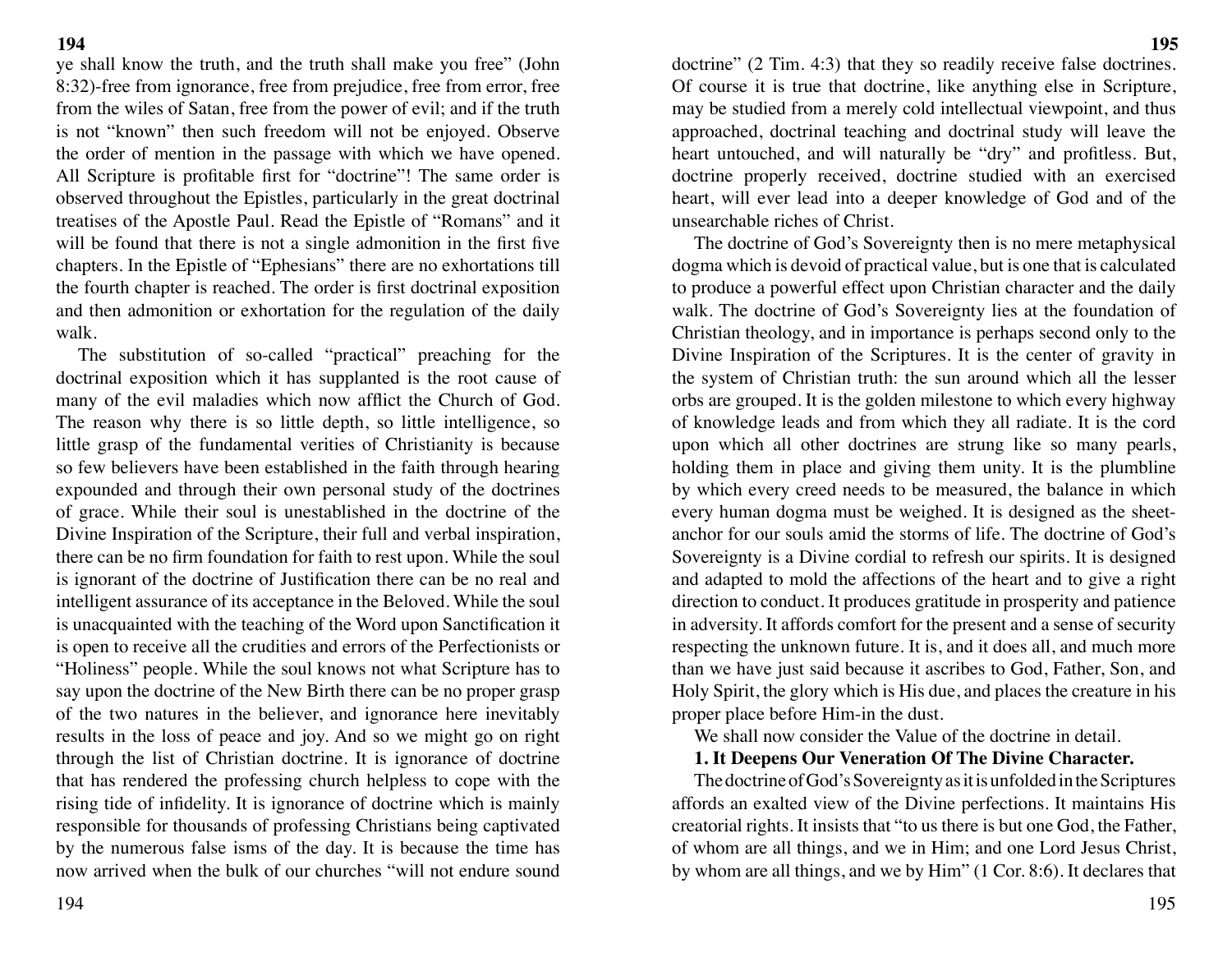His rights are those of the "potter" who forms and fashions the clay into vessels of whatever type and for whatever use He may please. Its testimony is "Thou hast created all things, and for Thy pleasure they are and were created" (Rev. 4:11). It argues that none has any right to "reply" against God, and that the only becoming attitude for the creature to take is one of reverent submission before Him. Thus the apprehension of the absolute supremacy of God is of great practical importance, for unless we have a proper regard to His high Sovereignty He will never be honoured in our thoughts of Him, nor will He have His proper place in our hearts and lives.

It exhibits the inscrutableness of His wisdom. It shows that while God is immaculate in His holiness He has permitted evil to enter His fair creation; that while He is the Possessor of all power He has allowed the Devil to wage war against Him for six thousand years at least; that while He is the perfect embodiment of love He spared not His own Son; that while He is the God of all grace multitudes will be tormented for ever and ever in the Lake of Fire. High mysteries are these. Scripture does not deny them, but acknowledges their existence: "O the depth of the riches both of the wisdom and knowledge of God! how unsearchable are His judgments, and His ways past finding out!" (Rom. 11:33).

It makes known the irreversibleness of His will. "Known unto God are all His works from the beginning of the world" (Acts 15:18). From the beginning God purposed to glorify Himself "in the Church by Christ Jesus throughout all ages, world without end" (Eph. 3:21). To this end He created the world and formed man. His all-wise plan was not defeated when man fell, for in the Lamb "slain from the foundation of the world" (Rev. 13:8) we behold the Fall anticipated. Nor will God's purpose be thwarted by the wickedness of men since the Fall, as is clear from the words of the Psalmist "Surely the wrath of man shall praise Thee: the remainder of wrath shalt Thou restrain" (Psa. 76:10). Because God is the Almighty His will cannot be withstood. "His purposes originated in eternity, and are carried forward without change to eternity. They extend to all His works, and control all events. He 'worketh all things after the counsel of His own will'" (Dr. Rice). Neither man nor Devil can successfully resist Him, therefore is it written, "The Lord reigneth;

let the people tremble" (Psa. 99:1).

It magnifies His grace. Grace is unmerited favour, and because grace is shown to the undeserving and Hell-deserving, to those who have no claim upon God, therefore is grace free and can be manifested toward the chief of sinners. But because grace is exercised toward those who are destitute of worthiness or merit grace is Sovereign; that is to say, God bestows grace upon whom He pleases. Divine Sovereignty has ordained that some shall be cast into the Lake of Fire to show that all deserved such a doom. But grace comes in like a dragnet and draws out from a lost humanity a people for God's name, to be throughout all eternity the monuments of His inscrutable favour. Sovereign grace reveals God breaking down the opposition of the human heart, subduing the enmity of the carnal mind, and bringing us to love Him because He first loved us.

## **2. It Is The Solid Foundation Of All True Religion.**

This naturally follows from what we have said above under the first head. If the doctrine of Divine Sovereignty alone gives God His rightful place, then it is also true that it alone can supply a firm base for practical religion to build upon. There can be no progress in Divine things until there is the personal recognition that God is Supreme, that He is to be feared and revered and He is to be owned and served as Lord. We read the Scriptures in vain unless we come to them earnestly desiring a better knowledge of God's will for us: any other motive is selfish and utterly inadequate and unworthy. Every prayer we send up to God is but carnal presumption unless it be offered "according to His will": anything short of this is to ask 'amiss' that we might consume upon our own lusts the thing requested! Every service we engage in is but a "dead work" unless it be done for the glory of God. Experimental religion consists mainly in the perception and performance of the Divine will, performance both active and passive. We are predestinated to be "conformed to the image of God's Son" whose meat it ever was to do the will of the One that sent Him, and the measure in which each saint is becoming "conformed" practically, in his daily life, is largely determined by his response to our Lord's word "Take My yoke upon you, and learn of Me; for I am meek and lowly in heart."

**3. It Repudiates The Heresy Of Salvation By Works.**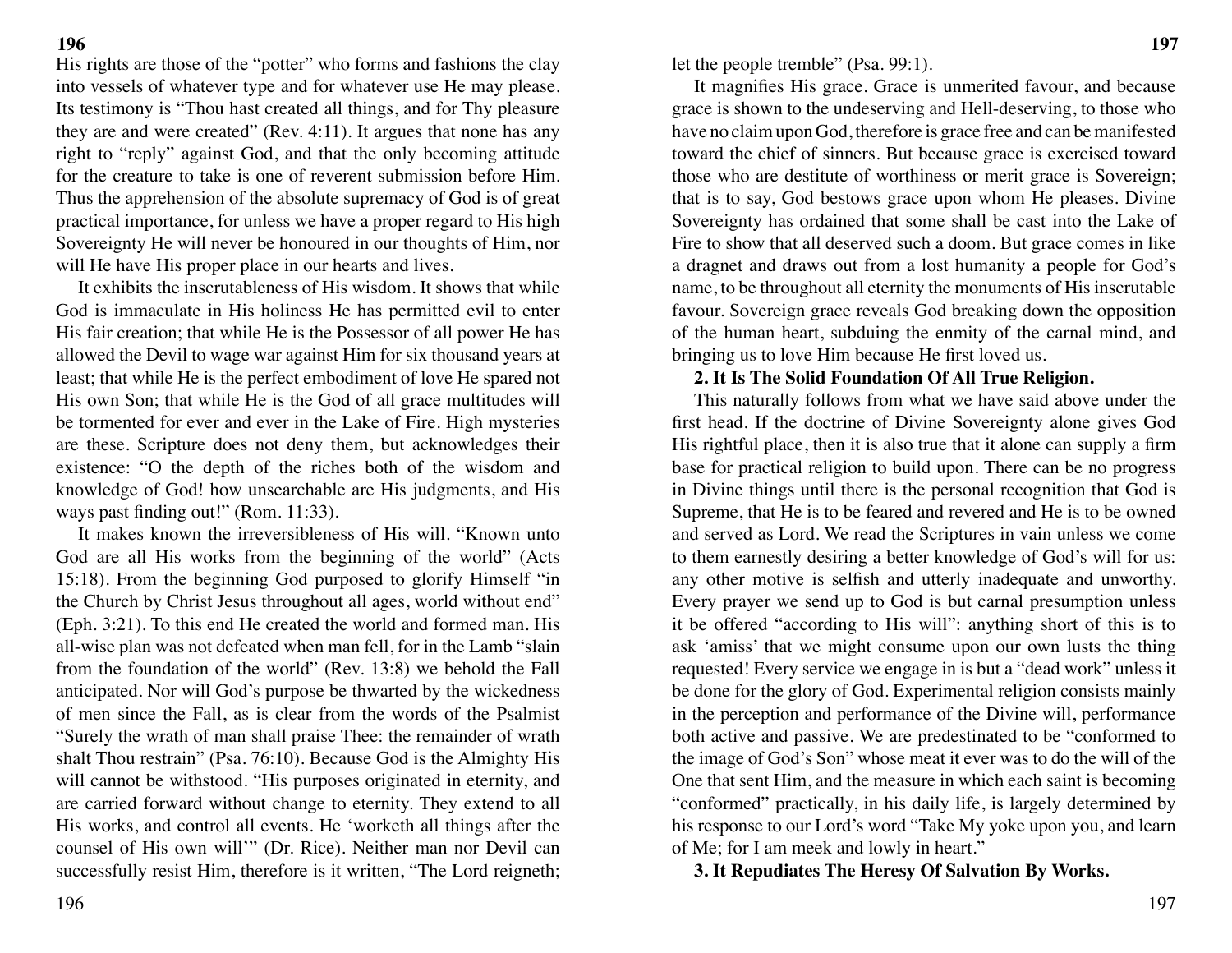"There is a way which seemeth right unto a man, but the end thereof are the ways of death" (Prov. 14:12). The way which "seemeth right" and which ends in "death," death eternal, is salvation by human effort and merit. The belief in salvation by works is one that is common to human nature. It may not always assume the grosser form of Popish penances, or even of Protestant "repentance," i.e., sorrowing for sin, which is never the meaning of repentance in Scripture; anything which gives man a place at all is but a variety of the same evil genus. To say, as alas! many preachers, are saying, God is willing to do His part if you will do yours, is a wretched and excuseless denial of the Gospel of His grace. To declare that God helps those who help themselves is to repudiate one of the most precious truths taught in the Bible, and in the Bible alone; namely, that God helps those who are unable to help themselves, who have tried again and again only to fail. To say that the sinner's salvation turns upon the action of his own will is another form of the Goddishonouring dogma of salvation by human efforts. In the final analysis, any movement of the will is a work: it is something from me, something which I do. But the doctrine of God's Sovereignty lays the axe at the root of this evil by declaring "It is not of him that willeth, nor of him that runneth, but of God that sheweth mercy" (Rom. 9:16). Does some one say, Such a doctrine will drive sinners to despair. The reply is, Be it so; it is just such despair the writer longs to see prevail. It is not until the sinner despairs of any help from himself that he will ever fall into the arms of Sovereign mercy; but if once the Holy Spirit convicts him that there is no help in himself then he will recognize that he is lost, and will cry, "God be merciful to me a sinner," and such a cry will be heard. If the author may be allowed to bear personal witness, he has found during the course of his ministry that the sermons he has preached on human depravity, the sinner's helplessness to do anything himself, and the salvation of the soul turning upon the Sovereign mercy of God, have been those most owned and blessed in the salvation of the lost. We repeat, then, a sense of utter helplessness is the first prerequisite to any sound conversion. There is no salvation for any soul until it looks away from itself, looks to something, yea, to Someone, outside of itself.

**4. It Is Deeply Humbling To The Creature.**

**198 199** This doctrine of the absolute Sovereignty of God is a great battering-ram against human pride, and in this it is in sharp contrast from the "doctrines of men." The spirit of our age is essentially that of boasting and glorying in the flesh. The achievements of man, his development and progress, his greatness and self-sufficiency, are the shrine at which the world worships today. But the truth of God's Sovereignty, with all its corollaries, removes every ground for human boasting and instills the spirit of humility in its stead. It declares that salvation is of the Lord-of the Lord in its origination, in its operation, and in its consummation. It insists that the Lord has to apply as well as supply, that He has to complete as well as begin His saving work in our souls, that He has not only to reclaim but to maintain and sustain us to the end. It teaches that salvation is by grace through faith, and that all our works (before conversion), good as well as evil, count for nothing toward salvation. It tells us we are "born, not of the will of the flesh, nor of the will of man, but of God" (John 1:13). And all this is most humbling to the heart of man who wants to contribute something to the price of his redemption and do that which will afford ground for boasting and self-satisfaction.

> But if this doctrine humbles us it results in praise to God. If, in the light of God's Sovereignty, we have seen our own worthlessness and helplessness we shall indeed cry with the Psalmist "All my springs are in Thee" (Psa. 87:7). If by nature we were "children of wrath," and by practice rebels against the Divine government and justly exposed to the "curse" of the Law, and if God was under no obligation to rescue us from the fiery indignation and yet, notwithstanding, He delivered up His well-beloved Son for us all; then how such grace and love will melt our hearts, how the apprehension of it will cause us to say in adoring gratitude "Not unto us, O LORD, not unto us, but unto Thy name give glory, for Thy mercy, and for Thy truth's sake" (Psa. 115:1). How readily shall each of us acknowledge "By the grace of God I am what I am! With what wondering praise shall we exclaim-

> > "Why was I made to hear His voice, And enter while there's room, When thousands make a wretched choice, And rather starve than come?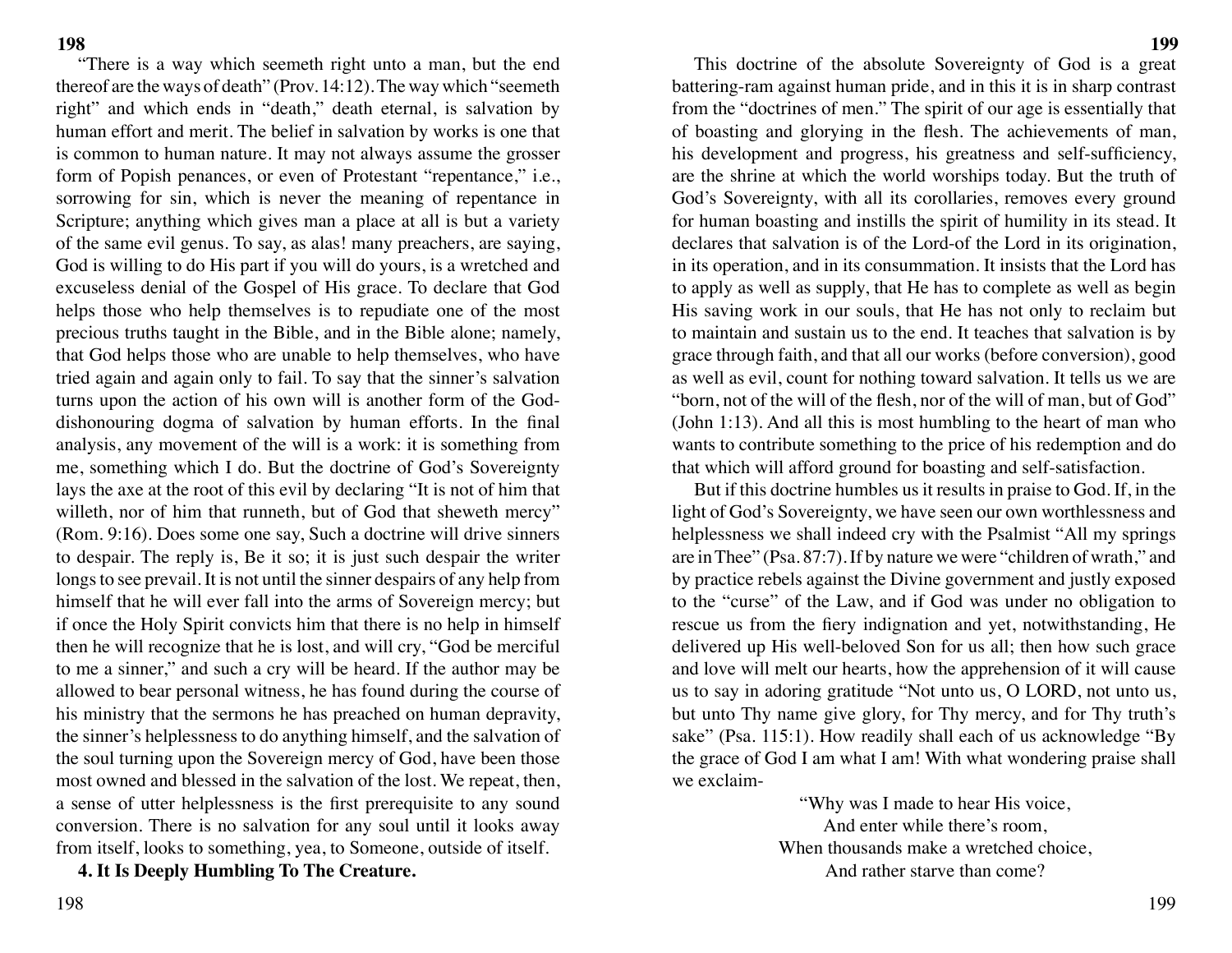'Twas the same love that spread the feast, That sweetly forced us in; Else we had still refused to taste And perished in our sin."

### **5. It Affords A Sense Of Absolute Security.**

God is infinite in power and therefore it is impossible to withstand His will or resist the outworking of His decrees. Such a statement as that is well calculated to fill the sinner with alarm, but from the saint it evokes naught but praise. Let us add a word and see what a difference it makes: My God is infinite in power! then "I will not fear what man can do unto me." My God is infinite in power, then "what time I am afraid I will trust in Him." My God is infinite in power, then I will both lay me down in peace, and sleep: "for Thou, LORD, only makest me dwell in safety" (Psa. 4:8). Right down the ages this has been the source of the saints' confidence. Was not this the assurance of Moses when, in his parting words to Israel, he said "There is none like unto the God of Jeshurun (Israel), who rideth upon the Heaven in Thy help, and in His excellency on the sky. The eternal God is thy refuge, and underneath are the everlasting arms" (Deut. 33:26, 27)? Was it not this sense of security that caused the Psalmist, moved by the Holy Spirit to write "He that dwelleth in the secret place of the Most High shall abide under the shadow of the Almighty. I will say to the LORD, He is my refuge and my fortress, my God: in Him will I trust. Surely He shall deliver thee from the snare of the fowler, and from the noisome pestilence. He shall cover thee with His feathers, and under His wings shalt thou trust: His truth shall be thy shield and buckler: Thou shalt not be afraid for the terror by night; nor for the arrow that flieth by day; Nor for the pestilence that walketh in darkness; nor for the destruction that wasteth at noonday. A thousand shall fall at thy side, and ten thousand at thy right band, but it shall not come nigh thee. Because thou hast made the Lord, which is my refuge, even the Most High thy Habitation; There shall no evil befall thee (instead, all things will work together for good), neither shall any plague come nigh thy dwelling" (Psa. 91:1-7, 9-10)?

200 201

"Death and plagues around me fly, Till He bid, I cannot die; Not a single shaft can hit, Till the God of love sees fit."

Oh the preciousness of this truth! Here am I, a poor, helpless, senseless "sheep," yet am I secure in the hand of Christ. And why am I secure there? None can pluck me thence because the hand that holds me is that of the Son of God, and all power in Heaven and earth is His! Again; I have no strength of my own: the world, the flesh, and the Devil, are arrayed against me so I commit myself into the care and keeping of the Lord and say with the Apostle "I know Whom I have believed, and am persuaded that He is able to keep that which I have committed unto Him against that day" (2 Tim. 1:12). And what is the ground of my confidence? How do I know that He is able to keep that which I have committed unto Him? I know it because God is almighty, the King of kings and Lord of lords.

#### **6. It Supplies Comfort In Sorrow.**

The doctrine of God's Sovereignty is one that is full of consolation and imparts great peace to the Christian. The Sovereignty of God is a foundation that nothing can shake and is more firm than the heavens and earth. How blessed to know there is no corner of the universe that is out of His reach! as said the Psalmist, "Whither shall I go from Thy Spirit? or whither shall I flee from Thy presence? If I ascend up into Heaven, Thou art there: if I make my bed in hell, behold, Thou art there. If I take the wings of the morning, and dwell in the uttermost parts of the sea; even there shall Thy hand lead me, and Thy right hand shall hold me. If I say surely the darkness shall cover me; even the night shall be light about me. Yea, the darkness hideth not from Thee; but the night shineth as the day: the darkness and the light are both alike to Thee" (Psa. 139:7-12). How blessed it is to know that God's strong hand is upon every one and every thing! How blessed to know that not a sparrow falleth to the ground without His notice!

How blessed to know that our very afflictions come not by chance, nor from the Devil, but are ordained and ordered by God: "That no man should be moved by these afflictions: for yourselves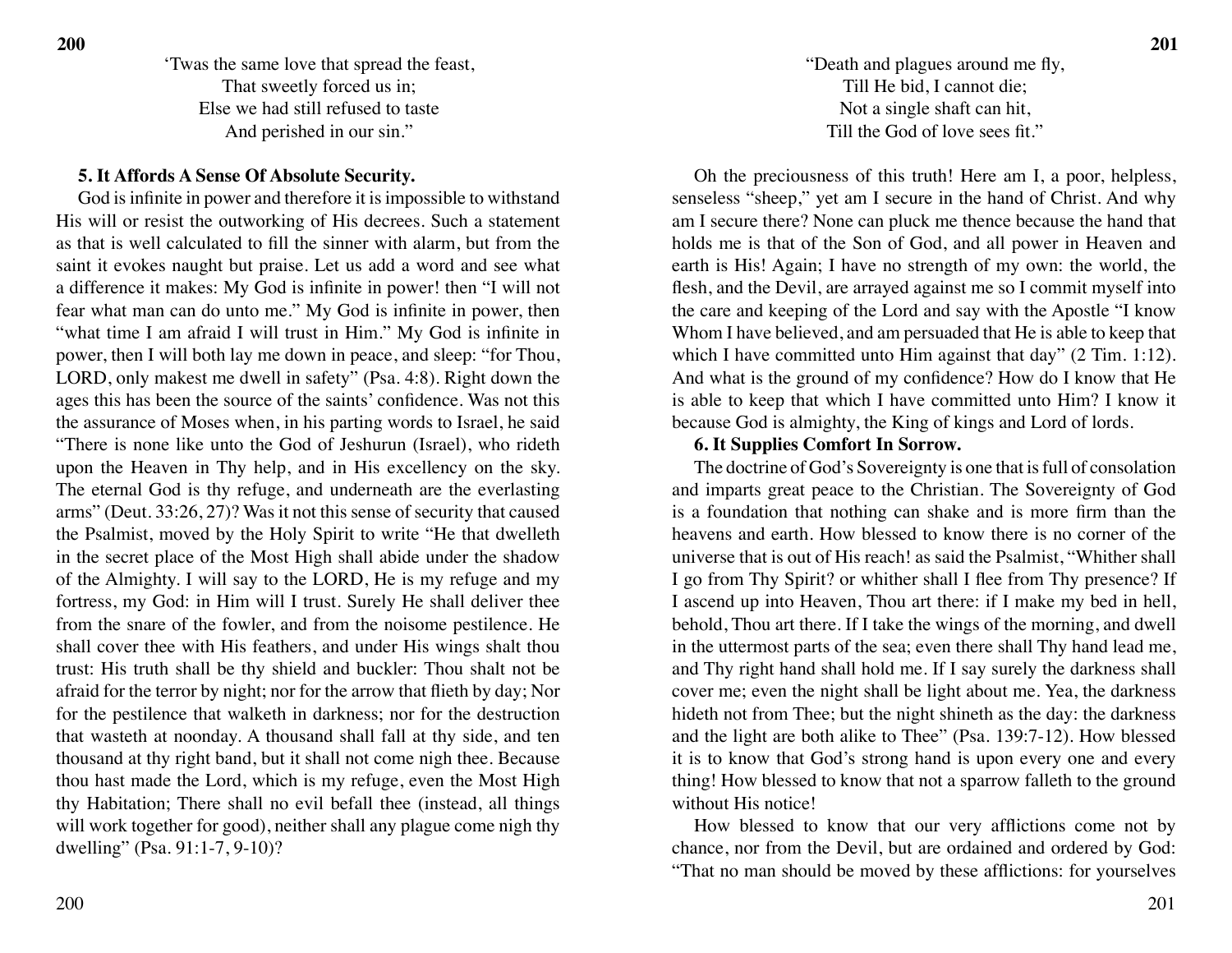# **202 203**

know that we are appointed thereunto" (1 Thess. 3:3)!

But our God is not only infinite in power. He is infinite in wisdom and goodness too. And herein is the preciousness of this truth. God wills only that which is good and His will is irreversible and irresistible! God is too wise to err and too loving to cause His child a needless tear. Therefore if God be perfect wisdom and perfect goodness how blessed is the assurance that everything is in His hand and molded by His will according to His eternal purpose! "Behold, He taketh away, who can hinder Him? who will say unto Him what doest Thou?" (Job 9:12). Yet, how comforting to learn that it is "He," and not the Devil, who "taketh away" our loved ones! Ah! what peace for our poor frail hearts to be told that the number of our days is with Him (Job 7:1; 14:5); that disease and death are His messengers and always march under His orders; that it is the Lord who gives and the Lord who takes away!

# **7. It Begets A Spirit Of Sweet Resignation.**

To bow before the Sovereign will of God is one of the great secrets of peace and happiness. There can be no real submission with contentment until we are broken in spirit, that is, until we are willing and glad for the Lord to have His way with us. Not that we are insisting upon a spirit of fatalistic acquiescence: far from it. The saints are exhorted to "prove what is that good, and acceptable, andperfect will of God" (Rom. 12:2).

We touched upon this subject of resignation to God's will in the chapter upon our Attitude toward God's Sovereignty, and there, in addition to the supreme Pattern, we cited the examples of Eli and Job: we would now supplement their cases with further examples. What a word is that in Leviticus 10:3 "And Aaron held his peace." Look at the circumstances: "And Nadab and Abihu, the sons of Aaron, took either of them his censer, and put fire therein, and put incense thereon, and offered strange fire before the Lord, which He commanded them not. And there went out fire from the Lord, and devoured them, and they died before the Lord... And Aaron held his peace." Two of the high priests' sons were slain, slain by a visitation of Divine judgment, and they were probably intoxicated at the time; moreover, this trial came upon Aaron suddenly, without anything to prepare him for it; yet he "held his peace." Precious exemplification of the power of God's all-sufficient grace!

Consider now an utterance which fell from the lips of David: "And the king said unto Zadok, Carry back the ark of God into the city: if I shall find favour in the eyes of the Lord, He will bring me again, and shew me both it, and His habitation. But if He thus say, I have no delight in thee; behold, here am I, let Him do to me as seemeth good unto Him" (2 Sam. 15:25, 26). Here, to, the circumstances which confronted the speaker were exceedingly trying to the human heart. David was sore pressed with sorrow. His own son was driving him from the throne and seeking his very life. Whether he would ever see Jerusalem and the Tabernacle again he knew not. But he was so yielded up to God, he was so fully assured that His will was best, that even though it meant the loss of the throne and the loss of his life he was content for Him to have His way-"let Him do to me as seemeth Him good."

There is no need to multiply examples, but a reflection upon the last case will be in place. If amid the shadows of the Old Testament dispensation David was content for the Lord to have His way, now that the heart of God has been fully revealed at the Cross how much more ought we to delight in the execution of His will! Surely we shall have no hesitation in saying-

> "Ill that He blesses is our good, And unblest good is ill, And all is right that seems most wrong, If it be His sweet will."

#### **8. It Evokes A Song Of Praise.**

It could not be otherwise. Why should I, who am by nature no different from the careless and godless throngs all around, have been chosen in Christ before the foundation of the world and now blest with all spiritual blessings in the heavenlies in Him! Why was I, that once was an alien and a rebel, singled out for such wondrous favours! Ah! that is something I cannot fathom. Such grace, such love, "passeth knowledge." But if my mind is unable to discern a reason my heart can express its gratitude in praise and adoration. But not only should I be grateful to God for His grace toward me in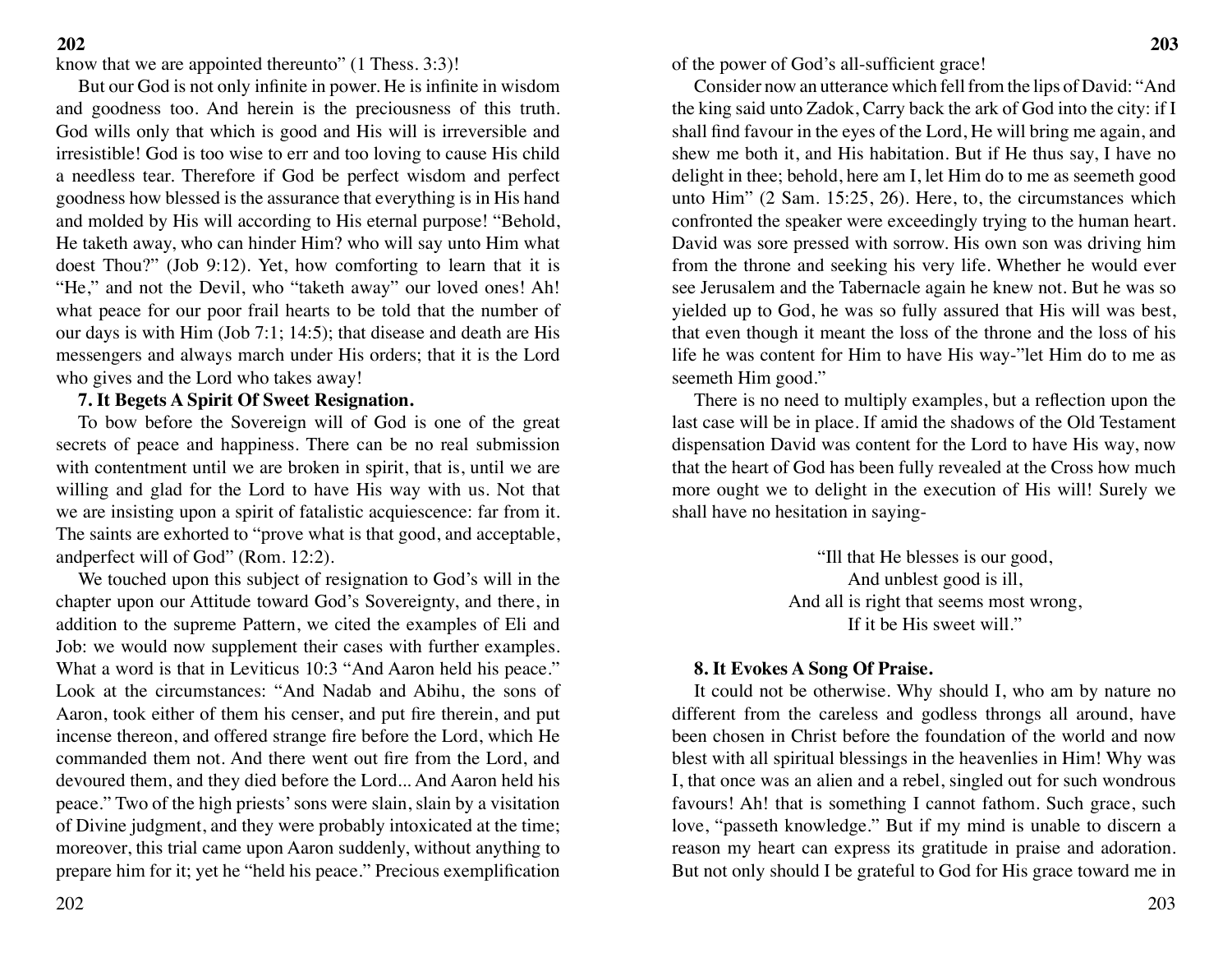the past, His present dealings will fill me with thanksgiving. What is the force of that word "Rejoice in the Lord alway" (Phil. 4:4)? Mark it is not "Rejoice in the Saviour," but we are to "Rejoice in the Lord" as "Lord," as the Master of every circumstance. Need we remind the reader that when the Apostle penned these words he was himself a prisoner in the hands of the Roman government. A long course of affliction and suffering lay behind him. Perils on land and perils on sea, hunger and thirst, scourging and stoning, had all been experienced. He had been persecuted by those within the church as well as by those without: the very ones who ought to have stood by him had forsaken him. And still he writes, "Rejoice in the Lord alway"! What was the secret of his peace and happiness? Ah! had not this same Apostle written "And we know that all things work together for good to them that love God, to them who are the called according to His purpose" (Rom. 8:28)? But how did he, and how do we, "know" that all things work together for good? The answer is, Because all things are under the control of and are being regulated by the Supreme Sovereign, and because He has naught but thoughts of love toward His own, then "all things" are so ordered by Him that they are made to minister to our ultimate good. It is for this cause we are to give "thanks always for all things unto God and the Father in the name of our Lord Jesus Christ" (Eph. 5:20). Yes, give thanks for "all things" for, as it has been well said "Our disappointments are but His appointments." To the one who delights in the Sovereignty of God the clouds not only have a 'silver lining' but they are silver all through, the darkness only serving to offset the light-

> "Ye fearful saints fresh courage take The clouds ye so much dread, Are big with mercy and shall break In blessings o'er your head."

### **9. It Guarantees The Final Triumph Of Good Over Evil.**

Ever since the day that Cain slew Abel, the conflict on earth between good and evil has been a sore problem to the saints. In every age the righteous have appeared to defy God with impunity. The Lord's people, for the most part, have been poor in this world's good whereas the wicked in their temporal prosperity have

**204 205** flourished like the green bay tree. As one looks around and beholds the oppression of believers and the earthly success of unbelievers, and notes how few are the former and how numerous the latter; as he sees the apparent defeat of the right and the triumphing of might and the wrong; as he hears the roar of battle, the cries of the wounded, and the lamentations of the bereaved; as he discovers that almost everything down here is in confusion, chaos, and ruins, it seems as though Satan were getting the better of the conflict. But as one looks above, instead of around, there is plainly visible to the eye of faith a Throne, a Throne unaffected by the storms of earth, a Throne that is "set," stable and secure; and upon it is seated One whose name is the Almighty, and who "worketh all things after the counsel of His own will" (Eph. 1:11). This then is our confidence-God is on the Throne. The helm is in His hand, and being Almighty His purpose cannot fail for "He is in one mind, and who can turn Him? and what His soul desireth, even that He doeth" (Job. 23:13). Though God's governing hand is invisible to the eye of sense it is real to faith, that faith which rests with sure confidence upon His Word, and therefore is assured He cannot fail. What follows below is from the pen of our brother, Mr. A. C. Gaebelein.

> "There can be no failure with God. 'God is not a man, that He should lie; neither the Son of man, that He should repent: hath He said and shall He not do it? or hath He spoken, and shall He not make it good?" (Num. 23:19). All will be accomplished. The promise made to His own beloved people to come for them and take them from hence to glory will not fail. He will surely come and gather them in His own presence. The solemn words spoken to the nations of the earth by the different prophets will also not fail. 'Come near, ye nations, to hear; and hearken, ye people: let the earth hear, and all that is therein; the world, and all things that come forth of it. For the indignation of the LORD is upon all nations, and His fury upon all their armies: He hath utterly destroyed them, He hath delivered them to the slaughter' (Isa. 34:1, 2). Nor will that day fail in which 'the lofty looks of man shall be humbled, and the haughtiness of men shall be bowed down, and the LORD alone shall be exalted' (Isa. 2:11). The day in which He is manifested, when His glory shall cover the heavens and His feet will stand again upon this earth, will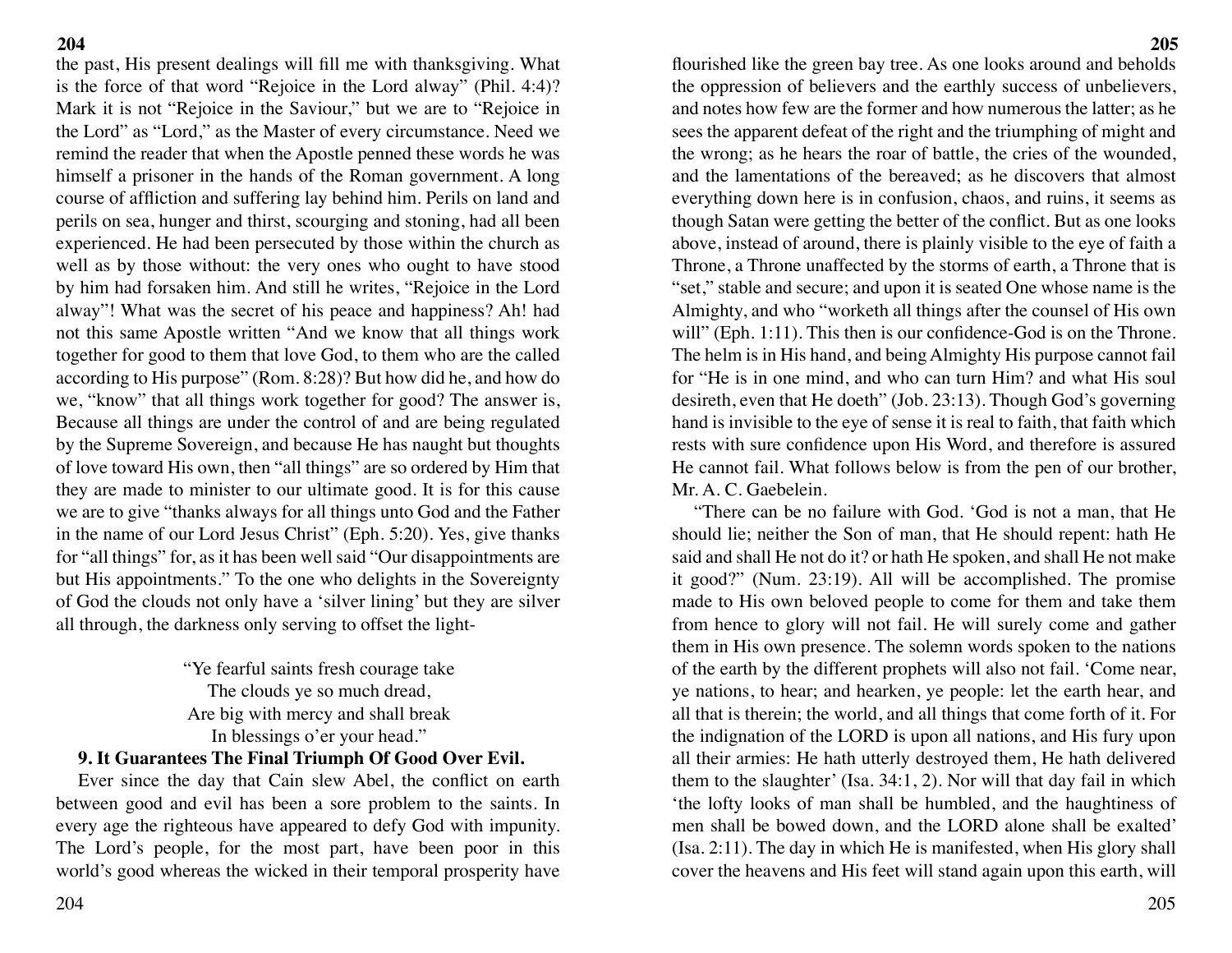surely come. His kingdom will not fail, nor all the promised events connected with the end of the age and the consummation.

"In these dark and trying times how well it is to remember that He is on the throne, the throne which cannot be shaken, and that He will not fail in doing all He has spoken and promised. 'Seek ye out of the book of the LORD, and read: No one of these shall fail' (Isa. 34:16). In believing, blessed anticipation, we can look on to the glory-time when His Word and His Will is accomplished, when through the coming of the Prince of Peace, righteousness and peace comes at last. And while we wait for the supreme and blessed moment when His promise to us is accomplished, we trust Him, walking in His fellowship and daily find afresh, that He does not fail to sustain and keep us in all our ways."

## **10. It Provides A Resting-Place For The Heart.**

Much that might have been said here has already been anticipated under previous heads. The One seated upon the Throne of Heaven, the One who is Governor over the nations and who has ordained and now regulates all events, is infinite not only in power but in wisdom and goodness as well. He who is Lord over all creation is the One that was "manifest in the flesh" (1 Tim. 3:16). Ah! here is a theme no human pen can do justice to. The glory of God consists not merely in that He is Highest, but in that being high He stooped in lowly love to bear the burden of His own sinful creatures, for it is written "God was in Christ, reconciling the world unto Himself" (2 Cor. 5:19). The Church of God was purchased "with His own Blood" (Acts 20:28). It is upon the gracious self-humiliation of the King Himself that His kingdom is established. O wondrous Cross! By it He who suffered upon it has become not the Lord of our destinies (He was that before), but the Lord of our hearts. Therefore, it is not in abject terror that we bow before the Supreme Sovereign, but in adoring worship we cry "Worthy is the Lamb that was slain to receive power, and riches, and wisdom, and strength, and honour, and glory, and blessing" (Rev. 5:12).

Here then is the refutation of the wicked charge that this doctrine is a horrible calumny upon God and dangerous to expound to His people. Can a doctrine be "horrible" and "dangerous" that gives God His true place, that maintains His rights, that magnifies His

**206 207** grace, that ascribes all glory to Him and removes every ground of boasting from the creature? Can a doctrine be "horrible" and "dangerous" which affords the saints a sense of security in danger, that supplies them comfort in sorrow, that begets patience within them in adversity, that evokes from them praise at all times? Can a doctrine be "horrible" and "dangerous" which assures us of the certain triumph of good over evil, and which provides a sure restingplace for our hearts, and that place, the perfections of the Sovereign Himself? No; a thousand times, no! Instead of being "horrible and dangerous" this doctrine of the Sovereignty of God is glorious and edifying, and a due apprehension of it will but serve to make us exclaim with Moses, "Who is like unto thee, O LORD, among the gods? who is like Thee, glorious in holiness, fearful in praises, doing wonders?" (Exo. 15:11).

### **Conclusion**

"Alleluia: for the Lord God omnipotent reigneth" (Rev. 19:6).

In our Foreword to the Second Edition we acknowledge the need for preserving the balance of Truth. Two things are beyond dispute: God is Sovereign, man is responsible. In this book we have sought to expound the former; in our other works we have frequently pressed the latter. That there is real danger of over-emphasizing the one and ignoring the other, we readily admit; yea, history furnishes numerous examples of cases of each. To emphasize the Sovereignty of God without also maintaining the accountability of the creature tends to fatalism; to be so concerned in maintaining the responsibility of man as to lose sight of the Sovereignty of God is to exalt the creature and dishonour the Creator.

Almost all doctrinal error is really, Truth perverted, Truth wrongfully divided, Truth disproportionately held and taught. The fairest face on earth, with the most comely features, would soon become ugly and unsightly if one member continued growing while the others remained undeveloped. Beauty is, primarily, a matter of proportion. Thus it is with the Word of God: its beauty and blessedness are best perceived when its manifold wisdom is exhibited in its true proportions. Here is where so many have failed in the past. A single phase of God's Truth has so impressed this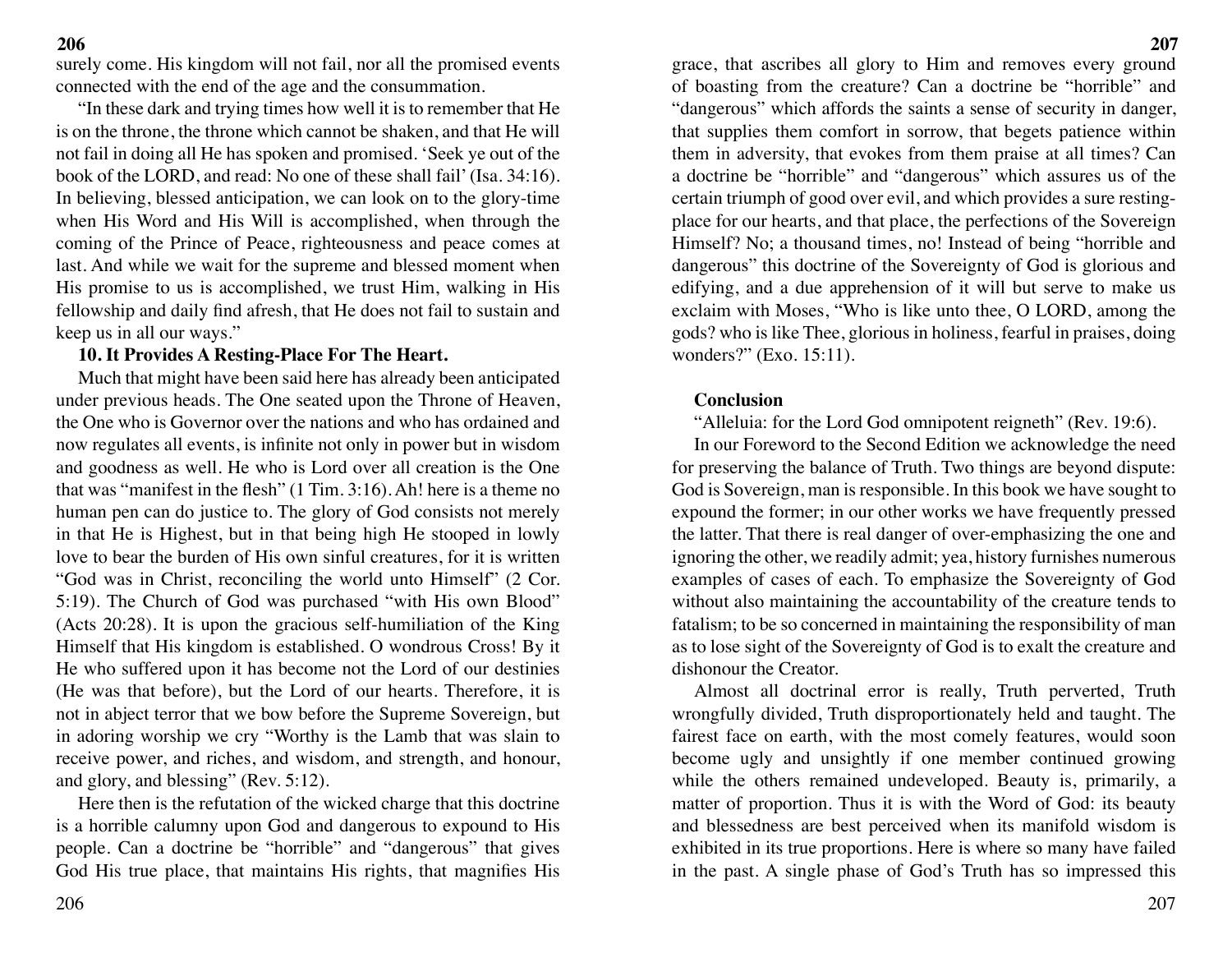man or that he has concentrated his attention upon it, almost to the exclusion of everything else. Some portion of God's Word has been made a "pet doctrine," and often this has become the distinctive badge of some party. But it is the duty of each servant of God to "declare all the counsel of God" (Acts 20:27).

It is true that the degenerate days in which our lot is cast, when on every side man is exalted and "superman" has become a common expression, there is real need for a special emphasis upon the glorious fact of God's supremacy. The more so where this is expressly denied. Yet even here much wisdom is required lest our zeal should not be "according to knowledge." The words "meat in due season" should ever be before the servant of God. What is needed, primarily, by one congregation may not be specifically needed by another. If called to labor where Arminian preachers have preceded, then the neglected truth of God's Sovereignty should be expounded, though with caution and care lest too much "strong meat" be given to "babes." The example of Christ in John 16:12 "I have yet many things to say unto you, but ye cannot bear them now," must be borne in mind. On the other hand, if I am called to take charge of a distinctly Calvinistic pulpit, then the truth of human responsibility (in its many aspects) may be profitably set forth. What the preacher needs to give out is not what his people most like to hear, but what they most need, i.e., those aspects of truth they are least familiar with, or least exhibiting in their walk.

To carry into actual practice what we have inculcated above will, most probably, lay the preacher open to the charge of being a Turncoat. But what matters that if he has his Master's approval? He is not called upon to be "consistent" with himself nor with any rules drawn up by man; his business is to be consistent with Holy Writ. And in Scripture each part or aspect of Truth is balanced by another aspect of Truth. There are two sides to everything, even to the character of God for He is "light" (1 John 1:5) as well as "love" (1 John 4:8), and therefore are we called upon to "Behold therefore the goodness and severity of God" (Rom. 11:22). To be all the time preaching on the one to the exclusion of the other caricatures the Divine character.

When the Son of God became incarnate He came here in "the

**208 209** form of a servant" (Phil. 2:7); nevertheless, in the manger He was "Christ the Lord" (Luke 2:11)! All things are possible with God (Matt. 19:26) yet God "cannot lie" (Titus 1:2). Scripture says "Bear ye one another's burdens" (Gal. 6:2), yet the same chapter insists "every man shall bear his own burden" (Gal. 6:5). We are enjoined to take "no thought for the morrow" (Matt. 6:34), yet "if any provide not for his own, and specially for those of his own house, he hath denied the faith, and is worse than an infidel" (1 Tim. 5:8). No sheep of Christ's can perish (John 10:28, 29), yet the Christian is bidden to make his "calling and election sure" (2 Peter 1:10). And so we might go on multiplying illustrations. These things are not contradictions but complementaries: the one "balances the other." Thus, the Scriptures set forth both the Sovereignty of God and the responsibility of man. So, too, should every servant of God, and that, in their proper proportion.

> But we return now to a few closing reflections upon our present theme, "And Jehoshaphat stood in the congregation of Judah and Jerusalem, in the house of the LORD, before the new court, and said, ) LORD God of our fathers, art not Thou God in Heaven? and rulest not Thou over all the kingdoms of the heathen? and in Thine hand is there not power and might, so that none is able to withstand Thee?" (2 Chron. 20:5, 6). Yes, the Lord is God, ruling in supreme majesty and might. Yet in our day, a day of boasted enlightenment and progress, this is denied on every hand. A materialistic science and atheistic philosophy have bowed God out of His own world, and everything is regulated, forsooth, by (impersonal) laws of Nature. So in human affairs: at best God is a far-distant spectator, and a helpless one at that. God could not help the launching of the dreadful war, and though He longed to put a stop to it He was unable to do so-and this in the face of 1 Chronicles 5:22; 2 Chronicles 24:24! Having endowed man with "free agency" God is obliged to let man make his own choice and go his own way, and He cannot interfere with him, or otherwise his moral responsibility would be destroyed! Such are the popular beliefs of the day. One is not surprised to find these sentiments emanating from German theologians, but how sad that they should be taught in many of our Seminaries, echoed from many of our pulpits, and accepted by many of the rank and file of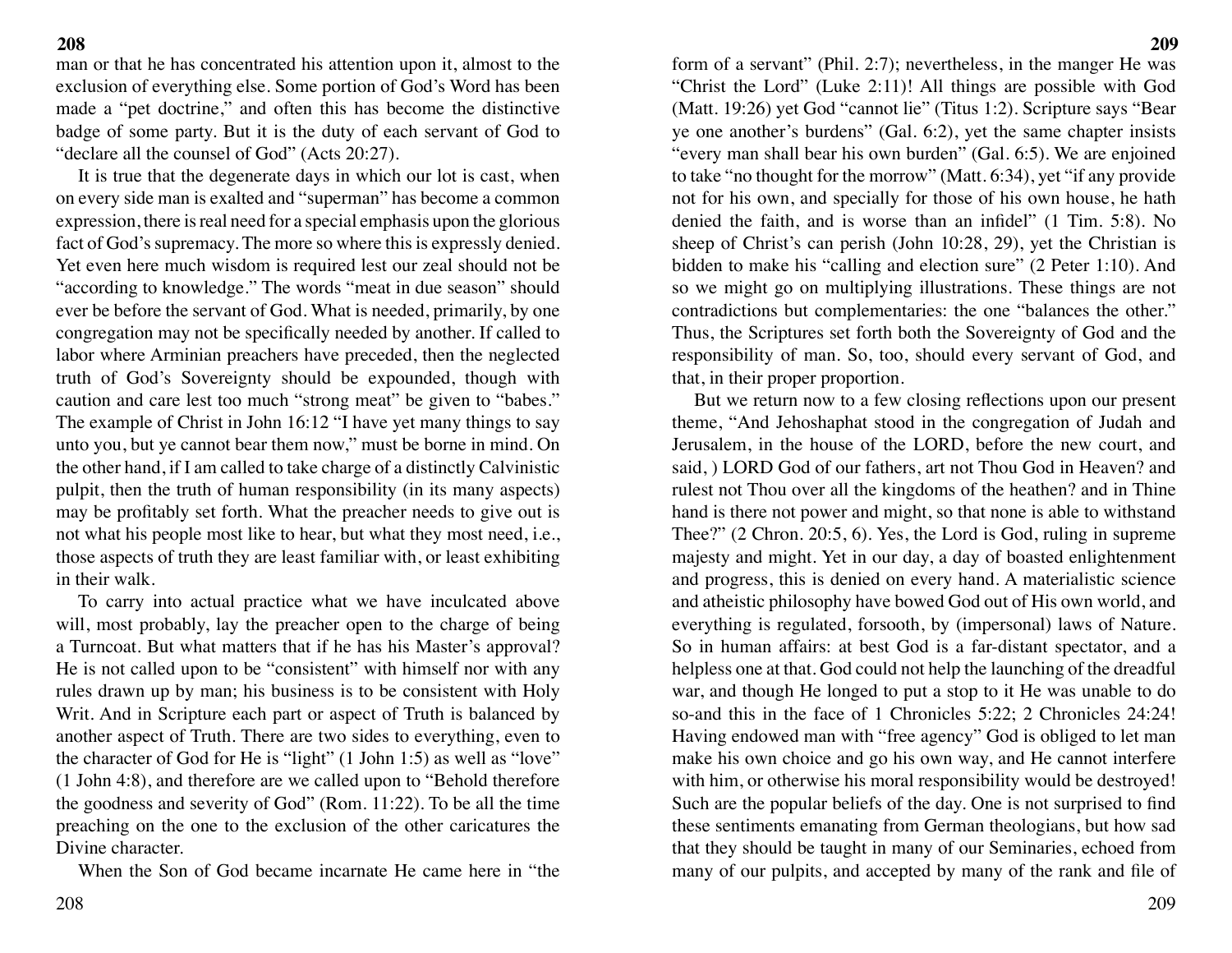professing Christians.

One of the most flagrant sins of our age is that of irreverence-the failure to ascribe the glory which is due the august majesty of God. Men limit the power and activities of the Lord in their degrading concepts of His being and character. Originally, man was made in the image and likeness of God, but today we are asked to believe in a god made in the image and likeness of man. The Creator is reduced to the level of the creature: His omniscience is called into question, His omnipotency is no longer believed in, and His absolute Sovereignty is flatly denied. Men claim to be the architects of their own fortunes and the determiners of their own destiny. They know not that their lives are at the disposal of the Divine Despot. They know not they have no more power to thwart His secret decrees than a worm has to resist the tread of an elephant. They know not that "The LORD hath prepared His throne in the heavens; and His kingdom ruleth over all" (Psa. 103:19).

In the foregoing pages we have sought to repudiate such paganistic views as the above-mentioned, and have endeavored to show from Scripture that God is God, on the Throne, and that so far from the recent war being an evidence that the helm had slipped out of His hand it was a sure proof that He still lives and reigns, and is now bringing to pass that which He had fore-determined and foreannounced (Matt. 24:6-8 etc.). That the carnal mind is enmity against God, that the unregenerate man is a rebel against the Divine government, that the sinner has no concern for the glory of his Maker, and little or no respect for His revealed will, is freely granted. But, nevertheless, behind the scenes God is ruling and over-ruling, fulfilling His eternal purpose, not only in spite of but also by means of those who are His enemies.

How earnestly are the claims of man contended for against the claims of God! Has not man power and knowledge, but what of it? Has God no will, or power, or knowledge? Suppose man's will conflicts with God's, then what? Turn to the Scripture of Truth for answer. Men had a will on the plains of Shinar and determined to build a tower whose top should reach unto Heaven, but what came of their purpose? Pharaoh had a will when He hardened his heart and Pharaoh refused to allow Jehovah's people to go and worship

**210 211** Him in the wilderness, but what came of his rebellion? Balak had a will when he hired Balaam to come and curse the Hebrews, but of what avail was it? The Canaanites had a will when they determined to prevent Israel occupying the land of Canaan, but how far did they succeed? Saul had a will when he hurled his javelin at David, but it entered the wall instead! Jonah had a will when he refused to go and preach to the Ninevites, but what came of it? Nebuchadnezzar had a will when he thought to destroy the three Hebrew children, but God had a will too, and the fire did not harm them. Herod had a will when he sought to slay the Child Jesus, and had there been no living, reigning God, his evil desire would have been effected: but in daring to pit his puny will against the irresistible will of the Almighty his efforts came to nought. Yes, my reader, and you, too, had a will when you formed your plans without first seeking counsel of the Lord, therefore did He overturn them! "There are many devices in a man's heart; nevertheless the counsel of LORD, that shall stand"

> What a demonstration of the irresistible Sovereignty of God is furnished by that wonderful statement found in Revelation 17:17: "For God hath put in their hearts to fulfill His will, and to agree, and give their kingdom unto the Beast, until the words of God shall be fulfilled." The fulfillment of any single prophecy is but the Sovereignty of God in operation. It is the demonstration that what He has decreed He is able also to perform. It is proof that none can withstand the execution of His counsel or prevent the accomplishment of His pleasure. It is evidence that God inclines men to fulfill that which He has ordained and perform that which He has foredetermined. If God were not absolute Sovereign then Divine prophecy would be valueless, for in such case no guarantee would be left that what He had predicted would surely come to pass.

(Prov. 19:21).

"For God hath put in their hearts to fulfill His will, and to agree, and give their kingdom unto the Beast, until the words of God shall be fulfilled" (Rev. 17:17). We can not do better than quote here the excellent comments of our esteemed friend, Mr. Walter Scott, upon this verse-"God works unseen, but not the less truly, in all the political changes of the day. The astute statesman, the clever diplomatist, is simply an agent in the Lord's hands. He knows it not.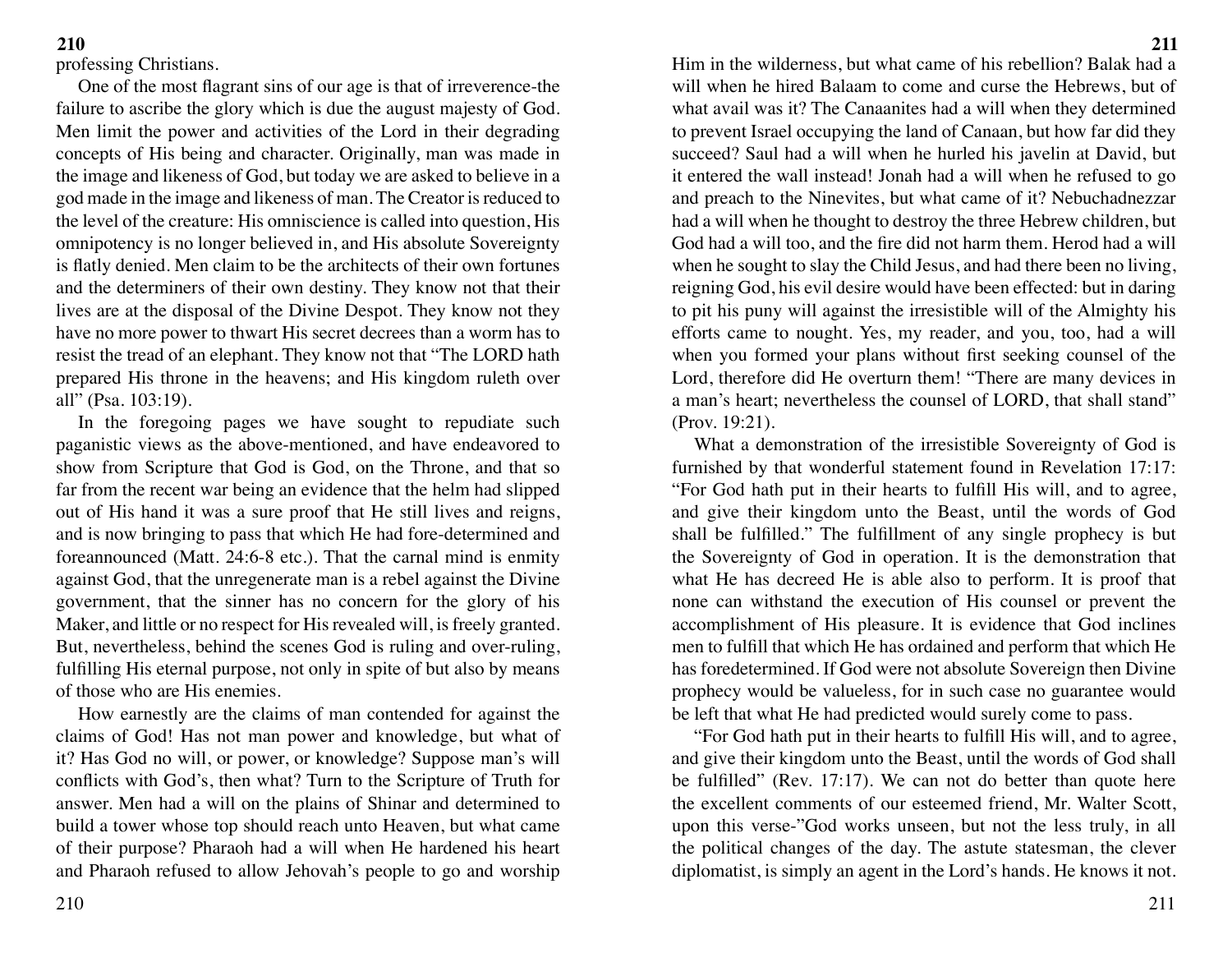## **212 213**

Self-will and motives of policy may influence to action, but God is steadily working toward an end-to exhibit the heavenly and earthly glories of His Son. Thus, instead of kings and statesmen thwarting God's purpose, they unconsciously forward it. God is not indifferent, but is behind the scenes of human action. The doings of the future ten kings in relation to Babylon and the Beast-the ecclesiastical and secular powers-are not only under the direct control of God, but all is done in fulfillment of His words."

Closely connected with Revelation 17:17 is that which is brought before us in Micah 4:11, 12: "Now also many nations are gathered against thee, that say, Let her be defiled, and let our eye look upon Zion. But they know not the thoughts of the LORD, neither understand they His counsel: for He shall gather them as sheaves into the floor." This is another remarkable statement, inspired of God, and three things in it deserve special notice. First, a day is coming when "many nations" shall "gather against" Israel with the express purpose of humiliating her. Second, quite unconsciously to themselves-for they "understand not" His counsel-they are "gathered" together by God, for "He shall gather them." Third, God gathers these "many nations" against Israel in order that the daughter of Zion may "beat them in pieces" (v. 13). Here then is another instance which demonstrates God's absolute control of the nations, of His power to fulfill His secret counsel or decrees through and by them, and of His inclining men to perform His pleasure though it be performed blindly and unwittingly by them.

Once more. What a word was that of the Lord Jesus as He stood before Pilate! Who can depict the scene! There was the Roman official, and there also was the Servant of Jehovah standing before him. Said Pilate, "Whence art Thou?" And we read "Jesus gave him no answer." Then said Pilate unto Him "Speakest Thou not unto me? Knowest Thou not that I have power to crucify Thee, and have power to release Thee?" (John 19:10). Ah! that is what Pilate thought. That is what many another has thought. He was merely voicing the common conviction of the human heart, the heart which leaves God out of its reckoning. But hear the Lord Jesus as He corrects Pilate, and at the same time repudiates the proud boasting of men in general: "thou couldest have no power against Me, except it were given thee from above" (John 19:11). How sweeping is this assertion! Man-even though he be a prominent official in the most influential empire of his day-has no power except that which is given him from above, no power, even, to do that which is evil, i.e., carry out his own evil designs unless God empowers him so that His purpose may be forwarded. It was God who gave Pilate the power to sentence to death His well-beloved Son! And how this rebukes the sophistries and reasonings of men who argue that God does nothing more than permit evil! Why, go right back to the very first words spoken by the Lord God to man after the Fall and hear Him saying "I will put ENMITY between thee and the woman, and between thy seed and her seed" (Gen. 3:15)! Bare permission of sin does not cover all the facts which are revealed in Scripture touching this mystery. As Calvin succinctly remarked "But what reason shall we assign for His permitting it but because it is His will?"

At the close of Chapter Eleven we promised to give attention to one or two other difficulties which were not examined at that time. To them we now turn. If God has not only predetermined the salvation of His own but has also foreordained the good works which they are to walk in (Eph. 2:10), then what incentive remains for us to strive after practical godliness? If God has fixed the number of those who are to be saved, and the others are vessels of wrath fitted to destruction, then what encouragement have we to preach the Gospel to the lost? Let us take up these questions in the order of mention.

#### **1. God's Sovereignty And The Believer's Growth In Grace.**

If God has foreordained everything that comes to pass, of what avail is it for us to "exercise" ourselves "unto godliness" (1 Tim. 4:7)? If God has before ordained the good works in which we are to walk (Eph. 2:10) then why should we be "careful to maintain good works" (Titus 3:8)? This only raises once more the problem of human responsibility. Really, it should be enough for us to reply, God has bidden us do so. Nowhere does Scripture inculcate or encourage a spirit of fatalistic indifference. Contentment with our present attainments is expressly disallowed. The word to every believer is"Press toward the mark for the prize of the high calling of God in Christ Jesus" (Phil. 3:14). This was the Apostle's aim, and it should be ours. Instead of hindering the development of Christian character,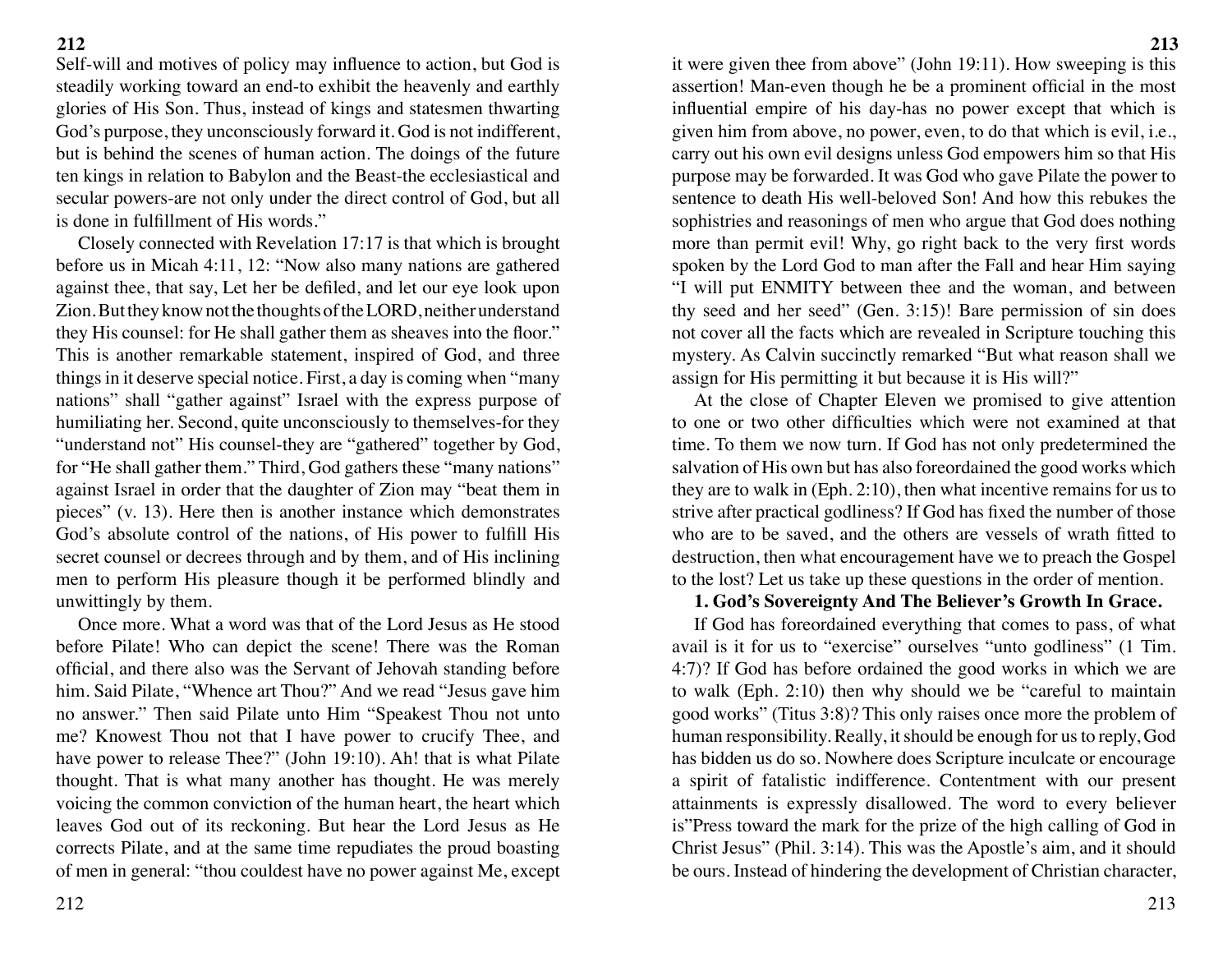a proper apprehension and appreciation of God's Sovereignty will forward it. Just as the sinner's despair of any help from himself is the first prerequisite of a sound conversion, so the loss of all confidence in himself is the first essential in the believer's growth in grace; and just as the sinner despairing of help from himself will cast him into the arms of Sovereign mercy so the Christian, conscious of his own frailty, will turn unto the Lord for power. It is when we are weak we are strong (2 Cor. 12:10): that is to say, there must be consciousness of our weakness before we shall turn to the Lord for help. While the Christian allows the thought that he is sufficient in himself, while he imagines that by mere force of will he shall resist temptation, while he has any confidence in the flesh then, like Peter who boasted that though all forsook the Lord yet should not he, so we shall certainly fail and fall. Apart from Christ we can do nothing (John 15:5). The promise of God is "He giveth power to the faint; and to them that have no might (of their own) He increaseth strength" (Isa. 40:29).

The question now before us is of great practical importance, and we are deeply anxious to express ourselves clearly and simply. The secret of development of Christian character is the realization of our own powerlessness, acknowledged powerlessness, and the consequent turning unto the Lord for help. The plain fact is that of ourselves we cannot do this, or make ourselves do it. "In nothing be anxious"-but who can avoid and prevent anxiety when things go wrong? "Awake to righteousness and sin not"-but who can help sinning? These are merely examples selected at random from scores of others. Does then God mock us by biding us do what He knows we are unable to do? The answer of Augustine to this question is the best we have met with-"God gives commands we cannot perform, that we may know what we ought to request from Him." A consciousness of our powerlessness should cast us upon Him who has all power. Here then is where a vision and view of God's Sovereignty helps, for it reveals His sufficiency and shows us our insufficiency.

### **2. God's Sovereignty And Christian Service.**

If God has determined before the foundation of the world the precise number of those who shall be saved then why should we concern ourselves about the eternal destiny of those with whom we come into contact? What place is left for zeal in Christian service?

**214 215** Will not the doctrine of God's Sovereignty, and its corollary of predestination, discourage the Lord's servants from faithfulness in evangelism? No; instead of discouraging His servants a recognition of God's Sovereignty is most encouraging to them. Here is one, for example, who is called upon to do the work of an evangelist, and he goes forth believing in the freedom of the will and in the sinner's own ability to come to Christ. He preaches the Gospel as faithfully and zealously as he knows how; but he finds the vast majority of his hearers are utterly indifferent and have no heart at all for Christ. He discovers that men are, for the most part, thoroughly wrapt up in the things of the world, and that few have any concern about the world to come. He beseeches men to be reconciled to God and pleads with them over their soul's salvation. But it is of no avail. He becomes thoroughly disheartened and asks himself, What is the use of it all? Shall he quit, or had he better change his mission and message? If men will not respond to the Gospel, had he not better engage in that which is more popular and acceptable to the world? Why not occupy himself with humanitarian efforts, with social uplift work, with the purity campaign? Alas! that so many men who once preached the Gospel are now engaged in these activities instead.

> What then is God's corrective for His discouraged servant? First, he needs to learn from Scripture that God is not now seeking to convert the world, but that in this Age He is "taking out of the Gentiles" a people for His name (Acts 15:14). What then is God's corrective for His discouraged servant? This: a proper apprehension of God's plan for this Dispensation. Again: what is God's remedy for dejection at apparent failure in our labors? This: the assurance that God's purpose cannot fail, that God's plans cannot miscarry, that God's will must be done. Our labors are not intended to bring about that which God has not decreed. Once more: what is God's word of cheer for the one who is thoroughly disheartened at the lack of response to his appeals and the absence of fruit, for his labors? This: that we are not responsible for results: that is God's side, and God's business. Paul may "plant," and Apollos may "water," but it is God who "gave the increase" (1 Cor. 3:6). Our business is to obey Christ and preach the Gospel to every creature, to emphasize the "Whosoever believeth" and then to leave the Sovereign operations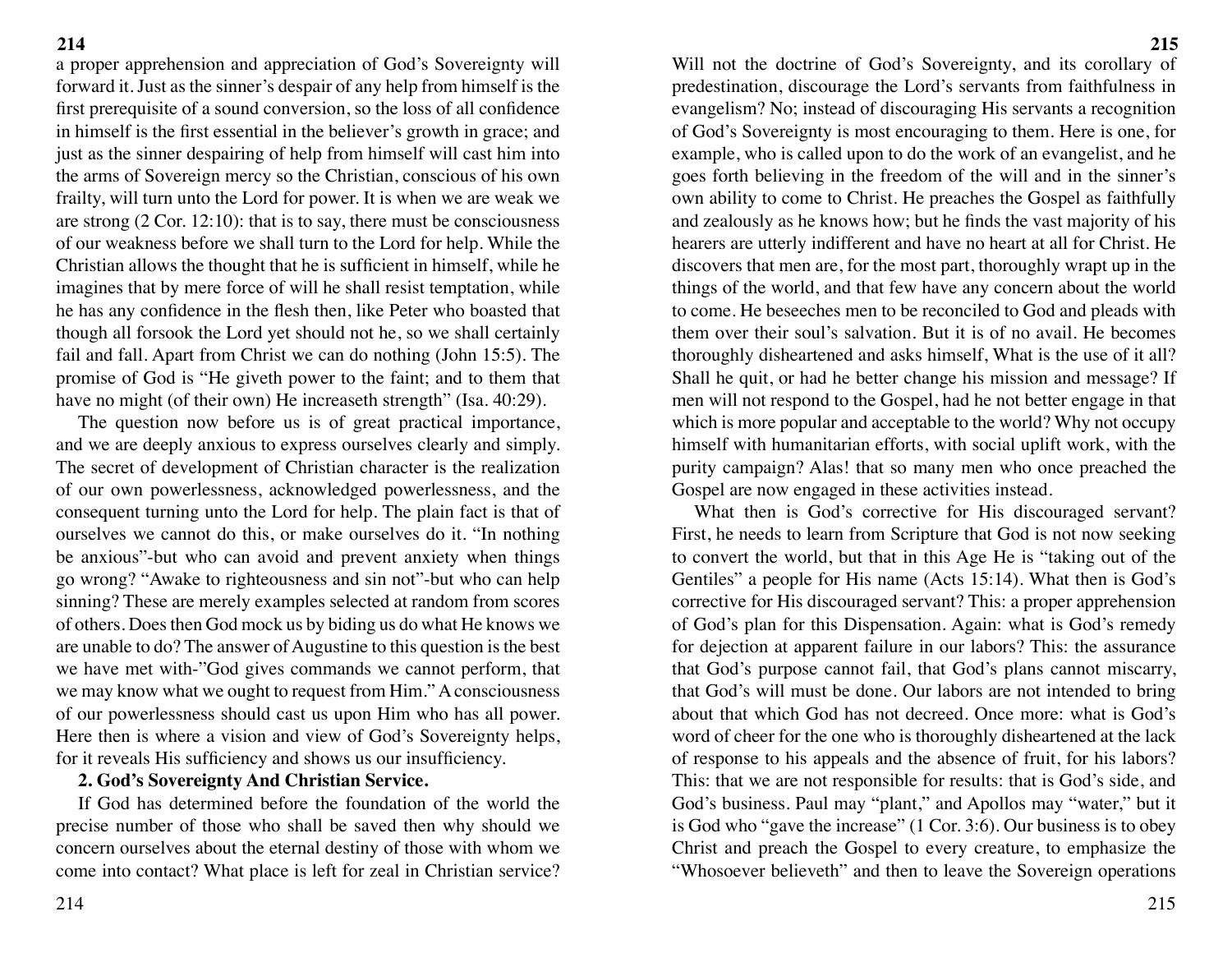of the Holy Spirit to apply the Word in quickening power to whom He wills, resting on the sure promise of Jehovah: "For as the rain cometh down, and the snow from Heaven, and returneth not thither, but watereth the earth, and maketh it bring forth and bud, that it may give seed to the sower, and bread to the eater: So shall My Word be that goeth forth out of My mouth: it shall not return unto Me void, but it shall accomplish that which I please (it may not be that which we please), and it shall prosper in the thing whereto I sent it" (Isa. 55:10, 11). Was it not this assurance that sustained the beloved Apostle when he declared "Therefore (see context) I endure all things for the elect's sake" (2 Tim. 2:10)! Yea, is not this same lesson to be learned from the blessed example of the Lord Jesus! When we read that He said to the people "Ye also have seen Me, and believe not," He fell back upon the Sovereign pleasure of the One who sent Him, saying "All that the Father giveth Me shall come to Me, and him that cometh to Me I will in no wise cast out" (John 6:37). He knew that His labor would not be in vain. He knew God's Word would not return unto Him "void." He knew that "God's elect" would come to Him and believe on Him. And this same assurance fills the soul of every servant who intelligently rests upon the blessed truth of God's Sovereignty.

Ah, fellow-Christian-worker, God has not sent us forth to "draw a bow at a venture." The success of the ministry which He has committed into our hands is not left contingent on the fickleness of the wills in those to whom we preach. How gloriously encouraging, how soul-sustaining the assurance are those words of our Lord's if we rest on them in simple faith: "And other sheep I have ("have" mark you, not "will have"; "have" because given to Him by the Father before the foundation of the world), which are not of this fold (i.e. the Jewish fold then existing): them also I must bring, and they shall hear My voice" (John 10:16). Not simply, "they ought to hear My voice," not simply "they may hear My voice," not "they will if they are willing." There is no "if," no uncertainty about it. "They shall hear My voice" is His own positive, unqualified, absolute promise. Here then is where faith is to rest! Continue your quest, dear friend, after the "other sheep" of Christ's. Be not discouraged because the "goats" heed not His voice as you preach the Gospel. Be

**216 217** faithful, be scriptural, be persevering, and Christ may use even you to be His mouthpiece in calling some of His lost sheep unto Himself. "Therefore, my beloved brethren, be ye steadfast, unmovable, always abounding in the work of the Lord, forasmuch as ye know that your labor is not in vain in the Lord" (1 Cor. 15:58).

> It now remains for us to offer a few closing reflections and our happy task is finished.

> God's Sovereign election of certain ones to salvation is a MERCIFUL provision. The sufficient answer to all the wicked accusations that the doctrine of Predestination is cruel, horrible, and unjust, is that unless God had chosen certain ones to salvation none would have been saved, for "there is none that seeketh after God" (Rom. 3:11). This is no mere inference of ours but the definite teaching of Holy Scripture. Attend closely to the words of the Apostle in Romans 9 where this theme is fully discussed: "Though the number of the children of Israel be as the sand of the sea, a remnant shall be saved... And as Esaias (Isaiah) said before, Except the Lord of Sabaoth had left us a seed, we had been as Sodom, and been made like unto Gomorrah" (Rom. 9:27, 29). The teaching of this passage is unmistakable: but for Divine interference Israel would have become as Sodom and Gomorrah. Had God left Israel alone human depravity would have run its course to its own tragic end. But God left Israel a "remnant" or "seed." Of old the cities of the plain had been obliterated for their sin and none was left to survive them; and so it would have been in Israel's case had not God "left" or spared a remnant. Thus it is with the human race: but for God's Sovereign grace in sparing a remnant all of Adam's descendants had perished in their sins. Therefore, we say that God's Sovereign election of certain ones to salvation is a merciful provision. And, be it noted, in choosing the ones He did God did no injustice to the others who were passed by, for none had any right to salvation. Salvation is by grace, and the exercise of grace is a matter of pure Sovereignty-God might save all or none, many or few, one or ten thousand, just as He saw best. Should it be replied, But surely it were "best" to save all, the answer would be: We are not capable of judging. We might have thought it "best" never to have created Satan, never to have allowed sin to enter the world, or having entered to have brought the conflict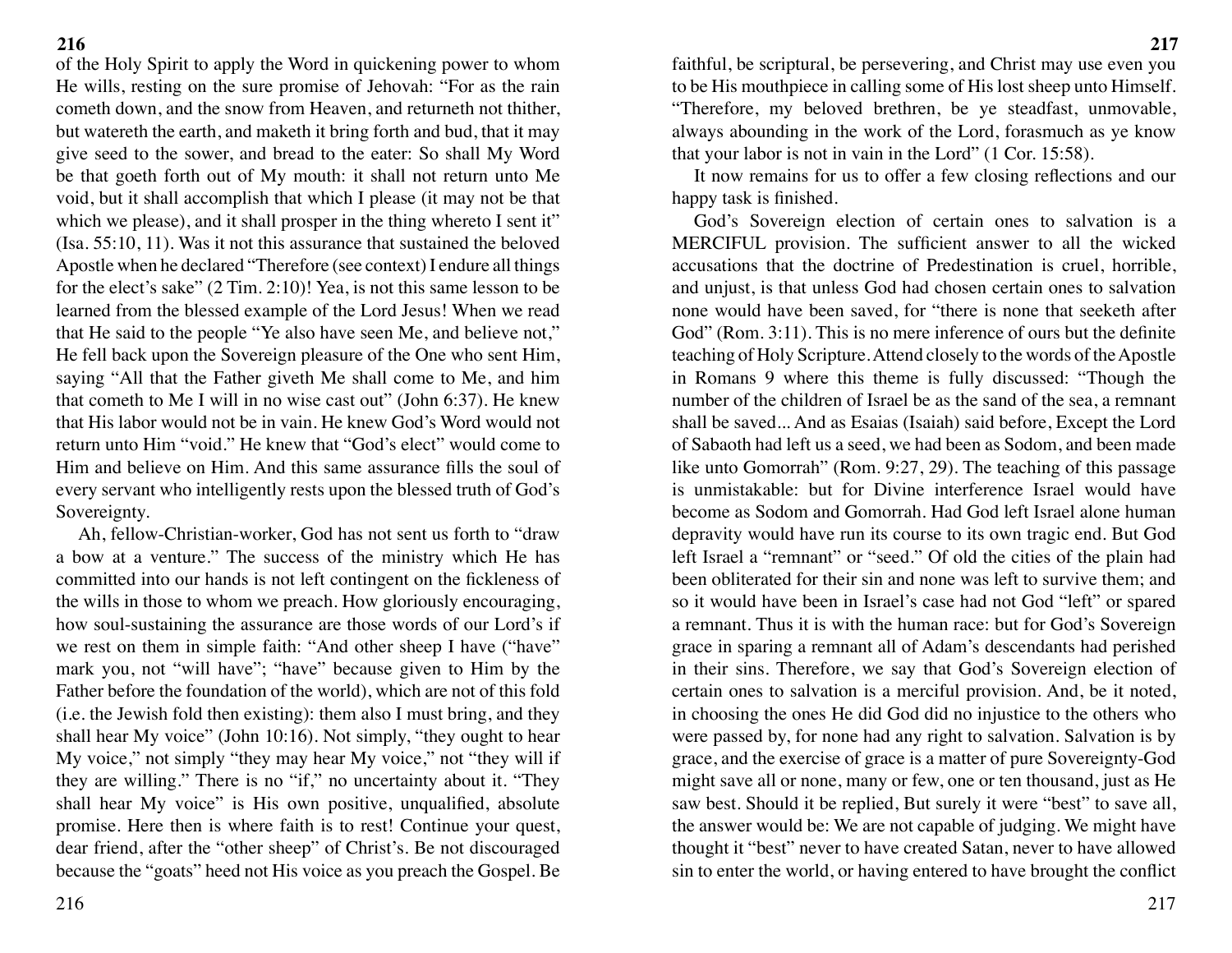between good and evil to an end long before now. Ah! God's ways are not ours, and His ways are "past finding out."

God foreordains everything which comes to pass. His Sovereign rule extends throughout the entire Universe and is over every creature. "For of Him, and through Him, and to Him, are all things"(Rom. 11:36). God initiates all things, regulates all things, and all things are working unto His eternal glory. "There is but one God, the Father, of whom are all things, and we in Him; and one Lord Jesus Christ, by whom are all things, and we by Him" (1 Cor. 8:6). And again, "According to the purpose of Him who worketh all things after the counsel of His own will" (Eph. 1:11). Surely if anything could be ascribed to chance it is the drawing of lots, and yet the Word of God expressly declares "The lot is cast into the lap; but the whole disposing thereof is of the LORD" (Prov. 16:33)!

God's wisdom in the government of our world shall yet be completely vindicated before all created intelligences. God is no idle Spectator, looking on from a distant world at the happenings, on our earth, but is Himself shaping everything to the ultimate promotion of His own glory. Even now He is working out His eternal purpose, not only in spite of human and Satanic opposition but by means of them. How wicked and futile have been all efforts to resist His will shall one day be as fully evident as when of old He overthrew the rebellious Pharaoh and his hosts at the Red Sea.

It has been well said "The end and object of all is the glory of God. It is perfectly, divinely true, that 'God hath ordained for His own glory whatsoever comes to pass.' In order to guard this from all possibility of mistake, we have only to remember who is this God, and what the glory that He seeks. It is He who is the God and Father of our Lord Jesus Christ-of Him in whom divine love came seeking not her own, among us as 'One that serveth.' It is He who, sufficient in Himself, can receive no real accession of glory from His creatures, but from whom-'Love,' as He is 'Light'-cometh down every good and every perfect gift, in whom is no variableness nor shadow of turning. Of His own alone can His creatures give to Him."

"The glory of such an one is found in the display of His own goodness, righteousness, holiness, truth; in manifesting Himself as in Christ He has manifested Himself and will forever. The glory of

**218 219** this God is what of necessity all things must serve-adversaries and evil as well as all else. He has ordained it; His power will insure it; and when all apparent clouds and obstructions are removed, then shall He rest-'rest in His love' forever, although eternity only will suffice for the apprehension of the revelation. 'God shall be all in all' (italics ours throughout this paragraph) gives in six words the ineffable result" (F. W. Grant on "Atonement").

> That what we have written gives but an incomplete and imperfect presentation of this most important subject we must sorrowfully confess. Nevertheless, if it results in a clearer apprehension of the majesty of God and His Sovereign mercy we shall be amply repaid for our labors. If the reader has received blessing from the perusal of these pages let him not fail to return thanks to the Giver of every good and every perfect gift, ascribing all praise to His inimitable and Sovereign grace.

> > "The Lord, our God, is clothed with might, The winds and waves obey His will; He speaks, and in the shining height The sun and rolling worlds stand still. Rebel ye waves, and o'er the land With threatening aspect foam and roar, The Lord hath spoken His command That breaks your rage upon the shore. Ye winds of night, your force combine-Without His holy high behest You shall not in a mountain pine

Disturb the little swallow's nest. His voice sublime is heard afar; In distant peals it fades and dies; He binds the cyclone to His car And sweeps the howling murky skies. Great God! how infinite art Thou, What weak and worthless worms are we, Let all the race of creatures bow And seek salvation now from Thee. Eternity, with all its years Stands ever-present to Thy view,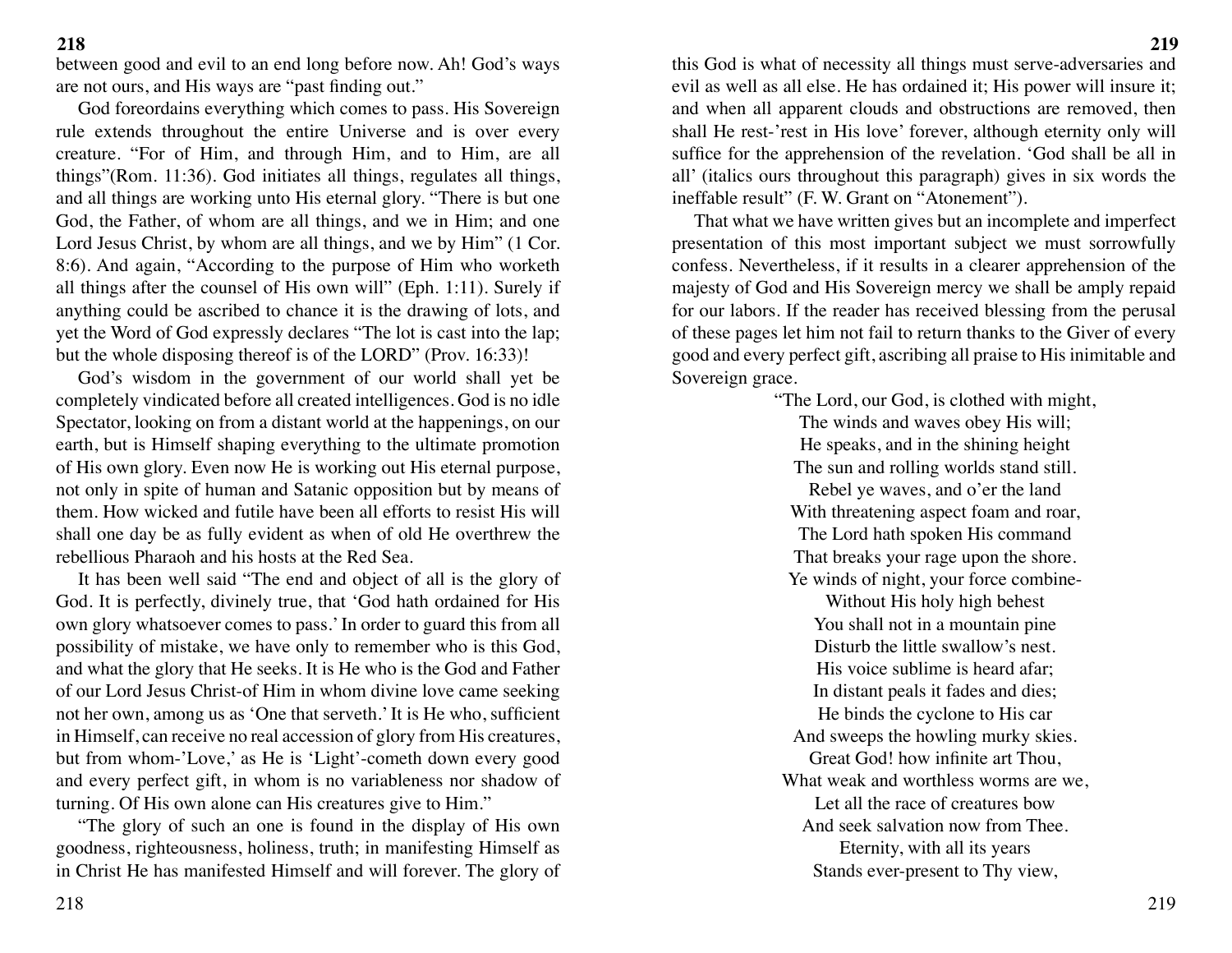To Thee there's nothing old appears Great God! There can be nothing new. Our lives through varied scenes are drawn, And vexed with mean and trifling cares; While Thine eternal thought moves on Thy fixed and undisturbed affairs." "Alleluia: for the Lord God omnipotent reigneth" (Rev. 19:6).

# **Appendix I The Will of God from The Sovereignty of God**  by A. W. Pink

In treating of the Will of God some theologians have differentiated between His decretive will and His permissive will, insisting that there are certain things which God has positively fore-ordained, but other things which He merely suffers to exist or happen. But such a distinction is really no distinction at all, inasmuch as God only permits that which is according to His will. No such distinction would have been invented had these theologians discerned that God could have decreed the existence and activities of sin without Himself being the Author of sin. Personally, we much prefer to adopt the distinction made by the older Calvinists between God's secret and revealed will, or, to state it in another way, His disposing and His preceptive will.

God's revealed will is made known in His Word, but His secret will is His own hidden counsels. God's revealed will is the definer of our duty and the standard of our responsibility. The primary and basic reason why I should follow a certain course or do a certain thing is because it is God's will that I should, His will being clearly defined for me in His Word. That I should not follow a certain course, that I must refrain from doing certain things, is because they are contrary to God's revealed will. But suppose I disobey God's Word, then do I not cross His will? And if so, how can it still be true that God's will is always done and His counsel accomplished at all times? Such questions should make evident the necessity for the distinction here advocated. God's revealed will is frequently crost, but His secret will is never thwarted. That it is legitimate for us to make such a distinction concerning God's will is clear from

**220 221** Scripture. Take these two passages: "For this is the will of God, even your sanctification" (1 Thess. 4:3); "For who hath resisted His will?" (Rom. 9:19). Would any thoughtful reader declare that God's "will" has precisely the same meaning in both of these passages? We surely hope not. The first passage refers to God's revealed will, the latter to His secret will. The first passage concerns our duty, the latter declares that God's secret purpose is immutable and must come to pass notwithstanding the creature's insubordination. God's revealed will is never done perfectly or fully by any of us, but His secret will never fails of accomplishment even in the minutest particular. His secret will mainly concerns future events; His revealed will, our present duty: the one has to do with His irresistible purpose, the other with His manifested pleasure: the one is wrought upon us and accomplished through us, the other is to be done by us.

> The secret will of God is His eternal, unchanging purpose concerning all things which He hath made, to be brought about by certain means to their appointed ends: of this God expressly declares "My counsel shall stand, and I will do all My pleasure" (Isa. 46:10). This is the absolute, efficacious will of God, always effected, always fulfilled. The revealed will of God contains not His purpose and decree but our duty,—not what He will do according to His eternal counsel, but what we should do if we would please Him, and this is expressed in the precepts and promises of His Word. Whatever God has determined within Himself, whether to do Himself, or to do by others, or to suffer to be done, whilst it is in His own breast, and is not made known by any event in providence, or by precept, or by prophecy, is His secret will. Such are the deep things of God, the thoughts of His heart, the counsels of His mind, which are impenetrable to all creatures. But when these are made known they become His revealed will: such is almost the whole of the book of Revelation, wherein God has made known to us "things which must shortly come to pass" (Rev. 1:1—"must" because He has eternally purposed that they should).

> It has been objected by Arminian theologians that the division of God's will into secret and revealed is untenable, because it makes God to have two different wills, the one opposed to the other. But this is a mistake, due to their failure to see that the secret and revealed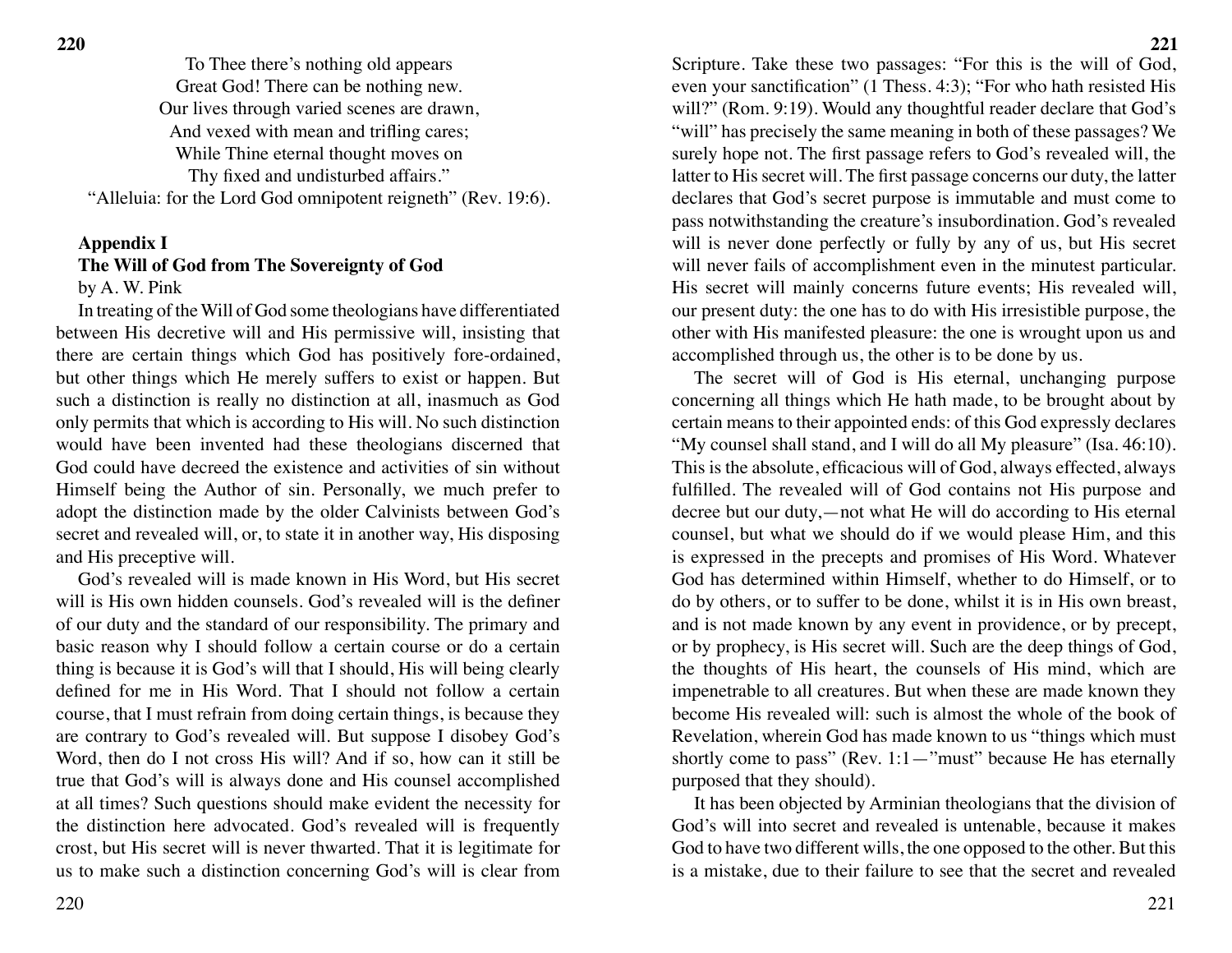will of God respect entirely different objects. If God should require and forbid the same thing, or if He should decree the same thing should and should not exist, then would His secret and revealed will be contradictory and purposeless. If those who object to the secret and revealed will of God being inconsistent would only make the same distinction in this case that they do in many other cases, the seeming inconsistency would at once disappear. How often do men draw a sharp distinction between what is desirable in its own nature. and what is not desirable all things considered. For example, the fond parent does not desire simply considered to punish his offending child, but, all things considered, he knows it is his bounden duty, and so corrects his child. And though he tells his child he does not desire to punish him, but that he is satisfied it is for the best all things considered to do so, then an intelligent child would see no inconsistency in what his father says and does. Just so the All-wise Creator may consistently decree to bring to pass things which He hates, forbids and condemns. God chooses that some things shall exist which He thoroughly hates (in their intrinsic nature), and He also chooses that some things shall not yet exist which He perfectly loves (in their intrinsic nature). For example: He commanded that Pharaoh should let His people go, because that was right in the nature of things, yet, He had secretly declared that Pharaoh should not let His people go, not because it was right in Pharaoh to refuse, but because it was best all things considered that he should not let them go—i.e. best because it subserved God's larger purpose.

Again; God commands us to be perfectly holy in this life (Matt. 5:48), because this is right in the nature of things, but He has decreed that no man shall be perfectly holy in this life, because this is best all things considered that none shall be perfectly holy (experimentally) before they leave this world. Holiness is one thing, the taking place of holiness is another; so, sin is one thing, the taking place of sin is another. When God requires holiness His preceptive or revealed will respects the nature or moral excellence of holiness; but when He decrees that holiness shall not take place (fully and perfectly) His secret or decretive will respects only the event of it not taking place. So, again, when He forbids sin, His preceptive or revealed will respects only the nature or moral evil of sin; but when He

**222 223** decrees that sin shall take place, His secret will respects only its actual occurrence to serve His good purpose. Thus the secret and revealed will of God respect entirely different objects.

> God's will of decree is not His will in the same sense as His will of command is. Therefore, there is no difficulty in supposing that one may be contrary to the other. His will, in both senses, is His inclination. Everything that concerns His revealed will is perfectly agreeable to His nature, as when He commands love, obedience, and service from His creatures. But that which concerns His secret will has in view His ultimate end, that to which all things are now working. Thus, He decreed the entrance of sin into His universe, though His own holy nature hates all sin with infinite abhorrence, yet, because it is one of the means by which His appointed end is to be reached He suffered it to enter. God's revealed will is the measure of our responsibility and the determiner of our duty. With God's secret will we have nothing to do: that is His concern. But, God knowing that we should fail to perfectly do His revealed will ordered His eternal counsels accordingly, and these eternal counsels, which make up His secret will, though unknown to us are, though unconsciously, fulfilled in and through us.

> Whether the reader is prepared to accept the above distinction in the will of God or not he must acknowledge that the commands of Scripture declare God's revealed will, and he must also allow that sometimes God wills not to hinder a breach of those commands, because He does not as a fact so hinder it. God wills to permit sin as is evident, for He does permit it. Surely none will say that God Himself does what He does not will to do.

> Finally, let it be said again that, my responsibility with regard to the will of God is measured by what He has made known in His Word. There I learn that it is my duty to use the means of His providing, and to humbly pray that He may be pleased to bless them to me. To refuse so to do on the ground that I am ignorant of what may or may not be His secret counsels concerning me, is not only absurd, but the height of presumption. We repeat: the secret will of God is none of our business; it is His revealed will which measures our accountability. That there is no conflict whatever between the secret and the revealed will of God is made clear from the fact that,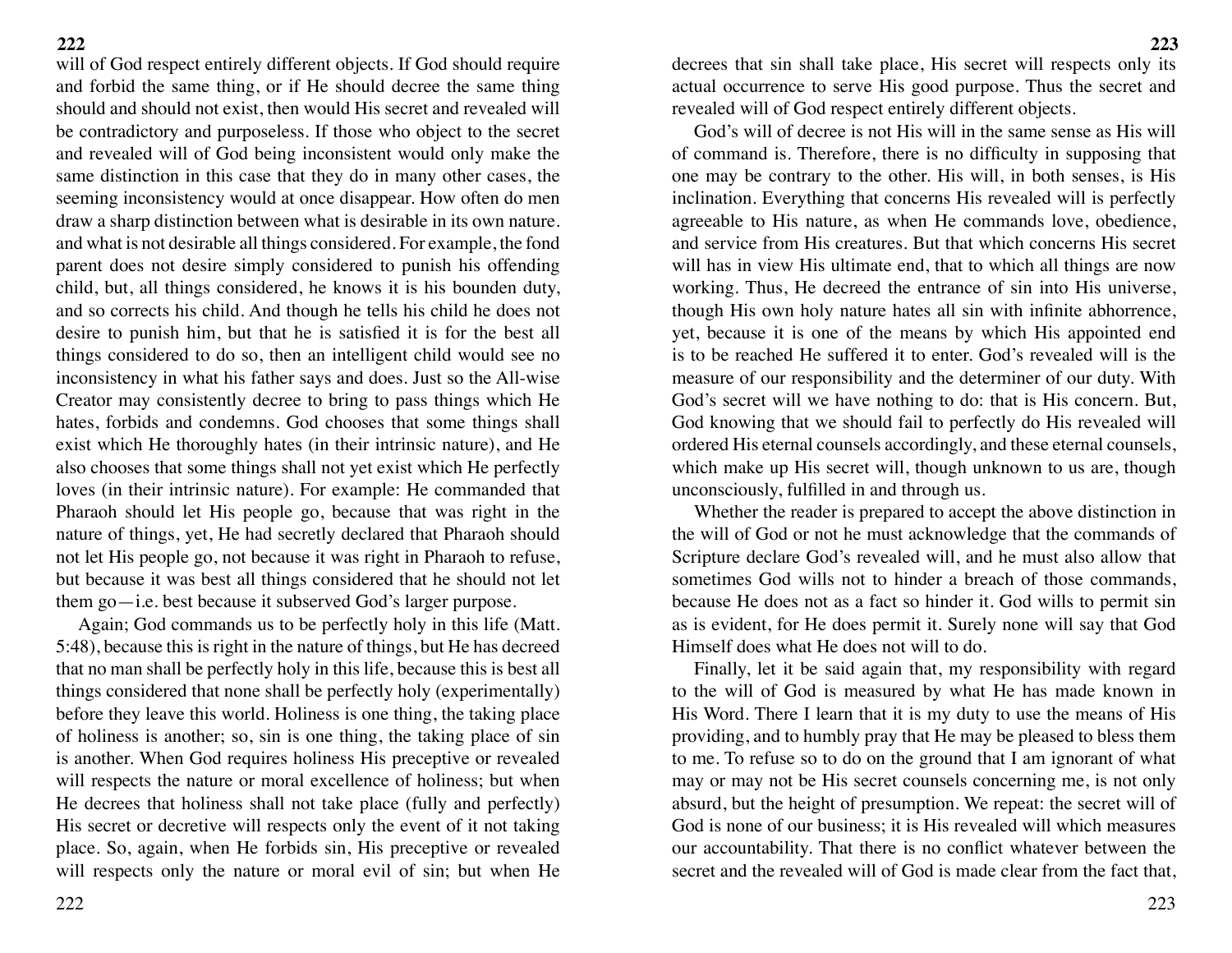the former is accomplished by my use of the means laid down in the latter.

# **Appendix II**

### **The Case of Adam from The Sovereignty of God** By A.W. Pink

In our chapter on God's Sovereignty and Human Responsibility we dealt only with the responsibility of man considered as a fallen creature, and at the close of the discussion it was pointed out how that the measure and extent of our responsibility varies in different individuals, according to the advantages they have received and the privileges they have enjoyed, which is a truth clearly established by the declaration of the Saviour recorded in Luke 12:47,48, "And that servant, which knew his lord's will, and prepared not himself, neither did according to his will, shall be beaten with many stripes. But he that knew not, and did not commit things worthy of stripes, shall be beaten with few stripes. For unto whomsoever much is given, of him shall be much required: and to whom men have committed much, of him they will ask the more".

Now, strictly speaking, there are only two men who have ever walked this earth which were endowed with full and unimpaired responsibility, and they were the first and last Adam's. The responsibility of each of the rational descendants of Adam, while real, and sufficient to establish them accountable to their Creator is, nevertheless, limited in degree, limited because impaired through the effects of the Fall.

Not only is the responsibility of each descendant of Adam sufficient to constitute him, personally an accountable creature (that is, as one so constituted that heought to do right and ought not to do wrong), but originally every one of us was also endowed, judicially, with full and unimpaired responsibility, not in ourselves, but, in Adam. It should ever be borne in mind that not only was Adam the father of the human race seminally, but he was also the head of the race legally. When Adam was placed in Eden he stood there as our representative, so that what he did is reckoned to the account of each for whom he acted.

It is beside our present purpose to enter here into a lengthy discussion of the Federal Headship of Adam\*[Though there is deep

and widespread need for this, and we hope ere long to write upon this subject in another book.], suffice it now to refer the reader to Rom. 5:12-19 where this truth is dealt with by the Holy Spirit. In the heart of this most important passaGen. we are told that Adam was "the figure of him that was to come" (Rom. 5:14), that is, of Christ. In what sense, then, was Adam "the figure" of Christ? The answer must be, In that he was a Federal Head; in that he acted on the behalf of a race of men; in that he was one who has legally, as well as vitally, affected all connected with him. It is for this reason that the Lord Jesus is in 1 Cor. 15:45 denominated "the last Adam", that is, the Head of the new creation, as the first Adam was the Head of the old creation.

In Adam, then, each of us stood. As the representative of the human race the first man acted. As then Adam was created with full and unimpaired responsibility, unimpaired because there was no evil nature within him; and as we were all "in Adam", it necessarily follows that all of us, originally, were also endowed with full and unimpaired responsibility. Therefore, in Eden, it was not merely the responsibility of Adam as a single person that was tested, but it was human responsibility, the responsibility of the race, as a whole and in part, which was on trial.

Webster defines responsibility first, as "liable to account"; second, as "able to discharge an obligation". perhaps. the meaning and scope of the term responsibility might be expressed and summed up in the one word oughtness. God-wards, responsibility respects that which is due the Creator from the creature, and which the creature is under moral obligations to render.

In the light of the above definition it is at once apparent that responsibility is something that must be placed on trial. And as a fact, this is, as we learn from the inspired record, exactly what transpired in Eden. Adam was placed on probation. His obligations to God were put to the test. His loyalty to the creator was tried out. The test consisted of obedience to his maker's command. Of a certain tree he was forbidden to eat.

But right here a very formidable difficulty confronts us. From God's standpoint the result of Adam's probation was not left in uncertainty. Before he formed him out of the dust of the ground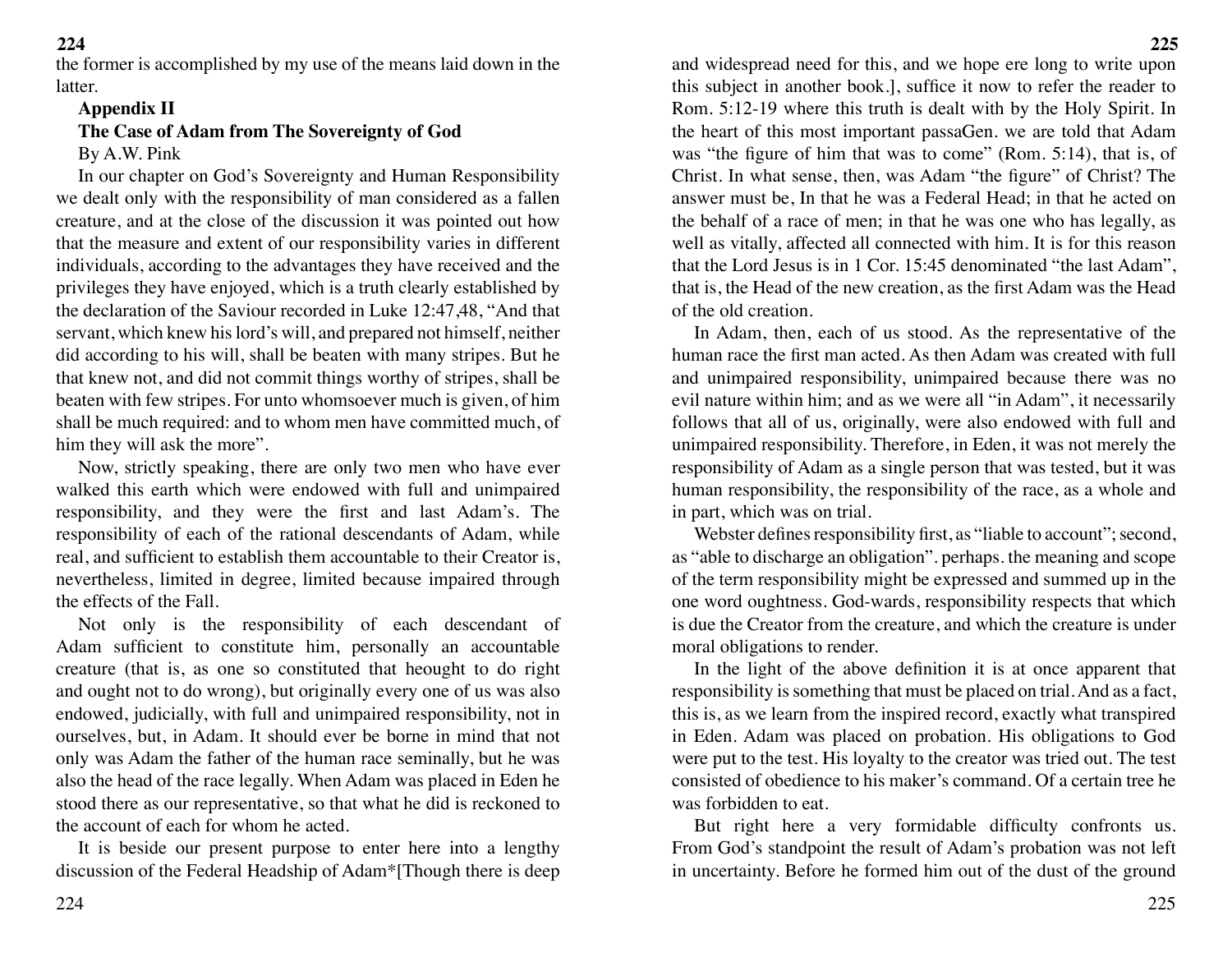and breathed into his nostrils the breath of life, God knew exactly how the appointed test would terminate. With this statement every Christian reader must be in accord, for, to deny God's foreknowledge is to deny his omniscience, and this is to repudiate one of the fundamental attributes of Deity. But we must go further: not only had God a perfect foreknowledge of the outcome of Adam's trial, not only did his omniscient eye see Adam eating of the forbidden fruit, but he decreed beforehand that he should do so. This is evident not only from the general fact that nothing happens save that which the Creator and Governor of the universe has eternally purposed, but also from the express declaration of Scripture that Christ as a Lamb "verily was foreordained before the foundation of the world" (1Pe 1:20). If, then, God had foreordained before the foundation of the world that Christ should, in due time, be offered as a sacrifice for sin, then it is unmistakably evident that God had also foreordained sin should enter the world, and if so, that Adam should transgress and fall. In full harmony with this, God himself placed in Eden the tree of the knowledge of good and evil, and also allowed the Serpent to enter and deceive Eve.

Here then is the difficulty: If God has eternally decreed that Adam should eat of the tree, how could he be held responsible not to eat of it? Formidable as the problem appears, nevertheless, it is capable of a solution, a solution, moreover, which can be grasped even by the finite mind. The solution is to be found in the distinction between God's secret will and his revealed will. As stated in Appendix A, human responsibility is measured by our knowledge of God's revealed will; what God has told us, not what he has not told us, is the definer of our duty. So it was with Adam.

That God had decreed sin should enter this world through the disobedience of our first parents was a secret hid in his own breast. Of this Adam knew nothing, and that made all the difference so far as his responsibility was concerned. Adam was quite unacquainted with the Creator's hidden counsels. What concerned him was God's revealed will. And that was plain! God had forbidden him to eat of the tree, and that was enough. But God went further: he even warned Adam of the dire consequences which would follow should he disobey -- death would be the penalty. Transgression, then, on

the part of Adam was entirely without excuse. Created with no evil nature in him, with a will in perfect equipoise, placed in the fairest environment, given dominion over all the lower creation, allowed full liberty with only a single restriction upon him, plainly warned of what would follow an act of insubordination to God, there was every possible inducement for Adam to preserve his innocence; and, should he fail and fall, then by every principle of righteousness his blood must lie upon his own head, and his guilt be imputed to all in whose behalf he acted.

Had God disclosed to Adam his purpose that sin would enter this world, and that he had decreed Adamshould eat of the forbidden fruit, it is obvious that Adam could not have been held responsible for the eating of it. But in that God withheld the knowledge of his counsels from Adam, his accountability was not interfered with.

Again; had God created Adam with a bias toward evil, then human responsibility had been impaired and man's probation merely one in name. But inasmuch as Adam was included among that which God, at the end of the sixth day, pronounced "Very good", and, inasmuch as man was made "upright" (Ec 7:29), then every mouth must be stopped and the whole world must acknowledge itself "guilty before God" (Rom. 3:19).

Once more, it needs to be carefully borne in mind that God did not decree that Adam should sin and then inject into Adam an inclination to evil, in order that his decree might be carried out. No; "God cannot be tempted, neither tempteth he any man" (Jas 1:13). Instead, when the Serpent came to tempt Eve, God caused her to remember his command forbidding to eat of the tree of the knowledge of good and evil and of the penalty attached to disobedience! Thus, though God haddecreed the Fall, in no sense was he the Author of Adam's sin, and at no point was Adam's responsibility impaired. Thus may we admire and adore the "manifoldwisdom of God", in devising a way whereby his eternal decree should be accomplished, and yet the responsibility of his creatures be preserved intact.

Perhaps a further word should be added concerning the decretive will of God, particularly in its relation to evil. First of all we take the high ground that, whatever things God does or permits, are right, just, and good, simply because God does or permits them. When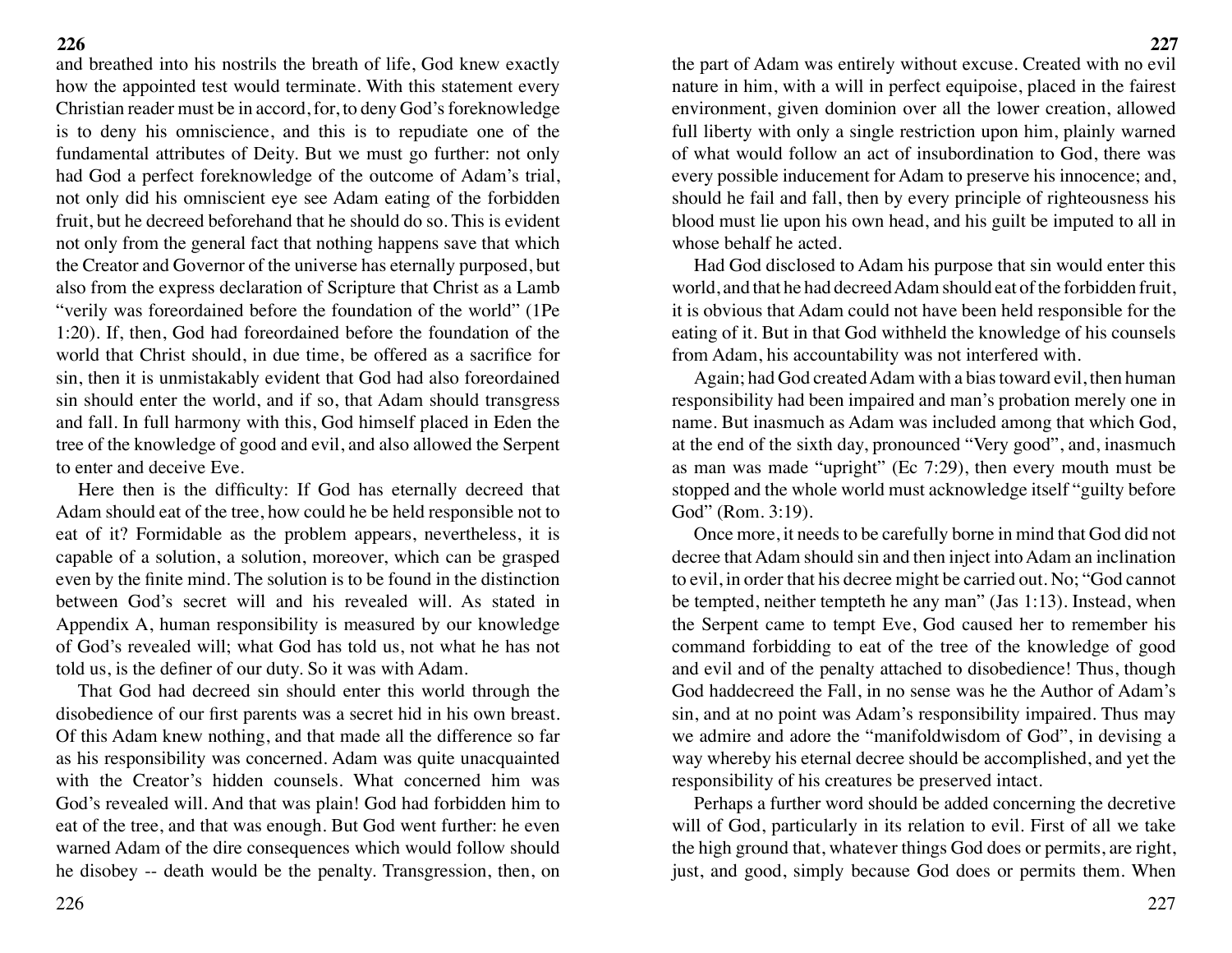Luther gave answer to the question, "Whence it was that Adam was permitted to fall, and corrupt his whole posterity; when God could have prevented him from falling, etc", he said, "God is a Being whose will acknowledges no cause: neither is it for us to prescribe rules to his sovereign pleasure, or call him to account for what he does. He has neither superior nor equal; and his will is the rule of all things. He did not thus will such and such things because they were right, and he was bound to will them; but they are therefore equitable and right because he wills them. The will of man, indeed, may be influenced and moved; but God's will never can. To assert the contrary is to undeify him" (De Servo, Arb. c/ 153).

To affirm that God decreed the entrance of sin into his universe, and that he foreordained all its fruits and activities, is to say that which, at first may shock the reader; but reflection should show that it is far more shocking to insist that sin has invaded his dominions against his will, and that its exercise is outside his jurisdiction: for in such a case where would be his omnipotency? No; to recognise that God has foreordained all the activities of evil, is to see that he is theGovernor of sin: his will determines its exercise, his power regulates its bounds (Psa. 76:10). He is neither the Inspirer nor the Infuser of sin in any of his creatures, but he is its Master, by which we mean God's management of the wicked is so entire that, they can do nothing save that which his hand and counsel, from everlasting, determined should be done.

Though nothing contrary to holiness and righteousness can ever emanate from God, yet he has, for his own wise ends, ordained his creatures to fall into sin. Had sin never been permitted, how could the justice of God have been displayed in punishing it? How could the wisdom of God have been manifested in so wondrously overruling it? How could the grace of God have been exhibited in pardoning it? How could the power of God have been exercised in subduing it? A very solemn and striking proof of Christ's acknowledgment of God's decretal of sin is seen in his treatment of Judas. The Saviour knew full well that Judas would betray him, yet we never read that he expostulated with him! Instead, he said to him, "That thou doest, do quickly" (John 13:27)! Yet, mark this was said after he had received the sop and Satan had taken possession of his heart. Judas was already prepared for and determined on his traitorous work, therefore did Christ permissively (bowing to his Father's ordination) bid him go forth to his awful work.

Thus, though God is not the author of sin, and though sin is contrary to his holy nature, yet the existence and operations of it are not contrary to his will, but subservient to it. God never tempts man to sin, but he has, by his eternal counsels (which he is now executing), determined its course. Moreover, as we have shown in chapter 8, though God has decreed man's sins, yet is man responsible not to commit them, and blameable because he does. Strikingly were these two sides of this awful subject brought together by Christ in that statement of his: "Woe unto the world because of offences! For it must needs be that offences come (because God has foreordained them); but woe to that man by whom the offence cometh" (Mt 18:7). So, too, though all which took place at Calvary was by the "determinate counsel and foreknowledge of God" (Acts 2:23), nevertheless, "wicked hands" crucified the Lord of glory, and, in consequence, his blood has righteously rested upon them and on their children. High mysteries are these, yet it is both our happy priviledge and bounden duty to humbly receive whatsoever God has been pleased to reveal concerning them in his Word of Truth.

# **Appendix III The Meaning of "KOSMOS" In John 3:16**  from THE SOVEREIGNTY OF GOD By A. W. Pink

It may appear to some of our readers that the exposition we have given of John 3:16 in the chapter on "Difficulties and Objections" is a forced and unnatural one, inasmuch as our definition of the term "world" seems to be out of harmony with the meaning and scope of this word in other passages, where, to supply the world of believers (God's elect) as a definition of "world" would make no sense. Many have said to us, "Surely, 'world' means world, that is, you, me, and everybody." In reply we would say: We know from experience how difficult it is to set aside the "traditions of men" and come to a passage which we have heard explained in a certain way scores of times, and study it carefully for ourselves without bias Nevertheless,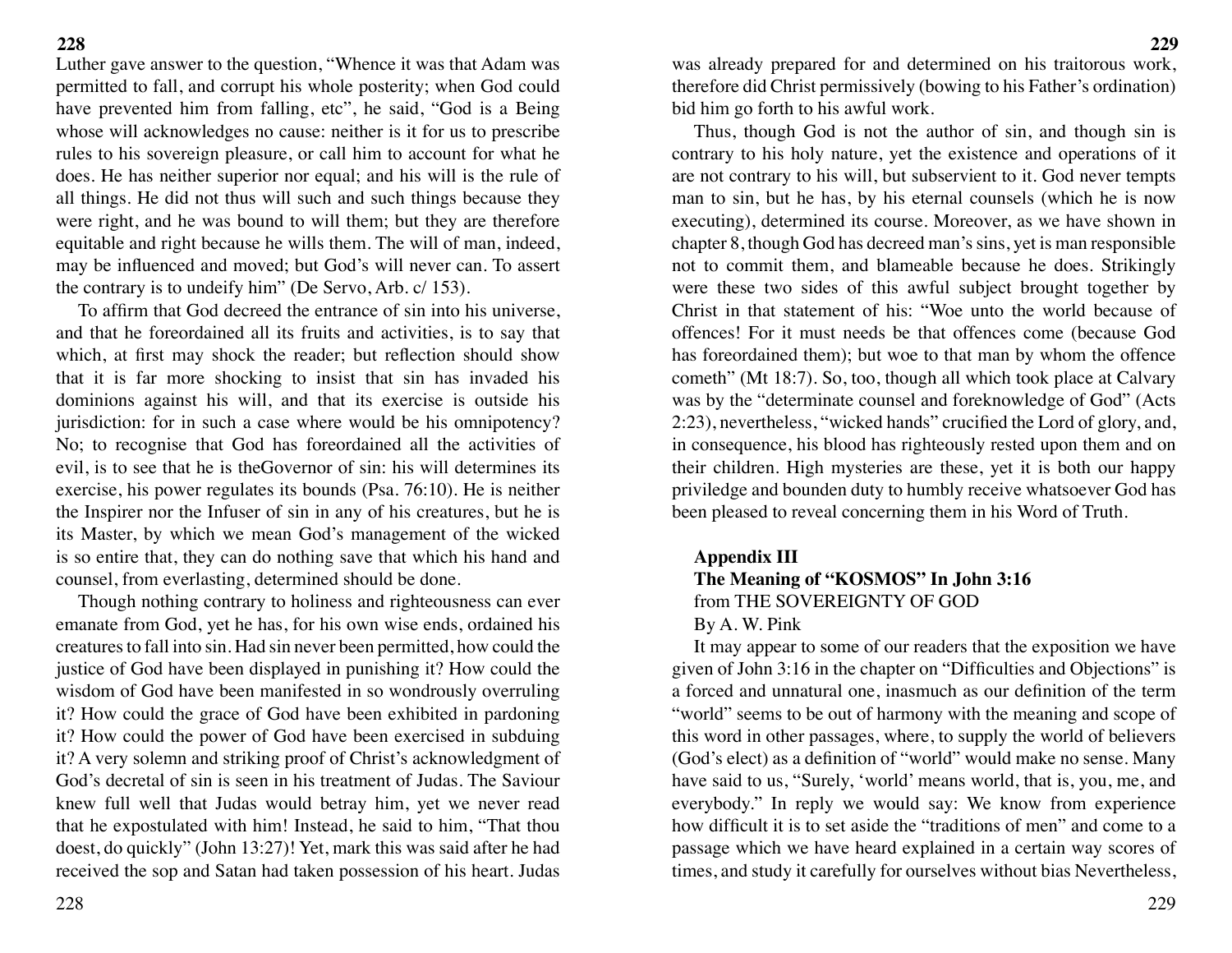this is essential if we would learn the mind of God.

Many people suppose they already know the simple meaning of John 3:16, and therefore they conclude that no diligent study is required of them to discover the precise teaching of this verse. Needless to say, such an attitude shuts out any further light which they otherwise might obtain on the passage. Yet, if anyone will take a Concordance and read carefully the various passages in which the term "world" (as a translation of "kosmos") occurs, he will quickly perceive that to ascertain the precise meaning of, the word "world" in any given passage is not nearly so easy as is popularly supposed. The word "kosmos," and its English equivalent "world," is not used with a uniform significance in the New Testament. Very far from it. It is used in quite a number of different ways. Below we will refer to a few passages where this term occurs, suggesting a tentative definition in each case:

"Kosmos" is used of the Universe as a whole: Acts 17:24 - "God that made the world and all things therein seeing that He is Lord of heaven and earth."

"Kosmos" is used of the earth: John 13:1; Ephesians 1:4, etc., etc.- "When Jesus knew that his hour was come that He should depart out of this world unto the Father, having loved His own which were in the world He loved them unto the end." "Depart out of this world" signifies, leave this earth. "According as He hath chosen us in Him before the foundation of the world." This expression signifies, before the earth was founded—compare Job 38:4 etc.

"Kosmos" is used of the world-system: John 12:31 etc. "Now is the judgment of this world: now shall the Prince of this world be cast out"— compare Matthew 4:8 and 1 John 5:19, R. V.

"Kosmos" is used of the whole human race: Romans 3:19, etc.— "Now we know that what things soever the law saith, it saith to them who are under the law: that every mouth may be stopped, and all the world may become guilty before God."

"Kosmos" is used of humanity minus believers: John 15:18; Romans 3:6 "If the world hate you, ye know that it hated Me before it hated you." Believers do not "hate" Christ, so that "the world" here must signify the world of unbelievers in contrast from believers who love Christ. "God forbid: for then how shall God judge the world."

**230 231** Here is another passage where "the world" cannot mean "you, me, and everybody," for believers will not be "judged" by God, see John 5:24. So that here, too, it must be the world of unbelievers which is in view.

> "Kosmos" is used of Gentiles in contrast from Jews: Romans 11:12 etc. "Now if the fall of them (Israel) be the riches of the world, and the diminishing of them (Israel) the riches of the Gentiles; how much more their (Israel's) fulness." Note how the first clause in italics is defined by the latter clause placed in italics. Here, again, "the world" cannot signify all humanity for it excludes Israel!

> "Kosmos" is used of believers only: John 1:29;  $3:16$ ,  $17$ ;  $6:33$ ; 12:47; 1 Corinthians 4:9; 2 Corinthians 5:19. We leave our readers to turn to these passages, asking them to note, carefully, exactly what is said and predicated of "the world" in each place.

> Thus it will be seen that "kosmos" has at least seven clearly defined different meanings in the New Testament. It may be asked, Has then God used a word thus to confuse and confound those who read the Scriptures? We answer, No! nor has He written His Word for lazy people who are too dilatory, or too busy with the things of this world, or, like Martha, so much occupied with "serving," they have no time and no heart to "search" and "study" Holy Writ! Should it be asked further, But how is a searcher of the Scriptures to know which of the above meanings the term "world" has in any given passage? The answer is: This may be ascertained by a careful study of the context, by diligently noting what is predicated of "the world" in each passage, and by prayer fully consulting other parallel passages to the one being studied. The principal subject of John 3:16 is Christ as the Gift of God. The first clause tells us what moved God to "give" His only begotten Son, and that was His great "love;" the second clause informs us for whom God "gave" His Son, and that is for, "whosoever (or, better, 'every one') believeth;" while the last clause makes known why God "gave" His Son (His purpose), and that is, that everyone that believeth "should not perish but have everlasting life." That "the world" in John 3:16 refers to the world of believers (God's elect), in contradistinction from "the world of the ungodly" (2 Pet. 2:5), is established, unequivocally established, by a comparison of the other passages which speak of God's "love."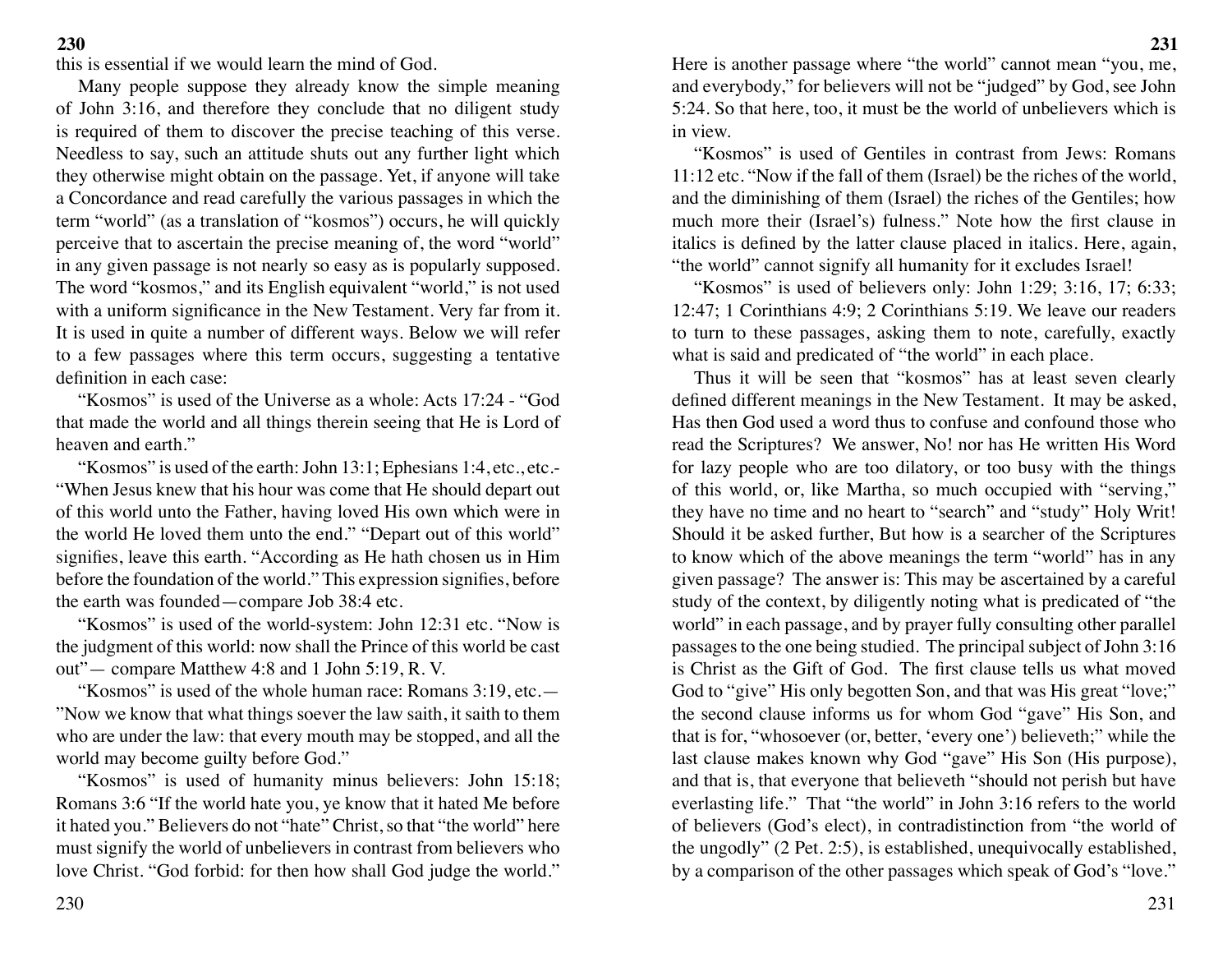"God commendeth His love toward US"—the saints, Romans 5:8. "Whom the Lord loveth He chasteneth"—every son, Hebrews 12:6. "We love Him, because He first loved US"—believers, 1 John 4:19. The wicked God "pities" (see Matt. 18:33). Unto the unthankful and evil God is "kind" (see Luke 6:35). The vessels of wrath He endures "with much long-suffering" (see Rom. 9:22). But "His own" God "loves"!!

### **Appendix IV**

# **1 John 2:2 from The Sovereignty of God**

# by A. W. Pink

There is one passage more than any other which is appealed to by those who believe in universal redemption, and which at first sight appears to teach that Christ died for the whole human race. We have therefore decided to give it a detailed examination and exposition.

"And He is the propitiation for our sins: and not for ours only, but also for the sins of the whole world" (1 John 2:2). This is the passage which, apparently, most favours the Arminian view of the Atonement, yet if it be considered attentively it will be seen that it does so only in appearance, and not in reality. Below we offer a number of conclusive proofs to show that this verse does not teach that Christ has propitiated God on behalf of all the sins of all men.

In the first place, the fact that this verse opens with "and" necessarily links it with what has gone before. We, therefore, give a literal word for word translation of 1 John 2 :1 from Bagster's Interlinear: "Little children my, these things I write to you, that ye may not sin; and if any one should sin, a Paraclete we have with the Father, Jesus Christ (the) righteous". It will thus be seen that the apostle John is here writing to and about the saints of God. His immediate purpose was two-fold: first, to communicate a message that would keep God's children from sinning; second, to supply comfort and assurance to those who might sin, and, in consequence, be cast down and fearful that the issue would prove fatal. He, therefore, makes known to them the provision which God has made for just such an mergency. This we find at the end of verse 1 and throughout verse 2. The ground of comfort is twofold: let the downcast and repentant believer (1 John 1:9) be assured that, first, he has an "Advocate with the Father"; second, that this Advocate is "the propitiation for our sins". Now

**232 233** believers only may take comfort from this, for they alone have an "Advocate", for them alone is Christ the propitiation, as is proven by linking the Propitiation ("and") with "the Advocate"!

In the second place, if other passages in the New Testament which speak of "propitiation," be compared with 1 John 2:2, it will be found that it is strictly limited in its scope. For example, in Romans 3 :25 we read that God set forth Christ "a propitiation through faith in His blood". If Christ is a propitiation "through faith", then He is not a "propitiation" to those who have no faith! Again, in Hebrews 2:17 we read, "To make propitiation for the sins of the people" (Heb. 2:17, R. V.).

In the third place, who are meant when John says, "He is the propitiation for our sins"? We answer, Jewish believers. And a part of the proof on which we base this assertion we now submit to the careful attention of the reader.

In Galatians 2:9 we are told that John, together with James and Cephas, were apostles "unto the circumcision" (i.e. Israel). In keeping with this, the Epistle of James is addressed to "the twelve tribes, which are scattered abroad" (1:1). So, the first Epistle of Peter is addressed to "the elect who are sojourners of the Dispersion" (1 Pet.1:1, R. V.). And John also is writing to saved Israelites, but for saved Jews and saved Gentiles.

Some of the evidences that John is writing to saved Jews are as follows.

(a) In the opening verse he says of Christ, "Which we have seen with our eyes . . . . and our hands have handled". How impossible it would have been for the Apostle Paul to have commenced any of his epistles to Gentile saints with such language!

(b) "Brethren, I write no new commandment unto you, but an old commandment which ye had from the beginning" (1 John 2 :7). The "beginning" here referred to is the beginning of the public manifestation of Christ—in proof compare 1:1; 2:13, etc. Now these believers the apostle tells us, had the "old commandment" from the beginning. This was true of Jewish believers, but it was not true of Gentile believers.

(c) "I write unto you, fathers, because ye have known Him from the beginning" (2:13). Here, again, it is evident that it is Jewish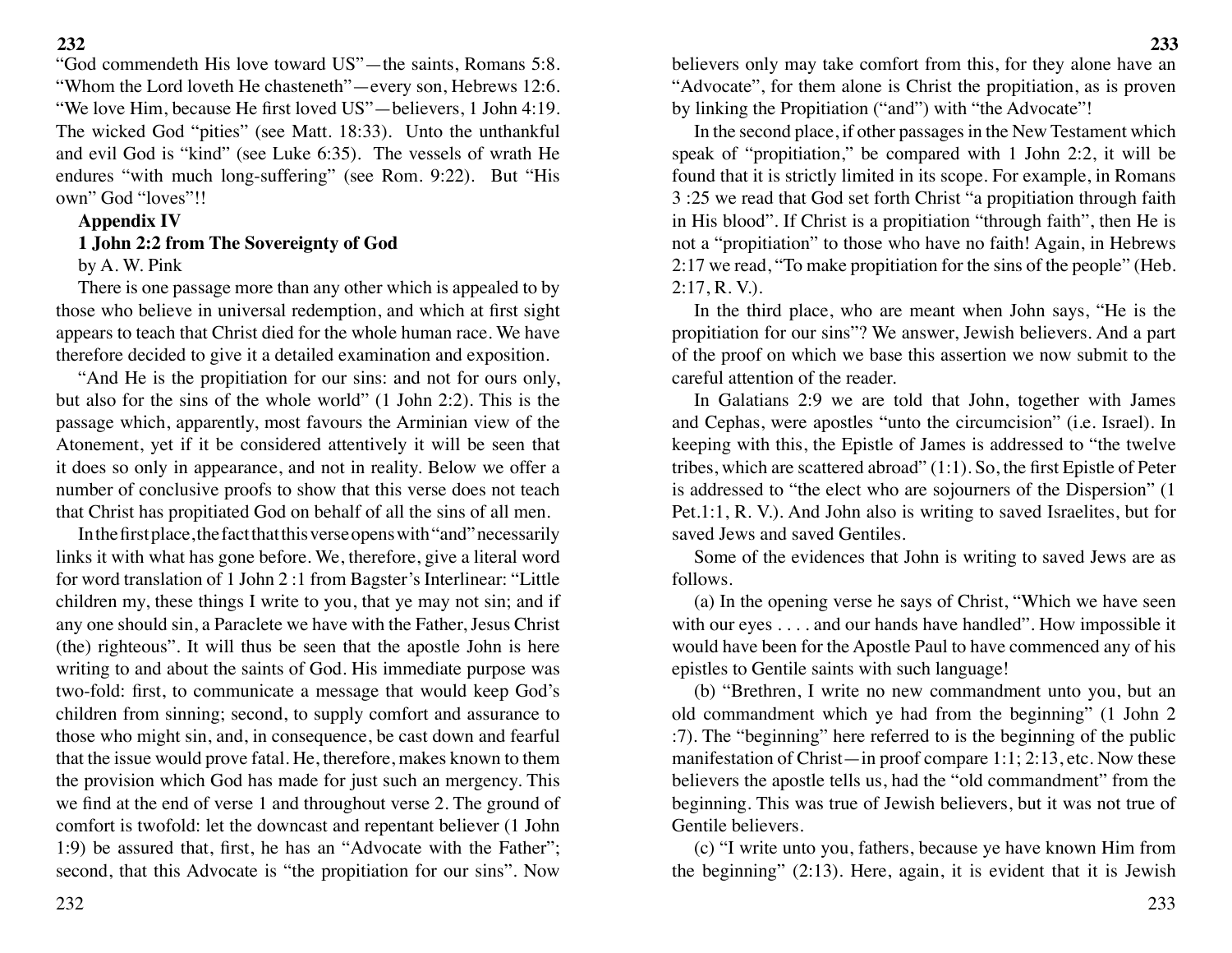believers that are in view.

(d) "Little children, it is the last time: and as ye have heard that Antichrist shall come, even now are there many antichrists; whereby we know that it is the last time. They went out from us, but they were not of us" (2:18, 19).

These brethren to whom John wrote had "heard" from Christ Himself that Antichrist should come (see Matt. 24). The "many antichrists" whom John declares "went out from us" were all Jews, for during the first century none but a Jew posed as the Messiah. Therefore, when John says "He is the propitiation for our sins" he can only mean for the sins of Jewish believers.[1]

In the fourth place, when John added, "And not for ours only, but also for the whole world", he signified that Christ was the propitiation for the sins of Gentile believers too, for, as previously shown, "the world" is a term contrasted from Israel. This interpretation is unequivocally established by a careful comparison of 1 John 2:2 with John 11:51,52, which is a strictly parallel passage: "And this spake he not of himself: but being high priest that year, he prophesied that Jesus should die for that nation; And not for that nation only, but that also He should gather together in one the children of God that were scattered abroad". Here Caiaphas, under inspiration, made known for whom Jesus should "die". Notice now the correspondency of his prophecy with this declaration of John's:

1 John 2:2

John 11:51, 52

"He is the propitiation for our (believing Israelites) sins".

"He prophesied that Jesus should die for that nation".

"And not for ours only".

"And not for that nation only".

"But also for the whole world"— That is, Gentile believers scattered throughout the earth.

"He should gather together in one the children of God that were scattered abroad".

In the fifth place, the above interpretation is confirmed by the fact that no other is consistent or intelligible. If the "whole world" signifies the whole human race, then the first clause and the "also"

234 235

**234 235** in the second clause are absolutely meaningless. If Christ is the propitiation for everybody, it would be idle tautology to say, first, "He is the propitiation for our sins and also for everybody". There could be no "also" if He is the propitiation for the entire human family. Had the apostle meant to affirm that Christ is a universal propitiation he had omitted the first clause of verse 2, and simply said, "He is the propitiation for the sins of the whole world." Confirmatory of "not for ours (Jewish believers) only, but also for the whole world"— Gentile believers, too; compare John 10:16; 17:20.

> In the sixth place, our definition of "the whole world" is in perfect accord with other passages in the New Testament. For example: "Whereof ye heard before in the word of the truth of the Gospel; which is come unto you, as it is in all the world" (Col. 1:5, 6). Does "all the world" here mean, absolutely and unqualifiedly, all mankind? Had all the human family heard the Gospel? No; the apostle's obvious meaning is that, the Gospel, instead of being confined to the land of Judea, had gone abroad, without restraint, into Gentile lands. So in Romans 1:8: "First, I thank my God through Jesus Christ for you all, that your faith is spoken of throughout the whole world". The apostle is here referring to the faith of these Roman saints being spoken of in a way of commendation. But certainly all mankind did not so speak of their faith! It was the whole world of believers that he was referring to! In Revelation 12:9 we read of Satan "which deceiveth the whole world". But again this expression cannot be understood as a universal one, for Matthew 24:24 tells us that Satan does not and cannot "deceive" God's elect. Here it is "the whole world" of unbelievers.

> In the seventh place, to insist that "the whole world" in 1 John 2:2 signifies the entire human race is to undermine the very foundations of our faith. If Christ is the propitiation for those that are lost equally as much as for those that are saved, then what assurance have we that believers too may not be lost? If Christ is the propitiation for those now in hell, what guarantee have I that I may not end in hell? The blood-shedding of the incarnate Son of God is the only thing which can keep any one out of hell, and if many for whom that precious blood made propitiation are now in the awful place of the damned, then may not that blood prove inefficacious for me! Away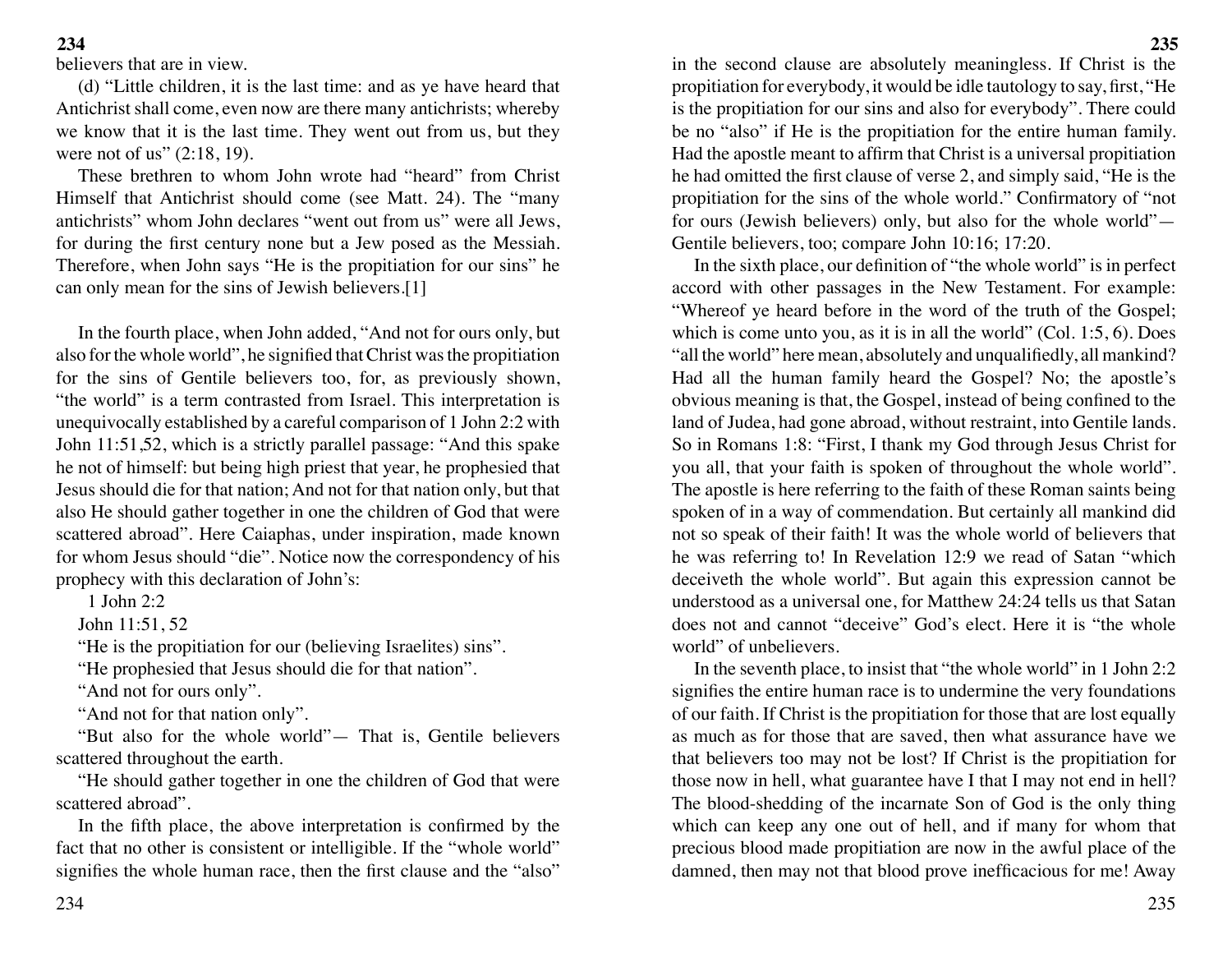with such a God-dishonouring thought.

However men may quibble and wrest the Scriptures, one thing is certain: The Atonement is no failure. God will not allow that precious and costly sacrifice to fail in accomplishing, completely, that which it was designed to effect. Not a drop of that holy blood was shed in vain. In the last great Day there shall stand forth no disappointed and defeated Saviour, but One who "shall see of the travail of His soul and be satisfied" (Isa. 53:11). These are not our words, but the infallible assertion of Him who declares, "My counsel shall stand, and I will do all My pleasure" (Isa. 64:10). Upon this impregnable rock we take our stand. Let others rest on the sands of human speculation and twentieth-century theorizing if they wish. That is their business. But to God they will yet have to render an account. For our part we had rather be railed at as a narrow-minded, out-of-date, hyper-Calvinist, than be found repudiating God's truth by reducing the Divinely-efficacious atonement to a mere fiction.

## **Endnotes:**

[1] It is true that many things in John's Epistle apply equally to believing Jews and believing Gentiles. Christ is the Advocate of the one, as much as of the other. The same may be said of many things in the Epistle of James which is also a catholic, or general epistle, though expressly addressed to the twelve tribes scattered abroad.

### **Principal Texts Examined:**

Genesis 6:3 : Genesis 6 :6 Genesis 20:6 Exodus 4:21 Exodus 34:24 Number 23:12-20 1 Samuel 6:2 Chronicles 20:5,6 Psalm 110:3 Psalm 145:15-18 Proverbs 16:1

Proverbs 19:21 Proverbs 21:1 Isaiah  $10:5-7$ Isaiah 46:9,10 Amos 4:7-10 Jonah 2:9 Matthew 23:37 Matthew 25:41 Luke 14:16-23 John 3:8 John 3:16 John 6:38 John 6:44 John 8:36 John 11:49-52 John 16:8-11 John 19:10 Acts 7:51,52 Acts 13 48 Acts 17:28 Acts 17 ;30 Romans 9:17-23 Romans 11:5 1 Corinthians 1:26-29 1 Corinthians 4 :7 2 Corinthians 5:14 Ephesians 1:3-5 2 Thessalonians 2 ;13 1 Timothy 2:5,6 1 Timothy 5:21 2 Timothy 1:9 Hebrews 2:9 1 Peter 1:2 2 Peter 2:12 Peter 3:9 Jude 8 Revelation 4:11 Revelation 17:17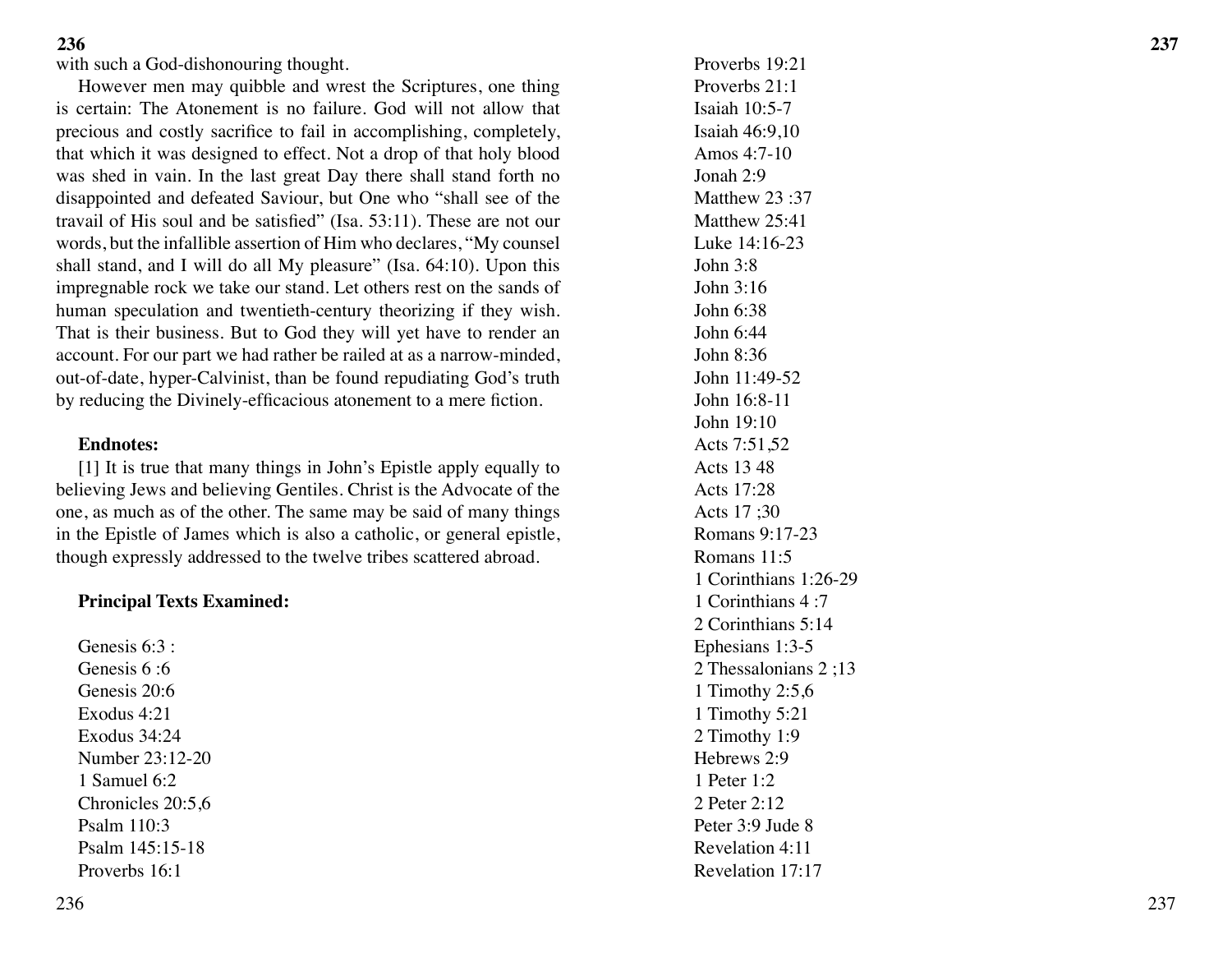### **Other Publications**

**Bierton Strict and Particular Baptists**



**My Testimony and Confession**

Authored by Mr David Clarke Cert. Ed

This book tells the story and life of David Clarke in the form of an autobiography. It is no ordinary book in that David and his brother were both notorious criminals in the 60's, living in Aylesbury, Buckinghamshire, where they were MODs. They were both sent to prison for carrying a re arm without a license and malicious wounding. They were however both converted from crime to Christ after which they turned their lives around and from crime to Christ. This story tells of David's Conversion in 1970 and that of Michael, 1999 some 30 years later. It tells of their time in HMP Canterbury Prison and David's time in HMP Wormwood Scrubs and then Dover Borstal. It also tells of David's criminal activity and the crimes he committed before his miraculous conversion from crime to Christ, during a bad experience on LSD, in 1970.

It tells how he became a Christian over night, how he learned to read in order to come to a fuller knowledge of the gospel. He learned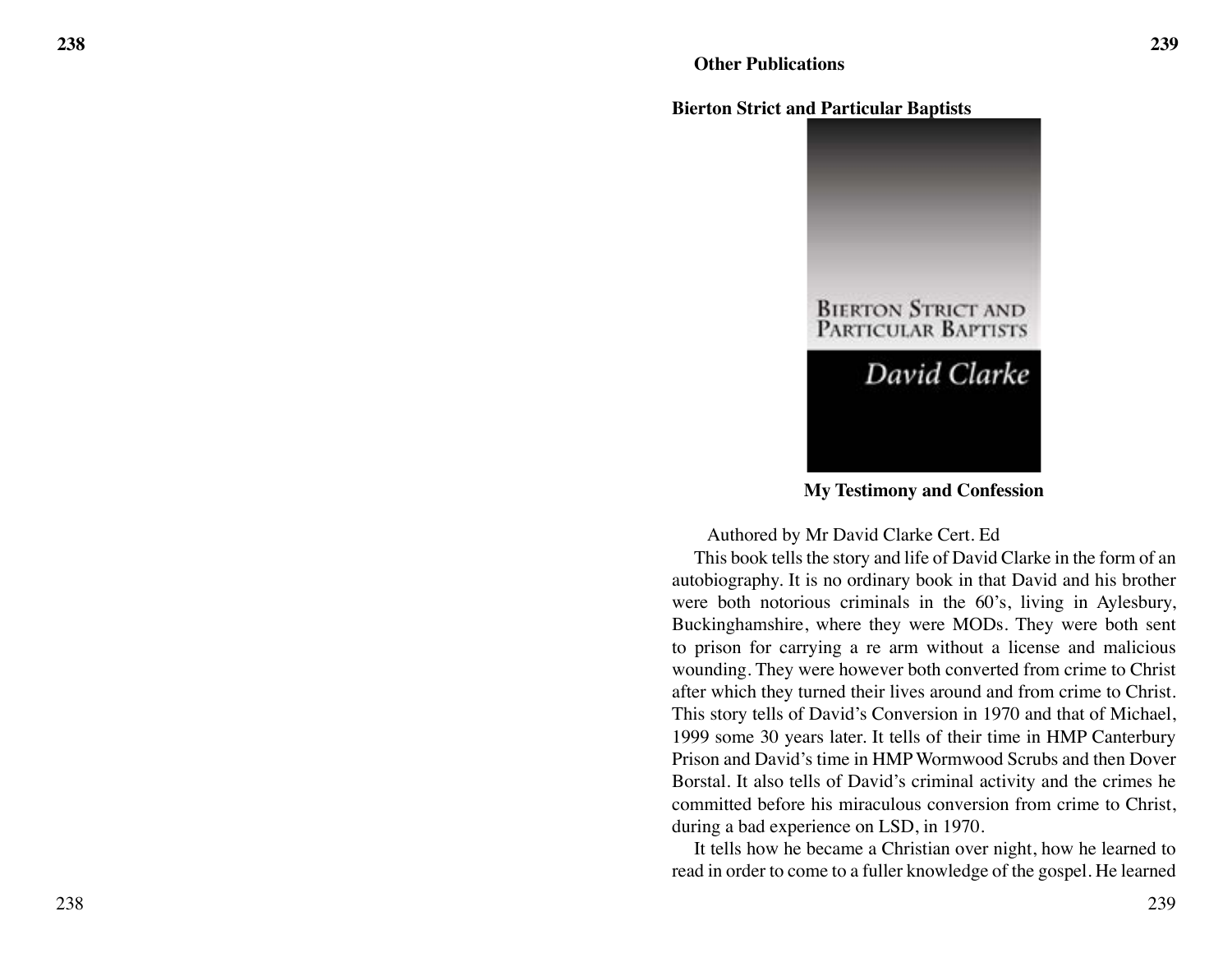to read through reading the bible and classical Christian literature.

He tells of the event that led to him making a confession to the police about 24 crimes he had committed since leaving Dover Borstal in 1968 and of the court case where he was not sentenced.

It tells of his life as a member of the Bierton Strict and Particular Baptist Church, which was a Gospel Standard cause, and how he was called by the Lord and sent by the church to preach the gospel.

David tells of the various difficulties that he faced once he discovered the many doctrinal errors amongst the various Christian groups he met and of the opposition that he experience when he sought to correct them. David recorded his experience and findings in his book "The Bierton Crisis" 1984 written to help others.

David's tells how his brother Michael was untouched by his conversion and how he continued his amboyant lifestyle ending up doing a 16 year prison sentence, in the Philippines, in 1996, where he died in 2005.

It tells how David's educated himself and went on to Higher education, and graduated with a Certi cate in Education and how he went on to teach Electronics, for over 20 years, in colleges of Higher and Further Education.

It tells how David felt compelled to write this story under the title, "Converted On LSD Trip". once he got news of his brothers arrest, in the Philippines, via ITN Television news broadcast, in 1995. This book was published when he got news of his brothers conversion from crime to Christ in 1999, which was after serving 5 years of his 16 year sentence.

David tells how Michael too was converted through him reading C.S. Lewis's book, "Mere Christianity", and him being convinced that Jesus was the Christ the Son of the living God, after this it tells of David's mission to the Philippines bring help and assistance to Michael, in 2001 and of their joint venture in helping in the rehabilitation of many former convicted criminals, not only in New Bilibid Prison but other Jails in the Philippines.

This story is told in there book, "Trojan Warriors", that contains the testimonies of 66 notorious criminals who too had turned there lives around, from crime to Christ, 22 of which testimonies are men on Death Row.

**240 241** David say he believes his story could be of great help to any one seeking to follow the Lord Jesus.

> Publication Date: Mar 03 2015 ISBN/EAN13:1508408270 / 978150840827

<https://www.createspace.com/5290675>

**The Parousia**



The Second Coming of Christ Authored by James Stuart Russell Foreword by Don K Preston And David Clarke Cert. Ed.

**A reformation** - indeed - a revolution of sorts is taking place in modern evangelical Christianity. And while many who are joining in and helping promote this movement are not even aware of it, the book you hold in your hand has contributed greatly to initiating this new reformation. This "new" movement is sometimes called full preterism, (Also, and preferably by this writer, Covenant Eschatology). It is the belief that all Bible prophecy is fulfilled.

The famous evangelist Charles H. Spurgeon was deeply impressed with the scholarly, solid research in the book, although he did not accept the "final" conclusions reached by Russell. In modern times, this work has, and continues to impress those who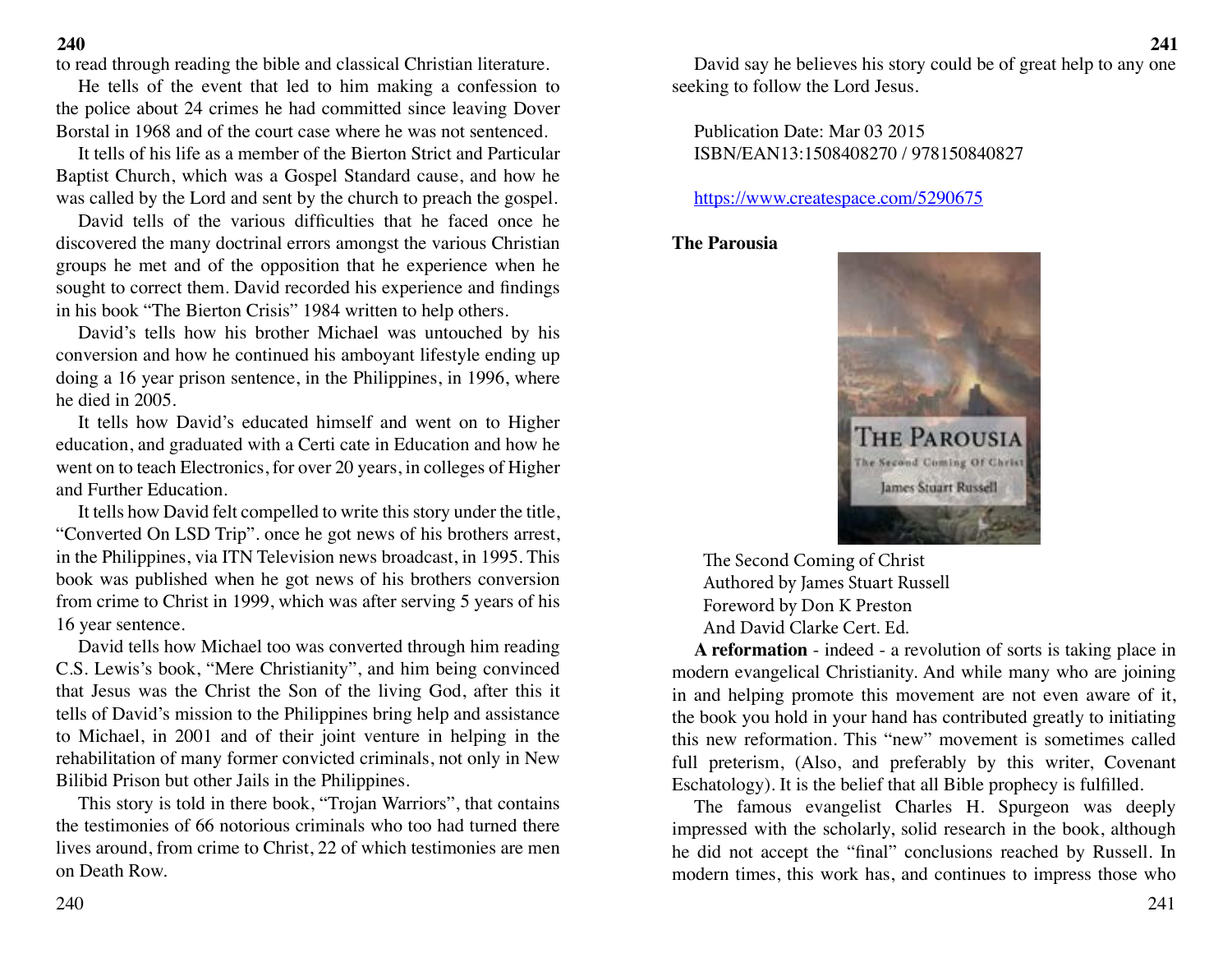read it. The reason is simple, the New Testament is emphatic and unambiguous in positing Christ's coming and the end of the age for the first century generation. To say this has troubled both scholars and laymen alike is an understatement of massive proportions.

This book first appeared in 1878 (anonymously), and again in 1887 with author attribution. The book was well known in scholarly circles primarily and attracted a good bit of attention, both positive and negative. The public, however, seemed almost unaware of the stunning conclusions and the research supporting those conclusions, until or unless they read of Russell's work in the footnotes of the commentaries.

Scholars have recognized and grappled with this imminence element, that is the stated nearness of the day of the Lord, seldom finding satisfactory answers. Scholars such as David Strauss accused Jesus of failure. Later, Bultmann said that every school boy knows that Jesus predicted his coming and the end of the world for his generation, and every school boy knows it did not happen. C.S. Lewis also could not resolve the apparent failed eschatology. Bertrand Russell rejected Christianity due to the failed eschatology - as he perceived it - of Jesus and the Bible writers. As a result of these "skeptical" authors, modern Bible scholarship has followed in their path and Bible commentaries today almost casually assert the failure of the Bible writers - and Jesus - in their eschatological predictions.

This is where Russell's work is of such importance. While Russell was not totally consistent with his own arguments and conclusions, nonetheless, his work is of tremendous importance and laid the groundwork for the modern revolution known as the preterist movement.

Russell systematically addressed virtually every New Testament prediction of the eschaton. With incisive clarity and logical acumen, he sweeps aside the almost trite objections to the objective nature of the Biblical language of imminence. With excellent linguistic analysis, solid hermeneutic and powerful exegetical skills, Russell shows that there is no way to deny that Jesus and his followers not only believed in a first century, end of the age parousia, but, they taught it as divine truth claiming the inspiration of the Holy Spirit

as their authority.

Russell not only fully established the undeniable reality of the first century imminence of "the end," he powerfully and carefully shares with the reader that "the end" that Jesus and the N.T. writers were anticipating was not the end of the time space continuum (end of the world). It was in fact, the end of the Old Covenant Age of Israel that arrived with the cataclysmic destruction of Jerusalem and the Temple in AD 70. Russell properly shows how the traditional church has so badly missed the incredible significance of the end of that Old Covenant Age.

Russell's work is a stunning rejection - and corrective -- of what the "Orthodox" historical "Creedal" church has and continues to affirm. The reader may well find themselves wondering how the "divines" missed it so badly! Further, the reader will discover that Russell's main arguments are an effective, valid and true assessment of Biblical eschatology. And make no mistake, eschatology matters.

> Publication Date: Feb 16 2015 ISBN/EAN13:1508659729 / 9781508659723 Page Count: 604 Binding Type: US Trade Paper Trim Size: 5.25" x 8" Language: English Colour: Black and White Related Categories: Religion / Theology

<https://www.createspace.com/5342411>